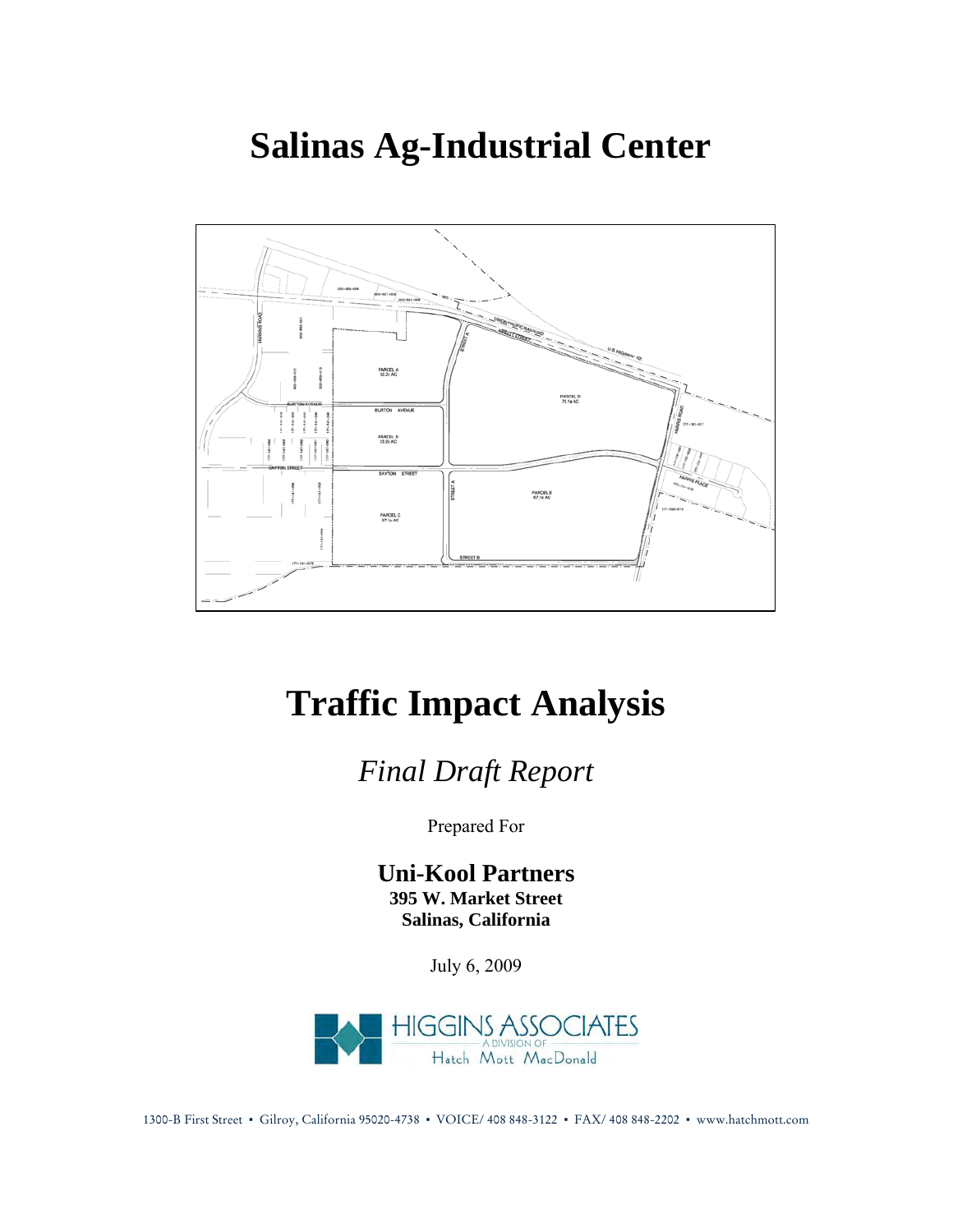# **TABLE OF CONTENTS**

|                | SUMMARY OF PROJECT IMPACTS AND RECOMMENDED IMPROVEMENTS 1 |                                                                   |  |  |
|----------------|-----------------------------------------------------------|-------------------------------------------------------------------|--|--|
|                |                                                           |                                                                   |  |  |
|                |                                                           |                                                                   |  |  |
|                |                                                           |                                                                   |  |  |
|                |                                                           |                                                                   |  |  |
|                |                                                           |                                                                   |  |  |
|                |                                                           |                                                                   |  |  |
|                |                                                           |                                                                   |  |  |
|                |                                                           |                                                                   |  |  |
|                |                                                           |                                                                   |  |  |
| 1              |                                                           |                                                                   |  |  |
|                | 1.1                                                       |                                                                   |  |  |
|                | 1.2                                                       |                                                                   |  |  |
|                | 1.3                                                       |                                                                   |  |  |
|                | 1.4                                                       |                                                                   |  |  |
|                | 1.5                                                       |                                                                   |  |  |
|                | 1.6                                                       |                                                                   |  |  |
|                | 1.7                                                       |                                                                   |  |  |
|                | 1.8                                                       |                                                                   |  |  |
| $\overline{2}$ |                                                           |                                                                   |  |  |
|                | 2.1                                                       |                                                                   |  |  |
|                | 2.2                                                       |                                                                   |  |  |
|                | 2.3<br>2.4                                                |                                                                   |  |  |
|                | 2.5                                                       |                                                                   |  |  |
|                | 2.6                                                       |                                                                   |  |  |
|                | 2.7                                                       |                                                                   |  |  |
|                | 2.8                                                       |                                                                   |  |  |
|                | 2.9                                                       |                                                                   |  |  |
|                | 2.10                                                      |                                                                   |  |  |
|                | 2.11                                                      |                                                                   |  |  |
| 3              |                                                           |                                                                   |  |  |
|                | 3.1                                                       | Approved Projects Trip Generation, Distribution and Assignment 74 |  |  |
|                | 3.2                                                       |                                                                   |  |  |
|                | 3.3                                                       |                                                                   |  |  |
| 4              |                                                           |                                                                   |  |  |
|                | 4.1                                                       |                                                                   |  |  |
|                | 4.2                                                       |                                                                   |  |  |
|                | 4.3                                                       |                                                                   |  |  |
|                | 4.4                                                       |                                                                   |  |  |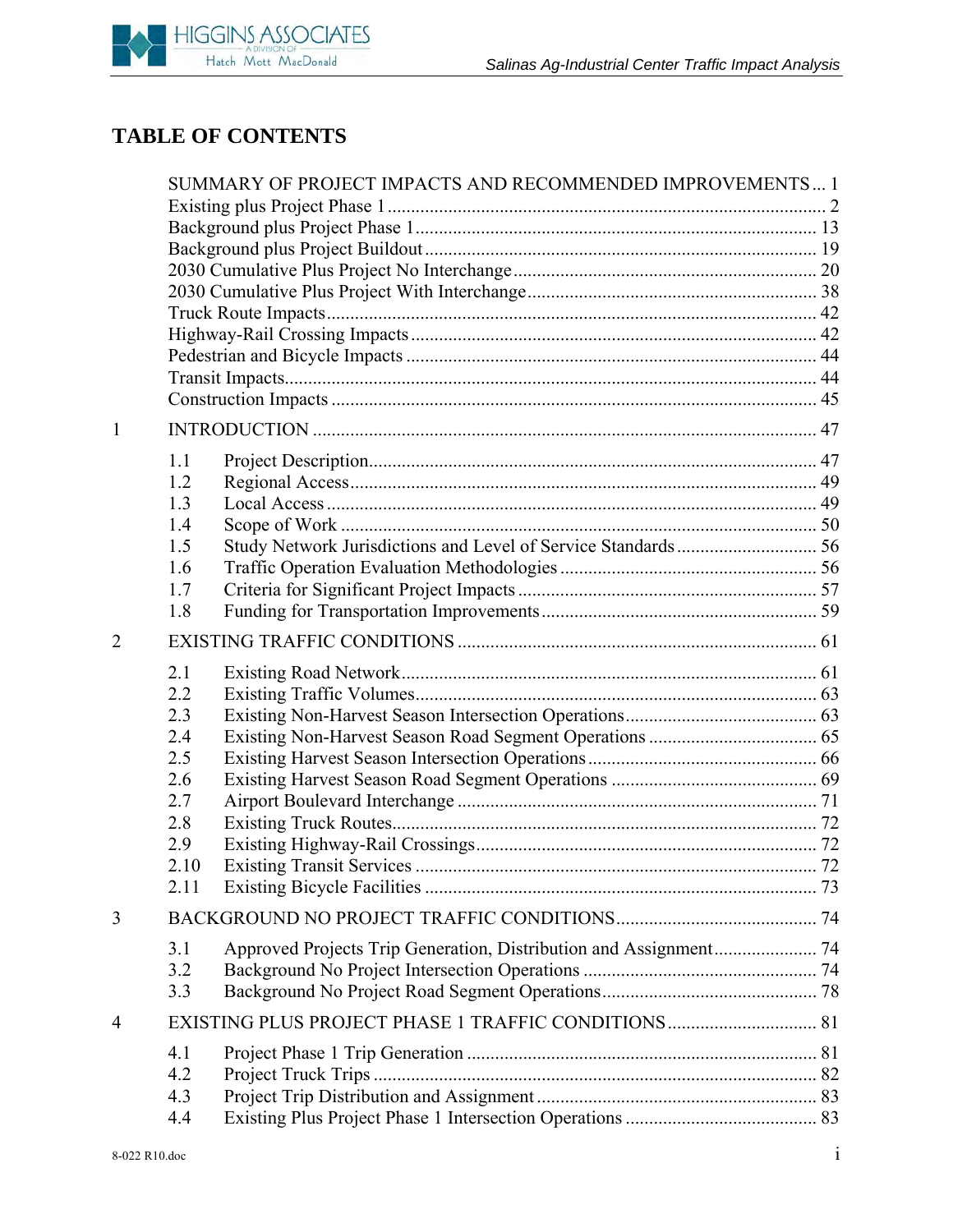**HIGGINS ASSOCIATES** Hatch Mott MacDonald

|    | 4.5<br>4.6                                                                             |                                                                                                                                                         |  |  |
|----|----------------------------------------------------------------------------------------|---------------------------------------------------------------------------------------------------------------------------------------------------------|--|--|
| 5  |                                                                                        |                                                                                                                                                         |  |  |
|    | 5.1<br>5.2                                                                             | Background Plus Project Phase 1 Road Segment Operations  105                                                                                            |  |  |
| 6  |                                                                                        | BACKGROUND PLUS PROJECT BUILDOUT TRAFFIC CONDITIONS  109                                                                                                |  |  |
|    | 6.1<br>6.2<br>6.3<br>6.4                                                               | Background Plus Project Buildout Intersection Operations  110<br>Background Plus Project Buildout Road Segment Operations 120                           |  |  |
| 7  | 2030 CUMULATIVE NO PROJECT NO INTERCHANGE TRAFFIC CONDITIONS                           |                                                                                                                                                         |  |  |
|    | 7.1<br>7.2<br>7.3<br>7.4                                                               | 2030 Cumulative No Project No Interchange Intersection Operations  125<br>2030 Cumulative No Project No Interchange Road Segment Operations 134         |  |  |
| 8  |                                                                                        | 2030 CUMULATIVE NO PROJECT WITH INTERCHANGE TRAFFIC CONDITIONS                                                                                          |  |  |
|    | 8.1<br>8.2<br>8.3                                                                      | 2030 Cumulative No Project With Interchange Intersection Operations  145<br>2030 Cumulative No Project With Interchange Road Segment Operations 153     |  |  |
| 9  |                                                                                        | 2030 CUMULATIVE PLUS PROJECT NO INTERCHANGE TRAFFIC CONDITIONS                                                                                          |  |  |
|    | 9.1<br>9.2                                                                             | 2030 Cumulative Plus Project No Interchange Intersection Operations  160<br>2030 Cumulative Plus Project No Interchange Road Segment Operations 175     |  |  |
| 10 |                                                                                        | 2030 CUMULATIVE PLUS PROJECT WITH INTERCHANGE TRAFFIC                                                                                                   |  |  |
|    | 10.1<br>10.2                                                                           | 2030 Cumulative Plus Project With Interchange Intersection Operations  185<br>2030 Cumulative Plus Project With Interchange Road Segment Operations 198 |  |  |
| 11 |                                                                                        |                                                                                                                                                         |  |  |
|    | 11.1<br>11.2<br>11.3<br>11.4<br>11.5<br>11.6<br>11.7<br>11.8<br>11.9<br>11.10<br>11.11 |                                                                                                                                                         |  |  |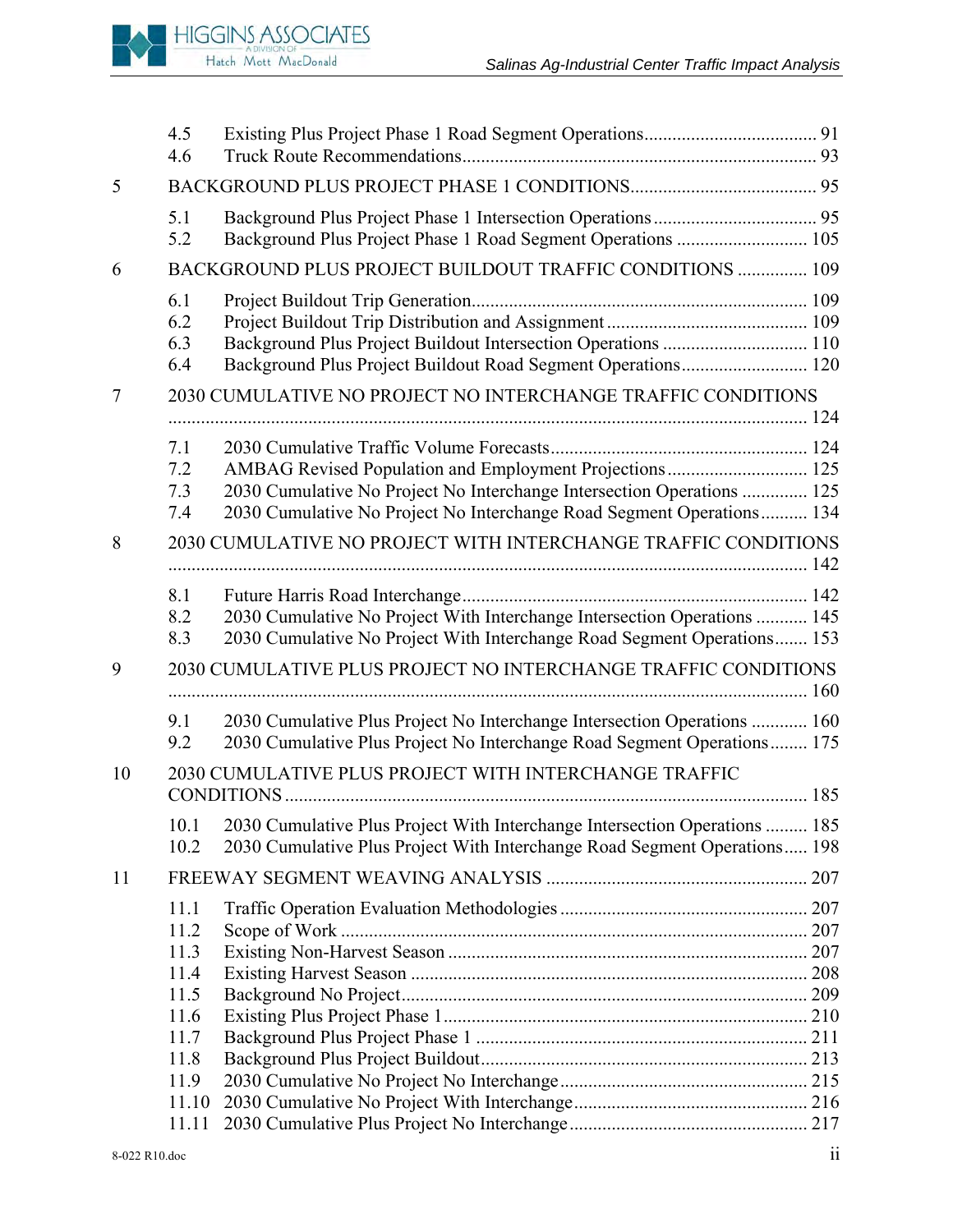

| 12 |       |               | 222  |
|----|-------|---------------|------|
|    | 12.1  | Introduction. | 222  |
|    | 12.2  |               | .222 |
|    | 12.3  |               |      |
| 13 |       |               | .226 |
|    | 131   |               |      |
|    | 13.2  |               |      |
|    | 13.3  |               |      |
|    | 13.4  |               |      |
|    | 13.5  |               |      |
|    | 13.6  |               |      |
|    | 13.7  |               |      |
|    | 13.8  |               |      |
|    | 13.9  |               |      |
|    | 13.10 |               |      |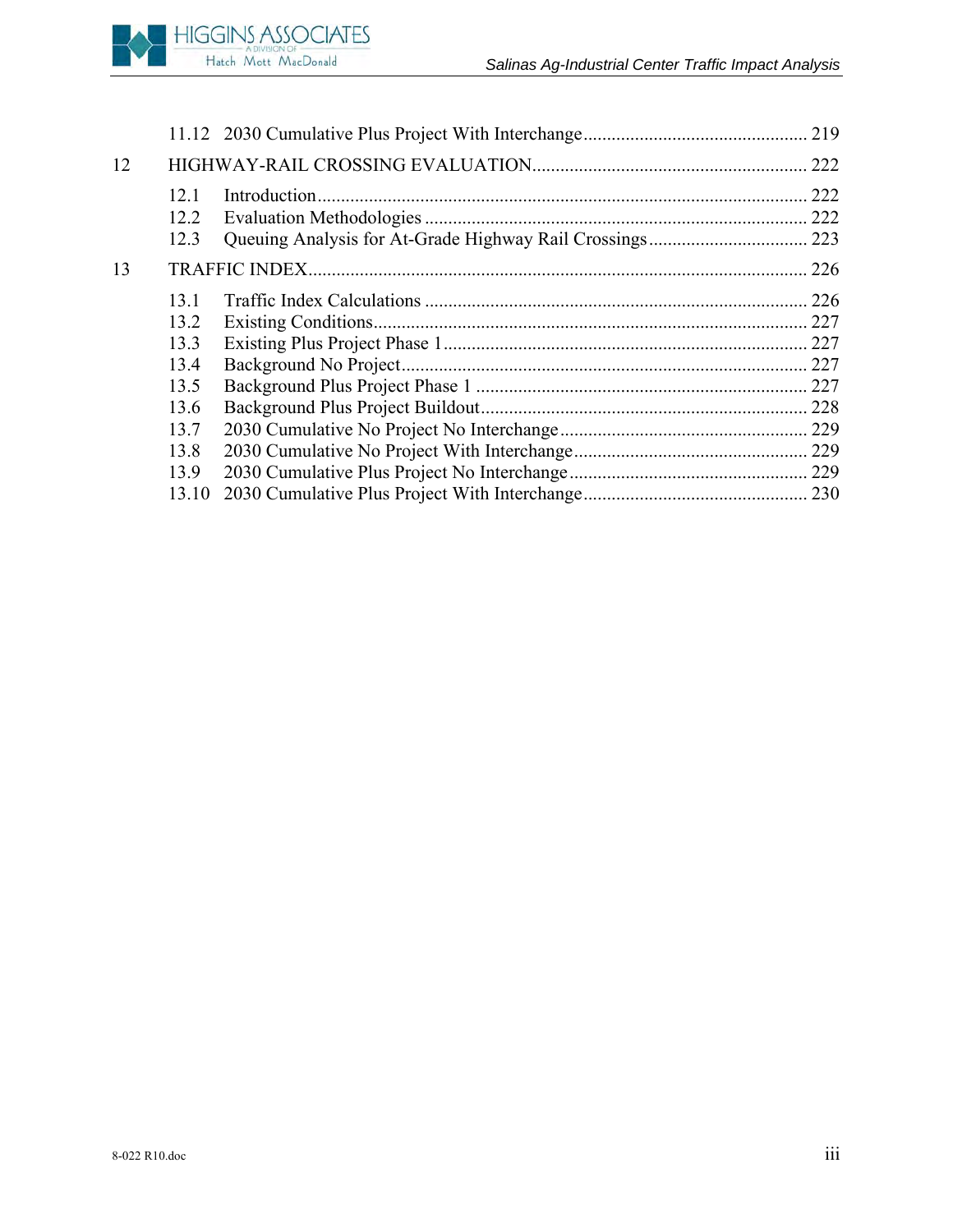

## **LIST OF EXHIBITS**

- Exhibit 1 Project Location Map
- Exhibit 2 Study Intersections and Project Vicinity Map
- Exhibit 3 Project Site Plan
- Exhibit 4 Traffic Count Dates
- Exhibit 5A Intersection LOS Existing and Background
- Exhibit 5B Intersection LOS 2030 Cumulative
- Exhibit 6A Intersection Recommended Improvements Existing and Background
- Exhibit 6B Intersection Recommended Improvements 2030 Cumulative
- Exhibit 7A Segment LOS and Recommended Improvements Existing and Background
- Exhibit 7B Segment LOS and Recommended Improvements 2030 Cumulative
- Exhibit 8 Ultimate Concept Plan for Airport Boulevard Interchange
- Exhibit 9 Currently Proposed Modifications to Airport Boulevard Interchange
- Exhibit 10 City of Salinas Truck Route Map
- Exhibit 11 Existing Highway-Rail Crossings
- Exhibit 12 Existing Transit Services
- Exhibit 13A City of Salinas Bikeways Map
- Exhibit 13B Monterey County Bikeways Map
- Exhibit 14 Project Phase 1 Trip Generation
- Exhibit 15A Employee Trip Distribution
- Exhibit 15B Line Truck Trip Distribution
- Exhibit 15C Field Truck Trip Distribution
- Exhibit 16 Project Buildout Trip Generation
- Exhibit 17 Conceptual Sketch of Possible Location for Harris Road Interchange
- Exhibit 18 2030 Cumulative Peak Hour Diversions to Harris Road Interchange
- Exhibit 19 Queues at Railroad Crossings Summary Table
- Exhibit 20 Traffic Index Summary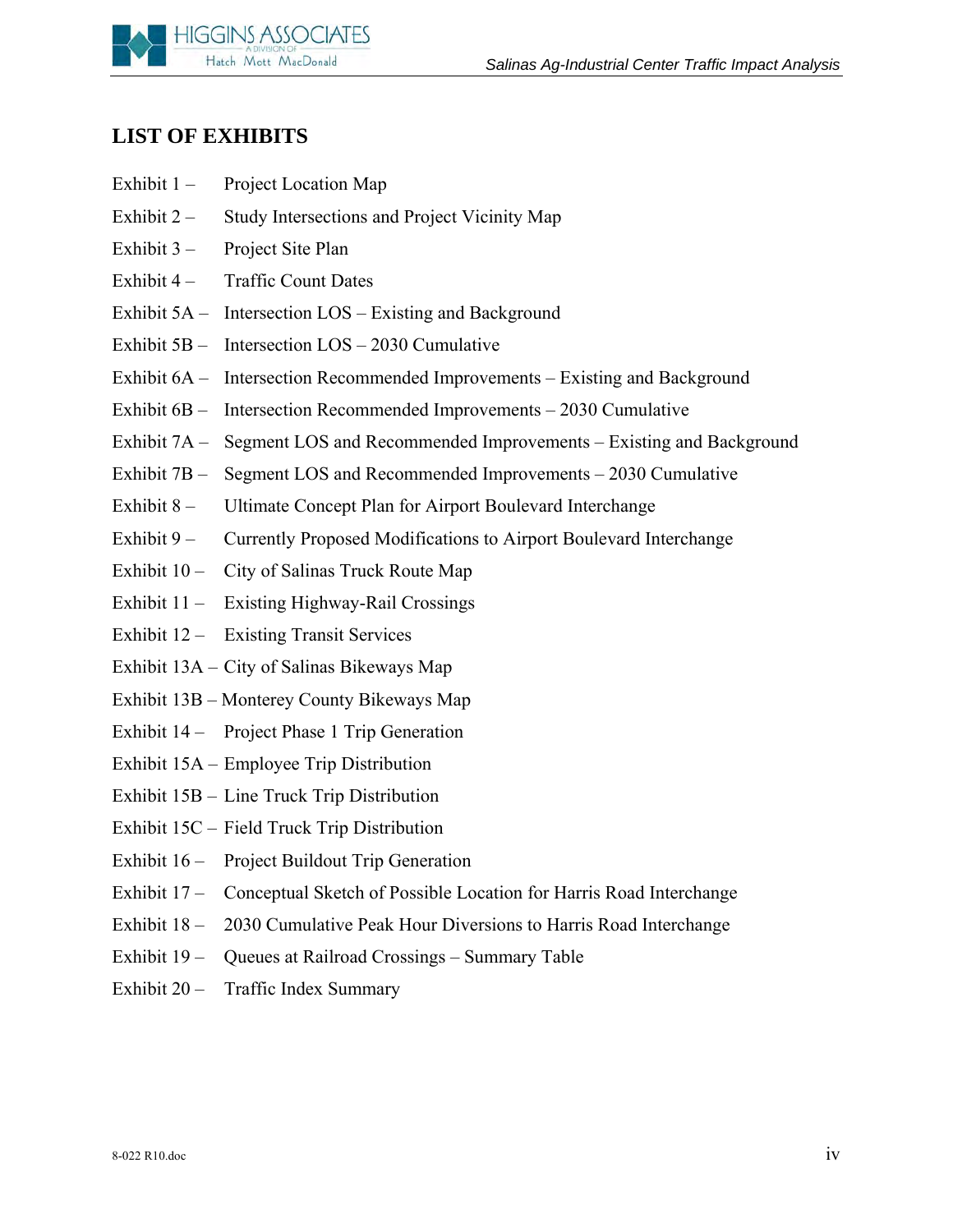

# **LIST OF APPENDICES**

| Appendix A1 – Level of Service Description – Signalized Intersections<br>Appendix A2 – Level of Service Description – Two-Way Stop Controlled Intersections<br>Appendix A3 – Level of Service Description – All-Way Stop Controlled Intersections<br>Appendix A4 – Level of Service Threshold Volumes for Various Roadway Types |
|---------------------------------------------------------------------------------------------------------------------------------------------------------------------------------------------------------------------------------------------------------------------------------------------------------------------------------|
| Appendix B - Traffic Volume Diagrams                                                                                                                                                                                                                                                                                            |
| Appendix C1 – LOS Calculations – Existing Non-Harvest Season<br>Appendix C2 – LOS Calculations – Existing Non-Harvest Season Mitigated                                                                                                                                                                                          |
| Appendix D1 – LOS Calculations – Existing Harvest Season<br>Appendix D2 – LOS Calculations – Existing Harvest Season Mitigated                                                                                                                                                                                                  |
| Appendix E – Approved Projects Trip Generation and Location Map                                                                                                                                                                                                                                                                 |
| Appendix F1 - LOS Calculations - Background No Project Conditions<br>Appendix F2 – LOS Calculations – Background No Project Conditions Mitigated                                                                                                                                                                                |
| Appendix G1 – LOS Calculations – Existing + Project Phase 1<br>Appendix G2 – LOS Calculations – Existing + Project Phase 1 Mitigated                                                                                                                                                                                            |
| Appendix H1 - LOS Calculations - Background + Project Phase 1<br>Appendix H2 – LOS Calculations – Background + Project Phase 1 Mitigated                                                                                                                                                                                        |
| Appendix I1 – LOS Calculations – Background + Project Buildout<br>Appendix I2 - LOS Calculations - Background + Project Buildout Mitigated                                                                                                                                                                                      |
| Appendix J1 - LOS Calculations - 2030 Cumulative No Project No Interchange<br>Appendix J2 - LOS Calculations - 2030 Cumulative No Project No Interchange Mitigated                                                                                                                                                              |
| Appendix $K$ – Excerpts from the Salinas Traffic Fee Program and Ordinance                                                                                                                                                                                                                                                      |
| Appendix L – Excerpts from the TAMC Regional Impact Fee Study                                                                                                                                                                                                                                                                   |
| Appendix M1 – LOS Calculations – 2030 Cumulative No Project With Interchange<br>Appendix M2 - LOS Calculations - 2030 Cumulative No Project With Interchange Mitigated                                                                                                                                                          |
| Appendix N1 – LOS Calculations – 2030 Cumulative Plus Project No Interchange<br>Appendix N2 – LOS Calculations – 2030 Cumulative Plus Project No Interchange Mitigated                                                                                                                                                          |
| Appendix O1 - LOS Calculations - 2030 Cumulative Plus Project With Interchange<br>Appendix O2 - LOS Calculations - 2030 Cumulative Plus Project With Interchange Mitigated                                                                                                                                                      |
| Appendix P – Weaving Analysis Calculations<br>Appendix Q - Railroad Crossing Analysis Queuing Reports                                                                                                                                                                                                                           |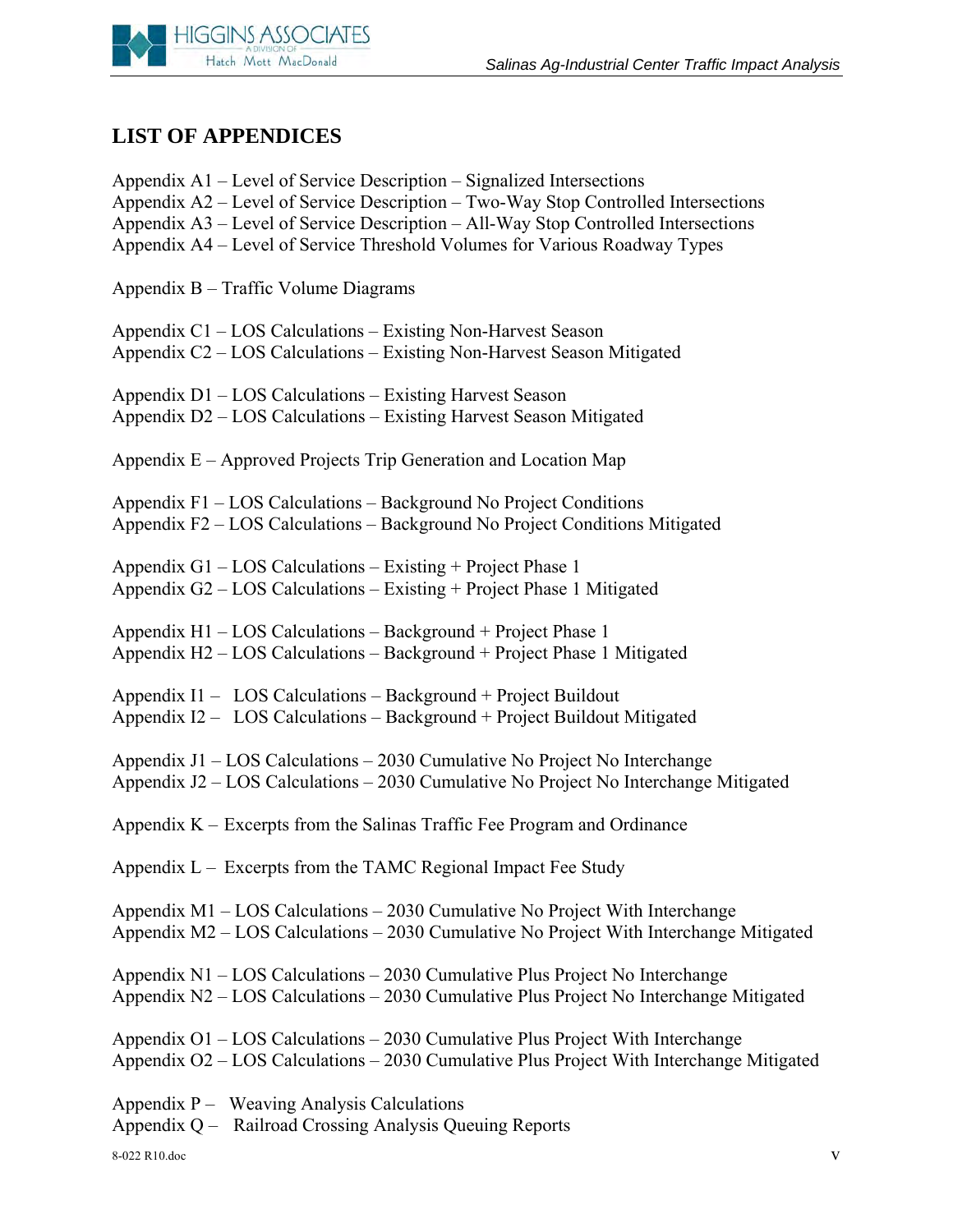

- Appendix  $R -$  Traffic Index Calculations
- Appendix S Peak Hour Signal Warrants
- Appendix T Model Documentation Technical Memo from Higgins Associates to AMBAG
- Appendix U Geometric Adequacy of U.S. 101 / Sanborn Road Interchange
- Appendix V 2030 Unconstrained Cumulative Analysis Scenarios
- Appendix W Supporting Field Survey Data
- Appendix X Project Fair Share Calculations for Harris Road/Spreckels Boulevard Widening
- Appendix Y Caltrans Letter Regarding Fees to Mitigate Cumulative Impact
- Appendix Z Excerpts from *TAMC Planning Level Cost Estimates for Transportation Agency for Monterey County Projects*, Wood Rodgers, Inc., July 2007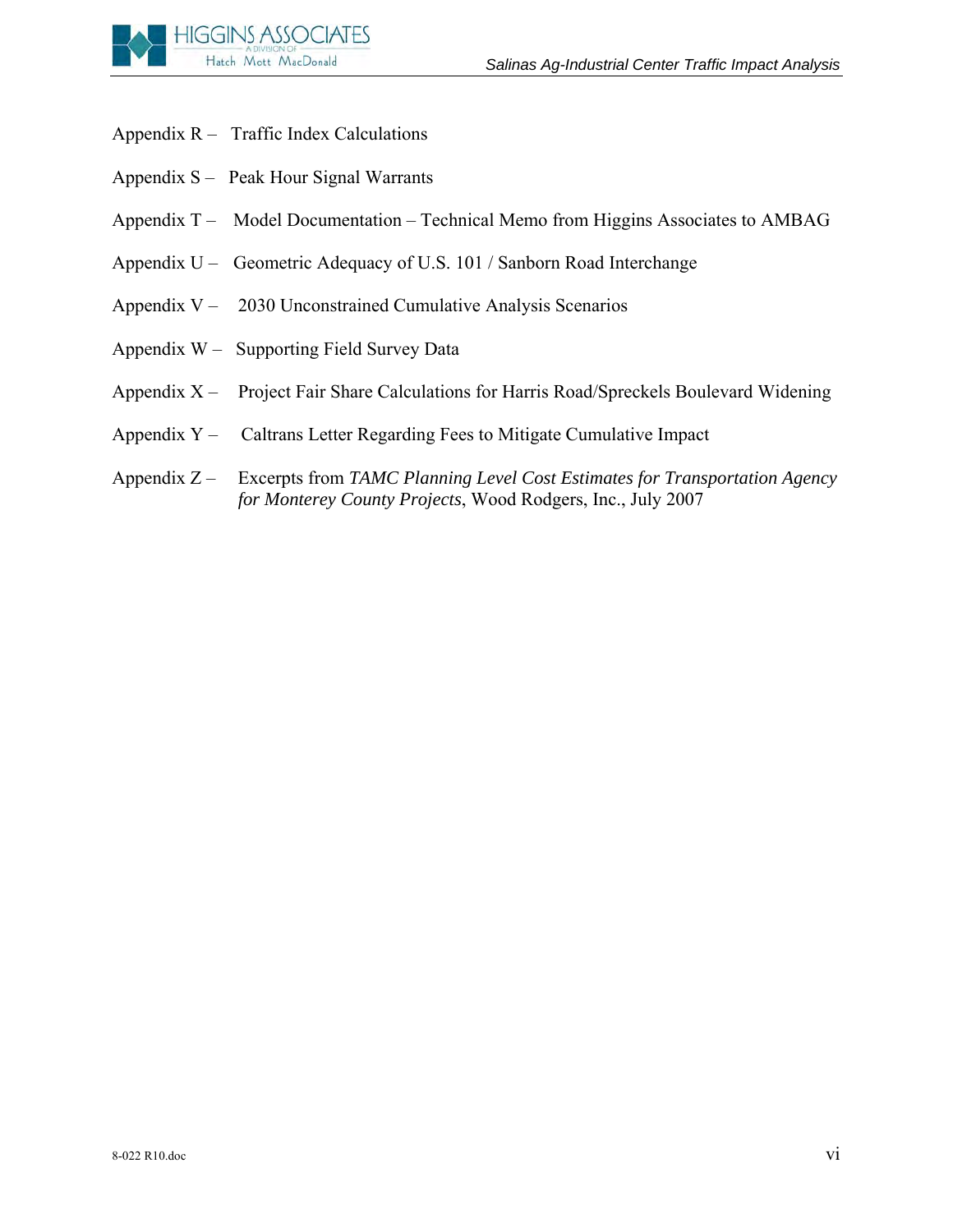

# **SUMMARY OF PROJECT IMPACTS AND RECOMMENDED IMPROVEMENTS**

This traffic impact analysis evaluated the anticipated impacts from the increase in traffic that would be generated by the implementation of the Salinas Ag-Industrial Center project. Ten traffic scenarios were assessed in the traffic analysis. They were as follows:

- 1. Existing Non-Harvest Season
- 2. Existing Harvest Season
- 3. Background No Project
- 4. Existing Plus Project Phase 1
- 5. Background Plus Project Phase 1
- 6. Background Plus Project Buildout
- 7. 2030 Cumulative No Project No Interchange
- 8. 2030 Cumulative No Project With Interchange<sup>1</sup>
- 9. 2030 Cumulative Plus Project No Interchange
- 10. 2030 Cumulative Plus Project With Interchange<sup>1</sup>

The purpose of this summary is to identify the significant impacts the proposed project would have on the regional and local road network within the study area, and to address how those impacts will be mitigated. The recommended improvements identified in this report would bring operations at the study intersections and road segments into conformance with the level of service standards of the applicable agencies and would reduce significant impacts to less than significant (unless otherwise noted).

Only five of the ten traffic scenarios include traffic that would be generated by the proposed project. They are as follows:

- 1. Existing Plus Project Phase 1
- 2. Background Plus Project Phase 1
- 3. Background Plus Project Buildout
- 4. 2030 Cumulative Plus Project No Interchange<sup>1</sup>
- 5. 2030 Cumulative Plus Project With Interchange<sup>1</sup>

The following traffic scenarios were compared to determine project and cumulative project impacts:

#### **Project Impacts**

| <b>Existing Harvest Season</b> | $\Rightarrow$ | Existing Plus Project Phase 1    |
|--------------------------------|---------------|----------------------------------|
| Background No Project          | $\Rightarrow$ | Background Plus Project Phase 1  |
| Background No Project          | $\Rightarrow$ | Background Plus Project Buildout |

 <sup>1</sup> <sup>1</sup> The term "Interchange" in the analysis scenarios refers to the future Harris Road interchange, which is discussed in Chapter 8 of this report.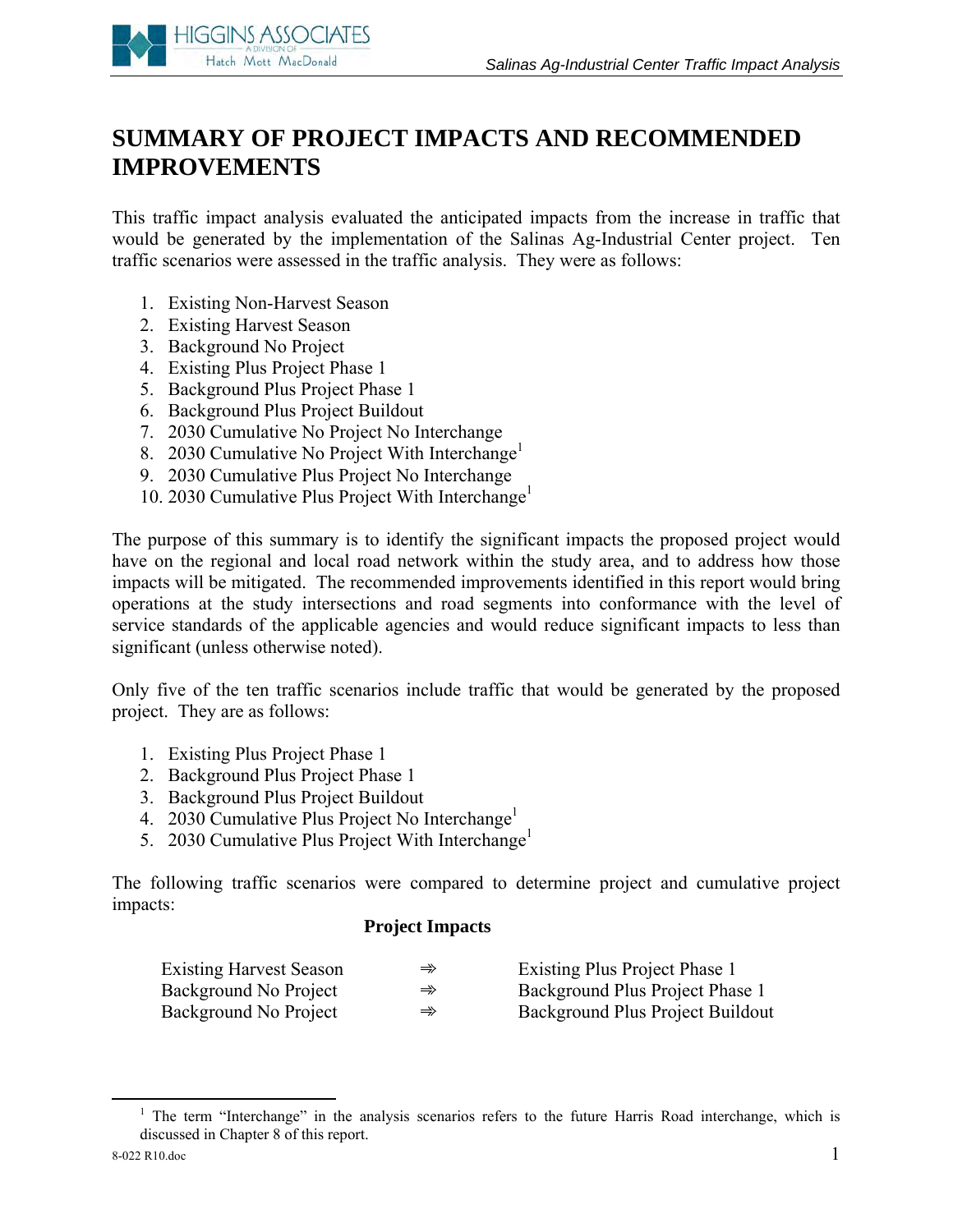

#### **Cumulative Project Impacts (Year 2030 Scenarios)**

| Cumulative No Project No Interchange   | $\Rightarrow$ | Cumulative Plus Project No Interchange   |
|----------------------------------------|---------------|------------------------------------------|
| Cumulative No Project With Interchange | $\Rightarrow$ | Cumulative Plus Project With Interchange |

A summary of project impacts and recommended improvements (RI) by traffic scenario is provided below. **Only scenarios that include project traffic are included in this summary. Recommended improvements #1 to #26 pertain to deficiencies under existing non-harvest, existing harvest, and background no project traffic scenarios (non of which include the proposed project).** The name of each intersection and road segment is followed by its study intersection/road segment number, the jurisdiction under which it falls, and the corresponding level of service standard in parenthesis.

#### **Existing plus Project Phase 1**

#### **Intersections**

RI #1. SR 68 / Blanco Road (Int. #1, Caltrans, LOS Standard C) – Signalized. This intersection operates at an overall LOS D during the AM and PM peak hours under existing harvest season conditions and would continue to do so under existing plus project phase 1 traffic conditions. Per the Caltrans significance criteria the project would have a significant impact at this intersection. The same improvements recommended under existing harvest season conditions would be recommended under existing plus project phase 1 conditions. They are as follows:

- *1. Add a second northbound SR 68 left-turn lane.*
- *2. Convert the northbound SR 68 right-turn to a free right-turn. This will require a receiving lane on eastbound Blanco Road.*
- *3. Add a third westbound Blanco Road left-turn lane. This will require a receiving lane on southbound SR 68.*
- *4. Convert the westbound Blanco Road shared through/right-turn lane to a through lane.*
- *5. Add a dedicated westbound Blanco Road right-turn lane.*
- *6. Adjust signal timing and include right-turn overlap phasing on the southbound, eastbound and westbound approaches.*

*Improvements 1, 4 and 5 are included in the City of Salinas TFO (#59). Improvements 2, 3 and 6 would also be required to improve operations to an acceptable level of service. It is proposed that the City add these improvements to the City of Salinas TFO. If the City adds improvements 2, 3 and 6 to the City of Salinas TFO, the payment of traffic impact fees per the City of Salinas TFO will mitigate project impacts at this intersection. If the City does not add these improvements to the TFO, then the project will be responsible for its pro-rata fair-share of these improvements. In that event, because an established improvement program for improvements 2, 3 and 6 would not exist, the impact would remain significant and unavoidable.* 

*The City will need to consider several challenges at this intersection. For example, widening the south leg of the intersection to accommodate a third receiving lane on southbound SR 68 may require the relocation of PG&E electrical equipment located*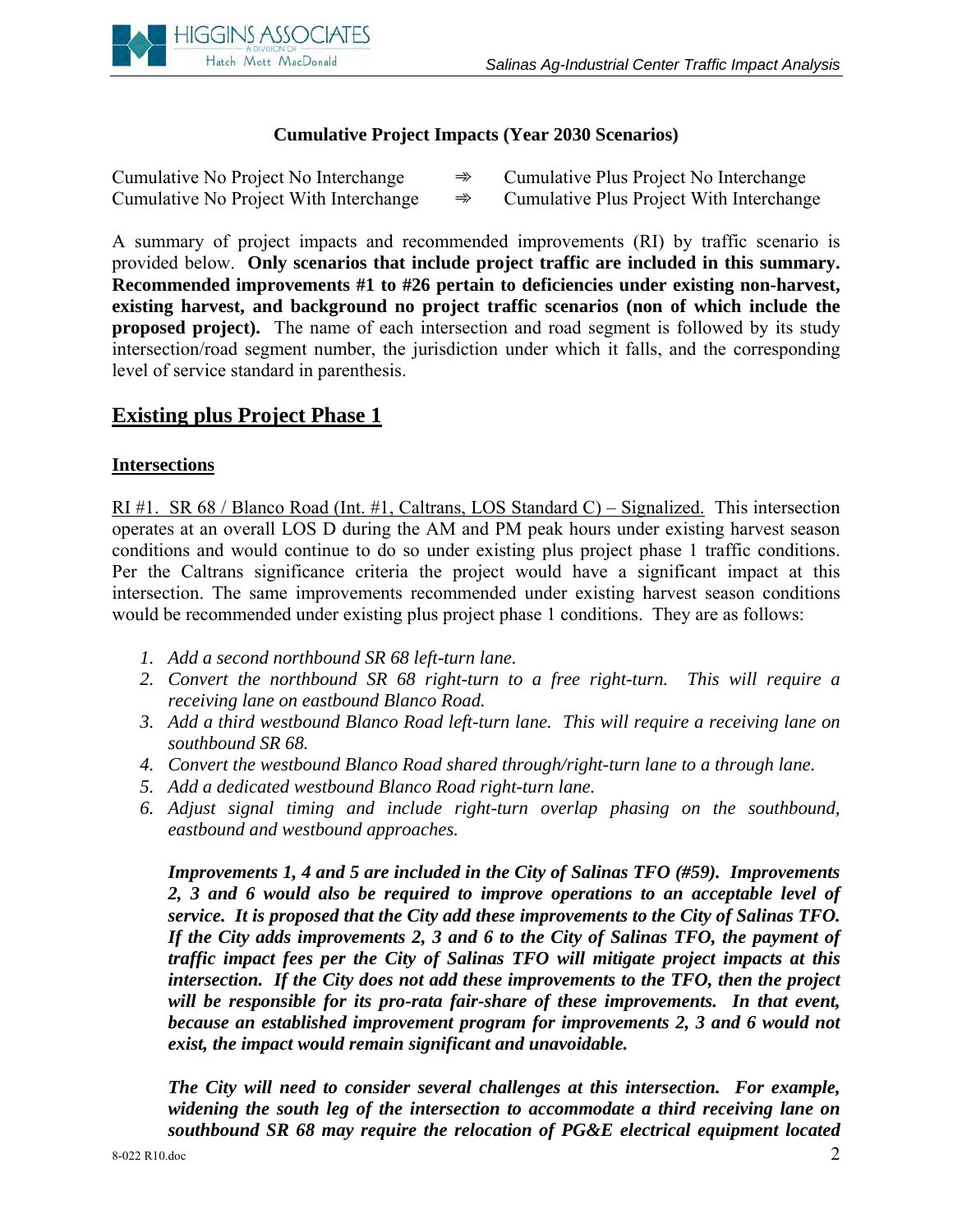

*on the southeast corner of the intersection, and the addition of a westbound right-turn lane would require the reconfiguration of the parking lot on the northeast corner of the intersection. For these reasons, the City must determine whether or not the recommended improvements are feasible.*

RI #2. Cooper Road / Blanco Road (Int. #37, Monterey County, LOS Standard C) – Stop Controlled (SB). The worst approach at this intersection operates at LOS F during the AM and PM peak hours under existing harvest season conditions and would continue to do so under existing plus project phase 1 traffic conditions. Per the Monterey County significance criteria the project would have a significant impact at this intersection. The same improvements recommended under existing harvest season conditions would be recommended under existing plus project phase 1 conditions. They are as follows:

- *1. Widen and restripe southbound Cooper Road to one left-turn lane and one right-turn lane.*
- *2. Add a median acceleration lane on the east leg of the intersection to facilitate southbound left-turns.*

*The County is considering a westbound Blanco Road right-turn lane at this intersection. Although it would improve operations at this intersection, the intersection would operate at an acceptable level of service without a dedicated westbound rightturn lane; therefore, it has not been included in the analysis.* 

*Improvements at this intersection are not currently included in any fee program. This intersection operates deficiently under existing conditions and is within the County's responsibility and jurisdiction. The County should include the preceding improvements at this intersection in their proposed future impact fee per the Greater Salinas Memorandum of Understanding (MOU) dated August 2006.* 

*If the County adopts an impact fee program that includes these improvements prior to project implementation, payment of the fee will mitigate this impact to a less than significant level. If the County does not adopt an impact fee program including these improvements prior to project implementation, then the project will be responsible for its pro-rata fair-share of these improvements as mitigation as provided in Section 3 of the Agreement Regarding Supplement to the Final Program EIR for the Salinas Future Growth Area between the City of Salinas and the County of Monterey (March 27, 2008). In that event, because an established improvement program for such improvements would not exist, the impact would remain significant and unavoidable, and the City would need to either adopt findings of overriding considerations or find that such improvements are within the responsibility and jurisdiction of another public agency (the County) and should be adopted by such other agency (CEQA Guidelines Section 15091[a][2] and [3]).* 

RI #3 & RI #21. Davis Road / Blanco Road (Int. #38, Monterey County, LOS Standard C) – Signalized. This intersection operates at an overall LOS D during the PM peak hour under existing harvest season conditions and would continue to do so under existing plus project phase 1 traffic conditions. Per the Monterey County significance criteria the project would have a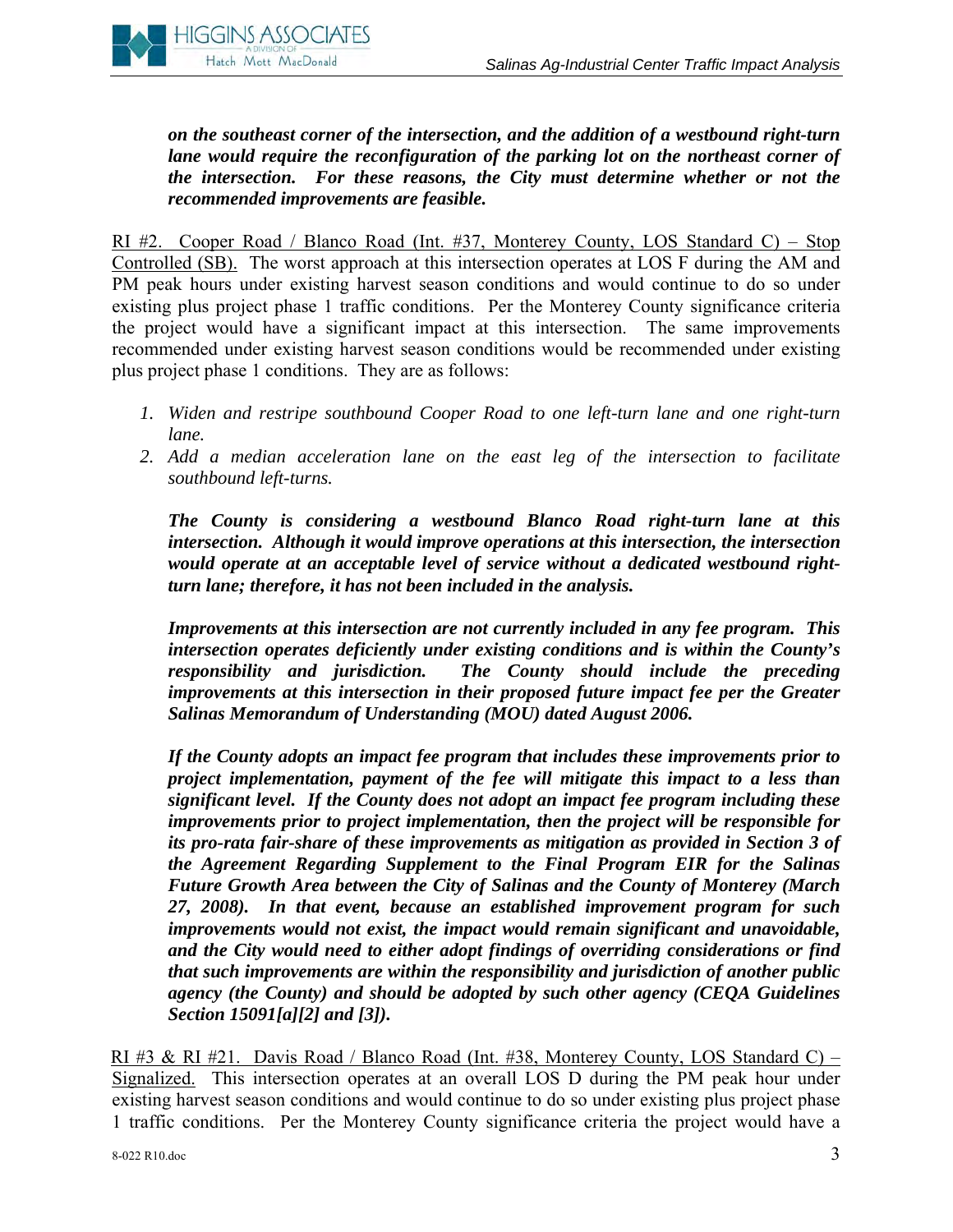

significant impact at this intersection. The same improvements (RI #3) recommended under existing harvest season conditions would be recommended under existing plus project phase 1 conditions. They are as follows:

- *1. Convert the northbound Davis Road shared through/right-turn lane to a through lane.*
- *2. Add a dedicated northbound Davis Road right-turn lane.*
- *3. Add a second southbound Davis Road left-turn lane.*
- *4. Add a second southbound Davis Road right-turn lane.*
- *5. Add a third eastbound Blanco Road left-turn lane.*
- *6. Convert the eastbound Blanco Road shared through/right-turn lane to a through lane.*
- *7. Add a dedicated eastbound Blanco Road right-turn lane.*
- *8. Convert southbound and westbound right-turns to overlap phasing.*

In addition to the improvements recommended under existing harvest season conditions, the following background no project improvements (RI #21) would also be recommended under existing plus project phase 1 conditions:

- *1. Add a second southbound Davis Road through lane.*
- *2. Add a second westbound Blanco Road left-turn lane.*
- *3. Convert the southbound Davis Road right-turn to a free right turn.*

*Improvements at this intersection are included in the City's TFO (#26, #41) and the TAMC Regional Traffic Impact Fee (#8). In addition, the County should include these improvements in their proposed future impact fee per the Greater Salinas Memorandum of Understanding (MOU) dated August 2006.* 

*If the County adopts an impact fee program that includes these improvements prior to project implementation, payment of the fee will mitigate this impact to a less than significant level. If the County does not adopt an impact fee program including these improvements prior to project implementation, then the project will be responsible for its pro-rata fair-share of these improvements as mitigation as provided in Section 3 of the Agreement Regarding Supplement to the Final Program EIR for the Salinas Future Growth Area between the City of Salinas and the County of Monterey (March 27, 2008). In that event, because an established improvement program for such improvements would not exist, the impact would remain significant and unavoidable, and the City would need to either adopt findings of overriding considerations or find that such improvements are within the responsibility and jurisdiction of another public agency (the County) and should be adopted by such other agency (CEQA Guidelines Section 15091[a][2] and [3]).* 

RI #4. U.S. 101 / Spence Road (Int. #44, Caltrans, LOS Standard C) – Stop Controlled (WB). The worst approach at this intersection operates at LOS F during the AM and PM peak hours under existing harvest season conditions and would continue to do so under existing plus project phase 1 traffic conditions. Per the Caltrans significance criteria the project would have a significant impact at this intersection. The same improvements recommended under existing harvest season conditions would be recommended under existing plus project phase 1 conditions. They are as follows: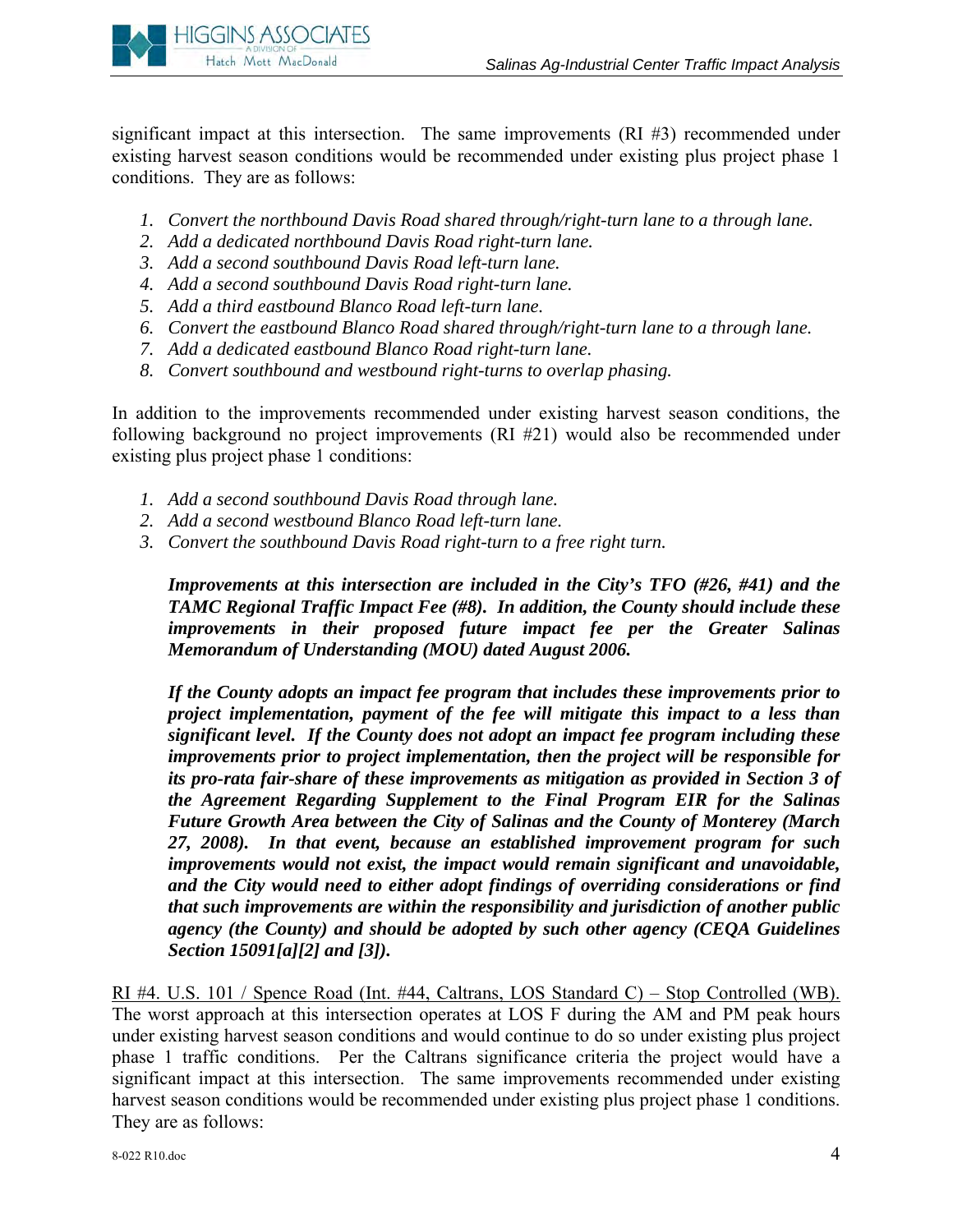

*1. Eliminate intersection and construct frontage road system.* 

*Improvements in the TAMC fee (#7) include constructing 2-lane frontage roads on the east and west sides of U.S. 101 from the future Harris Road interchange to Chualar. This would result in the elimination of this intersection. Payment of the TAMC fee will mitigate project impacts at this intersection.* 

RI #10. Sanborn Road / Fairview Avenue-U.S. 101 NB Offramp (Int. #6, Caltrans, LOS Standard C) – Stop Controlled (EB & WB). Under existing harvest season conditions this intersection operates at an overall LOS F during the PM peak hour, and the worst approach operates at LOS E and LOS F during the AM and PM peak hours, respectively. Under existing plus project phase 1 traffic conditions it would continue to operate the same, with the exception of the worst approach during the AM peak hour, which would degrade to LOS F. Per the Caltrans significance criteria the project would have a significant impact at this intersection. The same improvements recommended under existing harvest season conditions would be recommended under existing plus project phase 1 conditions. They are as follows:

- *1. Consider signalizing the intersection, although gaps are created by the signal at the Sanborn Road / U.S. 101 SB Ramps intersection.*
- *2. Lengthen the southbound Sanborn Road left turn-lane pocket.*

*Improvements along the Sanborn Road corridor are included in the City of Salinas TFO (#32 and #37). The payment of traffic impact fees per the City of Salinas TFO will mitigate project impacts at this intersection.* 

RI #11. Sanborn Road / Elvee Drive-U.S. 101 SB Ramps (Int. #8, Caltrans, LOS Standard C) – Signalized. This intersection operates at LOS C during the AM peak hour and LOS D during the PM peak hour under existing harvest season conditions. Under existing plus project phase 1 conditions it would degrade to LOS D during the AM peak hour and continue to operate at LOS D during the PM peak hour. Per the Caltrans significance criteria the project would have a significant impact at this intersection. The same improvements recommended under existing harvest season conditions would be recommended under existing plus project phase 1 conditions. They are as follows:

*1. Close Elvee Drive at Sanborn Road and extend the north end to Work Street.* 

*Improvements along the Sanborn Road corridor and the extension of Elvee Drive to Work Street are included in the City of Salinas TFO (#37 and #66). The payment of traffic impact fees per the City of Salinas TFO will mitigate project impacts at this intersection.* 

RI #12. Sanborn Road / Work Street-Terven Avenue (Int. #9, City of Salinas, LOS Standard D) – Signalized. This intersection operates at LOS E during the PM peak hour under existing harvest season conditions and would continue to do so under existing plus project phase 1 conditions. Per the City of Salinas significance criteria the project would have a significant impact at this intersection. The same improvements recommended under existing harvest season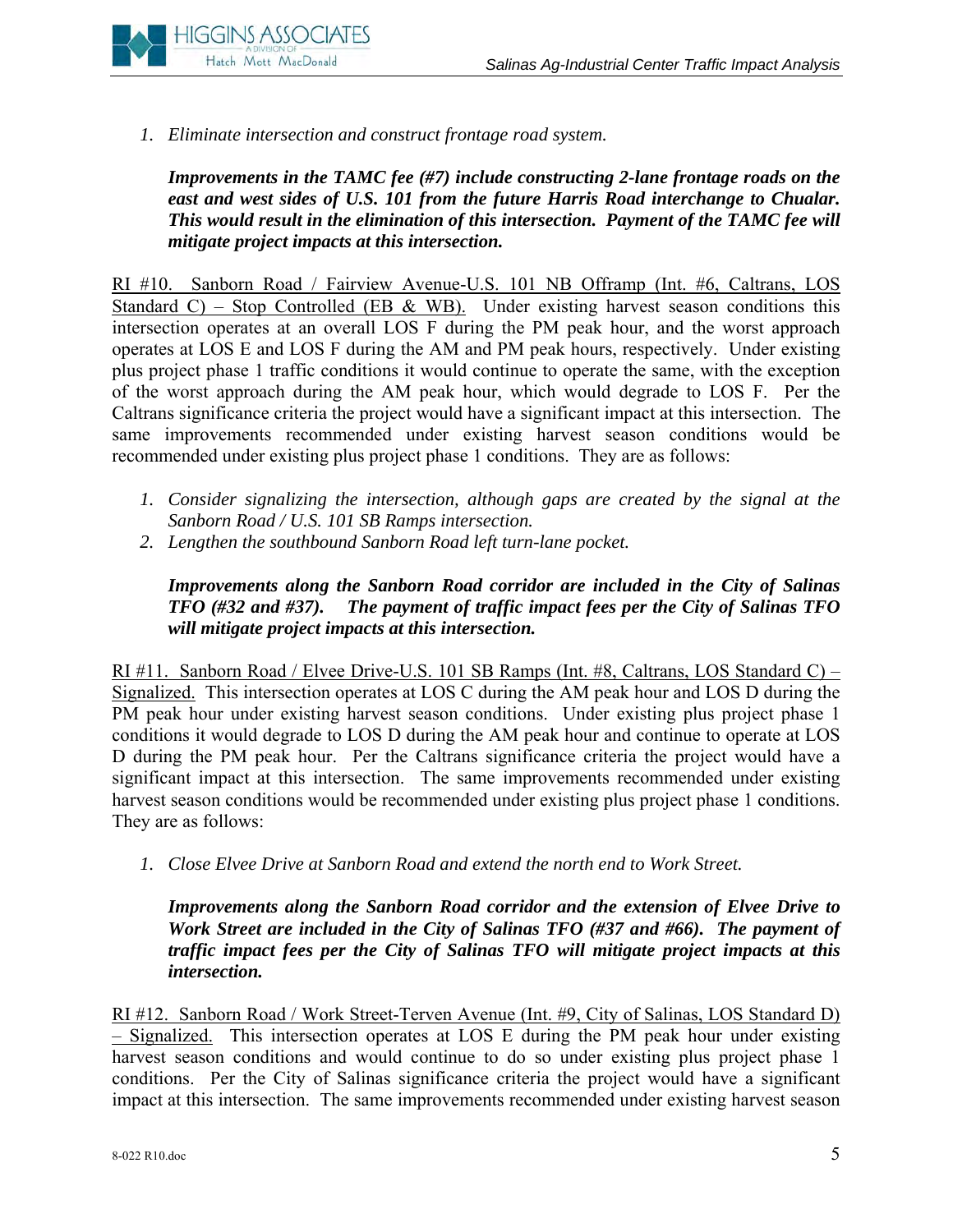

conditions would be recommended under existing plus project phase 1 conditions. They are as follows:

- *1. Restripe eastbound Work Street to accommodate two left-turn lanes and one shared through/right.*
- *2. Widen and restripe westbound Terven Avenue to accommodate two left-turn lanes and one shared through/right.*
- *3. Convert east-west split phasing to protected left-turn phasing.*
- *4. Adjust signal timing.*

*Improvements along the Sanborn Road corridor are included in the City of Salinas TFO (#37). The payment of traffic impact fees per the City of Salinas TFO will mitigate project impacts at this intersection.*

RI #13. Airport Boulevard / De la Torre Street (Int. #12, Caltrans, LOS Standard C) – Signalized. This intersection operates at LOS D during the AM and PM peak hours under existing harvest season conditions. Under existing plus project phase 1 conditions it would continue to operate at LOS D during the AM peak hour and would degrade to LOS F during the PM peak hour. Per the Caltrans significance criteria the project would have a significant impact at this intersection. The same improvements recommended under existing harvest season conditions would be recommended under existing plus project phase 1 conditions. They are as follows:

*1. Reconstruct the northbound ramps as planned by the Airport Boulevard interchange project.* 

*Improvements at this intersection are funded by Caltrans (#0318) and the City of Salinas TFO (#32 and #38). The payment of traffic impact fees per the City of Salinas TFO will mitigate project impacts at this intersection.* 

RI #14. Airport Boulevard / Terven Avenue (Int. #13, Caltrans, LOS Standard C) – Signalized. This intersection operates at an overall LOS D during the AM peak hour and LOS E during the PM peak hour under existing harvest season conditions. Under existing plus project phase 1 conditions it would continue to operate at LOS D during the AM peak hour and would degrade to LOS F during the PM peak hour. Per the Caltrans significance criteria the project would have a significant impact at this intersection. The same improvements recommended under existing harvest season conditions would be recommended under existing plus project phase 1 conditions. They are as follows:

*1. Reconstruct the southbound ramps as planned by the ultimate configuration of Airport Boulevard interchange project.* 

*Improvements at this intersection are planned but not fully funded as Phase 2 of the Caltrans Airport Boulevard interchange project (#0318). Improvements at this intersection are included in the City of Salinas TFO (#32 and #38). The payment of traffic impact fees per the City of Salinas TFO will mitigate project impacts at this intersection.*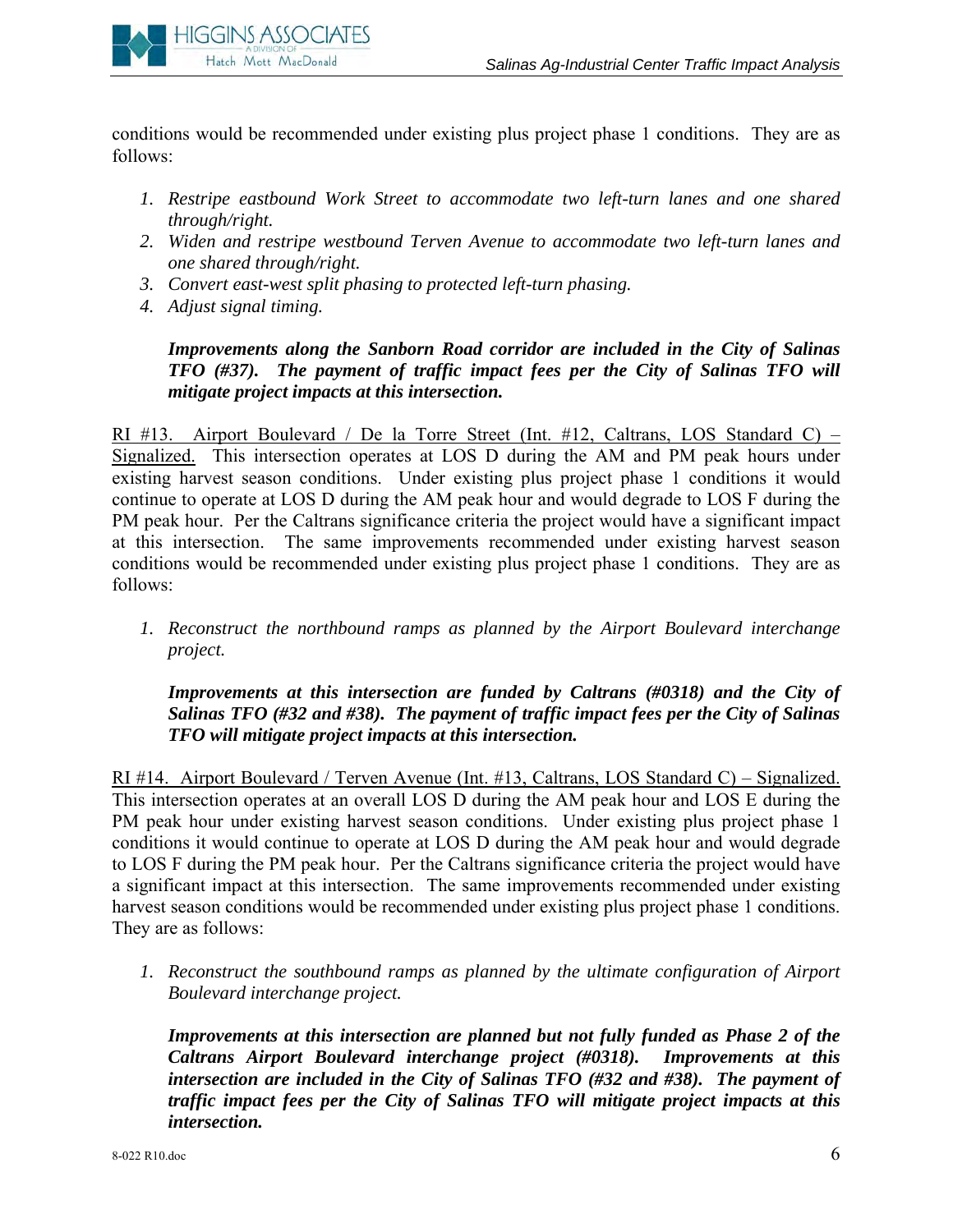

RI #15. Harkins Road / Hansen Street (Int. #15, City of Salinas, LOS Standard D) – Signalized. This intersection operates at an overall LOS D during the AM and PM peak hours under existing harvest season conditions. Under existing plus project phase 1 conditions it would continue to operate at LOS D during the AM peak hour and would degrade to LOS F during the PM peak hour. Per the City of Salinas significance criteria the project would have a significant impact at this intersection. The same improvements recommended under existing harvest season conditions would be recommended under existing plus project phase 1 conditions. They are as follows:

- *1. Restripe northbound Harkins Road to accommodate one left-turn lane, and one shared left/through/right lane on the northbound approach. These improvements would require reconstruction of the existing intersection and traffic signal.*
- *2. Restripe the eastbound Hansen Street approach to one shared left/through lane and two right-turn lanes.*
- *3. Modify the signal.*

*These improvements are not needed from a level of service standpoint until existing plus project phase 1 conditions. However, they are recommended under existing harvest season traffic conditions due to long queues observed in the field. While the preceding improvements would enhance traffic operations at this intersection, it should be noted that the extensive queuing is caused by traffic congestion at the U.S. 101 / Airport Boulevard interchange, which is planned for improvements through a Caltrans PSR (#0318) and the City of Salinas TFO (#32 and #38).*

*It is proposed that the City add these improvements to the City of Salinas TFO. If the City adds these improvements to the City of Salinas TFO, payment of traffic impact fees per the City of Salinas TFO will mitigate project impacts at this intersection. If the City does not add these improvements to the TFO, then the project will be responsible for its pro-rata fair-share of these improvements. In that event, because an established improvement program would not exist, the impact would remain significant and unavoidable.* 

RI #16. Harkins Road / Dayton Street (Int. #18, City of Salinas, LOS Standard D) – Stop Controlled (WB). This intersection operates at an overall LOS A during the AM and PM peak hours under existing harvest season conditions and would continue to do so under existing plus project phase 1 conditions. The worst approach operates at LOS B during the AM and PM peak hours under existing harvest season conditions and would also continue to do so under existing plus project phase 1 conditions. Per the City of Salinas significance criteria the project **would not** have a significant impact at this intersection.

Although this intersection operates at an acceptable level of service during the AM and PM peak hours under existing harvest season traffic conditions, and would continue to do so under existing plus project phase 1 conditions, improvements are recommended due to the high volume of southbound left-turning vehicles in the AM peak hour. They are as follows: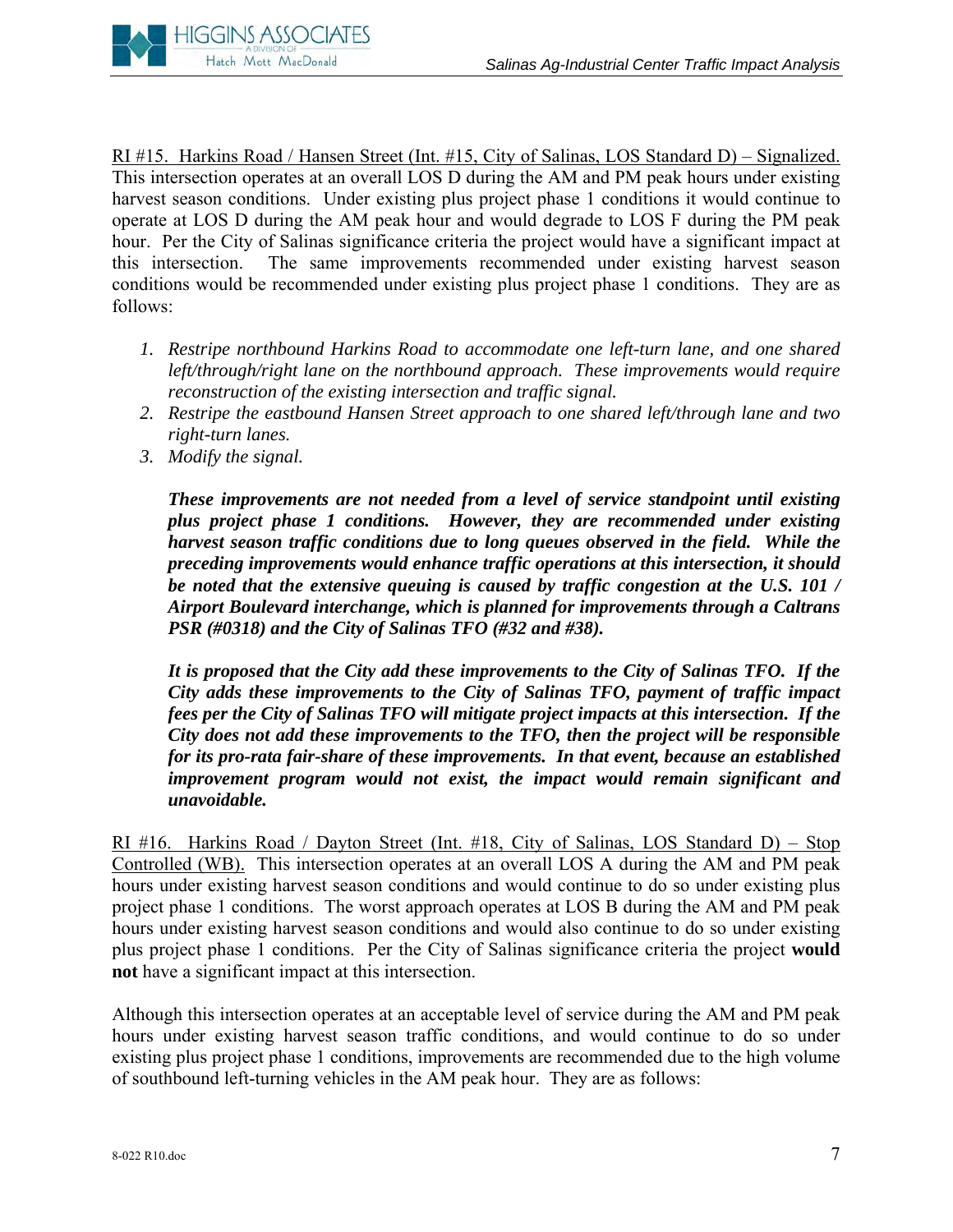

*1. Restripe to add a southbound Harkins Road left-turn lane.*

*Improvements at this intersection are not included in any fee program and no mitigation is required of the project at this intersection. However, the project is proposing to implement this improvement to enhance safety at this intersection.* 

RI #22. Merrill Street / Abbott Street (Int. #42, City of Salinas, LOS Standard D) – Stop Controlled (NB). This intersection operates at an overall LOS A during the AM and PM peak hours and the worst approach operates at LOS C and LOS E during the AM and PM peak hours, respectively, under existing harvest season conditions. Under existing plus project phase 1 conditions it would continue to operate at an overall LOS A during the AM and PM peak hours, and the worst approach would degrade to LOS D and LOS F during the AM and PM peak hours, respectively. Per the City of Salinas significance criteria the project would have a significant impact at this intersection. The same improvements recommended under background no project conditions would be recommended under existing plus project phase 1 conditions. They are as follows:

- *1. Signalize the intersection.*
- *2. Add eastbound Abbott Street left-turn lane.*
- *3. Add westb*o*und Abbott Street left-turn lane.*

*Improvements at this intersection are not included in the City of Salinas TFO. It is proposed that the City add these improvements to the City of Salinas TFO. If the City adds these improvements to the TFO, payment of traffic impact fees per the City of Salinas TFO will mitigate project impacts at this intersection. If the City does not add these improvements to the TFO, then the project will be responsible for its pro-rata fair-share of these improvements. In that event, because an established improvement program would not exist, the impact would remain significant and unavoidable.* 

RI #23. Skyway Boulevard / E. Alisal Street (Int. #43, City of Salinas, LOS Standard D) – Stop Controlled (NB & SB). This intersection operates at an overall LOS B during the AM and PM peak hours and the worst approach operates at LOS E and LOS D during the AM and PM peak hours, respectively, under existing harvest season conditions. Under existing plus project phase 1 conditions it would operate at an overall LOS C and LOS B during the AM and PM peak hours, respectively, and the worst approach would degrade to LOS F during the AM peak hour and would continue to operate at LOS D during the PM peak hour. Per the City of Salinas significance criteria the project would have a significant impact at this intersection. The same improvements recommended under background no project conditions would be recommended under existing plus project phase 1 conditions. They are as follows:

*1. Signalize the intersection.*

*Improvements along E. Alisal Street are included in the City of Salinas TFO (#36). Payment of traffic impact fees per the City of Salinas TFO will mitigate project impacts at this intersection.*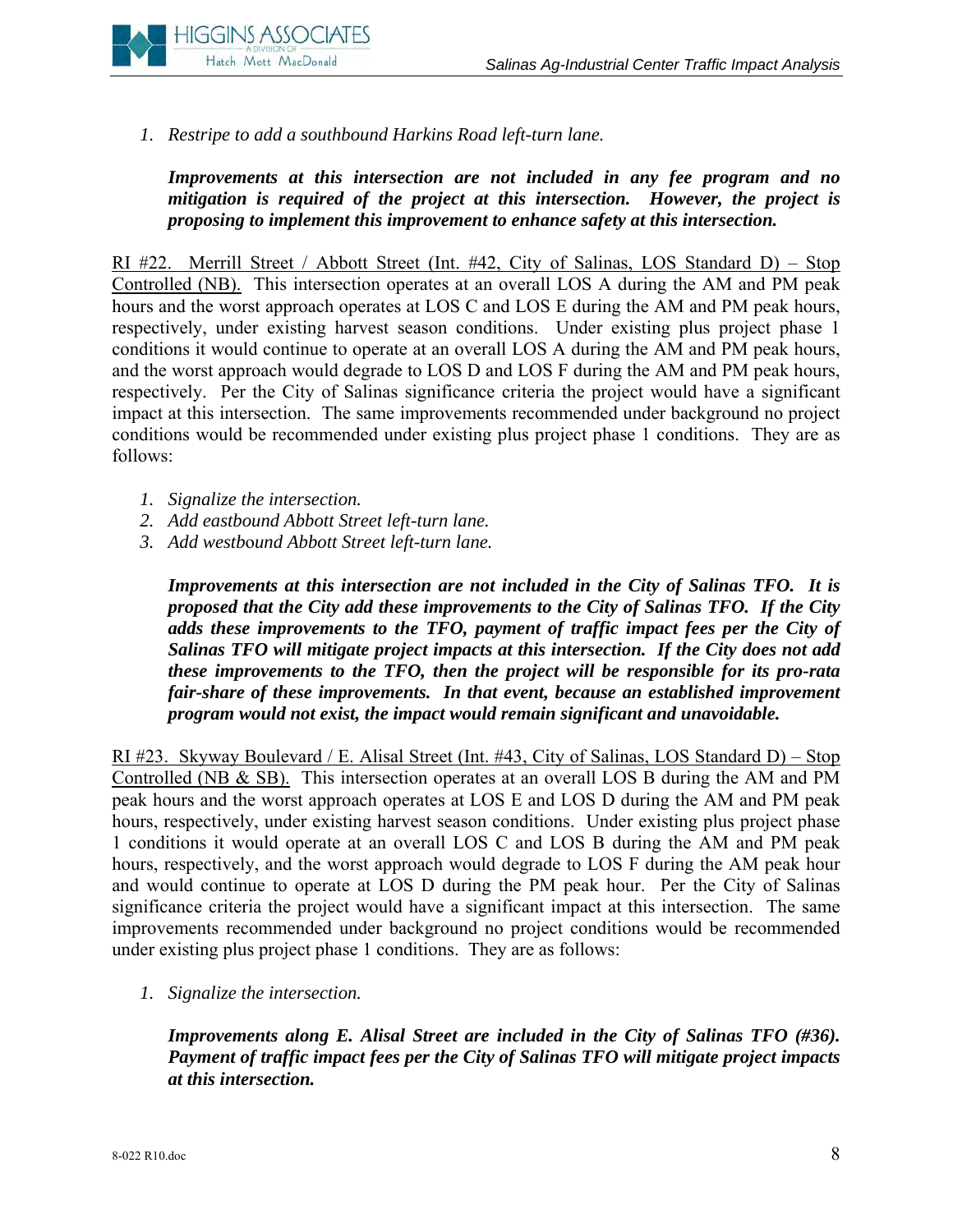

RI #27. Airport Boulevard / Hansen Street (Int. #14, City of Salinas, LOS Standard D) – Stop Controlled (NB & WB). This intersection operates at an overall LOS A during the AM and PM peak hours under existing harvest season conditions and would continue to do so under existing plus project phase 1 conditions. The worst approach at this intersection operates at LOS C during the AM peak hour and LOS E during the PM peak hour under existing harvest season conditions and would degrade to LOS F during the AM and PM peak hours under existing plus project phase 1 conditions. Per the City of Salinas significance criteria the project would have a significant impact at this intersection. The following improvements are recommended under existing plus project phase 1 conditions:

*1. Add a second westbound Hansen Street right-turn lane.* 

*Improvements at this intersection are not included in the City of Salinas TFO. It is proposed that the City add this improvement to the City of Salinas TFO. If the City adds this improvement to the City of Salinas TFO, the payment of traffic impact fees per the City of Salinas TFO will mitigate project impacts at this intersection. If the City does not add this improvement to the TFO, then the project will be responsible for its pro-rata fair-share of this improvement. In that event, because an established improvement program would not exist, the impact would remain significant and unavoidable.* 

RI #28. Harkins Road / Abbott Street (Int. #16, City of Salinas, LOS Standard D) – Signalized. This intersection operates at an overall LOS D during the AM and PM peak hours under existing harvest season conditions. Under existing plus project phase 1 conditions it would degrade to LOS E during the AM peak hour and continue to operate at LOS D during the PM peak hour. Per the City of Salinas significance criteria the project would have a significant impact at this intersection. The following improvements are recommended under existing plus project phase 1 conditions:

- *1. Add a second southbound Harkins Road left-turn lane.*
- *2. Convert the westbound Abbott Street right-turn to right-turn overlap phasing.*

*Improvements at this intersection are not included in the City of Salinas TFO. It is proposed that the City add these improvements to the City of Salinas TFO. If the City adds these improvements to the City of Salinas TFO, the payment of traffic impact fees per the City of Salinas TFO will mitigate project impacts at this intersection. If the City does not add these improvements to the TFO, then the project will be responsible for its pro-rata fair-share of these improvements. In that event, because an established improvement program would not exist, the impact would remain significant and unavoidable.* 

RI #29. Harris Road / Harris Place (Int. #23, before annexation: Monterey County, LOS Standard C, after annexation: City of Salinas, LOS Standard D) – Stop Controlled (EB & WB). A fourth (west) leg would be constructed at this intersection with the implementation of the proposed project. The project applicant is proposing to design this intersection with the following lane configurations and traffic controls: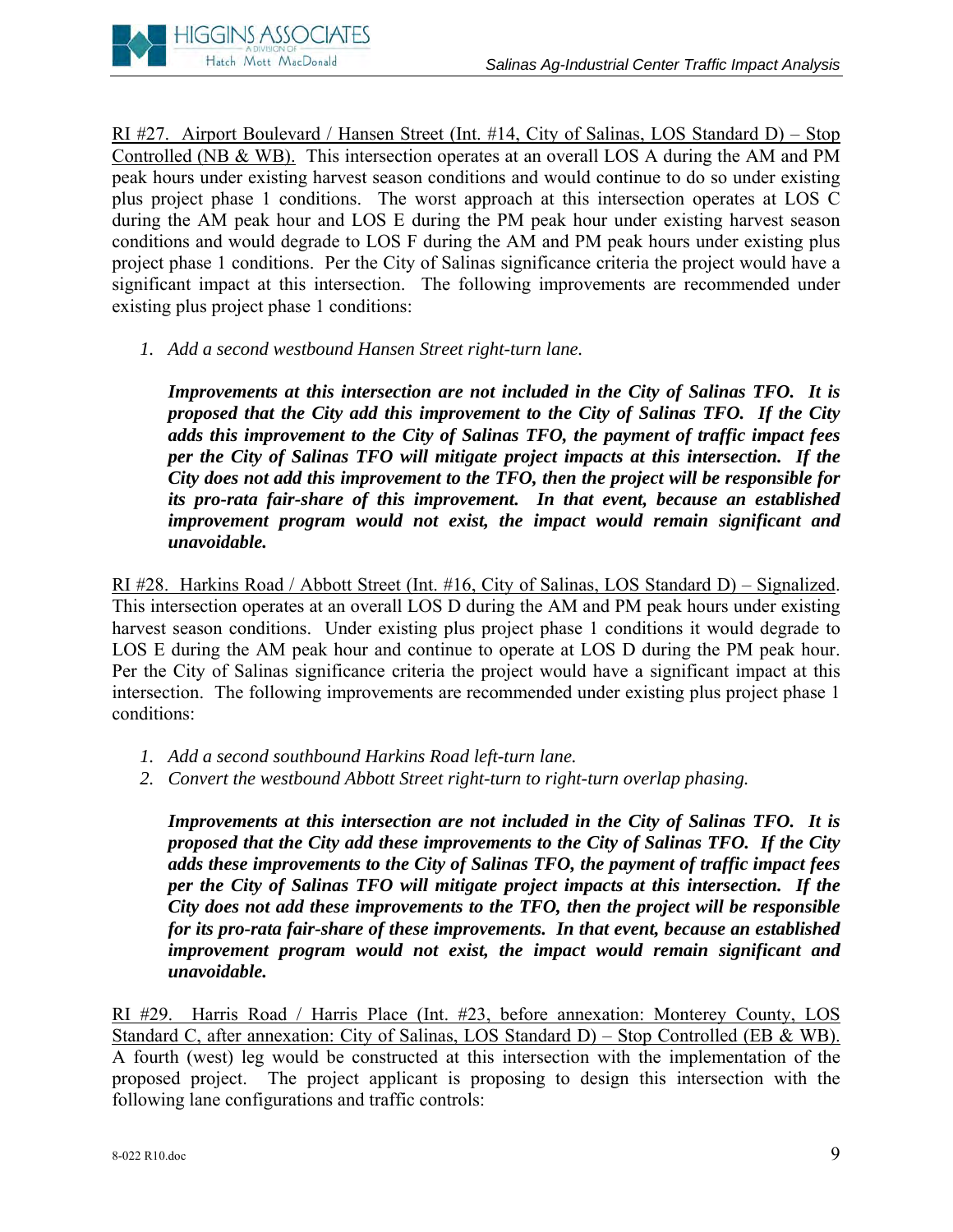

- *1. Signalize intersection.*
- *2. Northbound Harris Road approach: One left-turn lane, one shared through/right lane.*
- *3. Southbound Harris Road approach: One left-turn lane, one through lane, one right-turn lane.*
- *4. Eastbound Harris Place approach: One left-turn lane, one shared through/right lane.*
- *5. Westbound Harris Place approach: One shared left/through/right lane.*

*If the intersection is designed with these lane configurations and traffic controls, the project will not have a significant impact at this location.* 

RI #30. Street A Project Road / Abbott Street (Int. #27, City of Salinas, LOS Standard D) – Future Project Intersection. This intersection will be created with the implementation of the proposed project. The project applicant is proposing to design this intersection with the following lane configurations and traffic controls:

- *1. Signalize intersection.*
- *2. Northbound Street A Project Road approach: Two left-turn lanes, one right-turn lane.*
- *3. Eastbound Abbott Street approach: Two through lanes and one right-turn lane.*
- *4. Westbound Abbott Street approach: One left-turn lane and two through lanes.*

#### *If the intersection is designed with these lane configurations and traffic controls, the project will not have a significant impact at this location.*

RI #31. Harris Road / Street B Project Road (Int. #34, before annexation: Monterey County, LOS Standard C, after annexation: City of Salinas, LOS Standard D) – Future Project Intersection. This intersection will be created with the implementation of the proposed project. The project applicant is proposing to design this intersection with the following lane configurations and traffic controls:

- *1. One-way stop control (EB Street B Project Road approach).*
- *2. Northbound Harris Road approach: One left-turn lane and one through lane.*
- *3. Southbound Harris Road approach: One through lane and one right-turn lane.*
- *4. Eastbound Street B Project Road approach: One left-turn lane and one right-turn lane.*

#### *If the intersection is designed with these lane configurations and traffic controls, the project will not have a significant impact at this location.*

#### **Road Segments**

RI #5. Blanco Road between Cooper Road and Davis Road (Seg. #3a, Monterey County, LOS Standard C). This road segment operates at LOS E during the AM and PM peak hours under existing harvest season conditions and would continue to do so under existing plus project phase 1 traffic conditions. Per the Monterey County significance criteria the project **would not** have a significant impact on this road segment. The same improvements recommended under existing harvest season conditions would be recommended under existing plus project phase 1 conditions. They are as follows: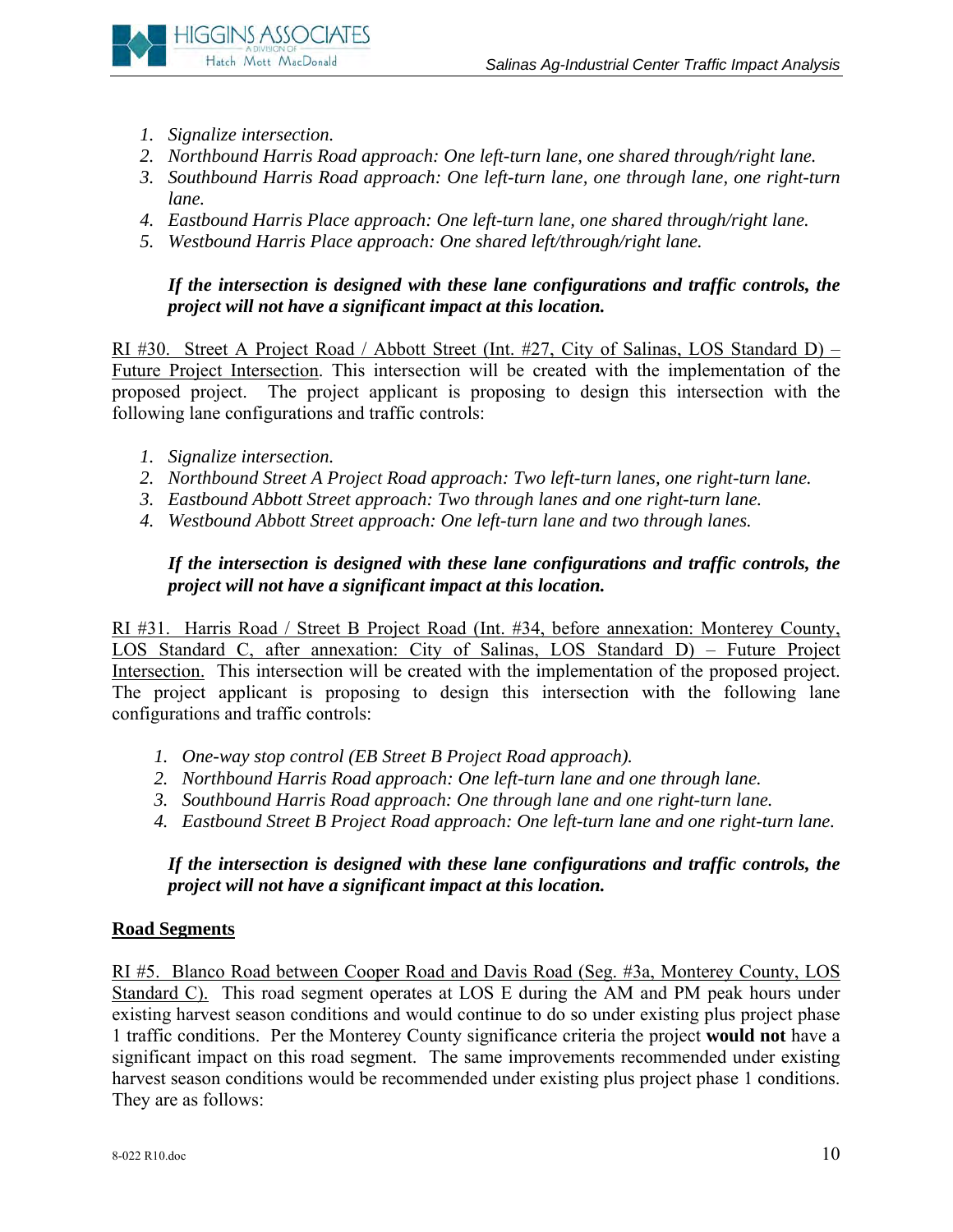

*1. Widen and upgrade this segment of Blanco Road from a 2-lane rural road to a 4-lane divided arterial with left-turn lanes.* 

*Improvements on this road segment are included in the City of Salinas TFO (#26 and #41). No mitigation is required of the project under existing plus project phase 1 conditions.* 

RI #6. Davis Road between Blanco Road and Ambrose Drive (Seg. #4b, Monterey County, LOS Standard C). This road segment operates at LOS E during the AM and PM peak hours under existing harvest season conditions and would continue to do so under existing plus project phase 1 traffic conditions. Per the Monterey County significance criteria the project **would not** have a significant impact on this road segment. The same improvements recommended under existing harvest season conditions would be recommended under existing plus project phase 1 conditions. They are as follows:

*1. Widen and upgrade this segment of Davis Road from a 2-lane rural road to a 4-lane expressway.* 

*Improvements on this road segment are included in the TAMC fee (#8). No mitigation is required of the project under existing plus project phase 1 conditions.* 

RI #7. SR 156 between Castroville Boulevard and U.S. 101 (Seg. #17b, Caltrans, LOS Standard C). This road segment operates at LOS D during the AM peak hour and LOS E during the PM peak hour under existing harvest season conditions and would continue to do so under existing plus project phase 1 traffic conditions. Per the Caltrans significance criteria the project **would not** have a significant impact on this road segment. The same improvements recommended under existing harvest season conditions would be recommended under existing plus project phase 1 conditions. They are as follows:

*1. Widen and upgrade this segment of SR 156 from a 2-lane rural road to a 4-lane freeway.* 

#### *Improvements on this road segment are included in the TAMC fee (#3). No mitigation is required of the project under existing plus project phase 1 conditions.*

RI #8. U.S. 101 Northbound Weaving Segment between Hartnell Rd. and Abbott St.(Seg. #26, Caltrans, LOS Standard C). This road segment operates at LOS D during the AM peak hour and LOS E during the PM peak hour under existing harvest season conditions and would continue to do so under existing plus project phase 1 traffic conditions. Per the Caltrans significance criteria the project **would not** have a significant impact on this road segment. The same improvements recommended under existing harvest season conditions are recommended under existing plus project phase 1 conditions. They are as follows:

- *1. Prohibit right-turns from westbound Hartnell Road connector to U.S. 101 and relocate them to the existing northbound onramp at Hartnell Road. This improvement would effectively eliminate the study weaving section.*
- *2. Convert Hartnell Road to one-way traffic (in the northwest direction) between the Hartnell Road connector and the Hartnell Road onramp.*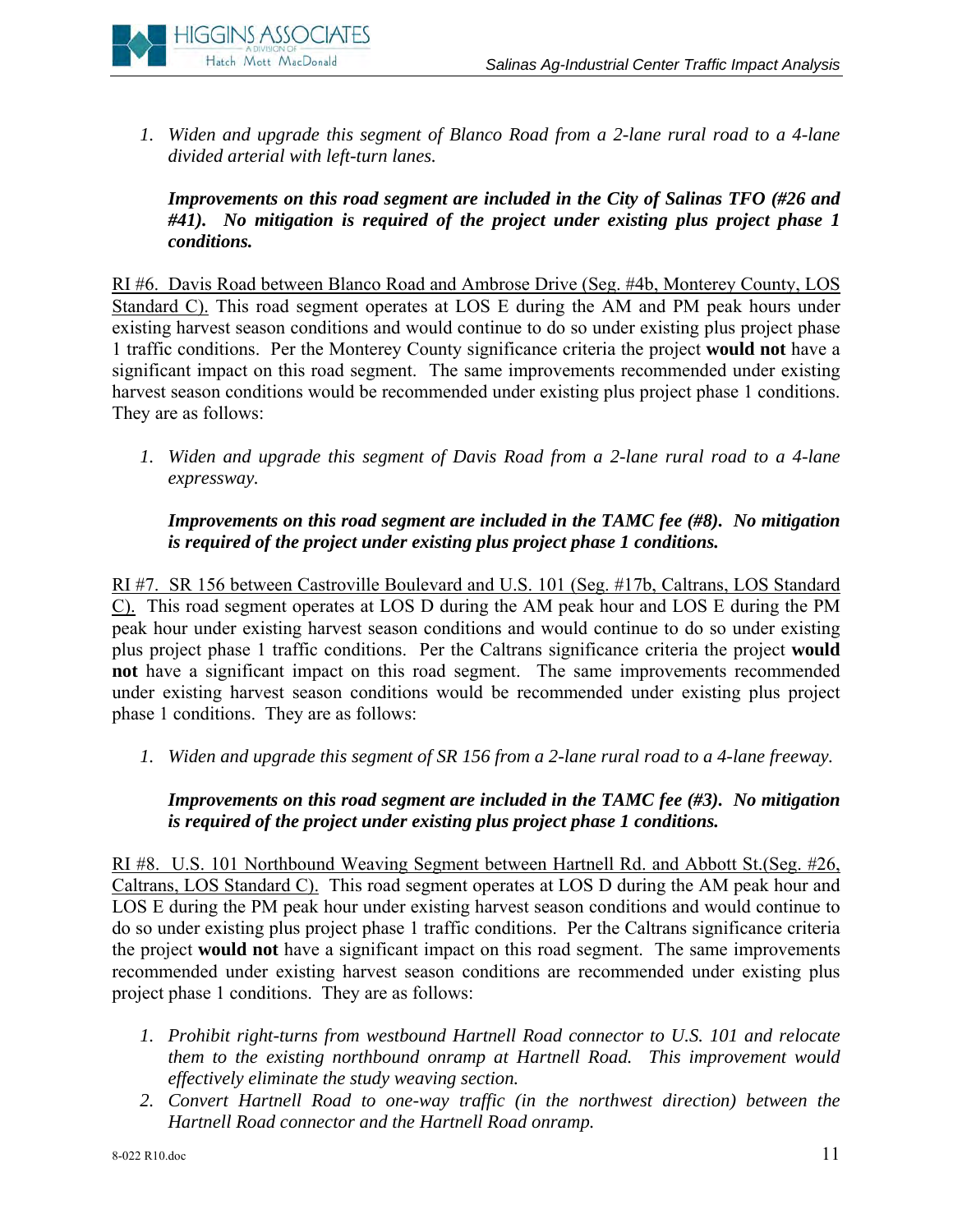- **HIGGINS ASSOCIATES** Hatch Mott MacDonald
	- *3. Relocate the existing driveway to a residence on Hartnell Road near U.S. 101 to the intersection of Hartnell Road and the northbound on-ramp to U.S. 101.*
	- *4. Prohibit left-turns from the Hartnell Road connector onto southbound U.S. 101 at the U.S. 101/Hartnell Road connector intersection.*

#### *Improvements along this segment of U.S. 101 are included in the TAMC fee (#7). No mitigation is required of the project under existing plus project phase 1 conditions.*

RI #9. U.S. 101 Northbound Weaving Segment between Airport Blvd. and Fairview Ave. (Seg. #28, Caltrans, LOS Standard C). This road segment operates at LOS D during the PM peak hour under existing harvest season conditions and would degrade to LOS E under existing plus project phase 1 traffic conditions. Per the Caltrans significance criteria the project would have a significant impact on this road segment. The same improvements recommended under existing harvest season conditions would be recommended under existing plus project phase 1 conditions. They are as follows:

*1. Reconstruct the northbound ramps at the Airport Boulevard interchange as planned by the Airport Boulevard Interchange Project.*

*Improvements along this segment of U.S. 101 are planned as part of the Caltrans Airport Boulevard reconstruction project (#0318) and are included in the City of Salinas TFO (#38). Payment of traffic impact fees per the City of Salinas TFO will mitigate project impacts at this intersection.* 

RI #17. SR 183 between Espinosa Road and Salinas City Limits (Seg. #18a, Caltrans, LOS Standard C). This road segment operates at LOS D during the AM and PM peak hours under existing harvest season conditions. Under existing plus project phase 1 conditions it will continue to operate at LOS D during the AM peak hour but will degrade to LOS E during the PM peak hour. Per the Caltrans significance criteria the project would have a significant impact on this road segment under existing plus project phase 1 conditions. The same improvements recommended under existing harvest season conditions would be recommended under existing plus project phase 1 conditions. They are as follows:

*1. Widen and upgrade this segment of SR 183 from a 2-lane rural road to a 4-lane expressway.* 

*This road segment is within the responsibility and jurisdiction of Caltrans, and not the City of Salinas. Improvements on this road segment are not included but should be added to the TAMC fee. If these improvements are added to the TAMC fee prior to project implementation, payment of the TAMC fee will mitigate project impacts on this road segment to a less than significant level. If these improvements are not added to the TAMC fee prior to project implementation, then the project will be responsible for its pro-rata fair-share of these improvements. In that event, because an established improvement program for such improvements would not exist, the impact would remain significant and unavoidable, and the City would need to either adopt findings of overriding considerations or find that such improvements are within the responsibility and jurisdiction of another public agency (Caltrans and TAMC) and*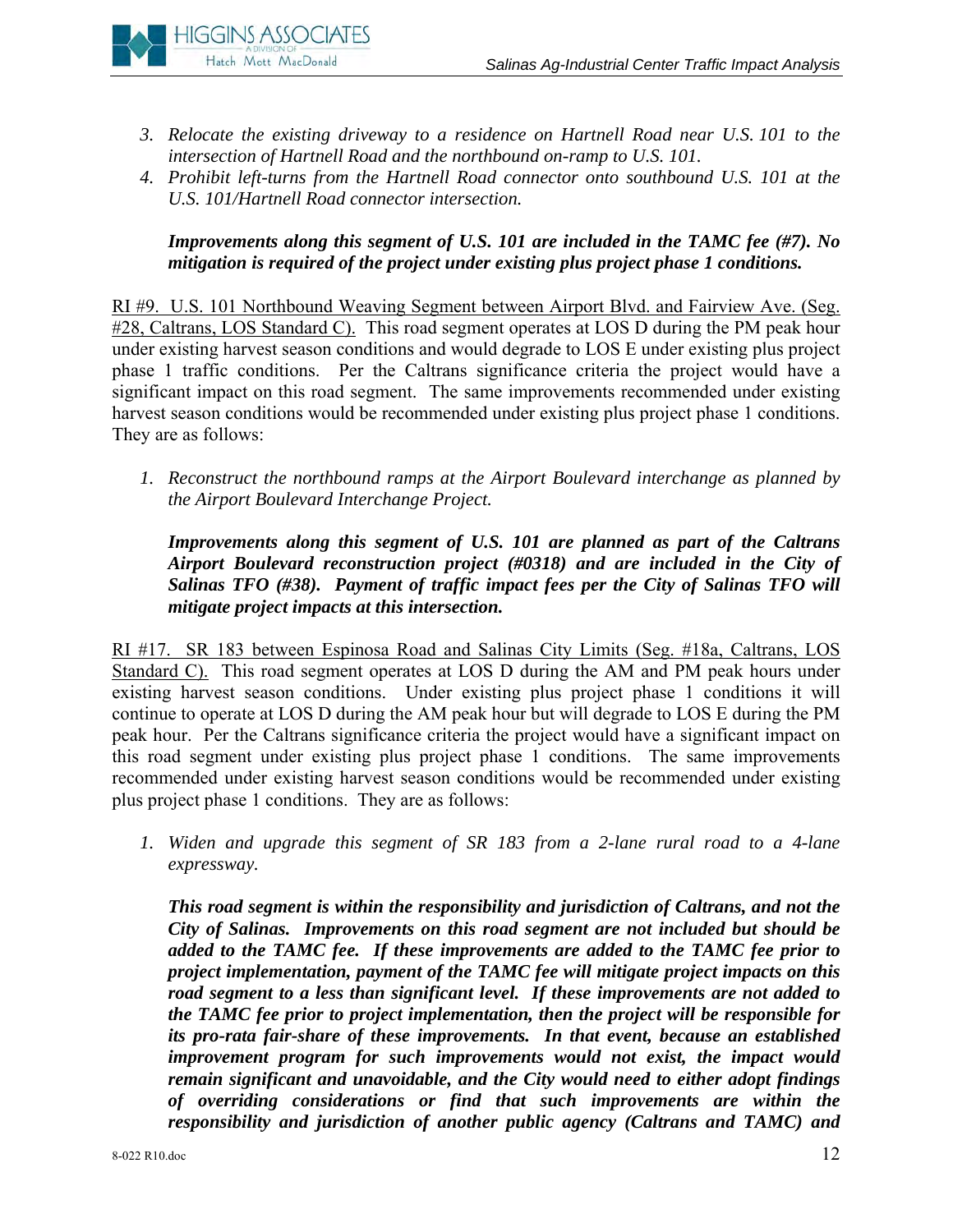

*should be adopted by such other agency (CEQA Guidelines Section 15091[a][2] and [3]).* 

RI #24. Airport Boulevard between Terven and De La Torre Street (Seg. #2b, Caltrans, LOS Standard C). This road segment operates at LOS A and LOS C during the AM and PM peak hours, respectively, under existing harvest season conditions. Under existing plus project phase 1 conditions it would degrade to LOS F during the PM peak hour. Per the Caltrans significance criteria the project would have a significant impact on this road segment. The same improvements recommended under background no project conditions would be recommended under existing plus project phase 1 conditions. They are as follows:

*1. Widen and upgrade this segment of Airport Boulevard from a 2-lane arterial to a 4-lane divided arterial.*

*Improvements along this road segment are included in the City of Salinas TFO (#38). Payment of traffic impact fees per the City of Salinas TFO will mitigate project impacts on this road segment. Improvements on this road segment are also planned but not fully funded as Phase 2 of the Caltrans Airport Boulevard interchange project (#0318).* 

## **Background plus Project Phase 1**

#### **Intersections**

RI #18. Sanborn Road / Fairview Ave.-U.S. 101 NB Offramp (Int. #6, Caltrans, LOS Standard  $C$ ) – Stop Controlled (EB & WB). This intersection would operate at an overall LOS F during the AM and PM peak hours under background no project conditions and would continue to do so under background plus project phase 1 conditions. Per the Caltrans significance criteria the project would have a significant impact at this intersection. The same improvements recommended under background no project conditions are recommended under background plus project phase 1 conditions. They are as follows:

- *1. Existing harvest season improvements. In addition:*
- *2. Add an eastbound U.S. 101 Offramp right-turn lane.*
- *3. Add a third northbound Sanborn Road through lane.*
- *4. Add a third southbound Sanborn Road through lane.*

#### *Improvements along the Sanborn Road corridor are included in the City of Salinas TFO (#32 and #37). Payment of traffic impact fees per the City of Salinas TFO will mitigate project impacts at this intersection.*

RI #19. Sanborn Road / Elvee Drive-U.S. 101 SB Ramps (Int. #8, Caltrans, LOS Standard C) – Signalized. This intersection would operate at LOS C and LOS E during the AM and PM peak hours, respectively, under background no project conditions. Under background plus project phase 1 conditions it would degrade to LOS D during the AM peak hour and continue to operate at LOS E during the PM peak hour. Per the Caltrans significance criteria the project would have a significant impact at this intersection. The same improvements recommended under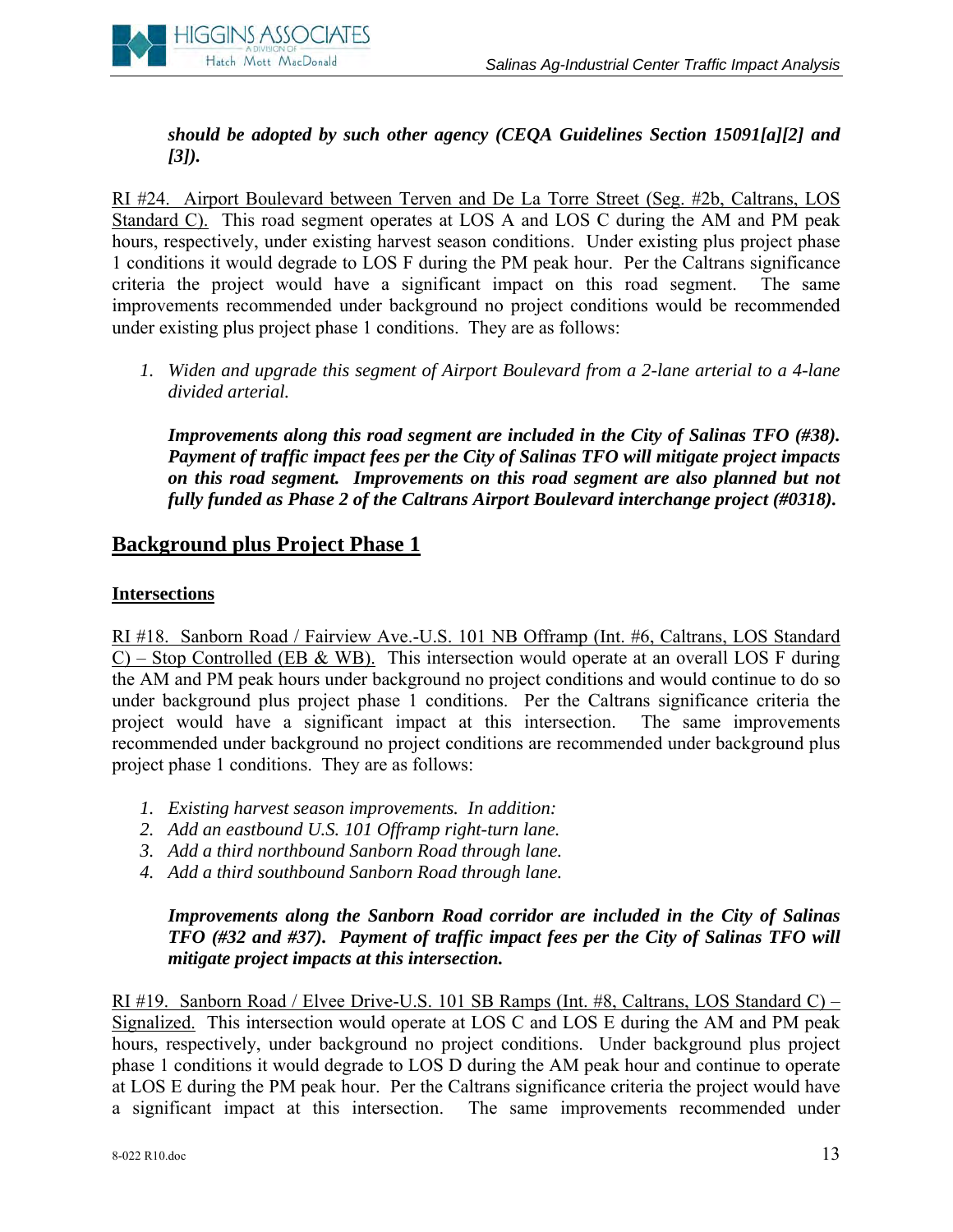

background no project conditions are recommended under background plus project phase 1 conditions. They are as follows:

- *1. The same improvements recommended under existing harvest season conditions. In addition:*
- *2. Widen the southbound U.S. 101 offramp to accommodate two left-turn lanes, one shared through/right turn lane, and one dedicated right-turn lane.*

*Improvements along the Sanborn Road corridor are included in the City of Salinas TFO (#32, #37 and #66). In addition, this intersection is within the responsibility and jurisdiction of Caltrans. Improvements at this intersection should be added to the TAMC fee. If they are, payment of the TAMC fee would mitigate project impacts at this intersection to a less than significant level. If improvements are not added to the TAMC fee prior to project implementation, then the project will be responsible for its pro-rata fair-share of the improvements. In that event, because an established improvement program for such improvements would not exist, the impact would remain significant and unavoidable, and the City would need to either adopt findings of overriding considerations or find that such improvements are within the responsibility and jurisdiction of another public agency (Caltrans and TAMC) and should be adopted by such other agency (CEQA Guidelines Section 15091[a][2] and [3]).* 

RI #20. U.S. 101 / Hartnell Road Connector (Int. #26, Caltrans, LOS Standard C) – Stop Controlled (WB). This intersection would operate at an overall LOS A during the AM and PM peak hours under background no project conditions and would continue to do so under background plus project phase 1 conditions. The worst approach at this intersection would operate at LOS F and LOS D during the AM and PM peak hours, respectively, under background no project conditions. Under background plus project phase 1 conditions it would continue to operate at LOS F during the AM peak hour and would degrade to LOS E during the PM peak hour. Per the Caltrans significance criteria the project would have a significant impact at this intersection. The same improvements recommended under background no project conditions are recommended under background plus project phase 1 conditions. They are as follows:

*1. Eliminate intersection and construct frontage road system.* 

*Improvements in the TAMC fee (#7) include constructing 2-lane frontage roads on the east and west sides of U.S. 101 from the future Harris Road interchange to Chualar. This would result in the elimination of this intersection. Payment of the TAMC fee will mitigate project impacts at this intersection.* 

RI #32. SR 68 WB Ramps / Spreckels Boulevard (Int. #3, Caltrans, LOS Standard C) – Stop Controlled (SB). The worst approach at this intersection would operate at LOS D and LOS E during the AM and PM peak hours, respectively, under background no project conditions. Under background plus project phase 1 conditions the worst approach would degrade to LOS D and LOS F during the AM and PM peak hours, respectively. Per the Caltrans significance criteria the project would have a significant impact at this intersection. The following improvements are recommended under background plus project phase 1 conditions: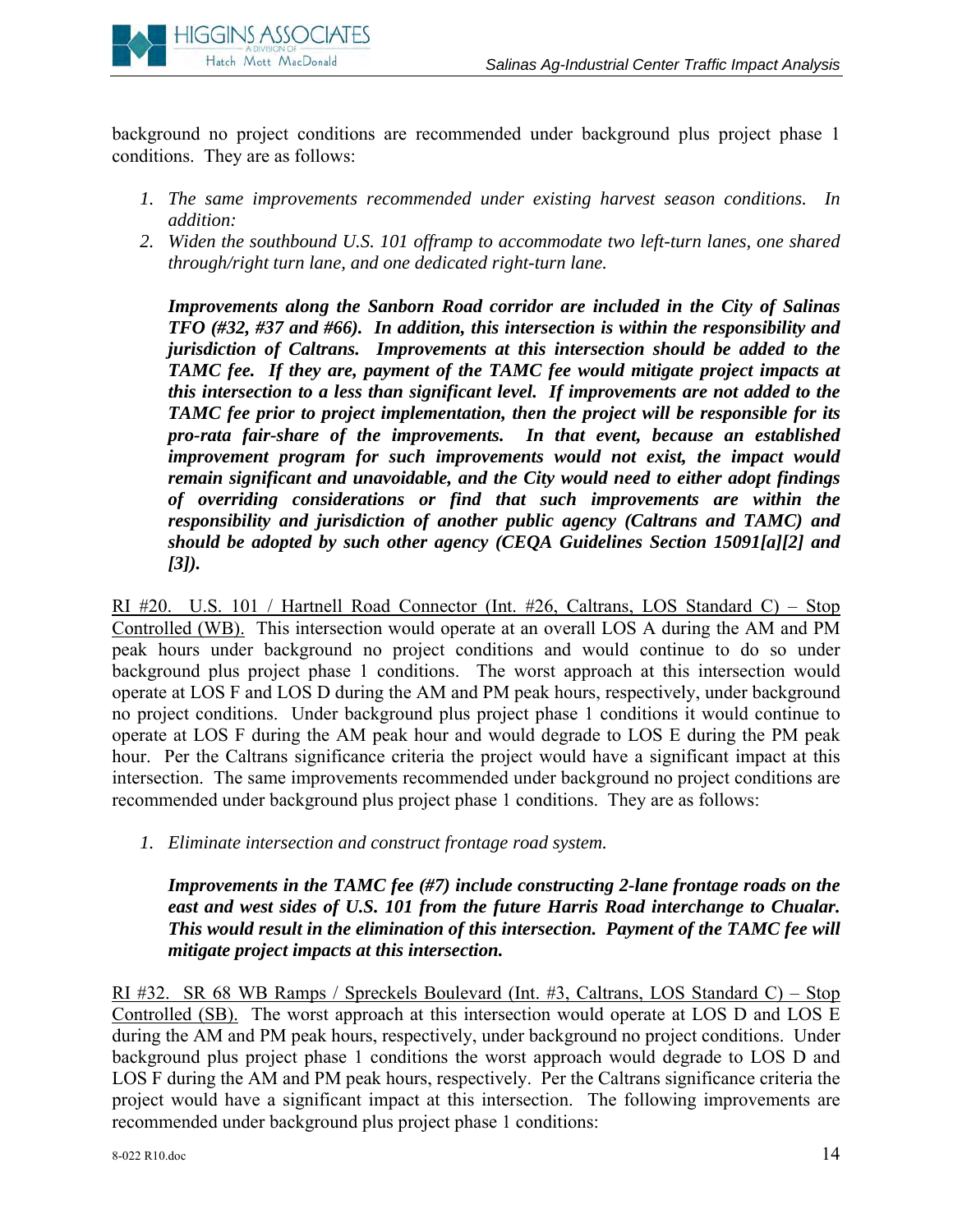

*1. Convert intersection to all-way stop control.*

#### *The project is responsible for funding this improvement.*

RI #33. Sanborn Road / Work Street-Terven Avenue (Int. #9, City of Salinas, LOS Standard D) – Signalized. This intersection would operate at an overall LOS D and LOS E during the AM and PM peak hours, respectively, under background no project conditions. Under background plus project phase 1 conditions, it would degrade to LOS E during the AM peak hour and would continue to operate at LOS E during the PM peak hour. Per the City of Salinas significance criteria the project would have a significant impact at this intersection. The following improvements are recommended under background plus project phase 1 conditions:

- *1. The same improvements recommended under existing harvest season conditions. In addition:*
- *2. Convert northbound Sanborn Road shared though/right-turn lane to a through lane.*
- *3. Add a northbound Sanborn Road right-turn lane*
- *4. Add a third southbound Sanborn Road through lane.*

#### *Improvements along the Sanborn Road corridor are included in the City of Salinas TFO (#37). The payment of traffic impact fees per the City of Salinas TFO will mitigate project impacts at this intersection.*

RI #34. Blanco Road-Sanborn Road / Abbott Street (Int. #10, City of Salinas, LOS Standard D) – Signalized. This intersection would operate at an overall LOS D during the AM and PM peak hours under background no project conditions. Under background plus project phase 1 conditions, it would continue to operate at LOS D during the AM peak hour and would degrade to LOS E during the PM peak hour. Per the City of Salinas significance criteria the project would have a significant impact at this intersection. The following improvements are recommended under background plus project phase 1 conditions:

- *1. Convert eastbound Abbott Street shared left/through lane to a through lane.*
- *2. Add a second eastbound Abbott Street left-turn lane.*
- *3. Convert westbound Abbott Street shared left/ through lane to a through lane.*
- *4. Add a second westbound Abbott Street left-turn lane.*
- *5. Convert east-west split phasing to protected left-turn phasing.*

*Improvements at this intersection are not included in the City of Salinas TFO. It is proposed that the City add these improvements to the City of Salinas TFO. If the City adds these improvements to the City of Salinas TFO, the payment of traffic impact fees per the City of Salinas TFO will mitigate project impacts at this intersection. If the City does not add these improvements to the TFO, then the project will be responsible for its pro-rata fair-share of these improvements. In that event, because an established improvement program would not exist, the impact would remain significant and unavoidable.*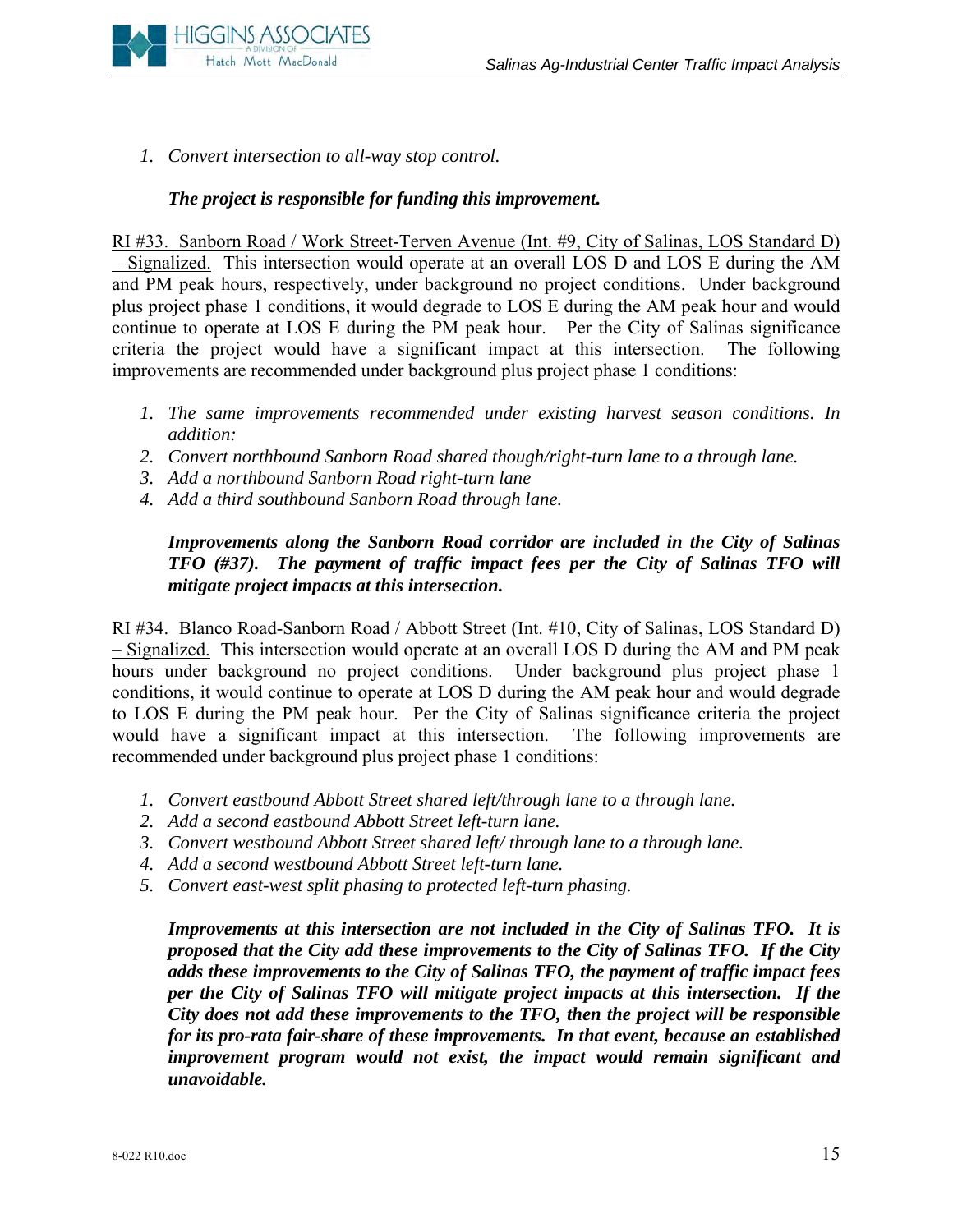

SR 68 / Hunter Lane (Int. #2, Caltrans, LOS Standard C) – Stop Controlled (WB). This intersection would operate at an overall LOS A during the AM and PM peak hours and the worst approach would operate at LOS F and LOS E during the AM and PM peak hours, respectively, under background no project conditions and would continue to do so under background plus project phase 1 conditions. Per the Caltrans significance criteria, the project would have a significant impact on this intersection.

*This intersection is within the responsibility and jurisdiction of Caltrans, and not the City of Salinas. Improvements along this corridor should be added to the TAMC fee. If they are, payment of the TAMC fee would mitigate project impacts at this intersection to a less than significant level. If improvements are not added to the TAMC fee prior to project implementation, then the project will be responsible for its pro-rata fair-share of the improvements. In that event, because an established improvement program for such improvements would not exist, the impact would remain significant and unavoidable, and the City would need to either adopt findings of overriding considerations or find that such improvements are within the responsibility and jurisdiction of another public agency (Caltrans and TAMC) and should be adopted by such other agency (CEQA Guidelines Section 15091[a][2] and [3]).* 

*Options for improving operations at this intersection include consolidating access points and eliminating left-turns into and out of the driveways and minor intersections along SR 68 between Foster Road and Blanco Road, or the installation of a median barrier that would to allow left-turns into the minor streets but prevent left-turns out. These options would improve safety and the levels of service at the intersections along the corridor but would result in traffic diversions and the need to accommodate Uturns along the corridor. As pointed out by Monterey County Department of Public Works staff, the corridor merits a systems analysis to address these impacts, which is beyond the scope of this study. Caltrans should consider commissioning a systems analysis of the corridor.* 

*It should be noted that installation of a traffic signal would improve operations at this intersection to an acceptable level of service. However, it would also have an adverse impact on the through traffic on SR 68 and could cause an increase in rear-end collisions. As a result, a traffic signal is not recommended for this intersection.* 

SR 68 / Hitchcock Road (Int. #39, Caltrans, LOS Standard C) – Stop Controlled (EB). This intersection would operate at an overall LOS A during the AM and PM peak hours and the worst approach would operate at LOS C and LOS F during the AM and PM peak hours, respectively, under background no project conditions and would continue to do so under background plus project phase 1 conditions. Per the Caltrans significance criteria, the project would have a significant impact on this intersection.

*This intersection is within the responsibility and jurisdiction of Caltrans, and not the City of Salinas. Improvements along this corridor should be added to the TAMC fee. If they are, payment of the TAMC fee would mitigate project impacts at this intersection to a less than significant level. If improvements are not added to the*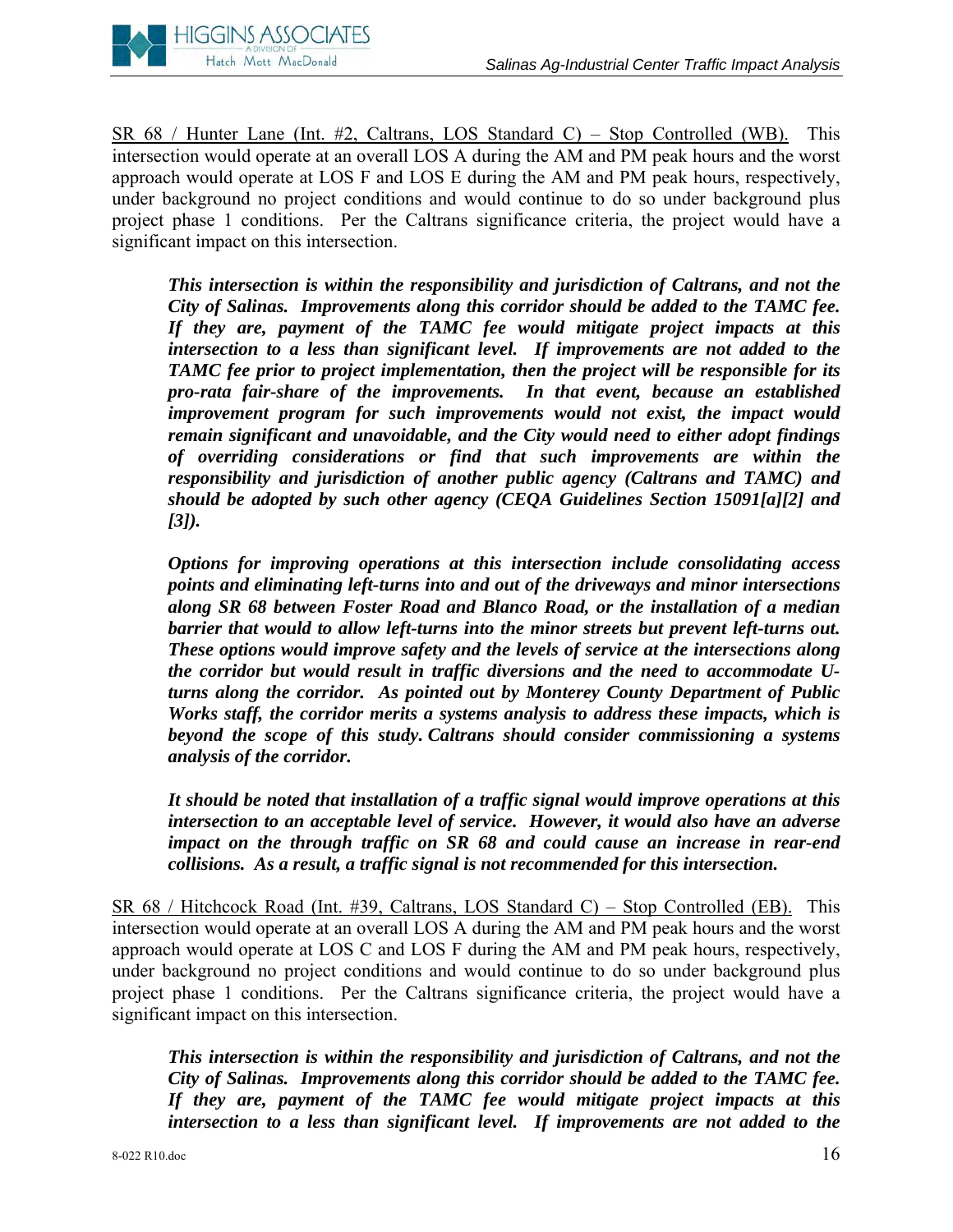

*TAMC fee prior to project implementation, then the project will be responsible for its pro-rata fair-share of the improvements. In that event, because an established improvement program for such improvements would not exist, the impact would remain significant and unavoidable, and the City would need to either adopt findings of overriding considerations or find that such improvements are within the responsibility and jurisdiction of another public agency (Caltrans and TAMC) and should be adopted by such other agency (CEQA Guidelines Section 15091[a][2] and [3]).* 

*Options for improving operations at this intersection include consolidating access points and eliminating left-turns into and out of the driveways and minor intersections along SR 68 between Foster Road and Blanco Road, or the installation of a median barrier that would to allow left-turns into the minor streets but prevent left-turns out. These options would improve safety and the levels of service at the intersections along the corridor but would result in traffic diversions and the need to accommodate Uturns along the corridor. As pointed out by Monterey County Department of Public Works staff, the corridor merits a systems analysis to address these impacts, which is beyond the scope of this study. Caltrans should consider commissioning a systems analysis of the corridor.* 

*It should be noted that installation of a traffic signal would improve operations at this intersection to an acceptable level of service. However, it would also have an adverse impact on the through traffic on SR 68 and could cause an increase in rear-end collisions. As a result, a traffic signal is not recommended for this intersection.* 

#### **Road Segments**

RI #25. Blanco Road between Davis Road and Alisal Street (Seg. #3b, City of Salinas, LOS Standard D). This road segment would operate at LOS D and LOS F during the AM and PM peak hours, respectively, under background no project conditions and would continue to do so under background plus project phase 1 conditions. Per the City of Salinas significance criteria the project would have a significant impact on this road segment. The same improvements recommended under background no project conditions are recommended under background plus project phase 1 conditions. They are as follows:

*1. Widen this segment of Blanco Road from a 3-lane arterial to a 4-lane divided arterial.*

*Improvements along this road segment are included in the City of Salinas TFO (#41). Payment of traffic impact fees per the City of Salinas TFO will mitigate project impacts on this road segment.* 

RI #26. Davis Road between Hitchcock Road and Blanco Road (Seg. #4a, Monterey County, LOS Standard C). This road segment would operate at LOS D and LOS E during the AM and PM peak hours, respectively, under background no project conditions and would continue to do so under background plus project phase 1 conditions. Per the Monterey County significance criteria the project **would not** have a significant impact on this road segment. The same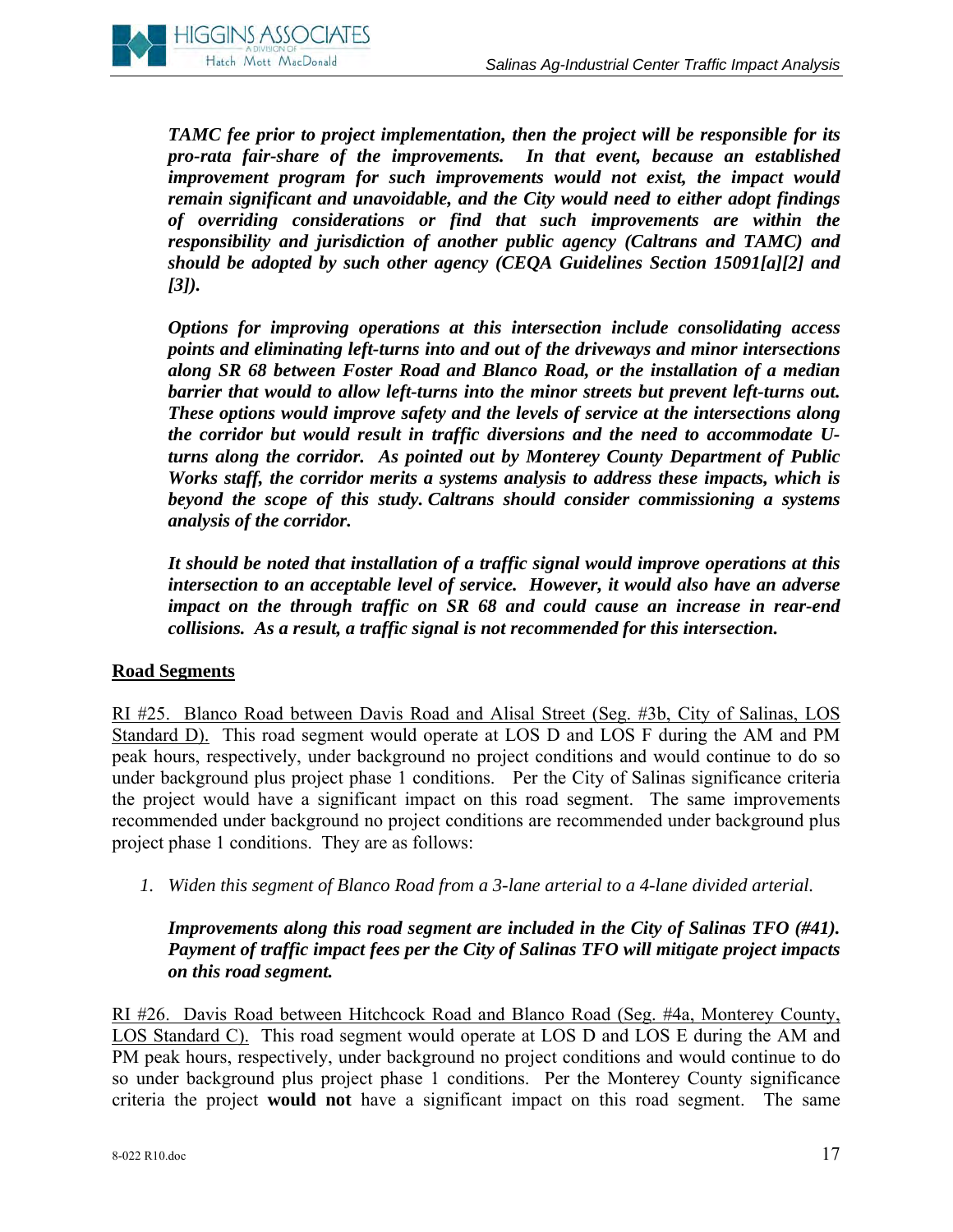

improvements recommended under background no project conditions are recommended under background plus project phase 1 conditions. They are as follows:

*1. Widen and upgrade this segment of Davis Road from a 2-lane rural road to a 4-lane expressway.* 

*Improvements along this road segment are included in the TAMC fee (#4). No mitigation is required of the project under background plus project phase 1 conditions.* 

RI #35. U.S. 101 between Sanborn Road and John Street (Seg. #20h, Caltrans, LOS Standard C). This road segment would operate at LOS C during the AM and PM peak hours under background no project conditions. Under background plus project phase 1 conditions, it would continue to operate at LOS C during the AM peak hour and would degrade to LOS D during the PM peak hour. Per the Caltrans significance criteria the project would have a significant impact on this road segment. The following improvements are recommended under background plus project phase 1 conditions:

*1. Widen this segment of U.S. 101 to a 6-lane freeway.* 

*The widening of U.S. 101 to a 6-lane freeway through the City of Salinas is included in the City of Salinas TFO (#32). Payment of traffic impact fees per the City of Salinas TFO will mitigate project impacts on this road segment.* 

RI #36. U.S. 101 Southbound Weaving Segment between Hartnell Road and Abbott Street (Seg. #27, Caltrans, LOS Standard C). This road segment would operate at LOS A and LOS C during the AM and PM peak hours, respectively, under background no project conditions. Under background plus project phase 1 conditions, it would continue to operate at LOS C during the AM peak hour and would degrade to LOS D during the PM peak hour. Per the Caltrans significance criteria the project would have a significant impact on this road segment. The following improvements are recommended under background plus project phase 1 conditions:

*1. Prohibit southbound U.S. 101 left-turns onto eastbound Hartnell Road by closing the median at the U.S. 101/Hartnell Road intersection.* 

#### *Improvements along this segment of U.S. 101 are included in the TAMC fee (#7). Payment of the TAMC fee will mitigate project impacts on this road segment.*

RI #37. U.S. 101 Southbound Weaving Segment between Airport Boulevard and Sanborn Road (Seg. #29, Caltrans, LOS Standard C). This road segment would operate at LOS C and LOS B during the AM and PM peak hours, respectively, under background no project conditions. Under background plus project phase 1 conditions, it would degrade to LOS D during the AM peak hour and would continue to operate at LOS B during the PM peak hour. Per the Caltrans significance criteria the project would have a significant impact on this road segment. The following improvements are recommended under background plus project phase 1 conditions:

*1. It is recommended that a third through lane be added along southbound U.S. 101 between the Sanborn Road and Airport Boulevard interchanges. When combined with*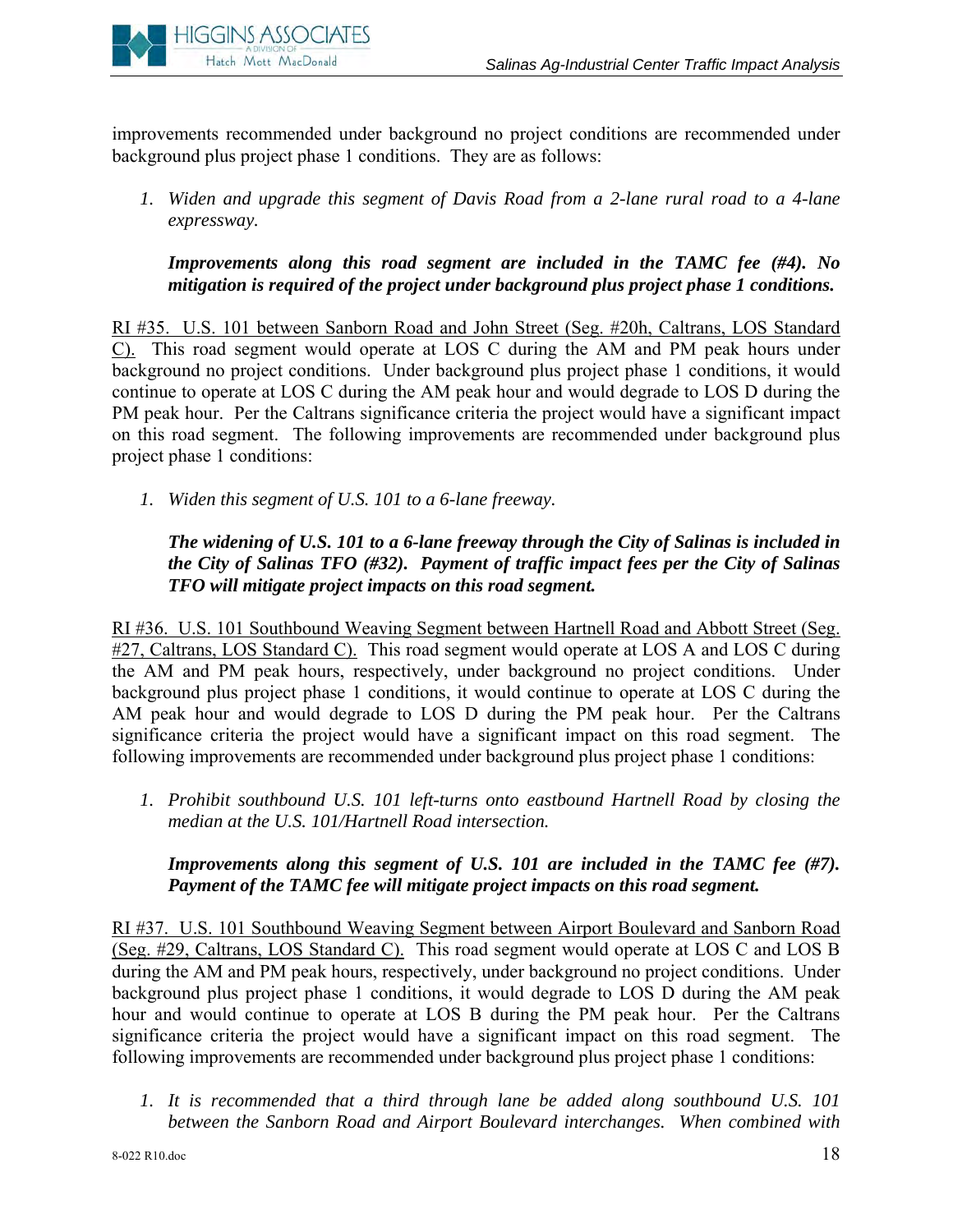

*the existing two through lanes and one auxiliary lane, this would result in a total of four travel lanes within the weaving section. Implementation of this improvement would result in acceptable weaving operations.* 

*Improvements along this segment of U.S. 101 are included in the City of Salinas TFO (#38). Payment of traffic impact fees per the City of Salinas TFO will mitigate project impacts on this road segment.* 

RI #38. U.S. 101 Northbound Weaving Segment between Fairview Avenue and Sanborn Road (Seg. #30, Caltrans, LOS Standard C). This road segment would operate at LOS B and LOS C during the AM and PM peak hours, respectively, under background no project conditions. Under background plus project phase 1 conditions, it would continue to operate at LOS B during the AM peak hour and would degrade to LOS D during the PM peak hour. Per the Caltrans significance criteria the project would have a significant impact on this road segment. The following improvements are recommended under background plus project phase 1 conditions:

*1. Construct a collector-distributor roadway between the northbound U.S. 101 ramps to and from Fairview Road and Sanborn Road.* 

*Improvements along this segment of U.S. 101 are included in the City of Salinas TFO (#32 and #37). Payment of traffic impact fees per the City of Salinas TFO will mitigate project impacts on this road segment.* 

## **Background plus Project Buildout**

#### **Intersections**

RI #39. Harris Road / Abbott Street (Int. #22, before annexation: Monterey County, LOS Standard C, after annexation: City of Salinas, LOS Standard D) – Signalized. This intersection would operate at an overall LOS C during the AM and PM peak hours under background no project conditions. Under background plus project buildout conditions, it would continue to operate at LOS C during the AM peak hour and would degrade to LOS D during the PM peak hour. Per the Monterey County significance criteria the project would have a significant impact at this intersection. However, this intersection will come under the jurisdiction of the City of Salinas as part of the annexation that will occur with the implementation of the proposed project and will be subject to a level of service standard D (per City of Salinas standards). Per the City of Salinas significance criteria, the project **would not** have a significant impact at this intersection.

Although the project would not have a significant impact at this intersection, due to the high volume of truck traffic associated with the project, the following improvements are recommended under background plus project buildout conditions:

- *1. Add a second northbound Harris Road right-turn lane.*
- *2. Add a second westbound Abbott Street left-turn lane.*

*The project is proposing to implement these improvements.*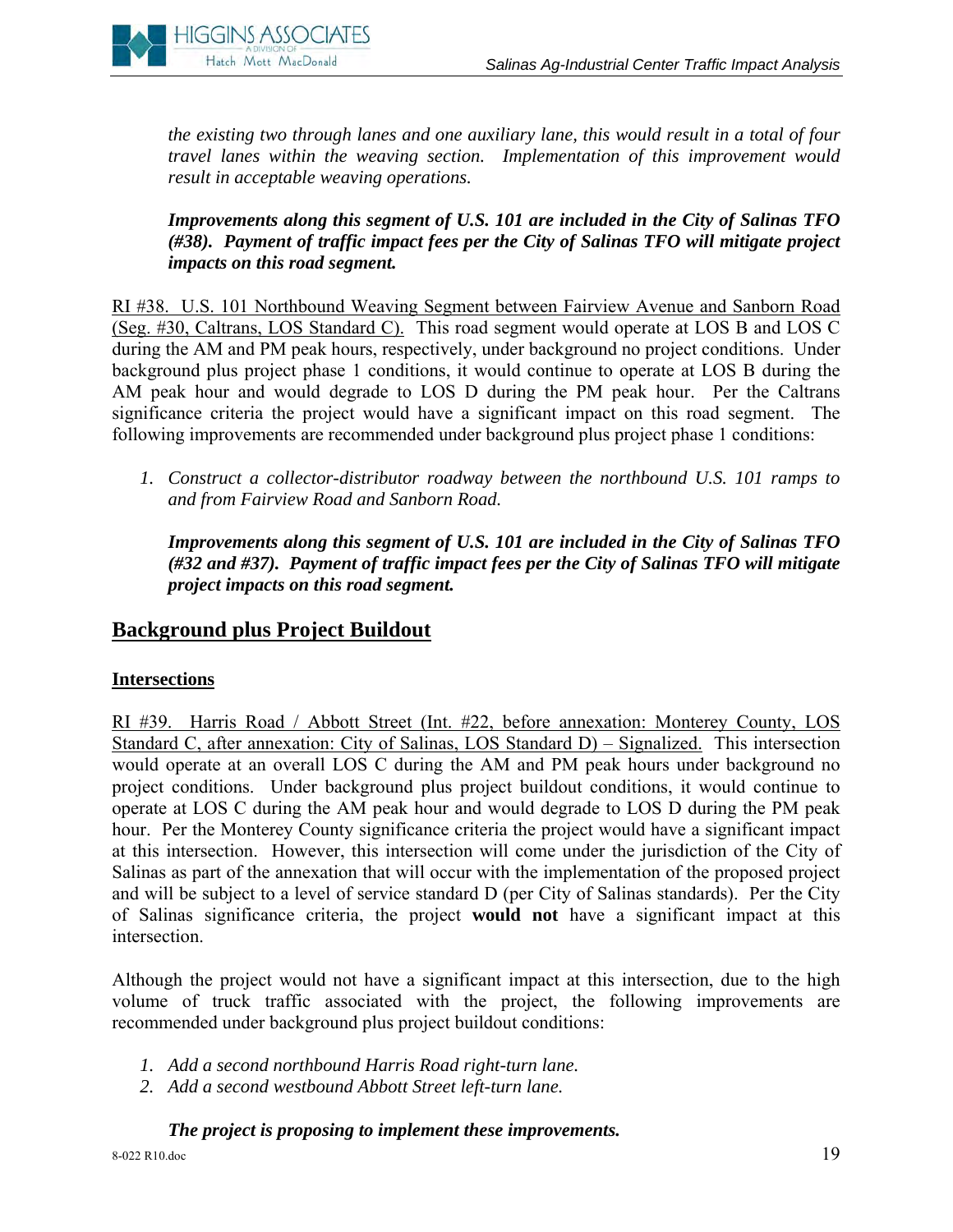#### **Road Segments**

RI #40. Abbott Street between Harris Road and Firestone Driveway (Seg. #1f, Monterey County, LOS Standard C). This road segment would operate at LOS B and LOS A during the AM and PM peak hours, respectively, under background no project conditions. Under background plus project buildout conditions, it would degrade to LOS E during the AM and PM peak hours. Per the Monterey County significance criteria, the project would have a significant impact at this intersection. The following improvements are recommended under background plus project buildout conditions:

*1. Widen and upgrade this segment of Abbott Street from a 3-lane arterial to a 4-lane expressway.* 

#### *Improvements on this road segment are included in the TAMC fee (#7 and #10). Payment of the TAMC fee will mitigate project impacts on this segment.*

RI #41. Harris Road between Harris Place and Abbott Street (Seg. #9b, before annexation: Monterey County, LOS Standard C, after annexation: City of Salinas, LOS Standard D). This road segment would operate at LOS B during the AM and PM peak hours under background no project conditions. Under background plus project buildout conditions, it would degrade to LOS D during the AM and PM peak hours. Per the Monterey County significance criteria, the project would have a significant impact on this road segment. However, this road segment will come under the jurisdiction of the City of Salinas as part of the annexation that will occur with the implementation of the proposed project and will be subject to a level of service standard D (per City of Salinas standards). Per the City of Salinas significance criteria, the project **would not** have a significant impact on this road segment.

Although the project would not have a significant impact on this road segment, due to the high volume of truck traffic associated with the project, the project applicant is proposing to implement the following improvements:

*1. Widen and upgrade this segment of Harris Road from a 2-lane rural road to a 4-lane divided arterial.* 

#### *The project is proposing to implement these improvements.*

## **2030 Cumulative Plus Project No Interchange**

#### **Intersections**

8-022 R10.doc 20 RI #42. SR 68 WB Ramps / Spreckels Boulevard (Int. #3, Caltrans, LOS Standard C) – Stop Controlled (SB). This intersection would operate at an overall LOS F during the AM and PM peak hours, and the worst approach would also operate at LOS F during the AM and PM peak hours, under 2030 cumulative no project no interchange conditions, and would continue to do so under 2030 cumulative plus project no interchange conditions. Per the Caltrans significance criteria the project would have a significant impact at this intersection. The same improvements recommended under 2030 cumulative no project no interchange conditions would also be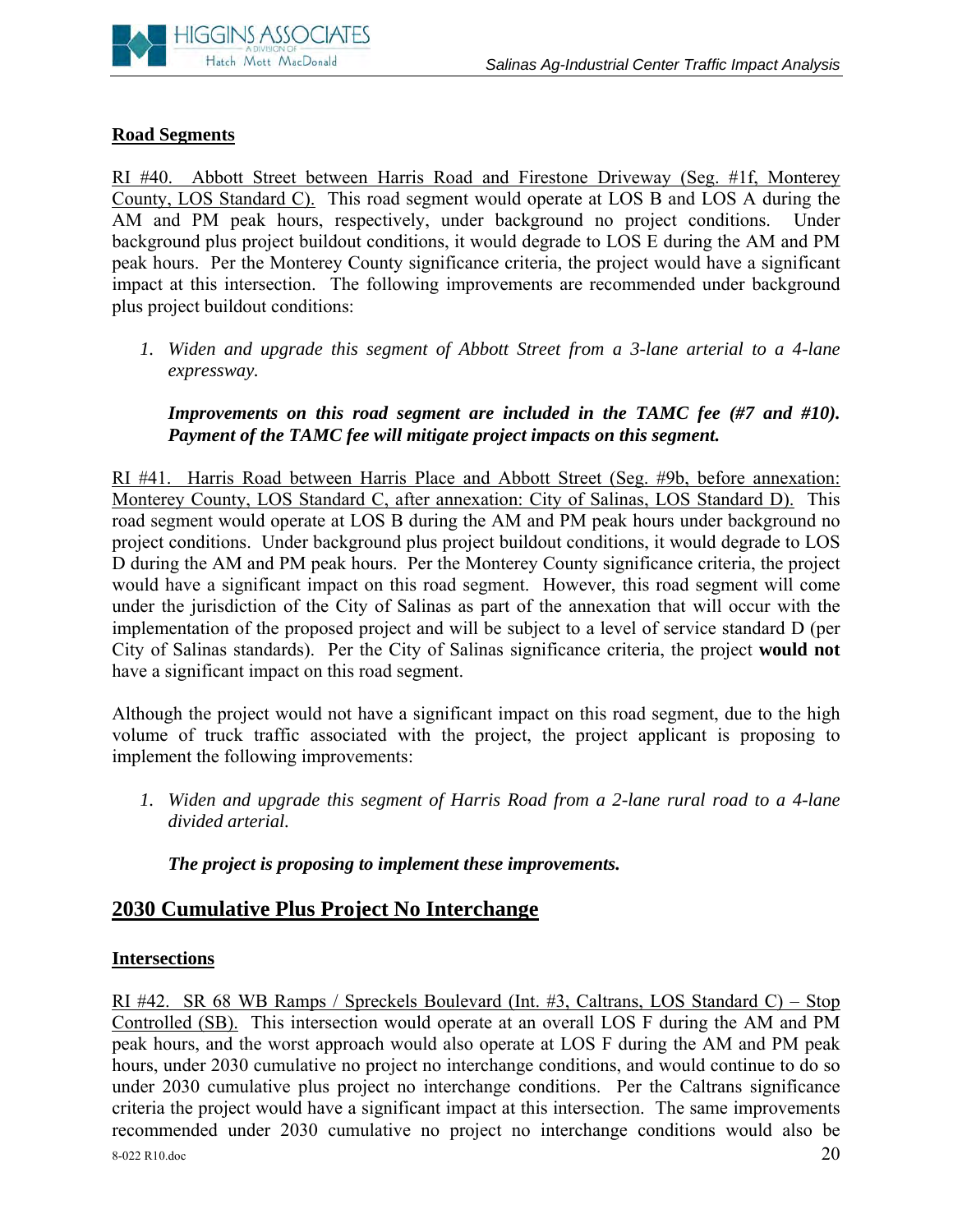

recommended under 2030 cumulative plus project no interchange conditions. They are as follows:

- *1. Signalize intersection.*
- *2. Add a second westbound Spreckels Boulevard left-turn lane.*
- *3. Continue westbound lane along Spreckels Boulevard.*

*This intersection is within the responsibility and jurisdiction of Caltrans, and not the City of Salinas. Improvements at this intersection should be added to the TAMC fee. If they are, payment of the TAMC fee would mitigate project impacts at this intersection to a less than significant level. If improvements are not added to the TAMC fee prior to project implementation, then the project will be responsible for its pro-rata fair-share of the improvements. In that event, because an established improvement program for such improvements would not exist, the impact would remain significant and unavoidable, and the City would need to either adopt findings of overriding considerations or find that such improvements are within the responsibility and jurisdiction of another public agency (Caltrans and TAMC) and should be adopted by such other agency (CEQA Guidelines Section 15091[a][2] and [3]).* 

RI #43. SR 68 EB Offramp / Spreckels Boulevard (Int. #4, Caltrans, LOS Standard C) – Stop Controlled (NB). This intersection would operate at an overall LOS C and LOS A during the AM and PM peak hours, respectively, and the worst approach would operate at LOS E and LOS C during the AM and PM peak hours, respectively, under 2030 cumulative no project no interchange conditions. Under 2030 cumulative plus project no interchange conditions the overall LOS would degrade to E and the worst approach would degrade to LOS F during the AM peak hour. Per the Caltrans significance criteria the project would have a significant impact at this intersection. The same improvements recommended under 2030 cumulative no project no interchange conditions would also be recommended under 2030 cumulative plus project no interchange conditions. They are as follows:

- *1. Add a second westbound Spreckels Boulevard through lane.*
- *2. Restripe northbound (Highway 68 offramp) left-turn lane to a shared left/right-turn lane.*
- *3. Add a second eastbound Spreckels Boulevard receiving lane.*

*This intersection is within the responsibility and jurisdiction of Caltrans, and not the City of Salinas. Improvements at this intersection should be added to the TAMC fee. If they are, payment of the TAMC fee would mitigate project impacts at this intersection to a less than significant level. If improvements are not added to the TAMC fee prior to project implementation, then the project will be responsible for its pro-rata fair-share of the improvements. In that event, because an established improvement program for such improvements would not exist, the impact would remain significant and unavoidable, and the City would need to either adopt findings of overriding considerations or find that such improvements are within the responsibility and jurisdiction of another public agency (Caltrans and TAMC) and should be adopted by such other agency (CEQA Guidelines Section 15091[a][2] and [3]).*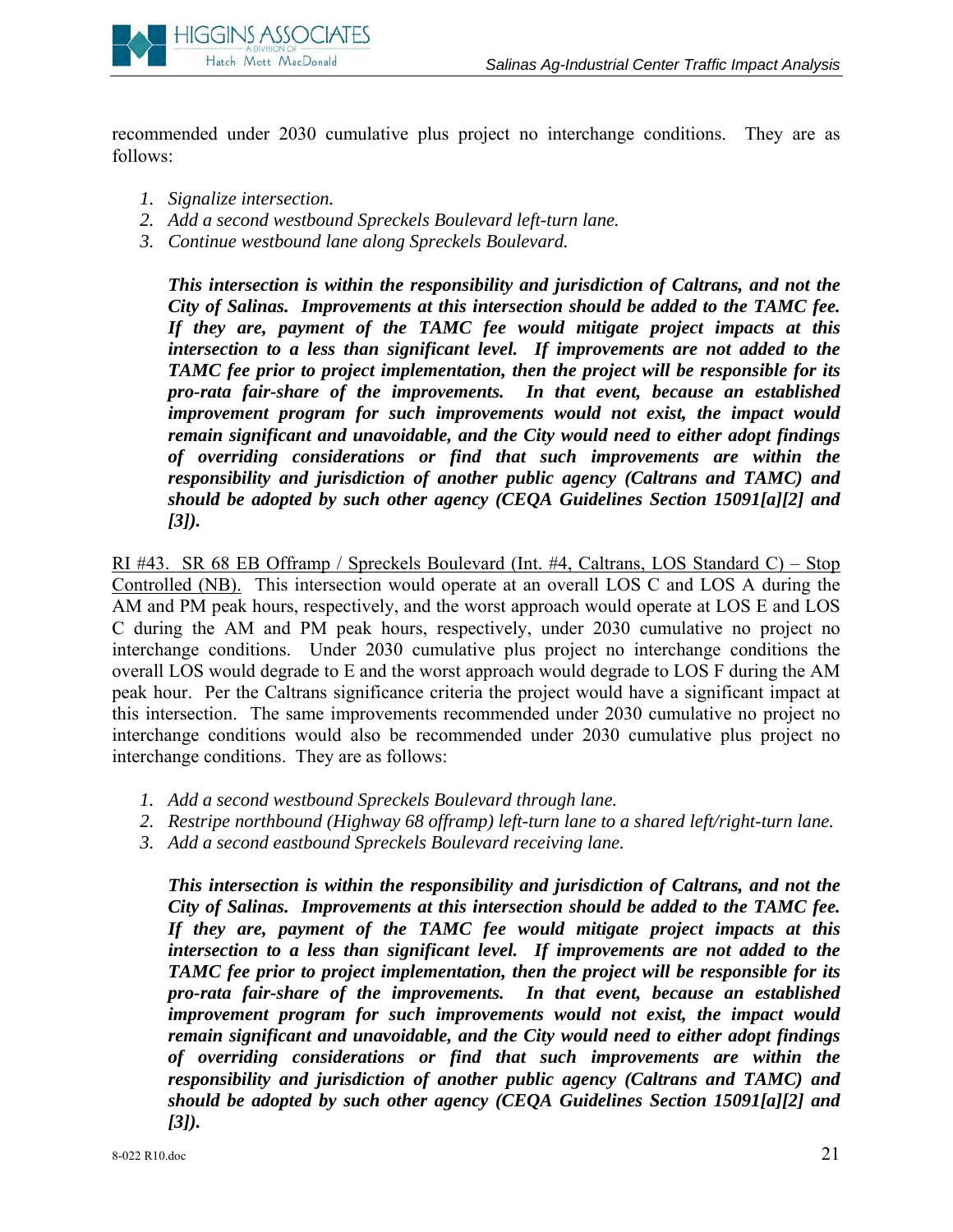

RI #44. SR 68 EB Onramp / Spreckels Boulevard (Int. #5, Caltrans, LOS Standard C) – Stop Controlled (SB). This intersection would operate at an overall LOS A during the AM and PM peak hours, and the worst approach would operate at LOS E during the AM and PM peak hours under 2030 cumulative no project no interchange conditions. Under 2030 cumulative plus project no interchange conditions the overall LOS would continue to operate at LOS A and the worst approach would degrade to LOS F during the AM peak hour. Per the Caltrans significance criteria the project would have a significant impact at this intersection. The same improvements recommended under 2030 cumulative no project no interchange conditions would also be recommended under 2030 cumulative plus project no interchange conditions. They are as follows:

- *1. Add a second westbound Spreckels Boulevard through lane.*
- *2. Add a second eastbound Spreckels Boulevard through lane.*

*This intersection is within the responsibility and jurisdiction of Caltrans, and not the City of Salinas. Improvements at this intersection should be added to the TAMC fee. If they are, payment of the TAMC fee would mitigate project impacts at this intersection to a less than significant level. If improvements are not added to the TAMC fee prior to project implementation, then the project will be responsible for its pro-rata fair-share of the improvements. In that event, because an established improvement program for such improvements would not exist, the impact would remain significant and unavoidable, and the City would need to either adopt findings of overriding considerations or find that such improvements are within the responsibility and jurisdiction of another public agency (Caltrans and TAMC) and should be adopted by such other agency (CEQA Guidelines Section 15091[a][2] and [3]).* 

RI #45. U.S. 101 NB Ramps / Fairview Avenue (Int. #7, Caltrans, LOS Standard C) – Stop Controlled (NB). This intersection would operate at an overall LOS A and LOS D during the AM and PM peak hours, respectively, and the worst approach would operate at LOS C and LOS F during the AM and PM peak hours, respectively, under 2030 cumulative no project no interchange conditions. Under 2030 cumulative plus project no interchange conditions the overall LOS would degrade to LOS F during the PM peak hour. Per the Caltrans significance criteria the project would have a significant impact at this intersection. The same improvements recommended under 2030 cumulative no project no interchange conditions would also be recommended under 2030 cumulative plus project no interchange conditions. They are as follows:

*1. Add an eastbound Fairview Avenue right-turn lane.* 

*This intersection improvement is equivalent to the road segment improvement (RI #85) recommended for road segment 5a (Fairview Road between Sanborn Road and the U.S. 101 northbound ramps). This improvement is not included in the City of Salinas TFO. It is proposed that the City add this improvement to the TFO. If the City adds this improvement to the TFO, the payment of traffic impact fees per the City of Salinas TFO will mitigate cumulative project impacts at this intersection. If the City does not add this improvement to the TFO, then the project will be responsible for its pro-rata*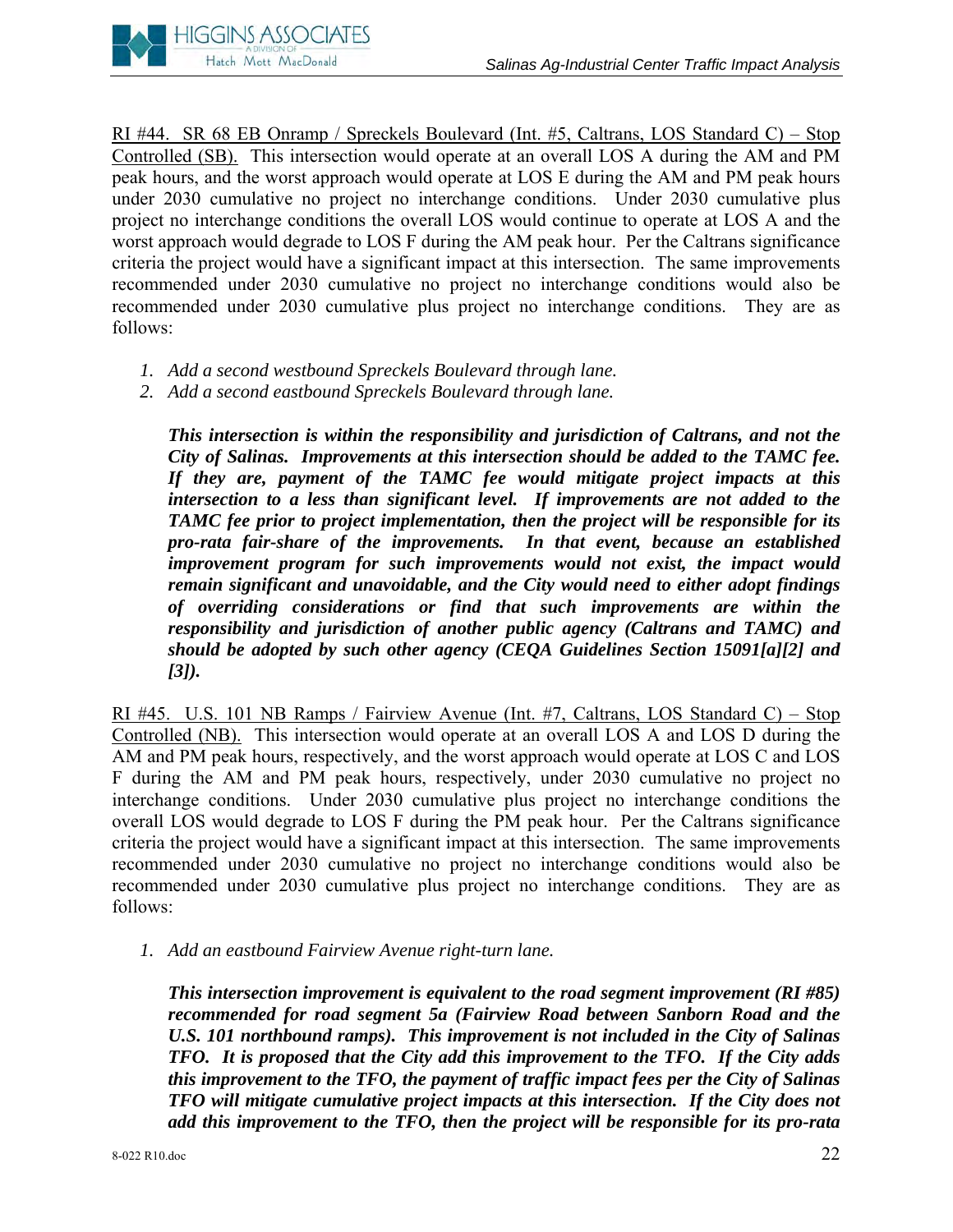

#### *fair-share of this improvement. In that event, because an established improvement program would not exist, the impact would remain significant and unavoidable.*

RI #46 and RI #79. Sanborn Road / Elvee Drive-U.S. 101 SB Ramps (Int. #8, Caltrans, LOS Standard C) – Signalized. This intersection would operate at an overall LOS E and LOS F during the AM and PM peak hours, respectively, 2030 cumulative no project no interchange conditions. Under 2030 cumulative plus project no interchange conditions the overall LOS would degrade to LOS F during the AM peak hour and would continue to operate at LOS F during the PM peak hour. Per the Caltrans significance criteria the project would have a significant impact at this intersection. The same improvements recommended under 2030 cumulative no project no interchange conditions (RI #46) would also be recommended under 2030 cumulative plus project no interchange conditions. They are as follows:

- *1. Same as background no project improvements. In addition:*
- *2. Add a third northbound Sanborn Road through lane.*
- *3. Add a third southbound Sanborn Road through lane.*

In addition to RI #46, the following improvements (RI #79) are recommended under 2030 cumulative plus project no interchange conditions:

- *1. Same as 2030 cumulative no project no interchange improvements. In addition:*
- *2. Add a second southbound Sanborn Road left-turn lane.*

*Improvements along the Sanborn Road corridor are included in the City of Salinas TFO (#32, #37 and #66). In addition, this intersection is within the responsibility and jurisdiction of Caltrans. Improvements at this intersection should be added to the TAMC fee. If they are, payment of the TAMC fee would mitigate project impacts at this intersection to a less than significant level. If improvements are not added to the TAMC fee prior to project implementation, then the project will be responsible for its pro-rata fair-share of the improvements. In that event, because an established improvement program for such improvements would not exist, the impact would remain significant and unavoidable, and the City would need to either adopt findings of overriding considerations or find that such improvements are within the responsibility and jurisdiction of another public agency (Caltrans and TAMC) and should be adopted by such other agency (CEQA Guidelines Section 15091[a][2] and [3]).* 

RI #47. Sanborn Road / Work Street-Terven Avenue (Int. #9, City of Salinas, LOS Standard D) – Signalized. This intersection would operate at an overall LOS F during the AM and PM peak hours under 2030 cumulative no project no interchange conditions and would continue to do so under 2030 cumulative plus project no interchange conditions. Per the City of Salinas significance criteria the project would have a significant impact at this intersection. The same improvements recommended under 2030 cumulative no project no interchange conditions would also be recommended under 2030 cumulative plus project no interchange conditions. They are as follows: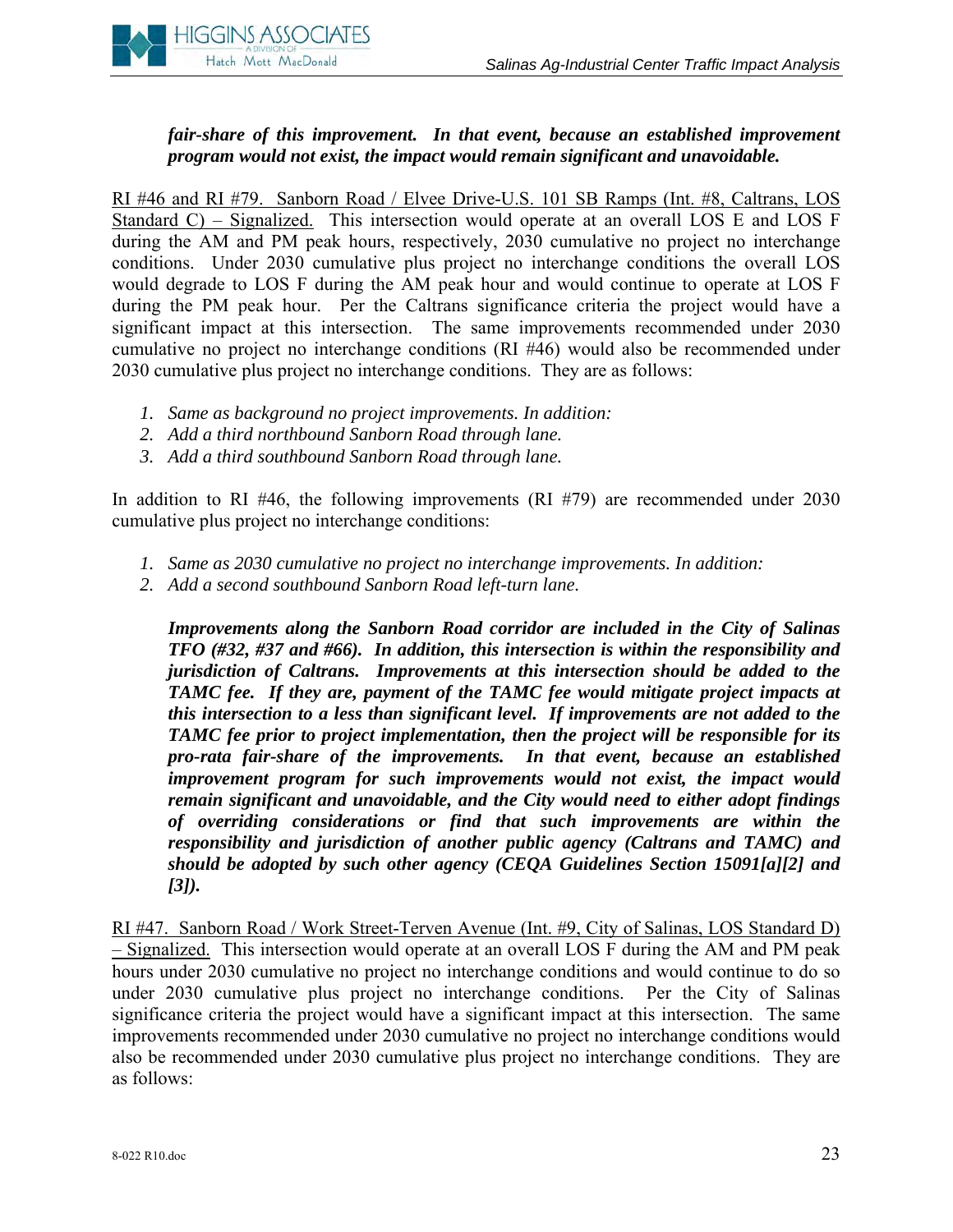

- *1. Same as background plus project phase 1 improvements. In addition:*
- *2. Adjust signal timing.*

*Improvements along the Sanborn Road corridor are included in the City of Salinas TFO (#37). Payment of traffic impact fees per the City of Salinas TFO will mitigate cumulative project impacts at this intersection.* 

RI #48. Blanco Road-Sanborn Road / Abbott Street (Int. #10, City of Salinas, LOS Standard D) – Signalized. This intersection would operate at an overall LOS F during the AM and PM peak hours under 2030 cumulative no project no interchange conditions and would continue to do so under 2030 cumulative plus project no interchange conditions. Per the City of Salinas significance criteria the project would have a significant impact at this intersection. The same improvements recommended under 2030 cumulative no project no interchange conditions would also be recommended under 2030 cumulative plus project no interchange conditions. They are as follows:

- *1. Same as background plus project phase 1 improvements. In addition:*
- *2. Convert the existing northbound Blanco Road-Sanborn Road right-turn into a free rightturn.*
- *3. Add a third northbound Blanco Road through lane.*
- *4. Convert the existing westbound Abbott Street right-turn into a free right-turn.*

*These improvements would result in LOS E during the AM and PM peak hours under 2030 cumulative no project no interchange conditions, and LOS E and LOS F during the AM and PM peak hours, respectively, under 2030 cumulative plus project no interchange conditions. These improvements are not included in the City of Salinas TFO. It is proposed that the City add these improvements to the TFO. If the City adds these improvements to the TFO, the payment of traffic impact fees per the City of Salinas TFO will partially mitigate project impacts at this intersection (i.e., these improvements would reduce delay at the intersection but would not bring it within the City's level of service standard). If the City does not add these improvements to the TFO, then the project will be responsible for its pro-rata fair-share of these improvements. In either event, because an established improvement program would not exist, or an established program would exist but the improvements would not bring the intersection's operations up to the City's standards, the impact would remain significant and unavoidable.* 

*The City will need to consider the challenges at this intersection. For example, it may be financially or politically impractical to acquire the necessary right-of-way to implement the recommended improvements. For these reasons, the City must determine whether or not the recommended improvements are feasible.*

RI #49. Harkins Road / Hansen Street (Int. #15, City of Salinas, LOS Standard D) – Signalized. This intersection would operate at an overall LOS D and LOS E during the AM and PM peak hours, respectively, under 2030 cumulative no project no interchange conditions. Under 2030 cumulative plus project no interchange conditions it would degrade to LOS F during the AM and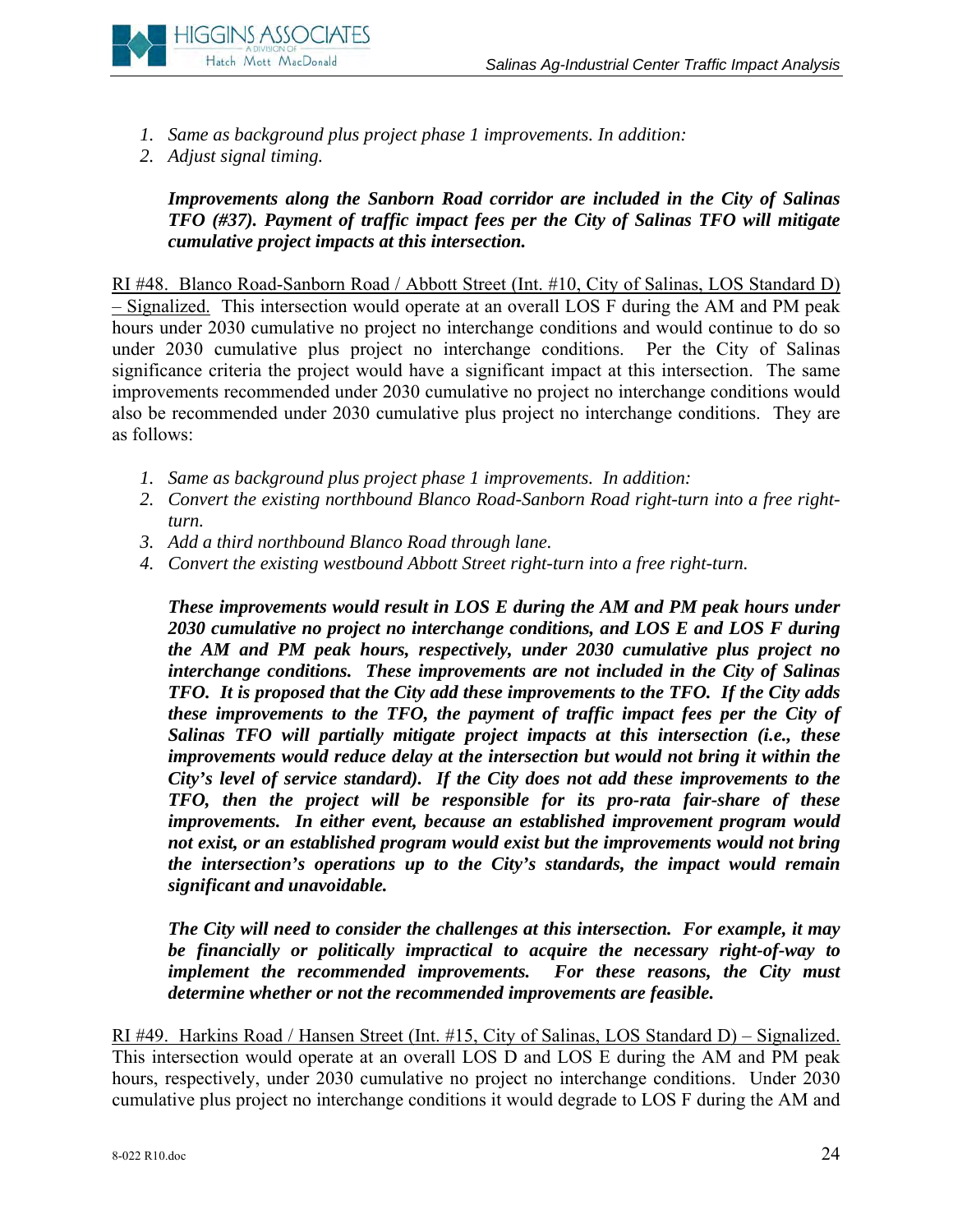

PM peak hours. Per the City of Salinas significance criteria the project would have a significant impact at this intersection.

The same improvements recommended under 2030 cumulative no project no interchange conditions would also be recommended under 2030 cumulative plus project no interchange conditions. They are as follows:

- *1. Same as existing plus project phase 1 improvements. In addition:*
- *2. Convert the existing eastbound Hansen Street right-turn to include right-turn overlap phasing.*

*These improvements would result in LOS D during the AM and PM peak hours under 2030 cumulative no project no interchange conditions, and LOS D and LOS E during the AM and PM peak hours, respectively, under 2030 cumulative plus project no interchange conditions. These improvements are not included in the City of Salinas TFO. It is proposed that the City add these improvements to the TFO. If the City adds these improvements to the TFO, the payment of traffic impact fees per the City of Salinas TFO will partially mitigate project impacts at this intersection (i.e., these improvements would reduce delay at the intersection but would not bring it within the City's level of service standard under 2030 cumulative plus project no interchange conditions). If the City does not add these improvements to the TFO, then the project will be responsible for its pro-rata fair-share of these improvements. In either event, because an established improvement program would not exist, or an established program would exist but the improvements would not bring the intersection's operations up to the City's standards, the impact would remain significant and unavoidable. While the preceding improvements would enhance traffic operations at this intersection, it should be noted that the extensive queuing is caused by traffic congestion at the U.S. 101 / Airport Boulevard interchange, which is planned for improvements through a Caltrans PSR (#0318) and the City of Salinas TFO (#32 and #38).* 

RI #50. Harkins Road / Hunter Lane (Int. #19, Monterey County, LOS Standard C) – Stop Controlled (EB). This intersection would operate at an overall LOS E and LOS A, and the worst approach would operate at LOS F and LOS C during the AM and PM peak hours, respectively, under 2030 cumulative no project no interchange conditions. Under 2030 cumulative plus project no interchange conditions, it would operate the same except for the overall level of service during the AM peak hour, which would degrade to LOS F. Per the Monterey County significance criteria the project would have a significant impact at this intersection. The same improvements recommended under 2030 cumulative no project no interchange conditions would also be recommended under 2030 cumulative plus project no interchange conditions. They are as follows:

*1. Convert to all-way stop control or signalize the intersection.* 

*The peak hour signal warrant and the all-way stop control warrant were assessed at this intersection under all traffic scenarios. The all-way stop control warrant is currently met under existing harvest season conditions, and the peak hour signal warrant would be met beginning under 2030 cumulative no project no interchange*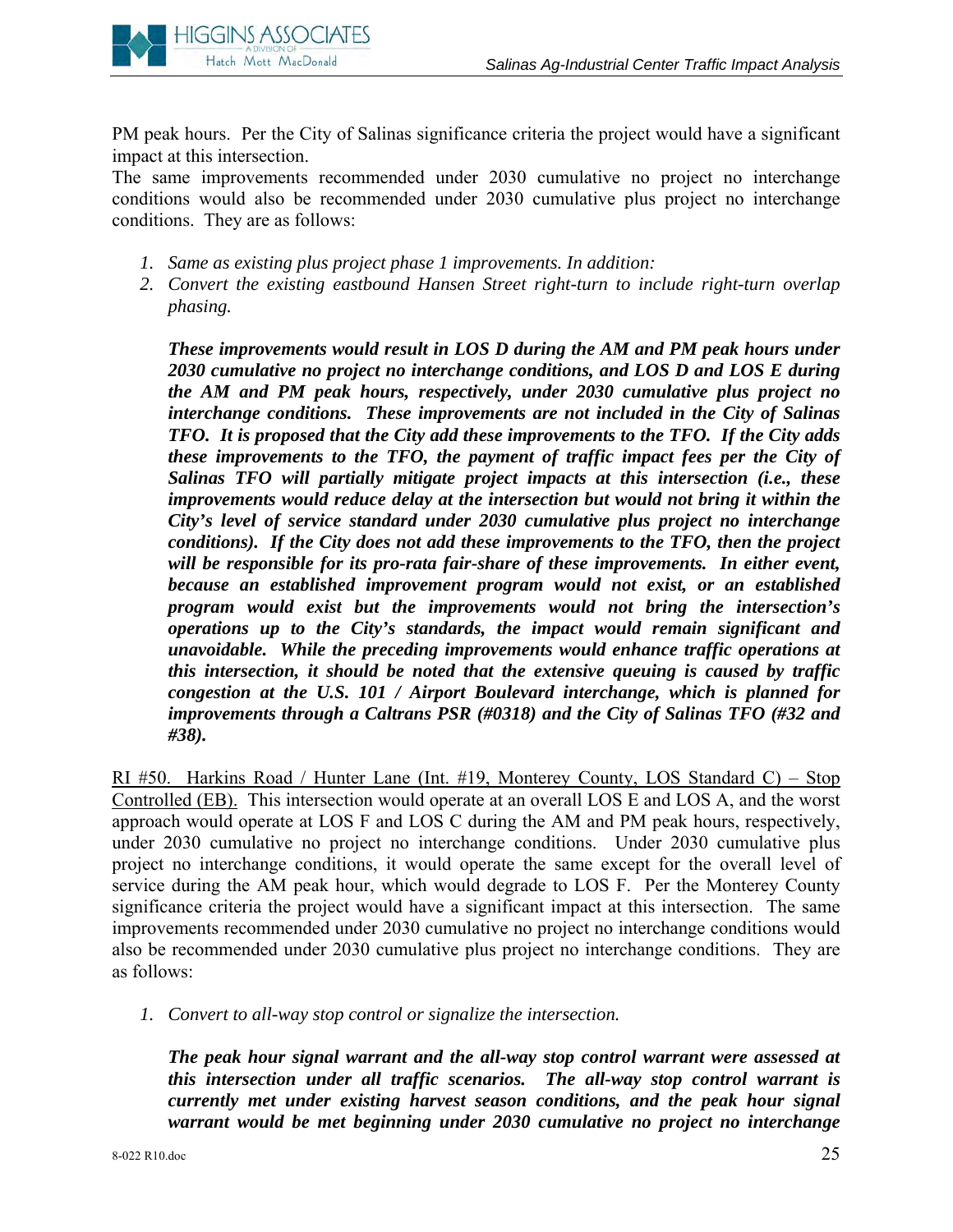

*conditions. Although the peak hour signal warrant would be met under 2030 conditions, the intersection would operate acceptably with all-way stop control. It is recommended that either all-way stop control or a signal be installed at this intersection.* 

*Improvements at this intersection are not currently included in any fee program. This intersection would operate deficiently under 2030 cumulative no project no interchange conditions and is within the County's responsibility and jurisdiction. The County should include the preferred improvement at this intersection in their proposed future impact fee per the Greater Salinas Memorandum of Understanding (MOU) dated August 2006.* 

*If the County adopts an impact fee program that includes the preferred improvement prior to project implementation, payment of the fee will mitigate this impact to a less than significant level. If the County does not adopt an impact fee program including the preferred improvement prior to project implementation, then the project will be responsible for its pro-rata fair-share of this improvement. In that event, because an established improvement program for this improvement would not exist, the impact would remain significant and unavoidable, and the City would need to either adopt findings of overriding considerations or find that this improvement is within the responsibility and jurisdiction of another public agency (the County) and should be adopted by such other agency (CEQA Guidelines Section 15091[a][2] and [3]).* 

RI #51. Hatton Avenue / Spreckels Boulevard (Int. #21, Monterey County, LOS Standard C) – Stop Controlled (SB). This intersection would operate at an overall LOS A and the worst approach would operate at LOS F during the AM and PM peak hours under 2030 cumulative no project no interchange conditions. Under 2030 cumulative plus project no interchange conditions, it would operate at an overall LOS B and the worst approach would continue to operate at LOS F during the AM and PM peak hours. Per the Monterey County significance criteria the project would have a significant impact at this intersection. The same improvements recommended under 2030 cumulative no project no interchange conditions would also be recommended under 2030 cumulative plus project no interchange conditions. They are as follows:

- *1. Add a second eastbound Spreckels Boulevard through lane.*
- *2. Add a second westbound Spreckels Boulevard through lane.*

*The project will widen Harris Road to 4 lanes along the project frontage. This improvement will serve as the project's pro-rata fair share contribution to improvements along Harris Road and Spreckels Boulevard. Supporting calculations are included in Appendix X.* 

RI #52 and RI #81. Harris Road / Abbott Street (Int. #22, before annexation: Monterey County, LOS Standard C, after annexation: City of Salinas, LOS Standard D) – Signalized. This intersection would operate at an overall LOS D and LOS E during the AM and PM peak hours, respectively, under 2030 cumulative no project no interchange conditions. Under 2030 cumulative plus project no interchange conditions it would degrade to an overall LOS F during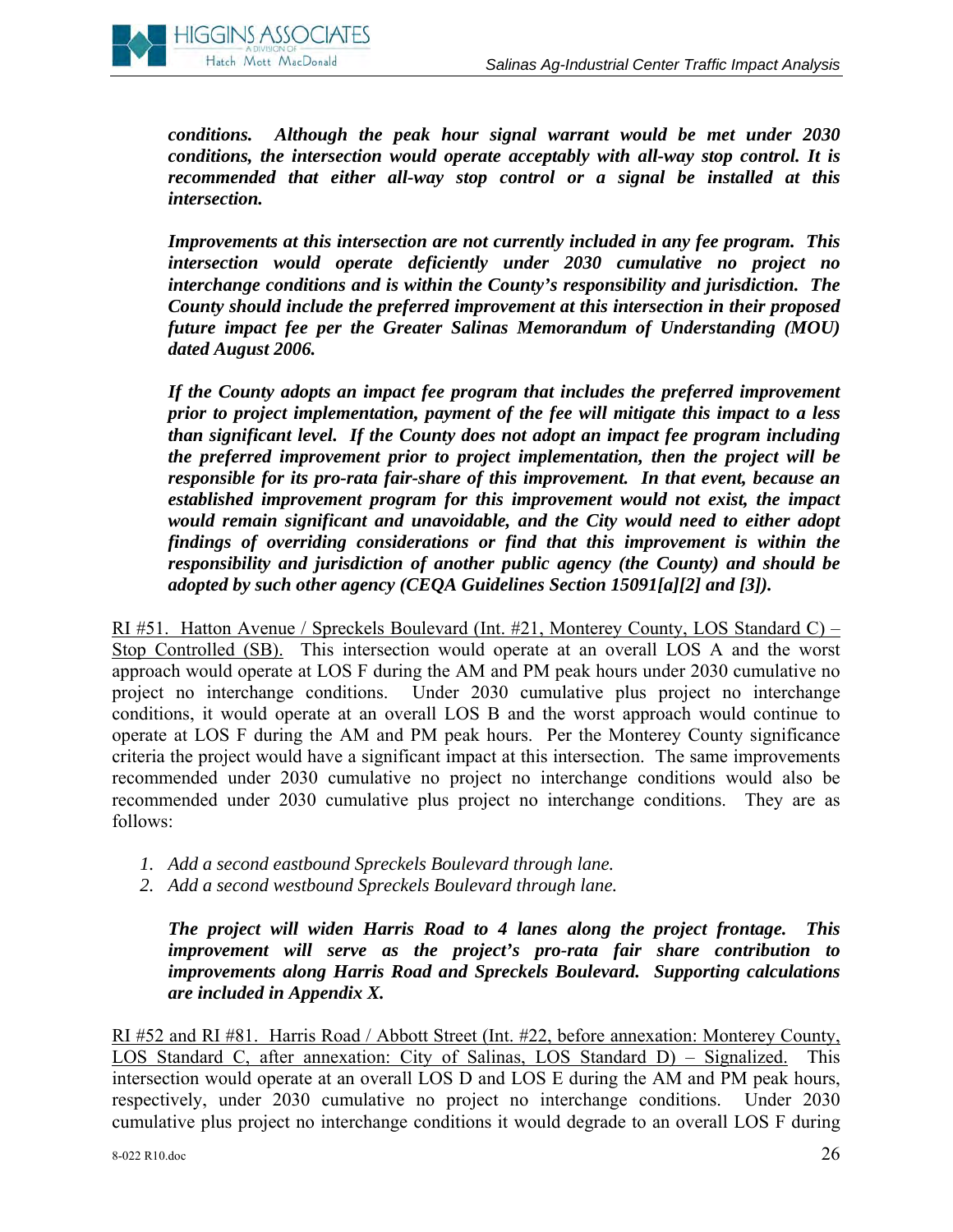

the AM and PM peak hours. Per the City of Salinas significance criteria the project would have a significant impact at this intersection. The same improvements recommended under 2030 cumulative no project no interchange conditions (RI #52) would also be recommended under 2030 cumulative plus project no interchange conditions. They are as follows:

- *1. Same as background plus project buildout improvements. In addition:*
- *2. Convert the existing northbound Harris Road right-turn to include right-turn overlap phasing.*

In addition to RI #52, the following improvements (RI #81) are recommended under 2030 cumulative plus project no interchange conditions:

- *1. Same as 2030 cumulative no project no interchange improvements. In addition:*
- *2. Add second northbound Harris Road left-turn lane.*
- *3. Convert the eastbound Abbott Street shared through/right-turn lane to a through lane.*
- *4. Add an eastbound Abbott Street right-turn lane.*

#### *The project's frontage improvements will serve as the project's pro-rata fair share contribution to improvements at this intersection.*

RI #80. Harkins Road / Abbott Street (Int. #16, City of Salinas, LOS Standard D) – Signalized. This intersection would operate at an overall LOS E during the AM and PM peak hours under 2030 cumulative no project no interchange conditions. Under 2030 cumulative plus project no interchange conditions, it would degrade to LOS F during the AM and PM peak hours. Per the Caltrans significance criteria the project would have a significant impact at this intersection. The following improvements are recommended under 2030 cumulative plus project no interchange conditions:

- *1. Same as existing plus project phase 1 improvements. In addition:*
- *2. Convert eastbound Abbott Street shared through/right to a through lane.*
- *3. Add an eastbound Abbot Street right-turn lane with right turn overlap phasing.*
- *4. Add a second westbound Abbott Street right-turn lane.*
- *5. Convert southbound Harkins Road shared through/right to a through lane.*
- *6. Add a southbound Harkins Road right-turn lane with right turn overlap phasing.*

*These improvements are not included in the City of Salinas TFO. It is proposed that the City add these improvements to the TFO. If the City adds these improvements to the TFO, the payment of traffic impact fees per the City of Salinas TFO will mitigate cumulative project impacts at this intersection. If the City does not add these improvements to the TFO, then the project will be responsible for its pro-rata fairshare of these improvements. In that event, because an established improvement program would not exist, the impact would remain significant and unavoidable.* 

RI #82. Harris Road / Harris Place (Int. #23, before annexation: Monterey County, LOS Standard C, after annexation: City of Salinas, LOS Standard D) – Stop Controlled (EB & WB). A fourth (west) leg would be constructed at this intersection with the implementation of the proposed project. This intersection would operate at an overall LOS A during the AM and PM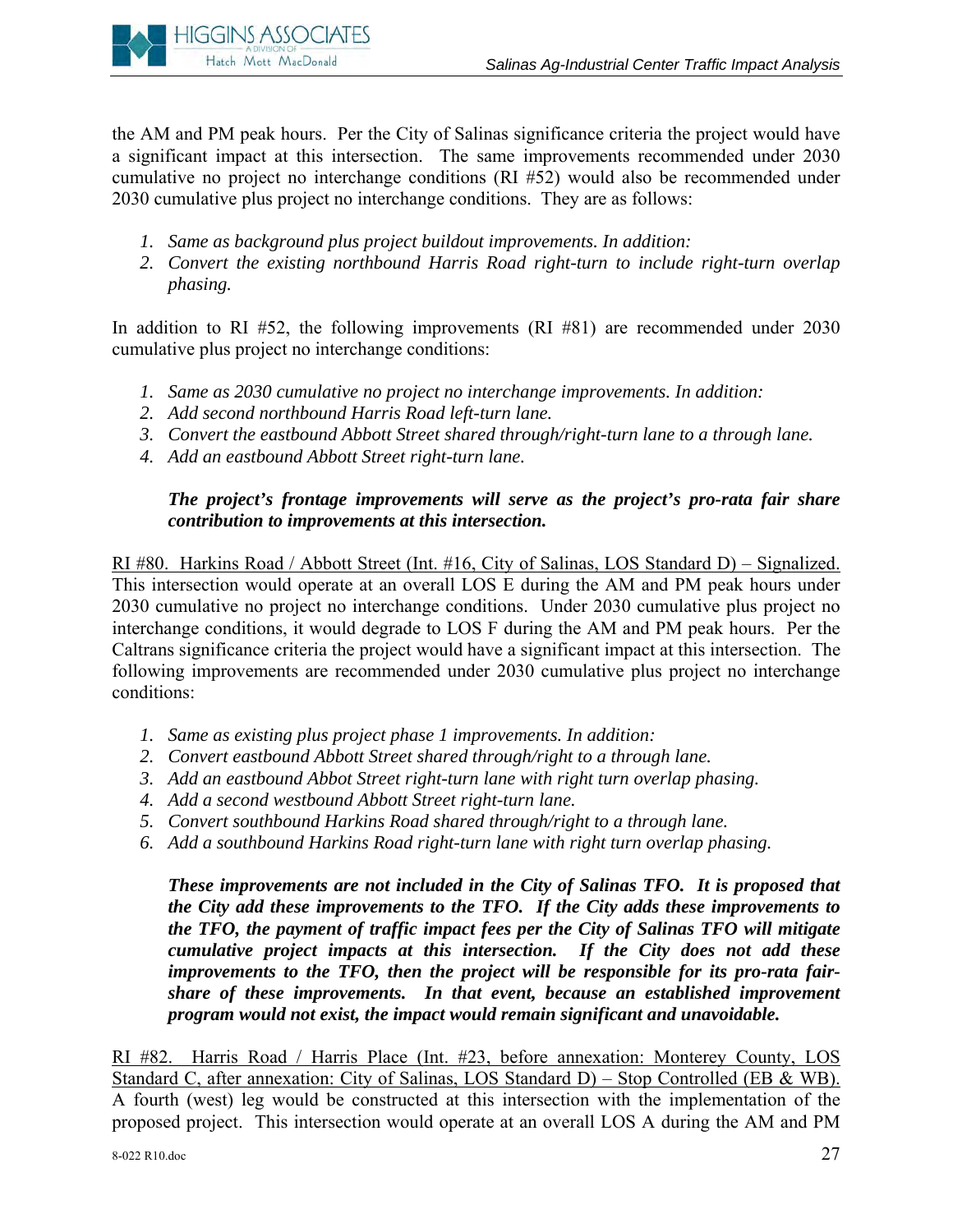

peak hours, and the worst approach would operate at LOS E and LOS F during the AM and PM peak hours, respectively, under 2030 cumulative no project no interchange conditions. Under 2030 cumulative plus project no interchange conditions the overall LOS would degrade to LOS F during the AM and PM peak hours and the worst approach would degrade to LOS F during the AM peak hour. Per the City of Salinas significance criteria the project would have a significant impact at this intersection. The project applicant is proposing to design this intersection with the following lane configurations and traffic controls under existing plus project phase 1 conditions (RI #29):

- *1. Signalize intersection.*
- *2. Northbound Harris Road approach: One left-turn lane, one shared through/right lane*
- *3. Southbound Harris Road approach: One left-turn lane, one through lane, one right-turn lane.*
- *4. Eastbound Harris Place approach: One left-turn lane, one shared through/right lane*
- *5. Westbound Harris Place approach: One shared left/through/right lane*

The same improvements recommended under existing plus project phase 1 conditions (RI #29) would also be recommended under 2030 cumulative plus project no interchange conditions. In addition to RI #29, the following improvements (RI #82) are recommended under 2030 cumulative plus project no interchange conditions:

- *1. Add a second northbound Harris Road through lane.*
- *2. Add a second southbound Harris Road through lane.*

#### *The project will widen Harris Road to 4 lanes along the project frontage.*

RI #54 and RI #83. Firestone Driveway / Abbott Street (Int. #24, Monterey County, LOS Standard C) – Stop Controlled (NB). This intersection would operate at an overall LOS A during the AM and PM peak hours, and the worst approach would operate at LOS C and LOS F during the AM and PM peak hours, respectively, under 2030 cumulative no project no interchange conditions. Under 2030 cumulative plus project no interchange conditions it would operate at an overall LOS A and LOS B during the AM and PM peak hours, respectively, and the worst approach would degrade to LOS D in the AM peak hour and would continue to operate at LOS F during the PM peak hour. Per the Monterey County significance criteria the project would have a significant impact at this intersection. The following improvement (RI #54) would be recommended under 2030 cumulative no project no interchange conditions:

*1. Signalize the intersection.* 

In addition to RI #54, the following improvements (RI #83) are recommended under 2030 cumulative plus project no interchange conditions:

- *1. Add a second eastbound Abbott Street through lane.*
- *2. Add a second westbound Abbott Street through lane.*

*Improvements along Abbott Street are included in the TAMC fee (#7). Payment of the TAMC fee will mitigate cumulative project impacts at this intersection.*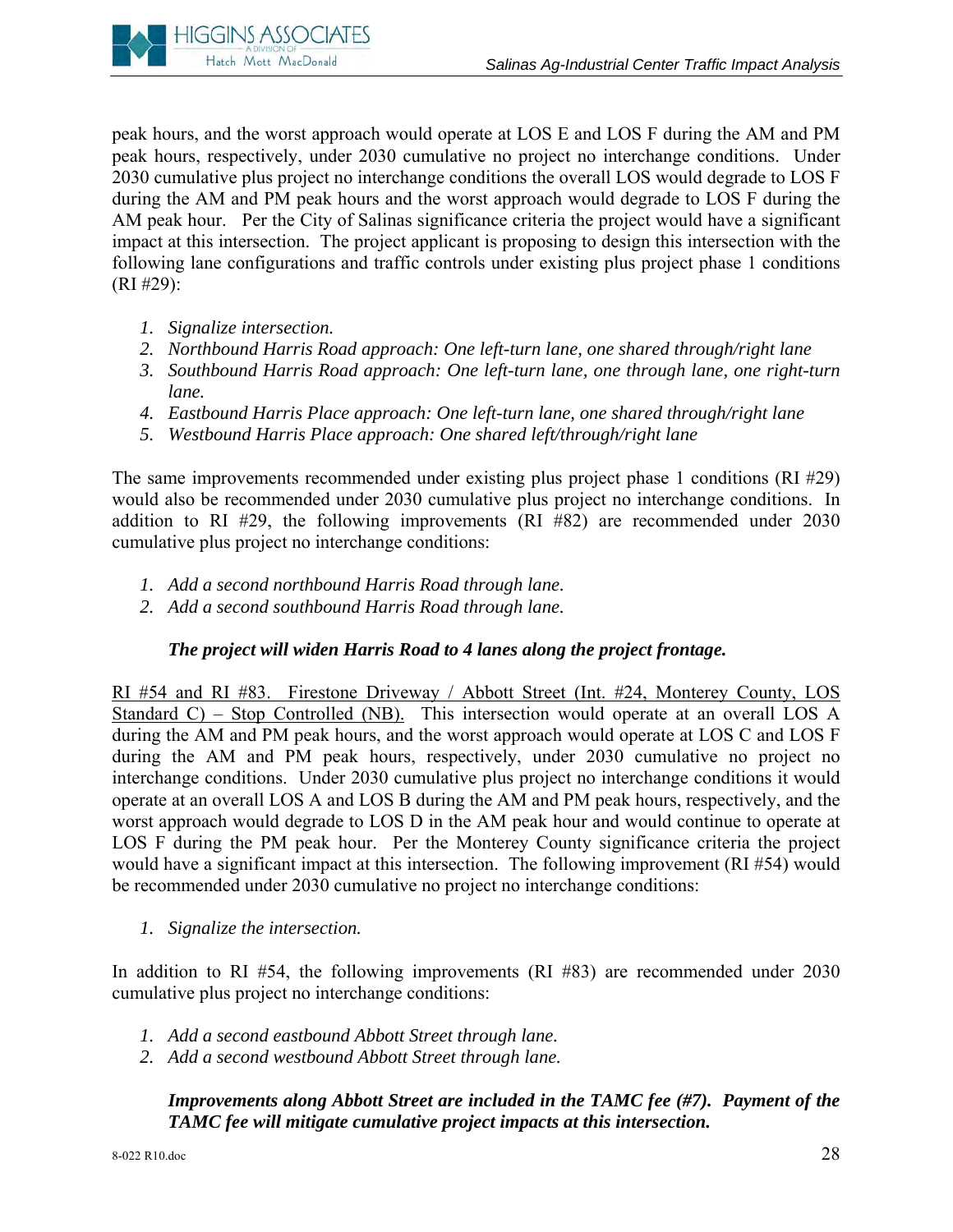

RI #55. U.S. 101 / Gould Road (Int. #25, Caltrans, LOS Standard C) – Stop Controlled (WB). This intersection would operate at an overall LOS A during the AM and PM peak hours, and the worst approach would operate at LOS E and LOS F during the AM and PM peak hours, respectively, under 2030 cumulative no project no interchange conditions and would continue to do so under 2030 cumulative plus project no interchange conditions. Per the Caltrans significance criteria the project would have a significant impact at this intersection. The same improvements recommended under 2030 cumulative no project no interchange conditions would also be recommended under 2030 cumulative plus project no interchange conditions. They are as follows:

*1. Eliminate the intersection and construct a frontage road system.* 

*Improvements in the TAMC fee (#7) include constructing 2-lane frontage roads on the east and west sides of U.S. 101 from the future Harris Road interchange to Chualar. This would result in the elimination of this intersection. Payment of the TAMC fee will mitigate cumulative project impacts at this intersection.* 

RI #56. Davis Road / Blanco Road (Int. #38, Monterey County, LOS Standard C) – Signalized. This intersection would operate at an overall LOS F during the AM and PM peak hours under 2030 cumulative no project no interchange conditions and would continue to do so under 2030 cumulative plus project no interchange conditions. Per the Monterey County significance criteria the project would have a significant impact at this intersection. The same improvements recommended under 2030 cumulative no project no interchange conditions would also be recommended under 2030 cumulative plus project no interchange conditions. They are as follows:

- *1. Same as existing non-harvest season improvements. In addition:*
- *2. Add a second northbound Davis Road right-turn lane.*
- *3. Add a second southbound Davis Road through lane.*
- *4. Add a second westbound Blanco Road left-turn lane.*

*Improvements at this intersection are included in the City's TFO (#26, #41) and the TAMC Regional Traffic Impact Fee (#8). In addition, the County should include these improvements in their proposed future impact fee per the Greater Salinas Memorandum of Understanding (MOU) dated August 2006.* 

*If the County adopts an impact fee program that includes these improvements prior to project implementation, payment of the fee will mitigate this impact to a less than significant level. If the County does not adopt an impact fee program including these improvements prior to project implementation, then the project will be responsible for its pro-rata fair-share of these improvements as mitigation as provided in Section 3 of the Agreement Regarding Supplement to the Final Program EIR for the Salinas Future Growth Area between the City of Salinas and the County of Monterey (March 27, 2008). In that event, because an established improvement program for such improvements would not exist, the impact would remain significant and unavoidable, and the City would need to either adopt findings of overriding considerations or find*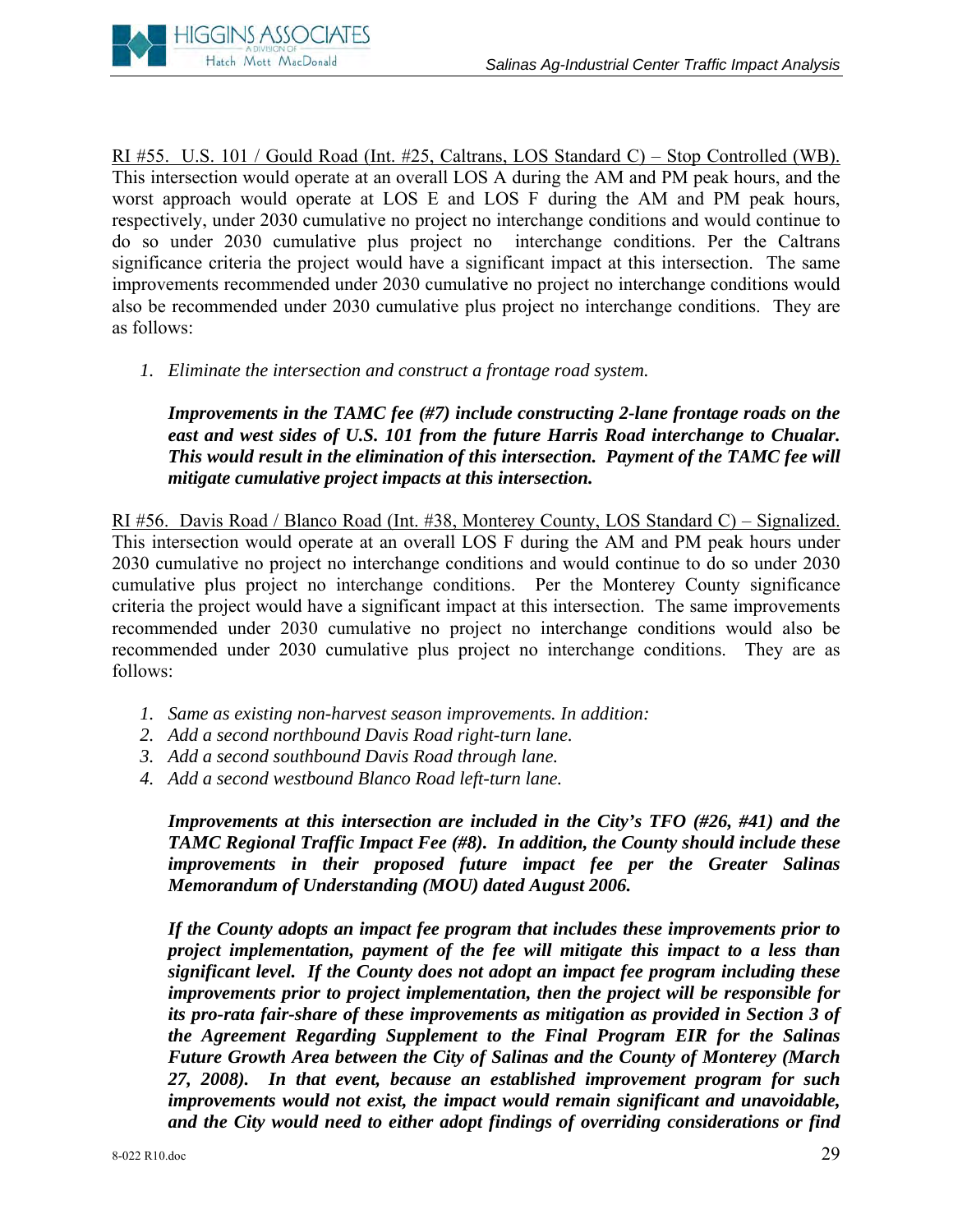

*that such improvements are within the responsibility and jurisdiction of another public agency (the County) and should be adopted by such other agency (CEQA Guidelines Section 15091[a][2] and [3]).* 

SR 68 / Foster Road (Int. #40, Caltrans, LOS Standard C) – Stop Controlled (EB). This intersection would operate at an overall LOS A during the AM and PM peak hours and the worst approach would operate at LOS C and LOS E during the AM and PM peak hours, respectively, under 2030 cumulative no project no interchange conditions. Under 2030 cumulative plus project no interchange conditions it would operate the same except for the worst approach during the PM peak hour, which would degrade to LOS F. Per the Caltrans significance criteria, the project would have a significant impact on this intersection.

*This intersection is within the responsibility and jurisdiction of Caltrans, and not the City of Salinas. Improvements along this corridor should be added to the TAMC fee. If they are, payment of the TAMC fee would mitigate project impacts at this intersection to a less than significant level. If improvements are not added to the TAMC fee prior to project implementation, then the project will be responsible for its pro-rata fair-share of the improvements. In that event, because an established improvement program for such improvements would not exist, the impact would remain significant and unavoidable, and the City would need to either adopt findings of overriding considerations or find that such improvements are within the responsibility and jurisdiction of another public agency (Caltrans and TAMC) and should be adopted by such other agency (CEQA Guidelines Section 15091[a][2] and [3]).* 

*Options for improving operations at this intersection include consolidating access points and eliminating left-turns into and out of the driveways and minor intersections along SR 68 between Foster Road and Blanco Road, or the installation of a median barrier that would to allow left-turns into the minor streets but prevent left-turns out. These options would improve safety and the levels of service at the intersections along the corridor but would result in traffic diversions and the need to accommodate Uturns along the corridor. As pointed out by Monterey County Department of Public Works staff, the corridor merits a systems analysis to address these impacts, which is beyond the scope of this study. Caltrans should consider commissioning a systems analysis of the corridor.* 

*It should be noted that installation of a traffic signal would improve operations at this intersection to an acceptable level of service. However, it would also have an adverse impact on the through traffic on SR 68 and could cause an increase in rear-end collisions. As a result, a traffic signal is not recommended for this intersection.* 

RI #84. Harris Road / Street B Project Road (Int. #34, before annexation: Monterey County, LOS Standard C, after annexation: City of Salinas, LOS Standard D) – Future Project Intersection. This intersection will be created with the implementation of the proposed project. The same lane configurations recommended under existing plus project phase 1 conditions (RI #31) are recommended under 2030 cumulative plus project no interchange conditions. They are as follows: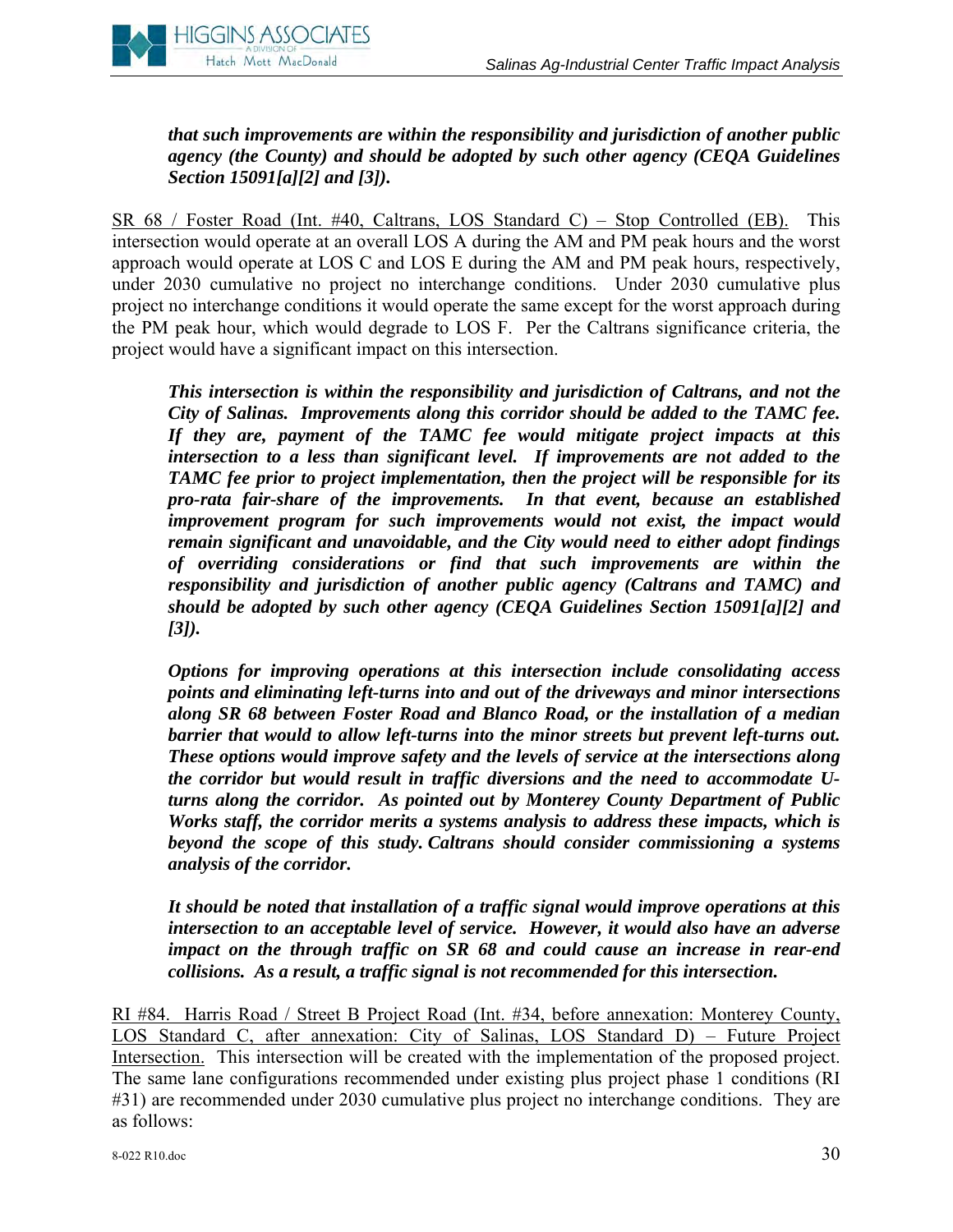

- *1. Northbound Harris Road approach: One left-turn lane and one through lane.*
- *2. Southbound Harris Road approach: One through lane and one right-turn lane.*
- *3. Eastbound Street B Project Road approach: One left-turn lane and one right-turn lane.*

In addition, the following improvements (RI #84) are recommended under 2030 cumulative plus project no interchange conditions:

*1. Signalize the intersection.* 

# *The project's frontage improvements will serve as the project's pro-rata fair share contribution to improvements at this intersection.*

# **Road Segments**

RI #57. Blanco Road between Davis Road and Alisal Street (Seg. #3b, City of Salinas, LOS Standard D). This road segment would operate at LOS F during the AM and PM peak hours under 2030 cumulative no project no interchange conditions and would continue to do so under 2030 cumulative plus project no interchange conditions. Per the City of Salinas significance criteria the project would have a significant impact on this road segment. The same improvements recommended under 2030 cumulative no project no interchange conditions would also be recommended under 2030 cumulative plus project no interchange conditions. They are as follows:

*1. Upgrade this segment of Blanco Road from a 3-lane divided arterial to a 4-lane expressway.* 

# *Improvements along this road segment are included in the City of Salinas TFO (#41). Payment of traffic impact fees per the City of Salinas TFO will mitigate cumulative project impacts on this road segment.*

RI #58. Harris Road between Spreckels Boulevard and Harris Place (Seg. #9a, Monterey County, LOS Standard C). This road segment would operate at LOS D during the AM and PM peak hours under 2030 cumulative no project no interchange conditions and would degrade to LOS E during the AM and PM peak hours under 2030 cumulative plus project no interchange conditions. Per the Monterey County significance criteria the project would have a significant impact on this road segment. The same improvements recommended under 2030 cumulative no project no interchange conditions would also be recommended under 2030 cumulative plus project no interchange conditions. They are as follows:

*1. Widen this segment of Harris Road from a 2-lane rural road to a 4-lane divided arterial.* 

*The project will widen Harris Road to 4 lanes along the project frontage. This improvement will serve as the project's pro-rata fair share contribution to improvements along Harris Road and Spreckels Boulevard. Supporting calculations are included in Appendix X.*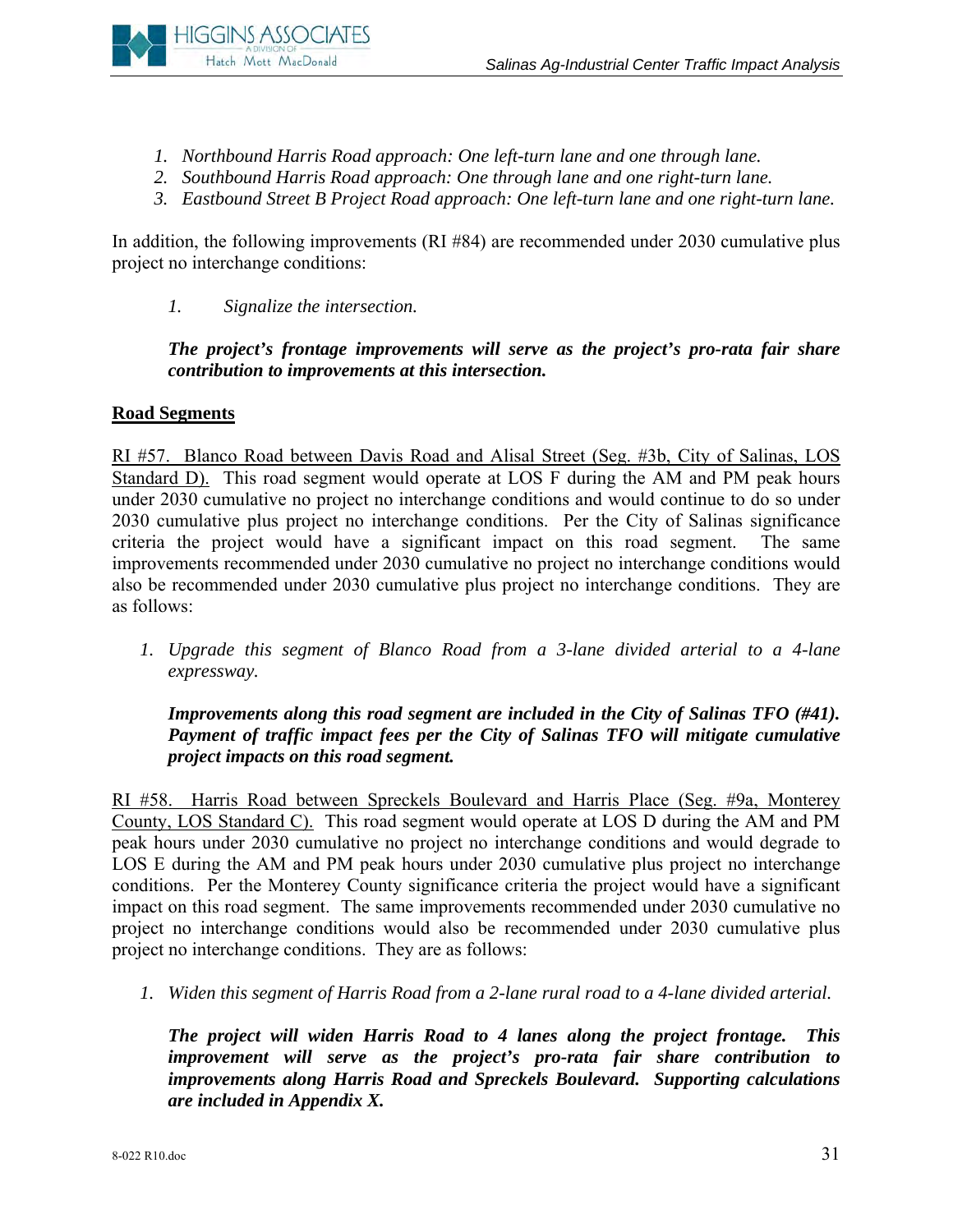

RI #59. Sanborn Road between Abbott Street and Terven Avenue (Seg. #13a, City of Salinas, LOS Standard D). This road segment would operate at LOS D and LOS F during the AM and PM peak hours, respectively, under 2030 cumulative no project no interchange conditions. Under 2030 cumulative plus project no interchange conditions it would degrade to LOS E during the AM peak hour and would continue to operate at LOS F during the PM peak hour. Per the City of Salinas significance criteria the project would have a significant impact on this road segment. The same improvements recommended under 2030 cumulative no project no interchange conditions would also be recommended under 2030 cumulative plus project no interchange conditions. They are as follows:

*1. Widen this segment of Sanborn Road from a 4-lane arterial to a 6-lane divided arterial.* 

*Improvements along the Sanborn Road corridor are included in the City of Salinas TFO (#37). Payment of traffic impact fees per the City of Salinas TFO will mitigate cumulative project impacts on this road segment.* 

RI #60. Sanborn Road between Terven Avenue and U.S. 101 (Seg. #13b, City of Salinas, LOS Standard D). This road segment would operate at LOS E and LOS F during the AM and PM peak hours, respectively, under 2030 cumulative no project no interchange conditions and would continue to do so under 2030 plus project no interchange conditions. Per the City of Salinas significance criteria the project would have a significant impact on this road segment. The same improvements recommended under 2030 cumulative no project no interchange conditions would also be recommended under 2030 cumulative plus project no interchange conditions. They are as follows:

*1. Widen this segment of Sanborn Road from a 4-lane arterial to a 6-lane divided arterial.* 

*Improvements along the Sanborn Road corridor are included in the City of Salinas TFO (#37). Payment of traffic impact fees per the City of Salinas TFO will mitigate cumulative project impacts on this road segment.* 

RI #61. Sanborn Road between U.S. 101 and Fairview Avenue (Seg. #13c, City of Salinas, LOS Standard D). This road segment would operate at LOS D and LOS F during the AM and PM peak hours, respectively, under 2030 cumulative no project no interchange conditions and would continue to do so under 2030 cumulative plus project no interchange conditions. Per the City of Salinas significance criteria the project would have a significant impact on this road segment. The same improvements recommended under 2030 cumulative no project no interchange conditions would also be recommended under 2030 cumulative plus project no interchange conditions. They are as follows:

*1. Widen this segment of Sanborn Road from a 4-lane arterial to a 6-lane divided arterial.* 

*Improvements along the Sanborn Road corridor are included in the City of Salinas TFO (#37). Payment of traffic impact fees per the City of Salinas TFO will mitigate cumulative project impacts on this road segment.*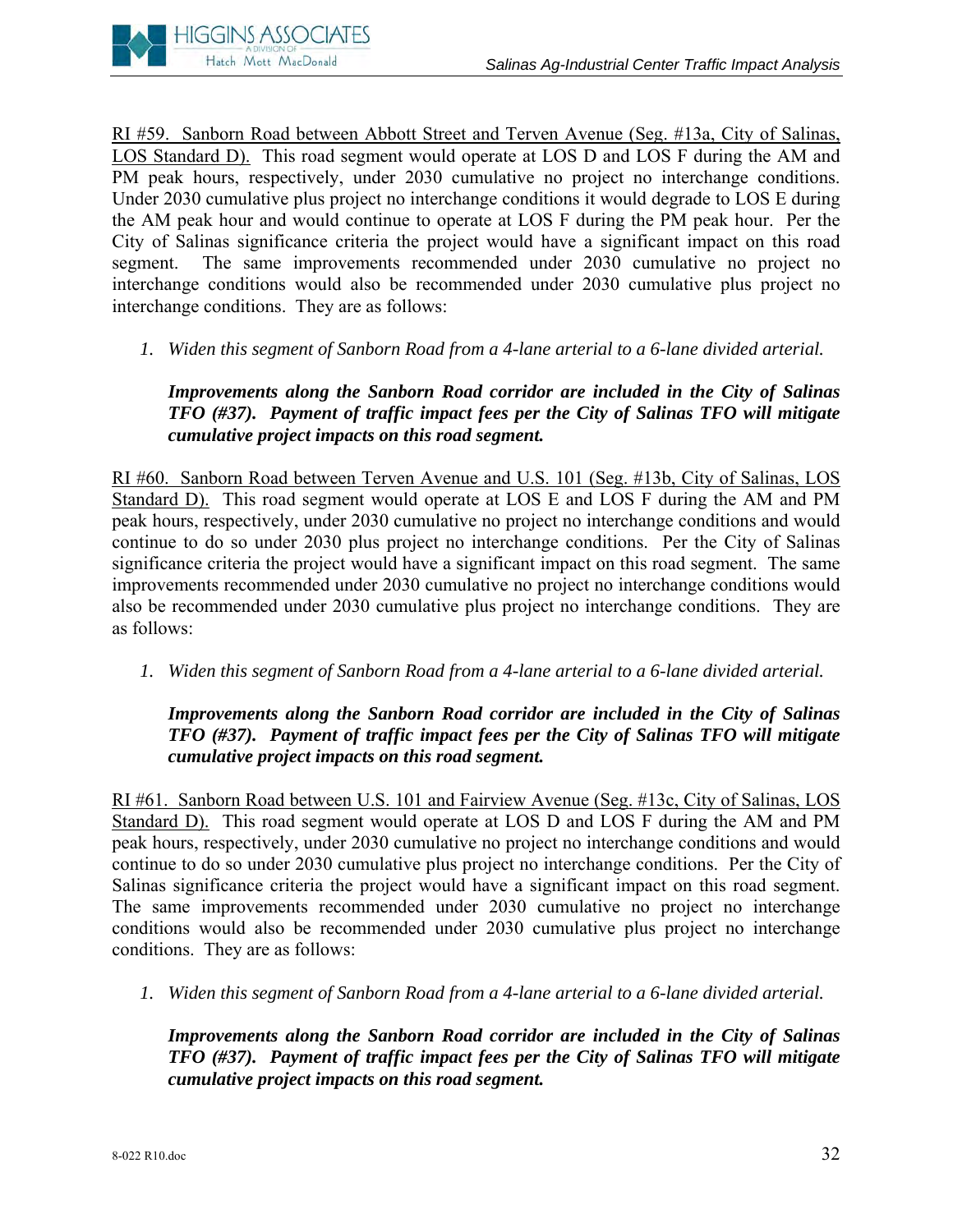

RI #62. Spreckels Boulevard between SR 68 and Hatton Avenue (Seg. #15a, Monterey County, LOS Standard C). This road segment would operate at LOS E during the AM and PM peak hours under 2030 cumulative no project no interchange conditions and would continue to do so under 2030 cumulative plus project no interchange conditions. Per the Monterey County significance criteria the project **would not** have a significant impact on this road segment. The same improvements recommended under 2030 cumulative no project no interchange conditions would also be recommended under 2030 cumulative plus project no interchange conditions. They are as follows:

*1. Widen this segment of Spreckels Boulevard from a 2-lane rural road to a 4-lane expressway.* 

# *No mitigation is required of the project for this road segment.*

RI #63. Spreckels Boulevard between Hatton Avenue and Harris Road (Seg. #15b, Monterey County, LOS Standard C). This road segment would operate at LOS D during the AM and PM peak hours under 2030 cumulative no project no interchange conditions and would degrade to LOS E during the AM and PM peak hours under 2030 cumulative plus project no interchange conditions. Per the Monterey County significance criteria the project would have a significant impact on this road segment. The same improvements recommended under 2030 cumulative no project no interchange conditions would also be recommended under 2030 cumulative plus project no interchange conditions. They are as follows:

*1. Widen this segment of Spreckels Boulevard from a 2-lane rural road to a 4-lane expressway.* 

*The project will widen Harris Road to 4 lanes along the project frontage. This improvement will serve as the project's pro-rata fair share contribution to improvements along Harris Road and Spreckels Boulevard. Supporting calculations are included in Appendix X.* 

RI #64. SR 68 between Spreckels Boulevard and Foster Road (Seg 16a, Caltrans, LOS Standard C). This road segment would operate at LOS D during the AM and PM peak hours under 2030 cumulative no project no interchange conditions and would continue to do so under 2030 cumulative plus project no interchange conditions. Per the Caltrans significance criteria the project **would not** have a significant impact on this road segment. The same improvements recommended under 2030 cumulative no project no interchange conditions would also be recommended under 2030 cumulative plus project no interchange conditions. They are as follows:

- *1. Consolidate access points and eliminate left-turns into and out of driveways and minor intersections*
- *2. Install acceleration and deceleration lanes to Caltrans Standards.*

*No mitigation is required of the project for this road segment.*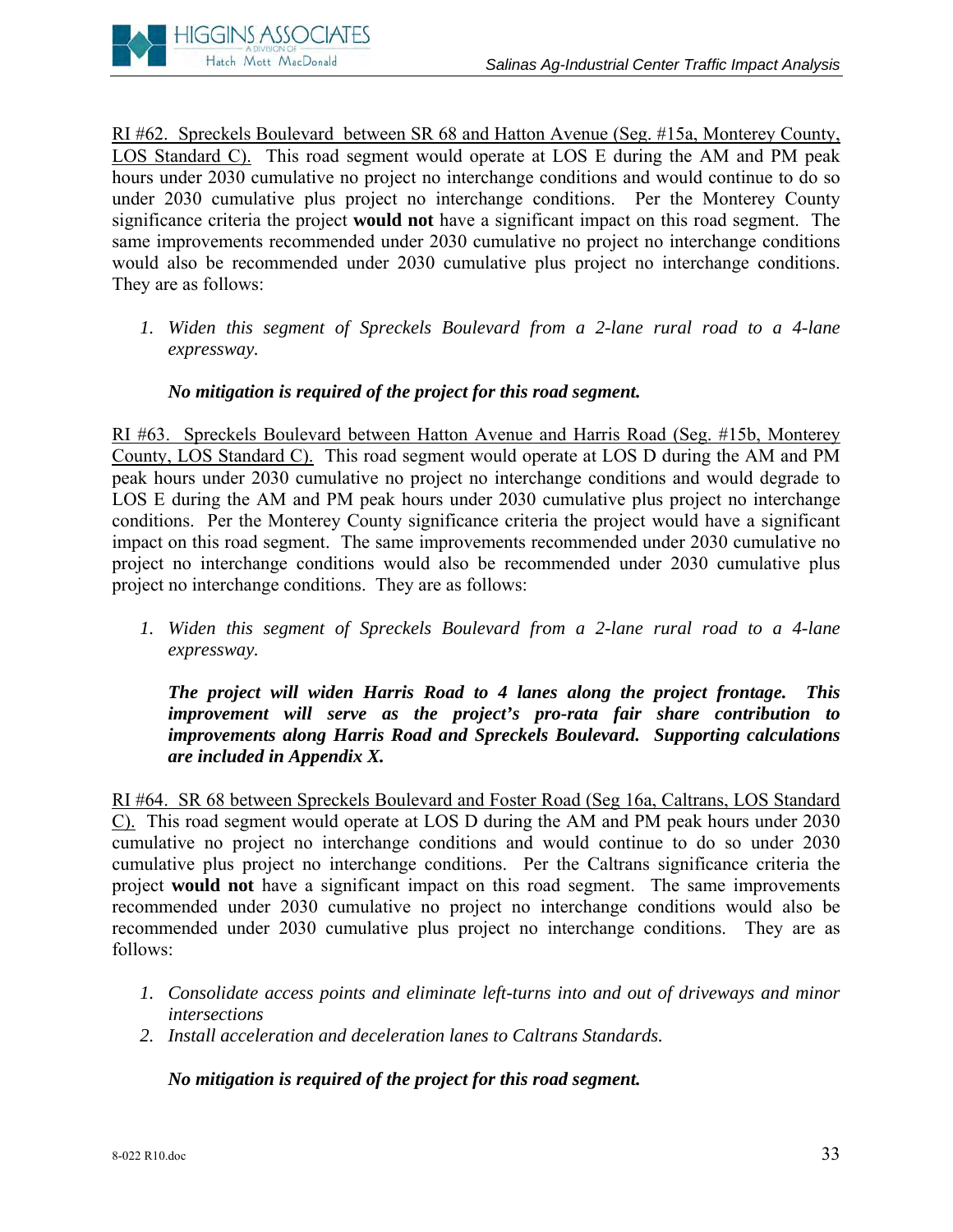

RI #65. SR 68 between Foster Road and Hitchcock Road (Seg 16b, Caltrans, LOS Standard C). This road segment would operate at LOS D during the AM and PM peak hours under 2030 cumulative no project no interchange conditions and would continue to do so under 2030 cumulative plus project no interchange conditions. Per the Caltrans significance criteria the project **would not** have a significant impact on this road segment. The same improvements recommended under 2030 cumulative no project no interchange conditions would also be recommended under 2030 cumulative plus project no interchange conditions. They are as follows:

- *1. Consolidate access points and eliminate left-turns into and out of driveways and minor intersections*
- *2. Install acceleration and deceleration lanes to Caltrans Standards.*

# *No mitigation is required of the project for this road segment.*

RI #66. SR 68 between Hitchcock Road and Hunter Lane (Seg 16c, Caltrans, LOS Standard C). This road segment would operate at LOS C and LOS D during the AM and PM peak hours, respectively, under 2030 cumulative no project no interchange conditions. Under 2030 cumulative plus project no interchange conditions it would operate at LOS D during the AM and PM peak hours. Per the Caltrans significance criteria the project **would not** have a significant impact on this road segment. The same improvements recommended under 2030 cumulative no project no interchange conditions would also be recommended under 2030 cumulative plus project no interchange conditions. They are as follows:

- *1. Consolidate access points and eliminate left-turns into and out of driveways and minor intersections*
- *2. Install acceleration and deceleration lanes to Caltrans Standards.*

# *No mitigation is required of the project for this road segment.*

RI #67. SR 68 between Hunter Lane and Blanco Road (Seg 16d, Caltrans, LOS Standard C). This road segment would operate at LOS C and LOS D during the AM and PM peak hours, respectively, under 2030 cumulative no project no interchange conditions and would continue to do so under 2030 cumulative plus project no interchange conditions. Per the Caltrans significance criteria the project **would not** have a significant impact on this road segment. The same improvements recommended under 2030 cumulative no project no interchange conditions would also be recommended under 2030 cumulative plus project no interchange conditions. They are as follows:

- *1. Consolidate access points and eliminate left-turns into and out of driveways and minor intersections.*
- *2. Install acceleration and deceleration lanes to Caltrans Standards.*

# *No mitigation is required of the project for this road segment.*

RI #68. U.S. 101 between Potter Road and Spence Road (Seg. #20a, Caltrans, LOS Standard C). This road segment would operate at LOS C and LOS E during the AM and PM peak hours,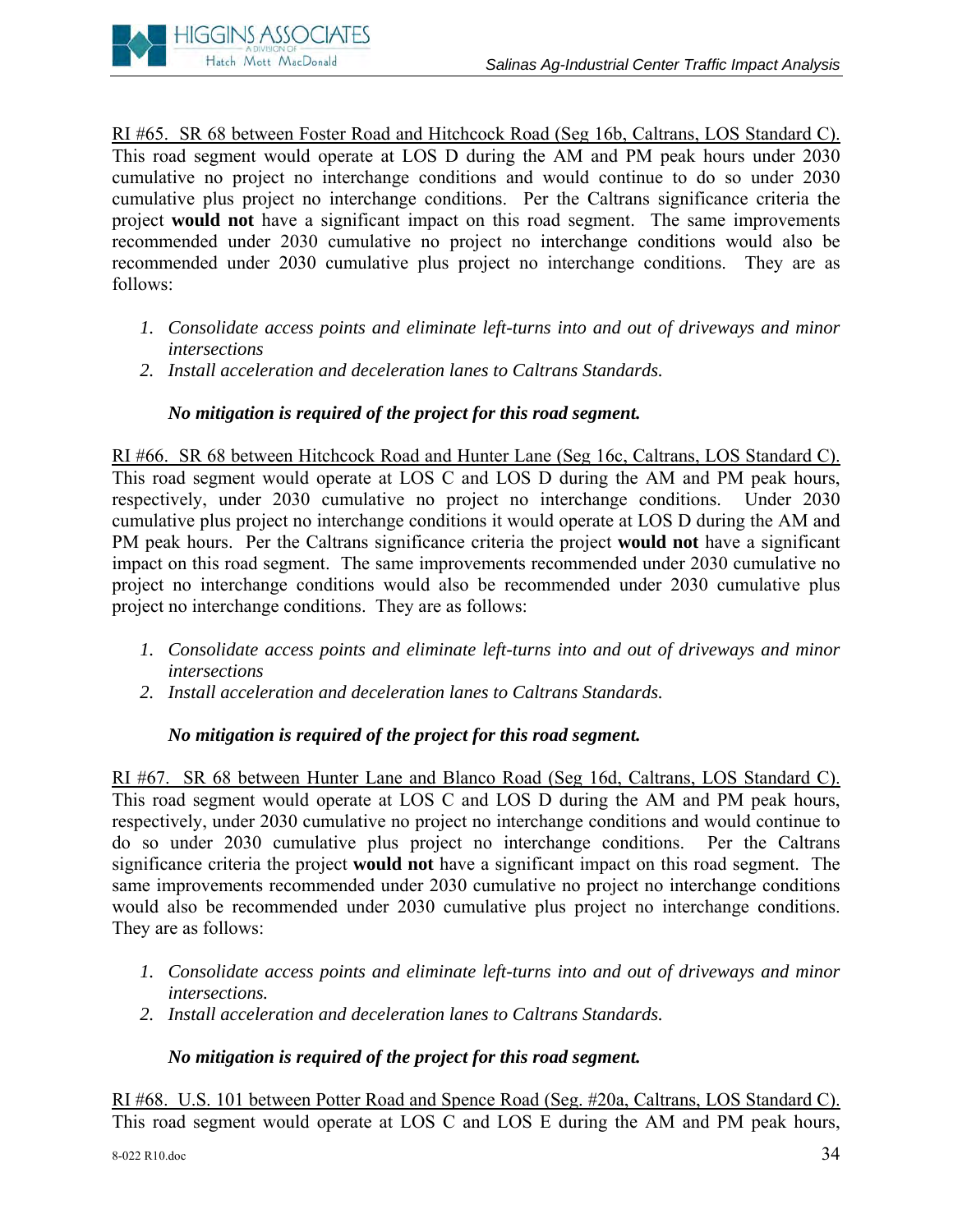

respectively, under 2030 cumulative no project no interchange conditions. Under 2030 cumulative plus project no interchange conditions it would degrade to LOS D and LOS F during the AM and PM peak hours, respectively. Per the Caltrans significance criteria the project would have a significant impact on this road segment. The same improvements recommended under 2030 cumulative no project no interchange conditions would also be recommended under 2030 cumulative plus project no interchange conditions. They are as follows:

*1. Widen and upgrade this segment of U.S. 101 from a 4-lane freeway to a 6-lane freeway.* 

*Improvements in the TAMC fee (#7) include constructing 2-lane frontage roads on the*  east and west sides of U.S. 101 from the future Harris Road interchange to Chualar. *This would improve traffic operations on U.S. 101 by eliminating minor intersections along the corridor. This road segment is within the responsibility and jurisdiction of Caltrans, and not the City of Salinas. Improvements along this corridor should be added to the TAMC fee. If they are, payment of the TAMC fee would mitigate project impacts at this intersection to a less than significant level. If improvements are not added to the TAMC fee prior to project implementation, then the project will be responsible for its pro-rata fair-share of the improvements. In that event, because an established improvement program for such improvements would not exist, the impact would remain significant and unavoidable, and the City would need to either adopt findings of overriding considerations or find that such improvements are within the responsibility and jurisdiction of another public agency (Caltrans and TAMC) and should be adopted by such other agency (CEQA Guidelines Section 15091[a][2] and [3]).* 

RI #69. U.S. 101 between Spence Road and Abbott Street ( Seg. #20b, Caltrans, LOS Standard C). This road segment would operate at LOS D and LOS F during the AM and PM peak hours, respectively, under 2030 cumulative no project no interchange conditions and would continue to do so under 2030 cumulative plus project no interchange conditions. Per the Caltrans significance criteria the project would have a significant impact on this road segment. The same improvements recommended under 2030 cumulative no project no interchange conditions would also be recommended under 2030 cumulative plus project no interchange conditions. They are as follows:

*1. Widen and upgrade this segment of U.S. 101 from a 4-lane freeway to a 6-lane freeway.* 

*Improvements in the TAMC fee (#7) include constructing 2-lane frontage roads on the*  east and west sides of U.S. 101 from the future Harris Road interchange to Chualar. *This would improve traffic operations on U.S. 101 by eliminating minor intersections along the corridor. This road segment is within the responsibility and jurisdiction of Caltrans, and not the City of Salinas. Improvements along this corridor should be added to the TAMC fee. If they are, payment of the TAMC fee would mitigate project impacts at this intersection to a less than significant level. If improvements are not added to the TAMC fee prior to project implementation, then the project will be responsible for its pro-rata fair-share of the improvements. In that event, because an established improvement program for such improvements would not exist, the impact would remain significant and unavoidable, and the City would need to either adopt*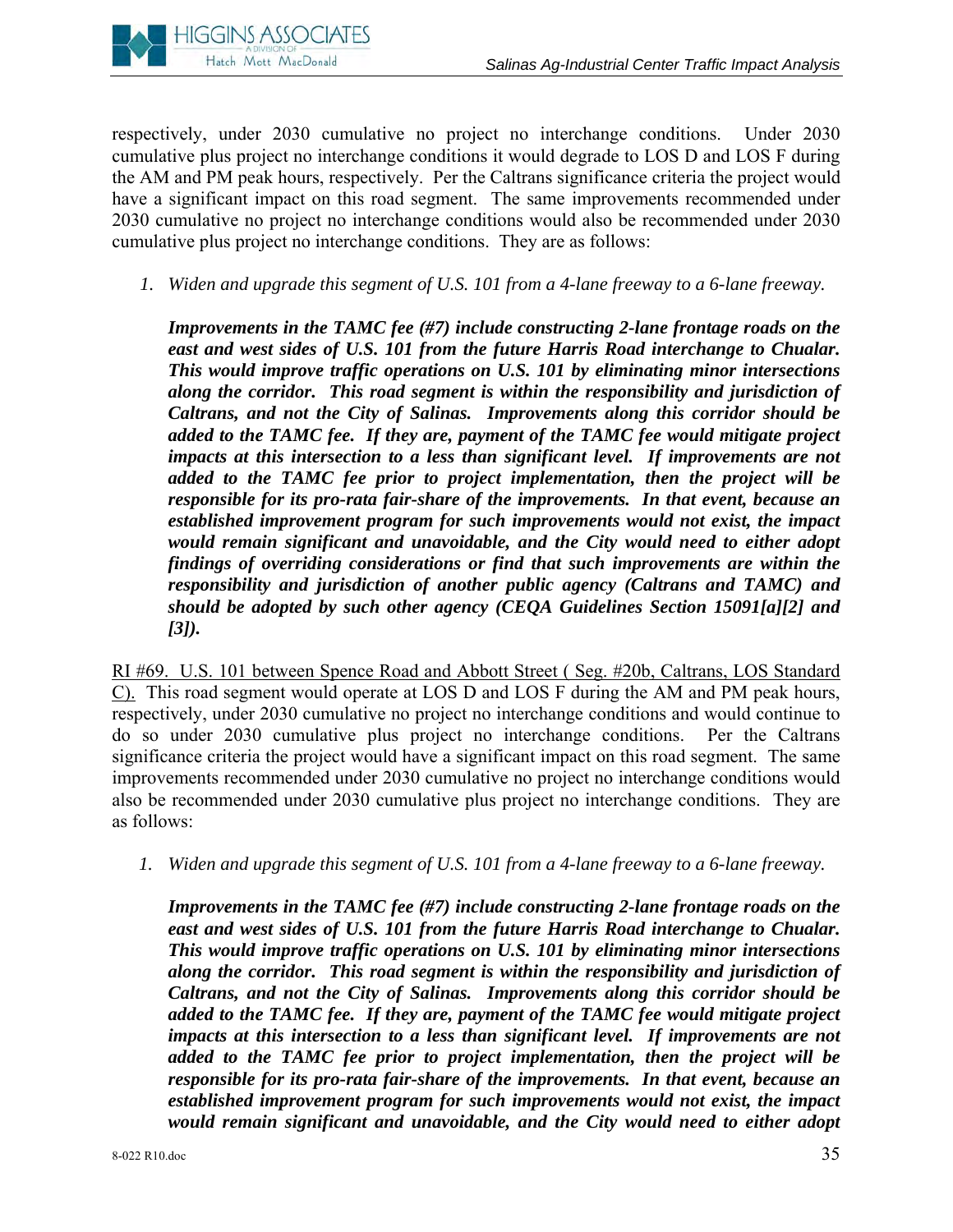

*findings of overriding considerations or find that such improvements are within the responsibility and jurisdiction of another public agency (Caltrans and TAMC) and should be adopted by such other agency (CEQA Guidelines Section 15091[a][2] and [3]).* 

RI #70. U.S. 101 between Airport and Sanborn Road (Seg. #20g, Caltrans, LOS Standard C). This road segment would operate at LOS C and LOS D during the AM and PM peak hours, respectively, under 2030 cumulative no project no interchange conditions. Under 2030 cumulative plus project no interchange conditions it would continue to operate at LOS C during the AM peak hour and would degrade to LOS E during the PM peak hour. Per the Caltrans significance criteria the project would have a significant impact on this road segment. The same improvements recommended under 2030 cumulative no project no interchange conditions would also be recommended under 2030 cumulative plus project no interchange conditions. They are as follows:

*1. Widen and upgrade this segment of U.S. 101 from a 4-lane freeway to a 6-lane freeway.* 

# *These improvements are included in the City of Salinas TFO (#32). Payment of traffic impact fees per the City of Salinas TFO will mitigate cumulative project impacts on this road segment.*

RI #71. U.S. 101 between Sanborn Road and John Street (Seg. #20h, Caltrans, LOS Standard C). This road segment would operate at LOS C and LOS E during the AM and PM peak hours, respectively, under 2030 cumulative no project no interchange conditions. Under 2030 cumulative plus project no interchange conditions it would degrade to LOS D and LOS F during the AM and PM peak hours, respectively. Per the Caltrans significance criteria the project would have a significant impact on this road segment. The same improvements recommended under 2030 cumulative no project no interchange conditions would also be recommended under 2030 cumulative plus project no interchange conditions. They are as follows:

*1. Widen and upgrade this segment of U.S. 101 from a 4-lane freeway to a 6-lane freeway.* 

### *These improvements are included in the City of Salinas TFO (#32). Payment of traffic impact fees per the City of Salinas TFO will mitigate cumulative project impacts on this road segment.*

RI #72. U.S. 101 at Abbott Street Interchange – Northbound Offramp (Seg. #23a, Caltrans, LOS Standard C). This road segment would operate at LOS D and LOS A during the AM and PM peak hours, respectively, under 2030 cumulative no project no interchange conditions. Under 2030 cumulative plus project no interchange conditions it would continue to operate at LOS D during the AM peak hour and would operate at LOS B during the PM peak hour. Per the Caltrans significance criteria the project **would not** have a significant impact on this road segment. The same improvements recommended under 2030 cumulative no project no interchange conditions would also be recommended under 2030 cumulative plus project no interchange conditions. They are as follows: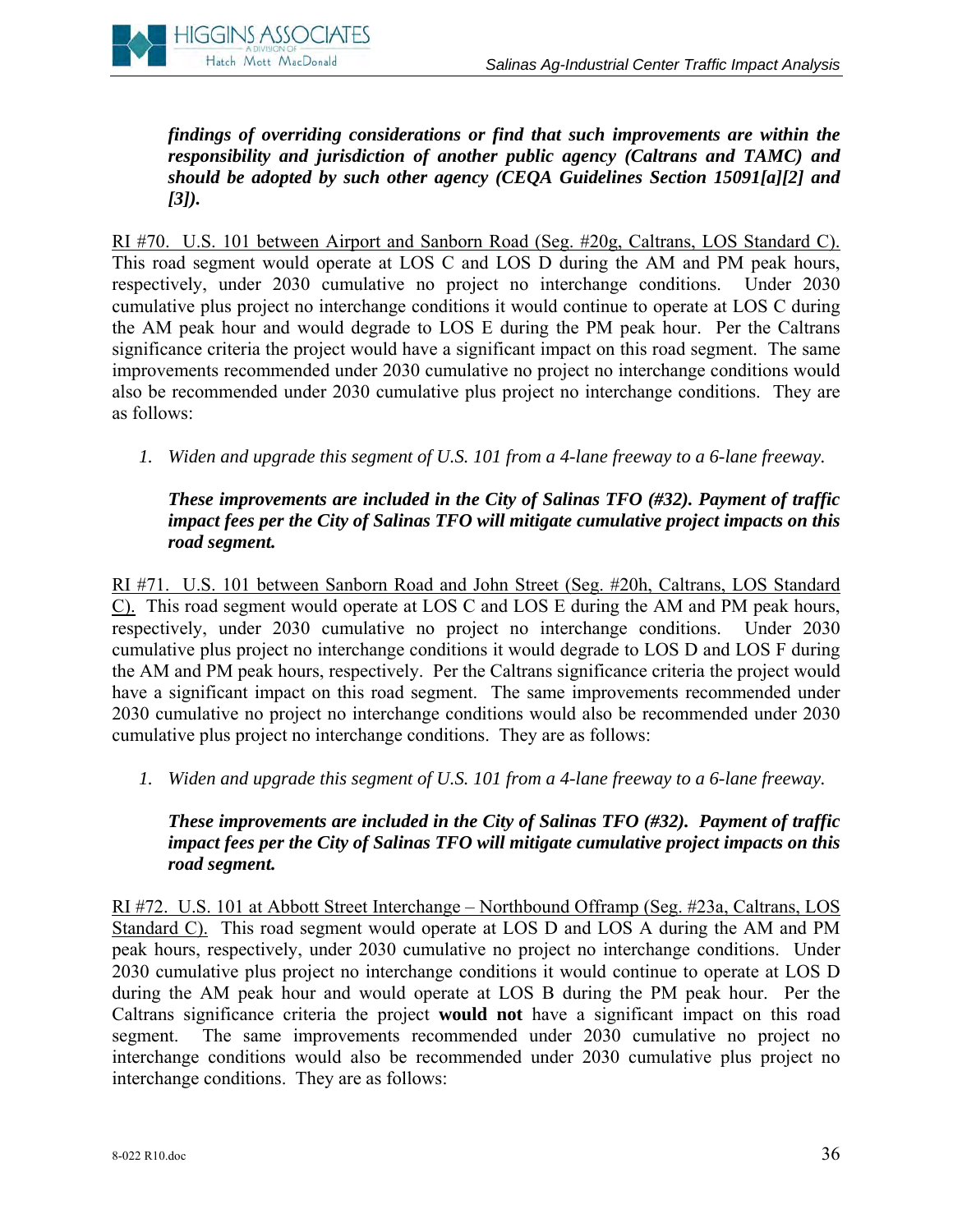

*1. Widen the offramp from one lane to two lanes.* 

### *No mitigation is required of the project for this road segment.*

RI #85. Fairview Avenue between Sanborn Road and U.S. 101 NB Ramps (Seg. #5a, City of Salinas, LOS Standard D). This road segment would operate at LOS A and LOS D during the AM and PM peak hours, respectively, under 2030 cumulative no project no interchange conditions. Under 2030 cumulative plus project no interchange conditions, it would continue to operate at LOS A during the AM peak hour and would degrade to LOS E during the PM peak hour. Per the City of Salinas significance criteria the project would have a significant impact on this road segment. The following improvements are recommended under 2030 cumulative plus project no interchange conditions:

*1. Widen this segment of Fairview Avenue from a 2-lane arterial to a 3-lane arterial. This would best be accomplished by extending the eastbound Fairview Avenue right-turn lane that was recommended under 2030 cumulative no project no interchange conditions (RI #45) at the U.S. 101 NB Ramps / Fairview Avenue intersection (Int. #7) west towards Sanborn Road as a trap lane onto the U.S. 101 northbound onramp.* 

*This improvement is not included in the City of Salinas TFO. It is proposed that the City add this improvement to the TFO. If the City adds this improvement to the TFO, the payment of traffic impact fees per the City of Salinas TFO will mitigate cumulative project impacts on this road segment. If the City does not add this improvement to the TFO, then the project will be responsible for its pro-rata fair-share of this improvement. In that event, because an established improvement program would not exist, the impact would remain significant and unavoidable.* 

RI #86. Airport Boulevard Interchange: Southbound Offramp (Seg. #21d, Caltrans, LOS Standard C). This road segment would operate at LOS B and LOS A during the AM and PM peak hours, respectively, under 2030 cumulative no project no interchange conditions. Under 2030 cumulative plus project no interchange conditions, it would degrade to LOS D during the AM peak hour and would continue to operate at LOS A during the PM peak hour. Per the Caltrans significance criteria the project would have a significant impact on this road segment. The following improvements are recommended under 2030 cumulative plus project no interchange conditions:

*1. Widen this offramp from one lane to two lanes.* 

*Improvements at this interchange are planned but not fully funded as Phase 2 of the Caltrans Airport Boulevard interchange project (#0318). Improvements at this interchange are also included in the City of Salinas TFO (#32 and #38). Payment of the City of Salinas TFO will mitigate cumulative project impacts on this road segment.* 

RI #87. Abbott Street Interchange: Southbound Onramp (Seg. #23b, Caltrans, LOS Standard C). This road segment would operate at LOS A and LOS B during the AM and PM peak hours, respectively, under 2030 cumulative no project no interchange conditions. Under 2030 cumulative plus project no interchange conditions, it would degrade to LOS D and LOS F during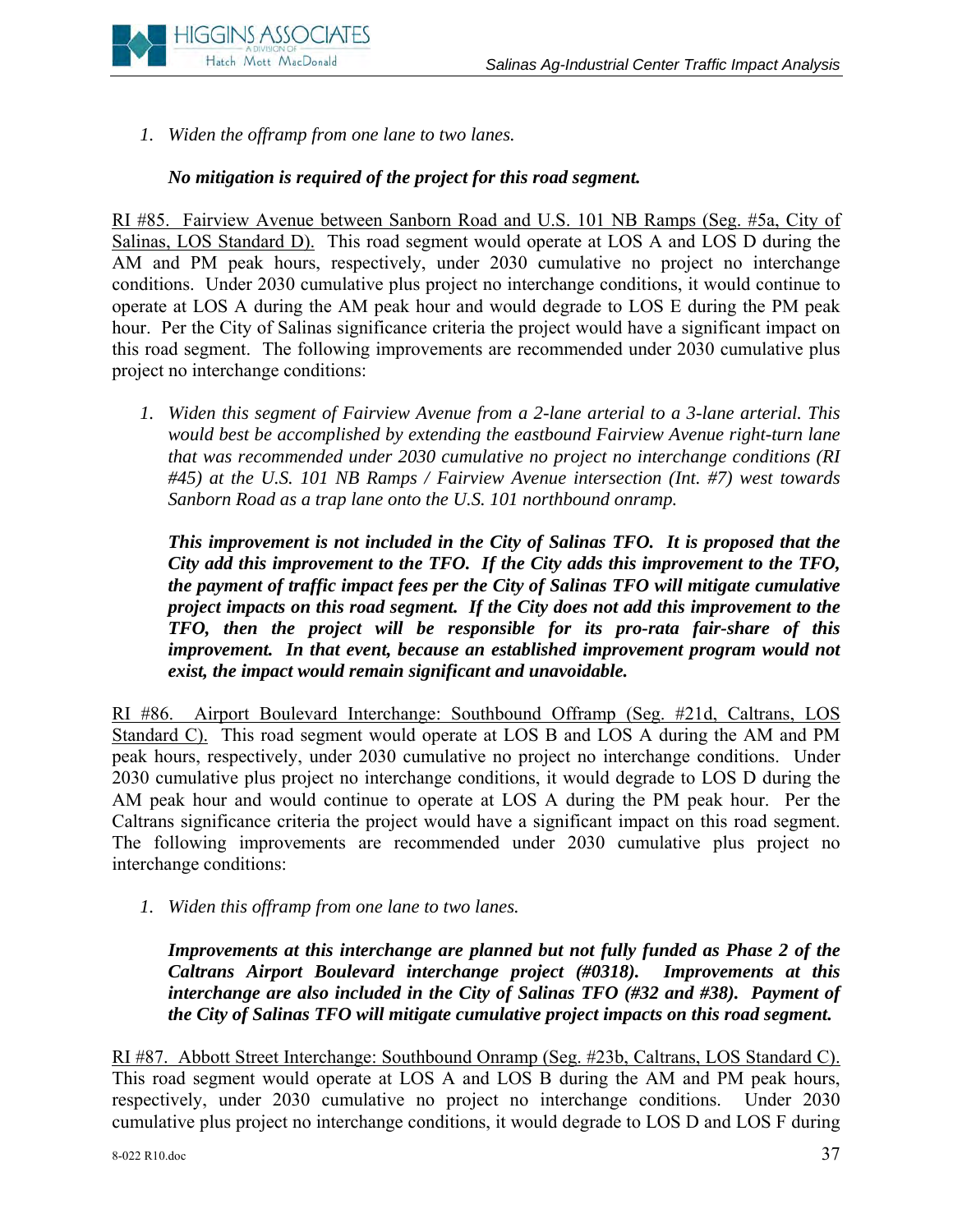

the AM and PM peak hours, respectively. Per the Caltrans significance criteria the project would have a significant impact on this road segment. The following improvements are recommended under 2030 cumulative plus project no interchange conditions:

*1. Widen this offramp from one lane to two lanes.* 

*Improvements in the TAMC fee (#7) include constructing 2-lane frontage roads on the east and west sides of U.S. 101 from the future Harris Road interchange to Chualar and removing the segment of Abbott Street from U.S. 101 to Harris Road. This road segment is within the responsibility and jurisdiction of Caltrans, and not the City of Salinas. The necessary improvements at this location should be included in the TAMC fee. If they are, payment of the TAMC fee would mitigate cumulative project impacts on this road segment to a less than significant level. If improvements are not added to the TAMC fee prior to project implementation, then the project will be responsible for its pro-rata fair-share of the improvements. In that event, because an established improvement program for such improvements would not exist, the impact would remain significant and unavoidable, and the City would need to either adopt findings of overriding considerations or find that such improvements are within the responsibility and jurisdiction of another public agency (Caltrans and TAMC) and should be adopted by such other agency (CEQA Guidelines Section 15091[a][2] and [3]).* 

# **2030 Cumulative Plus Project With Interchange**

# **Intersections**

RI #73 and RI #88. Sanborn Road / Elvee Drive-U.S. 101 SB Ramps (Int. #8, Caltrans, LOS Standard C) – Signalized. This intersection would operate at an overall LOS E and LOS F during the AM and PM peak hours, respectively, under 2030 cumulative no project with interchange conditions. Under 2030 cumulative plus project with interchange conditions it would degrade to LOS F during the AM peak hour and would continue to operate at LOS F during the PM peak hour. Per the Caltrans significance criteria the project would have a significant impact at this intersection. The same improvements recommended under 2030 cumulative no project with interchange conditions would also be recommended under 2030 cumulative plus project with interchange conditions. They are as follows:

- *1. Same as background improvements. In addition:*
- *2. Add a third northbound Sanborn Road through lane.*

*Improvements along the Sanborn Road corridor are included in the City of Salinas TFO (#32, #37 and #66). In addition, this intersection is within the responsibility and jurisdiction of Caltrans. Improvements at this intersection should be added to the TAMC fee. If they are, payment of the TAMC fee would mitigate project impacts at this intersection to a less than significant level. If improvements are not added to the TAMC fee prior to project implementation, then the project will be responsible for its pro-rata fair-share of the improvements. In that event, because an established*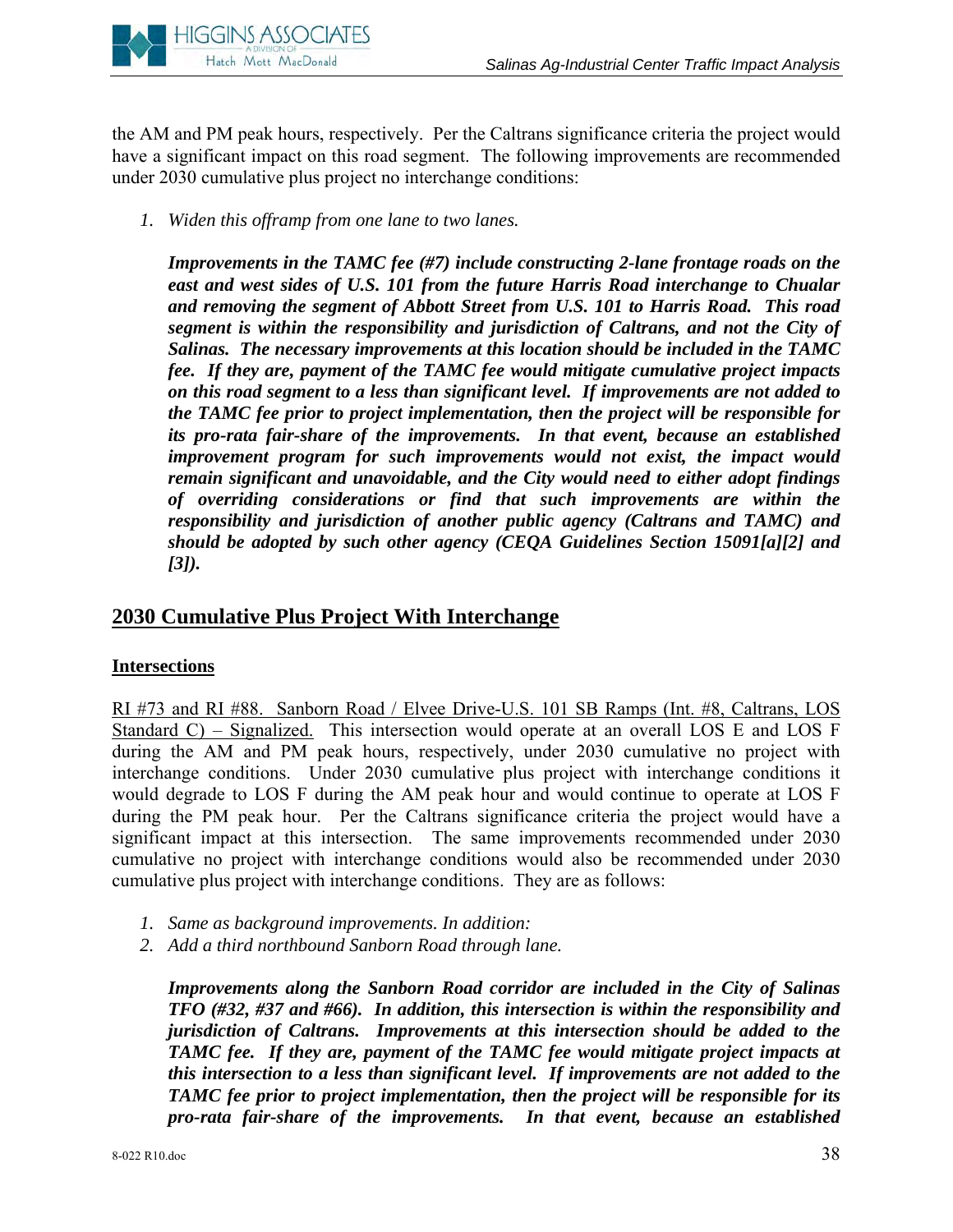

*improvement program for such improvements would not exist, the impact would remain significant and unavoidable, and the City would need to either adopt findings of overriding considerations or find that such improvements are within the responsibility and jurisdiction of another public agency (Caltrans and TAMC) and should be adopted by such other agency (CEQA Guidelines Section 15091[a][2] and [3]).* 

RI #89. Hatton Avenue / Spreckels Boulevard (Int. #21, Monterey County, LOS Standard C) – Stop Controlled (SB). This intersection would operate at an overall LOS D and LOS C during the AM and PM peak hours, respectively, and the worst approach would operate at LOS F during the AM and PM peak hours under 2030 cumulative no project with interchange conditions. Under 2030 cumulative plus project with interchange conditions it would operate at an overall LOS E and LOS D during the AM and PM peak hours, respectively, and the worst approach would continue to operate at LOS F during the AM and PM peak hours. Per the Monterey County significance criteria the project would have a significant impact at this intersection. Assuming the Harris Road interchange is constructed in the location shown in **Exhibit 17**, under 2030 cumulative plus project with interchange conditions, the following improvements are recommended:

- *1. Same as 2030 cumulative no project no interchange improvements. In addition:*
- *2. Signalize intersection.*

*The project will widen Harris Road to 4 lanes along the project frontage. This improvement will serve as the project's pro-rata fair share contribution to improvements along Harris Road and Spreckels Boulevard. Supporting calculations are included in Appendix X.* 

RI #90. Harris Road / Abbott Street (Int. #22, before annexation: Monterey County, LOS Standard C, after annexation: City of Salinas, LOS Standard D) – Signalized. This intersection would operate at an overall LOS C and LOS E during the AM and PM peak hours, respectively, under 2030 cumulative no project with interchange conditions. Under 2030 cumulative plus project with interchange conditions it would degrade to an overall LOS E and LOS F during the AM and PM peak hours, respectively. Per the City of Salinas significance criteria the project would have a significant impact at this intersection. Assuming the Harris Road interchange is constructed in the location shown in **Exhibit 17**, under 2030 cumulative plus project with interchange conditions, the following improvements are recommended:

- *1. Add second northbound Harris Road left-turn lane.*
- *2. Convert the eastbound Abbott Street shared through/right-turn lane to a through lane.*
- *3. Add an eastbound Abbott Street right-turn lane.*
- *4. Add a second westbound Abbott Street left-turn lane.*

### *The project's frontage improvements will serve as the project's pro-rata fair share contribution to improvements at this intersection.*

RI #91. Harris Road / Harris Place (Int. #23, before annexation: Monterey County, LOS Standard C, after annexation: City of Salinas, LOS Standard D) – Stop Controlled (EB & WB)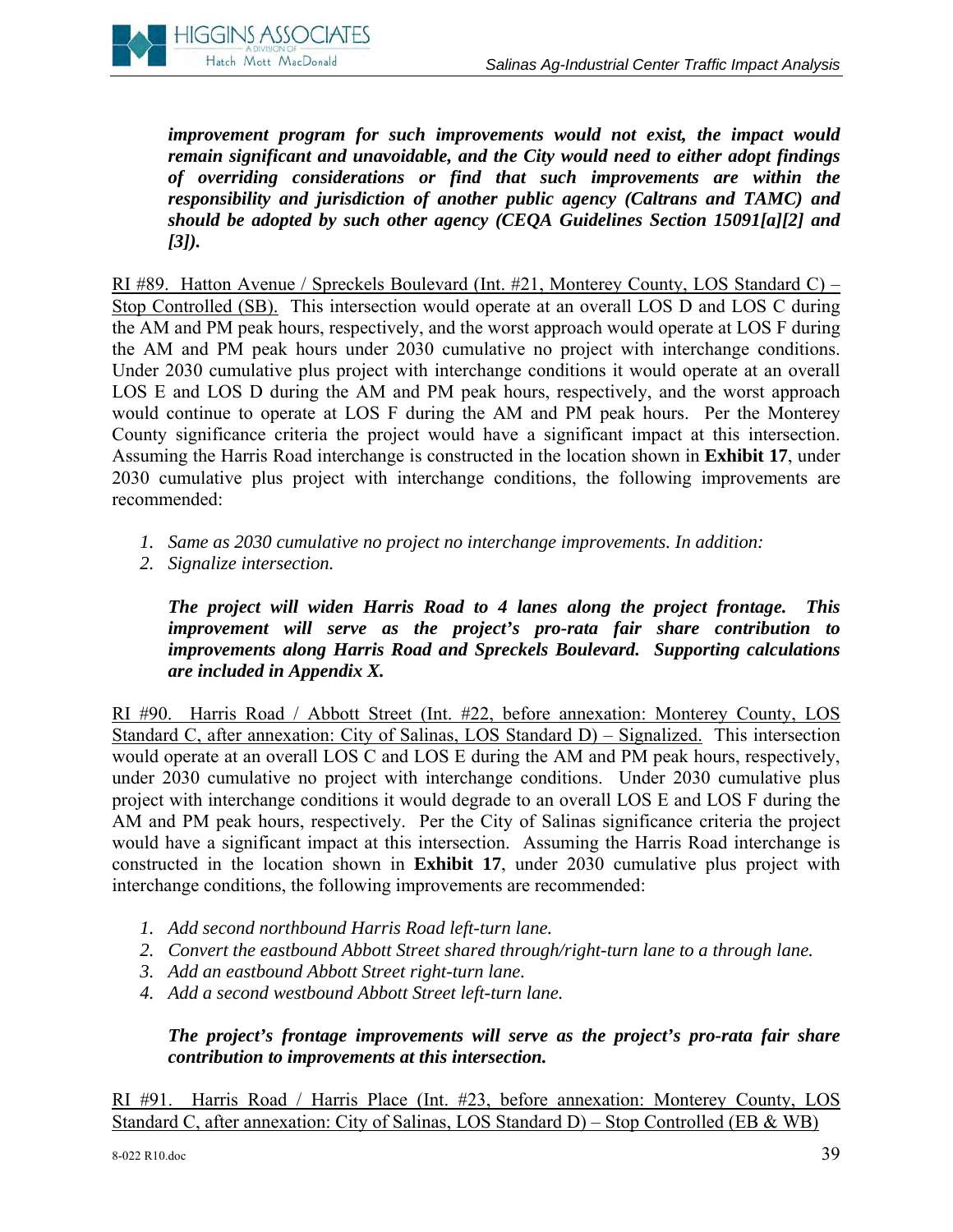

A fourth (west) leg would be constructed at this intersection with the implementation of the proposed project. The same improvements recommended under 2030 cumulative plus project no interchange conditions (RI #82) are recommended under 2030 cumulative plus project with interchange conditions. They are as follows:

- *1. Signalize the intersection.*
- *2. Northbound Harris Road approach: One left-turn lane, one through lane, one shared through/right lane.*
- *3. Southbound Harris Road approach: One left-turn lane, two through lanes, one right-turn lane.*
- *4. Eastbound Project Road approach: One left-turn lane, one shared through/right lane.*
- *5. Westbound Harris Place approach: One shared left/through/right lane.*

### *The project's frontage improvements will serve as the project's pro-rata fair share contribution to improvements at this intersection.*

RI #92. Street A Project Road / Abbott Street (Int. #27, City of Salinas, LOS Standard D) – Future Project Intersection. This intersection will be created with the implementation of the proposed project. Assuming the Harris Road interchange is constructed in the location shown in **Exhibit 17**, this intersection would require the following lane configurations and traffic controls:

- *1. Signalize intersection.*
- *2. Northbound Project Road approach: One left-turn lane and one right-turn lane.*
- *3. Eastbound Abbott Street approach: One through lane, one shared through/right lane.*
- *4. Westbound Abbott Street approach: One left-turn lane and two through lanes.*

### *The project's frontage improvements will serve as the project's pro-rata fair share contribution to improvements at this intersection.*

RI #93. Harris Road / Street B Project Road (Int. #34, before annexation: Monterey County, LOS Standard C, after annexation: City of Salinas, LOS Standard D) – Future Project Intersection. This intersection will be created with the implementation of the proposed project. The analysis at this intersection assumes the Harris Road interchange (and the connector road between the interchange and Harris Road) would be located as shown in **Exhibit 17**, which shows a conceptual sketch of a possible location for the interchange. With the assumed roadway layout, as shown in **Exhibit 17**, this intersection would operate at an acceptable level of service during the AM and PM peak hours under 2030 cumulative plus project with interchange traffic conditions with the following traffic control and lane configurations. Assuming the Harris Road interchange is constructed in the location shown in **Exhibit 17**, the following lane configurations and traffic controls would result in an acceptable level of service:

- *1. Signalize the intersection.*
- *2. Northbound Harris Road approach: One left-turn lane, two through lanes and two right-turn lanes.*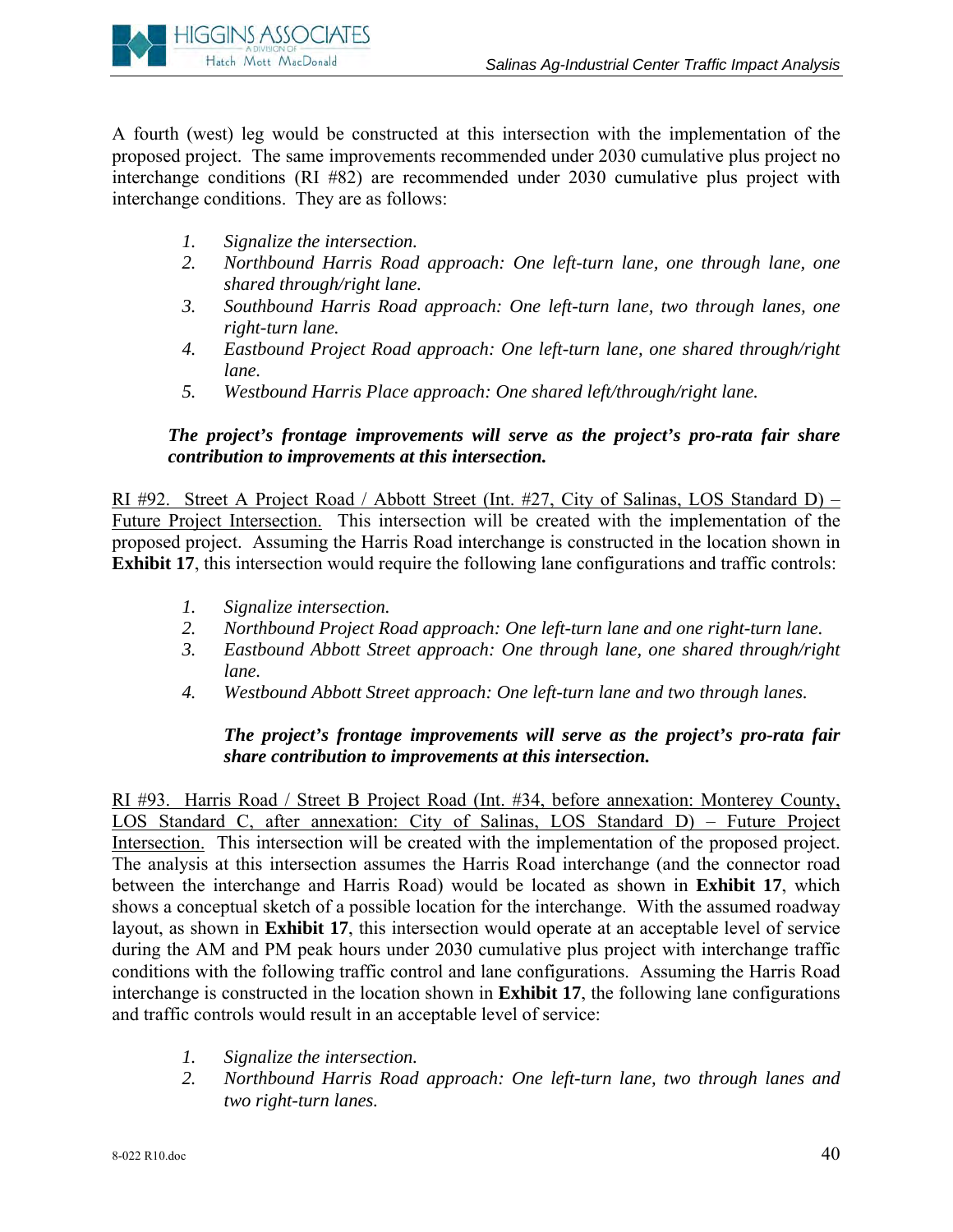

- *3. Southbound Harris Road approach: Two left-turn lanes, two through lanes, and one right-turn lane.*
- *4. Eastbound Project Road approach: One left-turn lane, one through lane and one shared through/right-turn lane.*
- *5. Westbound approach: Three left-turn lanes, one though lane, and one right-turn lane.*

# *The project's frontage improvements will serve as the project's pro-rata fair share contribution to improvements at this intersection.*

# **Road Segments**

RI #77. U.S. 101 between Abbott Street and Gould Road (Seg. #20c, Caltrans, LOS Standard C). This road segment would operate at LOS C and LOS D during the AM and PM peak hours, respectively, under 2030 cumulative no project with interchange conditions and would continue to do so under 2030 cumulative plus project with interchange conditions. Per the Caltrans significance criteria the project **would not** have a significant impact on this road segment. The same improvements recommended under 2030 cumulative no project with interchange conditions are recommended under 2030 cumulative plus project with interchange conditions. They are as follows:

> *1. Widen and upgrade this segment of U.S. 101 from a 4-lane freeway to a 6-lane freeway.*

# *No mitigation is required of the project for this road segment.*

RI #78. U.S. 101 between Gould Road and Harris Road (Seg. #20e, Caltrans, LOS Standard C). This road segment would operate at LOS C and LOS D during the AM and PM peak hours, respectively, under 2030 cumulative no project with interchange conditions and would continue to do so under 2030 cumulative plus project with interchange conditions. Per the Caltrans significance criteria the project **would not** have a significant impact on this road segment. The same improvements recommended under 2030 cumulative no project with interchange conditions are recommended under 2030 cumulative plus project with interchange conditions. They are as follows:

> *1. Widen and upgrade this segment of U.S. 101 from a 4-lane freeway to a 6-lane freeway.*

# *No mitigation is required of the project for this road segment.*

RI #94. U.S. 101 between Harris Road and Airport Boulevard (Seg. #20f, Caltrans, LOS Standard C). This road segment would operate at LOS B and LOS C during the AM and PM peak hours, respectively, under 2030 cumulative no project with interchange conditions. Under 2030 cumulative plus project with interchange conditions, it would degrade to LOS C and LOS D during the AM and PM peak hours, respectively. Per the Caltrans significance criteria the project would have a significant impact on this road segment. The following improvements are recommended under 2030 cumulative plus project with interchange conditions: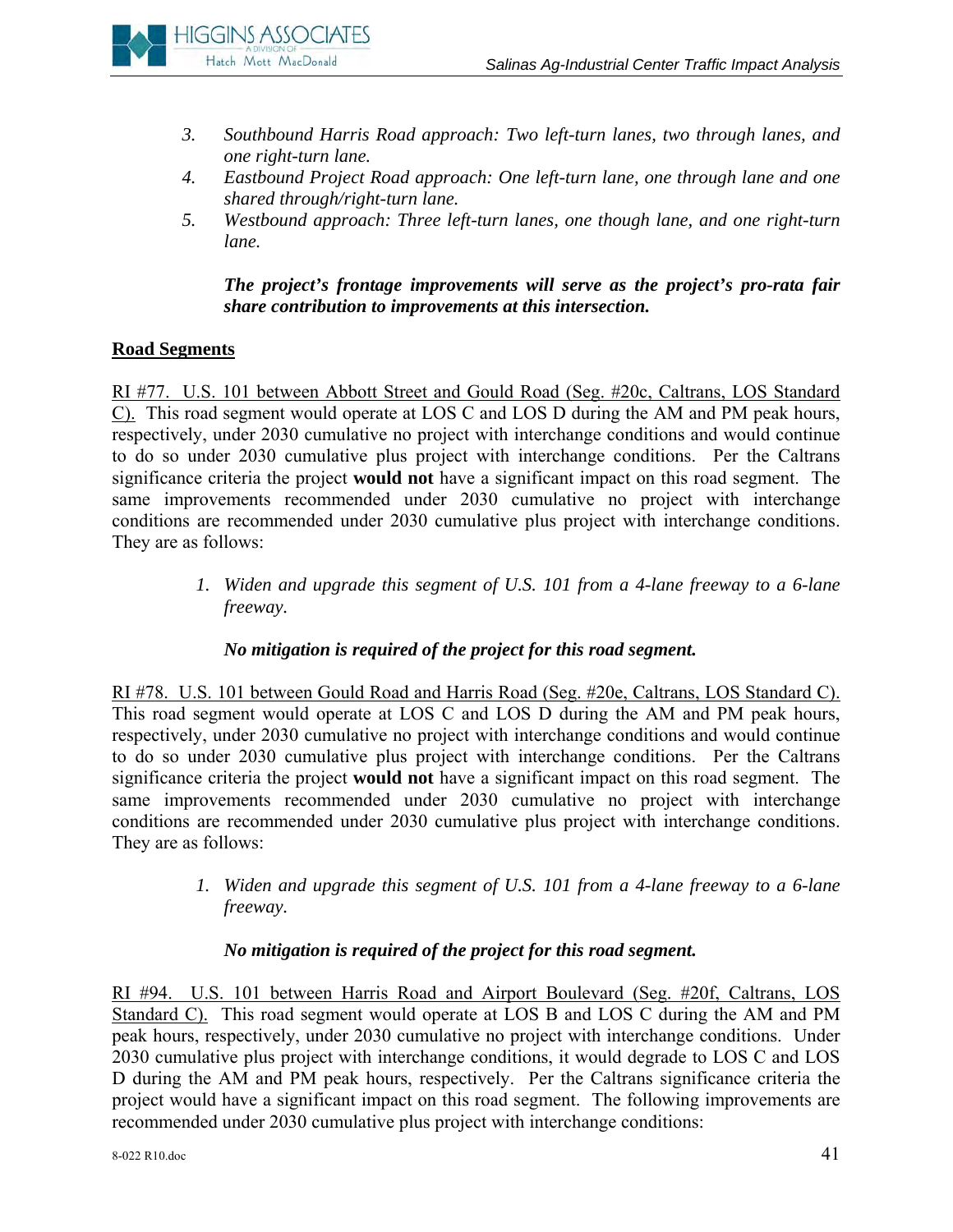

*1. Widen and upgrade this segment of U.S. 101 from a 4-lane freeway to a 6-lane freeway.* 

*Improvements on this road segment are included in the City of Salinas TFO (#32). Payment of the City of Salinas TFO will mitigate cumulative project impacts on this road segment.* 

# **Truck Route Impacts**

Designated truck route facilities between U.S. 101 and the proposed project site were assessed and the recommendations are as follows:

- 1. The section of roadway along Abbott Street from Harkins Road to the project site should be added to the official City of Salinas truck route to direct trucks to the project site. The need for this signage would be due to the project and it would thus be the project's responsibility to pay for this improvement. It is proposed that the City add this improvement to the City of Salinas TFO. If the City adds this improvement to the TFO, the payment of traffic impact fees per the City of Salinas TFO would satisfy the project's responsibility.
- 2. It is recommended that additional truck route signage be installed along Airport Boulevard, Hansen Street, Harkins Road, Work Street, Sanborn Road, and Abbott Street in order to better identify the official City truck routes and to discourage cut-through truck traffic on Terven Avenue. The need for this signage is not due to the project, but is recommended based on existing conditions in the field and is the City's responsibility.
- 3. Additional truck route signage should be installed along northbound U.S. 101 to direct truck traffic to use the Sanborn Road exit instead of the Fairview Avenue exit, as Fairview Avenue is not part of the City's designated truck route. The need for this signage is not due to the project, but is recommended based on existing conditions in the field and is the responsibility of Caltrans.

# **Highway-Rail Crossing Impacts**

The California Public Utilities Commission (CPUC) is the state agency responsible for rail safety within the state of California. Since the proposed project is in the vicinity of an existing rail corridor, the CPUC requested that this traffic study evaluate any potential project-related rail safety impacts, and measures to reduce possible adverse impacts created by the project. Of primary concern is the potential for traffic queues to extend across railroad tracks, thus increasing the possibility that a motorist could stop on the tracks and be unable to clear the tracks as a train approaches.

Recommendations for highway-rail crossings within the study area are as follows: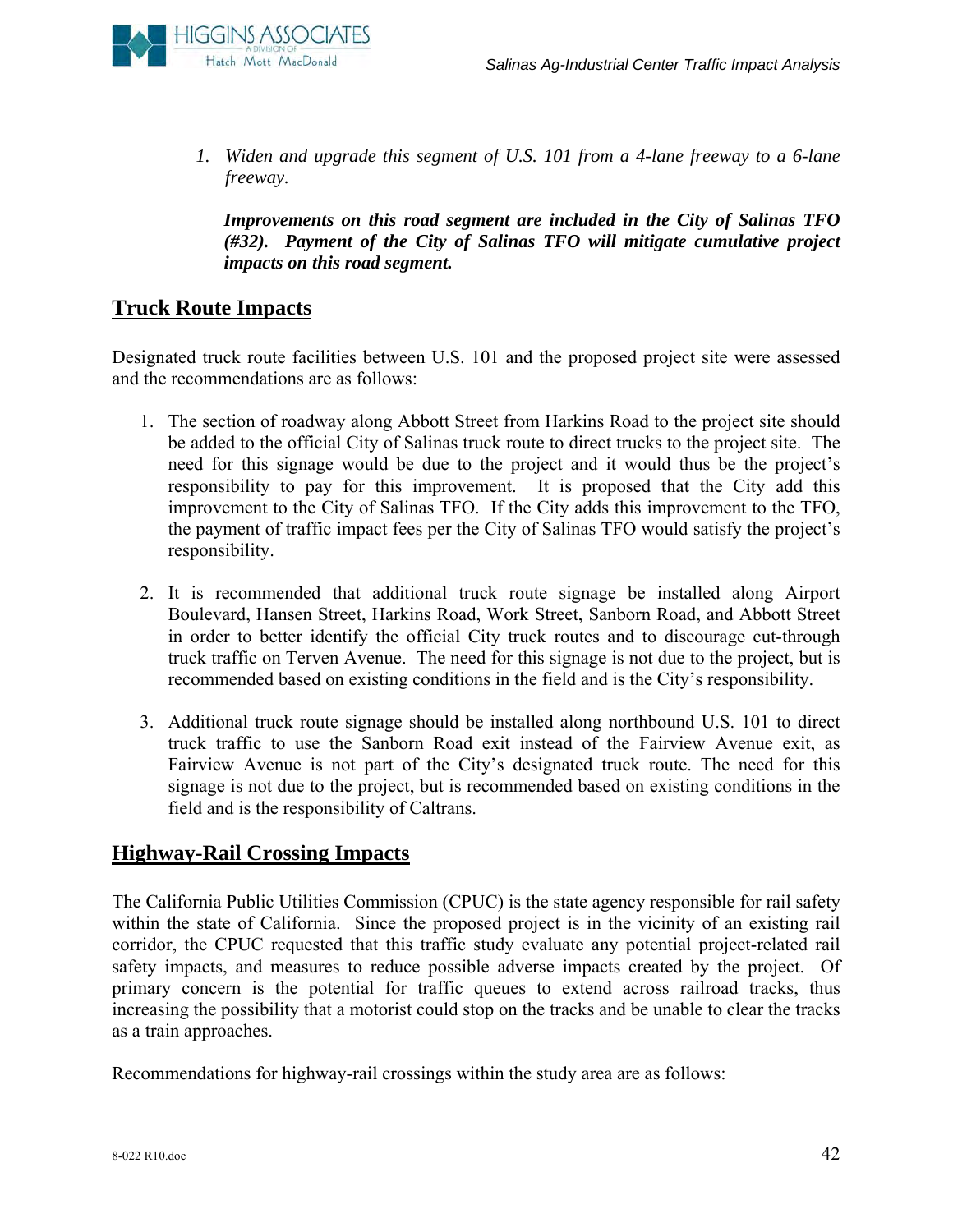

### **Harkins Road Crossing North of Abbott Street**

1. It is recommended that the traffic signal at the Harkins Road / Hansen Street intersection be connected to the railroad crossing signal in order to allow vehicles to clear the railroad tracks in advance of an approaching train.

*Item #1. No mitigation is required of the project. Connecting the traffic signal at this intersection to the railroad crossing signal is recommended based on existing traffic conditions and shall be the City's responsibility. This improvement is not included in the City of Salinas TFO. It is proposed that the City add this improvement to the TFO. Since item #1 is based on existing deficiencies, it cannot be funded directly by the TFO. Therefore, it is recommended it be funded through the City's Capital Improvement Program (CIP), or other sources as determined by the City of Salinas.* 

2. It is recommended that the traffic signal at the Harkins Road / Abbott Street intersection be connected to the railroad crossing signal in order to allow vehicles to clear the railroad tracks in advance of an approaching train.

*Item #2. Connecting the traffic signal at this intersection to the railroad crossing signal is recommended based on existing plus project phase 1 traffic conditions and represents a project impact. This improvement is not included in the City of Salinas TFO. It is proposed that the City add this improvement to the TFO. If the City adds this improvement to the TFO, the payment of traffic impact fees per the City of Salinas TFO will mitigate the project's impacts. If the City does not add this improvement to the TFO, then the project will be responsible for its pro-rata fair-share of this improvement. In that event, because an established improvement program would not exist, the impact would remain significant and unavoidable.* 

#### **Westbound Left-Turns at Abbott Street Crossing East of Growers Street**

3. It is recommended that a "Keep Clear" pavement legend be installed in the eastbound direction in the intersection to allow westbound left turning vehicles to clear the tracks if necessary. As an additional precautionary measure, the City may consider installing a railroad crossing gate for the eastbound traffic, just west of the Growers Street / Abbott Street intersection. This would help ensure that eastbound vehicles would stay clear of the area between the new railroad crossing gate and the railroad tracks, which would allow the westbound vehicles to turn left without conflict. The new railroad crossing gate would need to work in conjunction with the existing gates. Coordination with the CPUC and Union Pacific Railroad would be necessary to establish responsibility for installation and maintenance of the new equipment.

*Item #3. No mitigation is required of the project. This is recommended based on existing traffic conditions and shall be the City's responsibility. This improvement is not included in the City of Salinas TFO. It is proposed that the City add this improvement to the TFO. Since item #3 is based on existing deficiencies, it cannot be funded directly by the TFO. Therefore, it is recommended it be funded through the*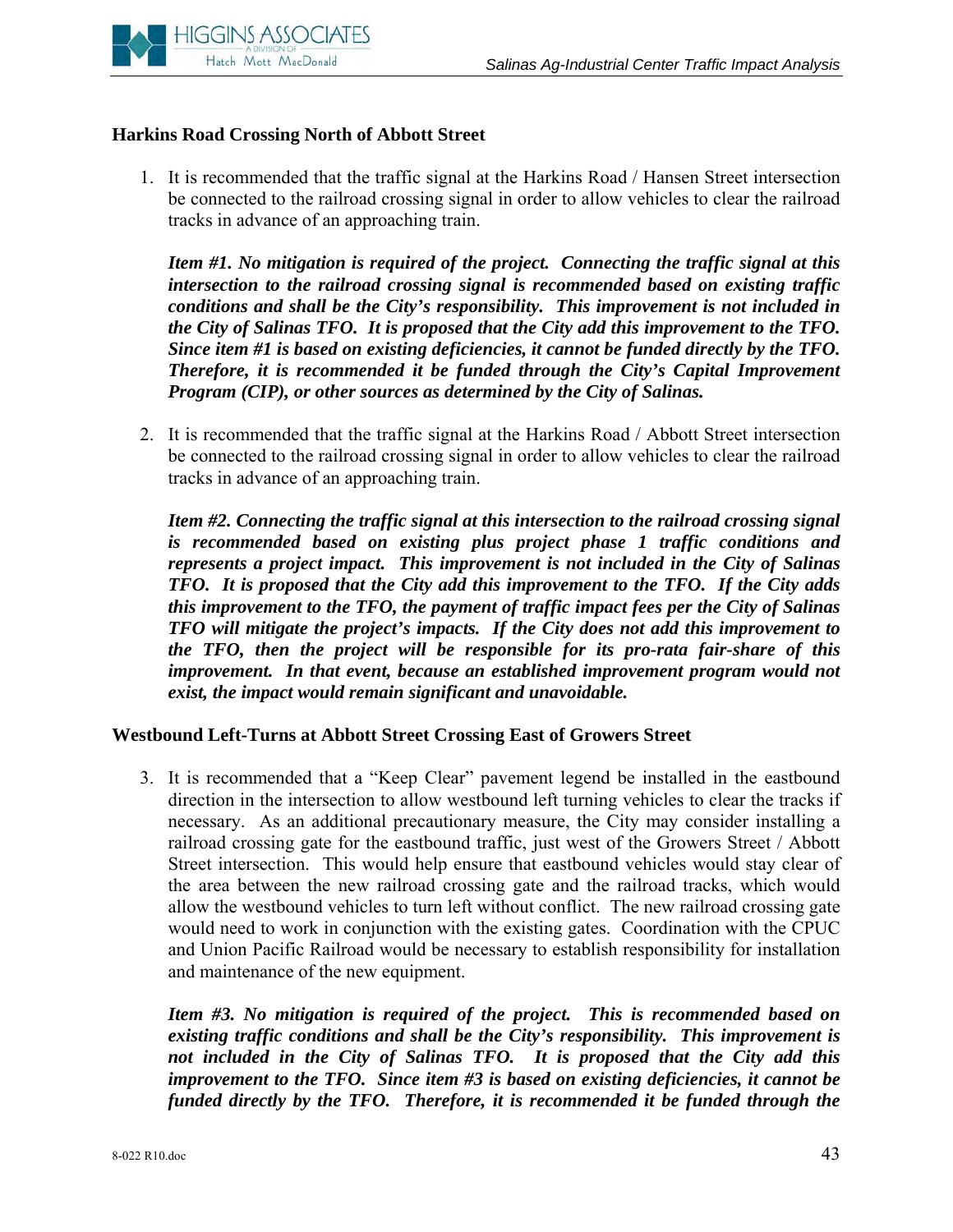# *City's Capital Improvement Program (CIP), or other sources as determined by the City of Salinas.*

# **Pedestrian and Bicycle Impacts**

**HIGGINS ASSOCIATES** Hatch Mott MacDonald

The project is not expected to generate a large amount of pedestrian or bicycle traffic. However, pedestrian and bicycle circulation will be provided on all on-site project streets to ensure connectivity to existing and planned pedestrian and bicycle routes in the City of Salinas.

Pedestrian and bicycle improvements along Abbott Street that will be implemented with the project include 5 foot wide Class II bike lanes along both sides of the street and a 5 foot wide sidewalk along the project frontage. Future improvements by others will include a 5 foot wide sidewalk along the east side of Abbott Street. The project will also include a 5 foot wide Class II bike lane and a 5 foot wide sidewalk along the Harris Road project frontage. Future improvements by others will include a Class II bike lane and sidewalk along the south side of Harris Road.

The project will also provide Class II bike lanes along the following interior streets: Project Street "A", Project Street "B", and the extension of Dayton Street. Additionally, sidewalks will be provided along both sides of all interior streets, with the exception of Project Street "B", for which sidewalk is proposed only along the east side.

# **Transit Impacts**

Monterey-Salinas Transit (MST) currently operates one public bus route that serves the Abbott Street corridor, Line 23, which includes the Line 23 Express. There are seven daily round trips on Line 23, including the two round trips on the express line. However, the Line 23 Express will be eliminated in January 2009, due to the expiration of grant funding.

According to MST, Line 23 is currently operating over-capacity on most of the trips. The southern Salinas Valley cities (King City, Greenfield, Soledad, and Gonzales) and the County of Monterey contract with the Transportation Agency for Monterey County (TAMC) to provide funding to MST to operate Line 23. As required by the California Transportation Development Act, Unmet Transit Needs hearings are held annually by TAMC to collect information about the Monterey County region that would help improve transit services. Per discussions with MST staff, MST will request additional funding from TAMC at the 2008-09 hearing (which will be held in December 2008) that will allow additional transit trips on Line 23 in order to meet the existing and future needs of the community. TAMC's funding decisions regarding Line 23 are scheduled to be released in April 2009.

In assessing transit impacts, neither the City of Salinas, Monterey County, nor Monterey-Salinas Transit has formal significance criteria that can be applied to determine whether a project's impacts on transit are significant.

To accommodate the project transit demand, additional bus stops would be required near the project site. The project is proposing to construct two new bus stops near the project site in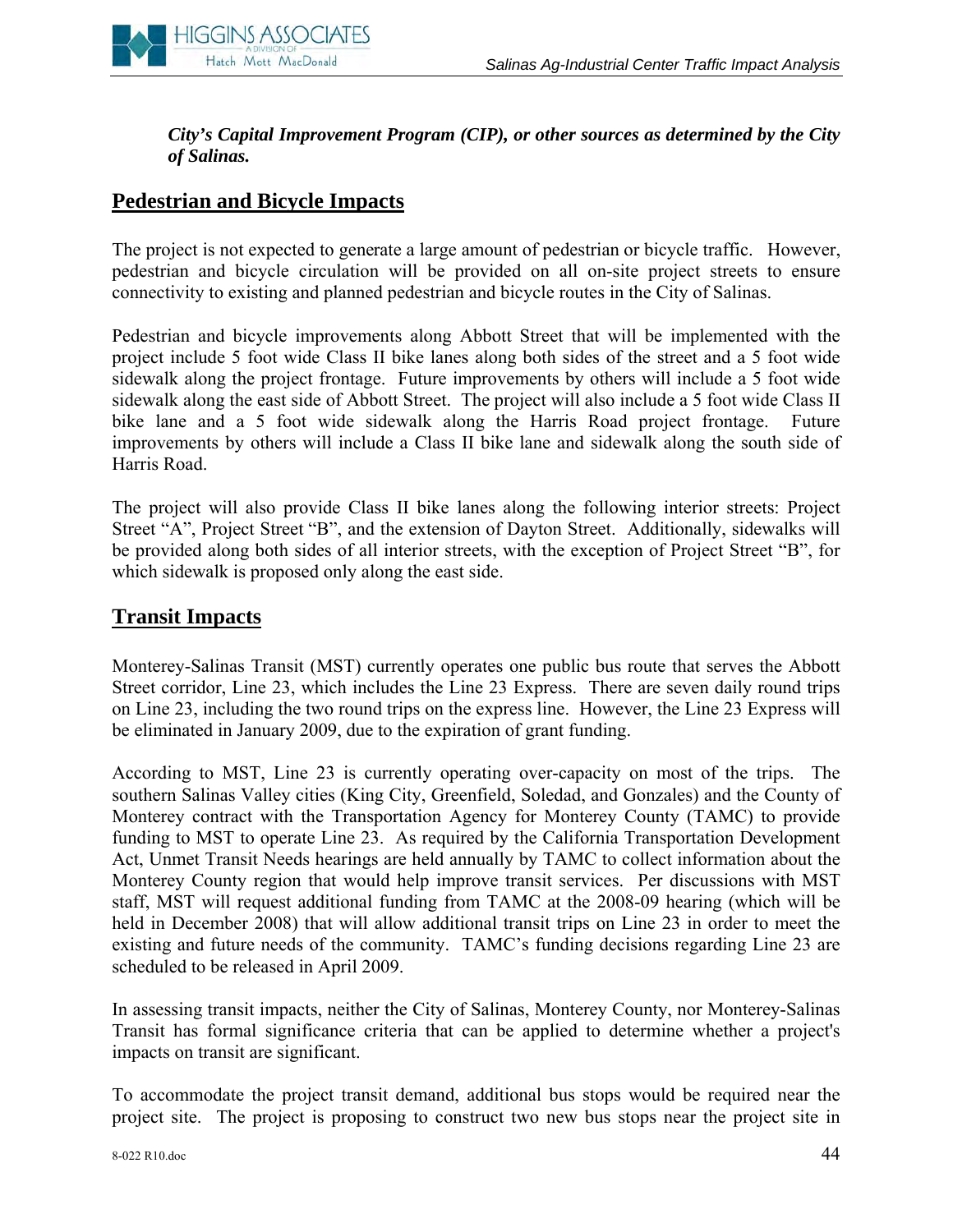

coordination with Monterey Salinas Transit (MST). These bus stops will be located along Abbott Street, near the intersection of Abbott Street and Project Street "A". One will be located on the project frontage side of Abbott Street and the other will be located on the side of Abbott Street opposite the project frontage.

# **Construction Impacts**

Construction of the study project will occur in increments. Prior to development of any of the individual parcels, grading will occur across the entire site. This will include both the relocation and addition of new soil. Once the earthwork has been completed, the roadway and sidewalk infrastructure will be constructed throughout the project site. Each of the individual parcels will be developed independently of each other, and will be built to meet the needs of each individual end user. Therefore, the period of construction with the highest intensity of traffic is expected to occur during grading and infrastructure implementation.

The truck trips associated with the onsite grading and construction of the infrastructure were estimated based on the amount of import material that is expected to be required for the entire project site. Construction is tentatively planned to begin in March of 2010.

The truck trips associated with the project's earthwork were estimated based upon the approximate amount of soil to be imported to the project site. Based upon information provided by Ruggeri-Jensen-Azar & Associates (RJA), the project civil engineering consultant, the amount of soil import could range from 25,000 to 75,000 cubic yards. This volume range is based on a conceptual grading plan for which the exact location and number of future lots is unknown. In order to provide a conservative estimate, daily truck trips were calculated assuming 75,000 cubic yards of soil import with a grading schedule of eight months. Assuming a capacity of 18 cubic yards of soil per truck, the truck trip generation associated with earthwork is estimated to be 52 daily truck trips.

Truck trips will also be generated by the delivery of paving materials to the project site. The number of daily truck trips was estimated based upon the estimated amount of materials required and the estimated number of days materials will be delivered. Based upon information provided by RJA, at project buildout the project will have an overall impervious surface area ratio of 0.4 (for approximately 103 acres of impervious surface area across the entire project site). For truck trip estimation, it is assumed that 80 percent of the impervious surface area will be pavement, and construction will be completed within six months. Truck trip generation associated with the delivery of paving materials is estimated to be 68 daily truck trips.

To account for the additional truck traffic generated by the project due to the delivery of building materials, an additional twenty percent or 24 daily truck trips were estimated.

Construction activities will therefore generate an estimated 144 daily truck trips. This is approximately 4 percent of the daily truck trips estimated for Phase 1 of the project. Any impacts associated with project construction truck trips would therefore be considerably smaller than those caused by the daily operations of the project itself, and those impacts would be mitigated by the implementation of the proposed project's mitigation measures.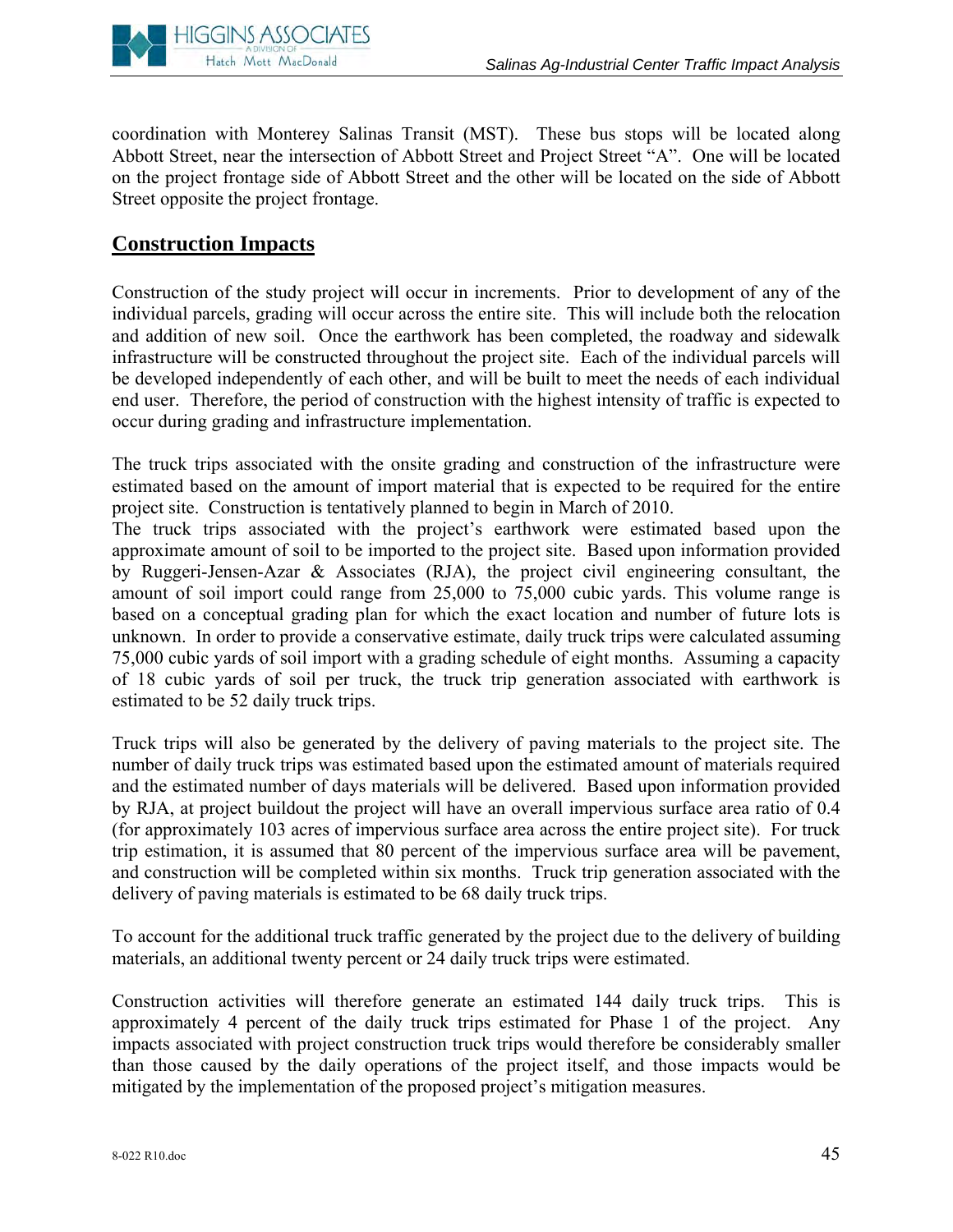Development of each individual parcel within the project site would also involve construction activity, but on a much smaller scale than the soil or infrastructure construction. Trip activity on a per-parcel basis during construction would be at most similar to trip activity on the site once the parcel is fully developed. Therefore, impacts of individual parcel construction would also be mitigated through the implementation of the proposed project's mitigation measures.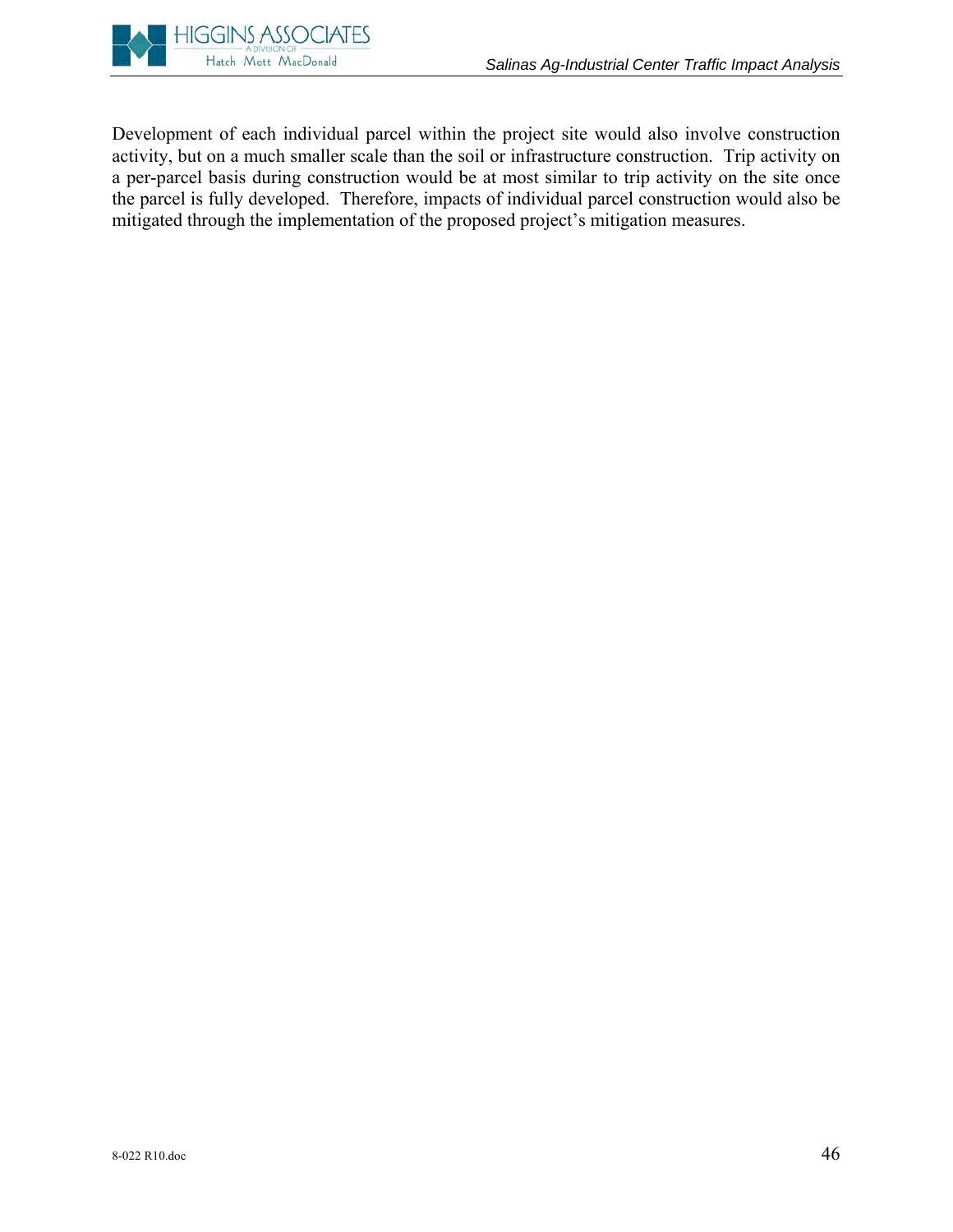

# **1 Introduction**

# **1.1 Project Description**

The proposed Salinas Ag-Industrial Center project includes the development of approximately 257 acres of agricultural-related industrial land uses to be built on a primarily vacant site directly adjacent to the current City of Salinas City Limits in Monterey County, California. Development of the project site will require an amendment to the City's current General Plan and Sphere of Influence, and annexation into the City of Salinas. The project will be the subject of a Specific Plan that will define the allowable agricultural-related uses within the project site. The location of the project site is illustrated in **Exhibit 1**.

The proposed project is located on the northwest corner of the Harris Road / Abbott Street intersection. The project site plan includes one new intersection on Abbott Street, one new intersection on Harris Road, the addition of a fourth leg to the existing Harris Road / Harris Place intersection, and two internal project site intersections. A project vicinity map is shown in **Exhibit 2**, and the project site plan is included in **Exhibit 3**.

The project description for the Salinas Ag-Industrial Center includes a broad range of agricultural-related land uses dealing with the preservation, processing, and distribution of agricultural products.

The Specific Plan, which is currently under way, will include the following land uses:

- 1. Major Agricultural Processing
- 2. Minor Agricultural Processing
- 3. Abbott Street Frontage Zone

The following is a brief description of the land uses:

The Major Agricultural Processing land uses are generally defined as uses that alter raw produce (such as fruits or vegetables) into consumable food products. Agricultural produce processing facilities, food products processing facilities, and wineries are Major Agricultural Processors.

A Major Agricultural Processing use will typically include a combination of several of the following procedures: refinement, treatment, conversion, cooling, dehydration, fermenting, sorting, cleaning, packaging, canning, freezing, bottling, storing, and distributing agricultural commodities. Typical facilities will also include ancillary uses such as office space for employees and visitors, shop buildings, supply buildings and/or supply yards, warehousing, and fabrication or cooling facilities.

The Minor Agricultural Manufacturing land uses include agricultural related industries not classified as Major Agricultural Processing. These uses are complementary to the Major Agricultural Processing uses, and generally support those uses by producing related products, equipment, services or storage. Typical facilities will have office space for employees and visitors, shop buildings, supply buildings and/or supply yards, warehousing, and fabrication or cooling facilities.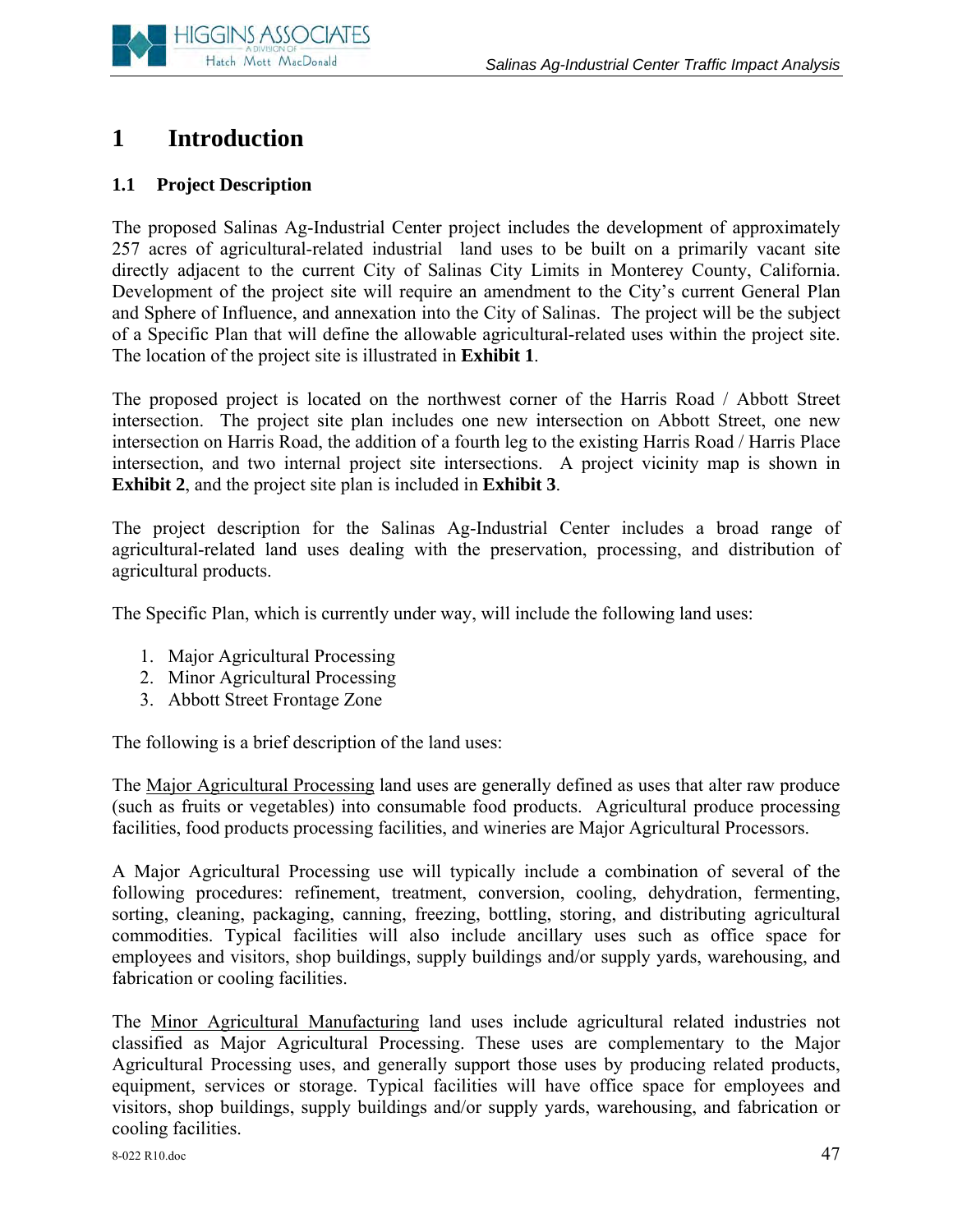

The Abbott Street Frontage Zone could include any of the above-named agricultural-related land uses, but could also accommodate uses typically allowed in the City's General Industrial Zoning District.

Table 1 shows the minimum, probable, and maximum acreages for each land use category as defined in the Specific Plan.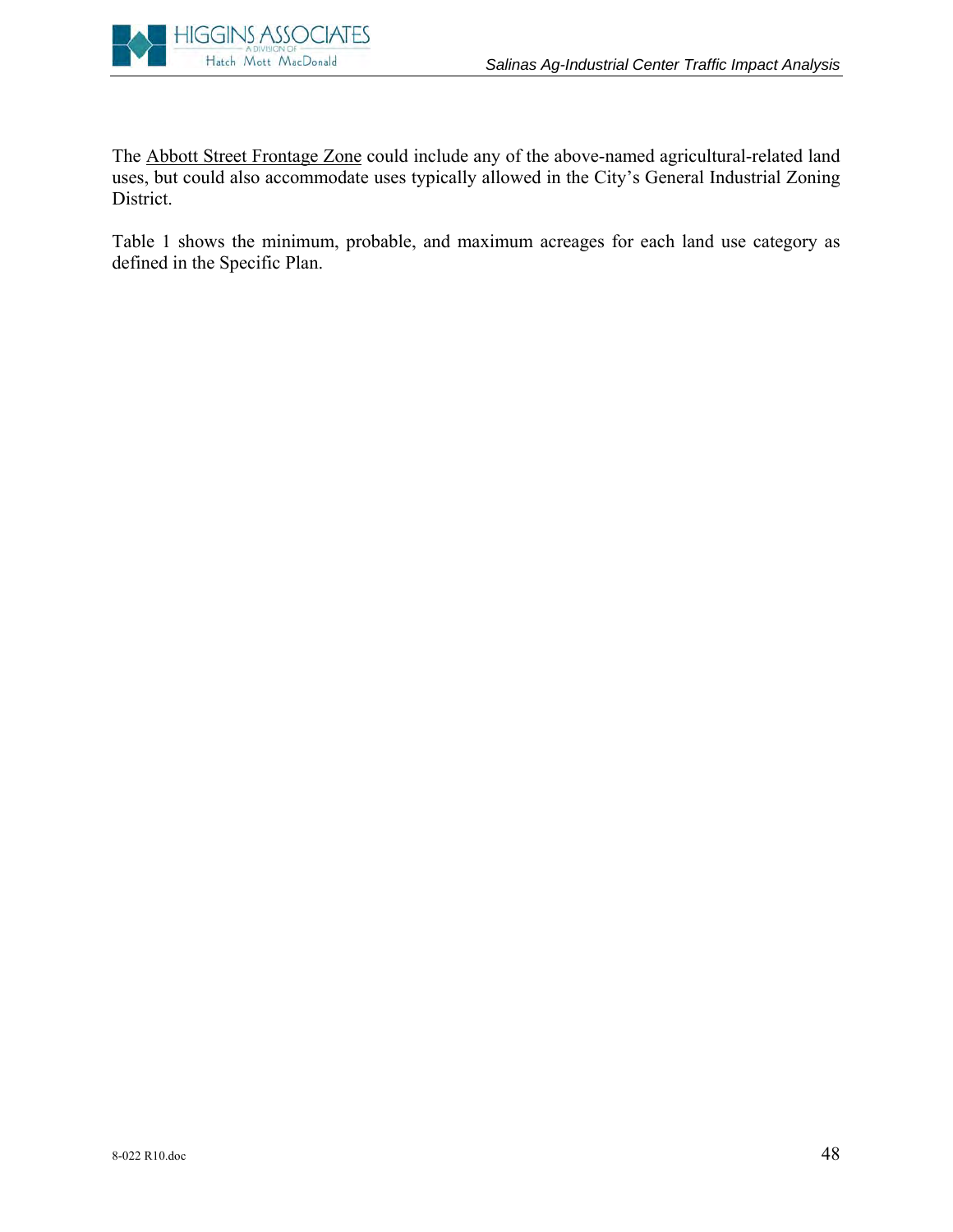

|                                                                         | <b>Land Use Distribution</b>  |                            |                               |  |  |
|-------------------------------------------------------------------------|-------------------------------|----------------------------|-------------------------------|--|--|
| <b>Land Use</b><br>(from Table 3-1)                                     | <b>Minimum</b><br>(net acres) | Probable<br>(net<br>acres) | <b>Maximum</b><br>(net acres) |  |  |
| <b>Major Agricultural Processing:</b>                                   |                               |                            |                               |  |  |
| Agricultural-Industrial (IA) $\&$<br><b>Abbott Street Frontage Zone</b> |                               | 90                         | $101^{(a)}$                   |  |  |
| <b>Minor Agricultural Processing and all other uses:</b>                |                               |                            |                               |  |  |
| Agricultural-Industrial (IA)                                            |                               | 130                        | 220                           |  |  |
| <b>Abbott Street Frontage Zone</b>                                      | 0                             | 15                         | 15                            |  |  |
| Other:                                                                  |                               |                            |                               |  |  |
| Public street right-of-way                                              | 0                             | 22                         |                               |  |  |
| <b>Total</b><br>$\cdot$<br>$\sim$<br>$\sim$ $\sim$ $\sim$ $\sim$        | 11.                           | 257<br>.                   | 11.                           |  |  |

**Table 1. Plan Area Land Use Distribution** 

(a) Tracking is only required for the total maximum allowable land area for all "Major Agricultural Processing" Land Uses.

#### **1.2 Regional Access**

The eastern boundary of the project site is located approximately 300 feet west of U.S. 101 between the Airport Boulevard and Abbott Street interchanges. The Airport Boulevard interchange is north of the project site, and the Abbott Street interchange is south of the project site. The Airport Boulevard and Abbott Street interchanges provide the primary regional access to the project site. The Airport Boulevard interchange provides both northbound and southbound onramps and offramps, and provides primary regional access to the project site from the north.

The Abbott Street interchange is a non-standard partial interchange with a northbound offramp and a southbound onramp, both of which are located in the median of U.S. 101. These ramps provide access to the project site from the south.

A new interchange is proposed for construction on U.S. 101 in the vicinity of Harris Road. This study analyzes project conditions with and without this interchange. Other relevant state highways in the area include State Route 68, which is located approximately 2 miles west of the project site and provides a link between Salinas and the Monterey Peninsula, and State Route 183, which is located approximately 3 miles northwest of the project site and provides a link between Salinas and Castroville.

#### **1.3 Local Access**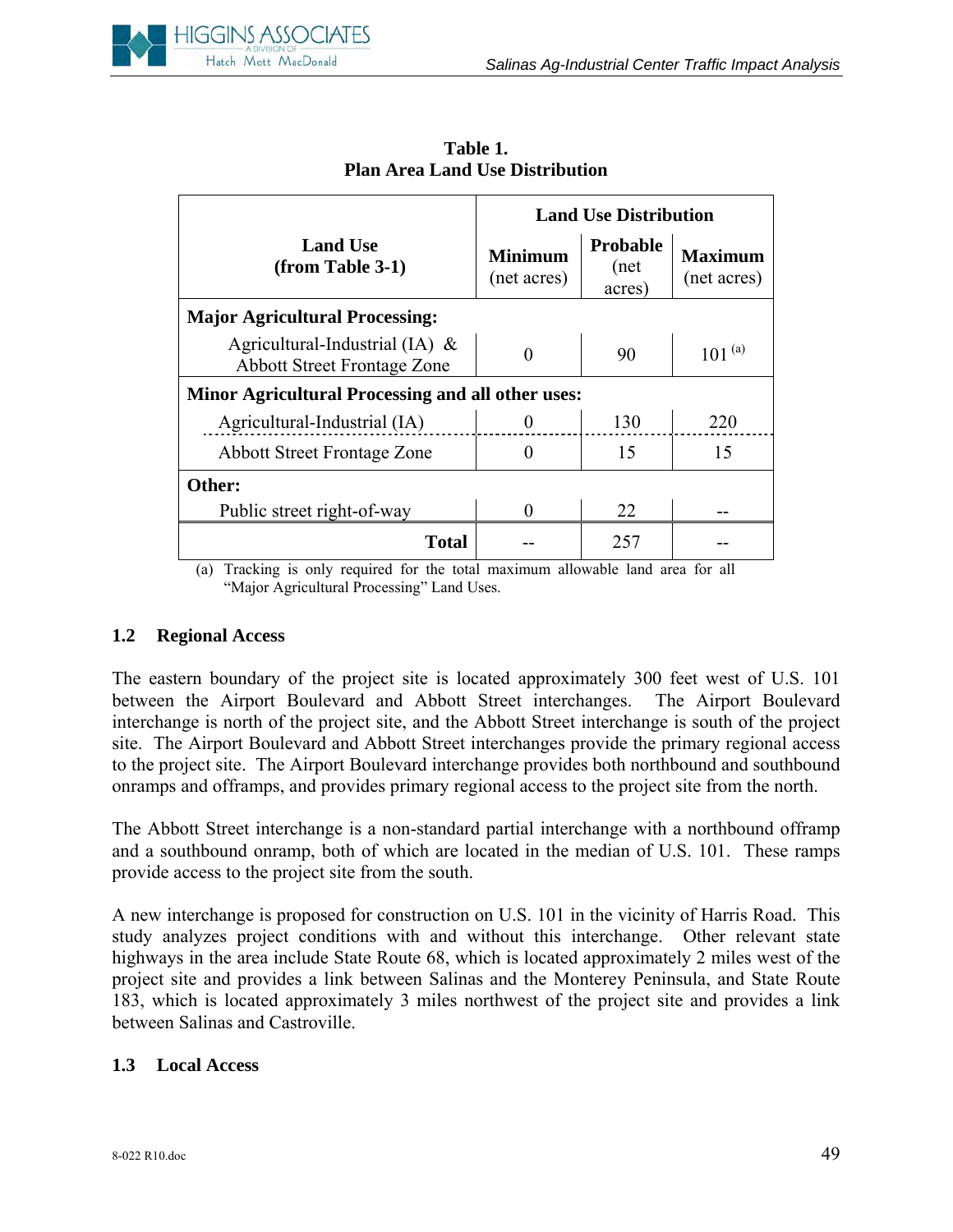

Local access to the project site is provided via Abbott Street which is east of the project site, Harris Road which is south of the project site, and Harkins Road, Burton Avenue and Dayton Street which are north of the project site.

# **1.4 Scope of Work**

The scope of work for this traffic study was developed to identify the potential traffic impacts that may be associated with the development of the Salinas Ag-Industrial Center for a range of project buildout levels. Intersections and segments were selected based on the potential for the project to impact them. The City (which is the lead agency for this project) collaborated directly with the County of Monterey and the California Department of Transportation to compile a list of intersections and road segments for analysis. The geographic area that encompasses the intersections and road segments examined in this report are hereafter referred to as the traffic "Study Area".

Within the study area, the intersections and segments that would potentially be impacted by the project were identified and included in the analysis. The scope of work analyzed within this traffic study, as well as the analysis scenarios, were then finalized after additional consultation with staff from the City of Salinas, Caltrans, the Association of Monterey Bay Area Governments (AMBAG), the Transportation Agency for Monterey County (TAMC) and the County of Monterey.

The project team held a series of early consultation meetings to provide opportunities for input from the City of Salinas, the County of Monterey, Caltrans, and TAMC regarding the scope of the traffic study. Representatives from the City of Salinas attended regular meetings throughout the course of the traffic study. In addition, County of Monterey, Caltrans, and TAMC representatives have each attended (some by phone) a minimum of three meetings to discuss possible traffic impacts from the proposed project.

Beyond the limits of the study area, the project trips disperse onto numerous local streets or onto regional facilities. The impact of trips that disperse on the local road network lessens as they move away from the project site. The local streets and intersections included in the analysis were identified as potentially having the greatest impact from the project. A series of four traffic mitigation meetings were also held with representatives from the City of Salinas and the project team to discuss and categorize project impacts and appropriate mitigation measures.

This traffic study includes the analysis of traffic operations during typical weekday AM and PM peak hours at 34 existing intersections and 4 future intersections on the study road network. An additional 8 future intersections, which would be located internally within the project site plan, have been numbered and serve as placeholders for future analyses. The traffic study also includes the analysis of 6 existing freeway segments, 2 future freeway segments, 15 existing freeway ramps, 4 future freeway ramps, 5 freeway weaving segments and 43 road segments. Where required, mitigation measures were recommended to mitigate the impacts due to the development of the project. Traffic control and channelization warrant assessments were performed at relevant study intersections for all traffic scenarios evaluated. The following intersections, freeway segments, freeway ramps, freeway weaving segments and road segments were analyzed in this study: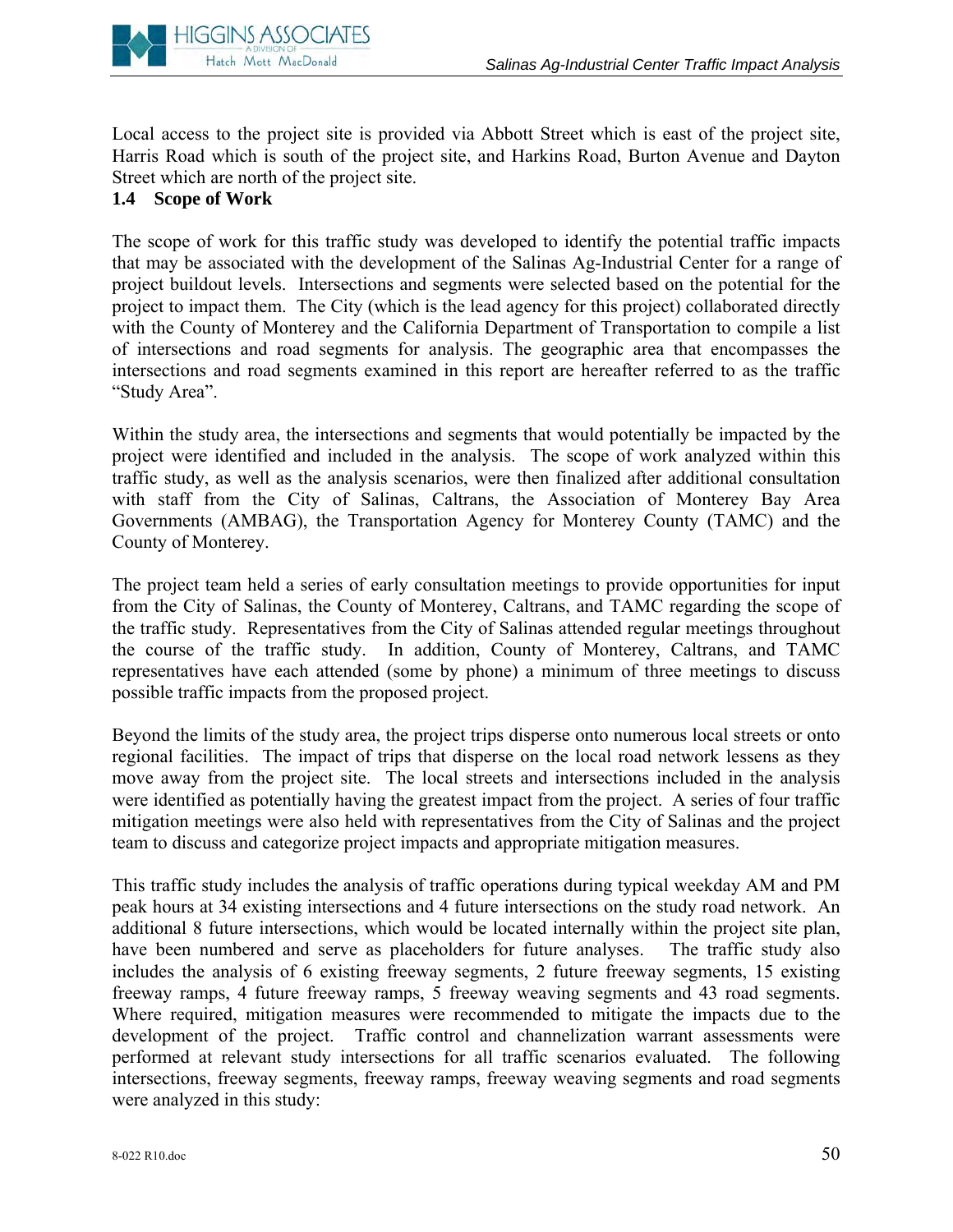

#### **Intersections**

This traffic study analyzed traffic operations at the following study intersections during typical weekday AM and PM peak hours.

- 1. SR 68 (S. Main Street) / Blanco Road
- 2. SR 68 / Hunter Lane
- 3. SR 68 WB Ramps / Spreckels Boulevard
- 4. SR 68 EB Off Ramp / Spreckels Boulevard
- 5. SR 68 EB On Ramp / Spreckels Boulevard
- 6. Sanborn Road / Fairview Avenue- U.S. 101 NB Off Ramp
- 7. U.S. 101 NB Ramps / Fairview Avenue
- 8. Sanborn Road / Elvee Drive- U.S. 101 SB Ramp
- 9. Sanborn Road / Work Street- Terven Avenue
- 10. Blanco Road- Sanborn Road / Abbott Street
- 11. Blanco Road / Blanco Circle
- 12. Airport Boulevard / De la Torre Street
- 13. Airport Boulevard / Terven Avenue
- 14. Airport Boulevard / Hansen Street
- 15. Harkins Road / Hansen Street
- 16. Harkins Road / Abbott Street
- 17. Harkins Road / Burton Avenue
- 18. Harkins Road / Dayton Street
- 19. Harkins Road / Hunter Lane
- 20. Hatton Avenue /  $4<sup>th</sup>$  Street
- 21. Hatton Avenue / Spreckels Boulevard
- 22. Harris Road / Abbott Street
- 23. Harris Road / Harris Place (future Dayton Street Extension)
- 24. Firestone Driveway / Abbott Street
- 25. U.S. 101 / Gould Road
- 26. U.S. 101 / Hartnell Road Connector
- 27. Street A / Abbott Street (future)
- 28. \*\*Internal Project Intersection\*\*
- 29. \*\*Internal Project Intersection\*\*
- 30. \*\*Internal Project Intersection\*\*
- 31. \*\*Internal Project Intersection\*\*
- 32. \*\*Internal Project Intersection\*\*
- 33. \*\*Internal Project Intersection\*\*
- 34. Harris Road / Street B (future)
- 35. \*\*Internal Project Intersection\*\*
- 36. \*\*Internal Project Intersection\*\*
- 37. Cooper Road / Blanco Road
- 38. Davis Road / Blanco Road
- 39. SR 68 / Hitchcock Road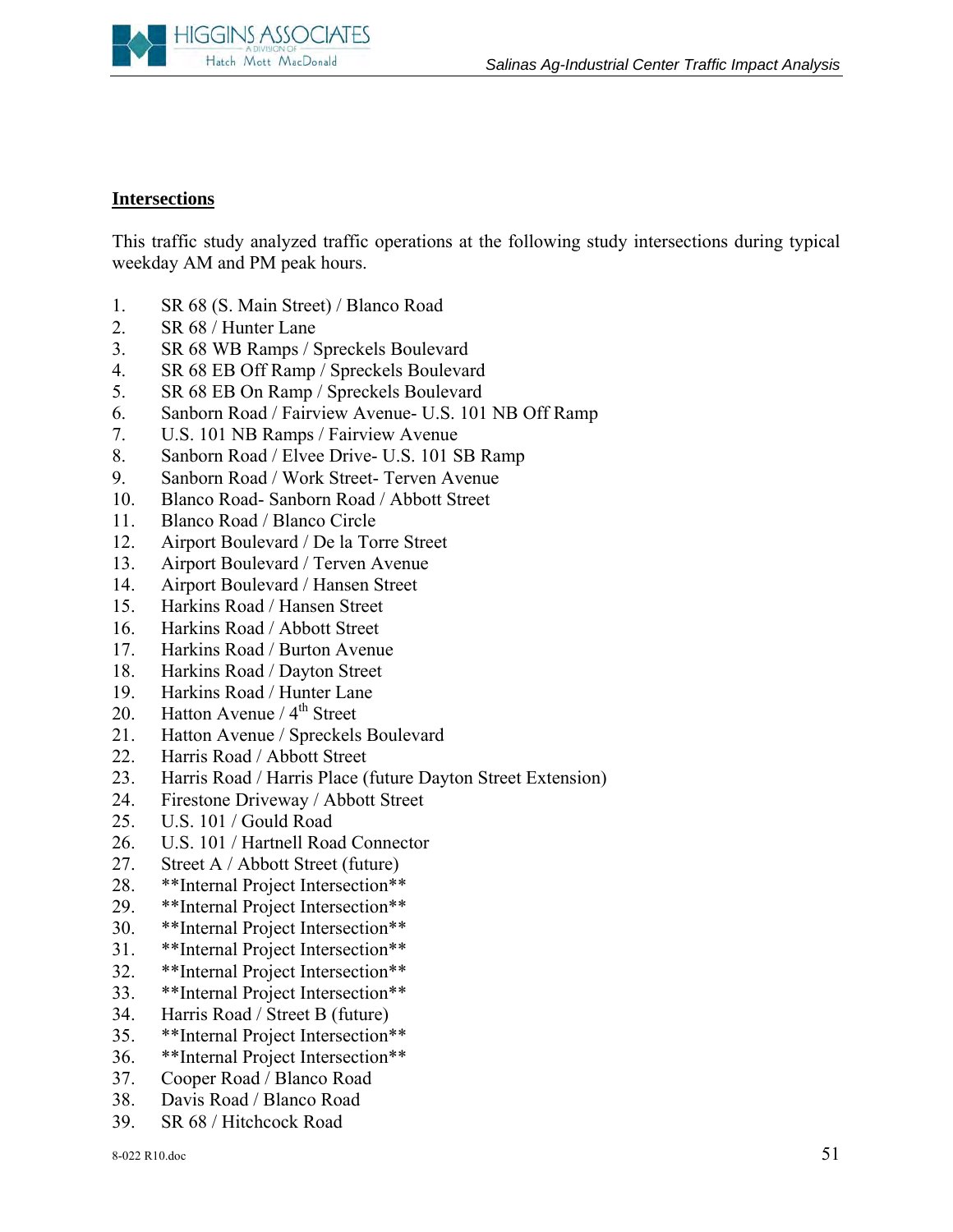

- 40. SR 68 / Foster Road
- 41. Abbott Street / East Romie Lane
- 42. Merrill Street / Abbott Street
- 43. Skyway Blvd / East Alisal Street
- 44. U.S. 101 / Spence Road
- 45. U.S. 101-Harris Road Interchange / SB Ramps (future)
- 46. U.S. 101-Harris Road Interchange / NB Ramps (future)

### **Road Segments**

- 1. Abbott Street between Sanborn Road and Harkins Road
	- a. Los Palos Drive E. Romie Lane
	- b. E. Romie Lane Sanborn Road
	- c. Sanborn Road Merrill Street
	- d. Merrill Street Harkins Road
	- e. Harkins Road Harris Road
	- f. Harris Road Firestone Driveway
- 2. Airport Boulevard
	- a. Hansen Street Terven Avenue
	- b. Terven Avenue De la Torre Street
	- c. De la Torre Street Moffett Street
- 3. Blanco Road
	- a. Cooper Road Davis Road
	- b. Davis Road Alisal Street
	- c. Alisal Street Main Street
	- d. Main Street Blanco Circle
	- e. Blanco Circle Abbott Street
- 4. Davis Road
	- a. Hitchcock Road Blanco Road
	- b. Blanco Road Ambrose Drive
- 5. Fairview Avenue
	- a. Sanborn Road U.S. 101 NB Ramps
- 6. Foster Road
	- a. Davis Road SR 68
- 7. Hansen Street
	- a. Airport Boulevard Harkins Road
- 8. Harkins Road
	- a.  $5^{th}$  Street Hunter Lane
	- b. Hunter Lane Dayton Street
	- c. Dayton Street Burton Avenue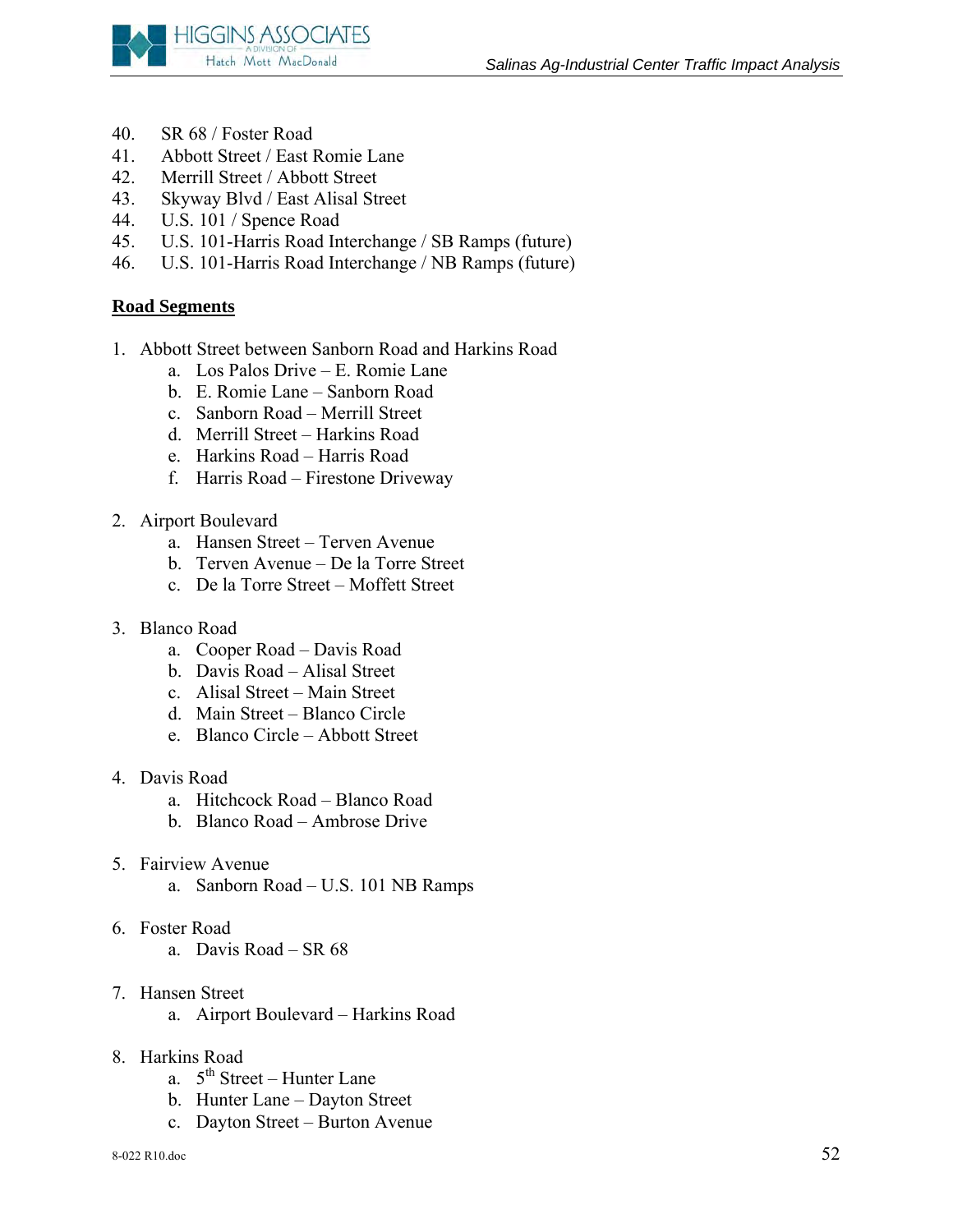

- d. Burton Avenue Abbott Street
- e. Abbott Street Hansen Street

#### 9. Harris Road

- a. Spreckels Boulevard Harris Place
- b. Harris Place Abbott Street

#### 10. Hatton Avenue

a. Spreckels Boulevard  $-4$ <sup>th</sup> Street

#### 11. Hitchcock Road

- a. Davis Road SR 68
- 12. Hunter Lane
	- a. SR 68 Harkins Road

#### 13. Sanborn Road

- a. Abbott Street Terven Avenue
- b. Terven Avenue U.S. 101
- c. U.S. 101 Fairview Avenue
- 14. Skyway Boulevard
	- a. Airport Boulevard Alisal Street
- 15. Spreckels Boulevard
	- a. SR 68 Hatton Avenue
	- b. Hatton Avenue Harris Road
- 16. SR 68
	- a. Spreckels Boulevard Foster Road
	- b. Foster Road Hitchcock Road
	- c. Hitchcock Road Hunter Lane
	- d. Hunter Lane Blanco Road

#### 17. SR 156

- a. SR 183 Castroville Boulevard
- b. Castroville Boulevard U.S. 101

#### 18. SR 183

- a. Espinoza Road Salinas City Limits
- 19. Terven Avenue
	- a. Sanborn Road Airport Boulevard

#### **Freeway Segments**

# 20.U.S. 101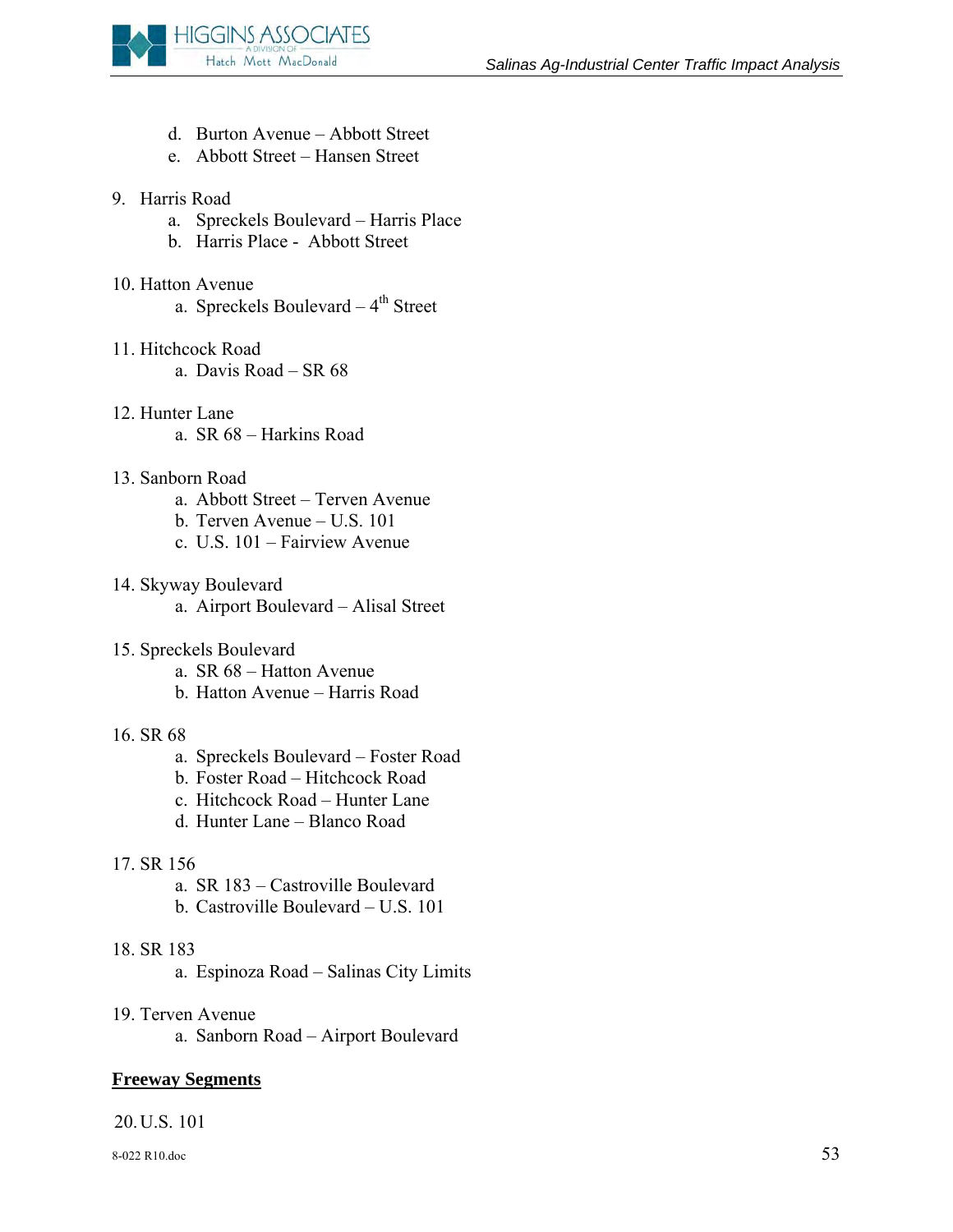

- a. Potter Road Spence Road
- b. Spence Road Abbott Street
- c. Abbott Street Gould Road
- d. Gould Road Airport Boulevard
- e. Gould Road Harris Road (future)
- f. Harris Road Airport Boulevard (future)
- g. Airport Boulevard Sanborn Road
- h. Sanborn Road John Street

# **Freeway Ramps**

- 21. U.S. 101 at Airport Boulevard Interchange
	- a. Northbound Onramp
	- b. Northbound Offramp
	- c. Southbound Onramp
	- d. Southbound Offramp
- 22. U.S. 101 at Sanborn Road Interchange
	- a. Northbound Onramp (at Fairview Ave.)
	- b. Northbound Offramp (at Fairview Ave.)
	- c. Northbound Offramp (at Sanborn Road)
	- d. Southbound Onramp (at Sanborn Road)
	- e. Southbound Offramp (at Sanborn Road)
- 23. U.S. 101 at Abbott Street Interchange
	- a. Northbound Offramp
	- b. Southbound Onramp
- 24. SR 68 at Spreckels Boulevard Interchange
	- a. Eastbound Onramp
	- b. Eastbound Offramp
	- c. Westbound Onramp
	- d. Westbound Offramp
- 25. U.S. 101 at Harris Road Interchange (future)
	- a. Northbound Onramp
	- b. Northbound Offramp
	- c. Southbound Onramp
	- d. Southbound Offramp

#### **Weaving Segments**

- 26. U.S. 101 Northbound between Hartnell Road and Abbott Street
- 27. U.S. 101 Southbound between Hartnell Road and Abbott Street
- 28. U.S. 101 Northbound between Airport Boulevard and Fairview Avenue
- 29. U.S. 101 Southbound between Airport Boulevard and Sanborn Road
- 30. U.S. 101 Northbound between Fairview Avenue and Sanborn Road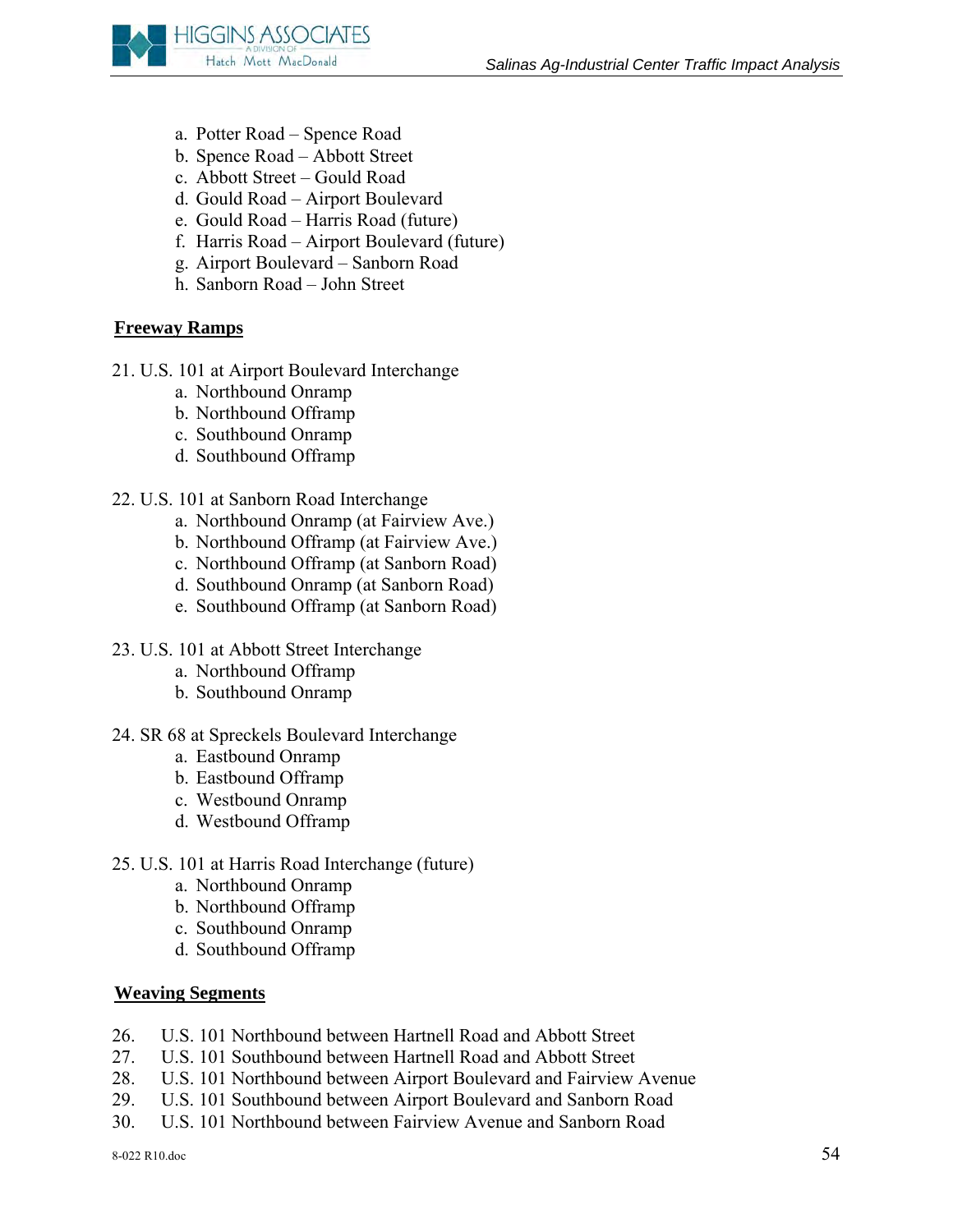

#### **Analysis Scenarios**

The traffic scenarios evaluated in this traffic study were selected to comprehensively test the traffic impacts from the project itself, as well as cumulative impacts resulting from traffic generated by the proposed project plus traffic from other approved, pending and future development projects proposed in the local and regional area. Traffic forecasts were obtained from the AMBAG 2030 Regional Travel Demand Model to assess impacts from the project for the year 2030 traffic conditions.

The analysis is based on the evaluation of worst-case conditions, and actual impacts may be less significant than stated, especially on a seasonal basis. Since the proposed project is primarily related to the agriculture industry, the traffic it generates will experience seasonal fluctuations, with its highest traffic generation occurring from mid-April to mid-October (which is referred to as the harvest season). This timeframe also coincides with the peak season of supporting agricultural industries in the region. New traffic counts were conducted at all study intersections during the non-harvest and the harvest seasons, and both of these "existing" scenarios were analyzed to provide a comparison between the two. In order to provide a "worst-case" analysis, the traffic volumes that will be generated by future developments were combined with the existing harvest Season traffic counts. The analysis assumes no relocation of existing uses within the City to the project site, which also contributes to a conservative analysis.

This traffic study analyzed the traffic impacts associated with the buildout of the proposed project, as well as impacts from approved, pending and future development projects in the City of Salinas, the Monterey Peninsula, and northern and southern Monterey County. The following development scenarios were assessed as part of this traffic impact analysis:

- 1. Existing Non-Harvest Season
- 2. Existing Harvest Season
- 3. Background No Project
- 4. Existing Plus Project Phase 1
- 5. Background Plus Project Phase 1
- 6. Background Plus Project Buildout
- 7. 2030 Cumulative No Project No Interchange
- 8. 2030 Cumulative No Project With Interchange
- 9. 2030 Cumulative Plus Project No Interchange
- 10. 2030 Cumulative Plus Project With Interchange

The Phase 1 analysis was conducted to provide a "project level" analysis that could be used to assess traffic impact findings for a project-specific application which the project applicant may submit in the near future. The "background" scenarios include existing harvest Season traffic volumes combined with traffic that will be generated by projects that have already been approved but not yet constructed. The "2030 cumulative" scenarios include existing harvest Season traffic volumes, as well as traffic that will be generated by approved, pending and future development projects (which have been assumed to be built by the year 2030).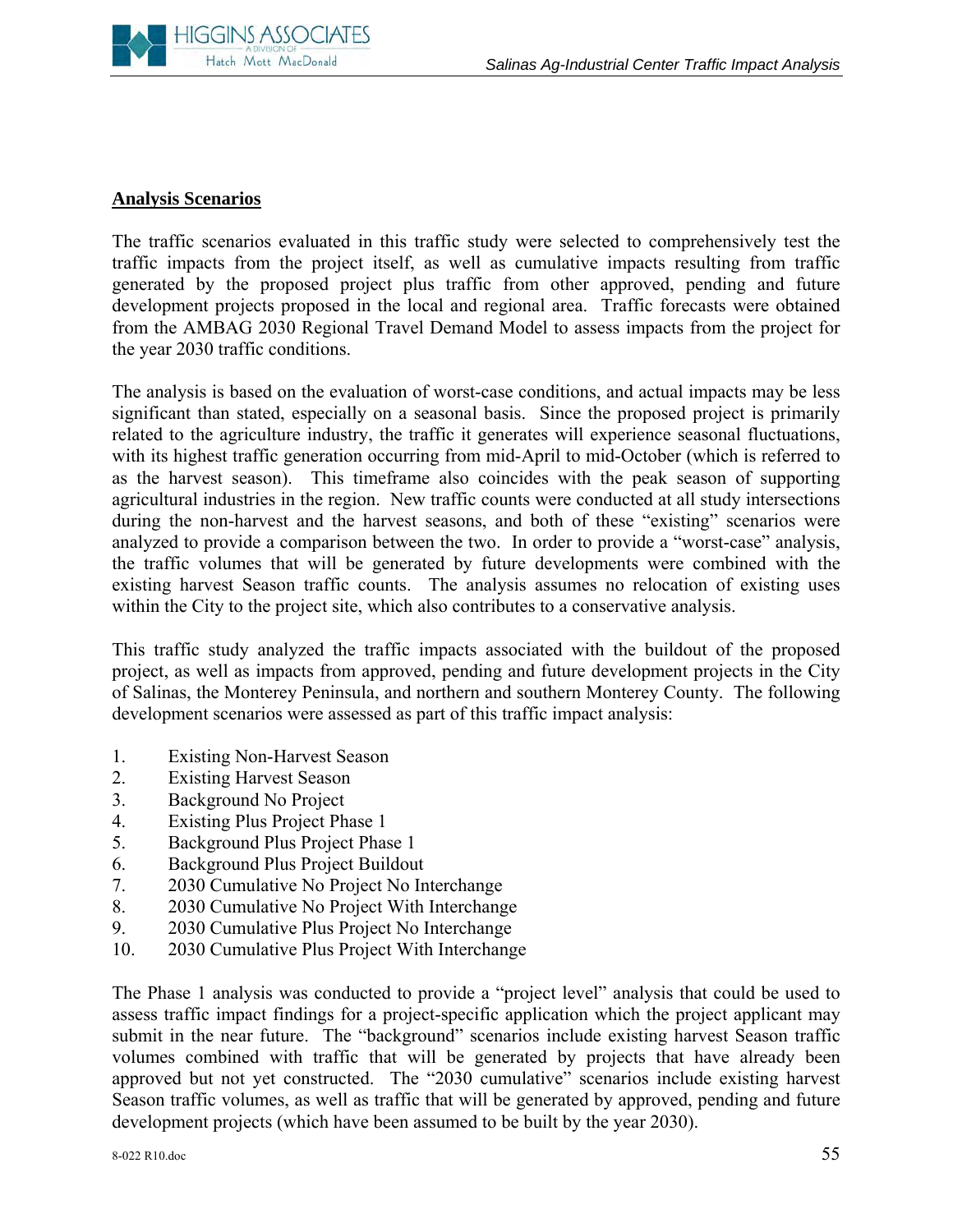

The interchange referred to in scenarios 7 through 10 is a possible future interchange that will be located on U.S. 101 south of the City of Salinas (and is referred to as the Harris Road interchange). A detailed discussion of this interchange is provided in Chapter 8 of this report.

As previously stated, the AMBAG 2030 Regional Travel Demand Model was used to obtain the traffic forecasts for the year 2030 cumulative analyses. The AMBAG 2030 land use forecasts are constrained in the Fort Ord area based upon water availability. If water availability was not limited in the Fort Ord area, the cumulative land use forecasts would be unconstrained and the 2030 traffic volume forecasts would be greater than current estimates in some areas. It is unlikely that this situation would occur. However, for informational purposes, two additional development scenarios were analyzed to reflect such unconstrained conditions. These scenarios, which are referred to as "2030 Unconstrained Cumulative" and "2030 Unconstrained Cumulative plus project", are included in **Appendix V**. Both of these scenarios were analyzed without the future Harris Road interchange.

In order to isolate the project's specific impacts on the State highway and County road network, a Select Zone analysis for the proposed project was performed using the AMBAG 2030 Regional Travel Demand Model, as required by Monterey County and Caltrans. The Select Zone analysis represents a project only traffic model run, where the project's trips are distributed and assigned along the road network. Each development timeframe (i.e., existing, background, and 2030 cumulative) includes an analysis of traffic operations with and without the proposed project.

# **1.5 Study Network Jurisdictions and Level of Service Standards**

Due to the size and location of the proposed Salinas Ag-Industrial Center, the selected study area includes the jurisdictions of multiple public agencies; they are the City of Salinas, Monterey County, and Caltrans. The local agencies and the state agency, Caltrans District 5, have adopted different level of service standards. The City of Salinas has established LOS D as the general threshold for acceptable overall traffic operations for both signalized and un-signalized intersections. The County of Monterey has established LOS C as its level of service standard. The Caltrans level of service standard is the transition between LOS C and LOS D.

# **1.6 Traffic Operation Evaluation Methodologies**

Intersection and road segment traffic operations were evaluated based on the Level of Service (LOS) concept, and the LOS standard adopted by the jurisdiction within which the intersection or road segment is located. LOS is a quantitative description of an intersection and roadway's operation, ranging from LOS A to LOS F. Level of service "A" represents free flow uncongested traffic conditions. Level of service "F" represents highly congested traffic conditions with what is commonly considered unacceptable delay to vehicles on the road segments and at intersections. The intermediate levels of service represent incremental levels of congestion and delay between these two extremes. LOS descriptions for un-signalized intersections with twoway stop control, un-signalized intersections with all-way stop control, and signalized intersections are shown in **Appendices A1, A2 and A3**.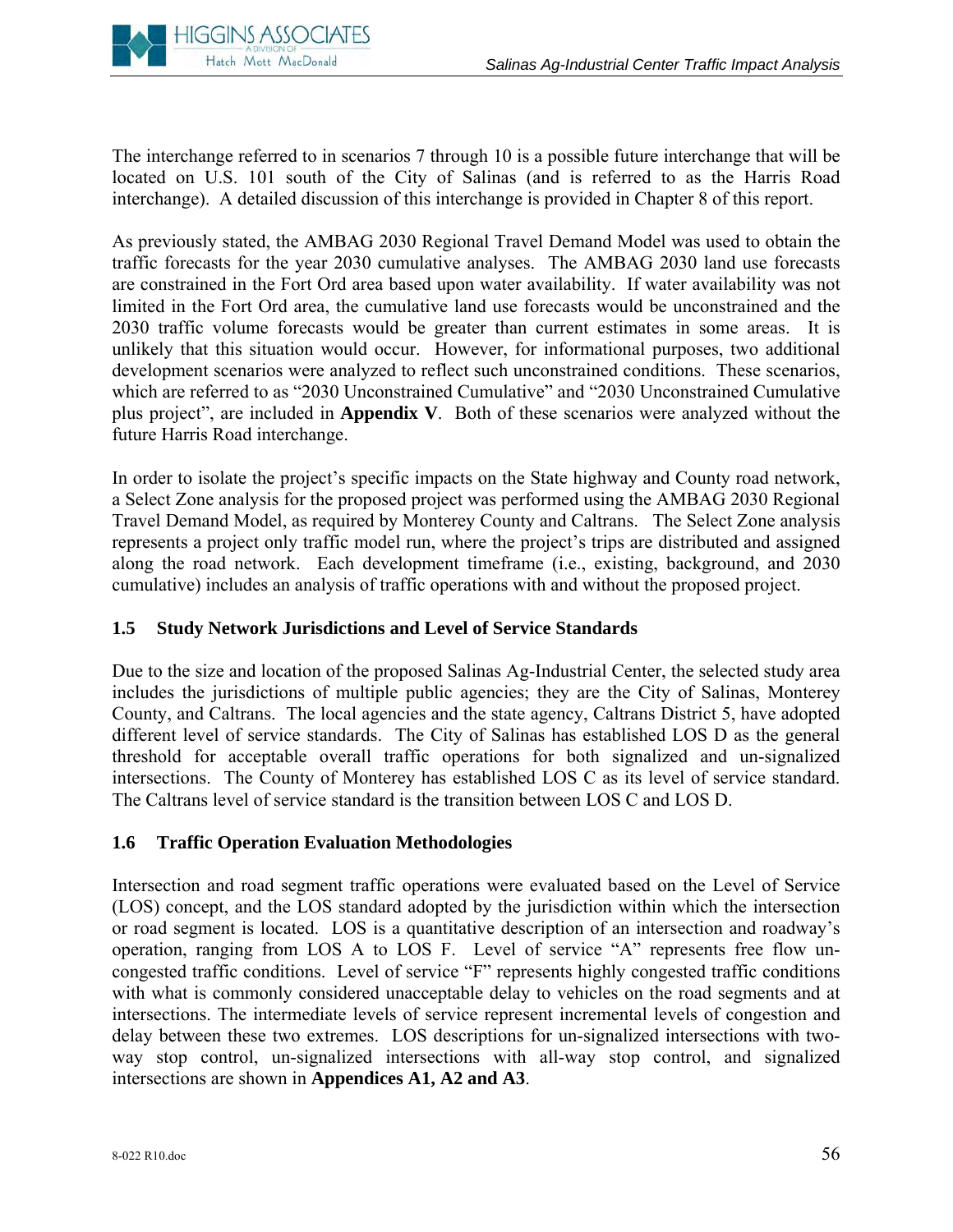

The traffic operations of the intersections were evaluated using the Synchro analysis software (Version 7), based on the *Highway Capacity Manual 2000* methodologies for signalized and unsignalized intersections. Intersection operations are based upon the average vehicular delay at the intersection. The average delay is then correlated to a level of service. For two-way stop controlled intersections, the vehicle delay for side street traffic is analyzed. LOS for each side street movement is based on the distribution of gaps in the major street traffic stream and driver judgment in selecting gaps. Improvements are warranted when a side street approach reaches LOS F for two-way stop controlled intersections. When using the HCM 2000 method for the analysis of signalized and all-way stop controlled intersections, the overall intersection delay is used to determine LOS.

The volume threshold planning methodology based on HCM 2000 was used in the evaluation of operating conditions on roadway segments, freeway segments, and freeway ramps. A description of level of service thresholds for the roadway segments and ramps is included as **Appendix A4.**

The weaving analysis that was performed for the freeway segments between the Airport Boulevard and Sanborn Road interchanges and between Hartnell Road and Abbott Street were based on the methodologies identified within the Caltrans Highway Design Manual  $(5<sup>th</sup> Edition)$ . The procedure for evaluating weaving segment levels of service was developed by Jack E. Leisch & Associates in 1985, and uses weaving volumes and nomographs in the evaluation. The analysis presented within this report utilizes spreadsheets developed and provided by Caltrans District 5 staff.

Peak hour signal warrants were analyzed for the unsignalized intersections, as taken from the *California Manual on Uniform Traffic Control Devices For Streets and Highways (MUTCD)*, (Section 4C.04, Warrant 3, Peak Hour), California Department of Transportation, September 26, 2006. The decision to install a traffic signal should not be based purely on the warrants alone. Engineering judgment should be exercised on a case-by-case basis to evaluate the effect a traffic signal would have on certain types of accidents and traffic conditions at the subject intersection, as well as at adjacent intersections. Peak hour signal warrants are included in **Appendix S**.

# **1.7 Criteria for Significant Project Impacts**

According to the California Environmental Quality Act (CEQA) guidelines, a project may have a significant effect on the environment if it would cause an increase in traffic that is substantial in relation to the existing traffic load and capacity of the street system. In accordance with CEQA, specific impact criteria have been applied to the study intersections and road segments to determine if the project specific increase in traffic is substantial in relation to the existing traffic load and capacity of the street system.

The study area falls within multiple jurisdictions as described in Section 1.5. The significance criteria for the relevant jurisdictions are listed below and have been applied to the analysis results.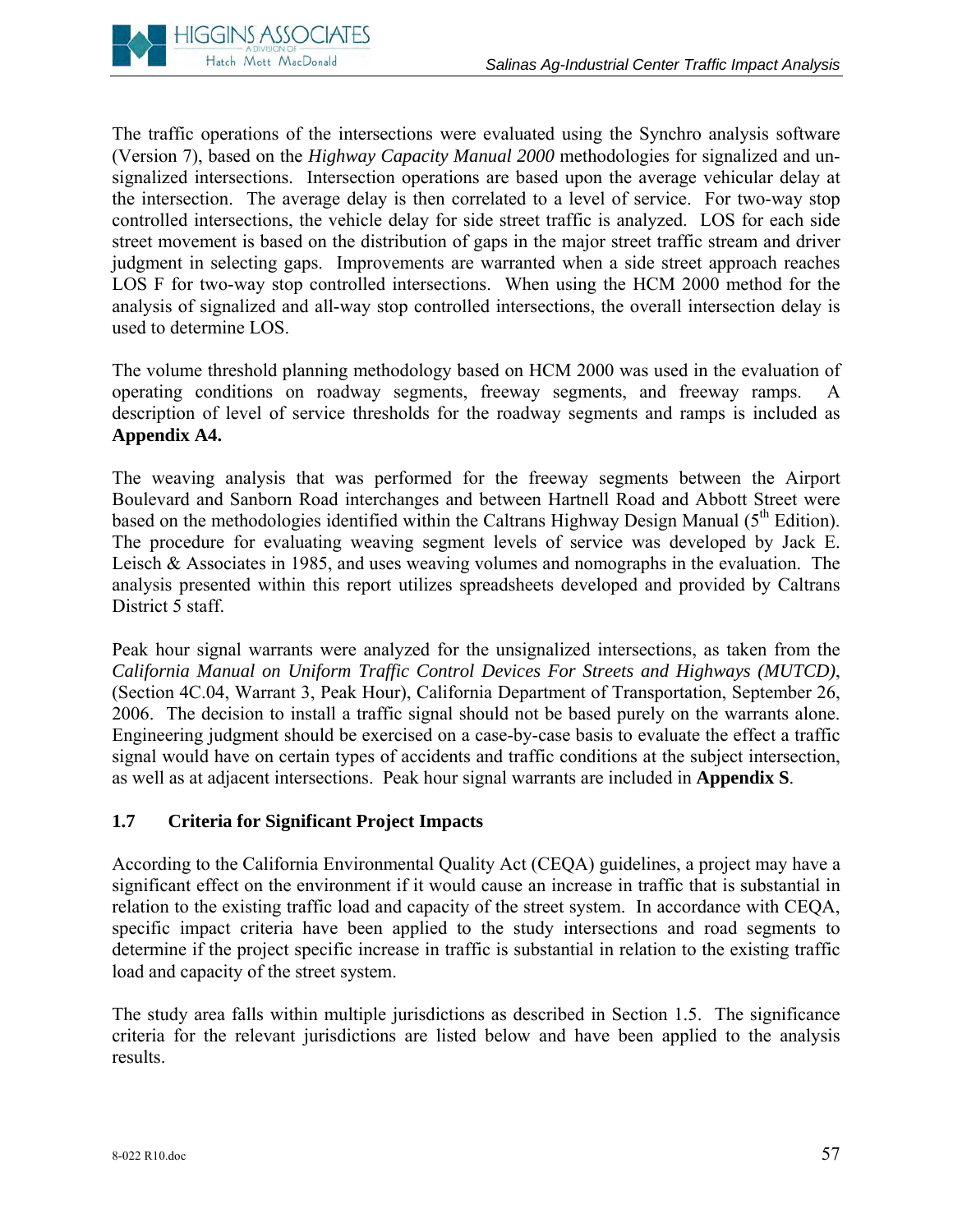

As previously described, the following traffic scenarios were compared to determine project and cumulative project impacts:

#### **Project Impacts**

| <b>Existing Harvest Season</b> | $\Rightarrow$ | Existing Plus Project Phase 1    |
|--------------------------------|---------------|----------------------------------|
| Background No Project          | $\Rightarrow$ | Background Plus Project Phase 1  |
| Background No Project          | $\Rightarrow$ | Background Plus Project Buildout |

### **Cumulative Project Impacts (Year 2030 Scenarios)**

| Cumulative No Project No Interchange   | Cumulative Plus Project No Interchange   |
|----------------------------------------|------------------------------------------|
| Cumulative No Project With Interchange | Cumulative Plus Project With Interchange |

#### **City of Salinas Significance Criteria**

A significant impact at a **study intersection** is defined to occur under the following conditions:

- The addition of project traffic causes operations to deteriorate from an acceptable level (LOS D or better) to an unacceptable level (LOS E or LOS F), or
- The addition of project traffic adds one vehicle trip to intersections already operating at LOS E or LOS F.

A significant impact at a **study roadway segment** is defined to occur under the following conditions:

The addition of project traffic causes operations to deteriorate from an acceptable level (LOS D or better) to an unacceptable level (LOS E or LOS F).

#### **County of Monterey and Caltrans Significance Criteria**

A significant impact at a **signalized study intersection** is defined to occur under the following conditions:

• A significant impact would occur if an intersection operating at LOS A, B or C degrades to D, E or F. For intersections already operating at unacceptable levels D and E, a significant impact would occur if a project adds 0.01 or more during peak hours to the critical movement's volume-to-capacity ratio. If the intersection is already operating at LOS F, any increase (one vehicle) in the critical movement's volume-to-capacity ratio is considered significant.

A significant impact at an **unsignalized study intersection** is defined to occur under the following conditions:

• A significant impact would occur if any traffic movement has LOS F or any traffic signal warrant is met.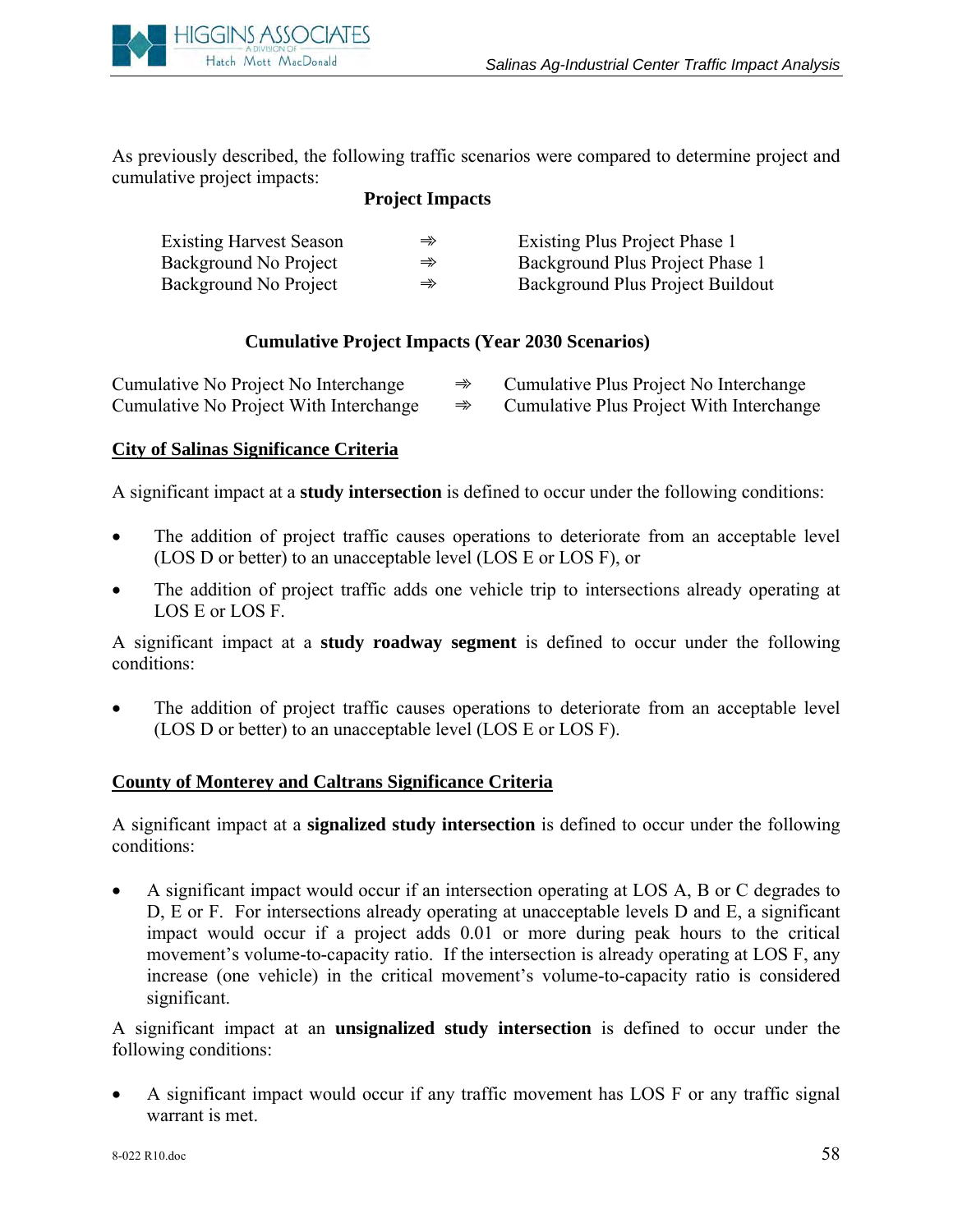

A significant impact on a **study roadway segment** is defined to occur under the following conditions:

• A significant impact would occur if a roadway segment operating at A through E degrades to a lower level of service of D, E or F. If a segment is already operating at LOS F any increase during the peak hour (one vehicle) is considered significant.

### **1.8 Funding for Transportation Improvements**

### **1.8.1 City of Salinas Traffic Impact Fee**

The City of Salinas adopted the Salinas Traffic Fee Ordinance (TFO) program in August 1987. The fee program links increases in traffic generated by new development to the cost of transportation improvements that would be required to mitigate the traffic impacts caused by the new development.

The program included rules and regulations for the collection of fees and a list of transportation improvement projects to fund. The TFO was updated in 2005 to adjust the fee based on completed projects, revised development projections, and revised project descriptions and cost estimates.

The Salinas Ag-Industrial Center project was not a known project when the Salinas TFO was developed. Therefore the impacts associated with the project and the collections of fees from the project were not accounted for in the TFO.

Payment of traffic impact fees per the City of Salinas TFO will mitigate project impacts within the City if the required improvements are identified in the TFO. If required improvements are not identified in the TFO, then it is recommended that the improvements and corresponding costs be added to the TFO so that project impacts can be mitigated by payment of an adjusted fee.

The fee program does not cover the cost to correct existing deficiencies, or deficiencies that would be caused or exacerbated by traffic generated by projects that have already been approved but not yet constructed at the time the updated TFO was adopted (referred to as background traffic). As a result, the improvement projects listed in the TFO may not be sufficient to improve levels of service (LOS) to the LOS standard prescribed by the City's General Plan (LOS D).

# **1.8.2 TAMC Fee**

The Transportation Agency for Monterey County (TAMC) and its member jurisdictions recently adopted a county-wide, regional impact fee that will cover the costs for studies and construction of many improvements throughout Monterey County. This impact fee, which went into effect on August 27, 2008, will be applied to all new development within Monterey County. The governing document for the fee is the *Regional Impact Fee Nexus Study Update* (March 26, 2008) prepared by Kimley-Horn Associates, Inc.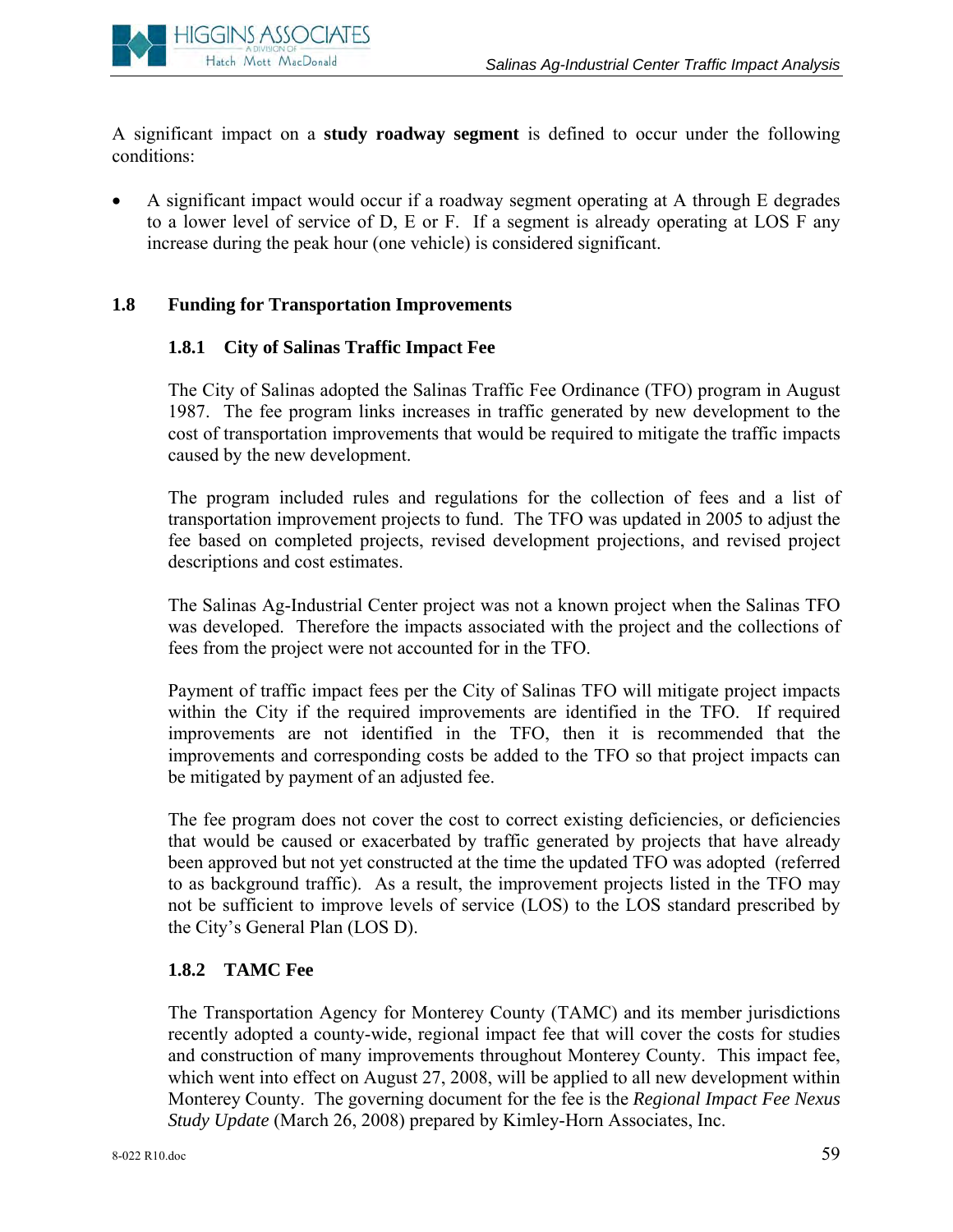

#### **1.8.3 Greater Salinas Area MOU and Monterey County Traffic Impact Fee**

In August, 2006 the City of Salinas and the County of Monterey entered into an agreement known as the Greater Salinas Area Memorandum of Understanding (MOU). As stated in a report dated August 29, 2006 to the Salinas City Council and the Monterey County Board of Supervisors, "The MOU establishes a broad policy framework to govern and facilitate land use decisions in the Greater Salinas Area. The MOU must be viewed in its entirety as it is intended to aid the community, the City, and the County in the mutual goal of achieving orderly, consistent, and reasoned land use determinations in the Greater Salinas Area recognizing the responsibilities of both the County and City to assure orderly development in their respective jurisdictions."

Item #3 in the MOU specifically refers to the proposed Uni-Kool project (i.e., the Salinas Ag-Industrial Center project) and acknowledges the County's support of a future City Sphere of Influence / Annexation proposal to the south of the City's existing City Limit "for the exclusive purpose of agricultural processing and processing capacity…"

Item #9 in the MOU states "City and County agree to support fees and taxes needed to mitigate the collective impact of new and existing development on the regional transportation system to the extent that the fees and taxes reflect the overall financing program adopted by TAMC".

Item #10 in the MOU states that "City and County agree that the County will develop a County-wide Traffic Impact fee program for the improvement of major County roads in accordance with the County adopted General Plan." The County will consult with TAMC and Monterey County cities in the development of the County fee program. In order to prevent the need for an ad hoc traffic impact fee on developments within the City of Salinas, the County's traffic impact fee program will make the Greater Salinas Area a priority, and the County will attempt to complete a nexus study and hearing process within 18 months of adoption of the 2006 County General Plan, which is currently in the review process.

#### **1.8.4 Other Fair-Share Fees**

Separate fair-share contributions may be required for recommended improvements that are not included within the local fee or identified within the TAMC fee program.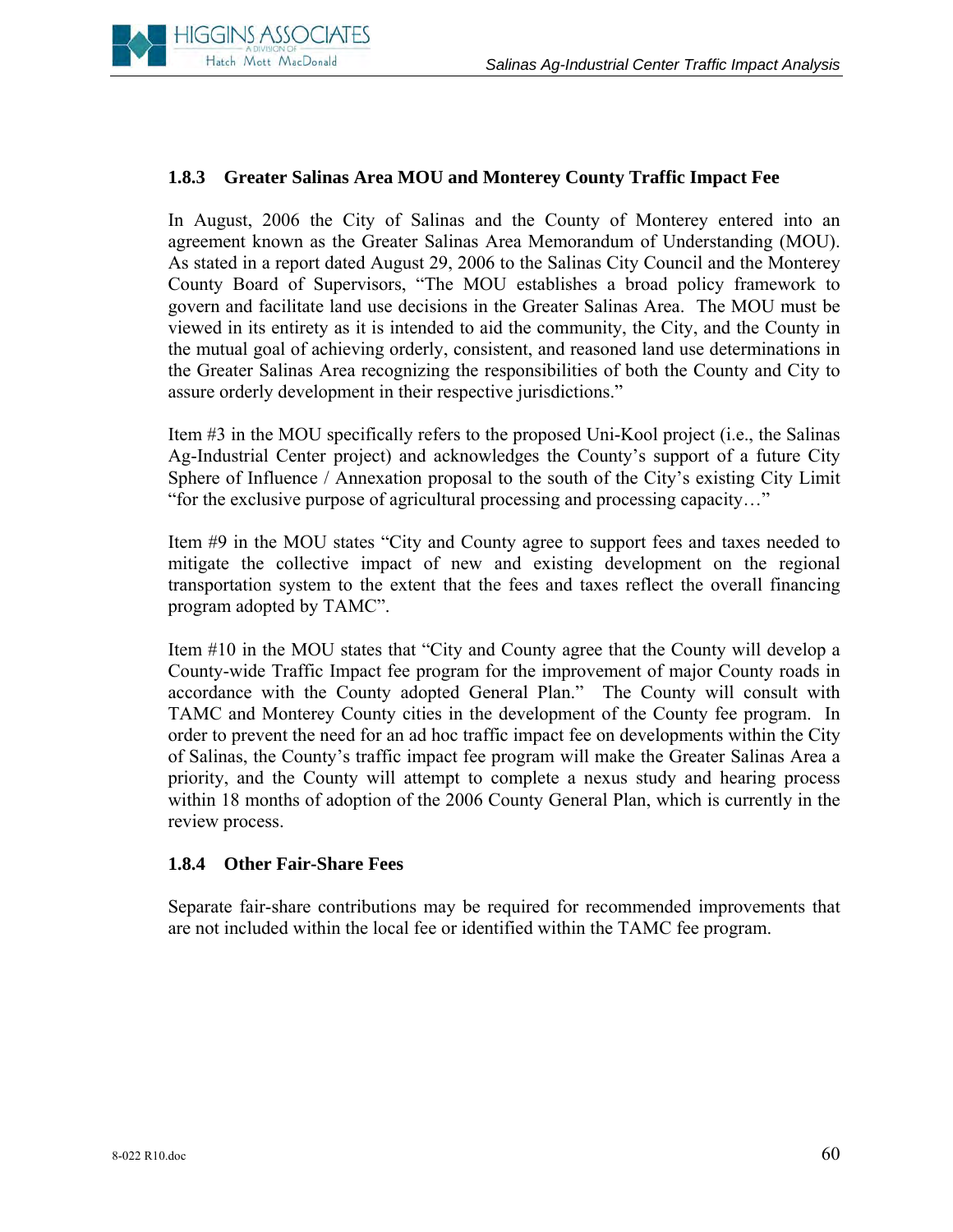

# **2 Existing Traffic Conditions**

This chapter presents a description of the existing road network, existing traffic volumes, intersection levels of service, and an overview of traffic flow conditions within the study area under existing traffic conditions.

# **2.1 Existing Road Network**

The Salinas Ag-Industrial Center project site is bounded by Abbott Street to the east, agricultural lands to the west, Harris Road to the south, and commercial/industrial land uses to the north. Primary regional access to the project site is provided by U.S. 101; other important regional highways include State Routes 68, 156, and 183. Important arterial and collector streets relevant to the Salinas Ag-Industrial Center traffic impact analysis include Abbott Street, Airport Boulevard, Hansen Street, Harkins Road, Harris Road, Sanborn Road and Spreckels Boulevard.

A brief description of the street network follows.

**Abbott Street** is a 4-lane arterial between John Street (SR 68) in central Salinas and Harris Road in southern Salinas. Approximately one half mile south of Harris Road, Abbott Street narrows to three lanes, with one lane in the southbound direction and two lanes in the northbound direction. Abbott Street runs generally parallel to U.S. 101 between Harkins Road and U.S. 101. South of the Salinas City Limits, Abbott Street becomes a rural County road and links with U.S. 101 at the Abbott Street interchange. Only a northbound offramp and a southbound onramp are provided at this interchange. Abbott Street is part of the assigned City of Salinas truck route between Sanborn Road and Harkins Road.

**Airport Boulevard** is a 2-lane, north-south arterial (with a two-way left-turn lane along portions of it) that widens to four lanes at some locations. Airport Boulevard is part of the assigned City of Salinas truck route between Abbott Street and Skyway Boulevard.

**Blanco Road** is a major arterial with turn channelization at key intersections. It varies between 2 and 4 lanes and is located on the south side of the City of Salinas. Blanco Road turns into South Sanborn Road north of Abbott Street. Blanco Road is part of the assigned City of Salinas truck route between Davis Road and Abbott Street.

**Davis Road** for the most part forms the western limit line for the City of Salinas. Davis Road is a two-lane road from Reservation Road to Market Street, and a four-lane road from Market Street to its terminus at Boronda Road. Davis Road is part of the assigned City of Salinas truck route between Blanco Road and Boronda Road.

**Hansen Street** is a two lane arterial. It serves as a link between the Airport Boulevard interchange and Harkins Road, where it is part of the assigned City of Salinas truck route.

**Harkins Road** is a 2-lane rural County road between the town of Spreckels and the Salinas City Limits. Approximately one-third mile north of the City Limits, it becomes a 4-lane arterial with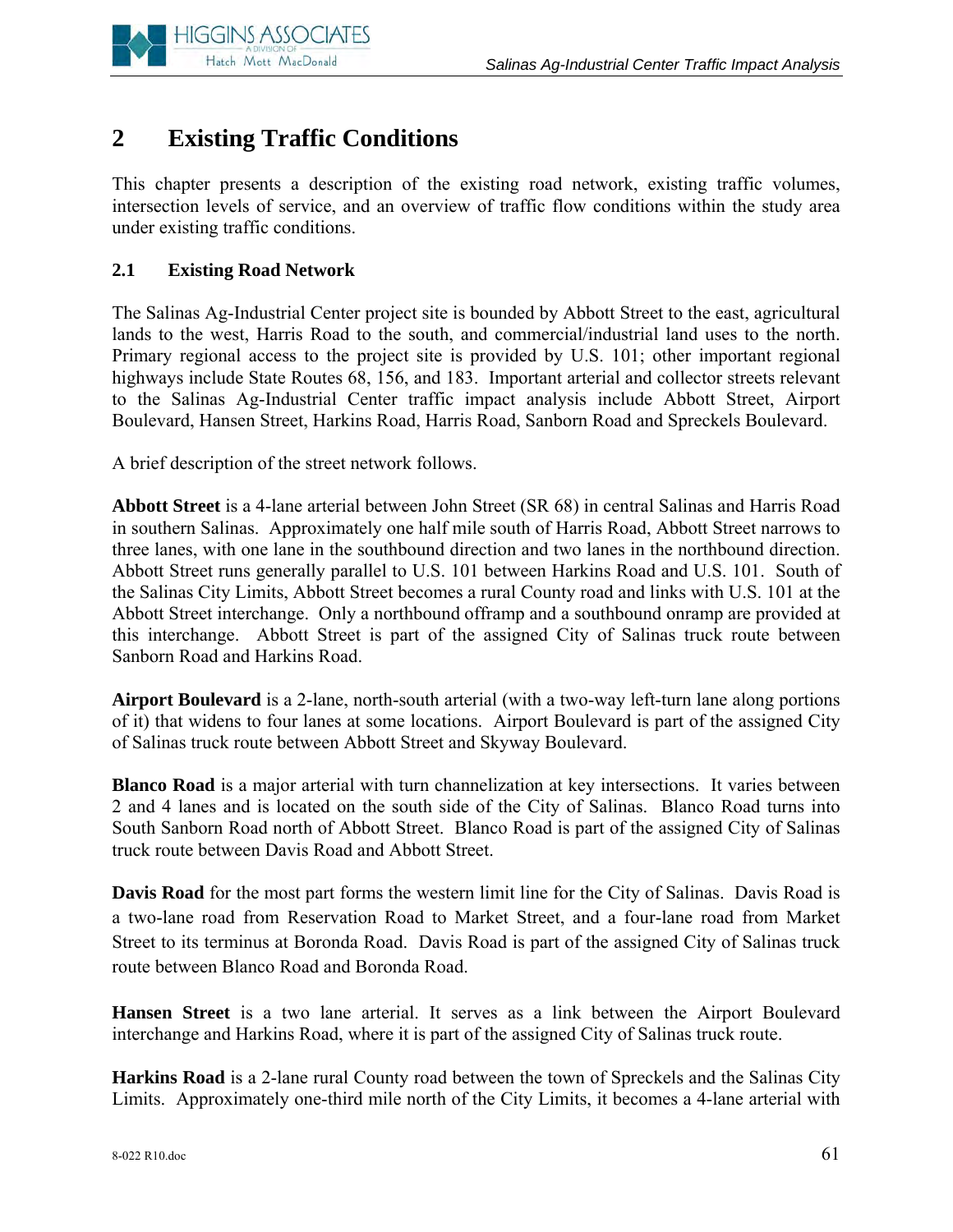

a two-way left-turn lane and left-turn lanes at key intersections. Harkins Road is part of the assigned City of Salinas truck route between Abbott Street and Hansen Street.

**Harris Road** is a 2-lane rural County road that begins just east of Hatton Avenue in Spreckels and terminates at Abbott Street. Harris Road provides direct access to the project site.

**Hunter Lane** is a two lane rural County road that runs east/west between SR 68 and Harkins Road.

**Spreckels Boulevard** is a 2-lane rural County road with left-turn lanes provided at key intersections. It provides access to the town of Spreckels. It extends in an east/west direction, indirectly connecting State Route 68 to U.S. 101 via Abbott Street. Spreckels Boulevard turns into Harris Road just east of Hatton Avenue in the town of Spreckels.

**Sanborn Road** is a four-lane, north-south arterial with turn channelization at key intersections. Sanborn Road begins at the terminus of East Blanco Road, where it intersects with Abbott Street, and continues north through the east side of Salinas, where it terminates at East Boronda Road. Sanborn Road is part of the assigned City of Salinas truck route between Abbott Street and Laurel Drive.

**State Route 68 (Monterey-Salinas Highway)** connects State Route 1 in Monterey and U.S. 101 in Salinas. SR 68 is a 4-lane highway between the Spreckels Boulevard interchange and Blanco Road in the City of Salinas. North of Blanco Road in Salinas, SR 68 becomes a 4-lane arterial along South Main and John Streets. It serves as a commuter route between Salinas and the Monterey Peninsula, and functions as a scenic tourist route to the Monterey Peninsula.

**State Route 156 (west)** is a four-lane, east-west freeway from SR 1 to Castroville Boulevard. In the immediate Castroville vicinity, it provides full access to Castroville at the Merritt Street diamond interchange. It narrows to a two-lane rural highway east of Castroville Boulevard and extends to U.S. 101 in Prunedale.

**State Route 183** is a two-lane, north-south highway that provides a link between Castroville and the City of Salinas. State Route 183 continues from W. Market Street to N. Main Street within the City of Salinas.

**Terven Avenue** is a two-lane, east-west collector extending from Sanborn Road to Airport Boulevard with a posted speed limit of 25 mph. Its intersection with Sanborn Road and the U.S. 101 southbound ramps is signalized.

**U.S. 101** is a north-south freeway with two mainline lanes in each direction in the project study area. Auxiliary lanes are provided in the northbound and southbound directions between the Sanborn Road and Airport Boulevard interchanges. U.S. 101 has a posted speed limit of 65 mph in the project vicinity.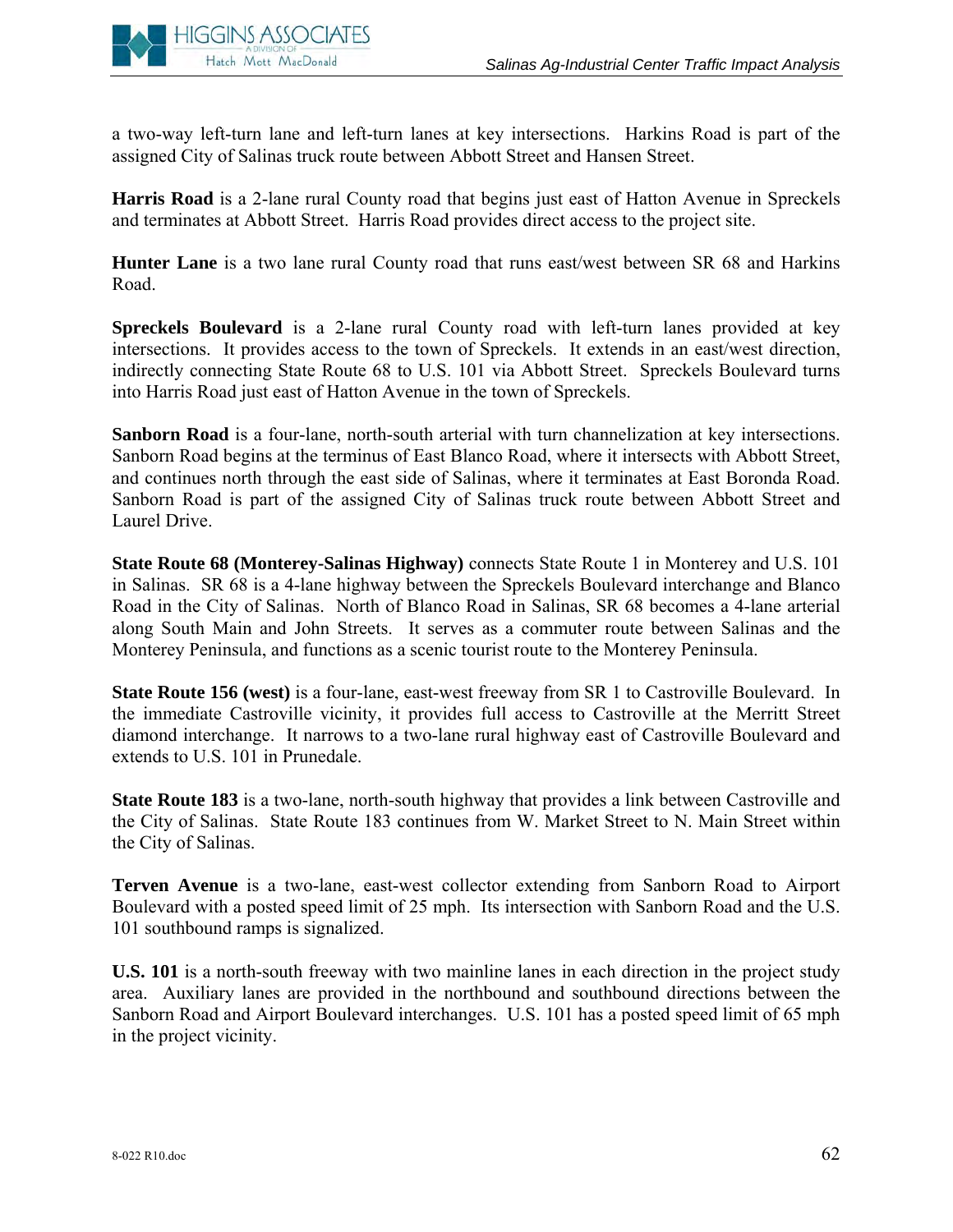

# **2.2 Existing Traffic Volumes**

To establish existing traffic flow conditions during the non-harvest season, new traffic counts were conducted at the study intersections during the weekday AM (7:00 – 9:00 a.m.) and PM  $(4:00 - 6:00 \text{ p.m.})$  peak hours in February and March, 2008. The dates of the traffic counts at each study intersection are shown in **Exhibit 4**. Existing AM and PM non-harvest season traffic volumes are presented in **Diagrams 1** and **2** and are included in **Appendix B**.

To establish existing traffic flow conditions during the harvest season, new traffic counts were conducted at the study intersections during the weekday AM (7:00 – 9:00 a.m.) and PM (4:00 – 6:00 p.m.) peak hours in June 2008. The dates of the traffic counts at each study intersection are shown in **Exhibit 4**. Existing AM and PM harvest season traffic volumes are presented in **Diagrams 3** and **4** and are included in **Appendix B**.

Since the existing non-harvest season counts were not collected on the same day, and in some instances were collected in different months, the counts did not necessarily balance between intersections. The existing non-harvest season traffic volumes were therefore balanced where appropriate to account for variations in the counts. The existing harvest season counts were also balanced where appropriate to account for variations in the counts.

# **2.3 Existing Non-Harvest Season Intersection Operations**

Existing non-harvest season AM and PM peak hour intersection levels of service are summarized in **Exhibit 5A**. LOS calculation sheets for existing off-peak season traffic conditions are included as **Appendix C1**. LOS calculation sheets for existing off-peak season conditions with recommended improvements are included in **Appendix C2**. A summary of all recommended intersection improvements is included in **Exhibit 6A**.

A description of each intersection that operates deficiently under existing non-harvest season traffic conditions follows below. Recommended improvements required to correct existing deficiencies are discussed in italics below the description of each intersection's operations.

### **The following operational deficiencies are caused by existing traffic on the study road network. Since this scenario does not include traffic that would be generated by the proposed project, the project is not responsible for providing any of these recommended improvements.**

# 1. SR  $68 /$  Blanco Road (Int. #1) – Signalized

This intersection operates at an overall LOS D during both the AM and PM peak hours under existing non-harvest season traffic conditions. The following improvements are recommended under existing non-harvest season conditions (RI #1):

- *1. Add a second northbound SR 68 left-turn lane.*
- 2. Convert the northbound SR 68 right-turn to a free right-turn. This will require a *receiving lane on eastbound Blanco Road.*
- *3. Add a third westbound Blanco Road left-turn lane. This will require a receiving lane on southbound SR 68.*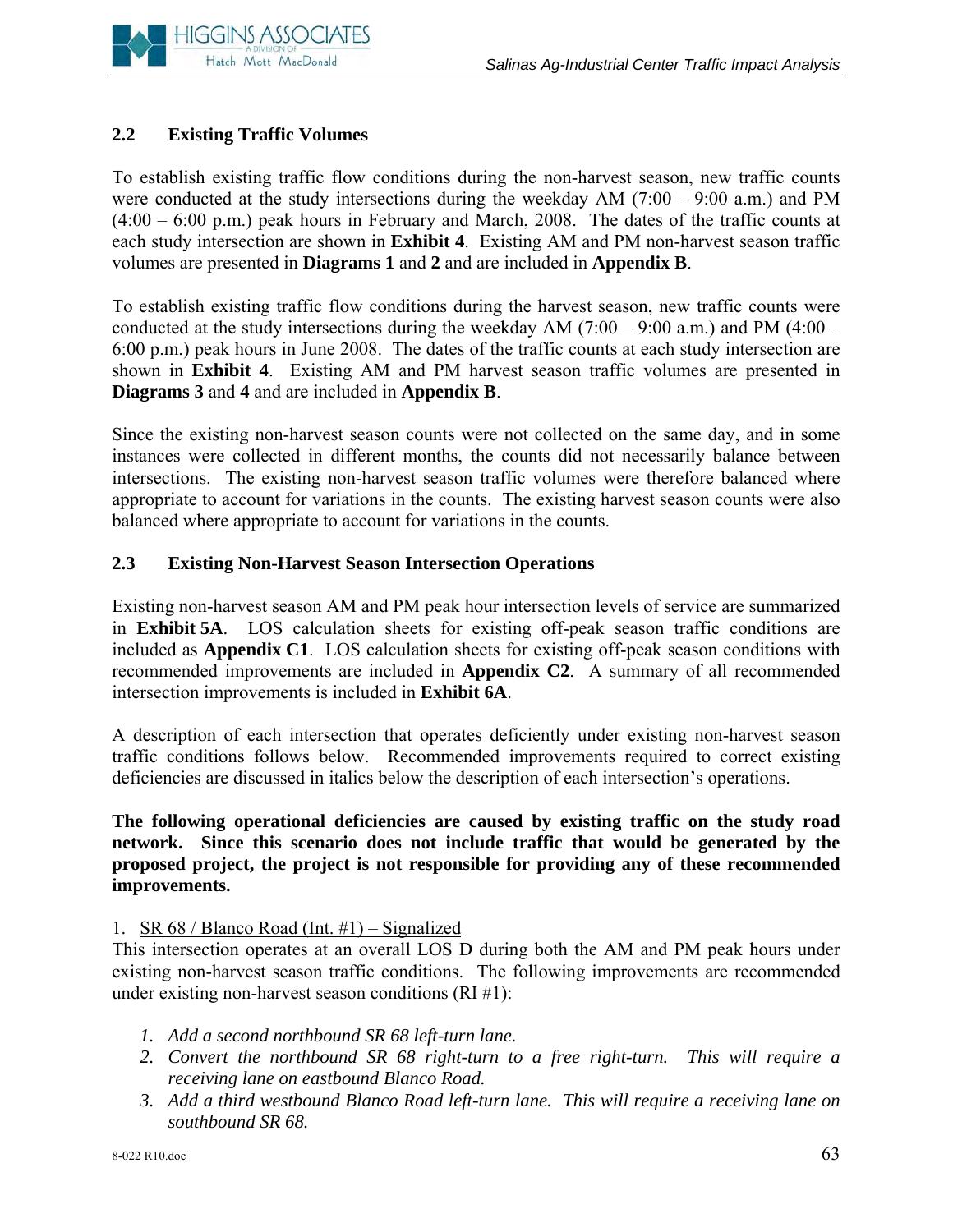

- *4. Convert the westbound Blanco Road shared through/right-turn lane to a through lane.*
- *5. Add a dedicated westbound Blanco Road right-turn lane.*
- *6. Adjust signal timing and include right-turn overlap phasing on the southbound, eastbound and westbound approaches.*

*Improvements 1, 4 and 5 are included in the City of Salinas TFO (#59). Improvements*  2, 3 and 6 would also be required to improve operations to an acceptable level of *service. The City will need to consider several challenges at this intersection. For example, widening the south leg of the intersection to accommodate a third receiving lane on southbound SR 68 may require the relocation of PG&E electrical equipment located on the southeast corner of the intersection, and the addition of a westbound right-turn lane would require the reconfiguration of the parking lot on the northeast corner of the intersection. For these reasons, the City must determine whether or not the recommended improvements are feasible.*

2. Cooper Road / Blanco Road (Int. #37) – Stop Controlled (SB)

The minor street approach of this intersection operates at LOS F during both peak hours under existing non-harvest season traffic conditions. The following improvements are recommended under existing non-harvest season conditions (RI #2):

- *1. Widen and restripe southbound Cooper Road to one left-turn lane and one right-turn lane.*
- 2. Add a median acceleration lane on the east leg of the intersection to facilitate *southbound left-turns.*

*The County is considering a westbound Blanco Road right-turn lane at this intersection. Although it would improve operations at this intersection, the intersection would operate at an acceptable level of service without a dedicated westbound rightturn lane; therefore, it has not been included in the analysis.* 

*Improvements at this intersection are not currently included in any fee program. This intersection operates deficiently under existing conditions and is within the County's responsibility and jurisdiction. The County should include the preceding improvements at this intersection in their proposed future impact fee per the Greater Salinas Memorandum of Understanding (MOU) dated August 2006.* 

# 3. Davis Road / Blanco Road (Int. #38) – Signalized

This intersection operates at an overall LOS D during the PM peak hour under existing nonharvest season traffic conditions. The following improvements are recommended under existing non-harvest season conditions (RI #3):

- *1. Convert the northbound Davis Road shared through/right-turn lane to a through lane.*
- *2. Add a dedicated northbound Davis Road right-turn lane.*
- *3. Add a second southbound Davis Road left-turn lane.*
- *4. Add a second southbound Davis Road right-turn lane.*
- *5. Add a third eastbound Blanco Road left-turn lane.*
- *6. Convert the eastbound Blanco Road shared through/right-turn lane to a through lane.*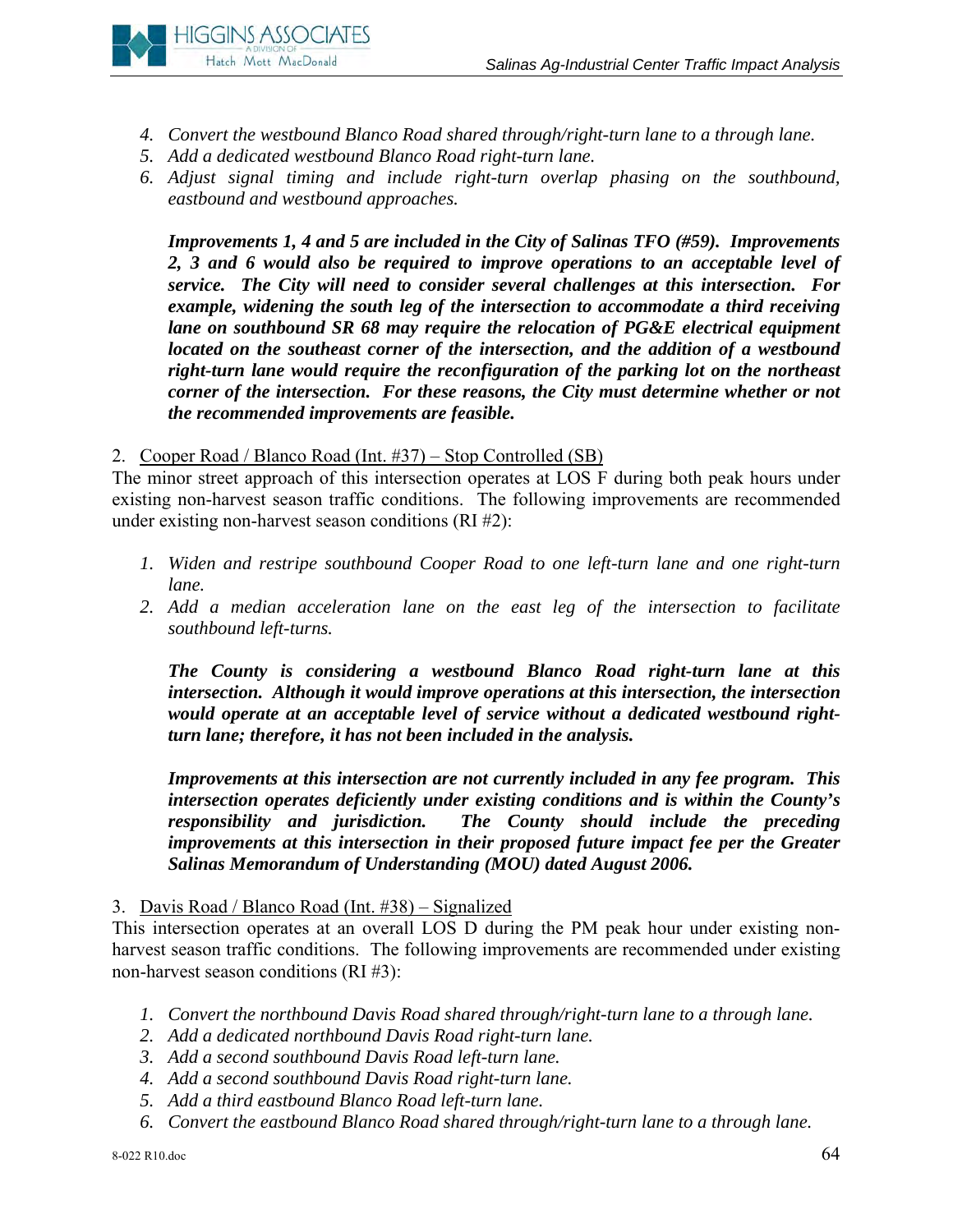

- *7. Add a dedicated eastbound Blanco Road right-turn lane.*
- *8. Convert southbound and westbound right-turns to overlap phasing.*

*Improvements at this intersection are included in the City's TFO (#26, #41) and the TAMC Regional Traffic Impact Fee (#8). In addition, the County should include these improvements in their proposed future impact fee per the Greater Salinas Memorandum of Understanding (MOU) dated August 2006.* 

#### 4. U.S. 101 / Spence Road (Int. #44) – Stop Controlled (WB)

The minor street approach of this intersection operates at LOS F during the PM peak hour under existing non-harvest season traffic conditions. The following improvements are recommended under existing non-harvest season conditions (RI #4):

*1. Eliminate intersection and construct frontage road system.* 

*Improvements in the TAMC fee (#7) include constructing 2-lane frontage roads on the east and west sides of U.S. 101 from the future Harris Road interchange to Chualar. This would result in the elimination of this intersection.* 

#### **2.4 Existing Non-Harvest Season Road Segment Operations**

Existing non-harvest season AM and PM peak hour levels of service on the study road segments are tabulated in **Exhibit 7A**. Freeway ramp, weaving, and non-freeway roadway segment volumes are based upon the intersection turning volumes shown on **Diagrams 1** and **2** in **Appendix B**. Under all scenarios the mainline freeway segment volumes were derived from the U.S. 101 / Gould Road and U.S. 101 / Spence Road intersection volumes, as well as the ramp intersections.

Threshold volumes to determine the levels of service on specific types of roads as provided in **Appendix A4** were used under all scenarios in the evaluation of the non-freeway road segments and ramps; these serve primarily as a general guide as to whether major roadway widening is required. However, other factors may affect traffic flow conditions on roadway segments, including intersection channelization design, type of traffic control devices, bicycle and pedestrian volumes, driveway activities, average travel speeds, and on-street parking activities. Nearly all of the study road segments, freeway segments and ramps evaluated operate at acceptable levels of service under existing non-harvest traffic conditions. A discussion of the traffic operations for the road and freeway segments and ramps with operational deficiencies under existing non-harvest season traffic conditions follows. Recommended road segment improvements are discussed in italics below the description of each segment's operations, and are shown on **Exhibits 7A and 7B**.

**The following operational deficiencies are caused by existing traffic on the study road network. Since this scenario does not include traffic that would be generated by the proposed project, the project is not responsible for providing any of these recommended improvements.**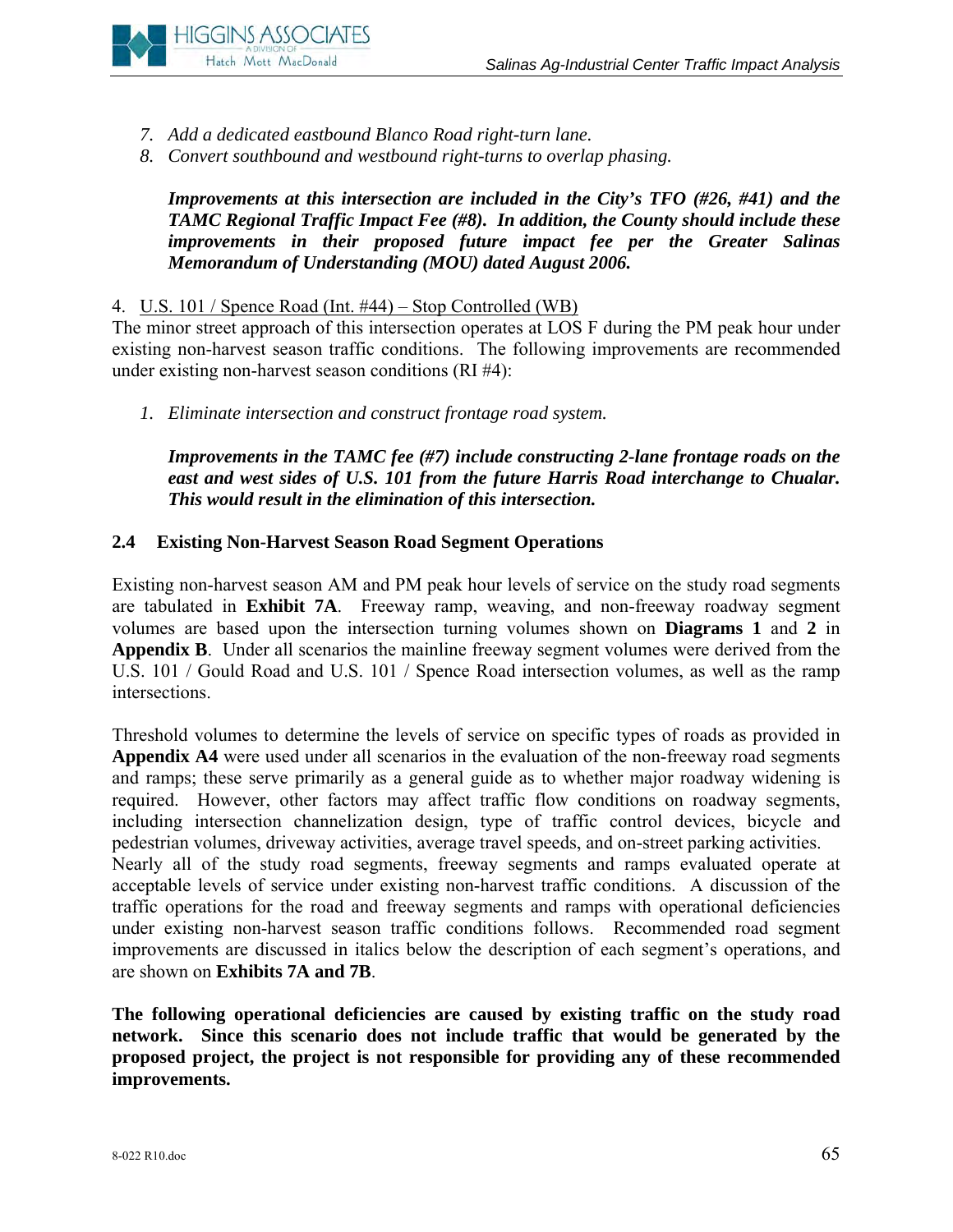

# *Road Segments*

- 1. Blanco Road
	- a. Cooper Road Davis Road (Seg. #3a). This segment operates at LOS E during the AM and PM peak hours. The following improvements are recommended under existing non-harvest season conditions (RI #5):
		- *i. Widen to a 4-lane expressway.*

#### *Improvements on this road segment are included in the City of Salinas TFO (#26 and #41).*

- 2. Davis Road
	- a. Blanco Road Ambrose Drive (Seg. #4b). This segment operates at LOS E during the AM and PM peak hours. The following improvements are recommended under existing non-harvest season conditions (RI #6):
		- *i. Widen to a 4-lane expressway.*

## *Improvements on this road segment are included in the TAMC fee (#8).*

- 3. SR 156
	- a. Castroville Boulevard U.S. 101 (Seg. #17b). This segment operates at LOS E during the AM and PM peak hours. The following improvements are recommended under existing non-harvest season conditions (RI #7):
		- *i. Widen and upgrade to a 4-lane freeway.*

# *Improvements on this road segment are included in the TAMC fee (#3).*

#### *Freeway Segments*

All of the study freeway segments operate at acceptable levels of service under existing nonharvest season traffic conditions.

#### *Freeway Ramps*

All of the study freeway ramps operate at acceptable levels of service under existing non-harvest season traffic conditions.

#### *Weaving Segments*

The results of the weaving analysis are discussed in Chapter 11.

# **2.5 Existing Harvest Season Intersection Operations**

Existing harvest season AM and PM peak hour intersection levels of service are summarized in **Exhibit 5A**. LOS calculation sheets for existing harvest season traffic conditions are included as **Appendix D1**. LOS calculation sheets for existing harvest season conditions with recommended improvements are included as **Appendix D2**. A summary of all recommended intersection improvements is included in **Exhibit 6A**.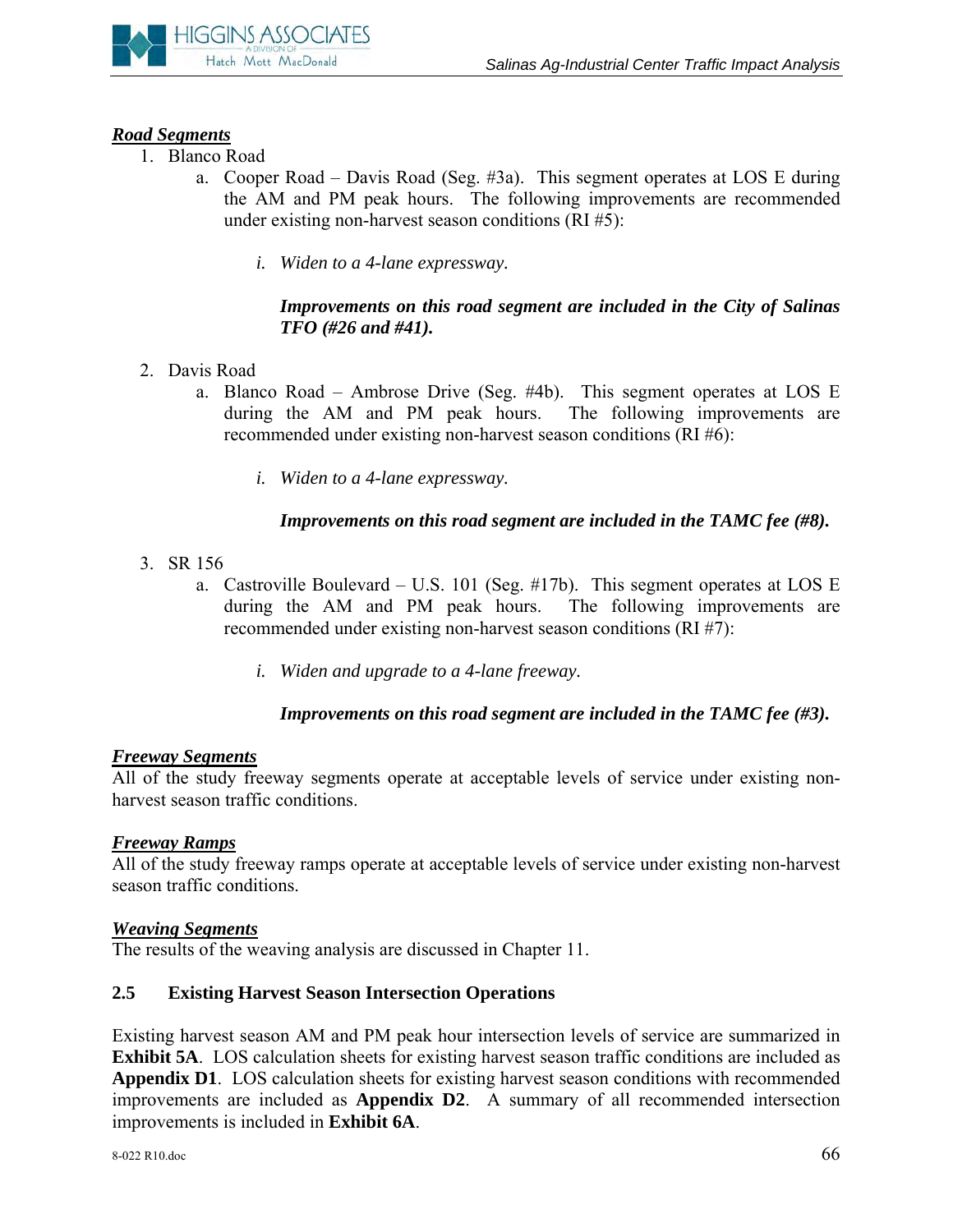

A description of each intersection that operates deficiently under existing harvest season traffic conditions follows below. Recommended improvements required to correct existing deficiencies are discussed in italics below the description of each intersection's operations.

**The following operational deficiencies are caused by existing traffic on the study road network. Since this scenario does not include traffic that would be generated by the proposed project, the project is not responsible for providing any of these recommended improvements.**

#### 1. SR 68 / Blanco Road (Int. #1) – Signalized

This intersection operates at an overall LOS D during both the AM and PM peak hours under existing harvest season traffic conditions. The following improvements are recommended under existing harvest season conditions (RI #1):

- *1. Same as existing non-harvest season.*
- 2. Sanborn Road / Fairview Avenue-U.S. 101 NB Offramp (Int. #6) Stop Controlled (EB & WB)

This intersection operates at an overall LOS F during the PM peak hour under existing harvest season traffic conditions. The minor street approach operates at LOS E and LOS F during the AM and PM peak hours, respectively. The following improvements are recommended under existing harvest season conditions (RI #10):

- *1. Consider signalizing the intersection, although gaps are created by the signal at the Sanborn Road / U.S. 101 SB Ramps intersection.*
- *2. Lengthen the southbound Sanborn Road left turn-lane pocket.*

# *Improvements along the Sanborn Road corridor are included in the City of Salinas TFO (#32 and #37).*

3. Sanborn Road / Elvee Drive-U.S. 101 SB Ramps (Int. #8) – Signalized

This intersection operates at an overall LOS D during the PM peak hour under existing harvest season traffic conditions. The following improvements are recommended under existing harvest season conditions (RI #11):

*1. Close Elvee Drive at Sanborn Road and extend the north end to Work Street.* 

## *Improvements along the Sanborn Road corridor and the extension of Elvee Drive to Work Street are included in the City of Salinas TFO (#37 and #66).*

4. Sanborn Road / Work Street-Terven Avenue (Int. #9) – Signalized

This intersection operates at an overall LOS E during the PM peak hour under existing harvest season traffic conditions. The following improvements are recommended under existing harvest season conditions (RI #12):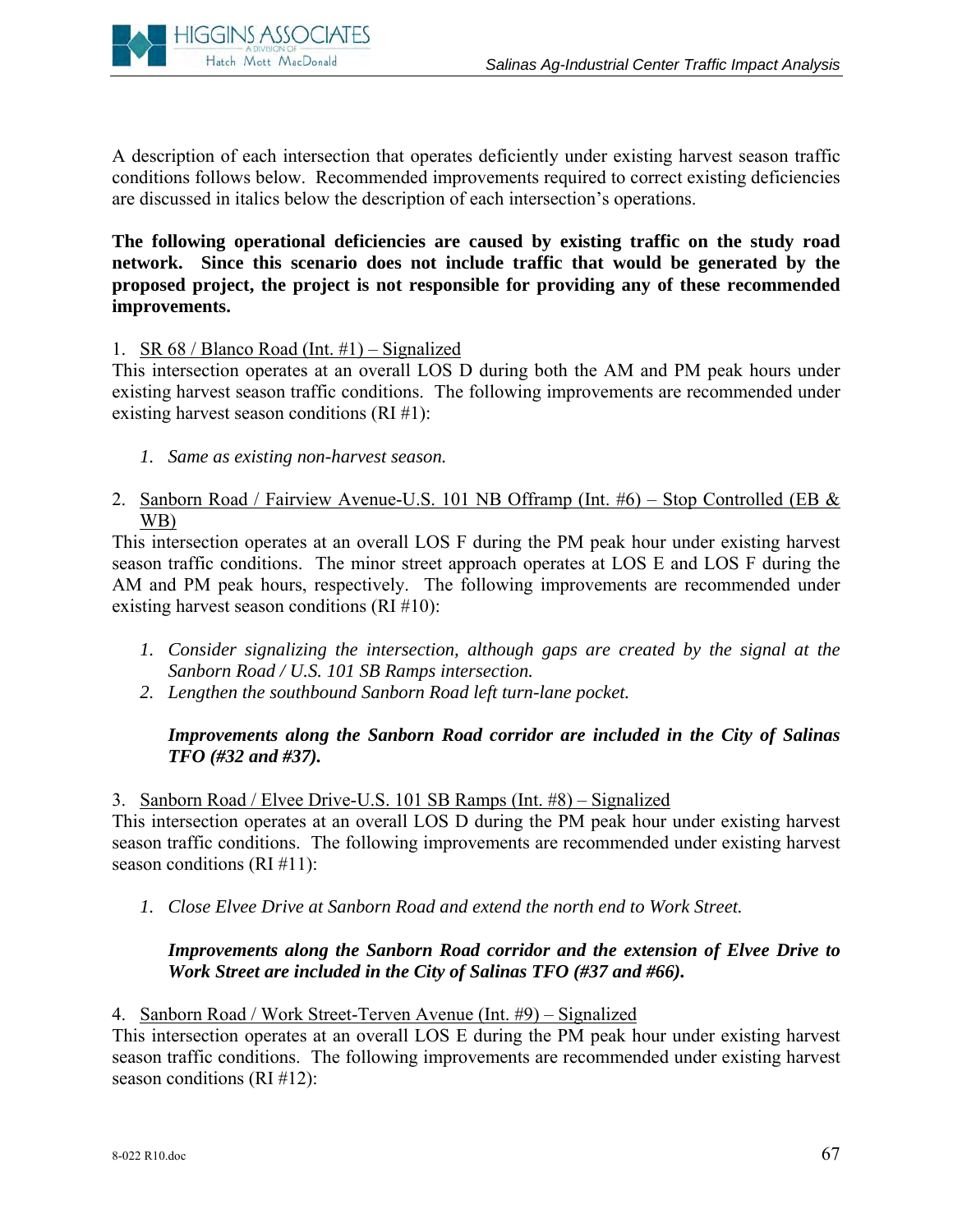

- *1. Restripe eastbound Work Street to accommodate two left-turn lanes and one shared through/right.*
- *2. Widen and restripe westbound Terven Avenue to accommodate two left-turn lanes and one shared through/right.*
- *3. Convert east-west split phasing to protected left-turn phasing.*
- *4. Adjust signal timing.*

# *Improvements along the Sanborn Road corridor are included in the City of Salinas TFO (#37).*

5. Airport Boulevard / De la Torre Street (Int. #12) – Signalized

This intersection operates at an overall LOS D during both the AM and PM peak hours under existing harvest season traffic conditions. The following improvements are recommended under existing harvest season conditions (RI #13):

*1. Reconstruct the northbound ramps as planned by the Airport Boulevard interchange project.* 

*Improvements at this intersection are funded by Caltrans (#0318) and the City of Salinas TFO (#32 and #38).* 

# 6. Airport Boulevard / Terven Avenue (Int. #13) – Signalized

This intersection operates at an overall LOS D and LOS E during the AM and PM peak hours, respectively, under existing harvest season traffic conditions. The following improvements are recommended under existing harvest season conditions (RI #14):

*1. Reconstruct the southbound ramps as planned by the ultimate configuration of Airport Boulevard interchange project.* 

# *Improvements at this intersection are planned but not fully funded as Phase 2 of the Caltrans Airport Boulevard interchange project (#0318). Improvements at this intersection are included in the City of Salinas TFO (#32 and #38).*

7. Harkins Road / Hansen Street (Int. #15) – Signalized

This intersection operates at an overall LOS D during the AM and PM peak hours under existing harvest season traffic conditions. Although LOS D is acceptable under City of Salinas level of service standards, it is recommended that improvements be implemented at this intersection due to field observations of extensive queuing. The following improvements are recommended under existing harvest season conditions (RI #15):

- *1. Restripe northbound Harkins Road to accommodate one left-turn lane, and one shared left/through/right lane on the northbound approach. These improvements would require reconstruction of the existing intersection and traffic signal.*
- *2. Restripe the eastbound Hansen Street approach to one shared left/through lane and two right-turn lanes.*
- *3. Modify the signal.*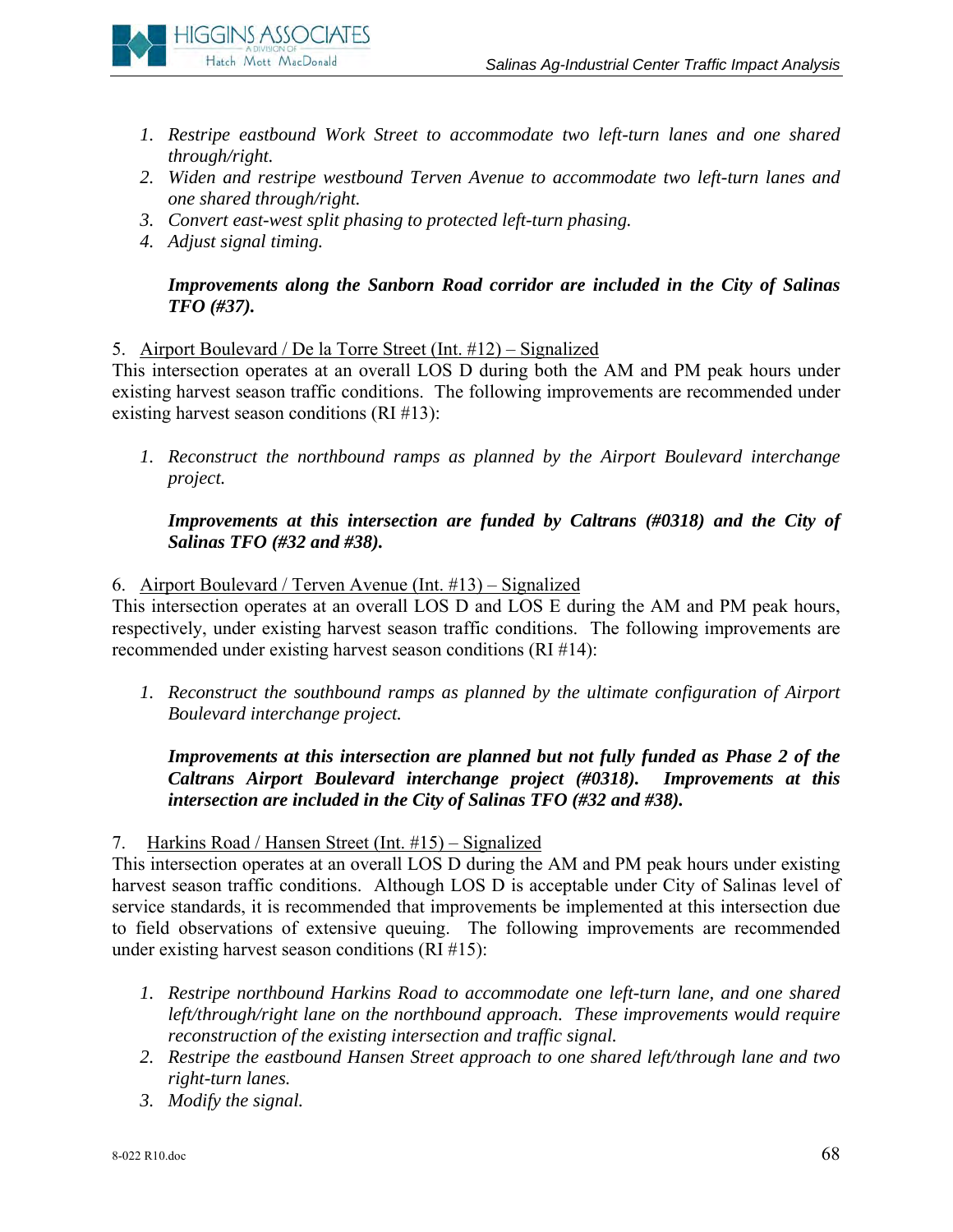

*These improvements are not included but are proposed to be added to the City of Salinas TFO. While the preceding improvements would enhance traffic operations at this intersection, it should be noted that the extensive queuing is caused by traffic congestion at the U.S. 101 / Airport Boulevard interchange, which is planned for improvements through a Caltrans PSR (#0318) and the City of Salinas TFO (#32 and #38).* 

## 8. Harkins Road / Dayton Street (Int. #18) – Stop Controlled (WB)

Although this intersection operates at an acceptable level of service during the AM and PM peak hours under existing harvest season traffic conditions, improvements are recommended due to the high volume of southbound left-turning vehicles in the AM peak hour. The following improvements are recommended under existing harvest season conditions (RI #16):

*1. Restripe to add a southbound Harkins Road left-turn lane.*

## *Improvements at this intersection are not included in any fee program.*

## 9. Cooper Road / Blanco Road (Int. #37) – Stop Controlled (SB)

The minor street approach of this intersection operates at LOS F during both peak hours under existing harvest season traffic conditions. The following improvements are recommended under existing harvest season conditions (RI #2):

*1. Same as existing non-harvest season.*

#### 10. Davis Road / Blanco Road (Int. #38) – Signalized

This intersection operates at an overall LOS D during the PM peak hour under existing harvest season traffic conditions. The following improvements are recommended under existing harvest season conditions (RI #3):

*1. Same as existing non-harvest season.*

# 11. U.S. 101 / Spence Road (Int. #44) – Stop Controlled (WB)

The minor street approach for this intersection operates at LOS F during both the AM and PM peak hours. The following improvements are recommended under existing harvest season conditions (RI #4):

*1. Same as existing non-harvest season.* 

# **2.6 Existing Harvest Season Road Segment Operations**

Existing harvest season AM and PM peak hour levels of service on the study road segments are tabulated in **Exhibit 9A**. Freeway ramp, weaving, and non-freeway roadway segment volumes are based upon the intersection turning volumes shown on **Diagrams 3** and **4** in **Appendix B**.

Nearly all of the study road segments, freeway segments and ramps evaluated operate at acceptable levels of service under existing harvest season traffic conditions. A discussion of the traffic operations for the road and freeway segments and ramps with operational deficiencies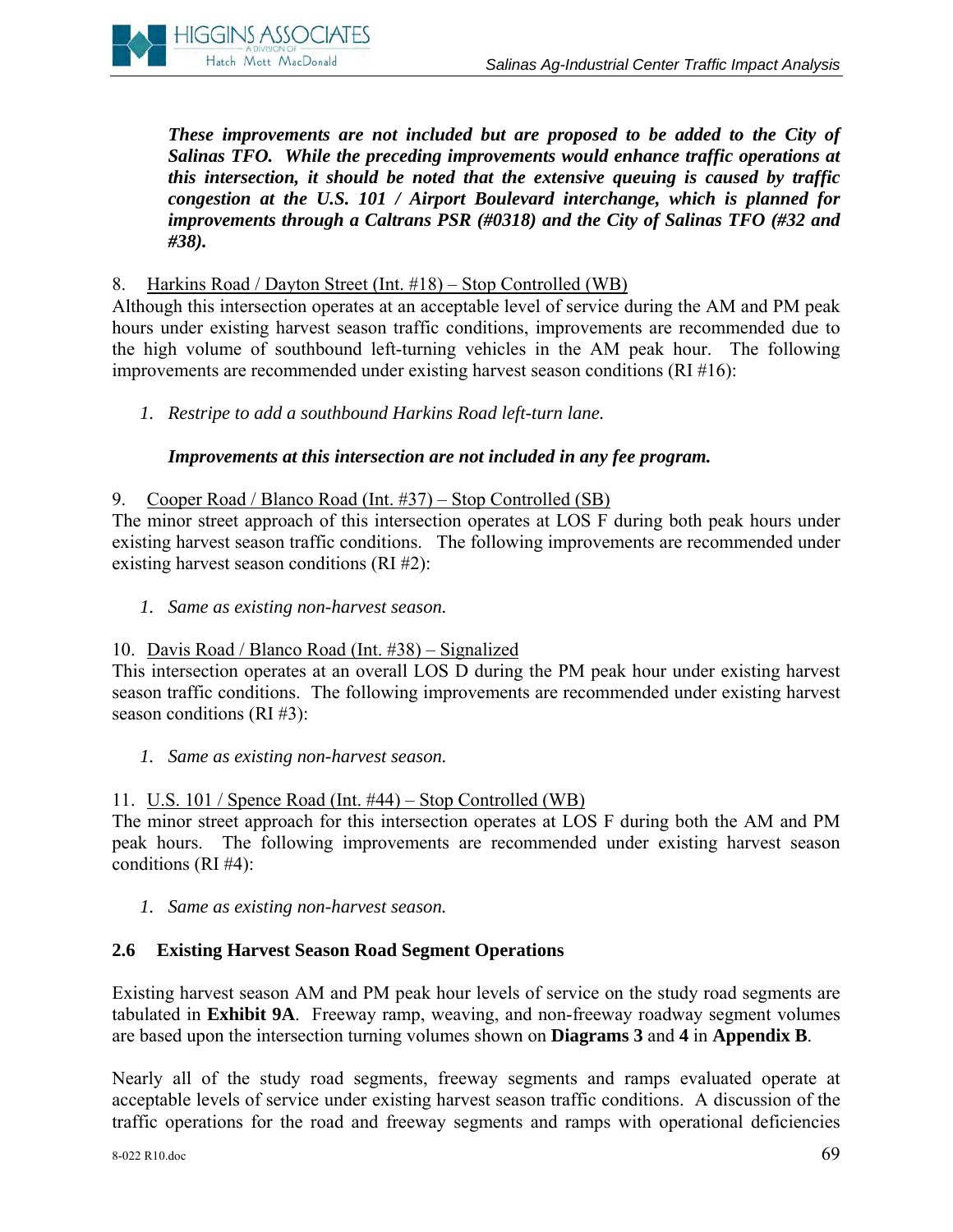

follows. Road segment improvements are discussed in italics below the description of each segment's operations, and are shown on **Exhibits 9A and 9B** 

**The following operational deficiencies are caused by existing traffic on the study road network. Since this scenario does not include traffic that would be generated by the proposed project, the project is not responsible for providing any of these recommended improvements.**

#### *Road Segments*

.

- 1. Blanco Road
	- a. Cooper Road Davis Road (Seg. #3a). This segment operates at LOS E during the AM and PM peak hours. The following improvements are recommended under existing harvest season conditions (RI #5):
		- *i. Same as existing non-harvest season.*
- 2. Davis Road
	- a. Blanco Road Ambrose Drive (Seg. #4b). This segment operates at LOS E during the AM and PM peak hours. The following improvements are recommended under existing harvest season conditions (RI #6):
		- *i. Same as existing non-harvest season.*
- 3. SR 156
	- a. Castroville Boulevard U.S. 101 (Seg. #17b). This segment operates at LOS D and LOS E during the AM and PM peak hours, respectively. The following improvements are recommended under existing harvest season conditions (RI #7):
		- *i. Same as existing non-harvest season.*
- 4. SR 183
	- a. Espinosa Road Salinas City Limits (Seg. #18a). This segment operates at LOS D during the AM and PM peak hours. The following improvements are recommended under existing harvest season conditions (RI #17):
		- *i. Widen to a 4-lane expressway.*

*Improvements on this road segment are not included but should be added to the TAMC fee.* 

## *Freeway Segments*

All of the study freeway segments operate at acceptable levels of service under existing harvest season traffic conditions.

#### *Freeway Ramps*

All of the study freeway ramps operate at acceptable levels of service under existing harvest season traffic conditions.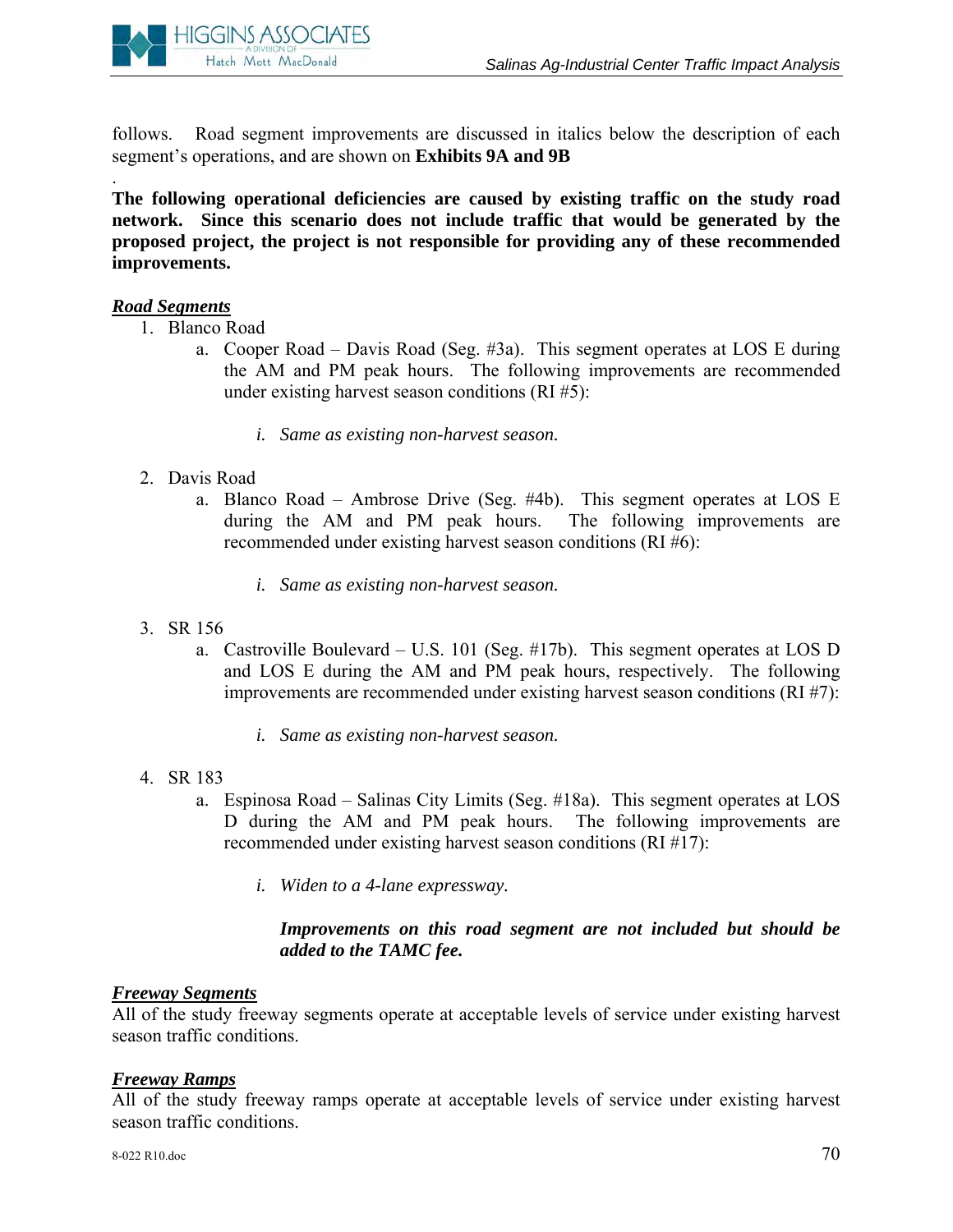

#### *Weaving Segments*

The results of the weaving analysis are discussed in Chapter 11.

#### **2.7 Airport Boulevard Interchange**

The U.S. 101 / Airport Boulevard interchange is proposed to be completely reconstructed. The existing interchange includes a number of substandard features. These include on and off ramp links in both northbound and southbound directions, left-turn storage adequacy, shoulder widths and ramp intersection capacity. The current interchange configuration includes southbound off and on hook ramps that are the extension of Airport Boulevard. The ramps terminate at Terven Avenue, which is a signalized intersection. The ramps and intersections are north of the existing bridge over U.S. 101 that connects the east and west sides of the interchange. The northbound ramps are essentially hook ramps that intersect Airport Boulevard as the west leg of the Airport Boulevard / De la Torre Street intersection.

The ultimate reconstructed interchange will include the complete removal of the existing ramps and bridge. The northbound and southbound ramps, which are currently located north of the Airport Boulevard bridge, will be relocated to the south. In addition, additional capacity will be provided at the ramp junctions with Airport Boulevard. Terven Avenue is also proposed to be relocated to the west of its current location to provide better spacing between the Terven Avenue / southbound ramps intersection and the De la Torre Street / northbound ramps intersection on the east side of the freeway. In addition to improving the operations of the existing ramps and ramp junctions with the city street system, the relocation of the ramps to the south of their current location will provide a longer weaving section between the Airport Boulevard interchange and the Sanborn Road interchange to the north. Currently there is only about onehalf mile spacing. The relocation of the ramps to the south will create the equivalent of a one mile spacing from the center of the hook ramps on both the northbound and southbound sides of the freeway.

The interchange reconstruction has been planned for many years. The reconstruction project involves the acquisition of a substantial amount of existing developed real estate at a very high cost. The funding that is currently available will only facilitate the reconstruction of the northbound ramps, which are less expensive to construct due to their relocation on to undeveloped agricultural lands. This phase of construction is expected to be implemented by the year 2012. Final design is already under way and will be completed within the next year. The southbound ramps and bridge reconstruction, on the other hand, is not expected to occur until about the year 2020 due to funding short falls. The previously planned bridge reconstruction is now expected to include only a bridge widening to three lanes which will occur as a part of the first phase of construction that will be completed in the next several years.

The reconstructed interchange is the mitigation for the deficiencies at the Airport Boulevard intersections with Terven Avenue and the southbound ramps as well as De la Torre Street with the northbound ramps. This study also evaluates the lane configurations that will be necessary to achieve and maintain LOS C through the buildout of the General Plan, including the Salinas Ag-Industrial Center. A concept plan of the ultimate interchange is included as **Exhibit 8**. The currently proposed modifications to the northbound ramps and widening of the existing bridge that will be constructed by 2012 is included as **Exhibit 9.**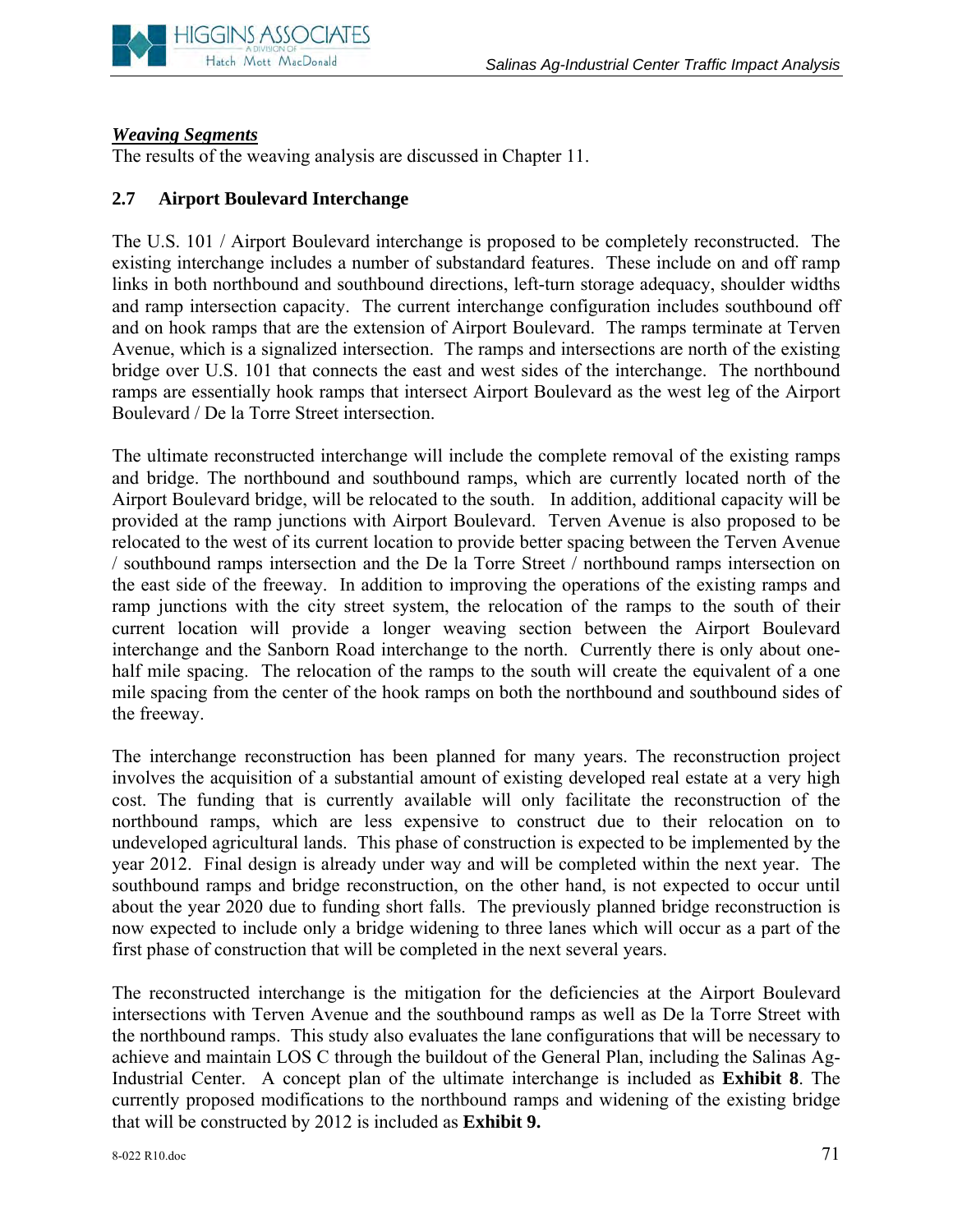

# **2.8 Existing Truck Routes**

The City of Salinas has adopted truck routes within the City Limits. Truck routes in the vicinity of the project site include portions of Abbott Street, Harkins Road, and Airport Boulevard. **Exhibit 10** illustrates the existing truck routes within the City of Salinas.

# **2.9 Existing Highway-Rail Crossings**

There are a total of five highway-rail crossings within the study street network. Two are gradeseparated and three are at-grade highway-rail crossings. The locations of the highway-rail crossings are shown in **Exhibit 11**. The following is a description of each of the highway-rail crossings in the vicinity of the project site.

**Location #1 – Harkins Road Crossing North of Abbott Street (at-grade) –** The northerly Harkins Road highway-rail crossing is an at-grade crossing and is located approximately 600 feet north of the Harkins Road / Abbott Street intersection and 530 feet south of the Harkins Road / Hansen Street intersection. This crossing is controlled by flashing light signals and gates.

**Location #2 – Abbott Street Crossing (at-grade) –** The highway-rail crossing at Abbott Street is an at-grade crossing and is located immediately east of the Growers Street / Abbott Street intersection and approximately 1000 feet west of the Harkins Road / Abbott Street intersection. This crossing is controlled by flashing light signals and gates.

**Location #3 – Harkins Road Crossing South of Abbott Street (at-grade) – The southerly** Harkins Road highway-rail crossing is an at-grade crossing and is located approximately 230 feet north of the Harkins Road / Nutting Street intersection and 930 feet south of the Harkins Road / Dayton Street intersection. This crossing is controlled by flashing light signals and gates.

**Location #4 – Sanborn Road Crossing (grade-separated)** – The highway-rail crossing at Sanborn Road is a grade-separated crossing and is located approximately 1,400 feet north of Sanborn Road / Abbott Street intersection.

**Location #5 – Abbott Street / U.S. 101 Crossing (grade-separated) –** The highway-rail crossing at the Abbott Street / U.S. 101 interchange is a grade-separated crossing and is located approximately 2 miles southeast of the Harris Road / Abbott Street intersection.

# **2.10 Existing Transit Services**

The primary public transit service in the City of Salinas is the bus service provided by Monterey-Salinas Transit (MST). MST focuses on improving operational conditions through established bus routes and schedules that efficiently meet travel demands, reduce travel times, improve service reliability, and encourage bike-and-ride initiatives. All MST buses are wheelchair accessible and equipped with bike racks. In the vicinity of the project, bus routes are provided along Abbott Street (Route 23, which offers service between Salinas and King City) and Harkins Road (Route 56, which offers service between Salinas and Monterey). **Exhibit 12** illustrates the existing transit service in the vicinity of the project site.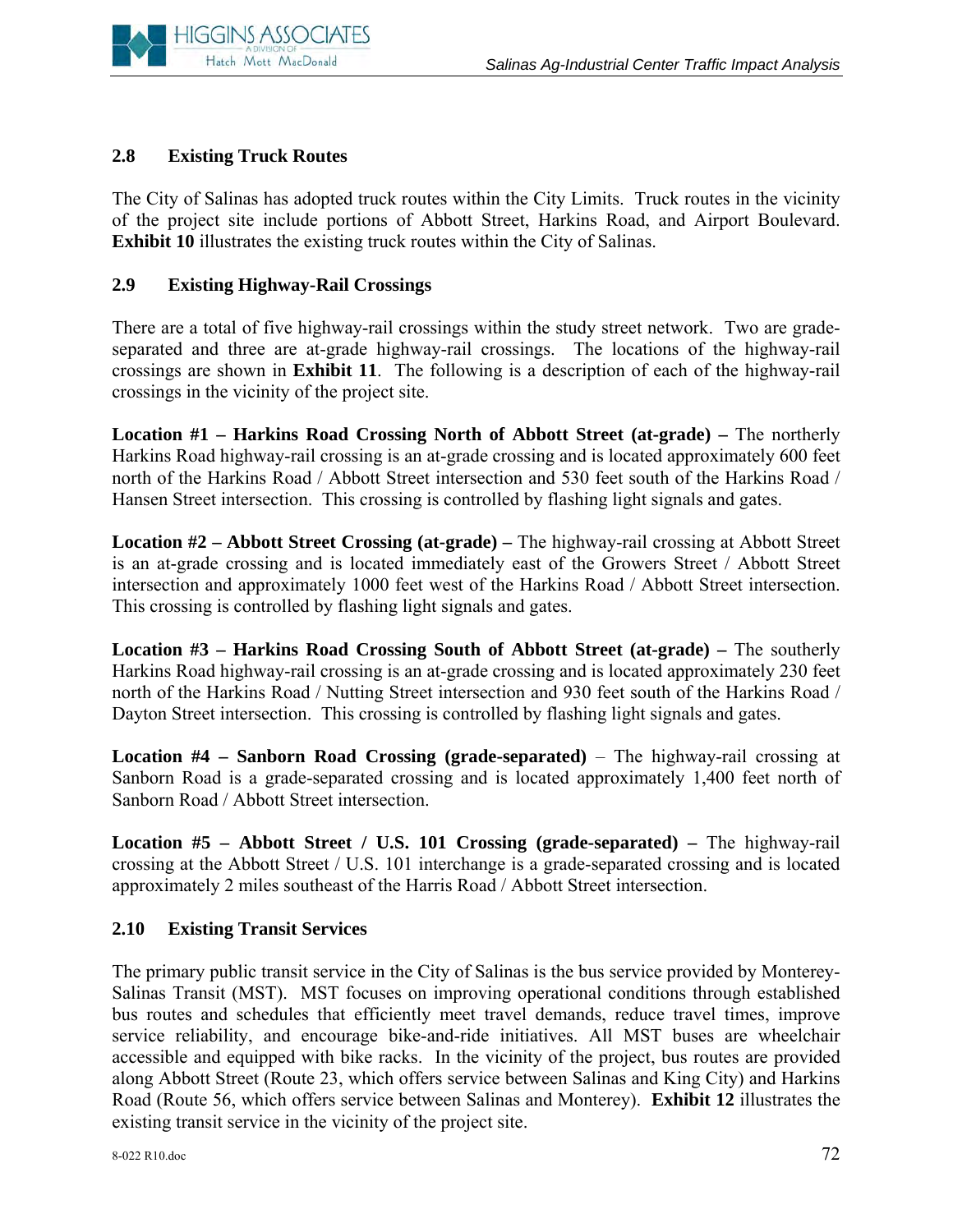

# **2.11 Existing Bicycle Facilities**

The City of Salinas has adopted a Master Bikeway Plan that designates routes along roadways that can be used by bicycling commuters and recreational riders for safe access to major employers, shopping centers and schools. Consistent with State and Federal designations, there are three basic types of bicycle facilities in Salinas. Each type is described below:

- Bike path (Class I) A completely separate right-of-way designed for the exclusive use of cyclists and pedestrians, with minimal crossings for motorists.
- Bike lane (Class II) A lane on a regular roadway, separated from the motorized vehicle right-of-way by paint striping, designated for the exclusive or semi-exclusive use of bicycles. Bike lanes allow one-way bike travel. Through travel by motor vehicles or pedestrians is prohibited, but crossing by pedestrians and motorists is permitted.
- Bike route (Class III) Provides shared use of the roadway with motorists, designated by signs or permanent markings.

Most bicycle routes in Salinas are part of the existing and proposed street and highway system, being either lanes on roadway shoulders or designated routes that mix with the traffic. In the vicinity of the project site, Class II bicycle lanes are currently provided on Abbott Street north of Harkins Road, and on Harkins Road between Hansen Street and the Salinas City Limits. Monterey County is proposing to designate Harkins Road (which becomes Hatton Avenue in the town of Spreckels) as a Class III bicycle route between the Salinas City Limits and Spreckels Boulevard, and Spreckels Boulevard as a Class II bicycle lane between SR 68 and Hatton Avenue in the town of Spreckels. **Exhibits 13A and 13B** illustrate the City of Salinas and Monterey County Bikeways Maps, respectively.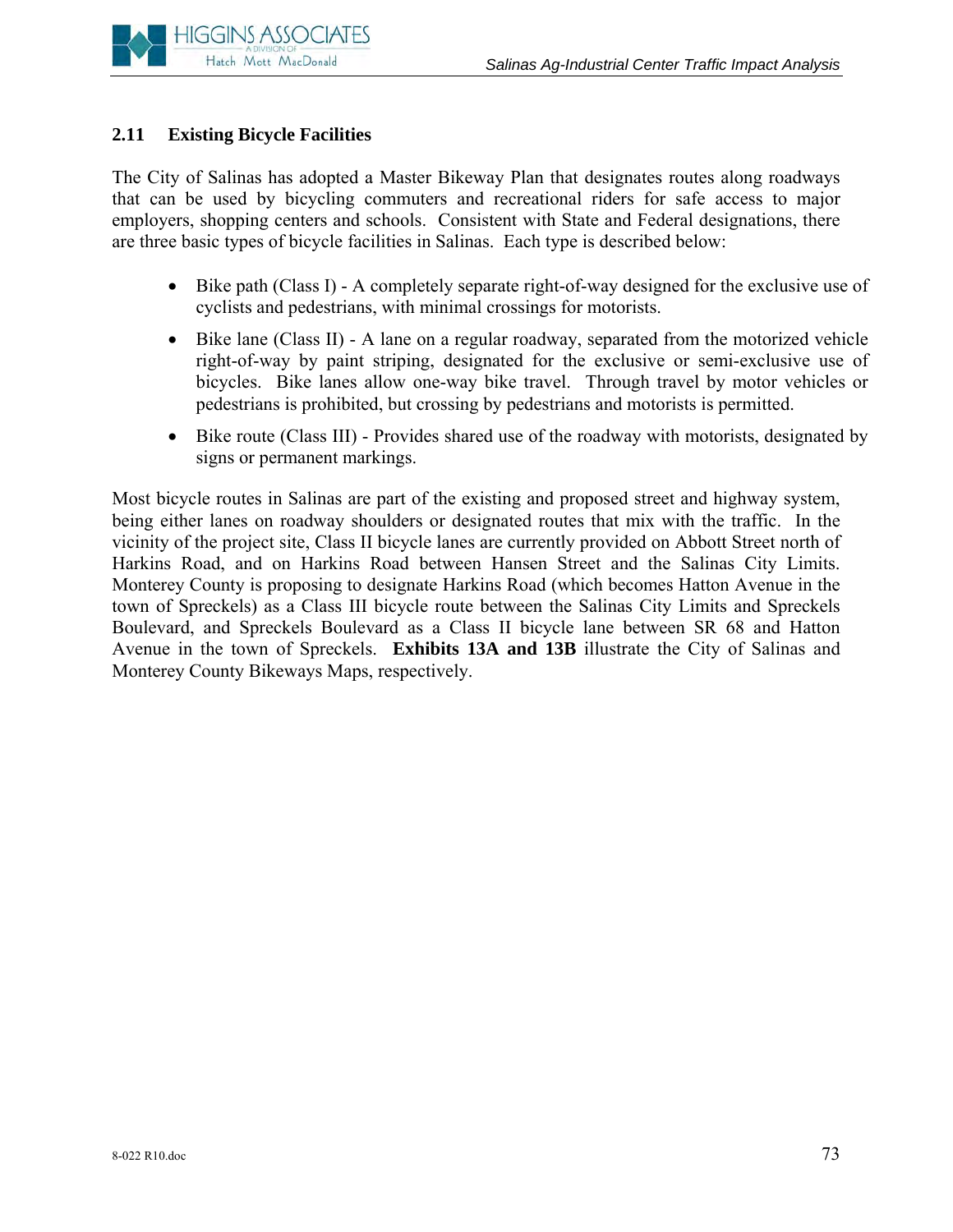

# **3 Background No Project Traffic Conditions**

This chapter presents a description of the traffic network, traffic volumes, and intersection and road segment levels of service within the study area under background (existing plus approved projects) traffic conditions without the proposed project.

# **3.1 Approved Projects Trip Generation, Distribution and Assignment**

A number of projects have already been approved by the City of Salinas, and other agencies within close proximity to the study area; these approved projects have not yet been fully constructed and occupied. In addition, approved projects in other parts of Monterey County will generate additional local and through traffic that will impact the study area. **Appendix E** includes trip generation tables for approved projects and a regional map showing their locations in a regional context. Information on approved projects was obtained from recent traffic studies performed for other projects and from lists provided by City of Salinas and County of Monterey staff.

The approved projects' trips were distributed onto the study road network and assigned to the study intersections. The background (approved projects) AM and PM peak hour trip assignments are shown on **Diagrams 5** and **6** in **Appendix B**.

The trips that would be generated by the approved projects were assigned to the study area road network and subsequently added to the existing harvest season traffic volumes to obtain the background traffic conditions volumes, which are shown on **Diagrams 7** and **8** in **Appendix B**.

# **3.2 Background No Project Intersection Operations**

Background no project AM and PM peak hour intersection levels of service are summarized in **Exhibit 5A**. LOS calculation sheets are included as **Appendix F1**. LOS calculation sheets with recommended improvements are included as **Appendix F2**. A summary of all recommended intersection improvements is included in **Exhibit 6A**.

A description of each intersection that will operate deficiently under background no project traffic conditions follows below. Recommended improvements are discussed in italics below the description of each intersection's operations.

**The following operational deficiencies would be caused by existing traffic in addition to background traffic growth (i.e., traffic generated by approved projects) on the study road network. Since this scenario does not include traffic that would be generated by the proposed project, the project is not responsible for providing any of these recommended improvements.**

#### 1. SR 68 / Blanco Road (Int. #1) – Signalized

This intersection will operate at an overall LOS D and LOS E during the AM and PM peak hours, respectively, under background traffic conditions. The following improvements are recommended under background no project conditions (RI #1):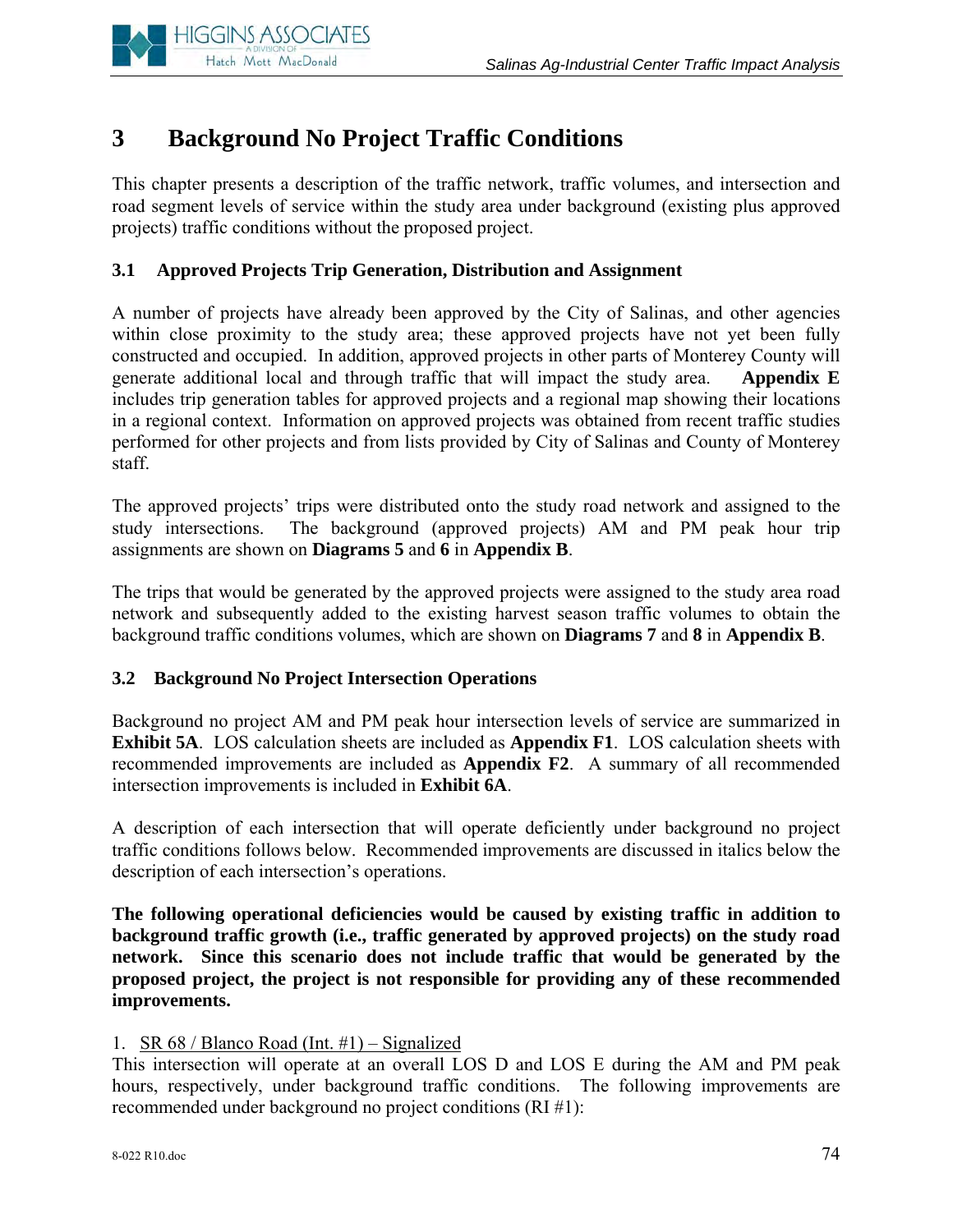

*1. The same improvements recommended under existing non-harvest season conditions are recommended under background no project conditions. However, these would only improve operations to level of service D during the PM peak hour.* 

## 2.  $\overline{SR}$  68 / Hunter Lane (Int. #2) – Stop Controlled (WB)

The minor street approach of this intersection will operate at LOS F during the AM peak hour under background no project traffic conditions.

*Options for improving operations at this intersection include consolidating access points and eliminating left-turns into and out of the driveways and minor intersections along SR 68 between Foster Road and Blanco Road, or the installation of a median barrier that would to allow left-turns into the minor streets but prevent left-turns out. These options would improve safety and the levels of service at the intersections along the corridor but would result in traffic diversions and the need to accommodate Uturns along the corridor. As pointed out by Monterey County Department of Public Works staff, the corridor merits a systems analysis to address these impacts, which is beyond the scope of this study. Caltrans should consider commissioning a systems analysis of the corridor.* 

*It should be noted that installation of a traffic signal would improve operations at this intersection to an acceptable level of service. However, it would also have an adverse impact on the through traffic on SR 68 and could cause an increase in rear-end collisions. As a result, a traffic signal is not recommended for this intersection.* 

3. Sanborn Road / Fairview Ave.-U.S. 101 NB Offramp (Int. #6) – Stop Controlled (EB & WB) This intersection will operate at an overall LOS F during both the AM and PM peak hours under background traffic conditions. The minor street approach will also operate at LOS F during both the AM and PM peak hours. The following improvements are recommended under background no project conditions (RI #18):

- *1. Same as existing harvest season. In addition:*
- *2. Add an eastbound U.S. 101 Offramp right-turn lane.*
- *3. Add a third northbound Sanborn Road through lane.*
- *4. Add a third southbound Sanborn Road through lane.*

## *Improvements along the Sanborn Road corridor are included in the City of Salinas TFO (#32 and #37).*

4. Sanborn Road / Elvee Drive-U.S. 101 SB Ramps (Int. #8) – Signalized

This intersection will operate at an overall LOS E during the PM peak hour under background traffic conditions. The following improvements are recommended under background no project conditions (RI #19):

- *1. Same as existing harvest season. In addition:*
- *2. Widen the southbound U.S. 101 offramp to accommodate two left-turn lanes, one shared through/right turn lane, and one dedicated right-turn lane.*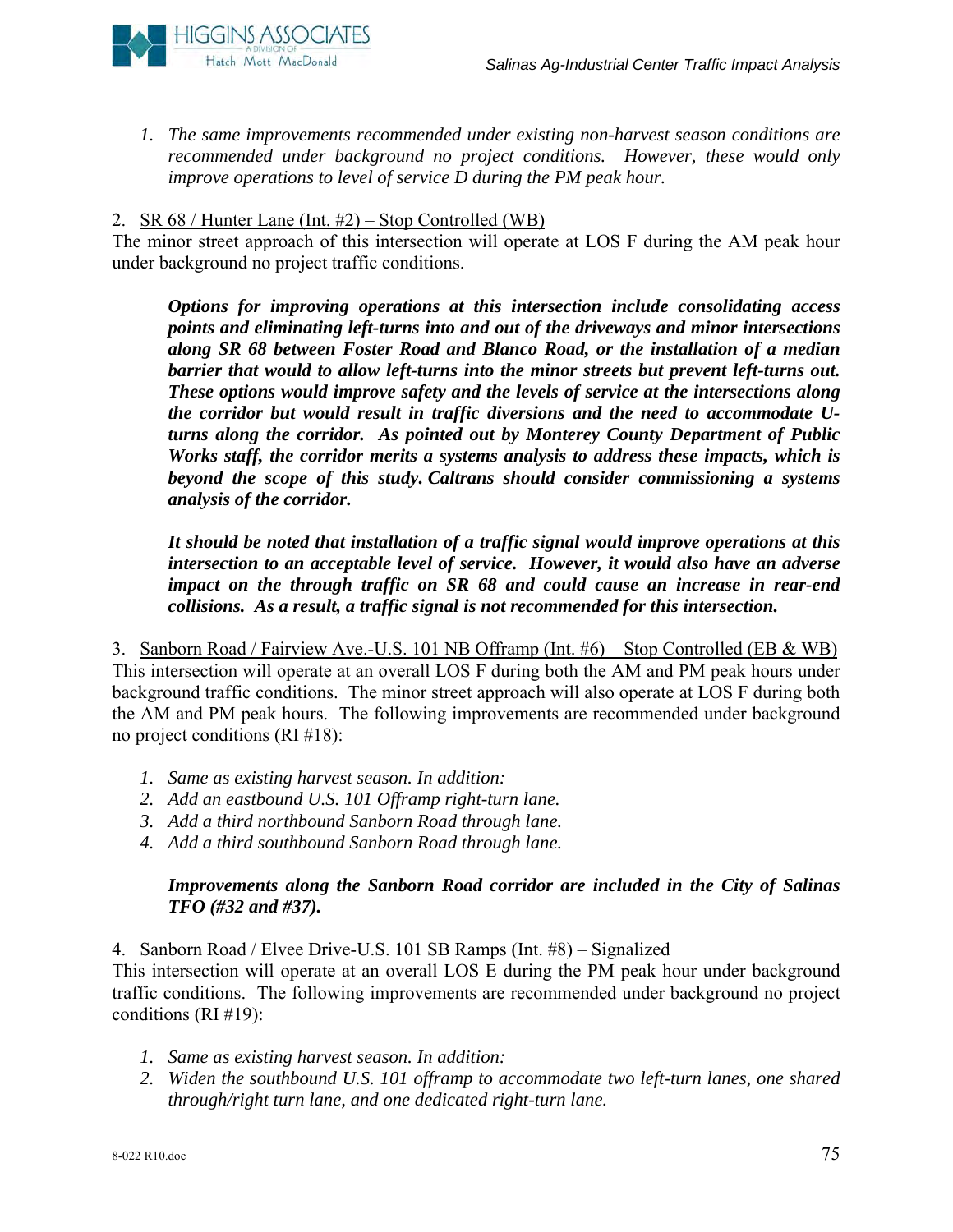

# *Improvements along the Sanborn Road corridor are included in the City of Salinas TFO (#32 and #37).*

#### 5. Sanborn Road / Work Street-Terven Avenue (Int. #9) – Signalized

This intersection will continue to operate at an overall LOS E during the PM peak hour under background traffic conditions. The following improvements are recommended under background no project conditions (RI #12):

*1. Same as existing harvest season.* 

#### *Improvements along the Sanborn Road corridor are included in the City of Salinas TFO (#37).*

#### 6. Airport Boulevard / De la Torre Street (Int. #12) – Signalized

This intersection will continue to operate at an overall LOS D during both the AM and PM peak hours under background traffic conditions. The following improvements are recommended under background no project conditions (RI #13):

*1. Same as existing harvest season.*

#### 7. Airport Boulevard / Terven Avenue (Int. #13) – Signalized

This intersection will operate at an overall LOS E during the PM peak hour under background traffic conditions. The following improvements are recommended under background no project conditions (RI #14):

*1. Same as existing harvest season.*

#### 8. Harkins Road / Hansen Street (Int. #15) – Signalized

This intersection operates at an overall LOS D during the AM and PM peak hours under background traffic conditions. The following improvements are recommended under background no project conditions (RI #15):

*1. Same as existing harvest season.* 

#### 9. Harkins Road / Dayton Street (Int. #18) – Stop Controlled (WB)

Although this intersection would operate at an acceptable level of service during the AM and PM peak hours, improvements are recommended due to the high volume of southbound left-turning vehicles in the AM peak hour. The following improvements are recommended under background no project conditions (RI #16):

*1. Same as existing harvest season.*

#### 10. U.S. 101 / Hartnell Road Connector (Int. #26) – Stop Controlled (WB)

The minor street approach of this intersection will operate at LOS F during the AM peak hour under background traffic conditions. The following improvements are recommended under background no project conditions (RI #20):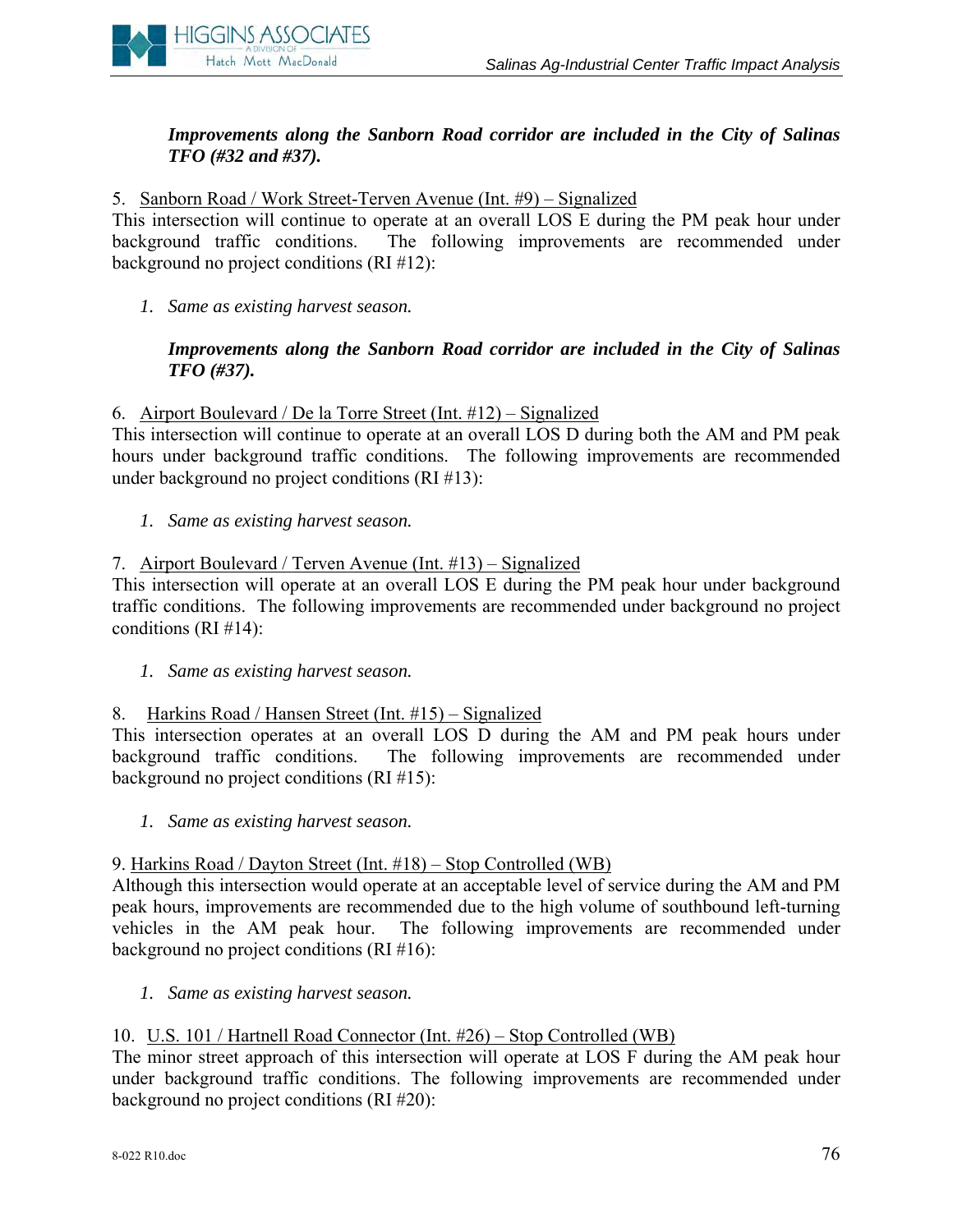

*1. Eliminate intersection and construct frontage road system.* 

# *Improvements in the TAMC fee (#7) include constructing 2-lane frontage roads on the*  east and west sides of U.S. 101 from the future Harris Road interchange to Chualar. *This would result in the elimination of this intersection.*

#### 11. Cooper Road / Blanco Road (Int. #37) – Stop Controlled (SB)

The minor street approach of this intersection will continue to operate at LOS F during both peak hours under background traffic conditions. The following improvements are recommended under background no project conditions (RI #2):

*1. Same as existing non-harvest season.*

#### 12. Davis Road / Blanco Road (Int. #38) – Signalized

This intersection will operate at an overall LOS D and LOS F during the AM and PM peak hours, respectively, under background traffic conditions. The following improvements are recommended under background no project conditions (RI #21):

- *1. Same as existing non-harvest season. In addition:*
- *2. Add a second southbound Davis Road through lane.*
- *3. Add a second westbound Blanco Road left-turn lane.*
- *4. Convert the southbound Davis Road right-turn to a free right turn.*

*Improvements at this intersection are included in the City's TFO (#26 and #41) and the TAMC Regional Traffic Impact Fee (#8). In addition, the County should include the segment of Blanco Road in the vicinity of this intersection in their proposed future impact fee per the Greater Salinas Memorandum of Understanding (MOU) dated August 2006.* 

13. SR 68 / Hitchcock Road (Int. #39) – Stop Controlled (EB)

The minor street approach of this intersection would operate at LOS F during the PM peak hour under background traffic conditions.

*Options for improving operations at this intersection include consolidating access points and eliminating left-turns into and out of the driveways and minor intersections along SR 68 between Foster Road and Blanco Road, or the installation of a median barrier that would to allow left-turns into the minor streets but prevent left-turns out. These options would improve safety and the levels of service at the intersections along the corridor but would result in traffic diversions and the need to accommodate Uturns along the corridor. As pointed out by Monterey County Department of Public Works staff, the corridor merits a systems analysis to address these impacts, which is beyond the scope of this study. Caltrans should consider commissioning a systems analysis of the corridor.*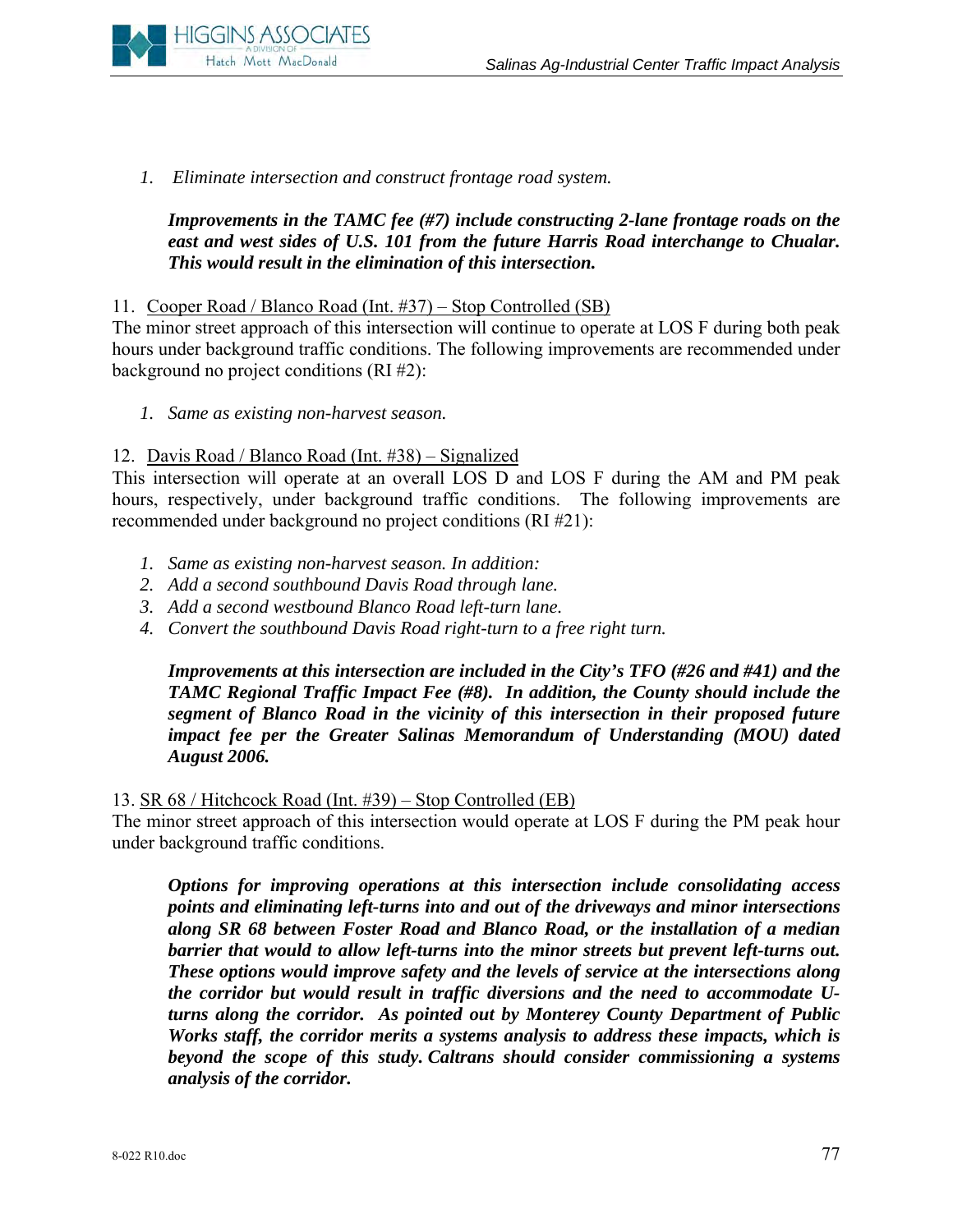

*It should be noted that installation of a traffic signal would improve operations at this intersection to an acceptable level of service. However, it would also have an adverse impact on the through traffic on SR 68 and could cause an increase in rear-end collisions. As a result, a traffic signal is not recommended for this intersection.* 

#### 14. Merrill Street / Abbott Street (Int. #42) – Stop Controlled (NB)

The minor street approach of this intersection will operate at LOS F during the PM peak hour under background traffic conditions. The following improvements are recommended under background no project conditions (RI #22):

- *1. Signalize the intersection.*
- *2. Add eastbound Abbott Street left-turn lane.*
- *3. Add westb*o*und Abbott Street left-turn lane.*

#### *Improvements at this intersection are not included in the City of Salinas TFO. It is proposed that the City add these improvements to the City of Salinas TFO.*

#### 15. Skyway Boulevard / E. Alisal Street (Int. #43) – Stop Controlled (NB & SB)

The minor street approach of this intersection will operate at LOS F during the AM peak hour under background traffic conditions. The following improvements are recommended under background no project conditions (RI #23):

*1. Signalize the intersection.*

#### *Improvements along E. Alisal Street are included in the City of Salinas TFO.*

#### 16. U.S. 101 / Spence Road (Int. #44) – Stop Controlled (WB)

This intersection will operate at an overall LOS D and LOS F during the AM and PM peak hours, respectively, under background traffic conditions. The minor street approach will continue to operate at LOS F during both the AM and PM peak hours. The following improvements are recommended under background no project conditions (RI #4):

*1. Same as existing non-harvest season.*

#### **3.3 Background No Project Road Segment Operations**

Background no project AM and PM peak hour levels of service on the study road segments are tabulated in **Exhibit 7A**. Freeway ramp, weaving, and non-freeway roadway segment volumes are based upon the intersection turning volumes shown on **Diagrams 7** and **8** in **Appendix B**.

A discussion of the traffic operations for the road and freeway segments and ramps with operational deficiencies under background no project traffic conditions follows. Recommended road segment improvements are discussed in italics below the description of each segment's operations, and are shown on **Exhibits 7A** and **7B**.

**The following operational deficiencies would be caused by existing traffic in addition to background traffic growth (i.e., traffic generated by approved projects) on the study road**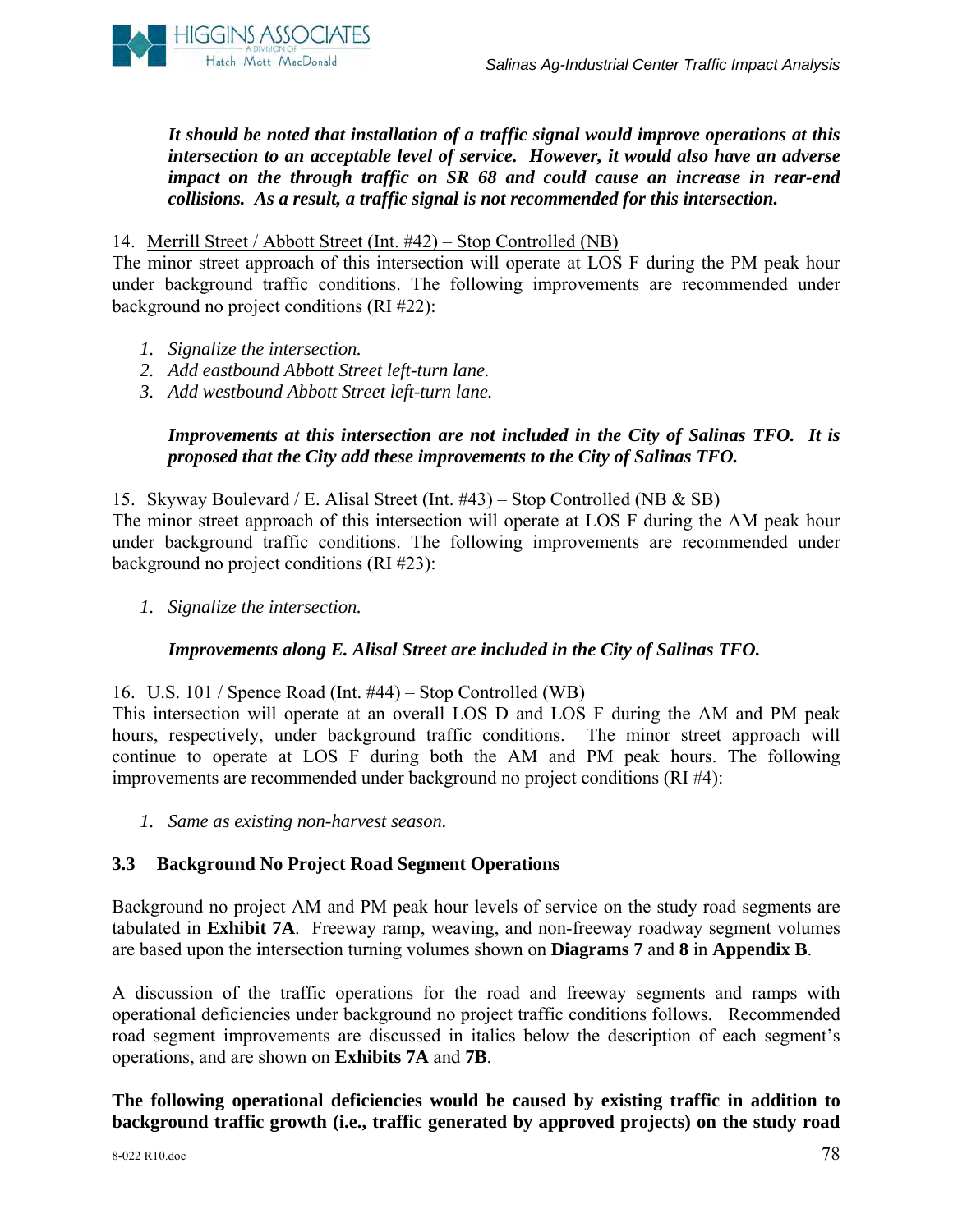

**network. Since this scenario does not include traffic that would be generated by the proposed project, the project is not responsible for providing any of these recommended improvements.**

# *Road Segments*

- 1. Airport Boulevard
	- a. Terven Avenue De La Torre Street (Seg. #2b). This segment will operate at LOS D during the PM peak hour. The following improvements are recommended under background no project conditions (RI #24):
		- *i. Widen to a 4-lane divided arterial.*

# *Improvements along this road segment are included in the City of Salinas TFO (#38).*

- 2. Blanco Road
	- a. Cooper Road Davis Road (Seg. #3a). This segment will operate at LOS E and LOS F during the AM and PM peak hours, respectively. The following improvements are recommended under background no project conditions (RI #5):
		- *i. Same as existing non-harvest season.*
	- b. Davis Road Alisal Street (Seg. #3b). This segment will operate at LOS F during the PM peak hour. The following improvements are recommended under background no project conditions (RI #25):
		- *i. Widen to a 4-lane divided arterial.*

# *Improvements along this road segment are included in the City of Salinas TFO (#41).*

- 3. Davis Road
	- a. Hitchcock Road Blanco Road (Seg. #4a). This segment will operate at LOS D and LOS E during the AM and PM peak hours, respectively. The following improvements are recommended under background no project conditions (RI #26):
		- *i. Widen to a 4-lane expressway.*

# *Improvements along this road segment are included in the TAMC fee (#4).*

- b. Blanco Road Ambrose Drive (Seg. #4b). This segment will operate at LOS F during the AM and PM peak hours. The following improvements are recommended under background no project conditions (RI #6):
	- *i. Same as existing non-harvest season.*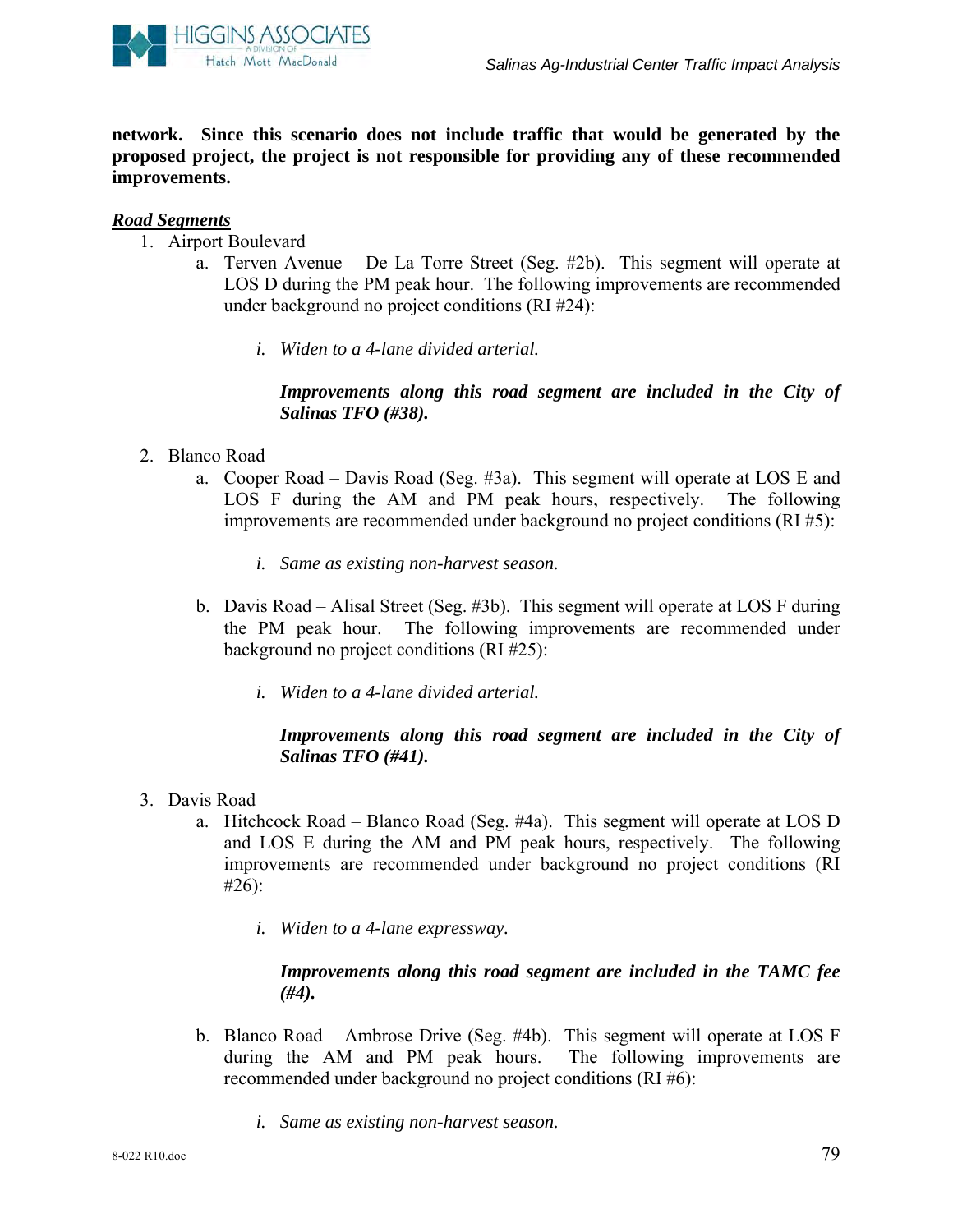

- 4. SR 156
	- a. Castroville Boulevard U.S. 101 (Seg. #17b). This segment will operate at LOS E during the AM and PM peak hours. The following improvements are recommended under background no project conditions (RI #7):
		- *i. Same as existing non-harvest season.*
- 5. SR 183
	- a. Espinosa Road Salinas City Limits (Seg. #18a). This segment will operate at LOS D and LOS E during the AM and PM peak hours, respectively. The following improvements are recommended under background no project conditions (RI #17):
		- *i. Same as existing harvest season.*

#### *Freeway Segments*

All of the study freeway segments will operate at acceptable levels of service under background without project traffic conditions.

#### *Freeway Ramps*

All of the study freeway ramps will operate at acceptable levels of service under background without project traffic conditions.

#### *Weaving Segments*

The results of the weaving analysis are discussed in Chapter 11.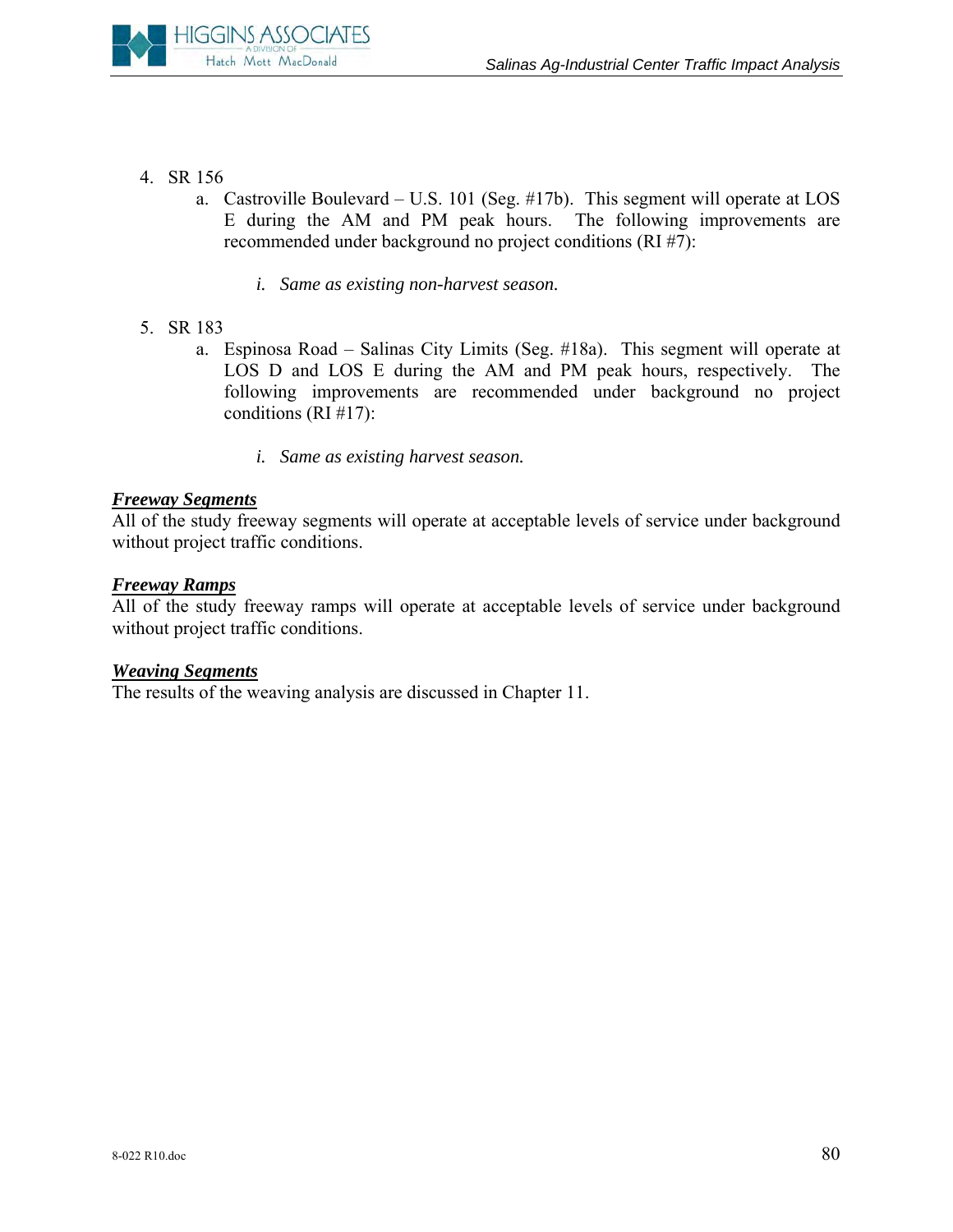

# **4 Existing Plus Project Phase 1 Traffic Conditions**

This chapter presents a description of the traffic network, traffic volumes, and intersection and road segment levels of service within the study area under existing plus project phase 1 traffic conditions.

**It is important to note that no credit was given for the relocation of existing uses within the City to the project site. All of the project-generated traffic was assumed to be new traffic on the local and regional road network. Although it is reasonable to assume that some of the traffic generated by the project will be existing traffic diverted from other parts of the City, the amount would be difficult to quantify. It is also possible that new businesses could eventually occupy existing facilities that are vacated due to the proposed project. As a result, the following analysis is conservative.** 

# **4.1 Project Phase 1 Trip Generation**

The proposed Salinas Ag-Industrial Center project will include a broad range of agriculturalrelated land uses dealing with the preservation, processing, and distribution of agricultural products. Two of the dominant industries will be agricultural processing and cooler facilities, both of which will generate significant amounts of truck traffic in addition to employee-related traffic. It was estimated that Phase 1 of the project will occupy approximately 160 acres of the 257-acre project site.

Based on discussions with the City of Salinas and Caltrans, Institute of Transportation Engineers (ITE) trip generation rates for the land use Industrial Park (ITE land use code 130) were used to estimate the project's trip generation. As requested by Caltrans, this is consistent with the *Gonzales Industrial Park Traffic Analysis Report* prepared by Higgins Associates in February 2005.

The ITE describes this category as containing a number of industrial or related facilities, which are "characterized by a mix of manufacturing, service and warehouse facilities with a wide variation in the proportion of each type of use from one location to another. Many industrial parks contain highly diversified facilities – some with a large number of small businesses and others with one or two dominant industries."

The ITE provides trip generation rates for Industrial Parks based on number of employees, square footage, and by acreage. Since the number of employees and the ratio of building coverage to land are not known, the rates by acreage were used to estimate the project's trip generation.

Phase 1 of the proposed project will generate an estimated 10,098 daily trips, with 1,369 trips occurring during the AM peak hour (1,037 in, 332 out) and 1,414 trips occurring during the PM peak hour (387 in, 1,027 out). The trip generation estimate for Phase 1 of the project is shown in **Exhibit 14**.

 $8-022$  R10.doc  $81$ Operational information regarding daily, AM peak hour and PM peak hour traffic volumes was also provided by the project applicant. These estimates were compared to the volumes derived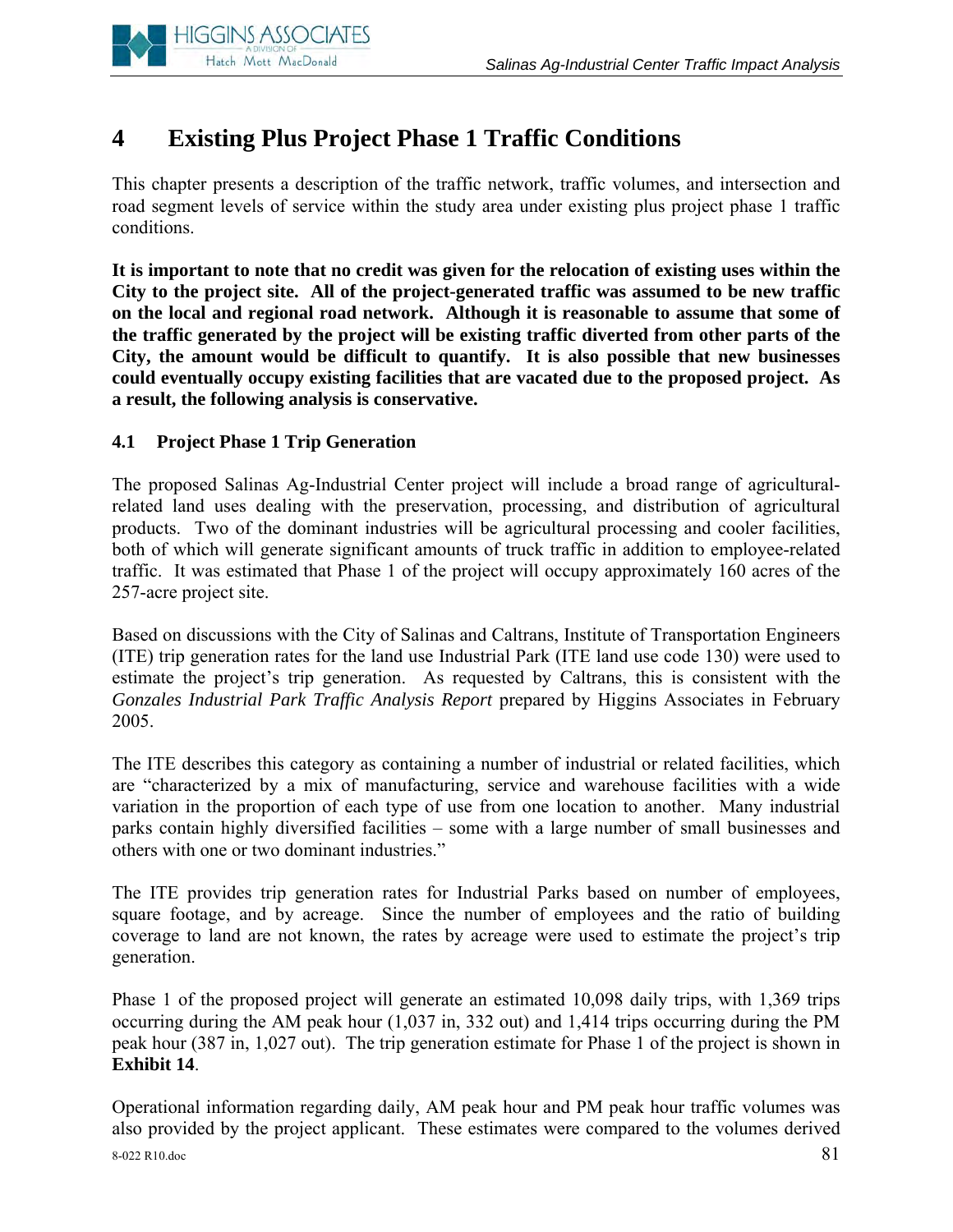

from the ITE rates, and were found to be reasonably consistent with the information provided by the project applicant.

# **4.2 Project Truck Trips**

The ITE Trip Generation book ( $7<sup>th</sup>$  Edition, 2003) states that truck trips accounted for 1 to 22 percent of the weekday traffic at the Industrial Park sites they surveyed, with an average of approximately 8 percent for all sites surveyed. To be conservative, it was assumed that trucks would represent 22% of the project's total AM and PM peak hour trip generation (i.e., the high end of the ITE range). To corroborate this assumption Higgins Associates conducted a survey of a neighboring industrial area (approximately 250 acres in size) near the project site and found that truck trips accounted for approximately 25% of the traffic entering and exiting this industrial area. Data collected during the neighboring industrial area survey are included in **Appendix W**.

Agricultural processing and cooler facilities primarily generate truck traffic from two types of trucks; line trucks and field trucks. As the name implies, field trucks are used to transfer raw product from the fields to the processing or cooler facilities. Line trucks are used to ship finished product across the state or country. The ratio of line trucks to field trucks varies depending on the type of product being handled. For instance, partially loaded line trucks may be shipped out if the product being shipped is highly perishable (i.e., waiting to obtain a full load may result in a loss of product).

Based on the allowable land uses within the project and information provided by the project applicant, it was assumed that the proportion of line trucks and field trucks for the Salinas Ag-Industrial Center would be 60% line trucks and 40% field trucks. In order to confirm that this assumption was realistic, several sources were considered.

These sources and their results are summarized in Table 2. Supporting data are included in **Appendix W**. Item #1 in Table 2 is derived from historical data provided by Uni-Kool. The data represents 4 days of truck activity per month for 5 months (for a total of 20 days of data) during the months of May, June, July, August and September 2007 (the peak harvest season months).

Item #2 is from the *D'Arrigo Brothers Traffic Impact and Pavement Analysis* report prepared by Higgins Associates (August 2002). The D'Arrigo Brothers facility consists of coolers and associated office space and is located on Harris Road, approximately 1.5 miles from the proposed project site.

Item #3 is information obtained from a truck survey performed by Higgins Associates in June 2008 at the driveways around the industrial area bordered by Blanco Road, Abbott Street, and Harkins Road, which is adjacent to the project site. This area is approximately 250 acres in size and has a variety of industrial land uses contained within it.

Item #4 is information obtained from a truck survey performed by Higgins Associates at the Abbott Street, Airport Boulevard, and Sanborn Road interchanges on June 25, 2008. The survey, which was conducted during the AM and PM peak hours, was used to determine the percentages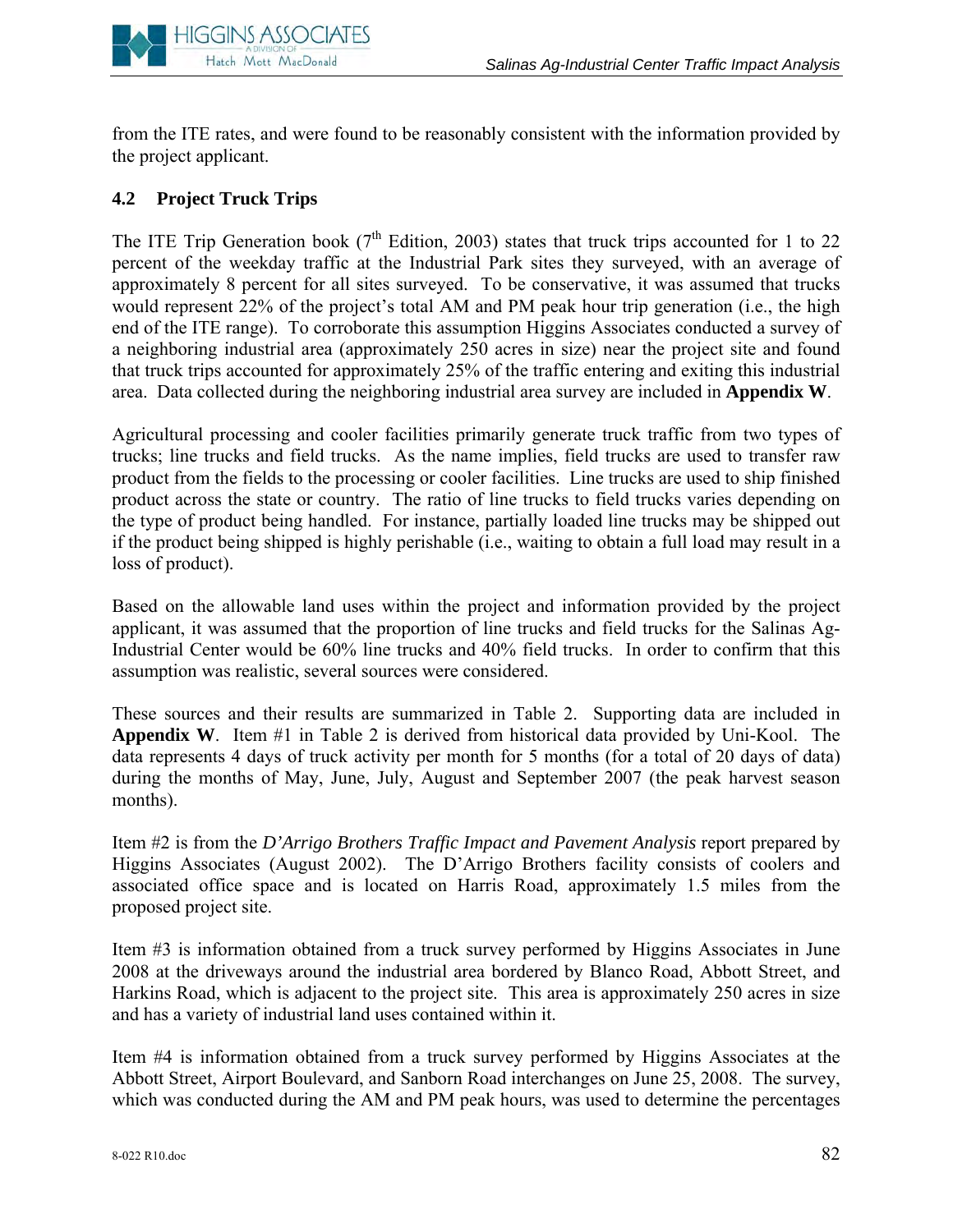

of line trucks and field trucks at these interchanges, as well as to provide information about their distribution characteristics (i.e., whether they were traveling to and from the north or the south).

| Source                    | % Line Trucks | % Field Trucks |
|---------------------------|---------------|----------------|
| Uni-Kool Data             | 48%           | 52%            |
| D'Arrigo Brothers TIA     | 72%           | 28%            |
| Neighboring Area Survey   | 61%           | 39%            |
| <b>Interchange Survey</b> | 59%           | 41%            |

# **Table 2. Proportions of Line Trucks to Field Trucks**

From the data presented in Table 2 it was determined that the assumption of 60% line trucks and 40% field trucks was reasonable.

# **4.3 Project Trip Distribution and Assignment**

Employee-based trip distribution percentages were obtained from the Association for Monterey Bay Area Government's (AMBAG) regional travel demand model. Project employment and land use data were coded into the model, which then provided estimates for the employee trip distribution. These percentages were reviewed, and adjustments were made based on knowledge of the local area and engineering judgment. **Exhibit 15A** presents the employee trip distribution percentages as obtained from the AMBAG model, as well as the adjusted percentages, where they differed from the model.

Line truck and field truck trip distributions were derived from the interchange survey referenced in Table 2 and from information provided by the project applicant. The line and field truck distributions were reviewed and approved by City of Salinas staff. **Exhibits 15B and 15C**  present the trip distribution percentages for the line trucks and field trucks, respectively.

The AM and PM peak hour trips generated by project phase 1 employees, line trucks and field trucks were assigned to the study intersections and are shown on **Diagrams 9, 10, 11, 13, 14,** and **15** and are included in **Appendix B**. These trips were then combined to obtain the total AM and PM peak hour trips for project phase 1, which are shown on **Diagrams 12** and 16 in Appendix **B**.

Project phase 1 trips were added to the existing harvest season traffic volumes to obtain existing plus project phase 1 traffic volumes, which are shown on **Diagrams 25** and **26** in **Appendix B**.

# **4.4 Existing Plus Project Phase 1 Intersection Operations**

Existing plus project phase 1 AM and PM intersection levels of service are summarized in **Exhibit 5A**. LOS calculation sheets for existing plus project phase 1 traffic conditions are included as **Appendix G1**. LOS calculation sheets for existing plus project phase 1 conditions with recommended improvements are included as **Appendix G2**. A summary of all recommended intersection improvements is included in **Exhibit 6A**.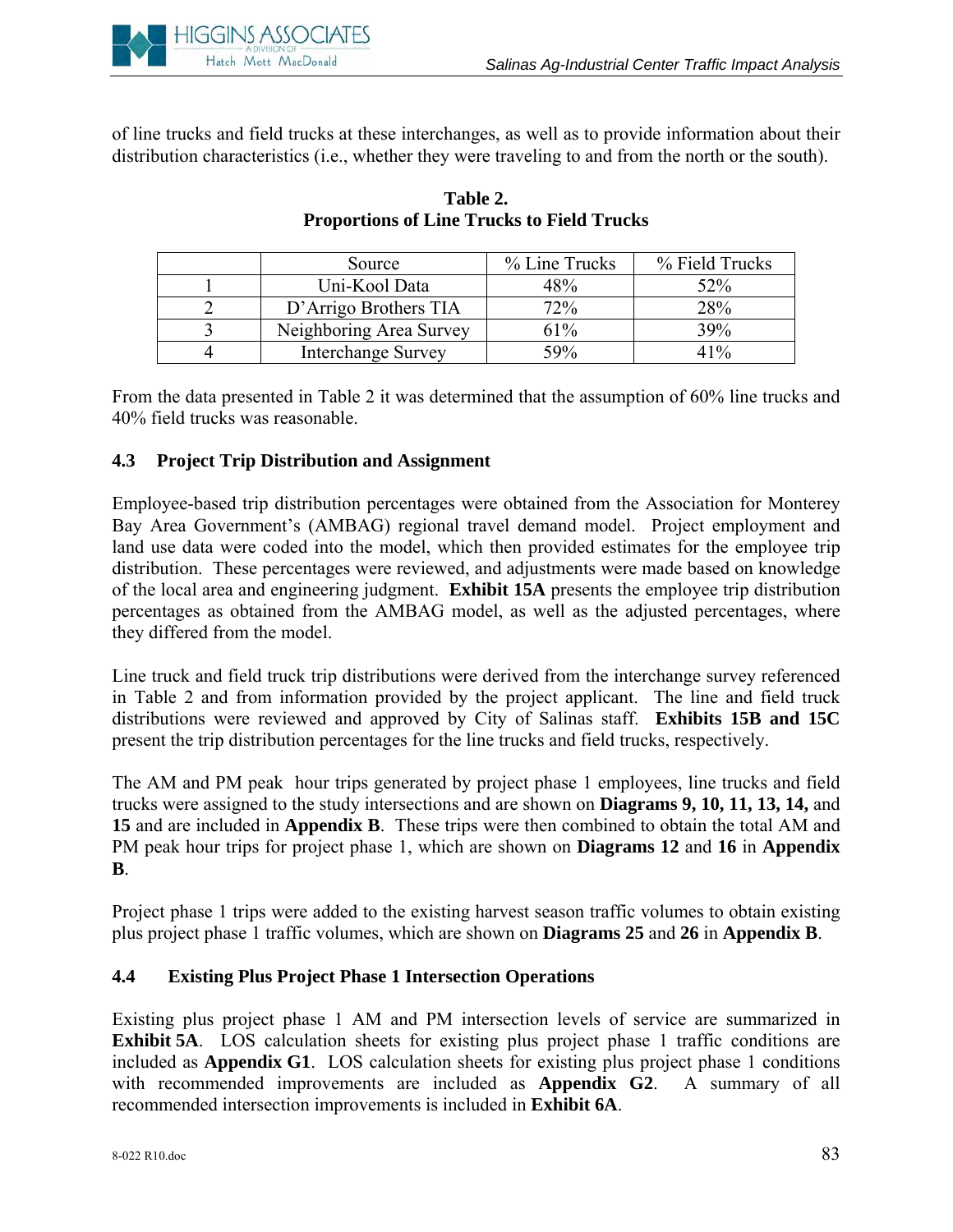

A description of each intersection that would operate deficiently under existing plus project phase 1 traffic conditions follows below. Recommended improvements are discussed in italics below the description of each intersection's operations.

# 1. SR  $68 /$  Blanco Road (Int. #1) – Signalized

This intersection would operate at an overall LOS D during the AM and PM peak hours under existing plus project phase 1 traffic conditions. Per the Caltrans significance criteria the project would have a significant impact at this intersection. The following improvements are recommended under existing plus project phase 1 conditions (RI #1):

*1. Same as existing non-harvest season (see Section 2.3)* 

*Improvements 1, 4 and 5 are included in the City of Salinas TFO (#59). Improvements 2, 3 and 6 would also be required to improve operations to an acceptable level of service. It is proposed that the City add these improvements to the City of Salinas TFO. If the City adds improvements 2, 3 and 6 to the City of Salinas TFO, the payment of traffic impact fees per the City of Salinas TFO will mitigate project impacts at this intersection. If the City does not add these improvements to the TFO, then the project*  will be responsible for its pro-rata fair-share of these improvements. In that event, *because an established improvement program for improvements 2, 3 and 6 would not exist, the impact would remain significant and unavoidable.* 

*The City will need to consider several challenges at this intersection. For example, widening the south leg of the intersection to accommodate a third receiving lane on southbound SR 68 may require the relocation of PG&E electrical equipment located on the southeast corner of the intersection, and the addition of a westbound right-turn lane would require the reconfiguration of the parking lot on the northeast corner of the intersection. For these reasons, the City must determine whether or not the recommended improvements are feasible.*

2. Sanborn Road / Fairview Ave.-U.S. 101 NB Offramp (Int. #6) – Stop Controlled (EB & WB) This intersection would operate at an overall LOS F during the PM peak hours under existing plus project phase 1 traffic conditions. The minor street approach would operate at LOS F during both the AM and PM peak hours. Per the Caltrans significance criteria the project would have a significant impact at this intersection. The following improvements are recommended under existing plus project phase 1 conditions  $(RI \# 10)$ :

*1. Same as existing harvest season.* 

# *Payment of traffic impact fees per the City of Salinas TFO (#32 and #37) will mitigate project impacts at this intersection.*

3. Sanborn Road / Elvee Drive-U.S. 101 SB Ramps (Int. #8) – Signalized

This intersection would operate at an overall LOS D during the AM and PM peak hours under existing plus project phase 1 traffic conditions. Per the Caltrans significance criteria the project would have a significant impact at this intersection. The following improvements are recommended under existing plus project phase 1 conditions (RI #11):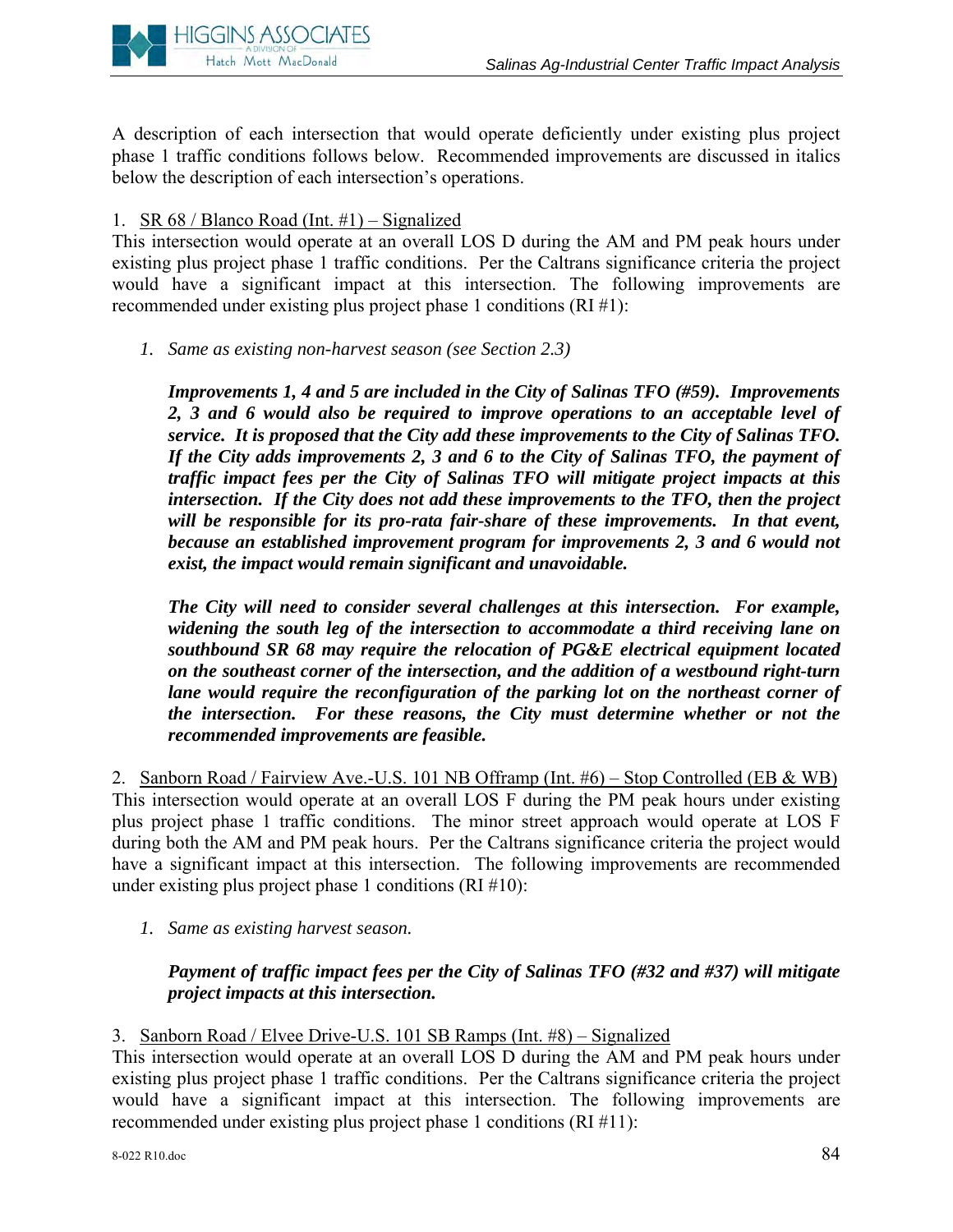

# *1. Same as existing harvest season.*

*Improvements along the Sanborn Road corridor are included in the City of Salinas TFO (#32, #37 and #66). In addition, this intersection is within the responsibility and jurisdiction of Caltrans. Improvements at this intersection should be added to the TAMC fee. If they are, payment of the TAMC fee would mitigate project impacts at this intersection to a less than significant level. If improvements are not added to the TAMC fee prior to project implementation, then the project will be responsible for its pro-rata fair-share of the improvements. In that event, because an established improvement program for such improvements would not exist, the impact would remain significant and unavoidable, and the City would need to either adopt findings of overriding considerations or find that such improvements are within the responsibility and jurisdiction of another public agency (Caltrans and TAMC) and should be adopted by such other agency (CEQA Guidelines Section 15091[a][2] and [3]).* 

## 4. Sanborn Road / Work Street-Terven Avenue (Int. #9) – Signalized

This intersection would operate at an overall LOS E during the PM peak hour under existing plus project phase 1 traffic conditions. Per the City of Salinas significance criteria the project would have a significant impact at this intersection. The following improvements are recommended under existing plus project phase 1 conditions  $(RI \#12)$ :

*1. Same as existing harvest season.* 

# *Payment of traffic impact fees per the City of Salinas TFO (#37) will mitigate project impacts at this intersection.*

5. Airport Boulevard / De la Torre Street (Int. #12) – Signalized

This intersection would operate at an overall LOS D and LOS F during the AM and PM peak hours, respectively, under existing plus project phase 1 traffic conditions. Per the Caltrans significance criteria the project would have a significant impact at this intersection. The following improvements are recommended under existing plus project phase 1 conditions (RI #13):

*1. Same as existing harvest season.* 

# *Improvements at this intersection are funded by Caltrans (#0318) and the City of Salinas TFO (#32 and #38). Payment of traffic impact fees per the City of Salinas TFO will mitigate project impacts at this intersection.*

#### 6. Airport Boulevard / Terven Avenue (Int. #13) – Signalized

This intersection would operate at an overall LOS D and LOS F during the AM and PM peak hours, respectively, under existing plus project phase 1 traffic conditions. Per the Caltrans significance criteria the project would have a significant impact at this intersection. The following improvements are recommended under existing plus project phase 1 conditions (RI #14):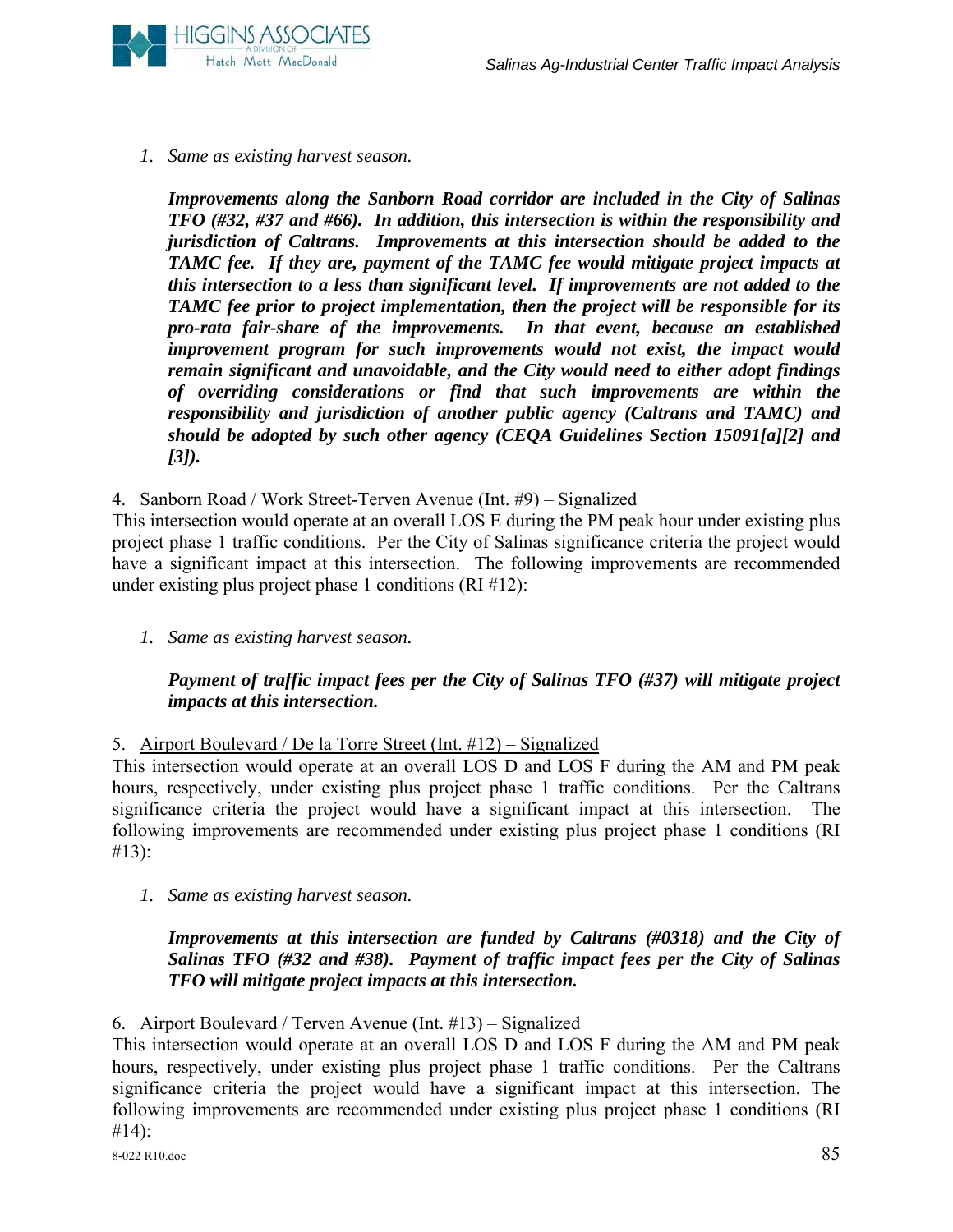

*1. Same as existing harvest season.* 

*Improvements at this intersection are planned but not fully funded as Phase 2 of the Caltrans Airport Boulevard interchange project (#0318). Improvements at this intersection are included in the City of Salinas TFO (#32 and #38). Payment of traffic impact fees per the City of Salinas TFO will mitigate project impacts at this intersection.* 

#### 7. Airport Boulevard / Hansen Street (Int. #14) – Stop Controlled (NB & WB)

The minor street approach to this intersection would operate at an LOS F during both the AM and PM peak hours. Per the City of Salinas significance criteria the project would have a significant impact at this intersection. The following improvements are recommended under existing plus project phase 1 conditions (RI #27):

*1. Add a second westbound Hansen Street right-turn lane.* 

*Improvements at this intersection are not included in the City of Salinas TFO. It is proposed that the City add this improvement to the City of Salinas TFO. If the City adds this improvement to the City of Salinas TFO, the payment of traffic impact fees per the City of Salinas TFO will mitigate project impacts at this intersection. If the City does not add this improvement to the TFO, then the project will be responsible for its pro-rata fair-share of this improvement. In that event, because an established improvement program would not exist, the impact would remain significant and unavoidable.* 

8. Harkins Road / Hansen Street (Int. #15) – Signalized

This intersection would operate at an overall LOS F during PM peak hour under existing plus project phase 1 traffic conditions. Per the City of Salinas significance criteria the project would have a significant impact at this intersection. The following improvements are recommended under existing plus project phase 1 conditions (RI #15):

*1. Same as existing harvest season.* 

*While the preceding improvements would enhance traffic operations at this intersection, it should be noted that the extensive queuing is caused by traffic congestion at the U.S. 101 / Airport Boulevard interchange, which is planned for improvements through a Caltrans PSR (#0318) and the City of Salinas TFO (#32 and #38).*

*It is proposed that the City add these improvements to the City of Salinas TFO. If the City adds these improvements to the City of Salinas TFO, payment of traffic impact fees per the City of Salinas TFO will mitigate project impacts at this intersection. If the City does not add these improvements to the TFO, then the project will be responsible for its pro-rata fair-share of these improvements. In that event, because an established improvement program would not exist, the impact would remain significant and unavoidable.*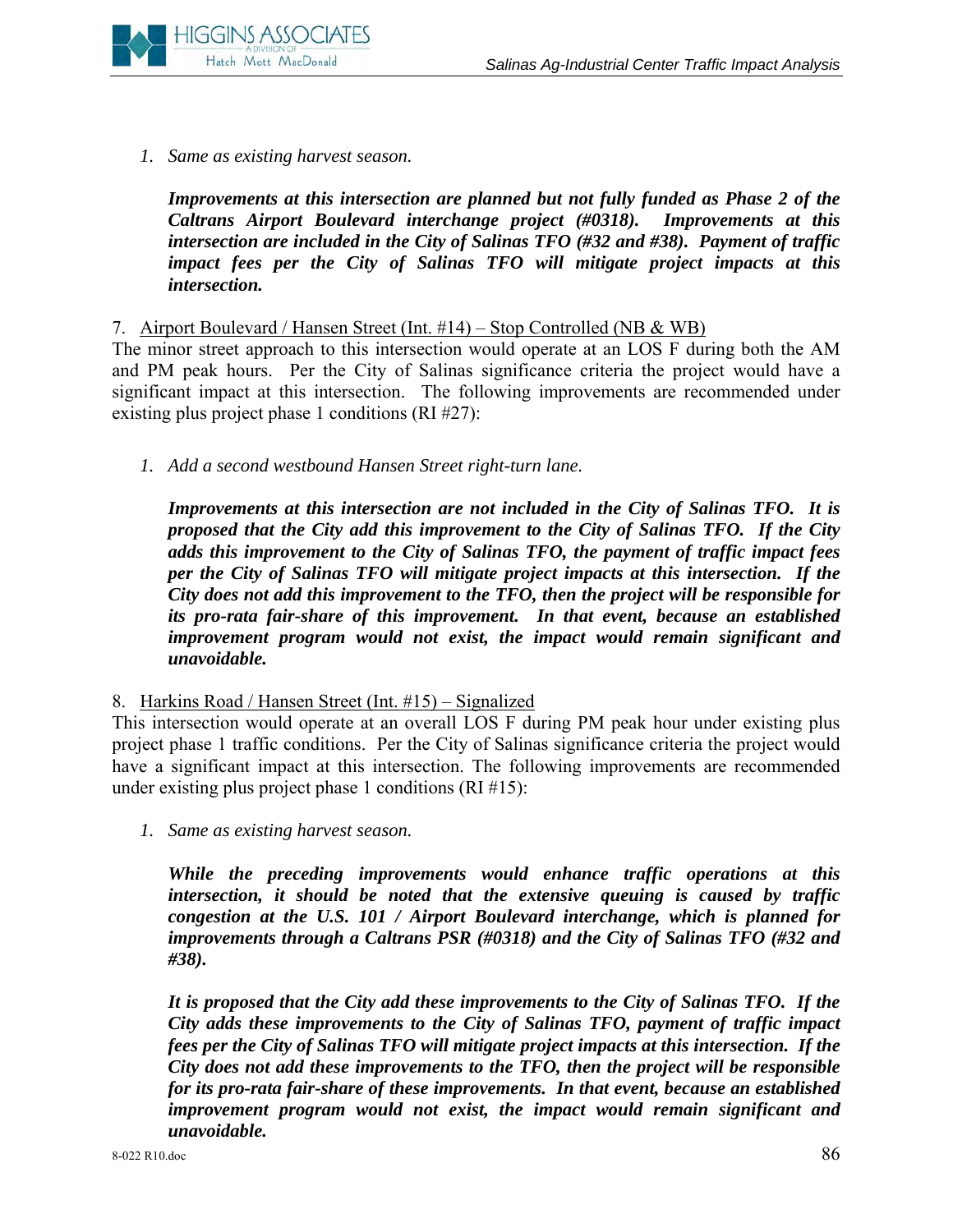

# 9. Harkins Road / Abbott Street (Int. #16) – Signalized

This intersection would operate at an overall LOS E during the AM peak hour under existing plus project phase 1 traffic conditions. Per the City of Salinas significance criteria the project would have a significant impact at this intersection. The following improvements are recommended under existing plus project phase 1 conditions (RI #28):

- *1. Add a second southbound Harkins Road left-turn lane.*
- 2. *Convert the westbound Abbott Street right-turn to include right turn overlap phasing.*

*Improvements at this intersection are not included in the City of Salinas TFO. It is proposed that the City add these improvements to the City of Salinas TFO. If the City adds these improvements to the City of Salinas TFO, the payment of traffic impact fees per the City of Salinas TFO will mitigate project impacts at this intersection. If the City does not add these improvements to the TFO, then the project will be responsible for its pro-rata fair-share of these improvements. In that event, because an established improvement program would not exist, the impact would remain significant and unavoidable.* 

# 10. Harkins Road / Dayton Street (Int. #18) – Stop Controlled (WB)

Although this intersection would operate at an acceptable level of service during the AM and PM peak hours, improvements are recommended due to the high volume of southbound left-turning vehicles in the AM peak hour. Per the City of Salinas significance criteria the project **would not** have a significant impact at this intersection. The following improvements are recommended under existing plus project phase 1 conditions  $(RI \# 16)$ :

*1. Same as existing harvest season.* 

*Improvements at this intersection are not included in any fee program and no mitigation is required of the project at this intersection. However, the project is proposing to implement this improvement to enhance safety at this intersection.* 

# 11. Harris Road / Harris Place (Int. #23) – Stop Controlled (EB & WB)

A fourth (west) leg would be constructed at this intersection with the implementation of the proposed project. Without additional improvements, the minor street approach of this intersection would operate at LOS F during the PM peak hour under existing plus project phase 1 traffic conditions. Per the City of Salinas significance criteria, the project would have a significant impact at this intersection. The project applicant is proposing to design this intersection with the following lane configurations and traffic controls (RI #29):

- *1. Signalize intersection.*
- *2. Northbound Harris Road approach: One left-turn lane, one shared through/right lane*
- *3. Southbound Harris Road approach: One left-turn lane, one through lane, one right-turn lane*
- *4. Eastbound Harris Place approach: One left-turn lane, one shared through/right lane*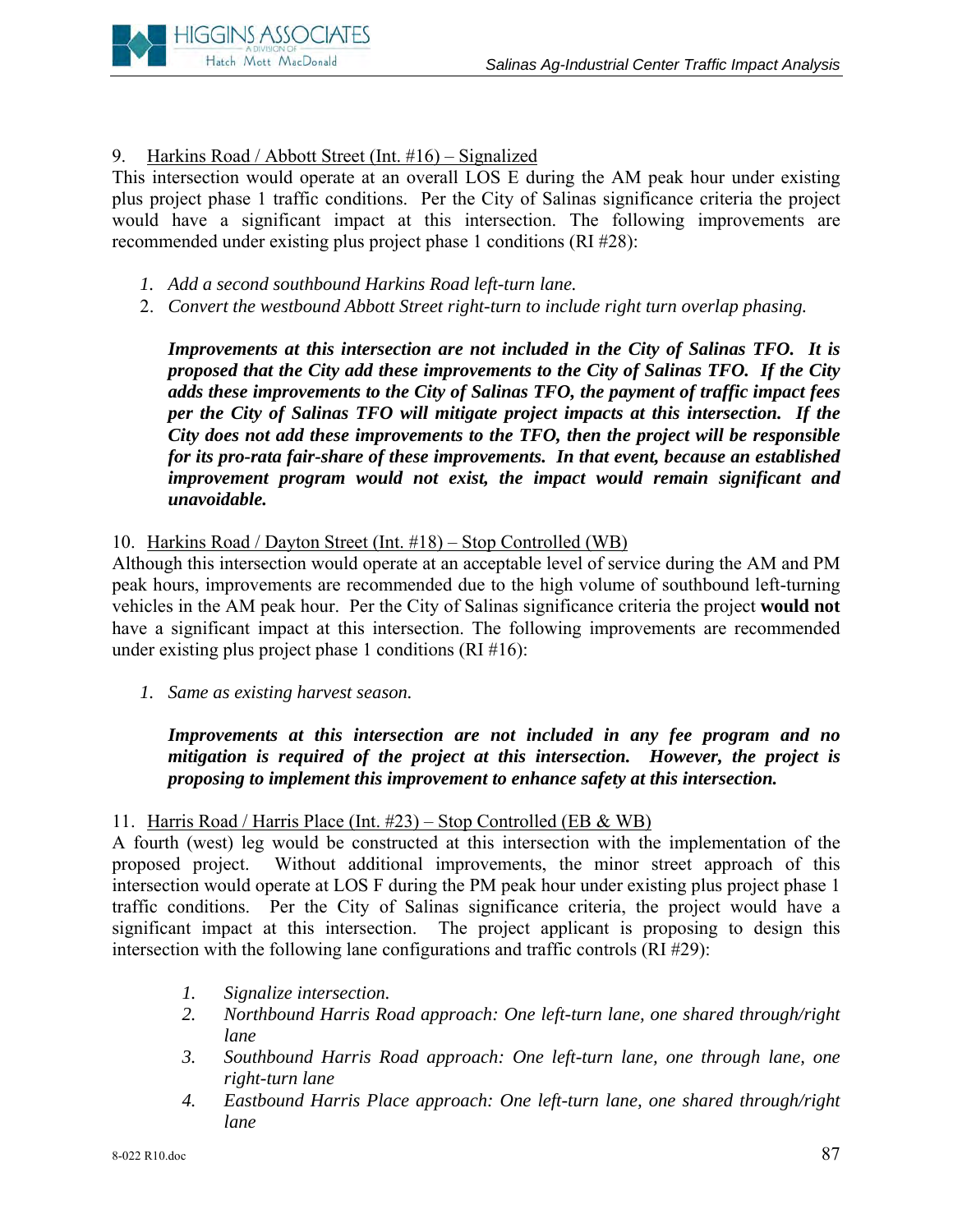

*5. Westbound Harris Place approach: One shared left/through/right lane* 

# *If the intersection is designed with these lane configurations and traffic controls, the project will not have a significant impact at this location.*

#### 12. Street A Project Road / Abbott Street (Int. #27) – Future Project Intersection

This intersection will be created with the implementation of the proposed project. The project applicant is proposing to design this intersection with the following lane configurations and traffic controls (RI #30):

- *1. Signalize intersection.*
- *2. Northbound Street A Project Road approach: Two left-turn lanes, one right-turn lane.*
- *3. Eastbound Abbott Street approach: Two through lanes and one right-turn lane*
- *4. Westbound Abbott Street approach: One left-turn lane and two through lanes*

# *If the intersection is designed with these lane configurations and traffic controls, the project would not have a significant impact at this location.*

13. Harris Road / Street B Project Road (Int. #34) – Future Project Intersection

This intersection will be created with the implementation of the proposed project. The project applicant is proposing to design this intersection with the following lane configurations and traffic controls (RI #31):

- *1. One-way stop control (EB Street B Project Road approach).*
- *2. Northbound Harris Road approach: One left-turn lane and one through lane.*
- *3. Southbound Harris Road approach: One through lane and one right-turn lane.*
- *4. Eastbound Street B Project Road approach: One left-turn lane and one right-turn lane.*

## *If the intersection is designed with these lane configurations and traffic controls, the project would not have a significant impact at this location.*

#### 14. Cooper Road / Blanco Road (Int. #37) – Stop Controlled (SB)

The minor street approach of this intersection would operate at LOS F during both peak hours under existing plus project phase 1 traffic conditions. Per the Monterey County significance criteria, the project would have a significant impact at this intersection. The following improvements are recommended under existing plus project phase 1 conditions (RI #2):

*1. Same as existing non-harvest season.* 

*Improvements at this intersection are not currently included in any fee program. This intersection operates deficiently under existing conditions and is within the County's responsibility and jurisdiction. The County should include the recommended improvements at this intersection in their proposed future impact fee per the Greater Salinas Memorandum of Understanding (MOU) dated August 2006.*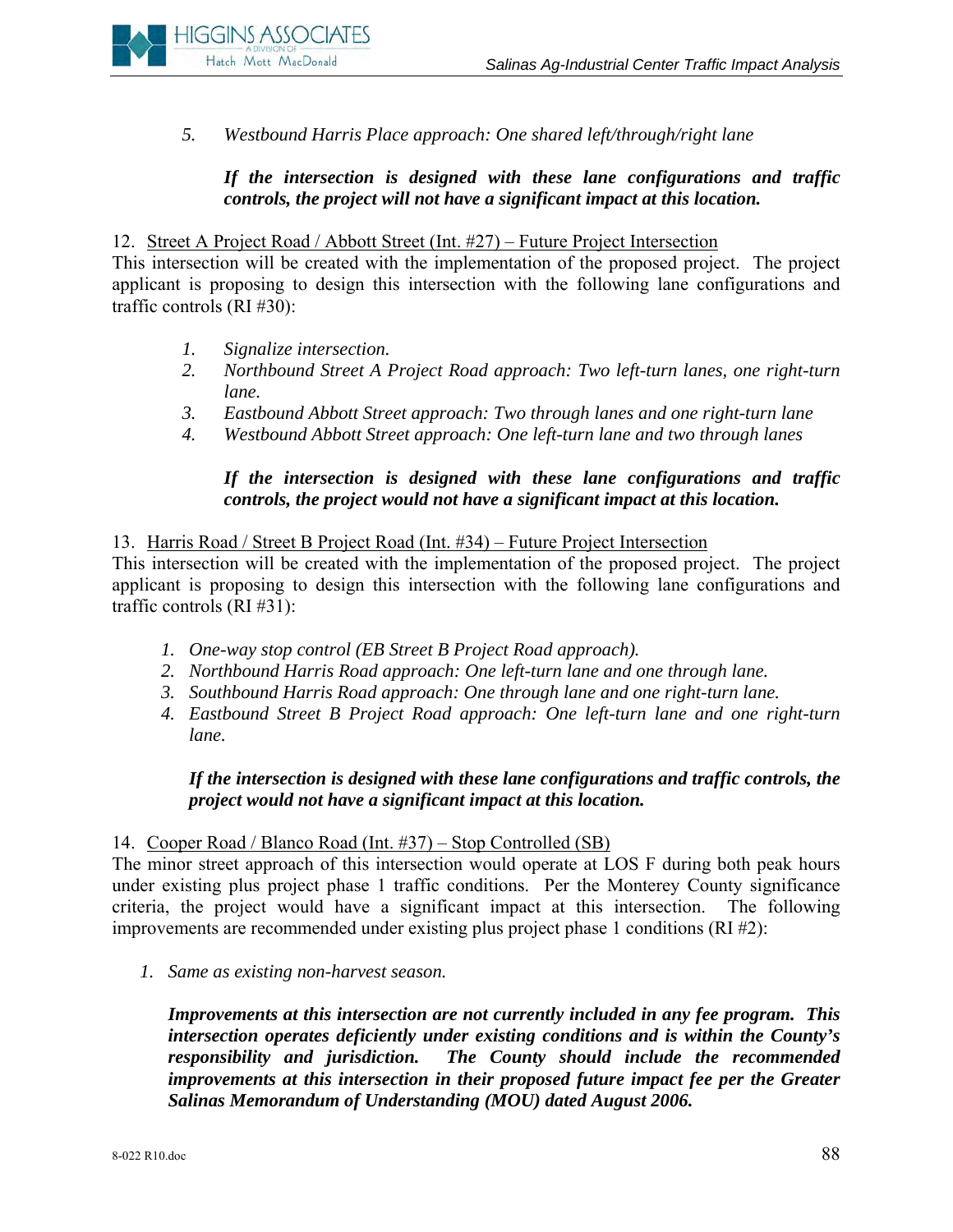

*If the County adopts an impact fee program that includes these improvements prior to project implementation, payment of the fee will mitigate this impact to a less than significant level. If the County does not adopt an impact fee program including these improvements prior to project implementation, then the project will be responsible for its pro-rata fair-share of these improvements as mitigation as provided in Section 3 of the Agreement Regarding Supplement to the Final Program EIR for the Salinas Future Growth Area between the City of Salinas and the County of Monterey (March 27, 2008). In that event, because an established improvement program for such improvements would not exist, the impact would remain significant and unavoidable, and the City would need to either adopt findings of overriding considerations or find that such improvements are within the responsibility and jurisdiction of another public agency (the County) and should be adopted by such other agency (CEQA Guidelines Section 15091[a][2] and [3]).* 

## 15. Davis Road / Blanco Road (Int. #38) – Signalized

This intersection would operate at an overall LOS D during the PM peak hour under existing plus project phase 1 traffic conditions. Per the Monterey County significance criteria the project would have a significant impact at this intersection. The following improvements are recommended under existing plus project phase 1 conditions (RI #21):

*1. Same as background.* 

*Improvements at this intersection are included in the City's TFO (#26, #41) and the TAMC Regional Traffic Impact Fee (#8). In addition, the County should include these improvements in their proposed future impact fee per the Greater Salinas Memorandum of Understanding (MOU) dated August 2006.* 

*If the County adopts an impact fee program that includes these improvements prior to project implementation, payment of the fee will mitigate this impact to a less than significant level. If the County does not adopt an impact fee program including these improvements prior to project implementation, then the project will be responsible for its pro-rata fair-share of these improvements as mitigation as provided in Section 3 of the Agreement Regarding Supplement to the Final Program EIR for the Salinas Future Growth Area between the City of Salinas and the County of Monterey (March 27, 2008). In that event, because an established improvement program for such improvements would not exist, the impact would remain significant and unavoidable, and the City would need to either adopt findings of overriding considerations or find that such improvements are within the responsibility and jurisdiction of another public agency (the County) and should be adopted by such other agency (CEQA Guidelines Section 15091[a][2] and [3]).* 

#### 16. Merrill Street / Abbott Street (Int. #42) – Stop Controlled (NB)

The minor street approach of this intersection would operate at LOS F during the PM peak hour under existing plus project phase 1 traffic conditions. Per the City of Salinas significance criteria the project would have a significant impact at this intersection. The following improvements are recommended under existing plus project phase 1 conditions (RI #22):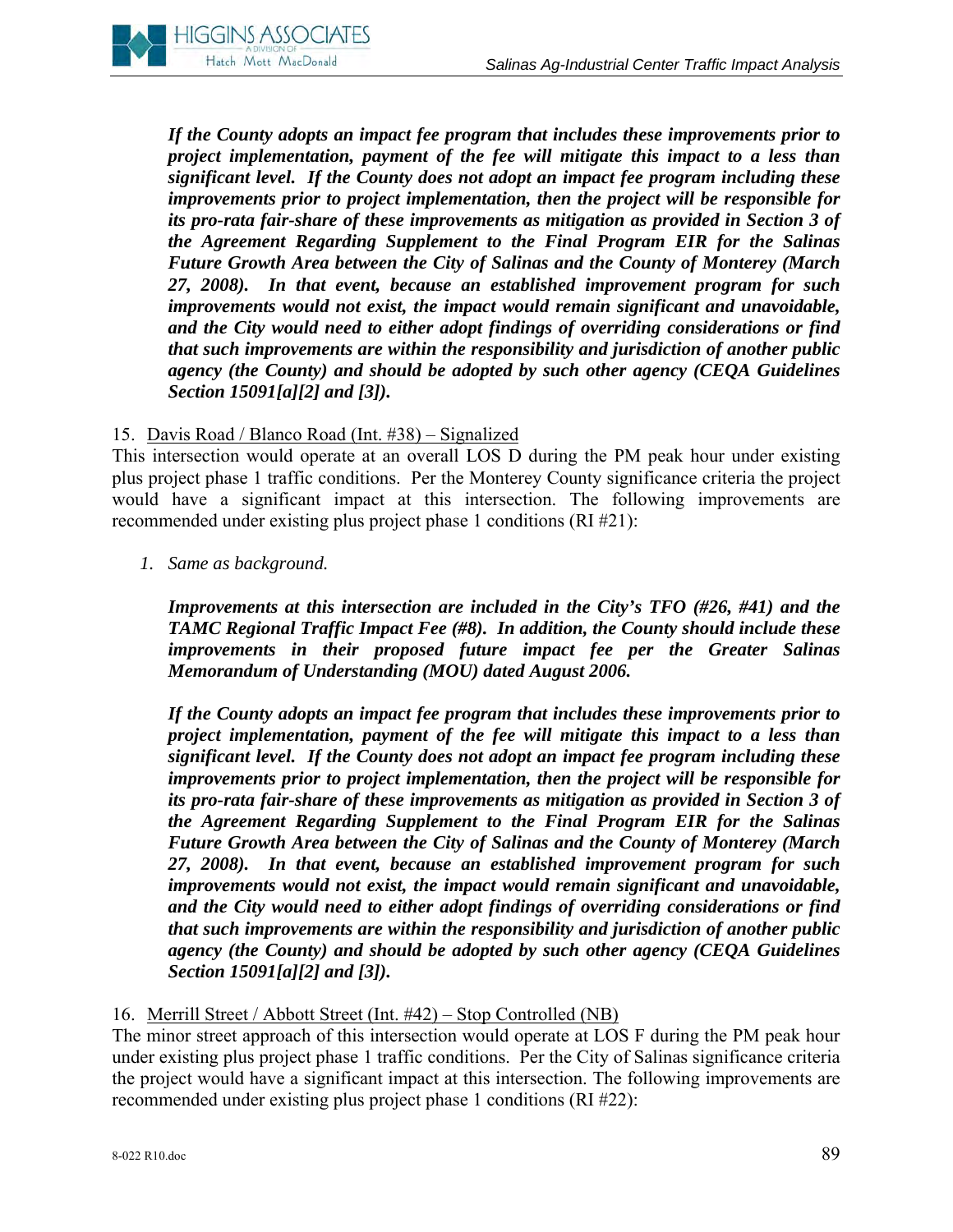# *1. Same as background.*

*Improvements at this intersection are not included in the City of Salinas TFO. It is proposed that the City add these improvements to the City of Salinas TFO. If the City adds these improvements to the TFO, payment of traffic impact fees per the City of Salinas TFO will mitigate project impacts at this intersection. If the City does not add these improvements to the TFO, then the project will be responsible for its pro-rata fair-share of these improvements. In that event, because an established improvement program would not exist, the impact would remain significant and unavoidable.* 

# 17. Skyway Boulevard / E. Alisal Street (Int. #43) – Stop Controlled (NB & SB)

The minor street approach of this intersection would operate at LOS F during the AM peak hour under existing plus project phase 1 traffic conditions. Per the City of Salinas significance criteria the project would have a significant impact at this intersection. The following improvements are recommended under existing plus project phase 1 conditions (RI #23):

*1. Same as background.* 

*Improvements along E. Alisal Street are included in the City of Salinas TFO (#36). Payment of traffic impact fees per the City of Salinas TFO will mitigate project impacts at this intersection.* 

# 18. U.S. 101 / Spence Road (Int. #44) – Stop Controlled (WB)

This intersection would operate at an overall LOS F during the PM peak hour under existing plus project phase 1 traffic conditions. The minor street approach would continue to operate at LOS F during both the AM and PM peak hours. Per the Caltrans significance criteria the project would have a significant impact at this intersection. The following improvements are recommended under existing plus project phase 1 conditions (RI #4):

*1. Same as existing non-harvest season.* 

*Improvements in the TAMC fee (#7) include constructing 2-lane frontage roads on the*  east and west sides of U.S. 101 from the future Harris Road interchange to Chualar. *This would result in the elimination of this intersection. Payment of the TAMC fee (#7) will mitigate the project impacts at this intersection.2*

 $\frac{1}{2}$ <sup>2</sup> Per CEQA guidelines, a cumulative impact is defined as: "The cumulative impact from several projects is the change in the environment which results from the incremental impact of the project when added to other closely related past, present and reasonably foreseeable probable future projects"). In addition, the September Ranch case (Save our Peninsula Committee v. Monterey County Board of Supervisors 87 Cal.App.4th 99, 104 Cal.Rptr.2d 326Cal.App. 6 Dist., 2001.February 15, 2001) defines a cumulative impact as an impact that is not unique to a single project. In regions where regional impact fee programs are in place, Caltrans considers the collection and application of fees for impacts of new development as sufficient to mitigate cumulative impacts to the State Highway System under CEQA. See Appendix Y for Caltrans letter dated February 21, 2008.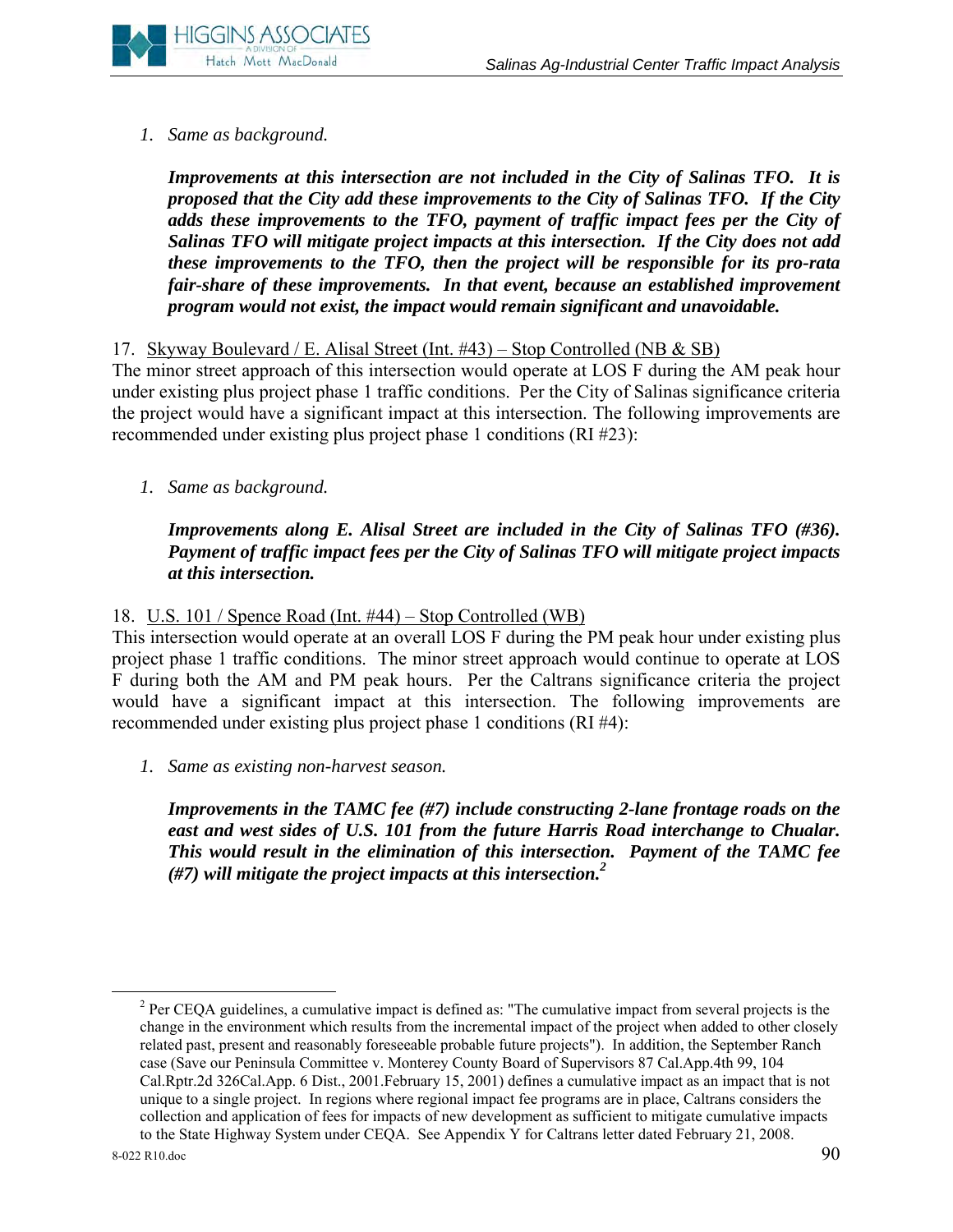

# **4.5 Existing Plus Project Phase 1 Road Segment Operations**

Existing plus project phase 1 AM and PM peak hour levels of service on the study road segments are tabulated in **Exhibit 7A**. Freeway ramp, weaving, and non-freeway roadway segment volumes are based upon the intersection turning volumes shown on **Diagrams 25** and **26** in **Appendix B**.

A discussion of the traffic operations for the road and freeway segments and ramps with operational deficiencies under existing plus project phase 1 traffic conditions follows. Recommended road segment improvements are discussed in italics below the description of each segment's operations, and are shown on **Exhibits 7A and 7B**.

#### *Road Segments*

- 1. Airport Boulevard
	- a. Terven Avenue De la Torre Street (Seg. #2b). This segment would operate at LOS F during the PM peak hour. Per Caltrans significance criteria, the project would have a significant impact on this road segment. The following improvements are recommended under existing plus project phase 1 conditions  $(RI \#24)$ :
		- *i. Same as background.*

*Improvements along this road segment are included in the City of Salinas TFO (#38). Payment of traffic impact fees per the City of Salinas TFO will mitigate project impacts on this road segment. Improvements on this road segment are also planned but not fully funded as Phase 2 of the Caltrans Airport Boulevard interchange project (#0318).* 

- 2. Blanco Road
	- a. Cooper Road Davis Road (Seg. #3a). This segment would operate at LOS E during the AM and PM peak hours. Per the Monterey County significance criteria, the project **would not** have a significant impact on this road segment. The following improvements are recommended under existing plus project phase 1 conditions (RI #5):
		- *i. Same as existing non-harvest season.*

#### *No mitigation is required of the project.*

- 3. Davis Road
	- a. Blanco Road Ambrose Drive (Seg. #4b). This segment would operate at LOS E during the AM and PM peak hours. Per the Monterey County significance criteria, the project **would not** have a significant impact on this road segment. The following improvements are recommended under existing plus project phase 1 conditions (RI #6):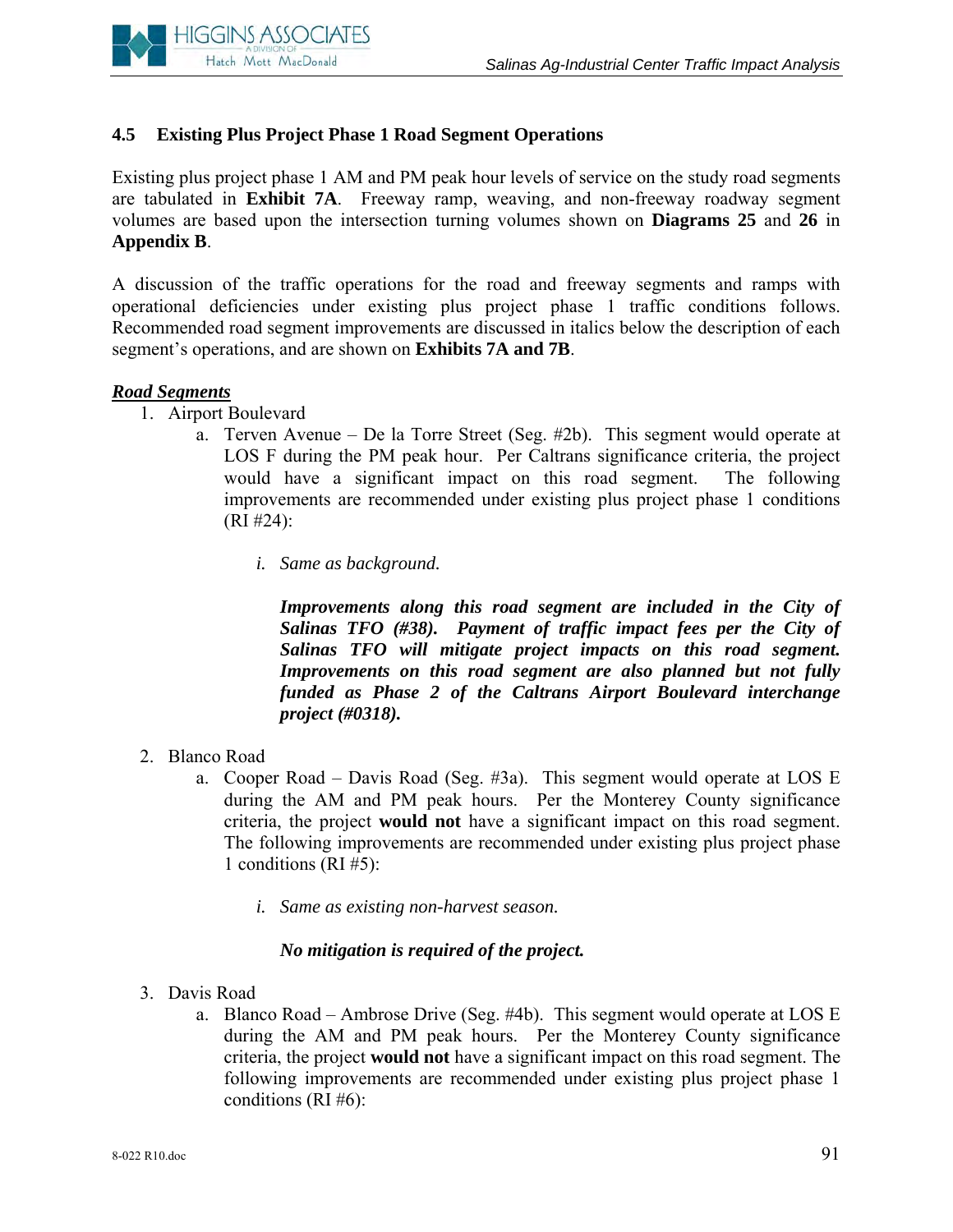

*i. Same as existing non-harvest season.* 

# *No mitigation is required of the project.*

- 4. SR 156
	- a. Castroville Boulevard U.S. 101 (Seg. #17b). This segment would operate at LOS D and LOS E during the AM and PM peak hours, respectively. Per the Caltrans significance criteria, the project **would not** have a significant impact on this road segment. The following improvements are recommended under existing plus project phase 1 conditions (RI #7):
		- *i. Same as existing non-harvest season.*

## *No mitigation is required of the project.*

- 5. SR 183
	- a. Espinosa Road Salinas City Limit (Seg. #18a). This segment would operate at LOS D and LOS E during the AM and PM peak hours, respectively. Per the Caltrans significance criteria, the project would have a significant impact on this road segment under existing plus project phase 1 conditions. The following improvements are recommended under existing plus project phase 1 conditions (RI #17):
		- *i. Same as existing harvest season.*

*This road segment is within the responsibility and jurisdiction of Caltrans, and not the City of Salinas. Improvements on this road segment are not included but should be added to the TAMC fee. If these improvements are added to the TAMC fee prior to project implementation, payment of the TAMC fee will mitigate project impacts on this road segment to a less than significant level. If these improvements are not added to the TAMC fee prior to project implementation, then the project will be responsible for its pro-rata fair-share of these improvements. In that event, because an established improvement program for such improvements would not exist, the impact would remain significant and unavoidable, and the City would need to either adopt findings of overriding considerations or find that such improvements are within the responsibility and jurisdiction of another public agency (Caltrans and TAMC) and should be adopted by such other agency (CEQA Guidelines Section 15091[a][2] and [3]).* 

#### *Freeway Segments*

All of the study freeway segments would operate at acceptable levels of service under existing plus project phase 1 traffic conditions.

#### *Freeway Ramps*

All of the study freeway ramps would operate at acceptable levels of service under existing plus project phase 1 traffic conditions.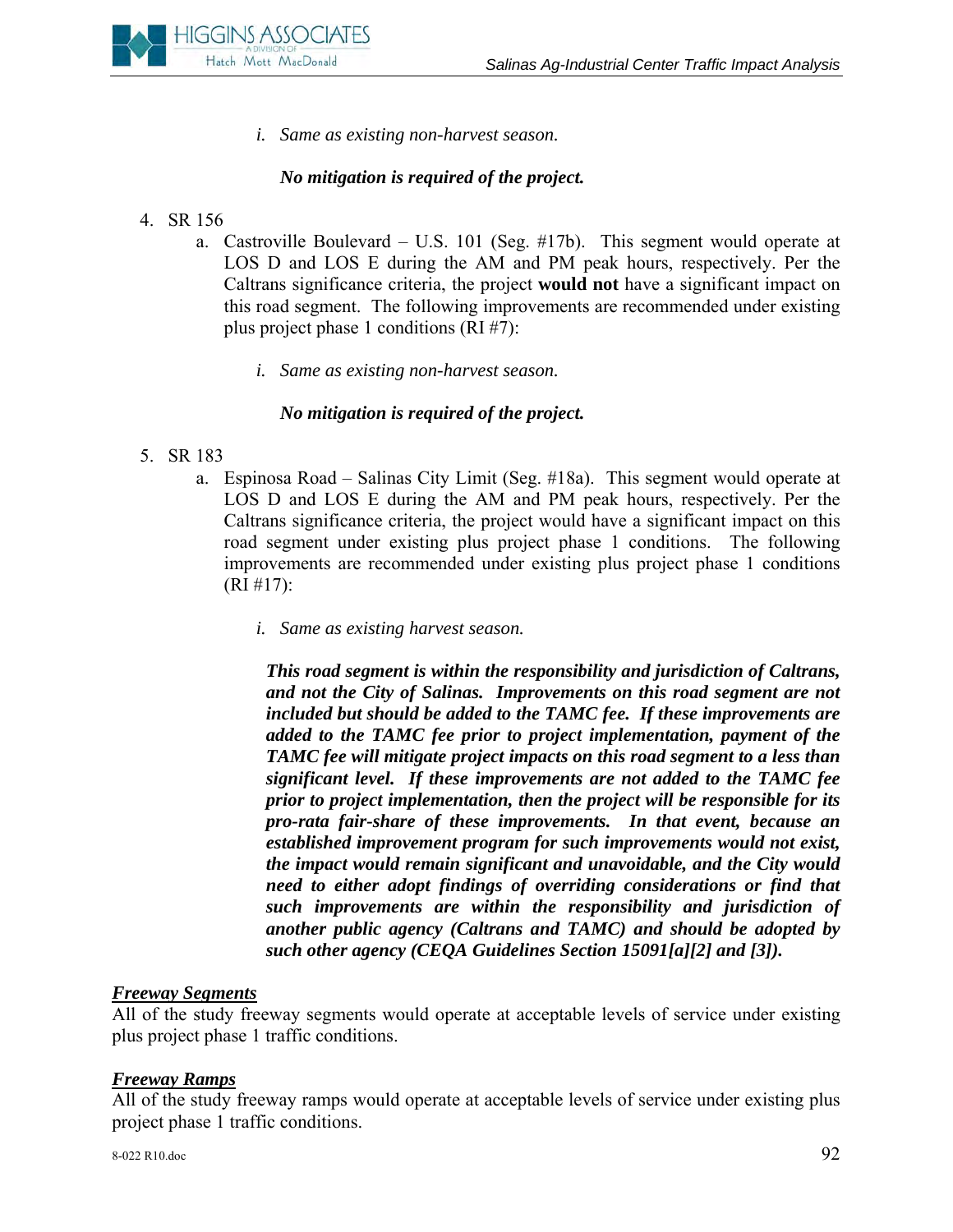

#### *Weaving Segments*

The results of the weaving analysis are discussed in Chapter 11.

#### **4.6 Truck Route Recommendations**

Research was done to determine if designated truck route facilities exist between U.S. 101 and the proposed project site. The most direct route from U.S. 101 to the project site is via the Airport Boulevard exit. Trucks taking this route would head south on Airport Boulevard to eastbound Hansen Street, southbound Harkins Road, and eastbound Abbott Street to reach the project site. Airport Boulevard, Hansen Street, and Harkins Road are all included in the official City truck route by the City of Salinas. The truck route extends to the intersection of Harkins Road and Abbott Street. The truck route continues on Abbott Street west of Harkins Road, but does not continue east of Harkins Road. The section of roadway along Abbott Street from Harkins Road to the project site should be added to the official City truck route as part of the proposed project.

Due to their proximity to the project site, it is likely that some of the trucks heading to and from the project site will use the existing trucks stops located along Sanborn Road and Terven Avenue. Access to the truck stops can be obtained from U.S. 101 via the S. Sanborn Road and Fairview Avenue exits, and from the Airport Boulevard interchange via Terven Avenue. Sanborn Road is designated as an official City truck route by the City of Salinas. However, Fairview Avenue is not a City truck route. Therefore adequate truck route signage should be installed along northbound U.S. 101 to direct truck traffic to use the Sanborn Road exit instead of the Fairview Avenue exit.

For truck drivers leaving the truck stops, there are several ways to get to the project site. The three most likely routes are described below.

- 1. One route is to travel northbound on Sanborn Road and take the U.S. 101 southbound onramp. Drivers can then take the next exit at Airport Boulevard and follow the same route as described in the first paragraph of this section.
- 2. A second route is to travel southbound on Sanborn Road, turn left on Abbott Street and continue along Abbott Street to the project site. As previously described, Sanborn Road is designated as an official City truck route. Abbott Street is also designated as an official City truck route between Sanborn Road and Harkins Road. The section of roadway along Abbott Street from Harkins Road to the project site will need to be added to the official City truck route as part of this project.
- 3. A third route is to travel east on Terven Avenue, turn right on Airport Boulevard, and follow the previously described Airport Boulevard truck route. This is not the recommended truck route to use since Terven Avenue is not designated as an official City truck route.

A field review of existing truck route signage was also performed for this study. The field review found that there are truck route signs on the U.S. 101 off-ramps at Sanborn Road. There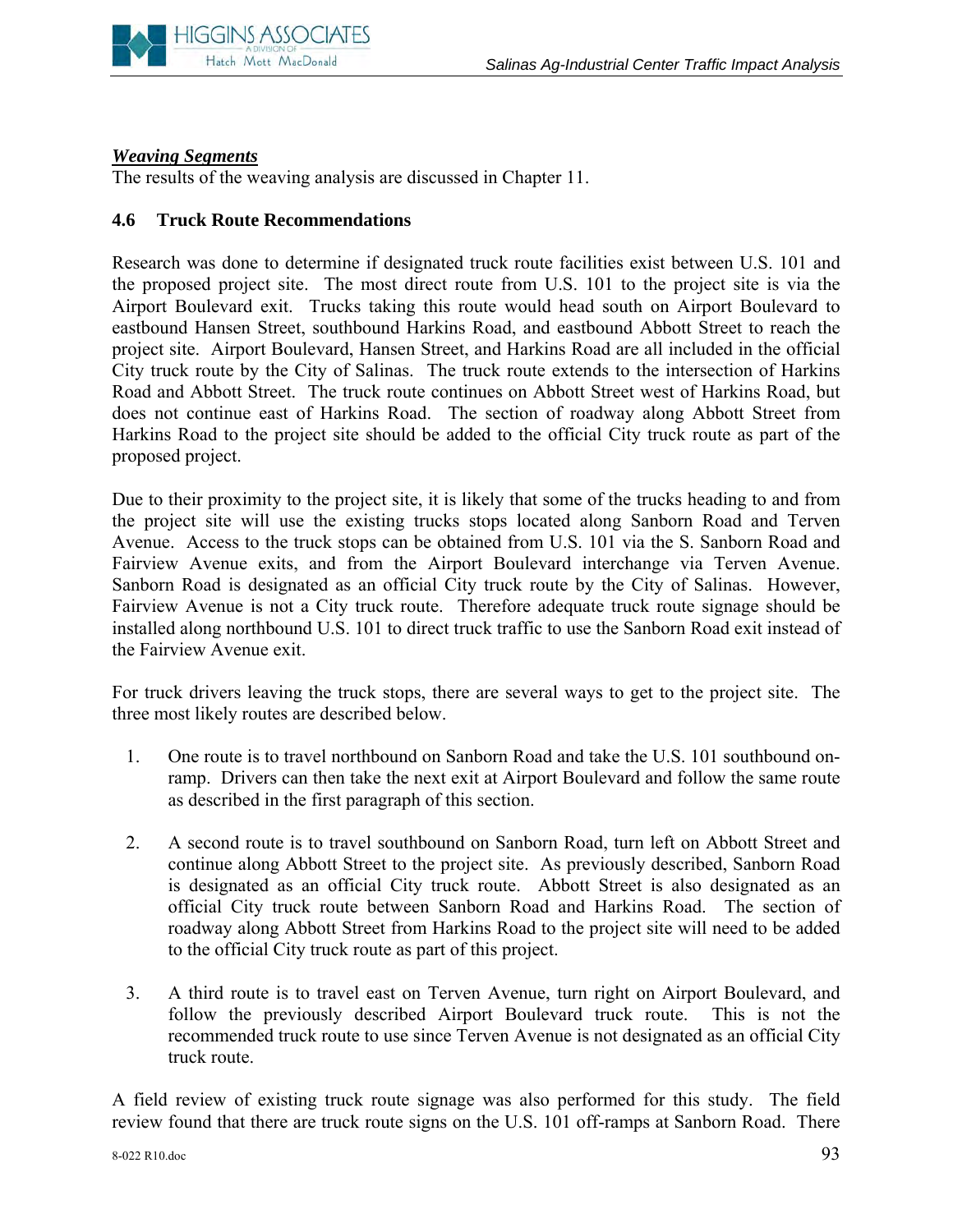

are also truck route signs on three of the approaches of the Abbott Street / Harkins Road intersection (one on the eastbound Abbott Street approach, one on the southbound Harkins Road approach, and one on the northbound Harkins Road approach). It is recommended that additional truck route signage be installed along Airport Boulevard, Hansen Street, Harkins Road, Work Street, Sanborn Road, and Abbott Street in order to better identify the official City truck routes and to discourage cut-through truck traffic on Terven Avenue.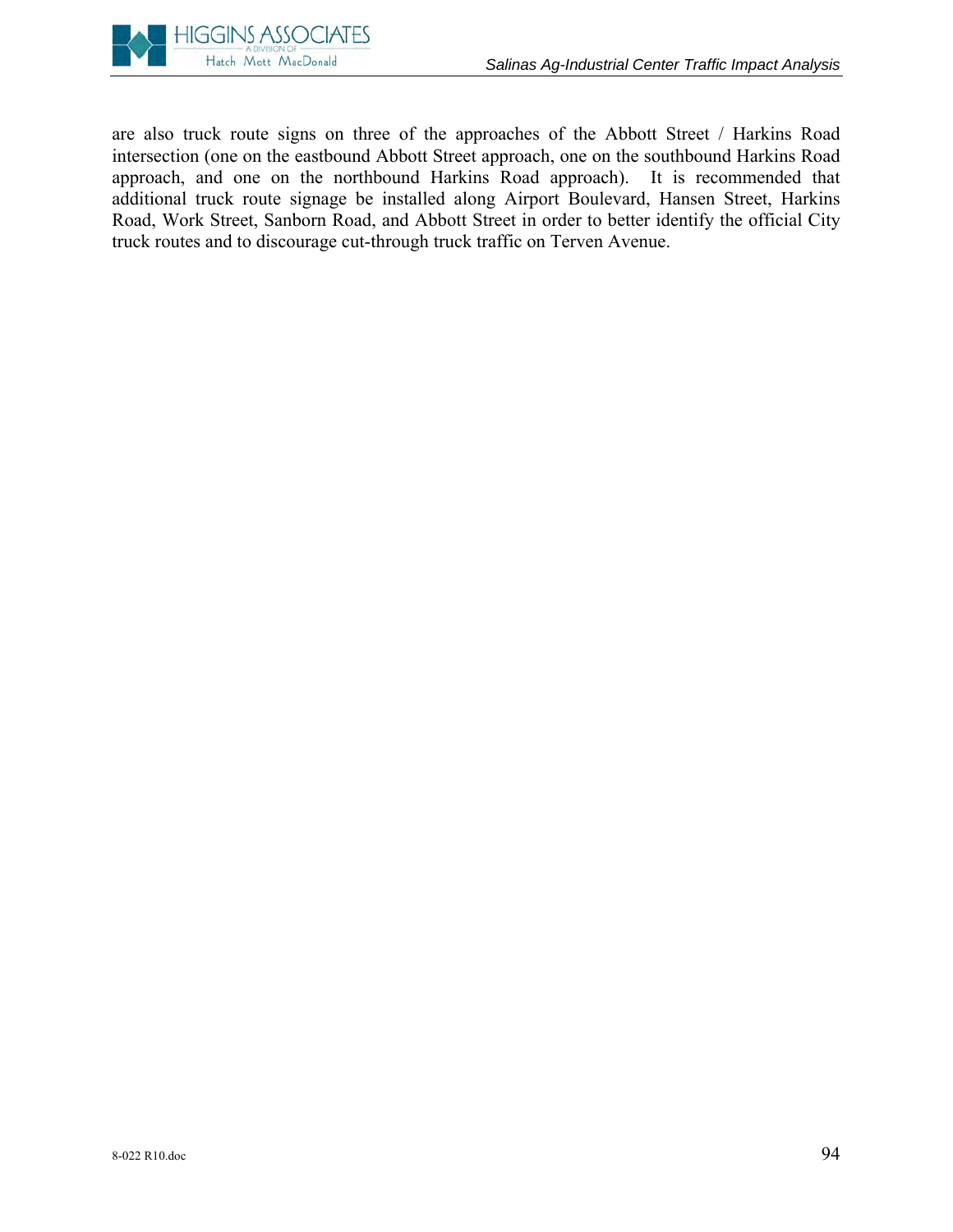

# **5 Background Plus Project Phase 1 Conditions**

This chapter presents a description of the traffic network, traffic volumes, and intersection and road segment levels of service within the study area under background plus project phase 1 traffic conditions.

**It is important to note that no credit was given for the relocation of existing uses within the City to the project site. All of the project-generated traffic was assumed to be new traffic on the local and regional road network. Although it is reasonable to assume that some of the traffic generated by the project will be existing traffic diverted from other parts of the City, the amount would be difficult to quantify. It is also possible that new businesses could eventually occupy existing facilities that are vacated due to the proposed project. As a result, the following analysis is conservative.** 

# **5.1 Background Plus Project Phase 1 Intersection Operations**

Background conditions AM and PM peak hour traffic volumes and the project phase 1 AM and PM peak hour trip assignments were combined to obtain background plus project phase 1 traffic volumes, which are shown on **Diagrams 27** and **28** in **Appendix B**. Background plus project phase 1 AM and PM intersection levels of service are summarized in **Exhibit 5A**. LOS calculation sheets for background plus project phase 1 traffic conditions are included as **Appendix H1**. LOS calculation sheets for background plus project phase 1 conditions with recommended improvements are included as **Appendix H2**. A summary of all recommended intersection improvements is included in **Exhibit 6A**.

A description of each intersection that would operate deficiently under background plus project phase 1 traffic conditions follows below. Recommended improvements are discussed in italics below the description of each intersection's operations.

#### 1. SR 68 / Blanco Road (Int. #1) – Signalized

This intersection would operate at an overall LOS D and LOS E during the AM and PM peak hours, respectively, under background plus project phase 1 traffic conditions. Per the Caltrans significance criteria the project would have a significant impact at this intersection. The following improvements are recommended under background plus project phase 1 conditions (RI #1):

*1. Same as existing non-harvest season (see Section 2.3)* 

*Improvements 1, 4 and 5 are included in the City of Salinas TFO (#59). Improvements 2, 3 and 6 are also recommended, but would only improve operations to level of service D during the PM peak hour. It is proposed that the City add these improvements to the City of Salinas TFO. If the City adds improvements 2, 3 and 6 to the City of Salinas TFO, the payment of traffic impact fees per the City of Salinas TFO will mitigate project impacts at this intersection. If the City does not add these improvements to the TFO, then the project will be responsible for its pro-rata fair-share of these improvements. In that event, because an established improvement program for*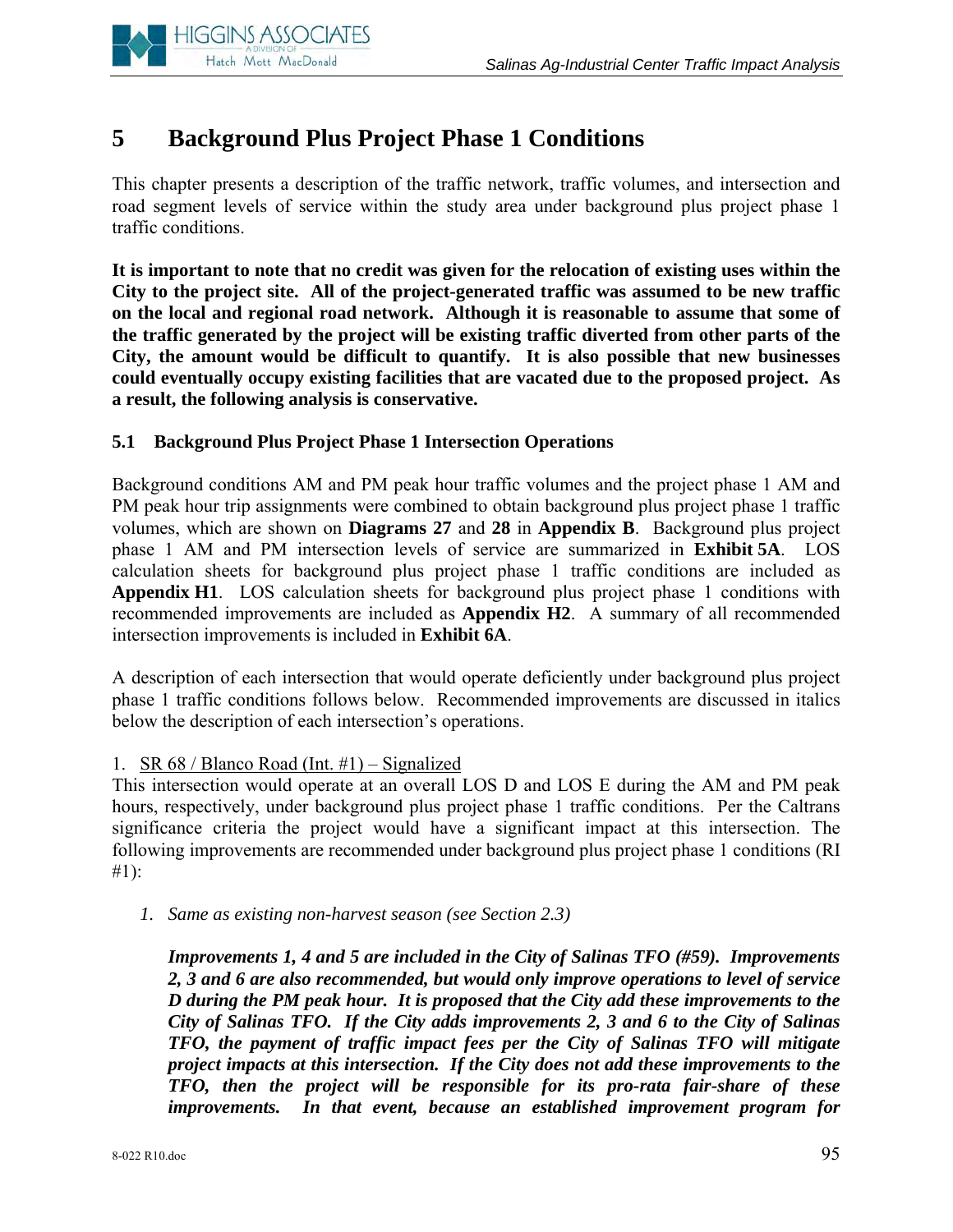

*improvements 2, 3 and 6 would not exist, the impact would remain significant and unavoidable.* 

*The City will need to consider several challenges at this intersection. For example, widening the south leg of the intersection to accommodate a third receiving lane on southbound SR 68 may require the relocation of PG&E electrical equipment located on the southeast corner of the intersection, and the addition of a westbound right-turn lane would require the reconfiguration of the parking lot on the northeast corner of the intersection. For these reasons, the City must determine whether or not the recommended improvements are feasible.*

#### 2. SR 68 / Hunter Lane (Int. #2) – Stop Controlled (WB)

The minor street approach of this intersection would operate at LOS F during the AM peak hour under background plus project phase 1 traffic conditions. Per the Caltrans significance criteria the project would have a significant impact at this intersection.

*This intersection is within the responsibility and jurisdiction of Caltrans, and not the City of Salinas. Improvements along this corridor should be added to the TAMC fee. If they are, payment of the TAMC fee would mitigate project impacts at this intersection to a less than significant level. If improvements are not added to the TAMC fee prior to project implementation, then the project will be responsible for its pro-rata fair-share of the improvements. In that event, because an established improvement program for such improvements would not exist, the impact would remain significant and unavoidable, and the City would need to either adopt findings of overriding considerations or find that such improvements are within the responsibility and jurisdiction of another public agency (Caltrans and TAMC) and should be adopted by such other agency (CEQA Guidelines Section 15091[a][2] and [3]).* 

*Options for improving operations at this intersection include consolidating access points and eliminating left-turns into and out of the driveways and minor intersections along SR 68 between Foster Road and Blanco Road, or the installation of a median barrier that would to allow left-turns into the minor streets but prevent left-turns out. These options would improve safety and the levels of service at the intersections along the corridor but would result in traffic diversions and the need to accommodate Uturns along the corridor. As pointed out by Monterey County Department of Public Works staff, the corridor merits a systems analysis to address these impacts, which is beyond the scope of this study. Caltrans should consider commissioning a systems analysis of the corridor.* 

*It should be noted that installation of a traffic signal would improve operations at this intersection to an acceptable level of service. However, it would also have an adverse impact on the through traffic on SR 68 and could cause an increase in rear-end collisions. As a result, a traffic signal is not recommended for this intersection.*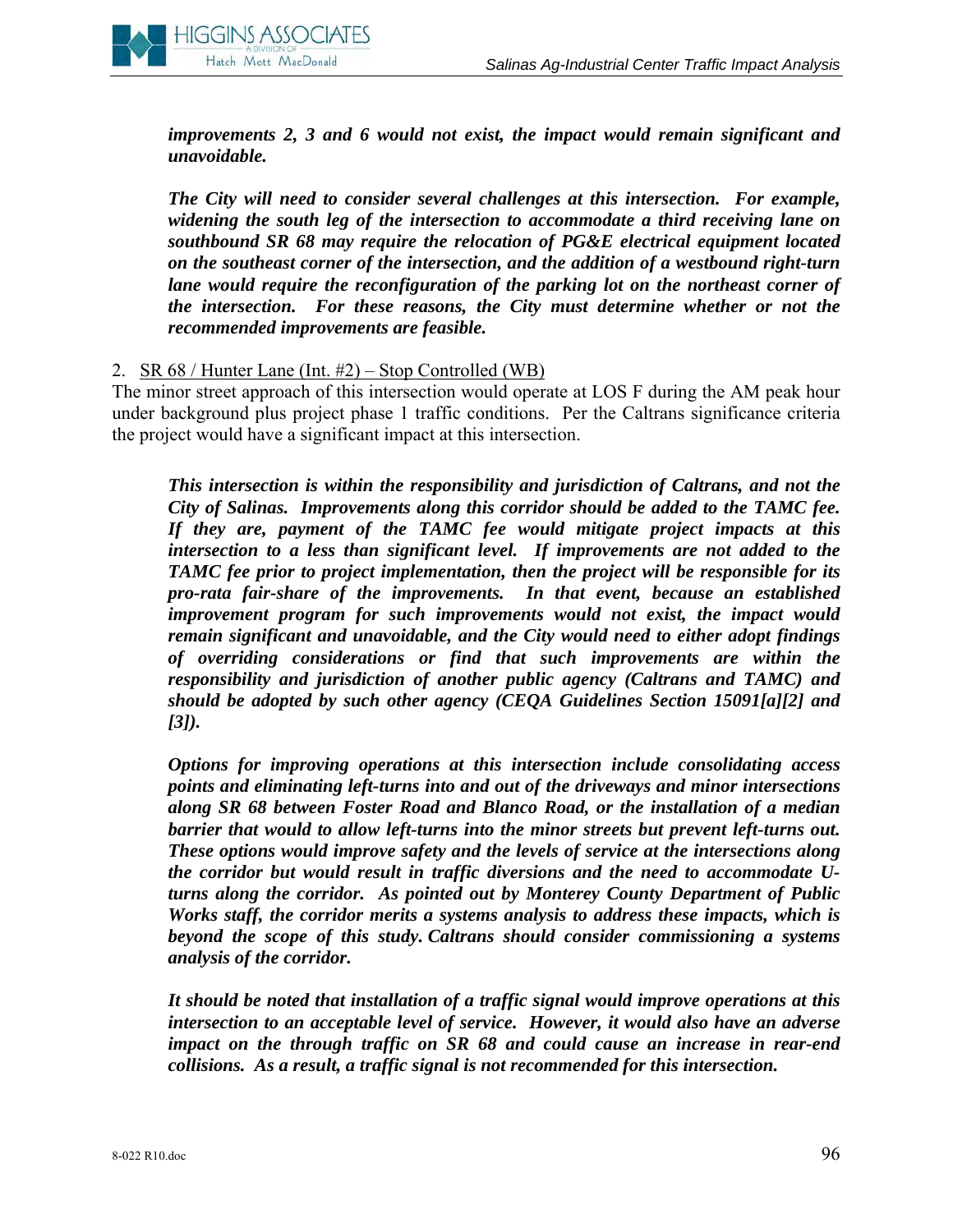

# 3. SR 68 WB Ramps / Spreckels Boulevard (Int. #3) – Stop Controlled (SB)

The minor street approach of this intersection would operate at LOS F during the PM peak hour under background plus project phase 1 traffic conditions. Per the Caltrans significance criteria the project would have a significant impact at this intersection. The following improvements are recommended under background plus project phase 1 conditions (RI #32):

*1. Convert intersection to all-way stop control.*

# *The project is responsible for funding this improvement.*

4. Sanborn Road / Fairview Ave.-U.S. 101 NB Offramp (Int. #6) – Stop Controlled (EB & WB) This intersection would operate at an overall LOS F during the AM and PM peak hours under background plus project phase 1 traffic conditions. The minor street approach would operate at LOS F during both the AM and PM peak hours. Per the Caltrans significance criteria the project would have a significant impact at this intersection. The following improvements are recommended under background plus project phase 1 conditions (RI #18):

*1. Same as background.*

# *Payment of traffic impact fees per the City of Salinas TFO (#32 and #37) will mitigate project impacts at this intersection.*

5. Sanborn Road / Elvee Drive-U.S. 101 SB Ramps (Int. #8) – Signalized

This intersection would operate at an overall LOS D and LOS E during the AM and PM peak hours, respectively, under background plus project phase 1 traffic conditions. Per the Caltrans significance criteria the project would have a significant impact at this intersection. The following improvements are recommended under background plus project phase 1 conditions (RI #19):

*1. Same as background.*

*Improvements along the Sanborn Road corridor are included in the City of Salinas TFO (#32, #37 and #66). In addition, this intersection is within the responsibility and jurisdiction of Caltrans. Improvements at this intersection should be added to the TAMC fee. If they are, payment of the TAMC fee would mitigate project impacts at this intersection to a less than significant level. If improvements are not added to the TAMC fee prior to project implementation, then the project will be responsible for its pro-rata fair-share of the improvements. In that event, because an established improvement program for such improvements would not exist, the impact would remain significant and unavoidable, and the City would need to either adopt findings of overriding considerations or find that such improvements are within the responsibility and jurisdiction of another public agency (Caltrans and TAMC) and should be adopted by such other agency (CEQA Guidelines Section 15091[a][2] and [3]).*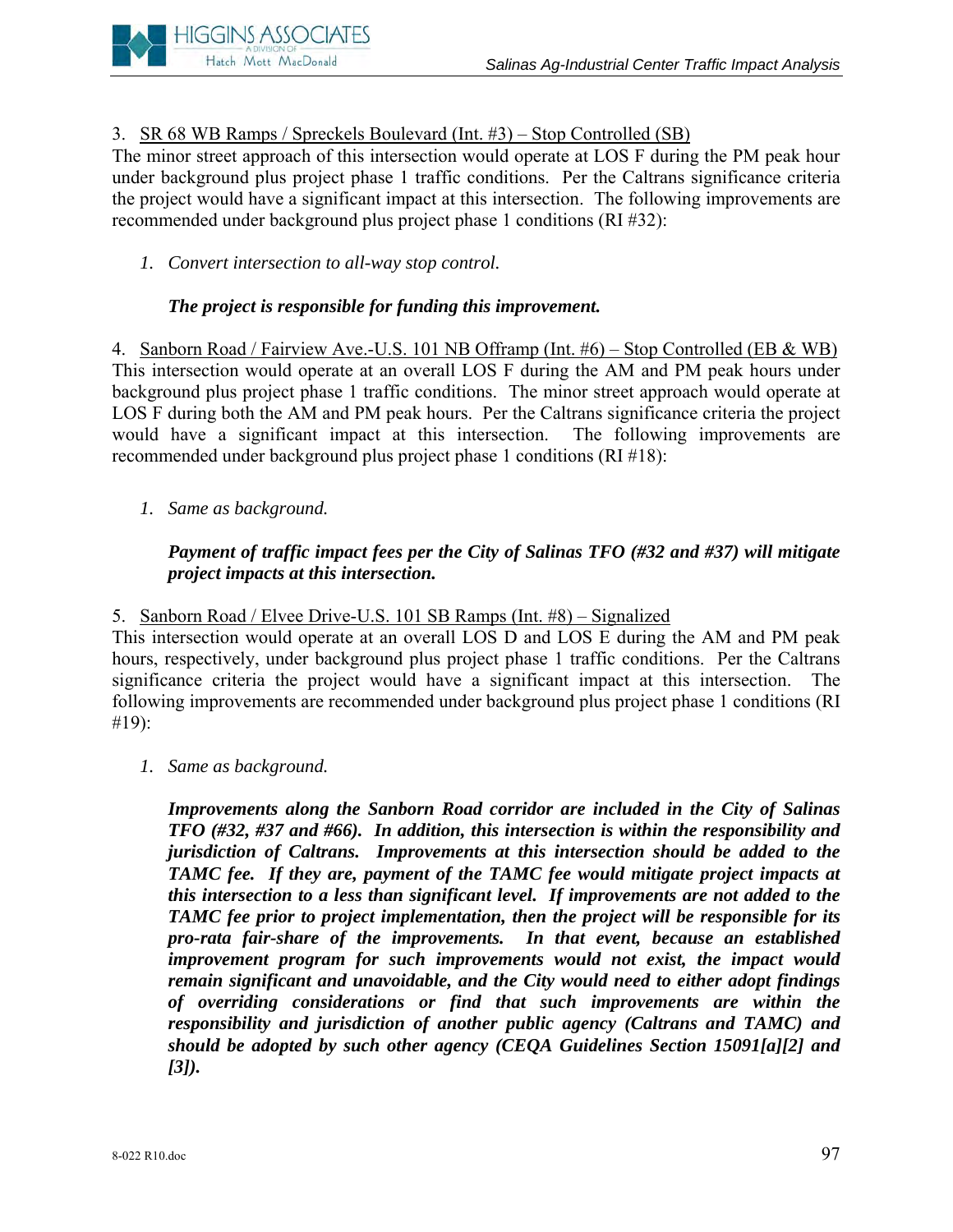# 6. Sanborn Road / Work Street-Terven Avenue (Int. #9) – Signalized

This intersection would operate at an overall LOS E during both the AM and PM peak hours under background plus project phase 1 traffic conditions. Per the City of Salinas significance criteria, the project would have a significant impact at this intersection. The following improvements are recommended under background plus project phase 1 conditions (RI #33):

*1. Same as harvest season. In addition:*

**HIGGINS ASSOCIATES** Hatch Mott MacDonald

- *2. Convert northbound Sanborn Road shared though/right-turn lane to a through lane.*
- *3. Add a northbound Sanborn Road right-turn lane*
- *4. Add a third southbound Sanborn Road through lane.*

# *Payment of traffic impact fees per the City of Salinas TFO (#37) will mitigate project impacts at this intersection.*

## 7. Blanco Road-Sanborn Road / Abbott Street (Int. #10) – Signalized

This intersection would operate at an overall LOS E during the PM peak hour under background plus project phase 1 traffic conditions. Per the City of Salinas significance criteria, the project would have a significant impact at this intersection. The following improvements are recommended under background plus project phase 1 conditions (RI #34):

- *1. Convert eastbound Abbott Street shared left/through lane to a through lane.*
- *2. Add a second eastbound Abbott Street left-turn lane.*
- *3. Convert westbound Abbott Street shared left/ through lane to a through lane.*
- *4. Add a second westbound Abbott Street left-turn lane.*
- *5. Convert east-west split phasing to protected left-turn phasing.*

*Improvements at this intersection are not included in the City of Salinas TFO. It is proposed that the City add these improvements to the City of Salinas TFO. If the City adds these improvements to the City of Salinas TFO, the payment of traffic impact fees per the City of Salinas TFO will mitigate project impacts at this intersection. If the City does not add these improvements to the TFO, then the project will be responsible for its pro-rata fair-share of these improvements. In that event, because an established improvement program would not exist, the impact would remain significant and unavoidable.* 

# 8. Airport Boulevard / De la Torre Street (Int. #12) – Signalized

This intersection would operate at an overall LOS D and LOS F during the AM and PM peak hours, respectively, under background plus project phase 1 traffic conditions. Per the Caltrans significance criteria the project would have a significant impact at this intersection. The following improvements are recommended under background plus project phase 1 conditions (RI #13):

*1. Same as existing harvest season.*

*Improvements at this intersection are funded by Caltrans (#0318) and the City of Salinas TFO (#32 and #38). Payment of traffic impact fees per the City of Salinas TFO will mitigate project impacts at this intersection.*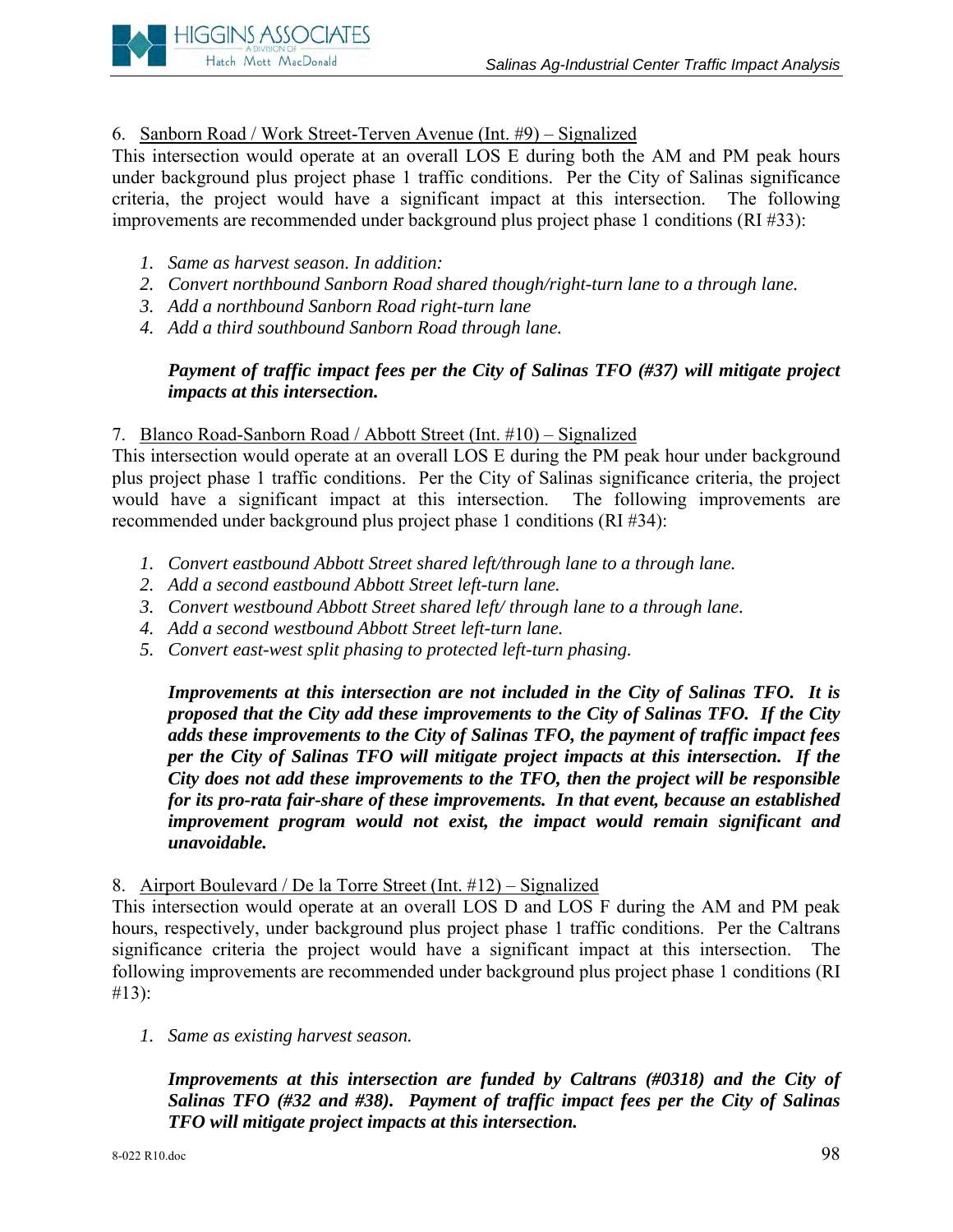

# 9. Airport Boulevard / Terven Avenue (Int. #13) – Signalized

This intersection would operate at an overall LOS E and LOS F during the AM and PM peak hours, respectively, under background plus project phase 1 traffic conditions. Per the Caltrans significance criteria the project would have a significant impact at this intersection. The following improvements are recommended under background plus project phase 1 conditions (RI #14):

*1. Same as existing harvest season.*

*Improvements at this intersection are planned but not fully funded as Phase 2 of the Caltrans Airport Boulevard interchange project (#0318). Improvements at this intersection are included in the City of Salinas TFO (#32 and #38). Payment of traffic impact fees per the City of Salinas TFO will mitigate project impacts at this intersection.* 

10. Airport Boulevard / Hansen Street (Int. #14) – Stop Controlled (NB & WB)

The minor street approach to this intersection would operate at an LOS F during both the AM and PM peak hours. Per the City of Salinas significance criteria, the project would have a significant impact at this intersection. The following improvements are recommended under background plus project phase 1 conditions (RI #27):

*1. Same as existing plus project phase 1.* 

*Improvements at this intersection are not included in the City of Salinas TFO. It is proposed that the City add this improvement to the City of Salinas TFO. If the City adds this improvement to the City of Salinas TFO, the payment of traffic impact fees per the City of Salinas TFO will mitigate project impacts at this intersection. If the City does not add this improvement to the TFO, then the project will be responsible for its pro-rata fair-share of this improvement. In that event, because an established improvement program would not exist, the impact would remain significant and unavoidable.* 

#### 11. Harkins Road / Hansen Street (Int. #15) – Signalized

This intersection would operate at an overall LOS F during PM peak hour under background plus project phase 1 traffic conditions. Per the City of Salinas significance criteria, the project would have a significant impact at this intersection. The following improvements are recommended under background plus project phase 1 conditions (RI #15):

*1. Same as existing plus project phase 1.*

*While the preceding improvements would enhance traffic operations at this intersection, it should be noted that the extensive queuing is caused by traffic congestion at the U.S. 101 / Airport Boulevard interchange, which is planned for improvements through a Caltrans PSR (#0318) and the City of Salinas TFO (#32 and #38).*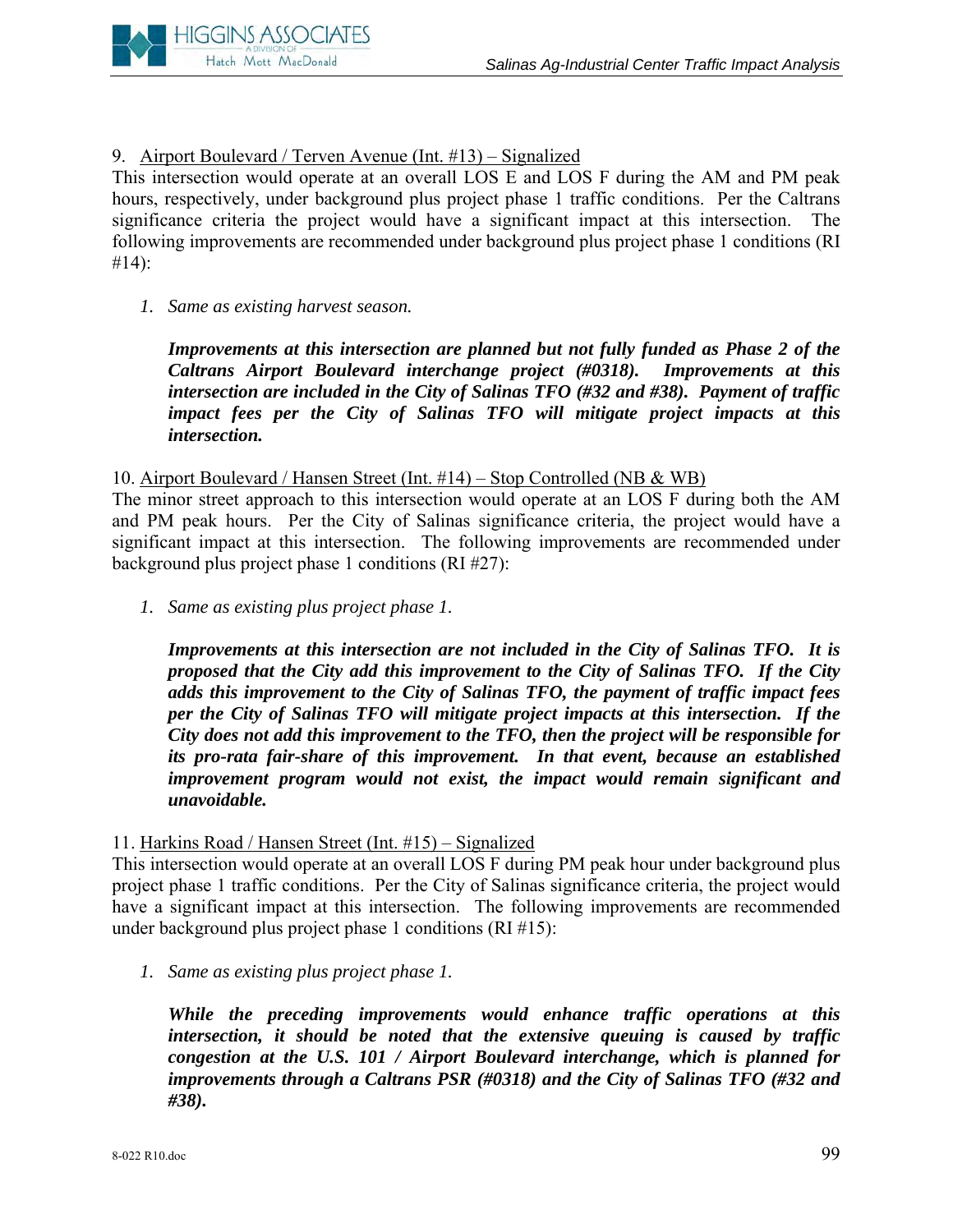

*It is proposed that the City add these improvements to the City of Salinas TFO. If the City adds these improvements to the City of Salinas TFO, payment of traffic impact fees per the City of Salinas TFO will mitigate project impacts at this intersection. If the City does not add these improvements to the TFO, then the project will be responsible for its pro-rata fair-share of these improvements. In that event, because an established improvement program would not exist, the impact would remain significant and unavoidable.* 

#### 12. Harkins Road / Abbott Street (Int. #16) – Signalized

This intersection would operate at an overall LOS E during the AM peak hour under background plus project phase 1 traffic conditions. Per the City of Salinas significance criteria, the project would have a significant impact at this intersection. The following improvements are recommended under background plus project phase 1 conditions (RI #28):

*1. Same as existing plus project phase 1.*

*Improvements at this intersection are not included in the City of Salinas TFO. It is proposed that the City add these improvements to the City of Salinas TFO. If the City adds these improvements to the City of Salinas TFO, the payment of traffic impact fees per the City of Salinas TFO will mitigate project impacts at this intersection. If the City does not add these improvements to the TFO, then the project will be responsible for its pro-rata fair-share of these improvements. In that event, because an established improvement program would not exist, the impact would remain significant and unavoidable.* 

#### 13. Harkins Road / Dayton Street (Int. #18) – Stop Controlled (WB)

Although this intersection would operate at an acceptable level of service during the AM and PM peak hours, improvements are recommended due to the high volume of southbound left-turning vehicles in the AM peak hour. Per the City of Salinas significance criteria the project **would not** have a significant impact at this intersection. The following improvements are recommended under background plus project phase 1 conditions (RI #16):

*1. Same as existing harvest season.* 

# *Improvements at this intersection are not included in any fee program and no mitigation is required of the project at this intersection. However, the project is proposing to implement this improvement to enhance safety at this intersection.*

# 14. Harris Road / Harris Place (Int. #23) – Stop Controlled (EB & WB)

A fourth (west) leg would be constructed at this intersection with the implementation of the proposed project. Without additional improvements, this intersection would operate at an overall LOS E during the PM peak hour under background plus project phase 1 traffic conditions. The minor street approach of this intersection would operate at LOS F during the AM and PM peak hours. Per the City of Salinas significance criteria, the project would have a significant impact at this intersection. The project applicant is proposing to design this intersection with the following lane configurations and traffic controls (RI #29):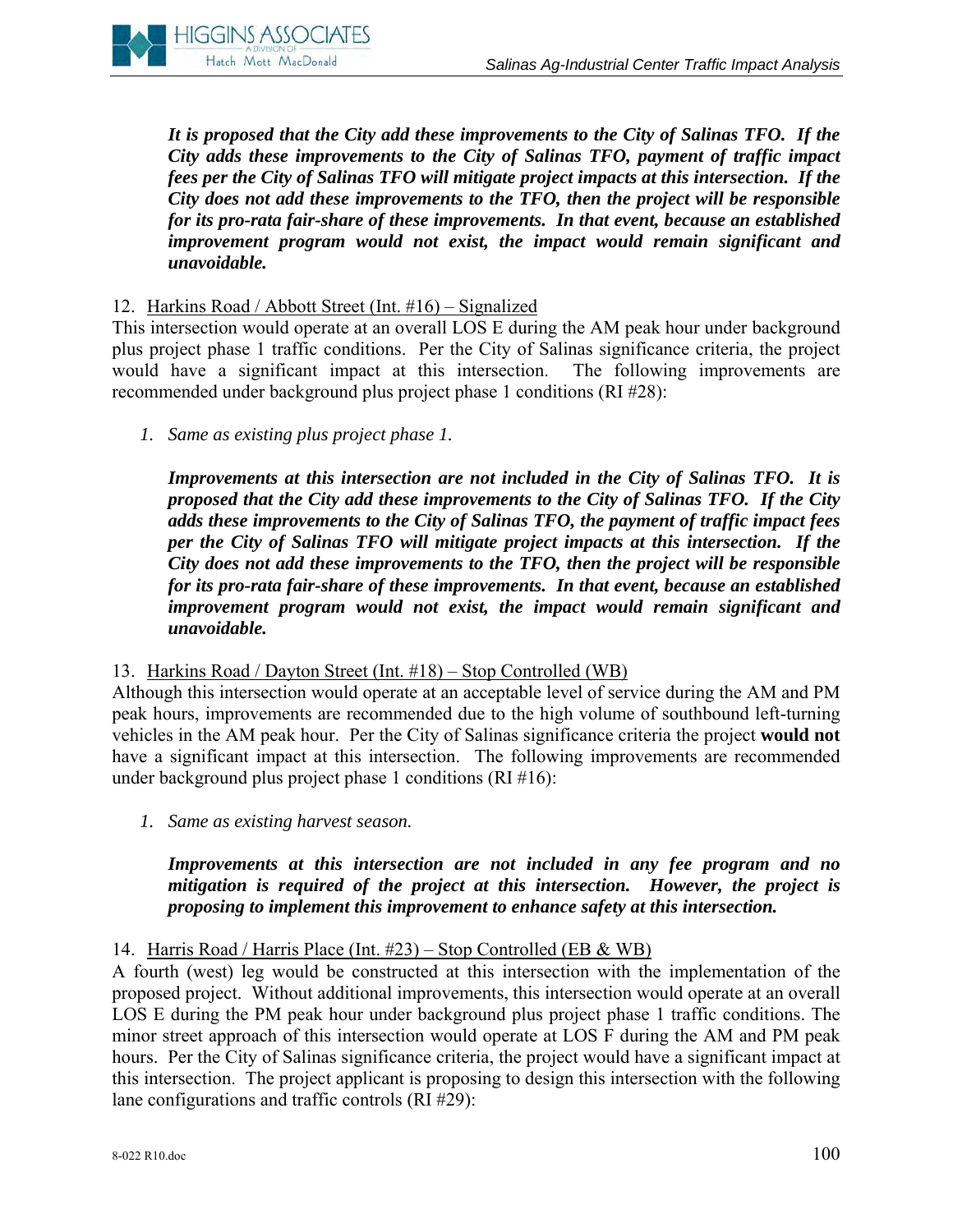

- *1. Signalize intersection.*
- *2. Northbound Harris Road approach: One left-turn lane, one shared through/right lane*
- *3. Southbound Harris Road approach: One left-turn lane, one through lane, one right-turn lane.*
- *4. Eastbound Harris Place approach: One left-turn lane, one shared through/right lane*
- *5. Westbound Harris Place approach: One shared left/through/right lane*

*If the intersection is designed with these lane configurations and traffic controls, the project will not have a significant impact at this location.* 

# 15. U.S. 101 / Hartnell Road Connector (Int. #26) – Stop Controlled (WB)

The minor street approach of this intersection would continue to operate at LOS F during the AM peak hour under background plus project phase 1 traffic conditions. Per the Caltrans significance criteria the project would have a significant impact at this intersection. The following improvements are recommended under background plus project phase 1 conditions (RI #20):

*1. Same as background.*

# *Improvements in the TAMC fee (#7) include constructing 2-lane frontage roads on the east and west sides of U.S. 101 from the future Harris Road interchange to Chualar. This would result in the elimination of this intersection. Payment of the TAMC fee will mitigate project impacts at this intersection.3*

16. Street A Project Road / Abbott Street (Int. #27) – Future Project Intersection

This intersection will be created with the implementation of the proposed project. The project applicant is proposing to design this intersection with the following lane configurations and traffic controls (RI #30):

- *1. Signalize intersection.*
- *2. Northbound Street A Project Road approach: Two left-turn lanes, one right-turn lane.*
- *3. Eastbound Abbott Street approach: Two through lanes and one right-turn lane*
- *4. Westbound Abbott Street approach: One left-turn lane and two through lanes*

*If the intersection is designed with these lane configurations and traffic controls, the project would not have a significant impact at this location.* 

 $\frac{1}{3}$  $3$  Per CEQA guidelines, a cumulative impact is defined as: "The cumulative impact from several projects is the change in the environment which results from the incremental impact of the project when added to other closely related past, present and reasonably foreseeable probable future projects"). In addition, the September Ranch case (Save our Peninsula Committee v. Monterey County Board of Supervisors 87 Cal.App.4th 99, 104 Cal.Rptr.2d 326Cal.App. 6 Dist., 2001.February 15, 2001) defines a cumulative impact as an impact that is not unique to a single project. In regions where regional impact fee programs are in place, Caltrans considers the collection and application of fees for impacts of new development as sufficient to mitigate cumulative impacts to the State Highway System under CEQA. See Appendix Y for Caltrans letter dated February 21, 2008.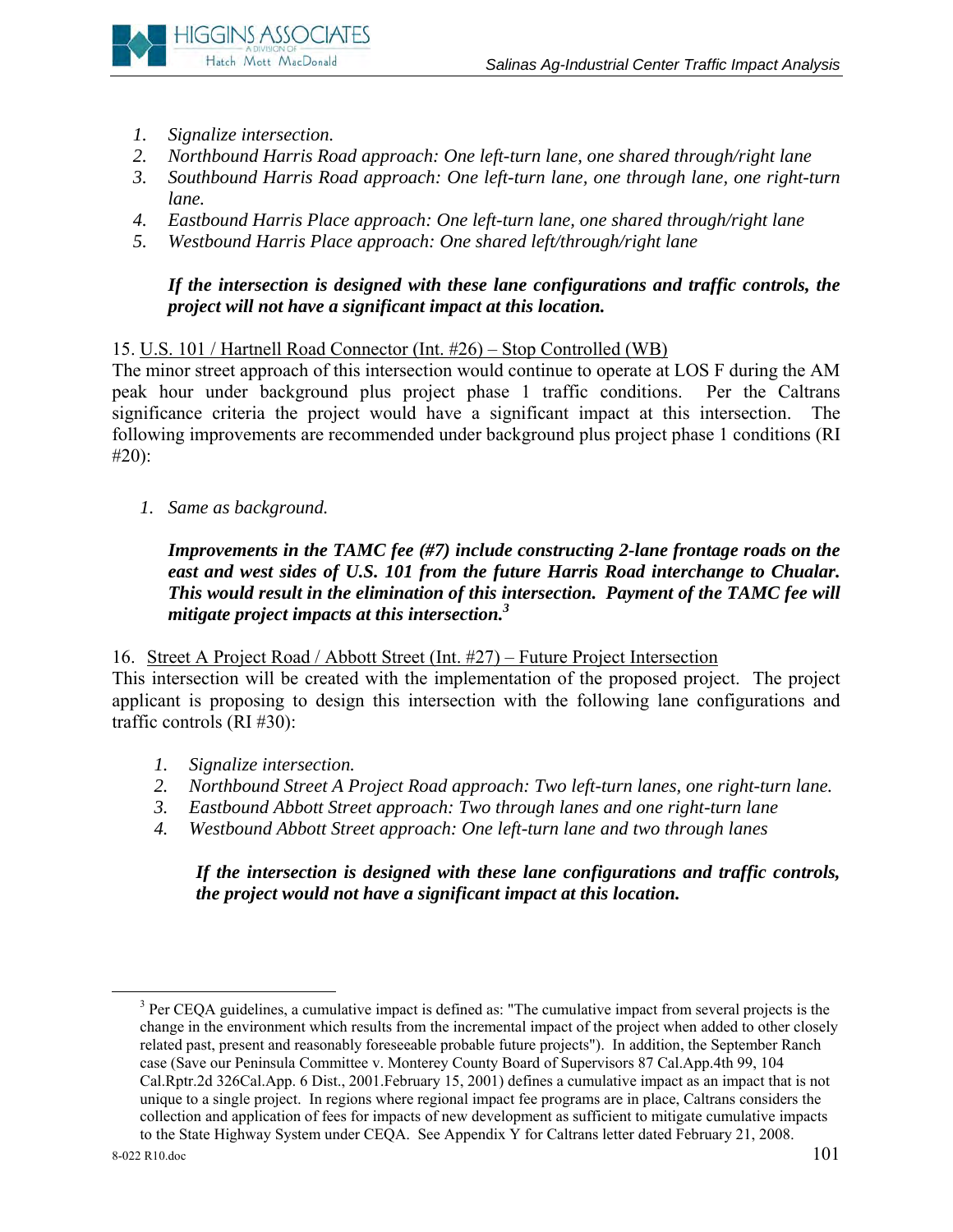

17. Harris Road / Street B Project Road (Int. #34) – Future Project Intersection

This intersection will be created with the implementation of the proposed project. The project applicant is proposing to design this intersection with the following lane configurations and traffic controls (RI #31):

- *1. One-way stop control (EB Street B Project Road approach)*
- *2. Northbound Harris Road approach: One left-turn lane and one through lane.*
- *3. Southbound Harris Road approach: One through lane and one right-turn lane.*
- *4. Eastbound Street B Project Road approach: One left-turn lane and one right-turn lane.*

# *If the intersection is designed with these lane configurations and traffic controls, the project would not have a significant impact at this location.*

# 18. Cooper Road / Blanco Road (Int. #37) – Stop Controlled (SB)

The minor street approach of this intersection would operate at LOS F during both the AM and PM peak hours under background plus project phase 1 traffic conditions. Per the Monterey County significance criteria the project would have a significant impact at this intersection. The following improvements are recommended under background plus project phase 1 conditions (RI #2):

*1. Same as existing non-harvest season.*

*Improvements at this intersection are not currently included in any fee program. This intersection operates deficiently under existing conditions and is within the County's responsibility and jurisdiction. The County should include the recommended improvements at this intersection in their proposed future impact fee per the Greater Salinas Memorandum of Understanding (MOU) dated August 2006.* 

*If the County adopts an impact fee program that includes these improvements prior to project implementation, payment of the fee will mitigate this impact to a less than significant level. If the County does not adopt an impact fee program including these improvements prior to project implementation, then the project will be responsible for its pro-rata fair-share of these improvements as mitigation as provided in Section 3 of the Agreement Regarding Supplement to the Final Program EIR for the Salinas Future Growth Area between the City of Salinas and the County of Monterey (March 27, 2008). In that event, because an established improvement program for such improvements would not exist, the impact would remain significant and unavoidable, and the City would need to either adopt findings of overriding considerations or find that such improvements are within the responsibility and jurisdiction of another public agency (the County) and should be adopted by such other agency (CEQA Guidelines Section 15091[a][2] and [3]).* 

# 19. Davis Road / Blanco Road (Int. #38) – Signalized

8-022 R10.doc  $102$ This intersection would operate at an overall LOS D and LOS F during the AM and PM peak hours, respectively, under background plus project phase 1 traffic conditions. Per the Caltrans significance criteria the project would have a significant impact at this intersection. The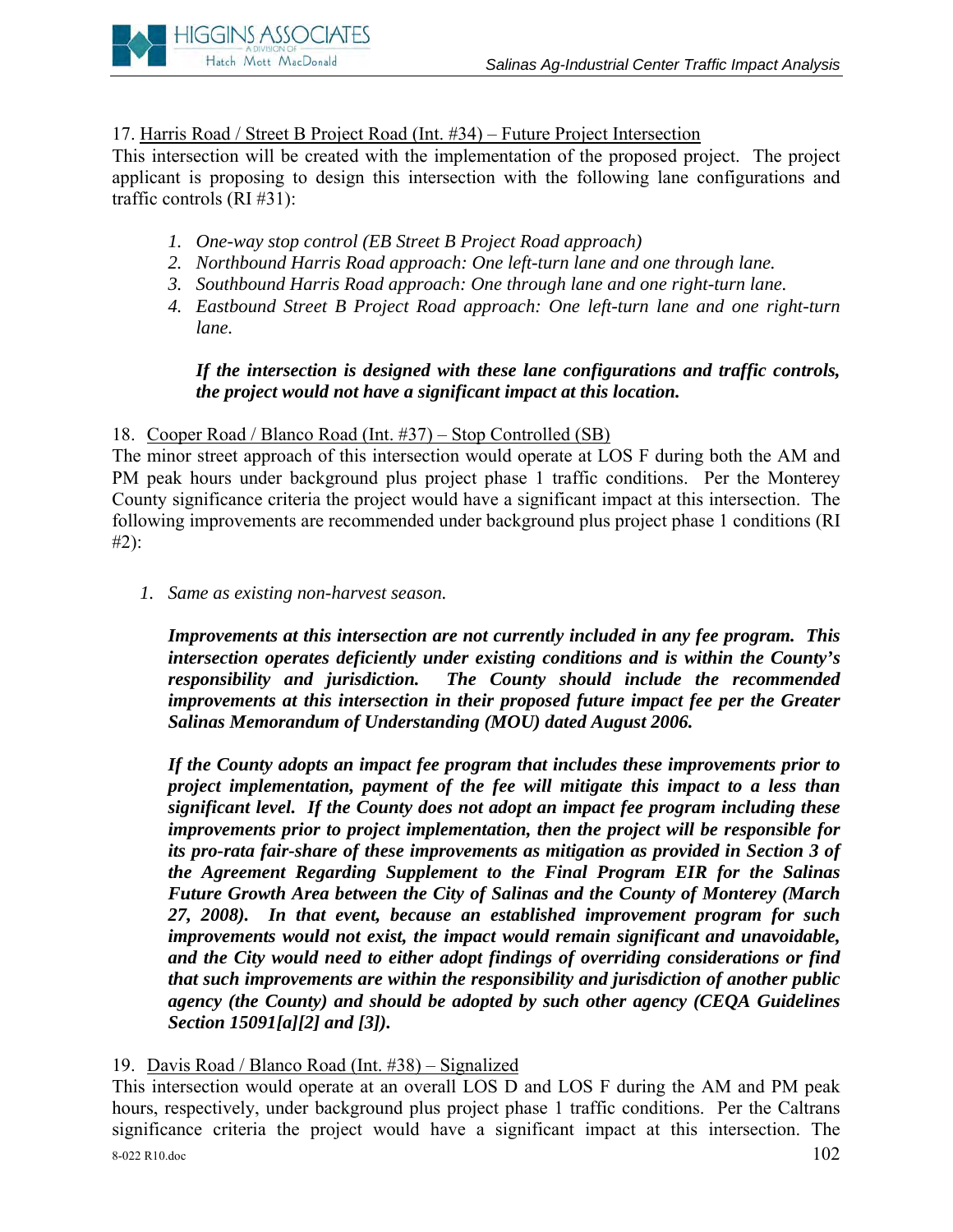

following improvements are recommended under background plus project phase 1 conditions (RI #21):

*1. Same as background.*

*Improvements at this intersection are included in the City's TFO (#26, #41) and the TAMC Regional Traffic Impact Fee (#8). In addition, the County should include these improvements in their proposed future impact fee per the Greater Salinas Memorandum of Understanding (MOU) dated August 2006.* 

*If the County adopts an impact fee program that includes these improvements prior to project implementation, payment of the fee will mitigate this impact to a less than significant level. If the County does not adopt an impact fee program including these improvements prior to project implementation, then the project will be responsible for its pro-rata fair-share of these improvements as mitigation as provided in Section 3 of the Agreement Regarding Supplement to the Final Program EIR for the Salinas Future Growth Area between the City of Salinas and the County of Monterey (March 27, 2008). In that event, because an established improvement program for such improvements would not exist, the impact would remain significant and unavoidable, and the City would need to either adopt findings of overriding considerations or find that such improvements are within the responsibility and jurisdiction of another public agency (the County) and should be adopted by such other agency (CEQA Guidelines Section 15091[a][2] and [3]).* 

#### 20. SR 68 / Hitchcock Road (Int. #39) – Stop Controlled (EB)

The minor street approach of this intersection would operate at LOS F during the PM peak hour under background plus project phase 1 traffic conditions. Per the Caltrans significance criteria the project would have a significant impact at this intersection.

*This intersection is within the responsibility and jurisdiction of Caltrans, and not the City of Salinas. Improvements along this corridor should be added to the TAMC fee. If they are, payment of the TAMC fee would mitigate project impacts at this intersection to a less than significant level. If improvements are not added to the TAMC fee prior to project implementation, then the project will be responsible for its pro-rata fair-share of the improvements. In that event, because an established improvement program for such improvements would not exist, the impact would remain significant and unavoidable, and the City would need to either adopt findings of overriding considerations or find that such improvements are within the responsibility and jurisdiction of another public agency (Caltrans and TAMC) and should be adopted by such other agency (CEQA Guidelines Section 15091[a][2] and [3]).* 

*Options for improving operations at this intersection include consolidating access points and eliminating left-turns into and out of the driveways and minor intersections along SR 68 between Foster Road and Blanco Road, or the installation of a median barrier that would to allow left-turns into the minor streets but prevent left-turns out. These options would improve safety and the levels of service at the intersections along*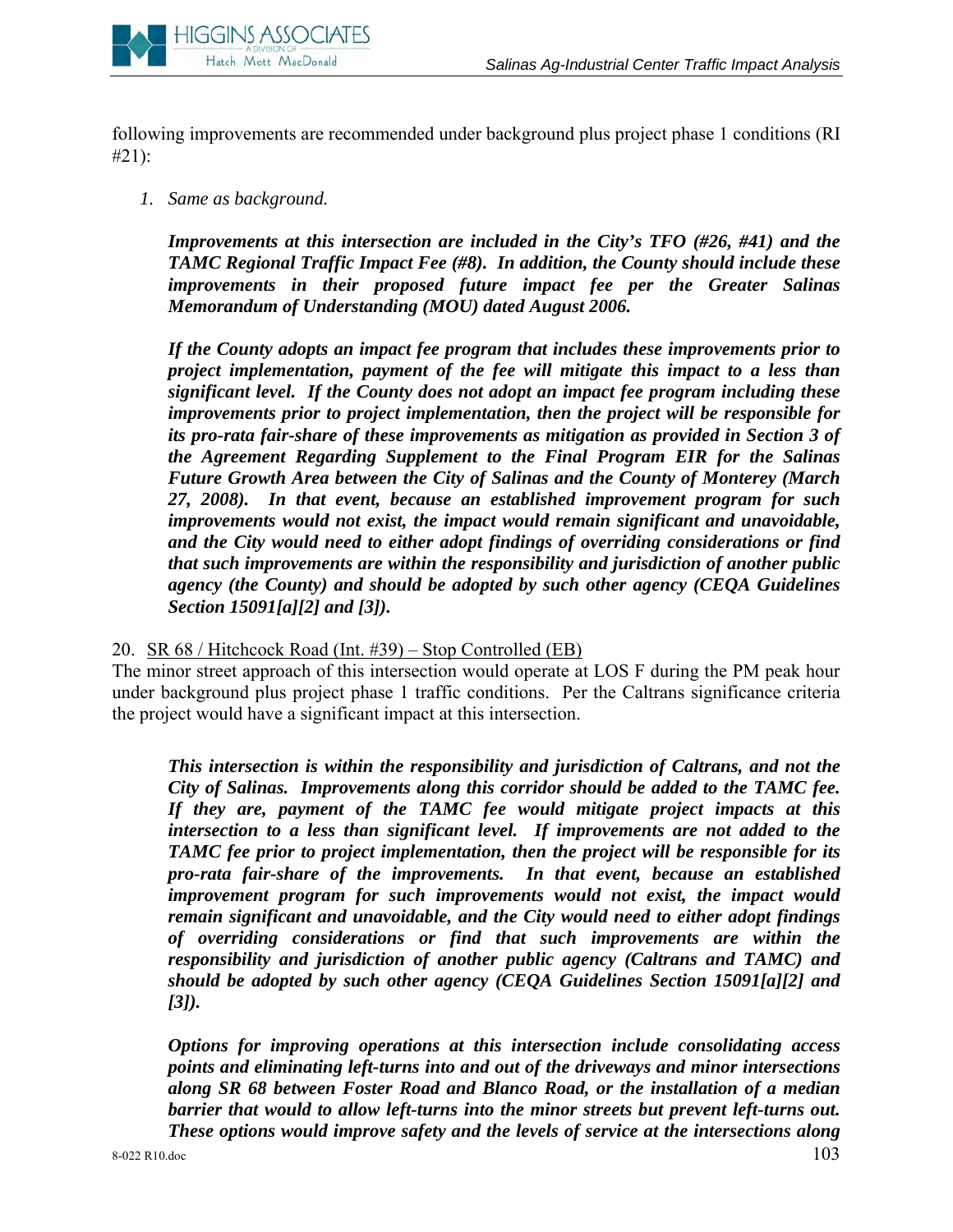

*the corridor but would result in traffic diversions and the need to accommodate Uturns along the corridor. As pointed out by Monterey County Department of Public Works staff, the corridor merits a systems analysis to address these impacts, which is beyond the scope of this study. Caltrans should consider commissioning a systems analysis of the corridor.* 

*It should be noted that installation of a traffic signal would improve operations at this intersection to an acceptable level of service. However, it would also have an adverse impact on the through traffic on SR 68 and could cause an increase in rear-end collisions. As a result, a traffic signal is not recommended for this intersection.* 

# 21. Merrill Street / Abbott Street (Int. #42) – Stop Controlled (NB)

The minor street approach of this intersection would operate at LOS F during the PM peak hour under background plus project phase 1 traffic conditions. Per the City of Salinas significance criteria, the project would have a significant impact at this intersection. The following improvements are recommended under background plus project phase 1 conditions (RI #22):

*1. Same as background.*

*Improvements at this intersection are not included in the City of Salinas TFO. It is proposed that the City add these improvements to the City of Salinas TFO. If the City adds these improvements to the TFO, payment of traffic impact fees per the City of Salinas TFO will mitigate project impacts at this intersection. If the City does not add these improvements to the TFO, then the project will be responsible for its pro-rata fair-share of these improvements. In that event, because an established improvement program would not exist, the impact would remain significant and unavoidable.* 

22. Skyway Boulevard / E. Alisal Street (Int. #43) – Stop Controlled (NB & SB)

The minor street approach of this intersection would operate at LOS F during the AM peak hour under background plus project phase 1 traffic conditions. Per the City of Salinas significance criteria, the project would have a significant impact at this intersection. The following improvements are recommended under background plus project phase 1 conditions (RI #23):

*1. Same as background.*

# *Improvements along E. Alisal Street are included in the City of Salinas TFO (#36). Payment of traffic impact fees per the City of Salinas TFO will mitigate project impacts at this intersection.*

#### 23. U.S. 101 / Spence Road (Int. #44) – Stop Controlled (WB)

This intersection would continue to operate at an overall LOS D and LOS F during the AM and PM peak hours, respectively, under background plus project phase 1 traffic conditions. The minor street approach would continue to operate at LOS F during both the AM and PM peak hours. Per the Caltrans significance criteria the project would have a significant impact at this intersection. The following improvements are recommended under background plus project phase 1 conditions (RI #4):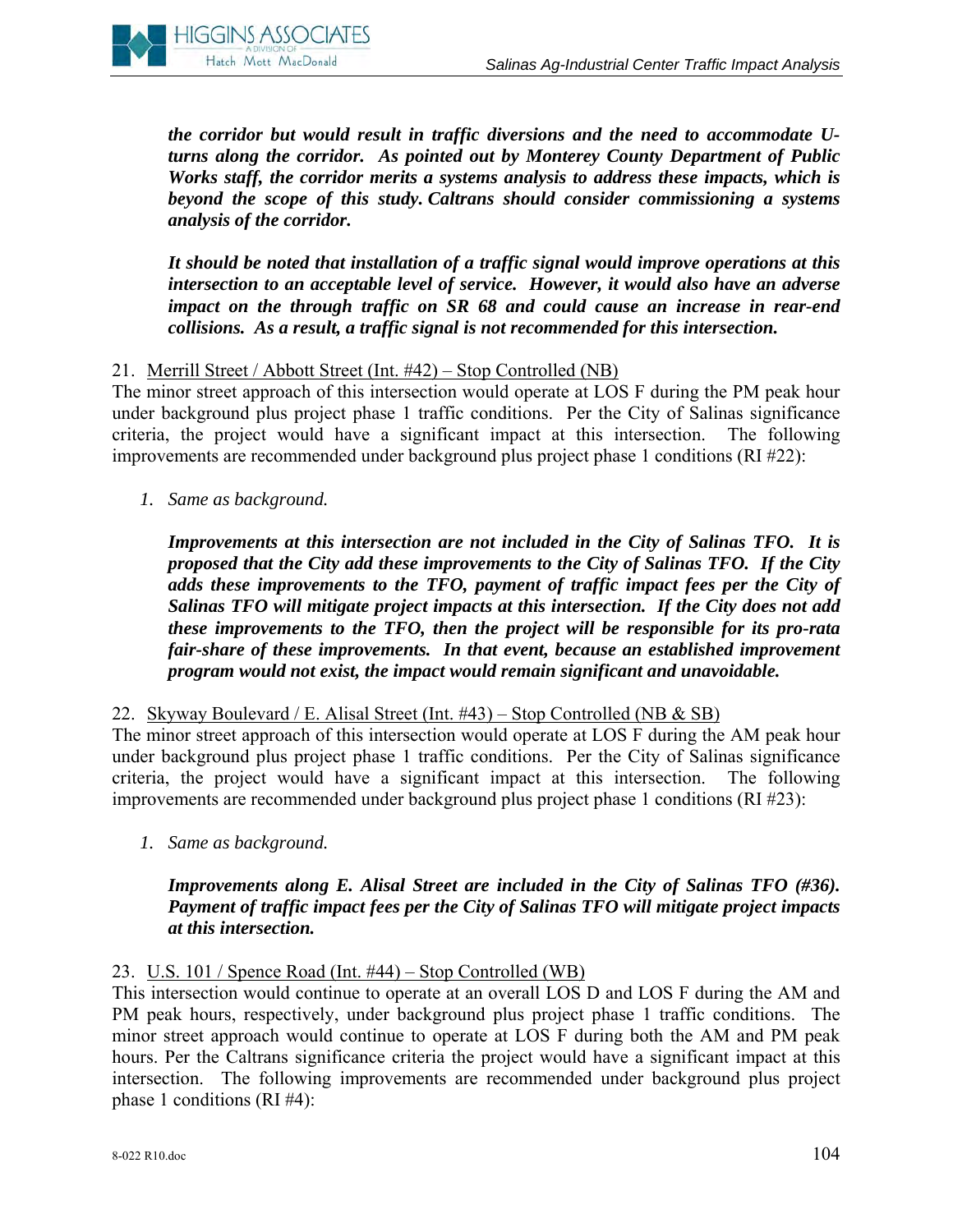

*1. Same as existing non-harvest season.*

*Improvements in the TAMC fee (#7) include constructing 2-lane frontage roads on the east and west sides of U.S. 101 from the future Harris Road interchange to Chualar. This would result in the elimination of this intersection. Payment of the TAMC fee (#7) will mitigate the project impacts at this intersection.4*

#### **5.2 Background Plus Project Phase 1 Road Segment Operations**

Background plus project phase 1 AM and PM peak hour levels of service on the study road segments are tabulated in **Exhibit 7A**. Freeway ramp, weaving, and non-freeway roadway segment volumes are based upon the intersection turning volumes shown on **Diagrams 27** and **28** in **Appendix B**. Mainline freeway segment volumes were derived from the U.S. 101 / Gould Road and U.S. 101 / Spence Road intersection volumes, as well as the volumes at the ramp intersections.

A discussion of the traffic operations for the road and freeway segments and ramps with operational deficiencies under background plus project phase 1 traffic conditions follows. Recommended road segment improvements are discussed in italics below the description of each segment's operations, and are shown on **Exhibits 7A and 7B**.

#### *Road Segments*

- 1. Airport Boulevard
	- a. Terven Avenue De la Torre Street (Seg. #2b). This segment would operate at LOS F during the PM peak hour. Per Caltrans significance criteria, the project would have a significant impact on this road segment. The following improvements are recommended under background plus project phase 1 conditions (RI #24):
		- *i. Same as background.*

*Improvements along this road segment are included in the City of Salinas TFO (#38). Payment of traffic impact fees per the City of Salinas TFO will mitigate project impacts on this road segment. Improvements on this road segment are also planned but not fully* 

 $\overline{4}$ <sup>4</sup> Per CEQA guidelines, a cumulative impact is defined as: "The cumulative impact from several projects is the change in the environment which results from the incremental impact of the project when added to other closely related past, present and reasonably foreseeable probable future projects"). In addition, the September Ranch case (Save our Peninsula Committee v. Monterey County Board of Supervisors 87 Cal.App.4th 99, 104 Cal.Rptr.2d 326Cal.App. 6 Dist., 2001.February 15, 2001) defines a cumulative impact as an impact that is not unique to a single project. In regions where regional impact fee programs are in place, Caltrans considers the collection and application of fees for impacts of new development as sufficient to mitigate cumulative impacts to the State Highway System under CEQA. See Appendix Y for Caltrans letter dated February 21, 2008.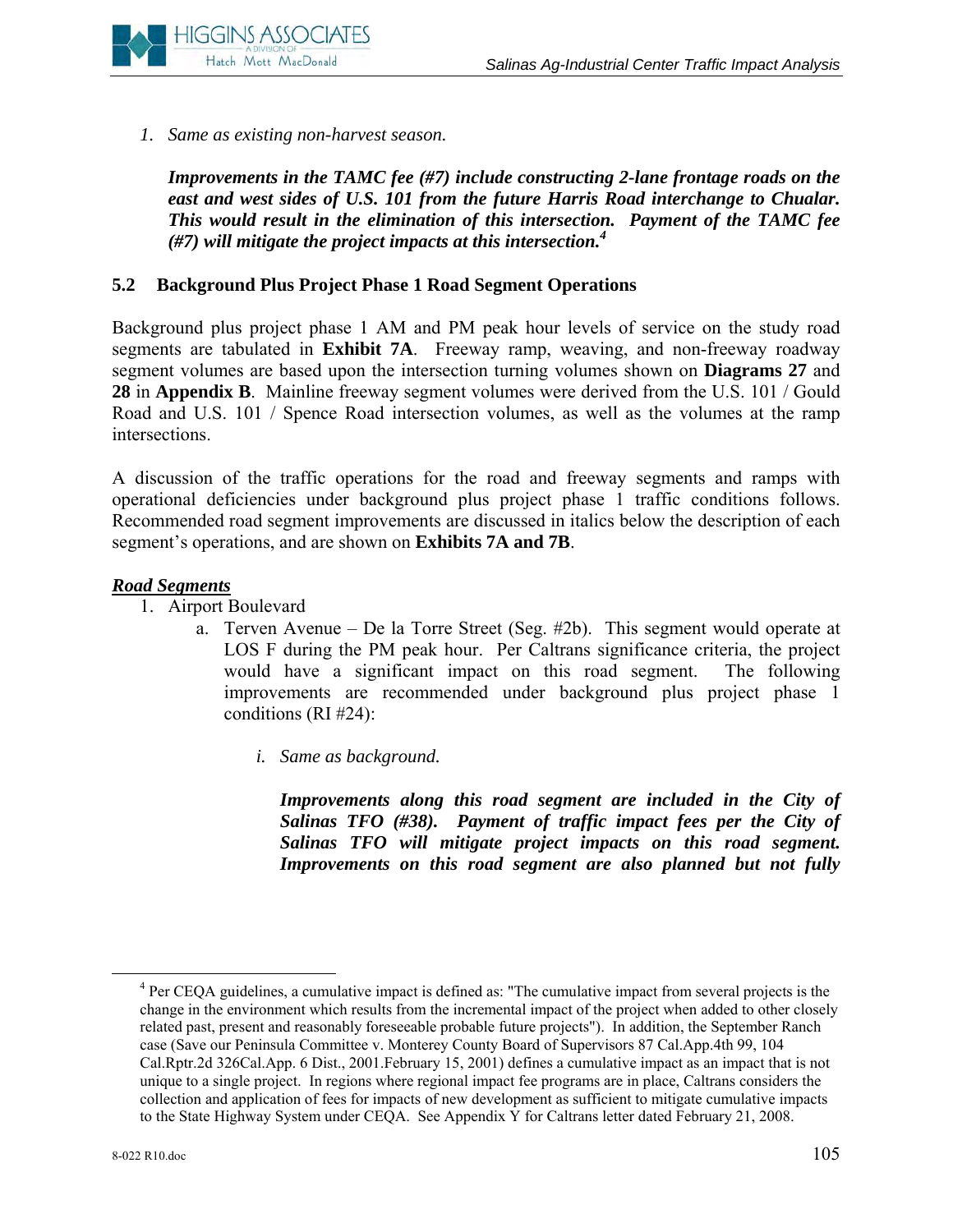# **HIGGINS ASSOCIATES** Hatch Mott MacDonald

# *funded as Phase 2 of the Caltrans Airport Boulevard interchange project (#0318).5*

- 2. Blanco Road
	- a. Cooper Road Davis Road (Seg. #3a). This segment would operate at LOS E and LOS F during the AM and PM peak hours, respectively. Per Monterey County significance criteria, the project would have a significant impact on this road segment. The following improvements are recommended under background plus project phase 1 conditions (RI #5):
		- *i. Same as existing non-harvest season.*

*Improvements on this road segment are included in the City of Salinas TFO (#26 and #41). Payment of traffic impact fees per the City of Salinas TFO would mitigate project impacts on this road segment.* 

- b. Davis Road Alisal Street (Seg. #3b). This segment will operate at LOS F during the PM peak hour. The following improvements are recommended under background plus project phase 1 conditions (RI #25):
	- *i. Same as background.*

*Improvements along this road segment are included in the City of Salinas TFO (#41). Payment of traffic impact fees per the City of Salinas TFO will mitigate project impacts on this road segment.* 

- 3. Davis Road
	- a. Hitchcock Road Blanco Road (Seg. #4a). This segment would operate at LOS D and LOS E during the AM and PM peak hours, respectively. Per Monterey County significance criteria the project **would not** have a significant impact on this road segment. The following improvements are recommended under background plus project phase 1 conditions (RI #26):
		- *i. Same as background.*

# *No mitigation is required of the project.*

b. Blanco Road – Ambrose Drive (Seg. #4b). This segment would operate at LOS F during the AM and PM peak hours. Per Monterey County significance criteria the project would have a significant impact on this road segment. The following improvements are recommended under background plus project phase 1 conditions (RI  $#6$ ):

 $rac{1}{5}$  $<sup>5</sup>$  The analysis indicates that construction of the eastside connector and Harris Road interchange, which are</sup> discussed in Section 8.1 of this report, would divert traffic from this road segment under 2030 Cumulative traffic conditions, resulting in an acceptable level of service on this road segment.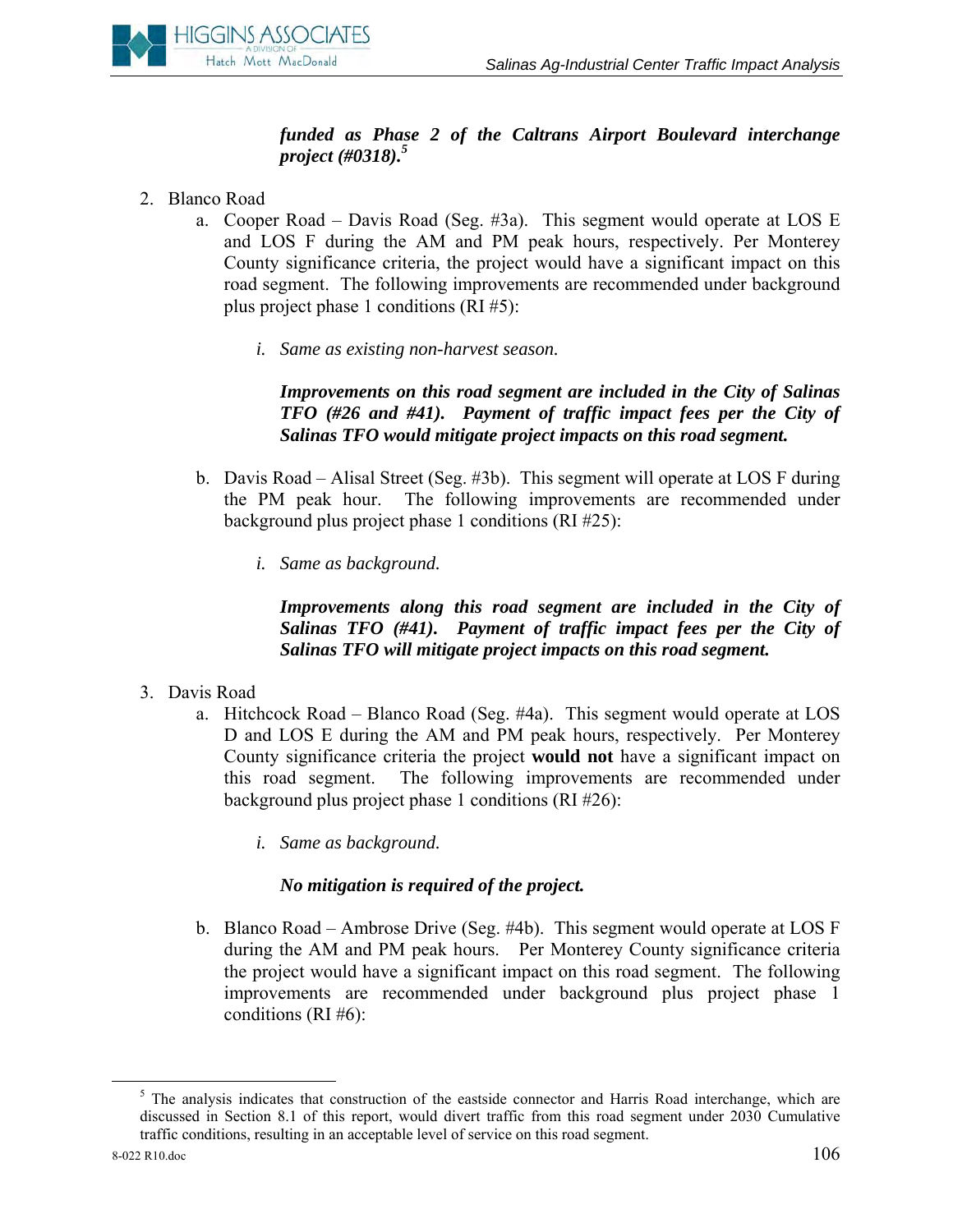

*i. Same as existing non-harvest.* 

*Improvements on this road segment are included in the TAMC fee (#8). Payment of the TAMC fee will mitigate project impacts on this road segment.* 

- 4. SR 156
	- a. Castroville Boulevard U.S. 101 (Seg. #17b). This segment would operate at LOS E during both the AM and PM peak hours. Per Caltrans significance criteria, the project **would not** have a significant impact on this road segment. The following improvements are recommended under background plus project phase 1 conditions (RI #7):
		- *i. Same as existing non-harvest season.*

# *No mitigation is required of the project.*

- 5. SR 183
	- a. Espinosa Road Salinas City Limits (Seg. #18a). This segment would operate at LOS D and LOS E during the AM and PM peak hours, respectively. Per Caltrans significance criteria, the project **would not** have a significant impact on this road segment. The following improvements are recommended under background plus project phase 1 conditions (RI #17):
		- *i. Same as existing harvest season.*

#### *No mitigation is required of the project.*

# *Freeway Segments*

- 1. U.S. 101
	- a. Sanborn Road John Street (Seg. #20h). This segment would operate at LOS D during the PM peak hour. Per Caltrans significance criteria, the project would have a significant impact on this road segment. The following improvements are recommended under background plus project phase 1 conditions (RI #35):
		- *i. Widen to a 6-lane freeway.*

*The widening of U.S. 101 to a 6-lane freeway through the City of Salinas is included in the City of Salinas TFO (#32). Payment of traffic impact fees per the City of Salinas TFO will mitigate project impacts to this freeway segment.* 

#### *Freeway Ramps*

All of the study freeway ramps would operate at acceptable levels of service under background plus project phase 1 traffic conditions.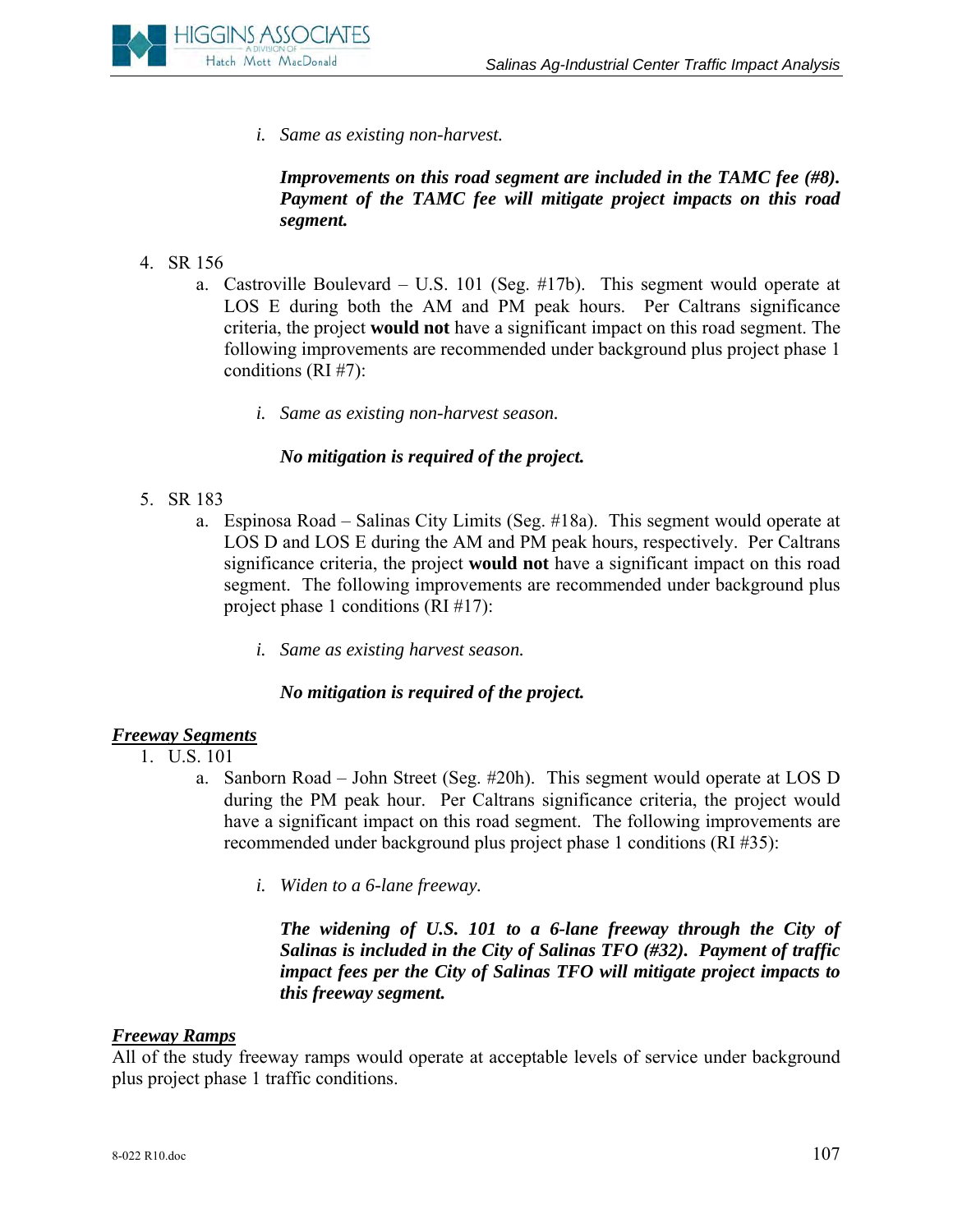

#### *Weaving Segments*

The results of the weaving analysis are discussed in Chapter 11.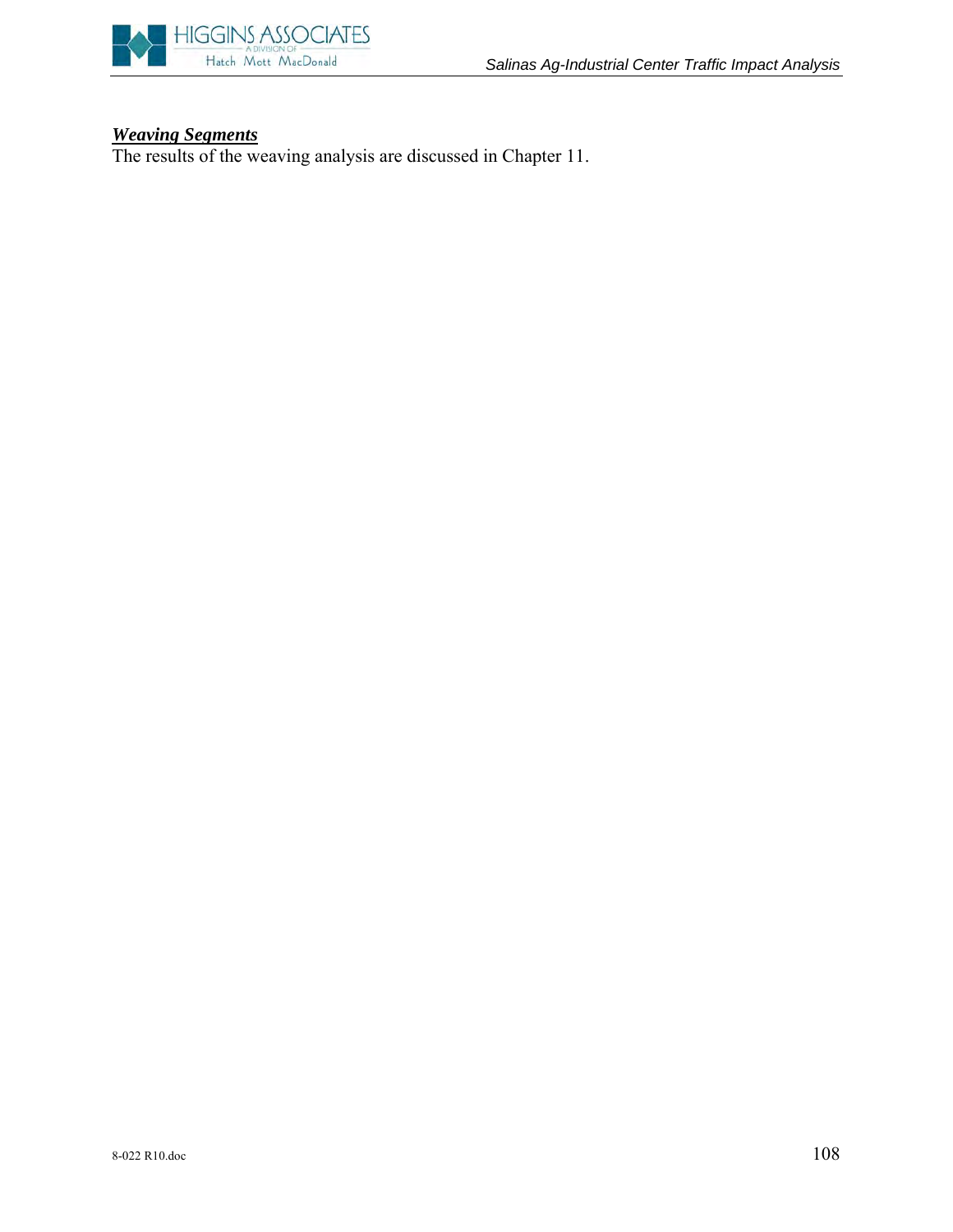

# **6 Background Plus Project Buildout Traffic Conditions**

This chapter presents a description of the traffic network, traffic volumes, and intersection and road segment levels of service within the study area under background plus project buildout traffic conditions.

**It is important to note that no credit was given for the relocation of existing uses within the City to the project site. All of the project-generated traffic was assumed to be new traffic on the local and regional road network. Although it is reasonable to assume that some of the traffic generated by the project will be existing traffic diverted from other parts of the City, the amount would be difficult to quantify. It is also possible that new businesses could eventually occupy existing facilities that are vacated due to the proposed project. As a result, the following analysis is conservative.** 

# **6.1 Project Buildout Trip Generation**

At buildout the proposed project will occupy approximately 257 acres. As with the project phase 1 trip generation estimate, ITE trip generation rates were used to estimate the project buildout trip generation.

Buildout of the proposed project will generate an estimated 16,219 daily trips, with 2,198 trips occurring during the AM peak hour (1,665 in, 533 out) and 2,272 trips occurring during the PM peak hour (622 in, 1,650 out). The trip generation estimate for buildout of the proposed project is shown in **Exhibit 16**.

# **6.2 Project Buildout Trip Distribution and Assignment**

As was done with the project phase 1 employee-based trip distribution percentages, project buildout employee-based trip distribution percentages were also obtained from the AMBAG regional travel demand model. Once again, these percentages were reviewed, and adjustments were made based on knowledge of the local area and engineering judgment. **Exhibit 15A**  presents the project buildout employee trip distribution percentages as obtained from the AMBAG model, as well as the adjusted percentages, where they differed from the model. From **Exhibit 15A** it can be seen that employee trip distribution percentages are different under project phase 1 and project buildout conditions. This is because the project phase 1 percentages were obtained from the AMBAG base year 2000 land use network, and project buildout percentages were obtained from the AMBAG year 2030 land use network.

The same line truck and field truck trip distributions that were used for project phase 1 (discussed in Section 4.3) were also used for project buildout conditions. **Exhibits 15B and 15C**  present the trip distribution percentages for the line trucks and field trucks, respectively.

The AM and PM peak hour trips generated by project buildout employees, line trucks and field trucks were assigned to the study intersections and are shown on **Diagrams 17, 18, 19, 21, 22,**  and **23** and are included in **Appendix B**. These trips were then combined to obtain the total AM and PM peak hour trips for project buildout, which are shown on **Diagrams 20** and **24** in **Appendix B.**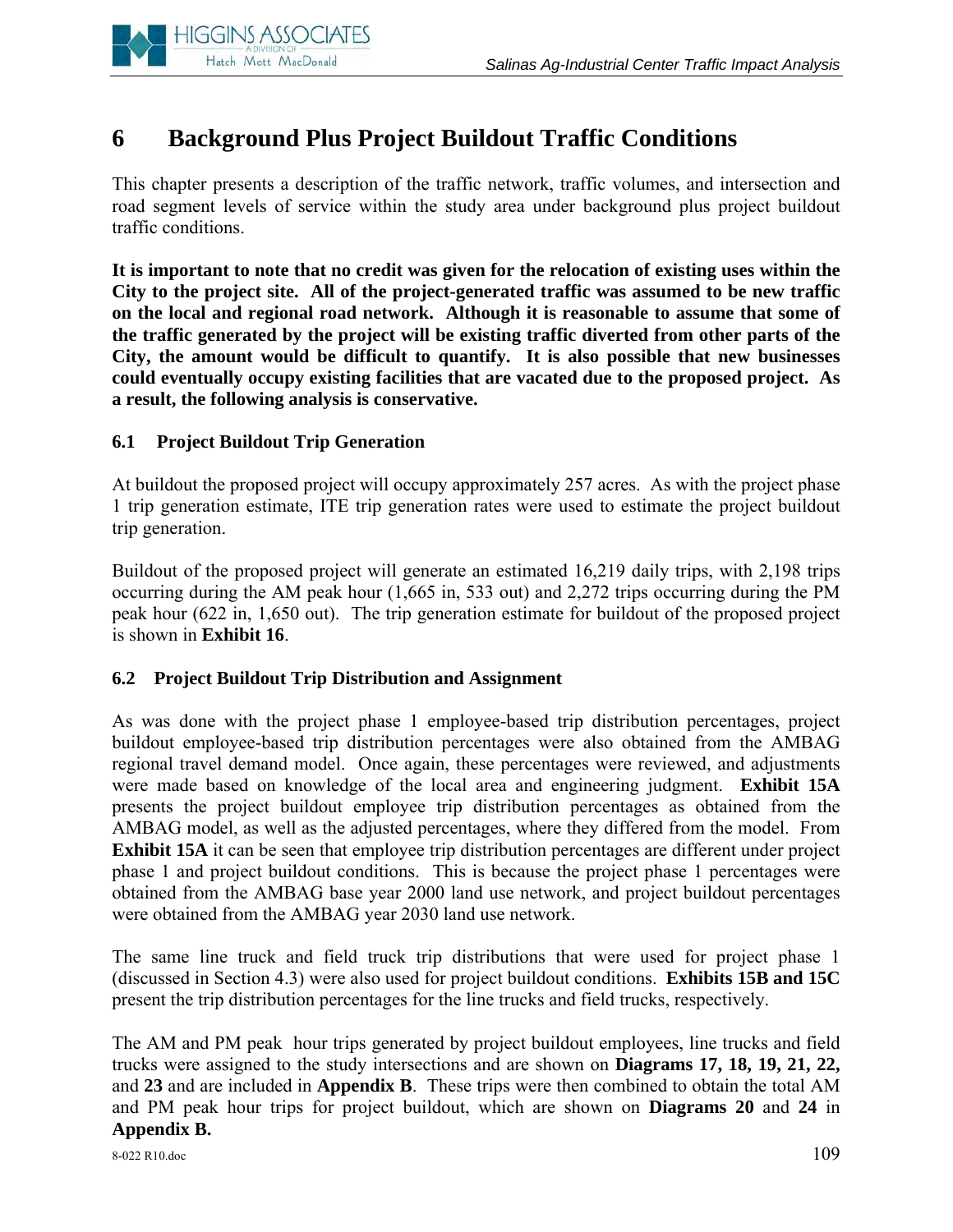

# **6.3 Background Plus Project Buildout Intersection Operations**

Background conditions AM and PM peak hour traffic volumes and the project buildout AM and PM peak hour trip assignments were combined to obtain background plus project buildout traffic volumes, which are shown on **Diagrams 29** and **30** in **Appendix B**. Background plus project buildout AM and PM intersection levels of service are summarized in **Exhibit 5A**. LOS calculation sheets for background plus project buildout traffic conditions are included as **Appendix I1**. LOS calculation sheets for background plus project buildout conditions with recommended improvements are included as **Appendix I2**. A summary of all recommended intersection improvements is included in **Exhibit 6A**.

A description of each intersection that would operate deficiently under background plus project buildout traffic conditions follows below. Recommended improvements are discussed in italics below the description of each intersection's operations.

# 1. SR 68 / Blanco Road (Int.  $#1$ ) – Signalized

This intersection would operate at an overall LOS D and LOS E during the AM and PM peak hours, respectively, under background plus project buildout traffic conditions. Per the Caltrans significance criteria the project would have a significant impact at this intersection. The following improvements are recommended under background plus project buildout conditions  $(RI \#1):$ 

*1. Same as existing non-harvest season (see Section 2.3).* 

*Improvements 1, 4 and 5 are included in the City of Salinas TFO (#59). Improvements 2, 3 and 6 are also recommended, but would only improve operations to level of service D during the PM peak hour. It is proposed that the City add these improvements to the City of Salinas TFO. If the City adds improvements 2, 3 and 6 to the City of Salinas TFO, the payment of traffic impact fees per the City of Salinas TFO will mitigate project impacts at this intersection. If the City does not add these improvements to the TFO, then the project will be responsible for its pro-rata fair-share of these improvements. In that event, because an established improvement program for improvements 2, 3 and 6 would not exist, the impact would remain significant and unavoidable.* 

*The City will need to consider several challenges at this intersection. For example, widening the south leg of the intersection to accommodate a third receiving lane on southbound SR 68 may require the relocation of PG&E electrical equipment located on the southeast corner of the intersection, and the addition of a westbound right-turn lane would require the reconfiguration of the parking lot on the northeast corner of the intersection. For these reasons, the City must determine whether or not the recommended improvements are feasible.*

2. SR 68 / Hunter Lane (Int. #2) – Stop Controlled (WB)

The minor street approach of this intersection would operate at LOS F during the AM peak hour under background plus project buildout traffic conditions. Per the Caltrans significance criteria the project would have a significant impact at this intersection.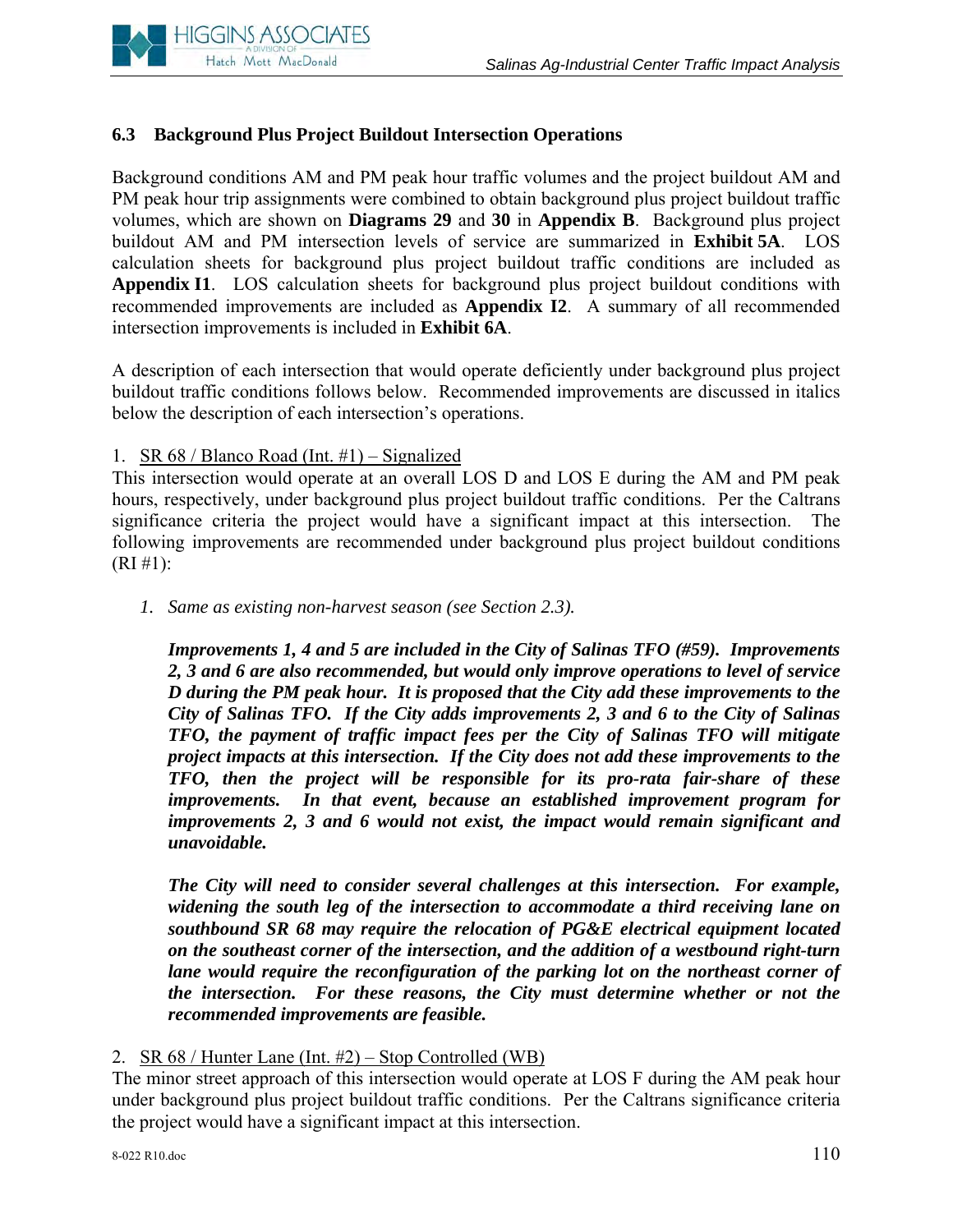

*This intersection is within the responsibility and jurisdiction of Caltrans, and not the City of Salinas. Improvements along this corridor should be added to the TAMC fee. If they are, payment of the TAMC fee would mitigate project impacts at this intersection to a less than significant level. If improvements are not added to the TAMC fee prior to project implementation, then the project will be responsible for its pro-rata fair-share of the improvements. In that event, because an established improvement program for such improvements would not exist, the impact would remain significant and unavoidable, and the City would need to either adopt findings of overriding considerations or find that such improvements are within the responsibility and jurisdiction of another public agency (Caltrans and TAMC) and should be adopted by such other agency (CEQA Guidelines Section 15091[a][2] and [3]).* 

*Options for improving operations at this intersection include consolidating access points and eliminating left-turns into and out of the driveways and minor intersections along SR 68 between Foster Road and Blanco Road, or the installation of a median barrier that would to allow left-turns into the minor streets but prevent left-turns out. These options would improve safety and the levels of service at the intersections along the corridor but would result in traffic diversions and the need to accommodate Uturns along the corridor. As pointed out by Monterey County Department of Public Works staff, the corridor merits a systems analysis to address these impacts, which is beyond the scope of this study. Caltrans should consider commissioning a systems analysis of the corridor.* 

*It should be noted that installation of a traffic signal would improve operations at this intersection to an acceptable level of service. However, it would also have an adverse impact on the through traffic on SR 68 and could cause an increase in rear-end collisions. As a result, a traffic signal is not recommended for this intersection.* 

#### 3. SR 68 WB Ramps / Spreckels Boulevard (Int. #3) – Stop Controlled (SB)

The minor street approach of this intersection would operate at LOS F during the PM peaks hour under background plus project buildout traffic conditions. Per the Caltrans significance criteria the project would have a significant impact at this intersection. The following improvements are recommended under background plus project buildout conditions (RI #32):

*1. Same as background plus project phase 1.* 

# *The project is responsible for funding this improvement.*

4. Sanborn Road / Fairview Ave.-U.S. 101 NB Offramp (Int. #6) – Stop Controlled (EB & WB) This intersection would operate at an overall LOS F during the AM and PM peak hours under background plus project buildout traffic conditions. The minor street approach would also operate at LOS F during both the AM and PM peak hours. Per the Caltrans significance criteria the project would have a significant impact at this intersection. The following improvements are recommended under background plus project buildout conditions (RI #18):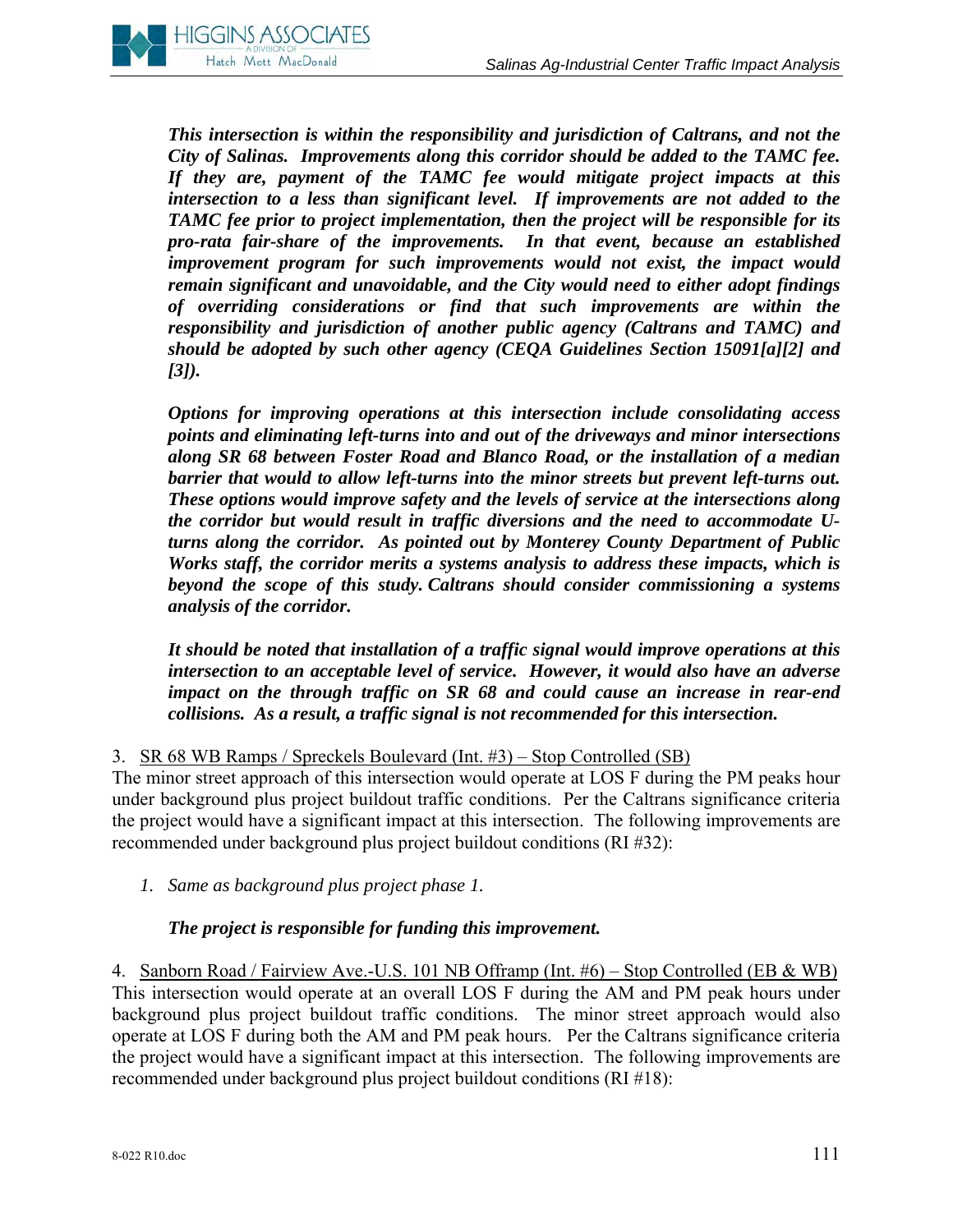

*1. Same as background.*

# *Payment of traffic impact fees per the City of Salinas TFO (#32 and #37) will mitigate project impacts at this intersection.*

# 5. Sanborn Road / Elvee Drive-U.S. 101 SB Ramps (Int. #8) – Signalized

This intersection would operate at an overall LOS D and LOS F during the AM and PM peak hours, respectively, under background plus project buildout traffic conditions. Per the Caltrans significance criteria the project would have a significant impact at this intersection. The following improvements are recommended under background plus project buildout conditions (RI #19):

*1. Same as background.*

*Improvements along the Sanborn Road corridor are included in the City of Salinas TFO (#32, #37 and #66). In addition, this intersection is within the responsibility and jurisdiction of Caltrans. Improvements at this intersection should be added to the TAMC fee. If they are, payment of the TAMC fee would mitigate project impacts at this intersection to a less than significant level. If improvements are not added to the TAMC fee prior to project implementation, then the project will be responsible for its pro-rata fair-share of the improvements. In that event, because an established improvement program for such improvements would not exist, the impact would remain significant and unavoidable, and the City would need to either adopt findings of overriding considerations or find that such improvements are within the responsibility and jurisdiction of another public agency (Caltrans and TAMC) and should be adopted by such other agency (CEQA Guidelines Section 15091[a][2] and [3]).* 

# 6. Sanborn Road / Work Street-Terven Avenue (Int. #9) – Signalized

This intersection would operate at an overall LOS E during both the AM and PM peak hours under background plus project buildout traffic conditions. Per the City of Salinas significance criteria, the project would have a significant impact at this intersection. The following improvements are recommended under background plus project buildout conditions (RI #33):

*1. Same as background plus project phase 1.* 

# *Payment of traffic impact fees per the City of Salinas TFO (#37) will mitigate project impacts at this intersection.*

#### 7. Blanco Road-Sanborn Road / Abbott Street (Int. #10) – Signalized

This intersection would operate at an overall LOS E during the PM peak hour under background plus project buildout traffic conditions. Per the City of Salinas significance criteria, the project would have a significant impact at this intersection. The following improvements are recommended under background plus project buildout conditions (RI #34):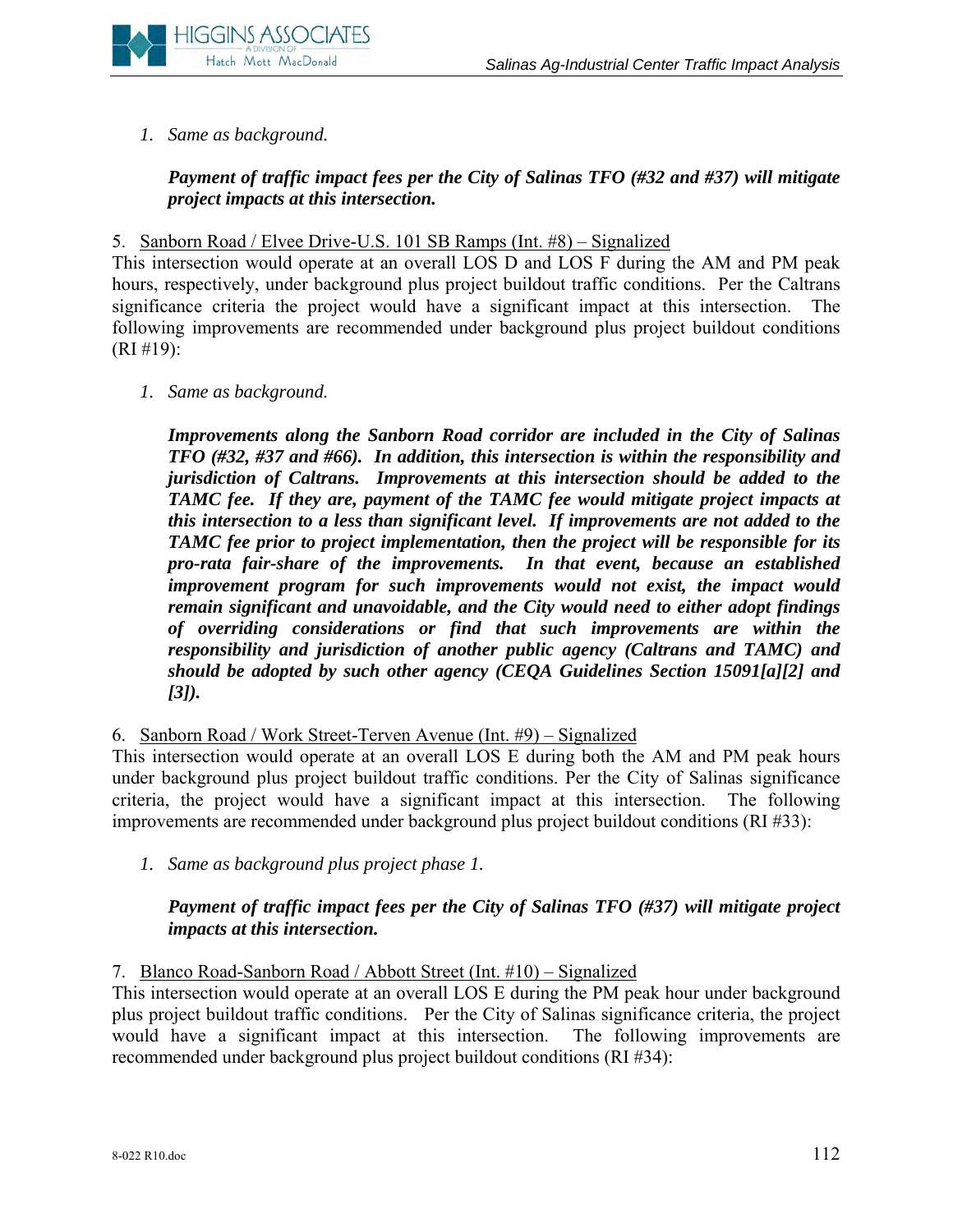

*1. Same as background plus project phase 1.* 

*Improvements at this intersection are not included in the City of Salinas TFO. It is proposed that the City add these improvements to the City of Salinas TFO. If the City adds these improvements to the City of Salinas TFO, the payment of traffic impact fees per the City of Salinas TFO will mitigate project impacts at this intersection. If the City does not add these improvements to the TFO, then the project will be responsible for its pro-rata fair-share of these improvements. In that event, because an established improvement program would not exist, the impact would remain significant and unavoidable.* 

# 8. Airport Boulevard / De la Torre Street (Int. #12) – Signalized

This intersection would operate at an overall LOS D and LOS F during the AM and PM peak hours, respectively, under background plus project buildout traffic conditions. Per the Caltrans significance criteria the project would have a significant impact at this intersection. The following improvements are recommended under background plus project buildout conditions  $(RI \# 13):$ 

*1. Same as existing harvest season.*

*Improvements at this intersection are funded by Caltrans (#0318) and the City of Salinas TFO (#32 and #38). Payment of traffic impact fees per the City of Salinas TFO will mitigate project impacts at this intersection.* 

# 9. Airport Boulevard / Terven Avenue (Int. #13) – Signalized

This intersection would operate at an overall LOS F during the AM and PM peak hours under background plus project buildout traffic conditions. Per the Caltrans significance criteria the project would have a significant impact at this intersection. The following improvements are recommended under background plus project buildout conditions (RI #14):

*1. Same as existing harvest season.*

*Improvements at this intersection are planned but not fully funded as Phase 2 of the Caltrans Airport Boulevard interchange project (#0318). Improvements at this intersection are included in the City of Salinas TFO (#32 and #38). Payment of traffic impact fees per the City of Salinas TFO will mitigate project impacts at this intersection.* 

# 10. Airport Boulevard / Hansen Street (Int. #14) – Stop Controlled (NB & WBT)

The minor street approach of this intersection would operate at LOS F during the AM and PM peak hours under background plus project buildout traffic conditions. Per the City of Salinas significance criteria, the project would have a significant impact at this intersection. The following improvements are recommended under background plus project buildout conditions (RI #27):

- *1. Same as existing plus project phase 1.*
- *2. Results in level of service F on the minor street approach during the AM peak hour.*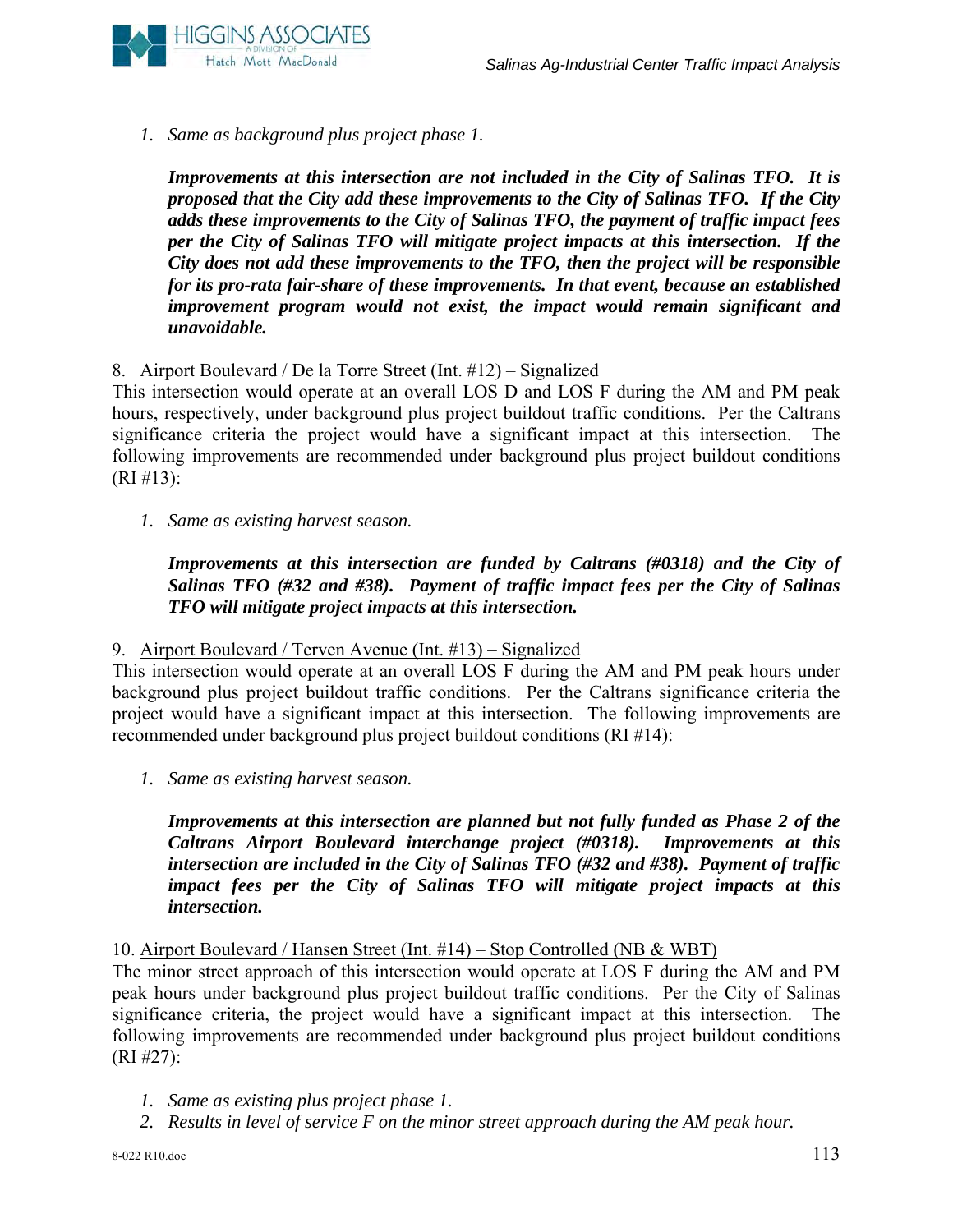

*Improvements at this intersection are not included in the City of Salinas TFO. It is proposed that the City add this improvement to the City of Salinas TFO. If the City adds this improvement to the City of Salinas TFO, the payment of traffic impact fees per the City of Salinas TFO will mitigate project impacts at this intersection. If the City does not add this improvement to the TFO, then the project will be responsible for its pro-rata fair-share of this improvement. In that event, because an established improvement program would not exist, the impact would remain significant and unavoidable.* 

#### 11. Harkins Road / Hansen Street (Int. #15) – Signalized

This intersection would operate at an overall LOS F during AM and PM peak hours under background plus project buildout traffic conditions. Per the City of Salinas significance criteria, the project would have a significant impact at this intersection. The following improvements are recommended under background plus project buildout conditions (RI #15):

*1. Same as existing plus project phase 1.*

*While the preceding improvements would enhance traffic operations at this intersection, it should be noted that the extensive queuing is caused by traffic congestion at the U.S. 101 / Airport Boulevard interchange, which is planned for improvements through a Caltrans PSR (#0318) and the City of Salinas TFO (#32 and #38).*

*It is proposed that the City add these improvements to the City of Salinas TFO. If the City adds these improvements to the City of Salinas TFO, payment of traffic impact fees per the City of Salinas TFO will mitigate project impacts at this intersection. If the City does not add these improvements to the TFO, then the project will be responsible for its pro-rata fair-share of these improvements. In that event, because an established improvement program would not exist, the impact would remain significant and unavoidable.* 

#### 12. Harkins Road / Abbott Street (Int. #16) – Signalized

This intersection would operate at an overall LOS E during both the AM and PM peak hours under background plus project buildout traffic conditions. Per the City of Salinas significance criteria, the project would have a significant impact at this intersection. The following improvements are recommended under background plus project buildout conditions (RI #28):

*1. Same as existing plus project phase 1.*

*Improvements at this intersection are not included in the City of Salinas TFO. It is proposed that the City add these improvements to the City of Salinas TFO. If the City adds these improvements to the City of Salinas TFO, the payment of traffic impact fees per the City of Salinas TFO will mitigate project impacts at this intersection. If the City does not add these improvements to the TFO, then the project will be responsible for its pro-rata fair-share of these improvements. In that event, because an established*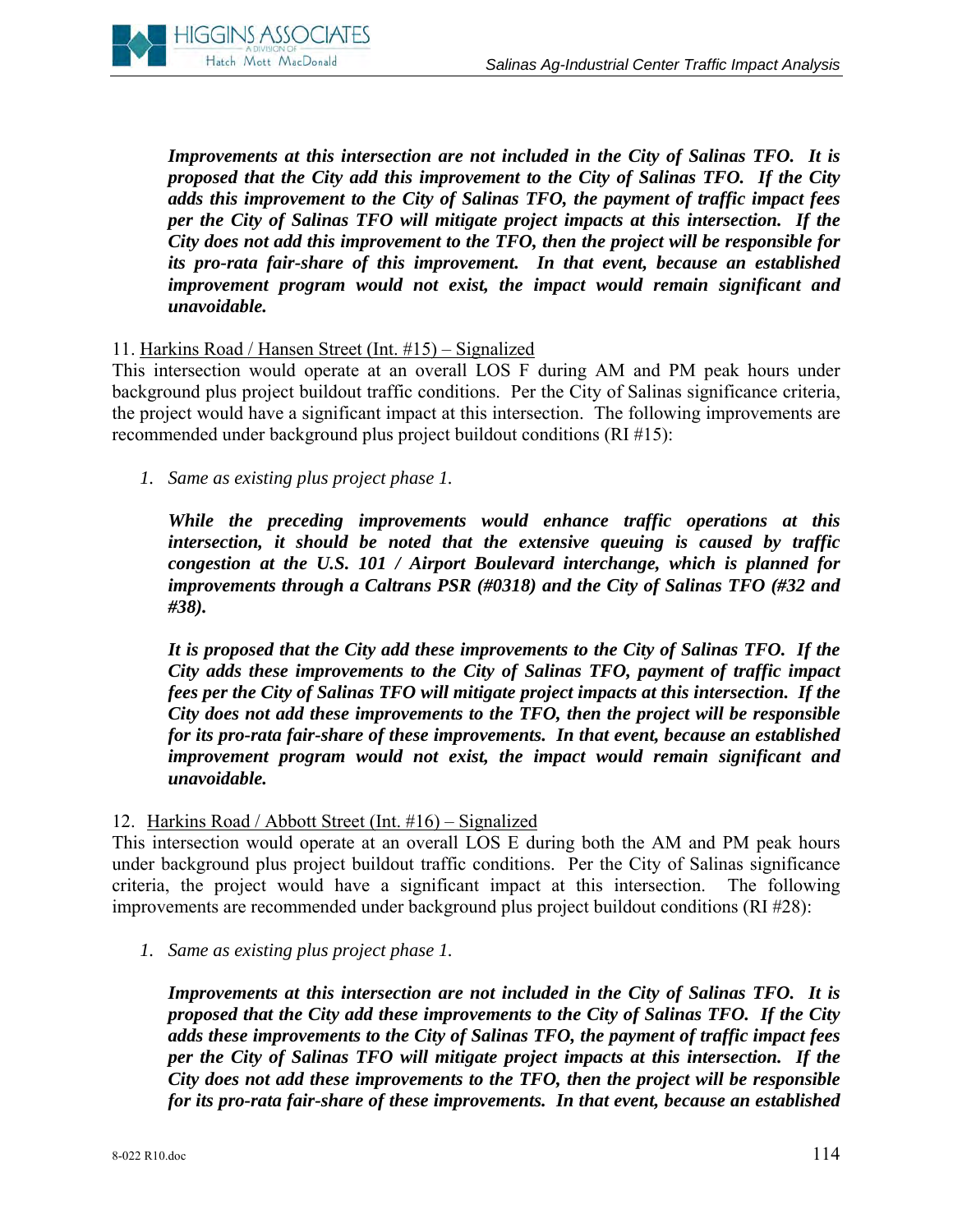

# *improvement program would not exist, the impact would remain significant and unavoidable.*

# 13. Harkins Road / Dayton Street (Int. #18) – Stop Controlled (WB)

Although this intersection would operate at an acceptable level of service during the AM and PM peak hours, improvements are recommended due to the high volume of southbound left-turning vehicles in the AM peak hour. Per the City of Salinas significance criteria the project **would not** have a significant impact at this intersection. The following improvements are recommended under background plus project buildout conditions (RI #16):

#### *1. Same as existing harvest season.*

*Improvements at this intersection are not included in any fee program and no mitigation is required of the project at this intersection. However, the project is proposing to implement this improvement to enhance safety at this intersection.* 

#### 14. Harris Road / Abbott Street (Int. #22) – Signalized

This intersection would operate at an overall LOS D during the PM peak hour under background plus project buildout traffic conditions. Per the Monterey County significance criteria the project would have a significant impact at this intersection. However, this intersection will come under the jurisdiction of the City of Salinas as part of the annexation that will occur with the implementation of the proposed project and will be subject to a level of service standard D (per City of Salinas standards). Per the City of Salinas significance criteria, the project **would not** have a significant impact at this intersection.

Even though the project would not have a significant impact at this intersection, due to the high volume of truck traffic associated with the project, the following improvements are recommended under background plus project buildout conditions (RI #39):

- *1. Add a second northbound Harris Road right-turn lane.*
- *2. Add a second westbound Abbott Street left-turn lane.*

# *The project is proposing to implement these improvements.*

#### 15. Harris Road / Harris Place (Int. #23) – Stop Controlled (EB & WB)

A fourth (west) leg would be constructed at this intersection with the implementation of the proposed project. Without additional improvements, this intersection would operate at an overall LOS E and LOS F during the AM and PM peak hours, respectively, under background plus project buildout traffic conditions. The minor street approach of this intersection would operate at LOS F during the AM and PM peak hours. Per the City of Salinas significance criteria, the project would have a significant impact at this intersection. The project applicant is proposing to design this intersection with the following lane configurations and traffic controls (RI #29):

- *1. Signalize intersection.*
- *2. Northbound Harris Road approach: One left-turn lane, one shared through/right lane*
- *3. Southbound Harris Road approach: One left-turn lane, one through lane, one right-turn lane.*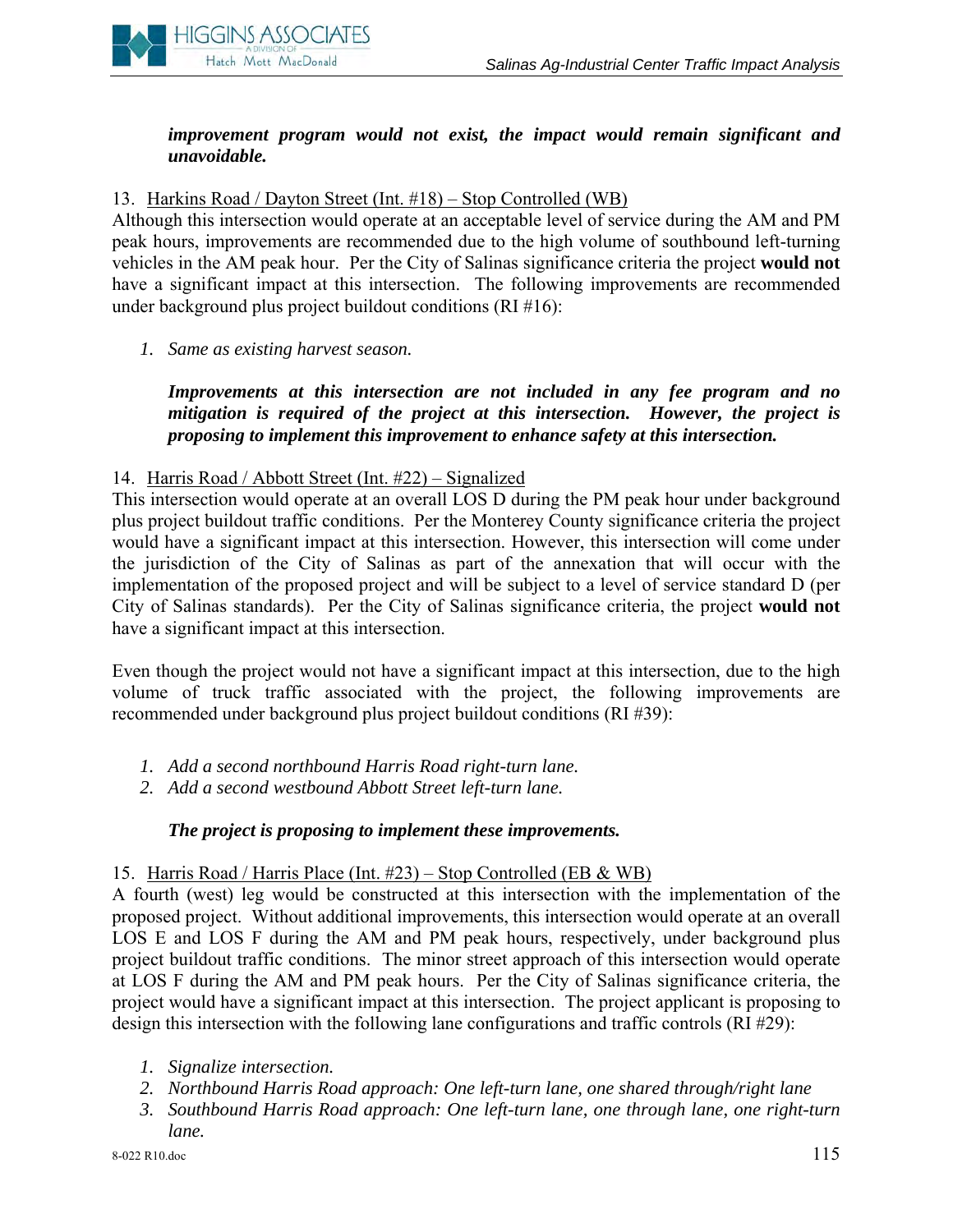

- *4. Eastbound Harris Place approach: One left-turn lane, one shared through/right lane*
- *5. Westbound Harris Place approach: One shared left/through/right lane*

# *If the intersection is designed with these lane configurations and traffic controls, the project would not have a significant impact at this location.*

# 16. U.S. 101 / Hartnell Road Connector (Int. #26) – Stop Controlled (WB)

The minor street approach of this intersection would continue to operate at LOS F during the AM peak hour and would degrade to LOS F during the PM peak hour under background plus project buildout traffic conditions. Per the Caltrans significance criteria the project would have a significant impact at this intersection. The following improvements are recommended under background plus project buildout conditions (RI #20):

*1. Same as background.*

*Improvements in the TAMC fee (#7) include constructing 2-lane frontage roads on the east and west sides of U.S. 101 from the future Harris Road interchange to Chualar. This would result in the elimination of this intersection. Payment of the TAMC fee will mitigate project impacts at this intersection.6*

# 17. Street A Project Road / Abbott Street (Int. #27) – Future Project Intersection

This intersection will be created with the implementation of the proposed project. The project applicant is proposing to design this intersection with the following lane configurations and traffic controls (RI #30):

- *1. Signalize intersection.*
- *2. Northbound Street A Project Road approach: Two left-turn lanes, one right-turn lane.*
- *3. Eastbound Abbott Street approach: Two through lanes and one right-turn lane*
- *4. Westbound Abbott Street approach: One left-turn lane and two through lanes*

*If the intersection is designed with these lane configurations and traffic controls, the project would not have a significant impact at this location.* 

18. Harris Road / Street B Project Road (Int. #34) – Future Project Intersection This intersection will be created with the implementation of the proposed project. The project applicant is proposing to design this intersection with the following lane configurations and traffic controls (RI #31):

 <sup>6</sup>  $\degree$  Per CEQA guidelines, a cumulative impact is defined as: "The cumulative impact from several projects is the change in the environment which results from the incremental impact of the project when added to other closely related past, present and reasonably foreseeable probable future projects"). In addition, the September Ranch case (Save our Peninsula Committee v. Monterey County Board of Supervisors 87 Cal.App.4th 99, 104 Cal.Rptr.2d 326Cal.App. 6 Dist., 2001.February 15, 2001) defines a cumulative impact as an impact that is not unique to a single project. In regions where regional impact fee programs are in place, Caltrans considers the collection and application of fees for impacts of new development as sufficient to mitigate cumulative impacts to the State Highway System under CEQA. See Appendix Y for Caltrans letter dated February 21, 2008.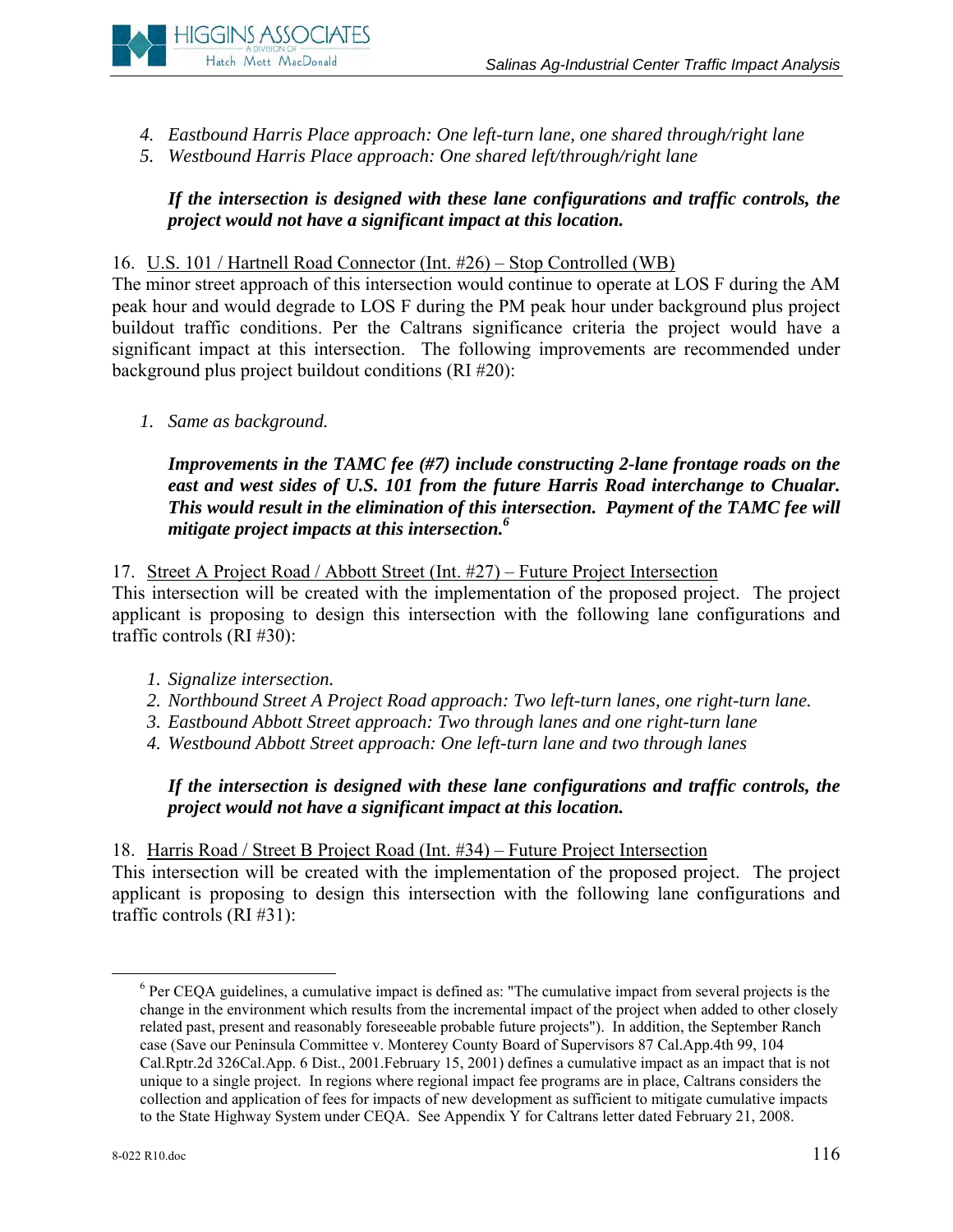

- *1. One-way stop control (EB Street B Project Road approach)*
- *2. Northbound Harris Road approach: One left-turn lane and one through lane.*
- *3. Southbound Harris Road approach: One through lane and one right-turn lane.*
- *4. Eastbound Street B Project Road approach: One left-turn lane and one right-turn lane.*

# *If the intersection is designed with these lane configurations and traffic controls, the project would not have a significant impact at this location.*

19. Cooper Road / Blanco Road (Int. #37) – Stop Controlled (SB)

The minor street approach of this intersection would operate at LOS F during both the AM and PM peak hours under background plus project buildout traffic conditions. Per the Caltrans significance criteria the project would have a significant impact at this intersection. The following improvements are recommended under background plus project buildout conditions  $(RI \#2):$ 

*1. Same as existing non-harvest season.*

*Improvements at this intersection are not currently included in any fee program. This intersection operates deficiently under existing conditions and is within the County's responsibility and jurisdiction. The County should include the recommended improvements at this intersection in their proposed future impact fee per the Greater Salinas Memorandum of Understanding (MOU) dated August 2006.* 

*If the County adopts an impact fee program that includes these improvements prior to project implementation, payment of the fee will mitigate this impact to a less than significant level. If the County does not adopt an impact fee program including these improvements prior to project implementation, then the project will be responsible for its pro-rata fair-share of these improvements as mitigation as provided in Section 3 of the Agreement Regarding Supplement to the Final Program EIR for the Salinas Future Growth Area between the City of Salinas and the County of Monterey (March 27, 2008). In that event, because an established improvement program for such improvements would not exist, the impact would remain significant and unavoidable, and the City would need to either adopt findings of overriding considerations or find that such improvements are within the responsibility and jurisdiction of another public agency (the County) and should be adopted by such other agency (CEQA Guidelines Section 15091[a][2] and [3]).* 

20. Davis Road / Blanco Road (Int. #38) – Signalized

This intersection would operate at an overall LOS D and LOS F during the AM and PM peak hours, respectively, under background plus project buildout traffic conditions. Per the Caltrans significance criteria the project would have a significant impact at this intersection. The following improvements are recommended under background plus project buildout conditions (RI #21):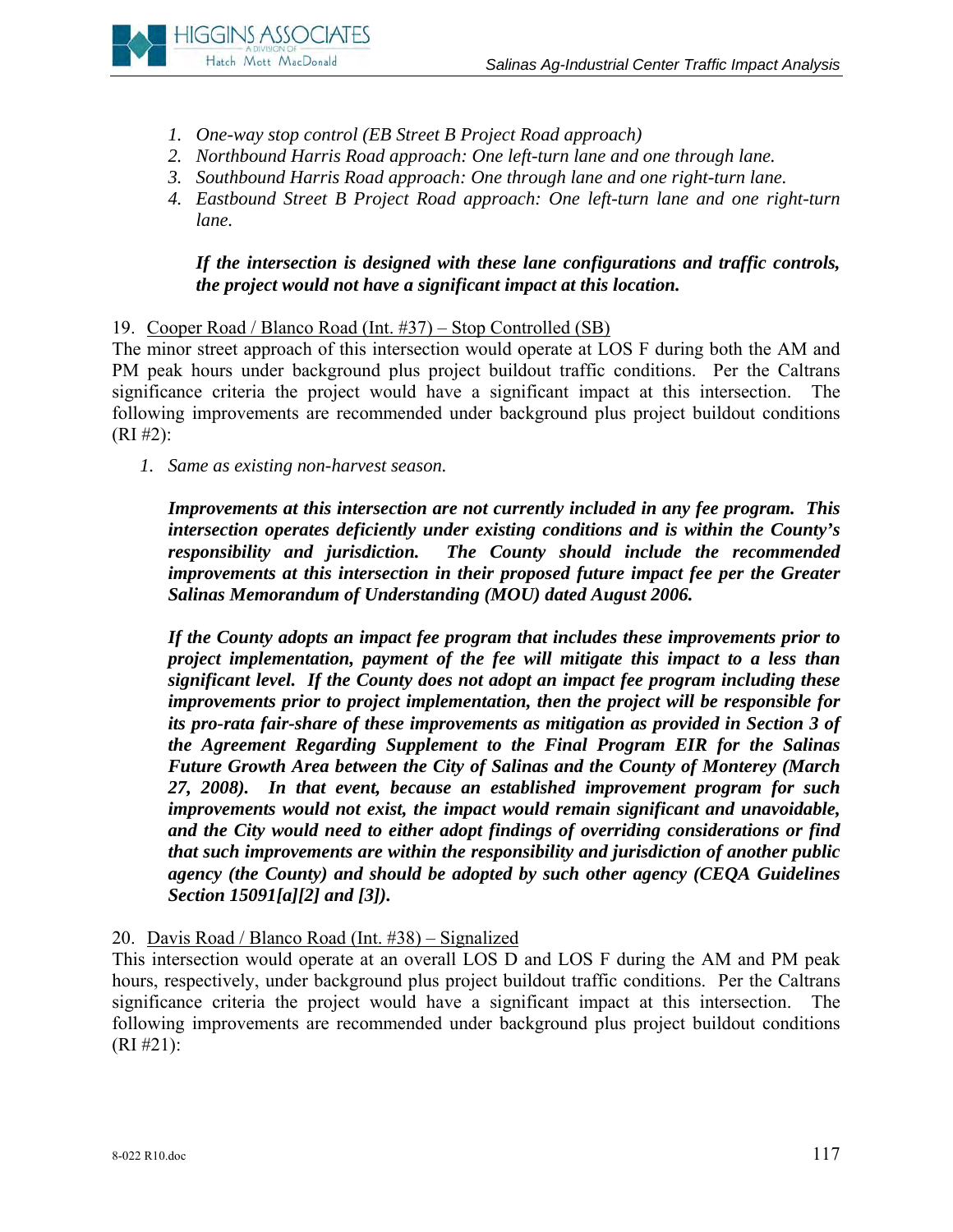# *1. Same as background.*

*Improvements at this intersection are included in the City's TFO (#26, #41) and the TAMC Regional Traffic Impact Fee (#8). In addition, the County should include these improvements in their proposed future impact fee per the Greater Salinas Memorandum of Understanding (MOU) dated August 2006.* 

*If the County adopts an impact fee program that includes these improvements prior to project implementation, payment of the fee will mitigate this impact to a less than significant level. If the County does not adopt an impact fee program including these improvements prior to project implementation, then the project will be responsible for its pro-rata fair-share of these improvements as mitigation as provided in Section 3 of the Agreement Regarding Supplement to the Final Program EIR for the Salinas Future Growth Area between the City of Salinas and the County of Monterey (March 27, 2008). In that event, because an established improvement program for such improvements would not exist, the impact would remain significant and unavoidable, and the City would need to either adopt findings of overriding considerations or find that such improvements are within the responsibility and jurisdiction of another public agency (the County) and should be adopted by such other agency (CEQA Guidelines Section 15091[a][2] and [3]).* 

# 21. SR 68 / Hitchcock Road (Int. #39) – Stop Controlled (EB)

The minor street approach of this intersection would operate at LOS F during the PM peak hour under background plus project buildout traffic conditions. Per the Caltrans significance criteria the project would have a significant impact at this intersection.

*This intersection is within the responsibility and jurisdiction of Caltrans, and not the City of Salinas. Improvements along this corridor should be added to the TAMC fee. If they are, payment of the TAMC fee would mitigate project impacts at this intersection to a less than significant level. If improvements are not added to the TAMC fee prior to project implementation, then the project will be responsible for its pro-rata fair-share of the improvements. In that event, because an established improvement program for such improvements would not exist, the impact would remain significant and unavoidable, and the City would need to either adopt findings of overriding considerations or find that such improvements are within the responsibility and jurisdiction of another public agency (Caltrans and TAMC) and should be adopted by such other agency (CEQA Guidelines Section 15091[a][2] and [3]).* 

*Options for improving operations at this intersection include consolidating access points and eliminating left-turns into and out of the driveways and minor intersections along SR 68 between Foster Road and Blanco Road, or the installation of a median barrier that would to allow left-turns into the minor streets but prevent left-turns out. These options would improve safety and the levels of service at the intersections along the corridor but would result in traffic diversions and the need to accommodate Uturns along the corridor. As pointed out by Monterey County Department of Public Works staff, the corridor merits a systems analysis to address these impacts, which is*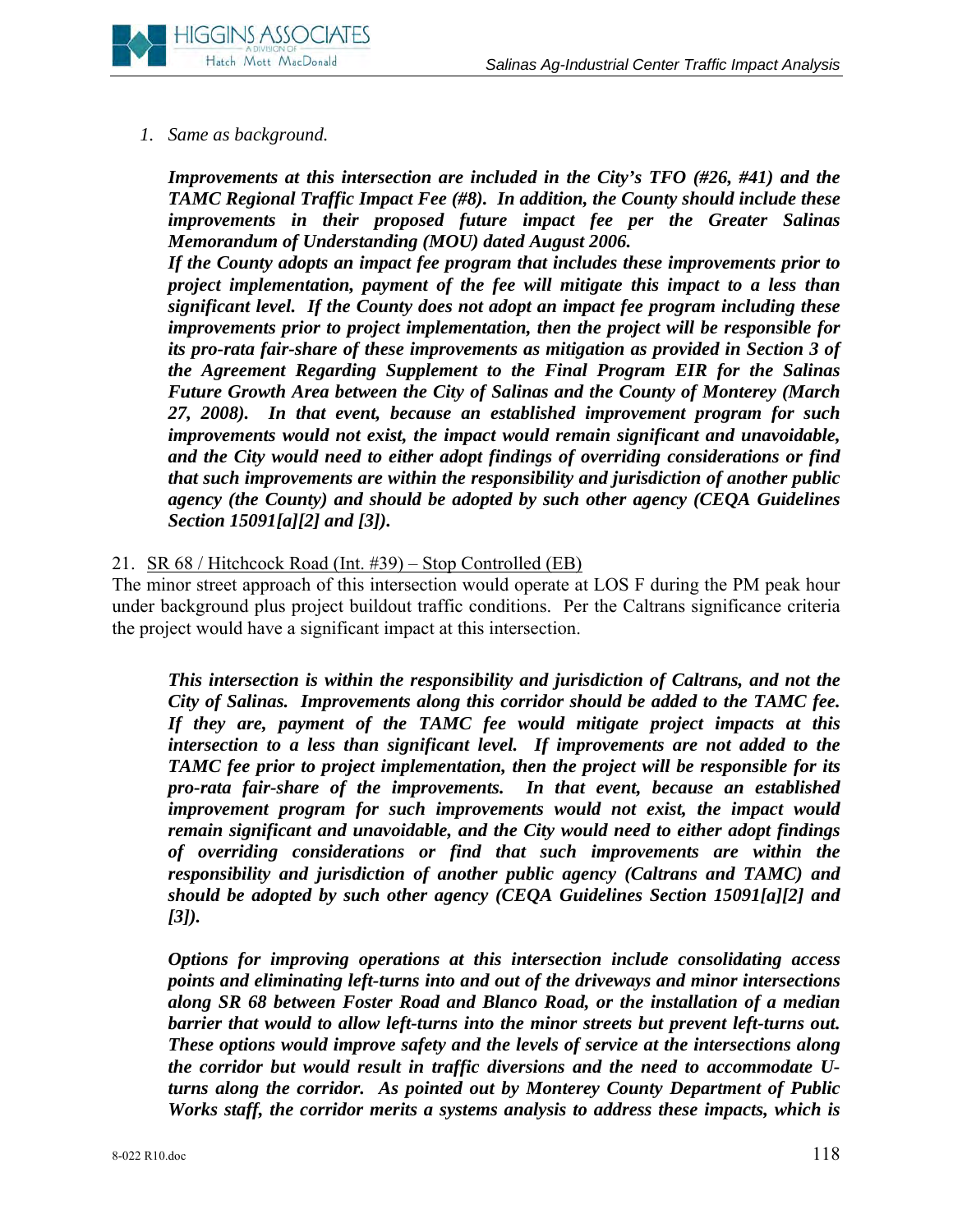

*beyond the scope of this study. Caltrans should consider commissioning a systems analysis of the corridor.* 

*It should be noted that installation of a traffic signal would improve operations at this intersection to an acceptable level of service. However, it would also have an adverse impact on the through traffic on SR 68 and could cause an increase in rear-end collisions. As a result, a traffic signal is not recommended for this intersection.* 

#### 22. Merrill Street / Abbott Street (Int. #42) – Stop Controlled (NB)

The minor street approach of this intersection would operate at LOS F during the PM peak hour under background plus project buildout traffic conditions. Per the City of Salinas significance criteria, the project would have a significant impact at this intersection. The following improvements are recommended under background plus project buildout conditions (RI #22):

*1. Same as background.*

*Improvements at this intersection are not included in the City of Salinas TFO. It is proposed that the City add these improvements to the City of Salinas TFO. If the City adds these improvements to the TFO, payment of traffic impact fees per the City of Salinas TFO will mitigate project impacts at this intersection. If the City does not add these improvements to the TFO, then the project will be responsible for its pro-rata fair-share of these improvements. In that event, because an established improvement program would not exist, the impact would remain significant and unavoidable.* 

#### 23. Skyway Boulevard / E. Alisal Street (Int. #43) – Stop Controlled (NB & SB)

This intersection would operate at an overall LOS F during the AM and PM peak hours under background plus project buildout traffic conditions. The minor street approach would also operate at LOS F during both the AM and PM peak hours. Per the City of Salinas significance criteria, the project would have a significant impact at this intersection. The following improvements are recommended under background plus project buildout conditions (RI #23):

*1. Same as background.*

# *Improvements along E. Alisal Street are included in the City of Salinas TFO (#36). Payment of traffic impact fees per the City of Salinas TFO will mitigate project impacts at this intersection.*

#### 24. U.S. 101 / Spence Road (Int. #44) – Stop Controlled (WB)

This intersection would degrade to an overall LOS F during the AM peak and would continue to operate at an overall LOS F during PM peak hour under background plus project buildout traffic conditions. The minor street approach would continue to operate at LOS F during both the AM and PM peak hours. Per the Caltrans significance criteria the project would have a significant impact at this intersection. The following improvements are recommended under background plus project buildout conditions (RI #4):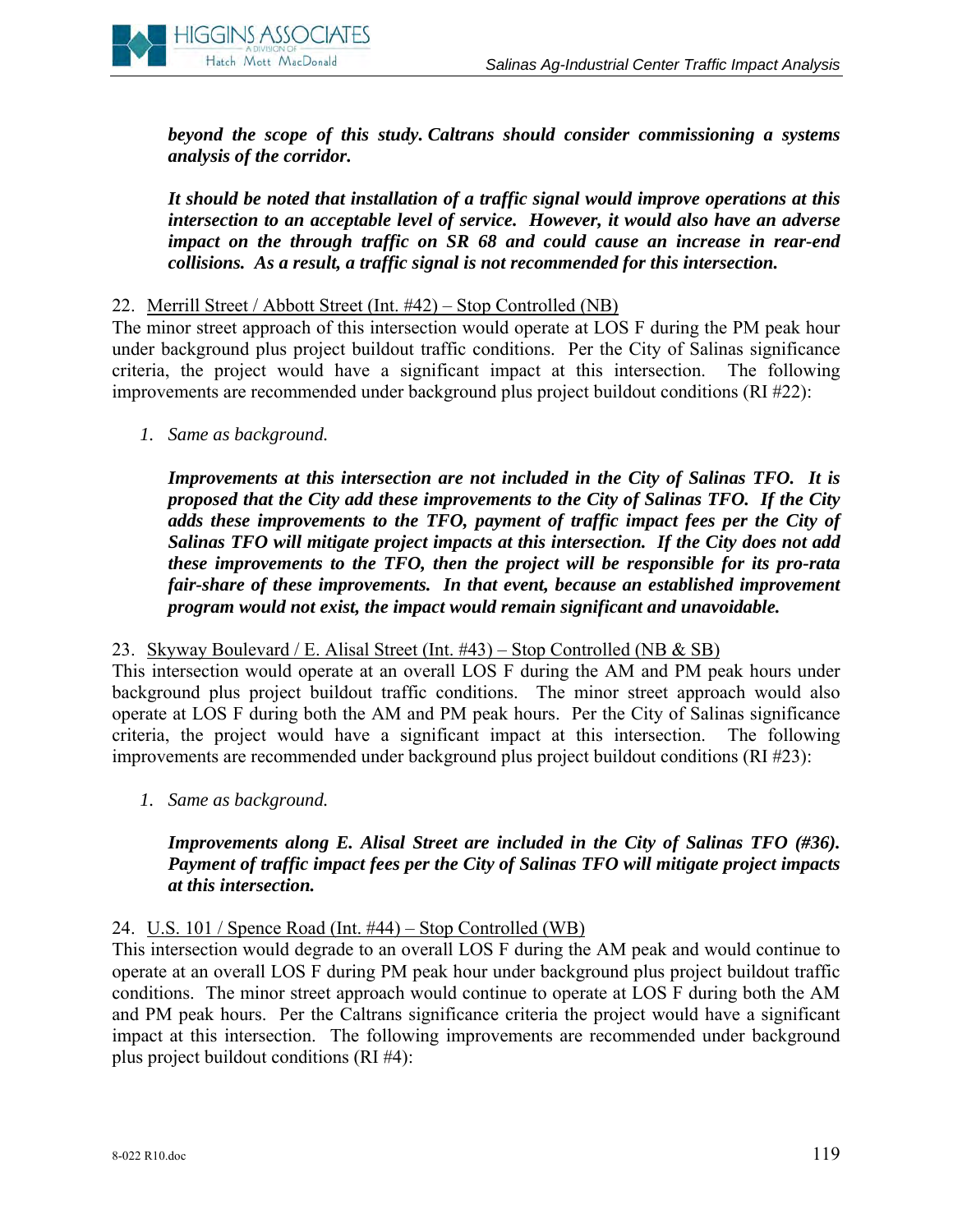

*1. Same as existing non-harvest season.*

*Improvements in the TAMC fee (#7) include constructing 2-lane frontage roads on the east and west sides of U.S. 101 from the future Harris Road interchange to Chualar. This would result in the elimination of this intersection. Payment of the TAMC fee (#7) will mitigate the project impacts at this intersection.7*

# **6.4 Background Plus Project Buildout Road Segment Operations**

Background plus project buildout AM and PM peak hour levels of service on the study road segments are tabulated in **Exhibit 7A**. Freeway ramp, weaving, and non-freeway roadway segment volumes are based upon the intersection turning volumes shown on **Diagrams 29** and **30** in **Appendix B**.

A discussion of the traffic operations for the road and freeway segments and ramps with operational deficiencies under background plus project buildout traffic conditions follows. Recommended road segment improvements are discussed in italics below the description of each segment's operations, and are shown on **Exhibits 7A and 7B**.

# *Road Segments*

- 1. Abbott Street
	- a. Harris Road Firestone Driveway (Seg. #1f). This segment would operate at LOS E during the AM and PM peak hours. Per Monterey County significance criteria, the project would have a significant impact on this road segment. The following improvements are recommended under background plus project buildout conditions (RI #40):
		- *i. Widen to a 4-lane expressway.*

# *Improvements on this road segment are included in the TAMC fee (#7 and #10). Payment of the TAMC fee will mitigate project impacts on this segment.*

- 2. Airport Boulevard
	- a. Terven Avenue De la Torre Street (Seg. #2b). This segment would operate at LOS F during the PM peak hour. Per Caltrans significance criteria, the project would have a significant impact on this road segment. The following improvements are recommended under background plus project buildout conditions (RI #24):

 $\frac{1}{7}$  $\sigma$  Per CEQA guidelines, a cumulative impact is defined as: "The cumulative impact from several projects is the change in the environment which results from the incremental impact of the project when added to other closely related past, present and reasonably foreseeable probable future projects"). In addition, the September Ranch case (Save our Peninsula Committee v. Monterey County Board of Supervisors 87 Cal.App.4th 99, 104 Cal.Rptr.2d 326Cal.App. 6 Dist., 2001.February 15, 2001) defines a cumulative impact as an impact that is not unique to a single project. In regions where regional impact fee programs are in place, Caltrans considers the collection and application of fees for impacts of new development as sufficient to mitigate cumulative impacts to the State Highway System under CEQA. See Appendix Y for Caltrans letter dated February 21, 2008.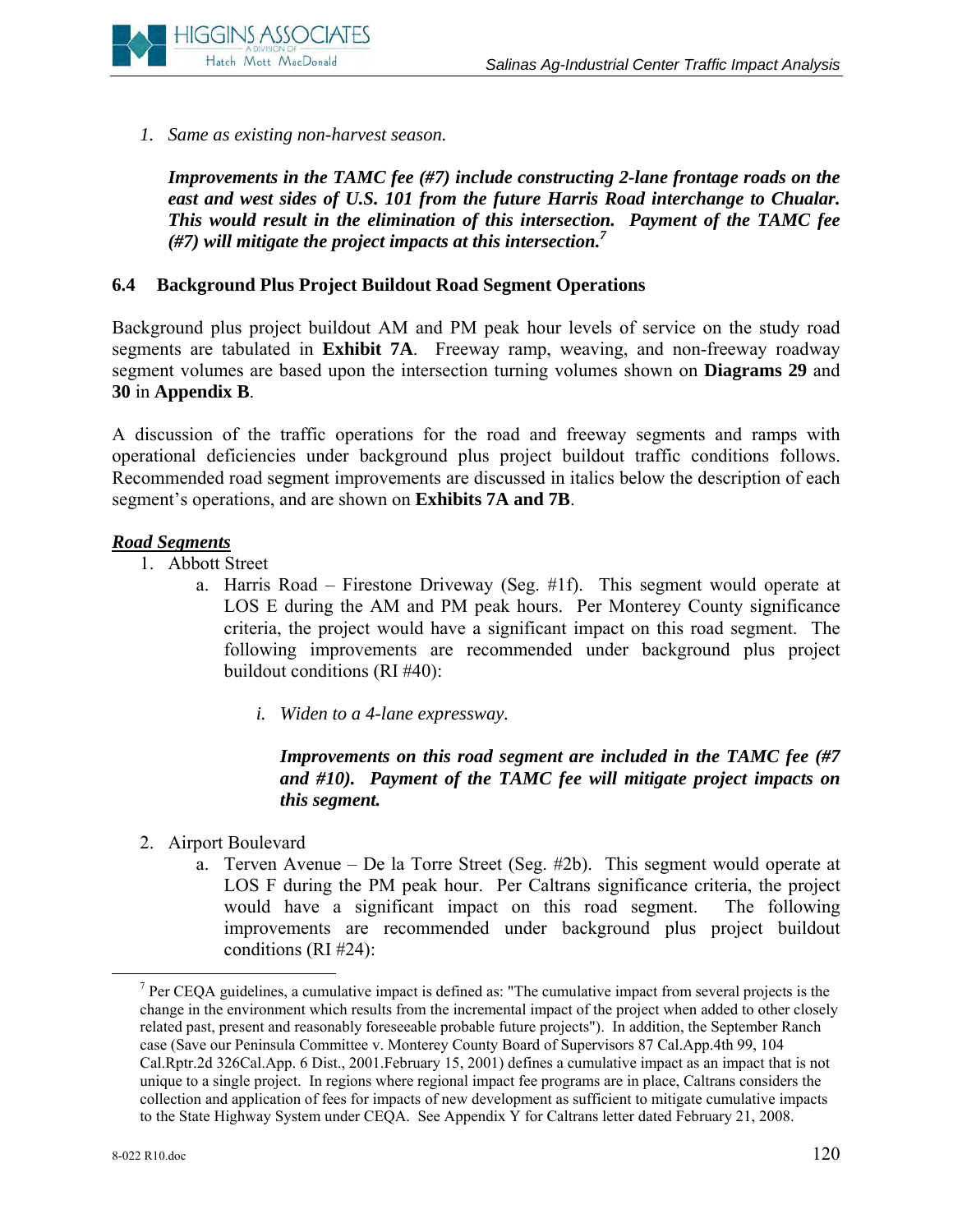

*i. Same as background.* 

*Improvements along this road segment are included in the City of Salinas TFO (#38). Payment of traffic impact fees per the City of Salinas TFO will mitigate project impacts on this road segment. Improvements on this road segment are also planned but not fully funded as Phase 2 of the Caltrans Airport Boulevard interchange project (#0318).8*

- 3. Blanco Road
	- a. Cooper Road Davis Road (Seg. #3a). This segment would operate at LOS E and LOS F during the AM and PM peak hours, respectively. Per Monterey County significance criteria, the project would have a significant impact on this road segment. The following improvements are recommended under background plus project buildout conditions (RI #5):
		- *i. Same as existing non-harvest season.*

*Improvements on this road segment are included in the City of Salinas TFO (#26 and #41). Payment of traffic impact fees per the City of Salinas TFO would mitigate project impacts on this road segment.* 

- b. Davis Road Alisal Street (Seg. #3b). This segment will operate at LOS F during the PM peak hour. The following improvements are recommended under background plus project buildout conditions (RI #25):
	- *i. Same as background.*

*Improvements along this road segment are included in the City of Salinas TFO (#41). Payment of traffic impact fees per the City of Salinas TFO will mitigate project impacts on this road segment.* 

- 4. Davis Road
	- a. Hitchcock Road Blanco Road (Seg. #4a). This segment would operate at LOS D and LOS E during the AM and PM peak hours, respectively. Per Monterey County significance criteria the project **would not** have a significant impact on this road segment. The following improvements are recommended under background plus project buildout conditions (RI #26):
		- *i. Same as background.*

#### *No mitigation is required of the project.*

 <sup>8</sup> <sup>8</sup> The analysis indicates that construction of the eastside connector and Harris Road interchange, which are discussed in Section 8.1 of this report, would divert traffic from this road segment under 2030 Cumulative traffic conditions, resulting in an acceptable level of service on this road segment.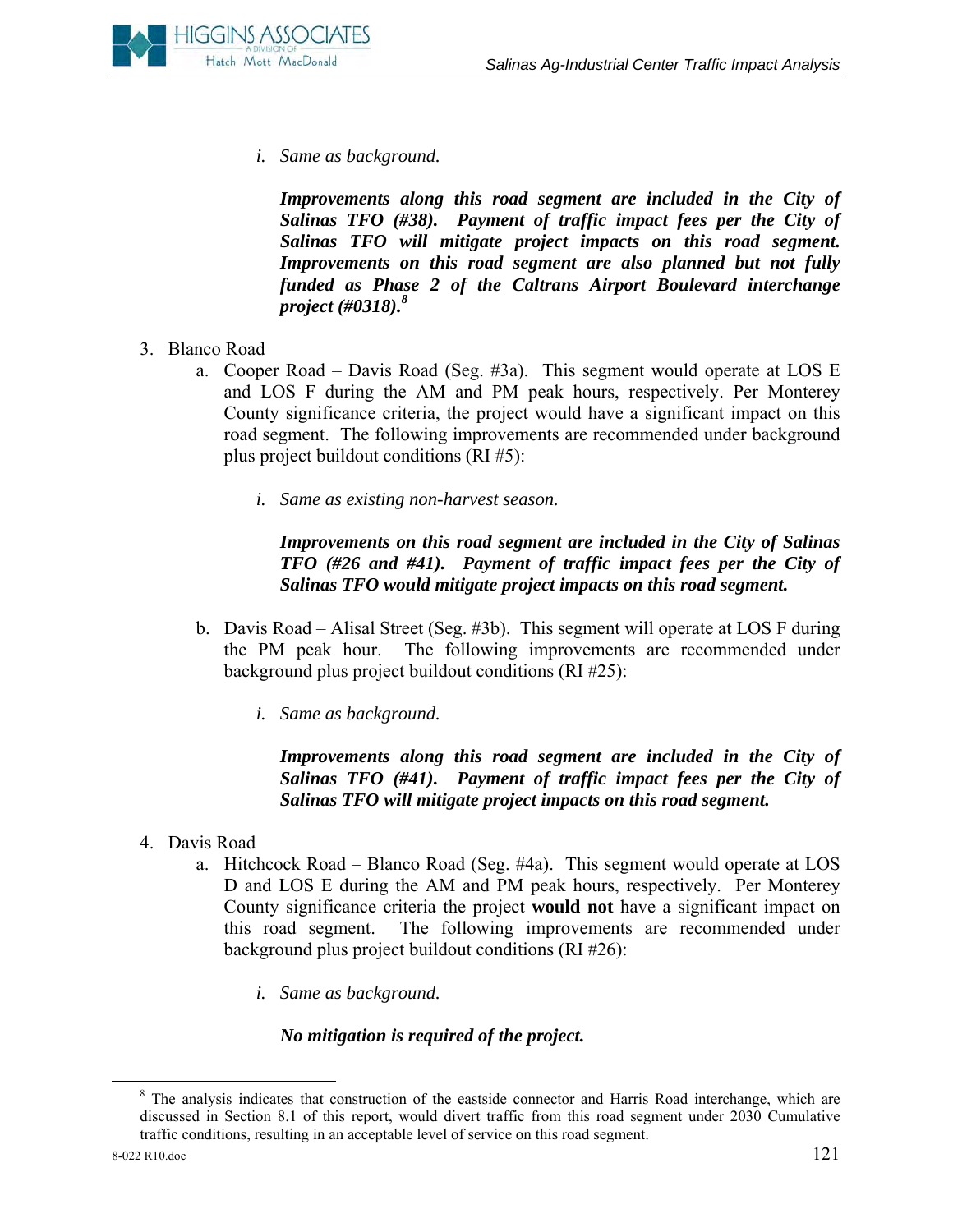

- b. Blanco Road Ambrose Drive (Seg. #4b). This segment would operate at LOS F during the AM and PM peak hours. Per Monterey County significance criteria the project would have a significant impact on this road segment. The following improvements are recommended under background plus project buildout conditions (RI #6):
	- *i. Same as existing non-harvest.*

# *Improvements on this road segment are included in the TAMC fee (#8). Payment of the TAMC fee will mitigate project impacts on this road segment.*

- 5. Harris Road
	- a. Harris Place Abbott Street (Seg. #9b). This segment would operate at LOS D during the AM and PM peak hours. Per Monterey County significance criteria, the project would have a significant impact on this road segment. However, this road segment will come under the jurisdiction of the City of Salinas as part of the annexation that will occur with the implementation of the proposed project and will be subject to a level of service standard D (per City of Salinas standards). Per the City of Salinas significance criteria, the project **would not** have a significant impact on this road segment.

Although the project would not have a significant impact on this road segment, due to the high volume of truck traffic associated with the project, the project applicant is proposing to implement the following improvements (RI #41):

*i. Widen to a 4-lane divided arterial.* 

# *No mitigation is required of the project. However, the project is proposing to implement these improvements.*

- 6. SR 156
	- a. Castroville Boulevard U.S. 101 (Seg. #17b). This segment would operate at LOS E during both the AM and PM peak hours. Per Caltrans significance criteria, the project **would not** have a significant impact on this road segment. The following improvements are recommended under background plus project buildout conditions (RI #7):
		- *i. Same as existing non-harvest season.*

# *No mitigation is required of the project.*

- 7. SR 183
	- a. Espinosa Road Salinas City Limits (Seg. #18a). This segment would operate at LOS D and LOS E during the AM and PM peak hours, respectively. Per Caltrans significance criteria, the project **would not** have a significant impact on this road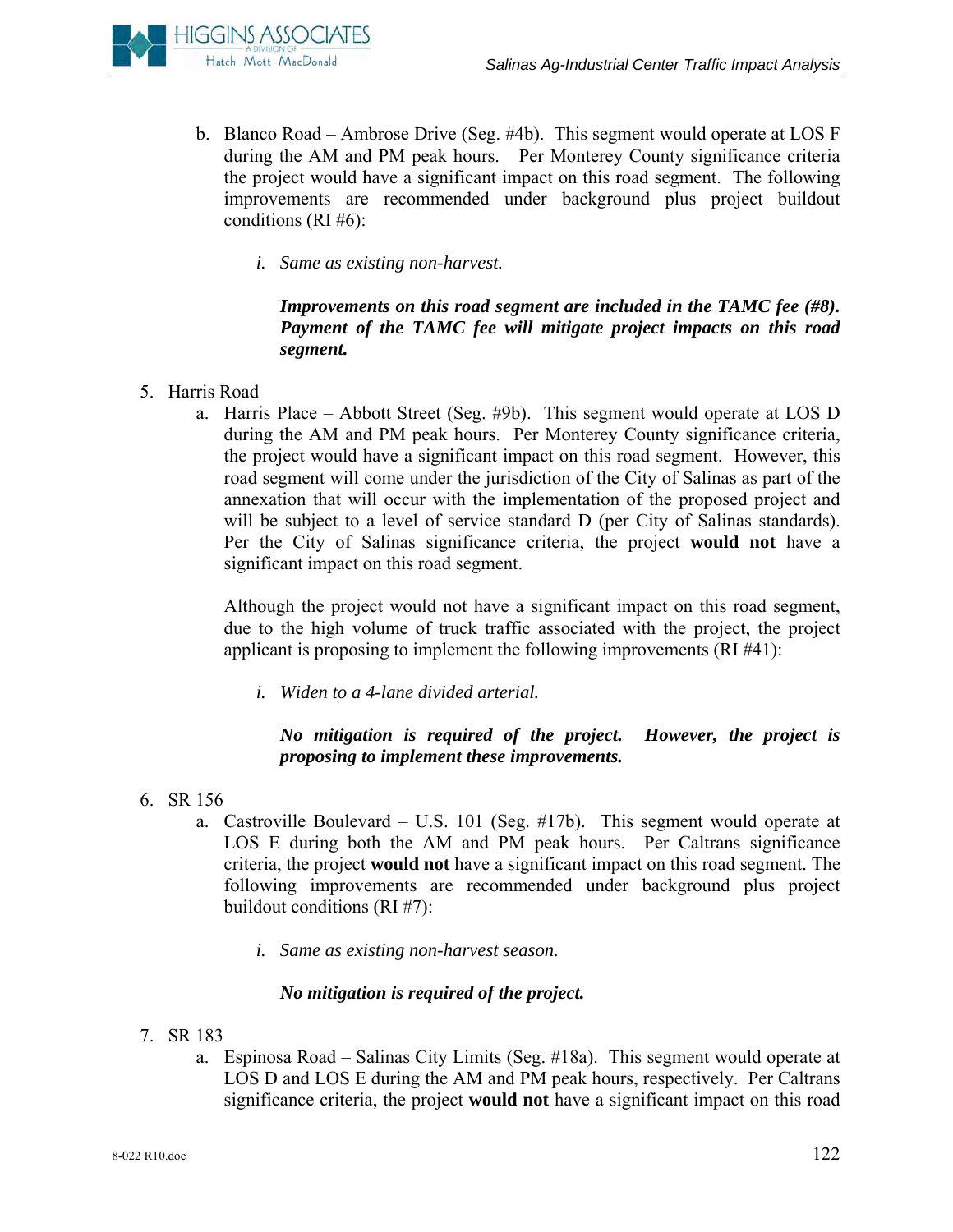

segment. The following improvements are recommended under background plus project buildout conditions (RI #17):

*i. Same as existing harvest season.* 

*No mitigation is required of the project.* 

# *Freeway Segments*

- 1. U.S. 101
	- a. Sanborn Road John Street (Seg. #20h). This segment would operate at LOS D during the PM peak hours. Per Caltrans significance criteria, the project would have a significant impact on this road segment. The following improvements are recommended under background plus project buildout conditions (RI #35):
		- *i. Same as background plus project phase 1.*

*The widening of U.S. 101 to a 6-lane freeway through the City of Salinas is included in the City of Salinas TFO (#32). Payment of traffic impact fees per the City of Salinas TFO will mitigate project impacts on this freeway segment.* 

#### *Freeway Ramps*

All of the study freeway ramps would operate at acceptable levels of service under background plus project buildout traffic conditions.

#### *Weaving Segments*

The results of the weaving analysis are discussed in Chapter 11.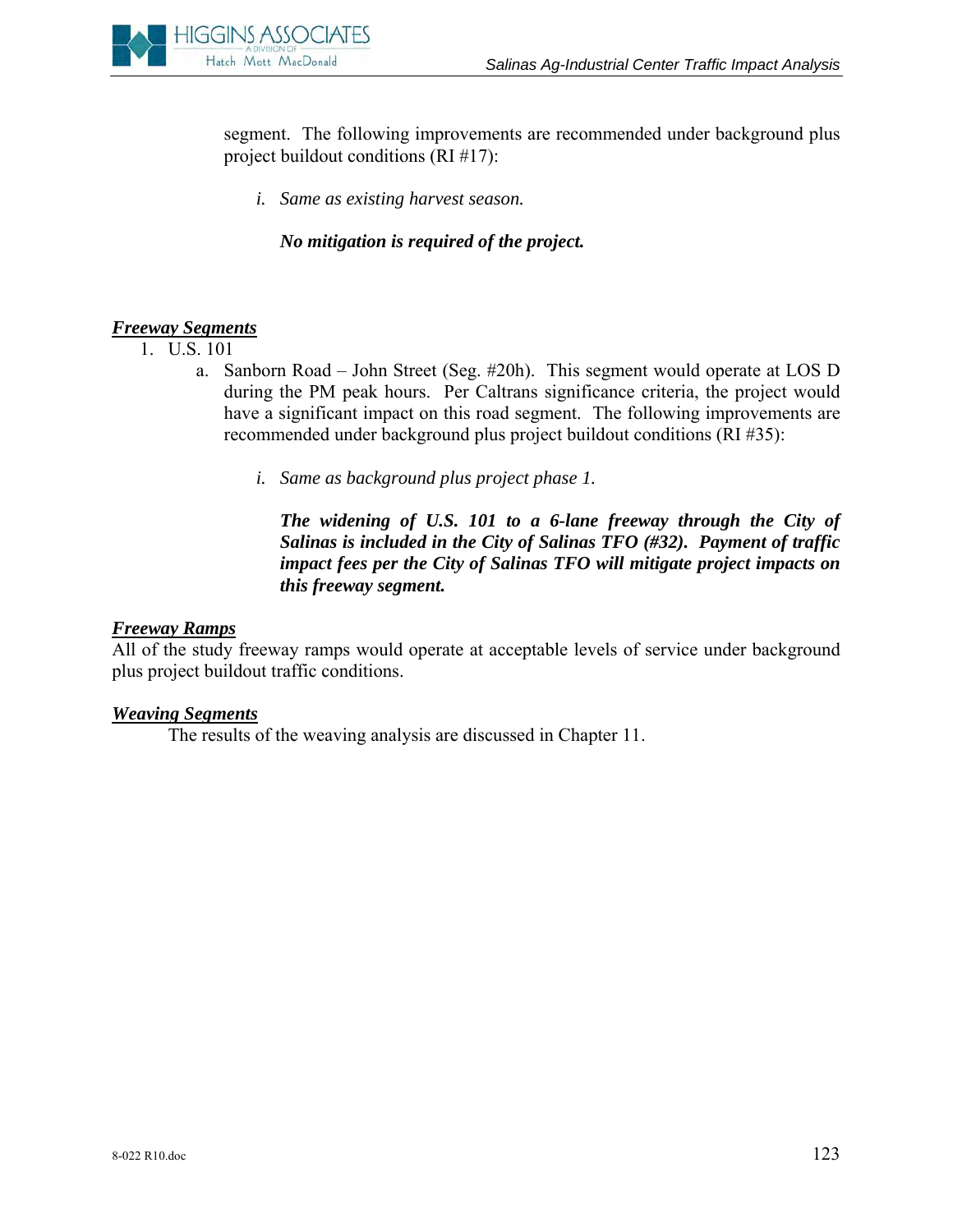

# **7 2030 Cumulative No project No Interchange Traffic Conditions**

This chapter presents a description of the traffic network, traffic volumes, and intersection and road segment levels of service within the study area under 2030 cumulative traffic conditions without the proposed project and without the future Harris Road interchange. A discussion regarding the future Harris Road interchange is included in Section 8.1 of this report.

# **7.1 2030 Cumulative Traffic Volume Forecasts**

The 2030 cumulative volumes are primarily based upon the 2030 travel forecasts estimated by the Association of Monterey Bay Area Governments (AMBAG) Regional Travel Forecasting Model. This model was developed over the past several years with its first public release in late 2004. The model uses TransCAD software. The 2030 forecasts are based upon the land use, population and employment forecasts formally adopted by AMBAG in 2004. These forecasts are based upon the input of all the local agencies in Monterey County.

The methods used to forecast the 2030 cumulative volumes involved an iterative process. To start, a comparison was made between several sets of average daily traffic (ADT) volume data on major roadways within the study area; namely, the AMBAG model base 2000 ADT's, existing ADT's (year 2008 or the most current that was available), 2030 forecasts from other relevant traffic studies, and the AMBAG model year 2030 ADT forecasts.

Comparing the AMBAG 2000 ADT's to the AMBAG 2030 ADT's provided an estimated rate of growth over a 30-year period. Where appropriate, the estimated growth rate was applied to the 2008 peak hour volumes to forecast peak hour volumes for the 2030 cumulative scenario. In some cases, the 2030 AMBAG model volumes were lower than the existing (2008) volumes. In these cases adjustments were made accordingly. Cumulative volume forecasts from several recent traffic studies in certified EIR's were used to assist in this process. They include the *Salinas Sphere of Influence Amendment and Annexation Supplemental TIA* (Fehr & Peers Transportation Consultants, July 2007) and the *Marina Station Traffic Impact Analysis* (Higgins Associates, October 2007).

The AMBAG 2030 land use forecasts are constrained in the Fort Ord area based upon water availability. If water availability was not limited in the Fort Ord area, the cumulative land use forecasts would be unconstrained and the 2030 traffic volume forecasts would be greater than current estimates in some areas. It is unlikely that this situation would occur. However, for informational purposes, two additional development scenarios were analyzed to reflect such unconstrained conditions. These scenarios, which are referred to as "2030 Unconstrained Cumulative" and "2030 Unconstrained Cumulative plus project", are included in **Appendix V**. Both of these scenarios were analyzed without the future Harris Road interchange.

The model appears to produce expected results along the regional highway corridors including U.S. 101, SR 68, Reservation Road, Davis Road, Blanco Road west of Davis Road, and Sanborn Road. The model appears to produce somewhat suspect forecasts on more local streets within individual communities. This appears to be due to the lack of detail in the street network and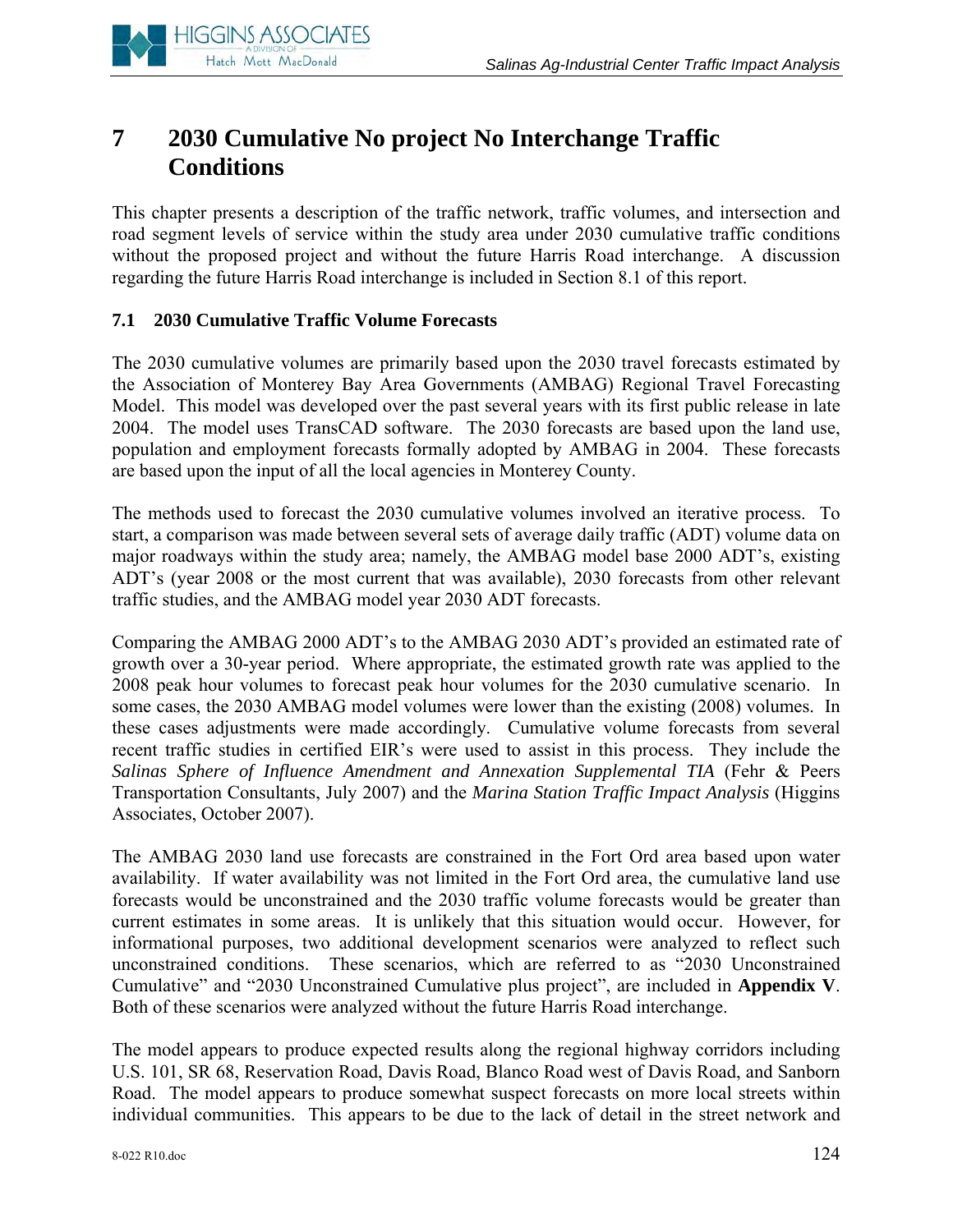

some coding errors in land uses within each individual city. The overall totals in terms of land use, employment and population for each city appeared to be accurate for the model validation as well as for the year 2030. The model appears to be generally adequate for overall forecasting, especially on the regional highway system.

# **7.2 AMBAG Revised Population and Employment Projections**

AMBAG recently revised their 2004 population and employment projections. The revised projections, which were adopted on June 11, 2008, are significantly below their previously adopted projections. For example, the revised industrial employment forecasts for the City of Salinas are 40% below the 2004 projections. The previous projections were used to support AMBAG's 2004 regional travel demand model. Since AMBAG updates their regional travel demand model every five years, the newly adopted projections have not yet been incorporated into the AMBAG regional travel demand model. As a result, the 2030 cumulative forecast volumes and analyses can be considered very conservative.

# **7.3 2030 Cumulative No Project No Interchange Intersection Operations**

2030 cumulative no project no interchange volumes are shown on **Diagrams 37** and **38** in **Appendix B**. 2030 cumulative no project no interchange AM and PM intersection levels of service are summarized in **Exhibit 5B**. LOS calculation sheets are included as **Appendix J1**. LOS calculation sheets with recommended improvements are included as **Appendix J2**. A summary of all recommended intersection improvements is included in **Exhibit 6B**.

A description of each intersection that would operate deficiently under 2030 cumulative no project no interchange follows below. Recommended improvements are discussed in italics below the description of each intersection's operations.

**The following operational deficiencies would be caused by existing traffic in addition to cumulative traffic growth (i.e., traffic generated by approved and future projects) on the study road network. Since this scenario does not include traffic that would be generated by the proposed project, the project is not responsible for providing any of these recommended improvements.**

# 1. SR  $68 /$  Blanco Road (Int. #1) – Signalized

This intersection would operate at an overall LOS E and LOS F during the AM and PM peak hours under 2030 cumulative no project no interchange traffic conditions. The following improvements are recommended under cumulative no project no interchange conditions (RI #1):

*1. Same as existing non-harvest season (see Section 2.3).* 

*Improvements 1, 4 and 5 are included in the City of Salinas TFO (#59). Improvements 2, 3 and 6 are also recommended, but would only improve operations to level of service D during the AM and PM peak hours. The City will need to consider several challenges at this intersection. For example, widening the south leg of the intersection to accommodate a third receiving lane on southbound SR 68 may require the relocation of PG&E electrical equipment located on the southeast corner of the*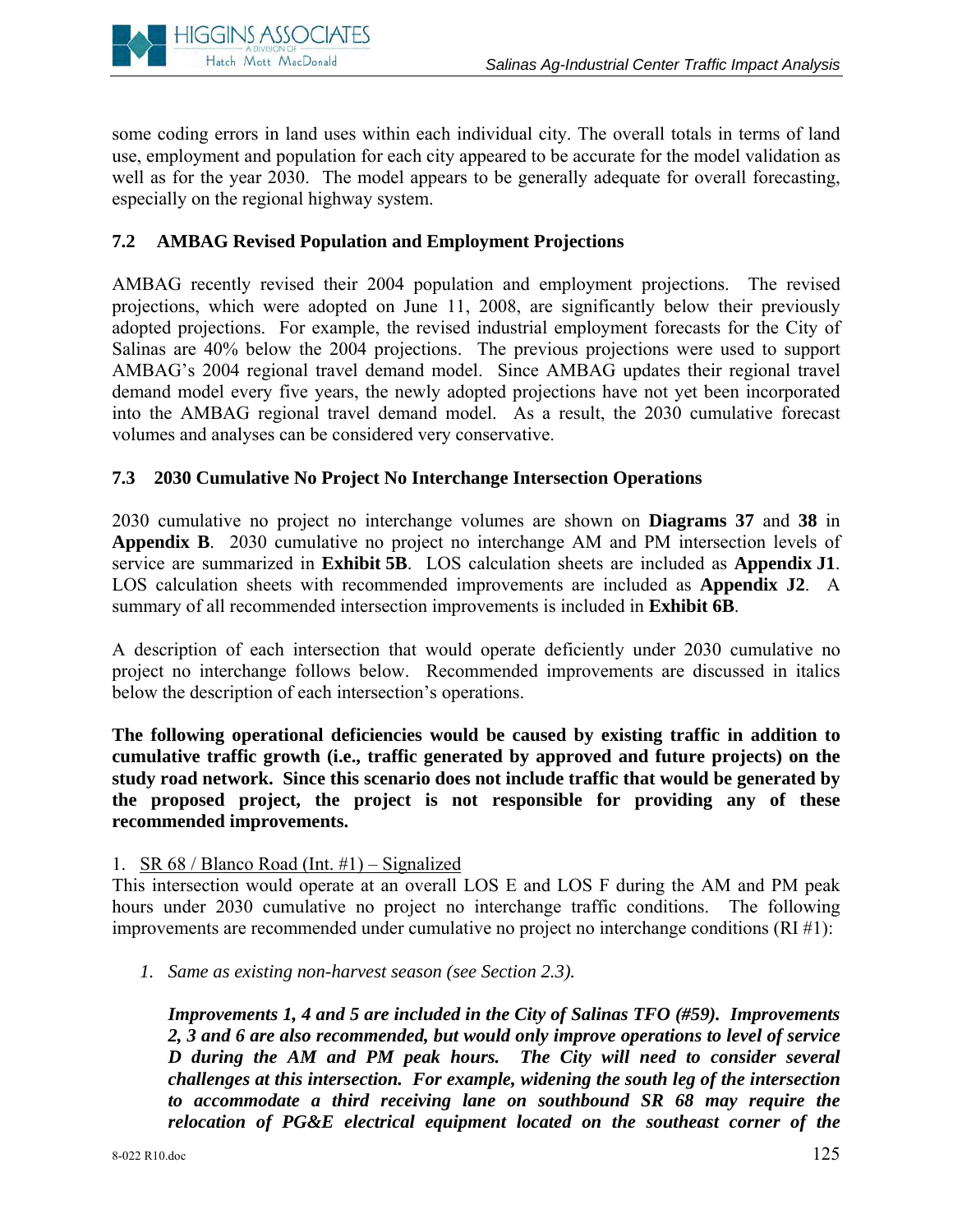

*intersection, and the addition of a westbound right-turn lane would require the reconfiguration of the parking lot on the northeast corner of the intersection. For these reasons, the City must determine whether or not the recommended improvements are feasible.*

# 2. SR 68 / Hunter Lane (Int. #2) – Stop Controlled (WB)

This intersection would operate at an overall LOS D in the PM peak hour under 2030 cumulative no project no interchange traffic conditions. The minor street approach of this intersection would operate at LOS F during the AM and PM peak hours.

*Options for improving operations at this intersection include consolidating access points and eliminating left-turns into and out of the driveways and minor intersections along SR 68 between Foster Road and Blanco Road, or the installation of a median barrier that would to allow left-turns into the minor streets but prevent left-turns out. These options would improve safety and the levels of service at the intersections along the corridor but would result in traffic diversions and the need to accommodate Uturns along the corridor. As pointed out by Monterey County Department of Public Works staff, the corridor merits a systems analysis to address these impacts, which is beyond the scope of this study. Caltrans should consider commissioning a systems analysis of the corridor.* 

*It should be noted that installation of a traffic signal would improve operations at this intersection to an acceptable level of service. However, it would also have an adverse impact on the through traffic on SR 68 and could cause an increase in rear-end collisions. As a result, a traffic signal is not recommended for this intersection.* 

3. SR 68 WB Ramps / Spreckels Boulevard (Int. #3) – Stop Controlled (SB)

This intersection would operate at an overall LOS F during the AM and PM peak hours under 2030 cumulative no project no interchange traffic conditions. The minor street approach would also operate at LOS F during both peak hours. The following improvements are recommended under cumulative no project no interchange conditions (RI #42):

- *1. Signalize intersection.*
- *2. Add a second westbound Spreckels Boulevard left-turn lane.*
- *3. Continue westbound lane along Spreckels Boulevard.*

*Per CEQA guidelines [Section 15091(a)(2)] this intersection is within the responsibility and jurisdiction of Caltrans and not the City of Salinas, and the improvements at this intersection can and should be adopted by Caltrans and the County as a part of their proposed future impact fee per the Greater Salinas Memorandum of Understanding (MOU) dated August 2006.* 

#### 4. SR 68 EB Offramp / Spreckels Boulevard (Int. #4) – Stop Controlled (NB)

This intersection would operate at an overall LOS C and LOS A during the AM and PM peak hours, respectively under 2030 cumulative no project no interchange traffic conditions. The minor street approach would operate at LOS E during the AM peak hour. The following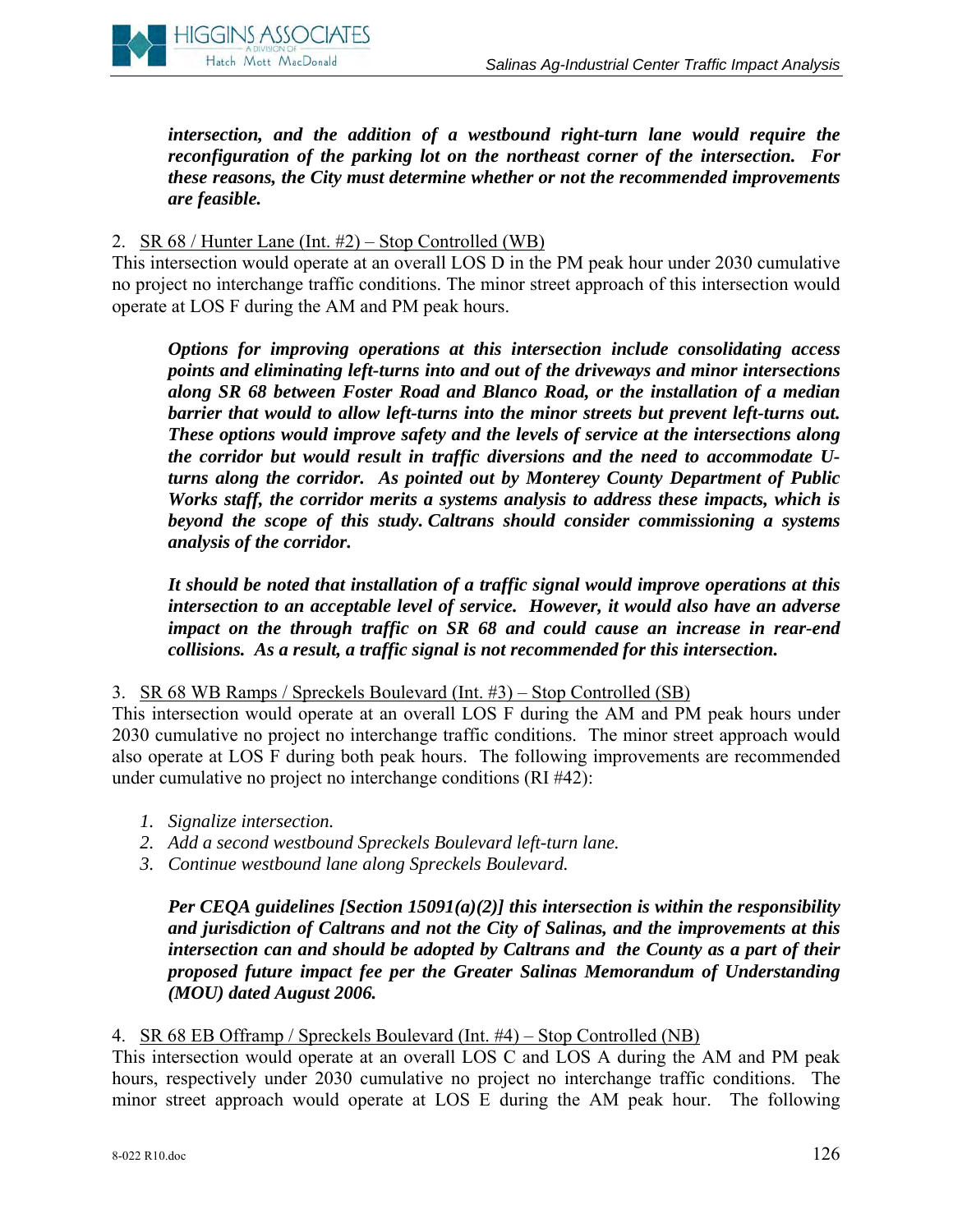

improvements are recommended under cumulative no project no interchange conditions (RI #43):

- *1. Add a second westbound Spreckels Boulevard through lane.*
- *2. Restripe northbound (Highway 68 offramp) left-turn lane to a shared left/right-turn lane.*
- *3. Add a second eastbound Spreckels Boulevard receiving lane.*

*Per CEQA guidelines [Section 15091(a)(2)] this intersection is within the responsibility and jurisdiction of Caltrans and not the City of Salinas, and the improvements at this intersection can and should be adopted by Caltrans and the County as a part of their proposed future impact fee per the Greater Salinas Memorandum of Understanding (MOU) dated August 2006.* 

5. SR 68 EB Onramp / Spreckels Boulevard (Int. #5) – Stop Controlled (SB)

This intersection would operate at an overall LOS A during the AM and PM peak hours. The minor street approach would operate at LOS E during the AM and PM peak hours. However, traffic diversions from the recommended improvements at the SR 68 / Foster Road and SR 68 / Hitchcock Road intersections would impact this intersection. With these improvements, the minor street approach would operate at LOS D during the AM and PM peak hours. The following improvements are recommended under cumulative no project no interchange conditions (RI #44):

- *1. Add a second westbound Spreckels Boulevard through lane.*
- *2. Add a second eastbound Spreckels Boulevard through lane.*

*Per CEQA guidelines [Section 15091(a)(2)] this intersection is within the responsibility and jurisdiction of Caltrans and not the City of Salinas, and the improvements at this intersection can and should be adopted by Caltrans and the County as a part of their proposed future impact fee per the Greater Salinas Memorandum of Understanding (MOU) dated August 2006.* 

6. Sanborn Road / Fairview Ave.-U.S. 101 NB Offramp (Int. #6) – Stop Controlled (EB & WB) This intersection would operate at an overall LOS F during the AM and PM peak hours under 2030 cumulative no project no interchange traffic conditions. The minor street approach would also operate at LOS F during both the AM and PM peak hours. The following improvements are recommended under cumulative no project no interchange conditions (RI #18):

*1. Same as background.* 

# *Improvements along the Sanborn Road corridor are included in the City of Salinas TFO (#32 and #37).*

# 7. U.S. 101 NB Ramps / Fairview Avenue (Int. #7) – Stop Controlled (NB)

This intersection would operate at an overall LOS D during the PM peak hour under 2030 cumulative no project no interchange traffic conditions. The minor street approach would operate at LOS F during the PM peak hour. The following improvements are recommended under cumulative no project no interchange conditions (RI #45):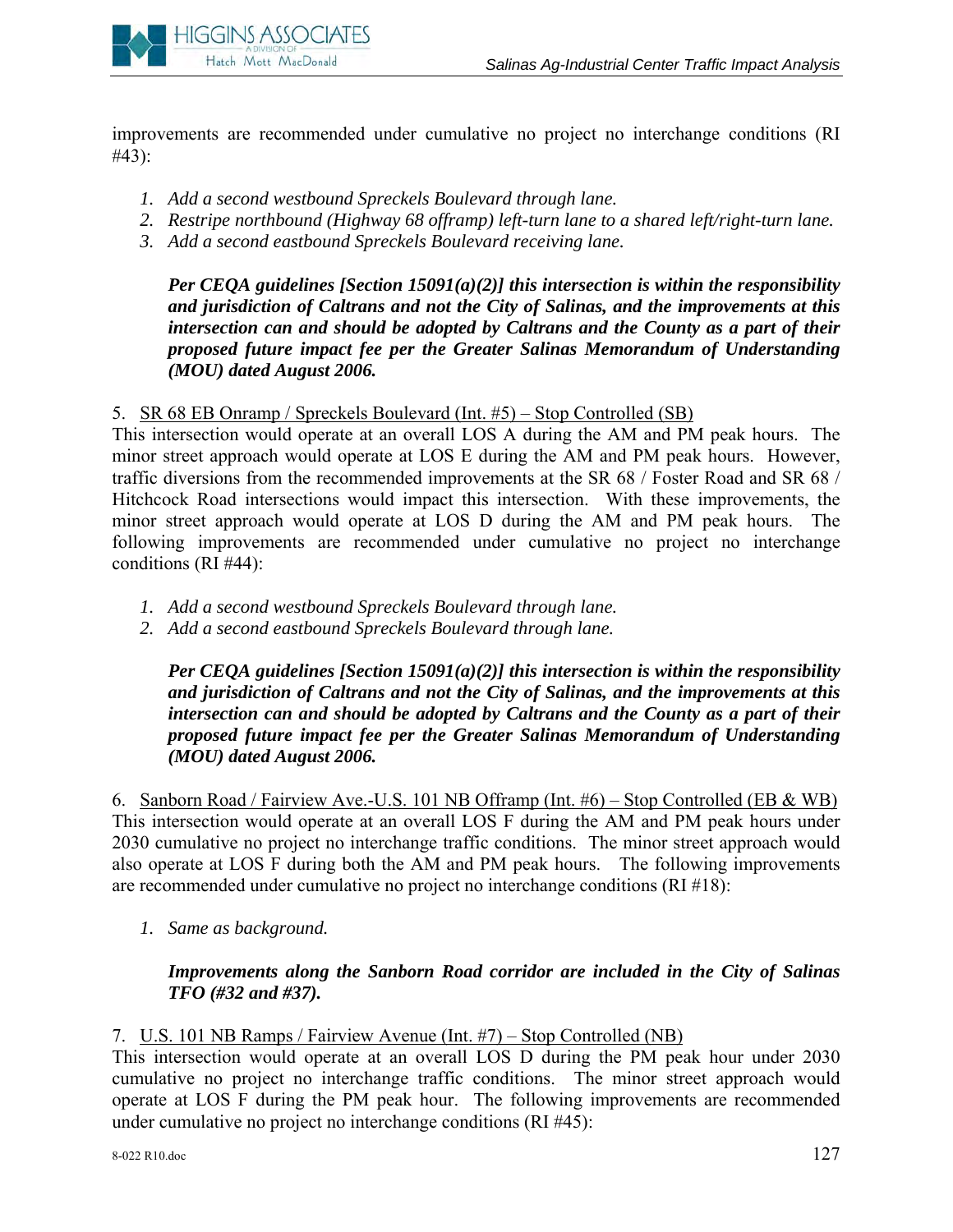

*1. Add an eastbound Fairview Avenue right-turn lane.* 

# *These improvements are not included but are proposed to be added to the City of Salinas TFO.*

#### 8. Sanborn Road / Elvee Drive-U.S. 101 SB Ramps (Int. #8) – Signalized

This intersection would operate at an overall LOS E and LOS F during the AM and PM peak hours, respectively, under 2030 cumulative no project no interchange traffic conditions. The following improvements are recommended under cumulative no project no interchange conditions (RI #46):

- *1. Same as background. In addition:*
- *2. Add a third northbound Sanborn Road through lane.*
- *3. Add a third southbound Sanborn Road through lane.*

# *Improvements along the Sanborn Road corridor are included in the City of Salinas TFO (#32, #37 and #66).*

#### 9. Sanborn Road / Work Street-Terven Avenue (Int. #9) – Signalized

This intersection would operate at an overall LOS F during both the AM and PM peak hours under 2030 cumulative no project no interchange traffic conditions. The following improvements are recommended under cumulative no project no interchange conditions (RI #47):

- *1. Same as background plus project phase 1. In addition:*
- *2. Adjust signal timing.*

#### *Improvements along the Sanborn Road corridor are included in the City of Salinas TFO (#37).*

#### 10. Blanco Road-Sanborn Road / Abbott Street (Int. #10) – Signalized

This intersection would operate at an overall LOS F during the AM and PM peak hours under 2030 cumulative no project no interchange traffic conditions. The following improvements are recommended under cumulative no project no interchange conditions (RI #48):

- *1. Same as background plus project phase 1. In addition:*
- *2. Convert the existing northbound Blanco Road-Sanborn Road right-turn into a free rightturn.*
- *3. Add a third northbound Blanco Road through lane.*
- *4. Convert the existing westbound Abbott Street right-turn into a free right-turn.*
- *5. This results in LOS E during the AM and PM peak hours.*

#### *These improvements are not included but are proposed to be added to the City of Salinas TFO.*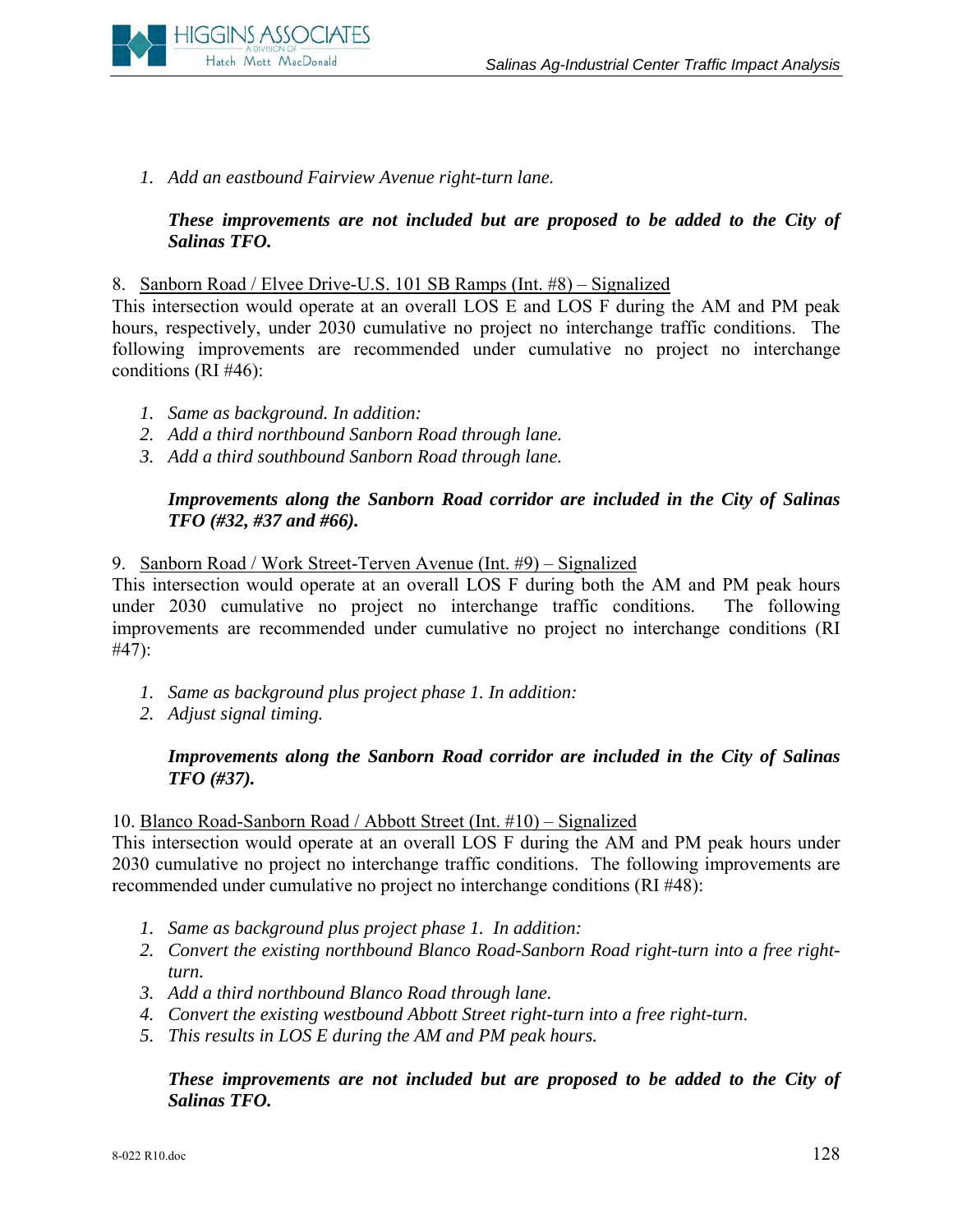

# 11. Airport Boulevard / De la Torre Street (Int. #12) – Signalized

This intersection would operate at an overall LOS E and LOS F during the AM and PM peak hours, respectively, under 2030 cumulative no project no interchange traffic conditions. The following improvements are recommended under cumulative no project no interchange conditions (RI #13):

*1. Same as existing harvest season.* 

# *Improvements at this intersection are funded by Caltrans (#0318) and the City of Salinas TFO (#32 and #38).*

# 12. Airport Boulevard / Terven Avenue (Int. #13) – Signalized

This intersection would operate at an overall LOS E during the AM and PM peak hours under 2030 cumulative no project no interchange traffic conditions. The following improvements are recommended under cumulative no project no interchange conditions (RI #14):

*1. Same as existing harvest season.* 

# *Improvements at this intersection are planned but not fully funded as Phase 2 of the Caltrans Airport Boulevard interchange project (#0318). Improvements at this intersection are included in the City of Salinas TFO (#32 and #38).*

#### 13. Airport Boulevard / Hansen Street (Int. #14) – Stop Controlled (NB & WBT)

The minor street approach of this intersection would operate at LOS F during the PM peak hour under 2030 cumulative no project no interchange traffic conditions. The following improvements are recommended under cumulative no project no interchange conditions (RI #27):

*1. Same as existing plus project phase 1.* 

# *These improvements are not included but are proposed to be added to the City of Salinas TFO.*

#### 14. Harkins Road / Hansen Street (Int. #15) – Signalized

This intersection would operate at an overall LOS E during the PM peak hour under 2030 cumulative no project no interchange traffic conditions. The following improvements are recommended under cumulative no project no interchange conditions (RI #49):

- *1. Same as existing plus project phase 1. In addition:*
- *2. Convert the existing eastbound Hansen Street right-turn to include right-turn overlap phasing.*

*These improvements are not included but are proposed to be added to the City of Salinas TFO. While the preceding improvements would enhance traffic operations at this intersection, it should be noted that the extensive queuing is caused by traffic*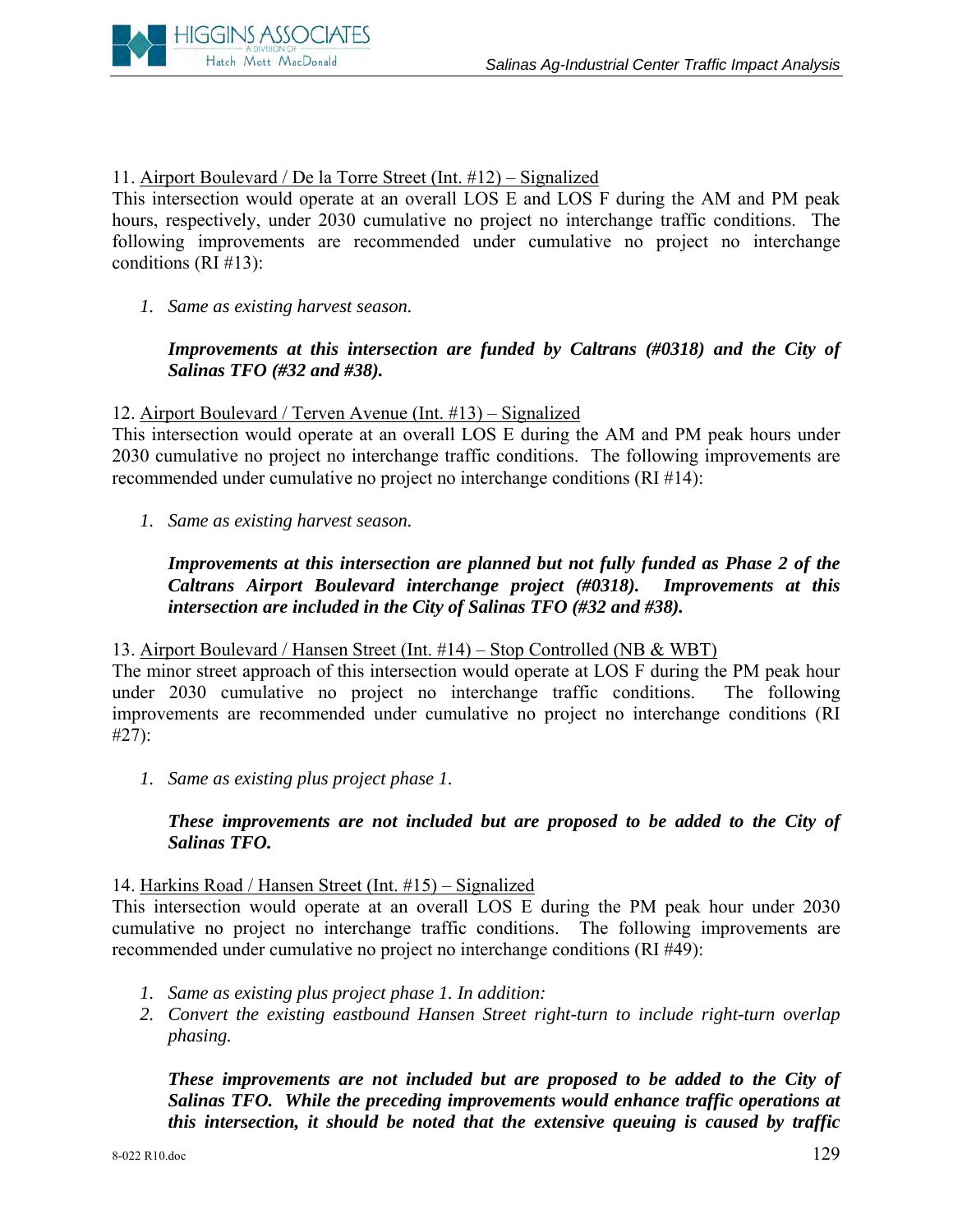

*congestion at the U.S. 101 / Airport Boulevard interchange, which is planned for improvements through a Caltrans PSR (#0318) and the City of Salinas TFO (#32 and #38).* 

#### 15. Harkins Road / Abbott Street (Int. #16) – Signalized

This intersection would operate at an overall LOS E during both the AM and PM peak hours under 2030 cumulative no project no interchange traffic conditions. The following improvements are recommended under cumulative no project no interchange conditions (RI #28):

*1. Same as existing plus project phase 1.* 

# *Improvements at this intersection are not included in the City of Salinas TFO. It is proposed that the City add these improvements to the City of Salinas TFO.*

#### 16. Harkins Road / Dayton Street (Int. #18) – Stop Controlled (WB)

Although this intersection would operate at an acceptable level of service during the AM and PM peak hours, improvements are recommended due to the high volume of southbound left-turning vehicles in the AM peak hour. The following improvements are recommended under cumulative no project no interchange conditions (RI #16):

*1. Same as existing harvest season.* 

#### *Improvements at this intersection are not included in any fee program.*

#### 17. Harkins Road / Hunter Lane (Int. #19) – Stop Controlled (EB)

This intersection would operate at an overall LOS E during the AM peak hour under 2030 cumulative no project no interchange traffic conditions. The minor street approach would operate at LOS F during the AM peak hour. The following improvements are recommended under cumulative no project no interchange conditions (RI #50):

*1. Convert to all-way stop control or signalize the intersection.* 

*The peak hour signal warrant and the all-way stop control warrant were assessed at this intersection under all traffic scenarios. The all-way stop control warrant is currently met under existing harvest season conditions, and the peak hour signal warrant would be met beginning under 2030 cumulative no project no interchange conditions. Although the peak hour signal warrant would be met under 2030 conditions, the intersection would operate acceptably with all-way stop control. It is recommended that either all-way stop control or a signal be installed at this intersection.* 

*Improvements at this intersection are not currently included in any fee program. This intersection would operate deficiently under 2030 cumulative no project no interchange conditions and is within the County's responsibility and jurisdiction. The County should include the preferred improvement at this intersection in their proposed*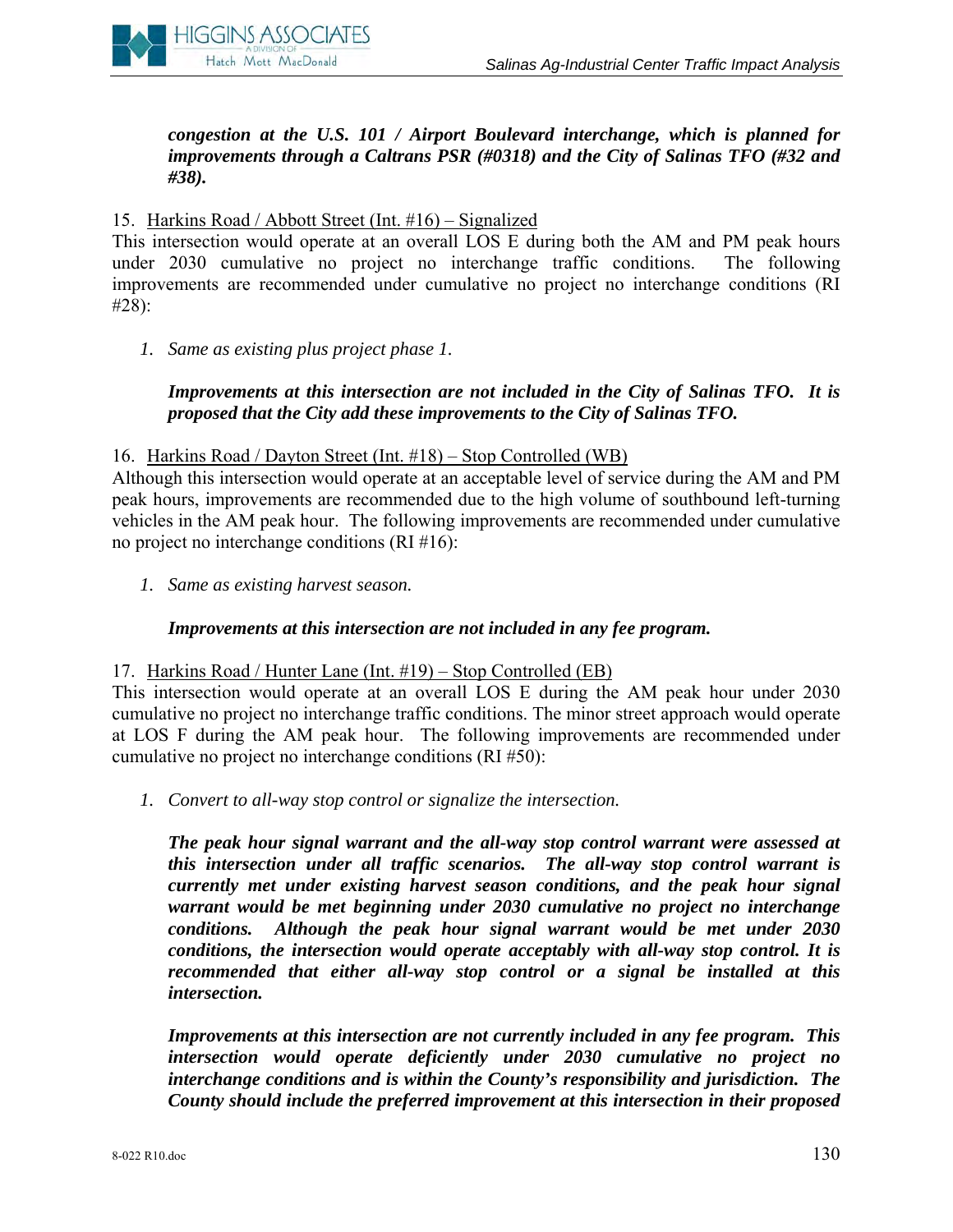

# *future impact fee per the Greater Salinas Memorandum of Understanding (MOU) dated August 2006.*

18. Hatton Avenue / Spreckels Boulevard (Int. #21) – Stop Controlled (SB)

The minor street approach of this intersection would operate at LOS F during the AM and PM peak hours under 2030 cumulative no project no interchange traffic conditions. The following improvements are recommended under cumulative no project no interchange conditions (RI  $#51$ :

- *1. Add a second eastbound Spreckels Boulevard through lane.*
- *2. Add a second westbound Spreckels Boulevard through lane.*

*Per CEQA guidelines [Section 15091(a)(2)] this intersection is within the responsibility and jurisdiction of the County and not the City of Salinas, and the improvements at this intersection can and should be adopted by the County as a part of their proposed future impact fee per the Greater Salinas Memorandum of Understanding (MOU) dated August 2006.* 

19. Harris Road / Abbott Street (Int. #22) – Signalized

This intersection would operate at an overall LOS D and LOS E during the AM and PM peak hours, respectively, under 2030 cumulative no project no interchange traffic conditions. The following improvements are recommended under cumulative no project no interchange conditions (RI #52):

- *1. Same as background plus project buildout. In addition:*
- *2. Convert the existing northbound Harris Road right-turn to include right-turn overlap phasing.*

#### *Improvements at this intersection are not included in any fee program.*

#### 20. Harris Road / Harris Place (Int. #23) – Stop Controlled (EB & WB)

The minor street approach of this intersection would operate at LOS F during the PM peak hour under 2030 cumulative no project no interchange traffic conditions. The following improvements are recommended under cumulative no project no interchange conditions (RI #53):

- *1. Convert to all-way stop control.*
- *2. Add a second northbound Harris Road through lane.*
- *3. Add a second southbound Harris Road through lane.*

#### *Improvements at this intersection are not currently included in any fee program.*

#### 21. Firestone Driveway / Abbott Street (Int. #24) – Stop Controlled (NB)

The minor street approach of this intersection would operate at LOS F during the PM peak hour under 2030 cumulative no project no interchange traffic conditions. The following improvements are recommended under cumulative no project no interchange conditions (RI #54):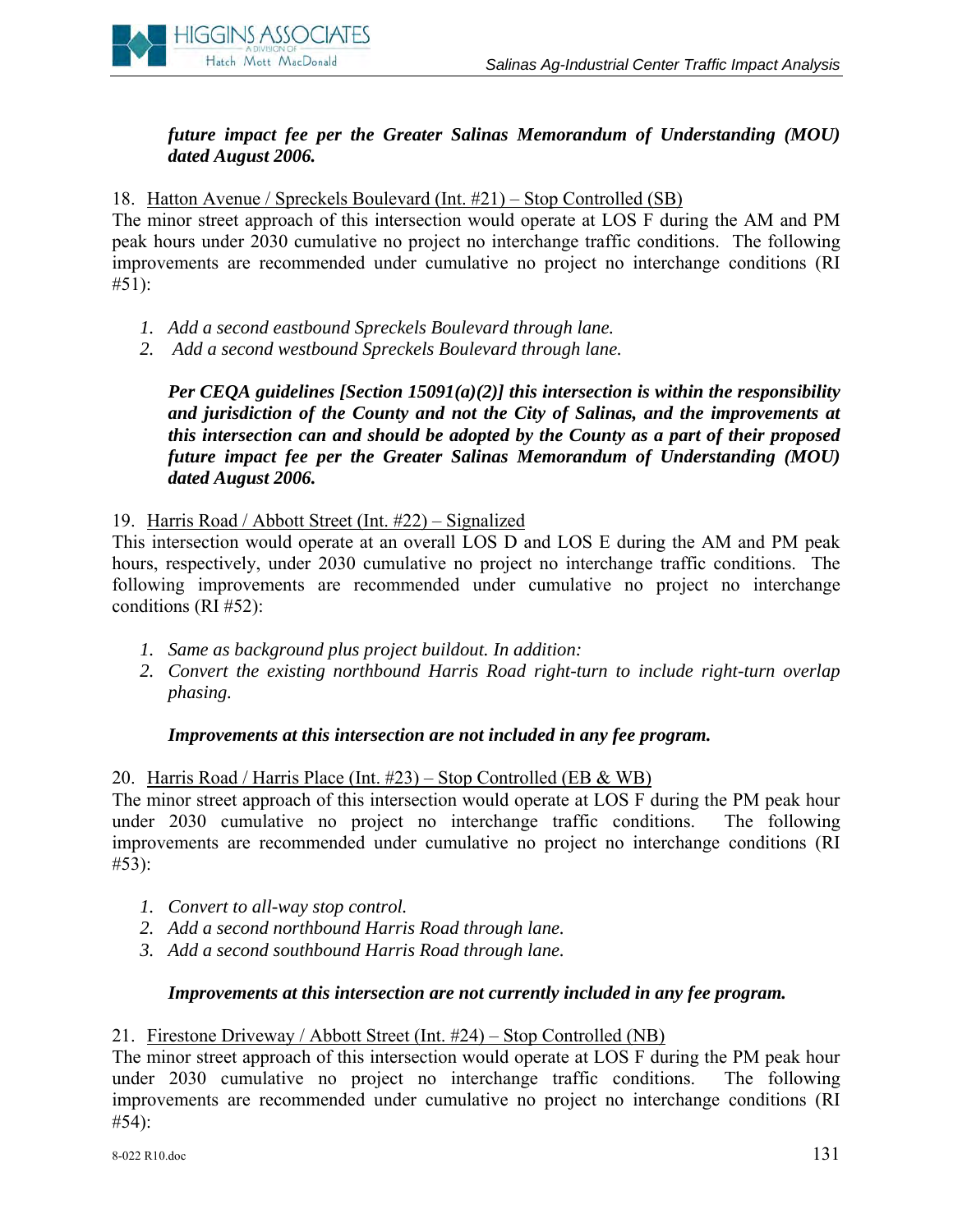

*1. Signalize the intersection.* 

# *Improvements along Abbott Street are included in the TAMC fee (#7).*

# 22. U.S. 101 / Gould Road (Int. #25) – Stop Controlled (WB)

The minor street approach of this intersection would operate at LOS F during the PM peak hour under 2030 cumulative no project no interchange traffic conditions. The following improvements are recommended under cumulative no project no interchange conditions (RI #55):

*1. Eliminate the intersection and construct a frontage road system.* 

# *Improvements in the TAMC fee (#7) include constructing 2-lane frontage roads on the*  east and west sides of U.S. 101 from the future Harris Road interchange to Chualar. *This would result in the elimination of this intersection.*

#### 23. U.S. 101 / Hartnell Road Connector (Int. #26) – Stop Controlled (WB)

This intersection would operate at an overall LOS F during the AM and PM peak hours under 2030 cumulative no project no interchange traffic conditions. The minor street approach of this intersection would also operate at LOS F during the AM and PM peak hours. The following improvements are recommended under cumulative no project no interchange conditions (RI #20):

*1. Same as background.* 

# *Improvements in the TAMC fee (#7) include constructing 2-lane frontage roads on the east and west sides of U.S. 101 from the future Harris Road interchange to Chualar. This would result in the elimination of this intersection.*

#### 24. Cooper Road / Blanco Road (Int. #37) – Stop Controlled (SB)

This intersection would operate at an overall LOS F during the AM and PM peak hours under 2030 cumulative no project no interchange traffic conditions. The minor street approach of this intersection would also operate at LOS F during both peak hours. The following improvements are recommended under cumulative no project no interchange conditions (RI #2):

*1. Same as existing non-harvest season.* 

*Improvements at this intersection are not currently included in any fee program. This intersection operates deficiently under existing conditions and is within the County's responsibility and jurisdiction. The County should include the segment of Blanco Road in the vicinity of this intersection in their proposed future impact fee per the Greater Salinas Memorandum of Understanding (MOU) dated August 2006.* 

25. Davis Road / Blanco Road (Int. #38) – Signalized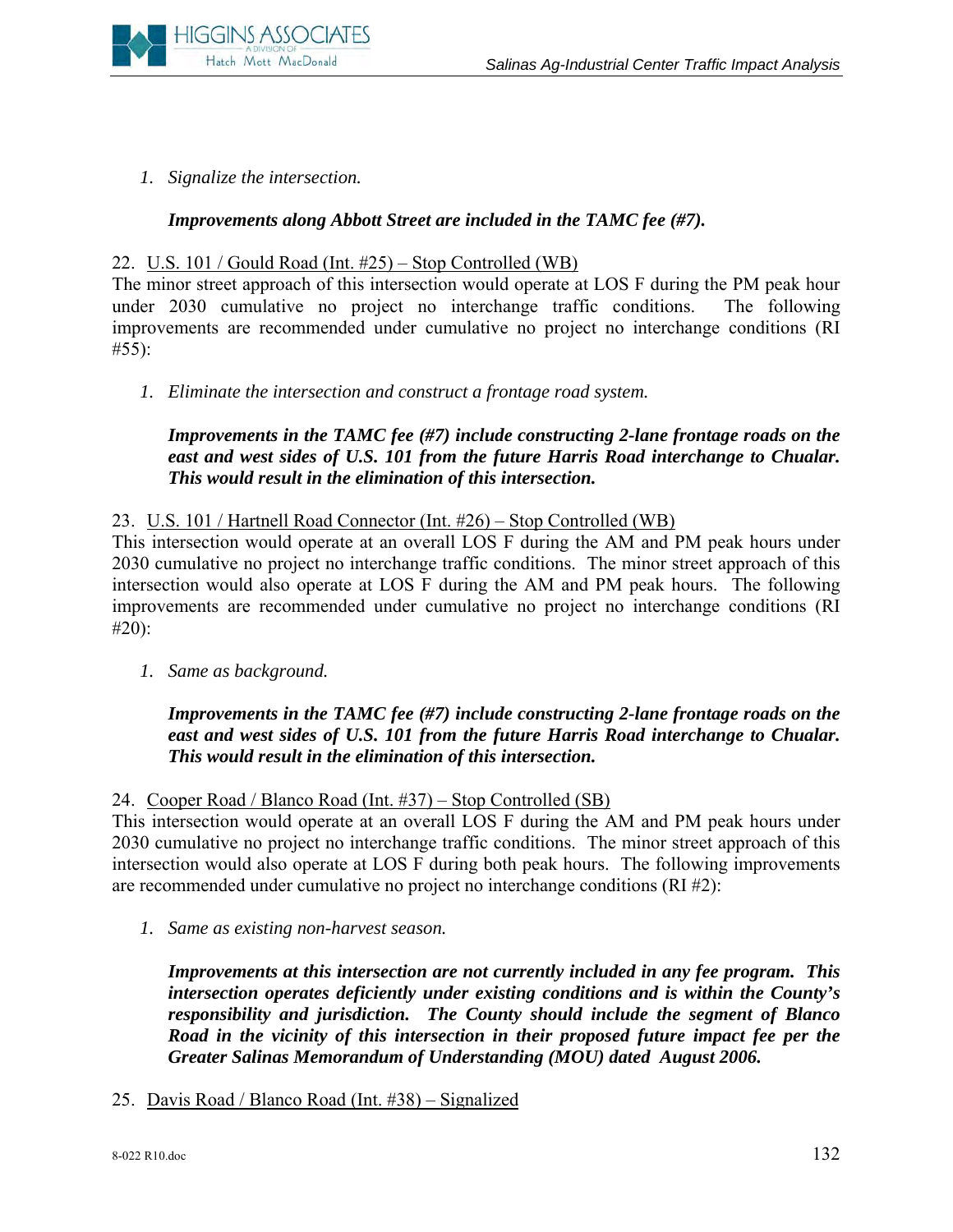

This intersection would operate at an overall LOS F during the AM and PM peak hours under 2030 cumulative no project no interchange traffic conditions. The following improvements are recommended under cumulative no project no interchange conditions (RI #56):

- *1. Same as existing non-harvest season. In addition:*
- *2. Add a second northbound Davis Road right-turn lane.*
- *3. Add a second southbound Davis Road through lane.*
- *4. Add a second westbound Blanco Road left-turn lane.*

*Improvements at this intersection are included in the City's TFO (#26 and #41) and the TAMC Regional Traffic Impact Fee (#8 In addition, the County should include these improvements in their proposed future impact fee per the Greater Salinas Memorandum of Understanding (MOU) dated August 2006.* 

26. SR 68 / Hitchcock Road (Int. #39) – Stop Controlled (EB)

The minor street approach of this intersection would operate at LOS F during the AM and PM peak hours under 2030 cumulative no project no interchange traffic conditions.

*Options for improving operations at this intersection include consolidating access points and eliminating left-turns into and out of the driveways and minor intersections along SR 68 between Foster Road and Blanco Road, or the installation of a median barrier that would to allow left-turns into the minor streets but prevent left-turns out. These options would improve safety and the levels of service at the intersections along the corridor but would result in traffic diversions and the need to accommodate Uturns along the corridor. As pointed out by Monterey County Department of Public Works staff, the corridor merits a systems analysis to address these impacts, which is beyond the scope of this study. Caltrans should consider commissioning a systems analysis of the corridor.* 

*It should be noted that installation of a traffic signal would improve operations at this intersection to an acceptable level of service. However, it would also have an adverse impact on the through traffic on SR 68 and could cause an increase in rear-end collisions. As a result, a traffic signal is not recommended for this intersection.* 

#### 27. Merrill Street / Abbott Street (Int. #42) – Stop Controlled (NB)

This intersection would operate at an overall LOS F during the PM peak hour under 2030 cumulative no project no interchange traffic conditions. The minor street approach would operate at LOS F during both the AM and PM peak hours. The following improvements are recommended under cumulative no project no interchange conditions (RI #22):

*1. Same as background.* 

*Improvements at this intersection are not included in the City of Salinas TFO. It is proposed that the City add these improvements to the City of Salinas TFO.* 

28. Skyway Boulevard / E. Alisal Street (Int. #43) – Stop Controlled (NB & SB)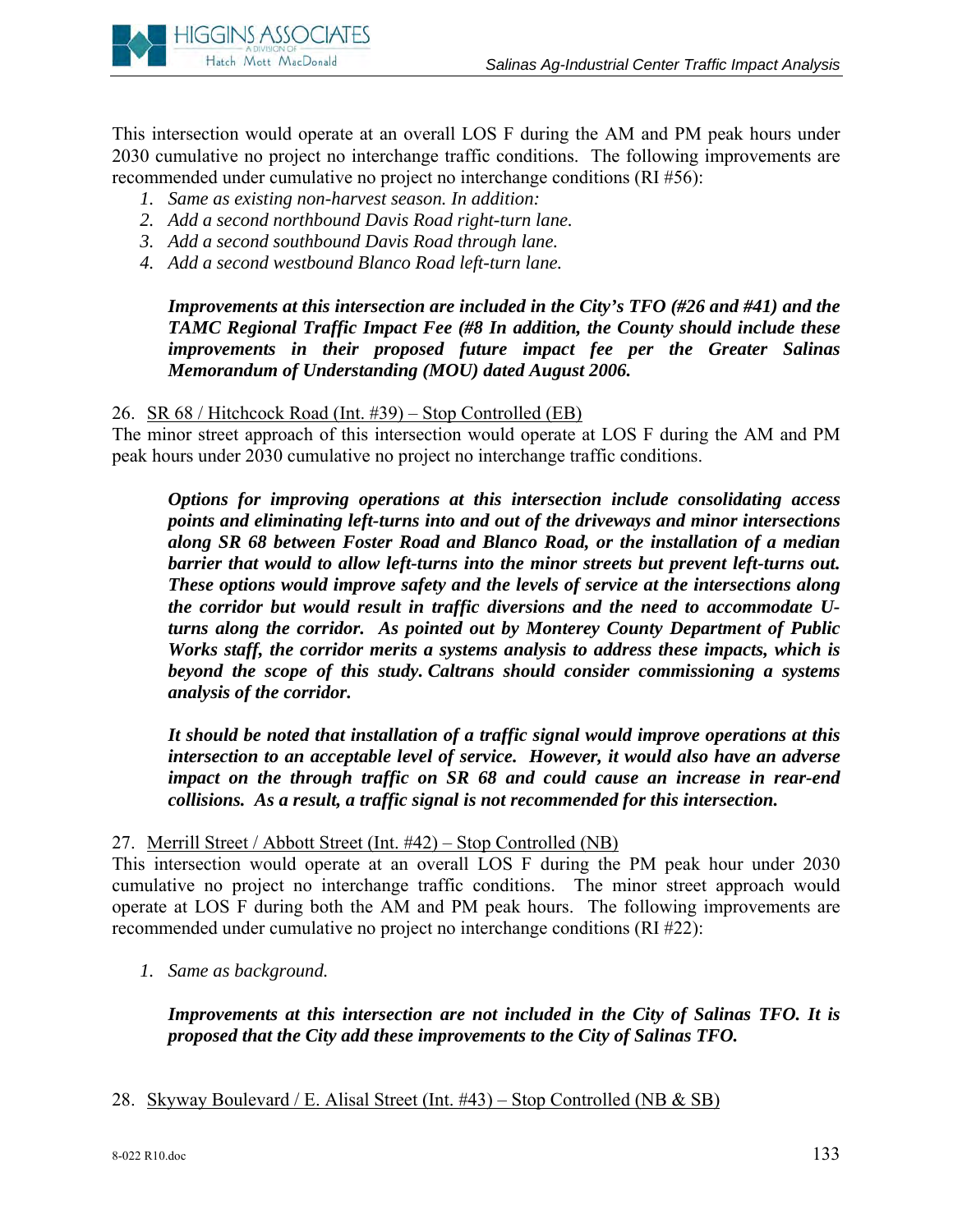

This intersection would operate at an overall LOS F during the AM and PM peak hours under 2030 cumulative no project no interchange traffic conditions. The minor street approach would also operate at LOS F during both the AM and PM peak hours. The following improvements are recommended under cumulative no project no interchange conditions (RI #23):

*1. Same as background.* 

# *Improvements along E. Alisal Street are included in the City of Salinas TFO (#36).*

# 29. U.S. 101 / Spence Road (Int. #44) – Stop Controlled (WB)

This intersection would operate at an overall LOS F during both the AM and PM peak hours under 2030 cumulative no project no interchange traffic conditions. The minor street approach would also operate at LOS F during both the AM and PM peak hours. The following improvements are recommended under cumulative no project no interchange conditions (RI #4):

*1. Same as existing non-harvest season.* 

*Improvements in the TAMC fee (#7) include constructing 2-lane frontage roads on the*  east and west sides of U.S. 101 from the future Harris Road interchange to Chualar. *This would result in the elimination of this intersection.* 

# **7.4 2030 Cumulative No Project No Interchange Road Segment Operations**

2030 cumulative no project no interchange AM and PM peak hour levels of service on the study road segments are tabulated in **Exhibit 7B**. Freeway ramp, weaving, and non-freeway roadway segment volumes are based upon the intersection turning volumes shown on **Diagrams 37** and **38** in **Appendix B**.

A discussion of the traffic operations for the road and freeway segments and ramps with operational deficiencies under 2030 cumulative no project no interchange traffic conditions follows. Recommended road segment improvements are discussed in italics below the description of each segment's operations, and are shown on **Exhibits 7A and 7B**.

**The following operational deficiencies would be caused by existing traffic in addition to cumulative traffic growth (i.e., traffic generated by approved and future projects) on the study road network. Since this scenario does not include traffic that would be generated by the proposed project, the project is not responsible for providing any of these recommended improvements.**

#### *Road Segments*

- 1. Abbott Street
	- a. Harris Road Firestone Driveway (Seg. #1f). This segment would operate at LOS E and LOS F during the AM and PM peak hours, respectively. The following improvements are recommended under cumulative no project no interchange conditions (RI #40):
		- *i. Same as background plus project buildout.*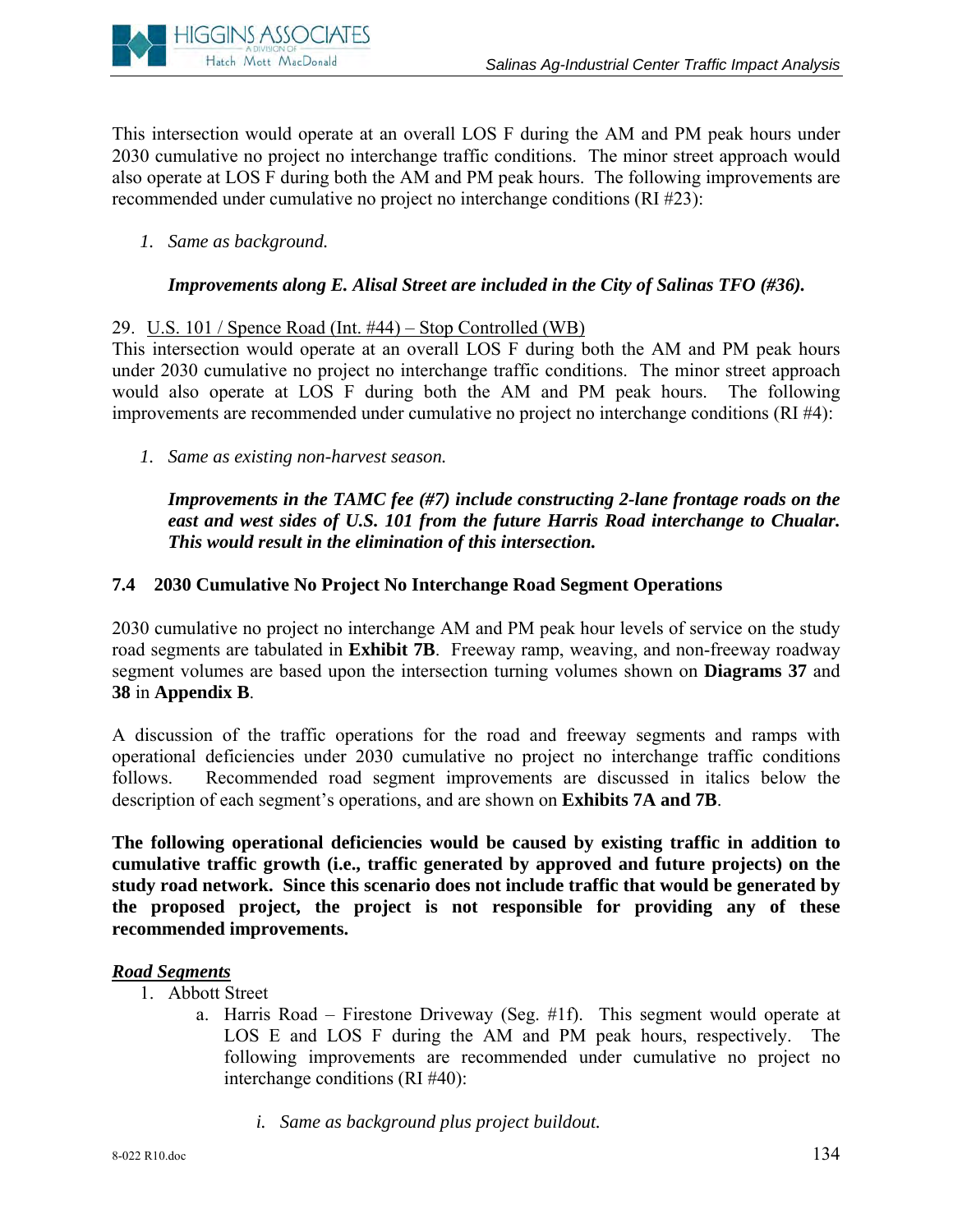

# *Improvements on this road segment are included in the TAMC fee (#7 and #10).*

- 2. Airport Boulevard
	- a. Terven Avenue De la Torre Street (Seg. #2b). This segment would operate at LOS E during the PM peak hour. The following improvements are recommended under cumulative no project no interchange conditions (RI #24):
		- *i. Same as background.*

# *Improvements along this road segment are included in the City of Salinas TFO (#38).*

- 3. Blanco Road
	- a. Cooper Road Davis Road (Seg. #3a). This segment would operate at LOS E during the AM and PM peak hours. The following improvements are recommended under cumulative no project no interchange conditions (RI #5):
		- *i. Same as existing non-harvest season.*

# *Improvements on this road segment are included in the City of Salinas TFO (# 26 and #41).*

- b. Davis Road Alisal Street (Seg. #3b). This segment will operate at LOS F during the AM and PM peak hours. The following improvements are recommended under cumulative no project no interchange conditions (RI #57):
	- *i. Upgrade this segment to a 4-lane expressway.*

# *Improvements along this road segment are included in the City of Salinas TFO (#41).*

- 4. Davis Road
	- a. Hitchcock Road Blanco Road (Seg. #4a). This segment would operate at LOS E and LOS F during the AM and PM peak hours, respectively. The following improvements are recommended under cumulative no project no interchange conditions (RI #26):
		- *i. Same as background.*

# *Improvements along this road segment are included in the TAMC fee (#4).*

b. Blanco Road – Ambrose Drive (Seg. #4b). This segment would operate at LOS F during the AM and PM peak hours. The following improvements are recommended under cumulative no project no interchange conditions (RI #6):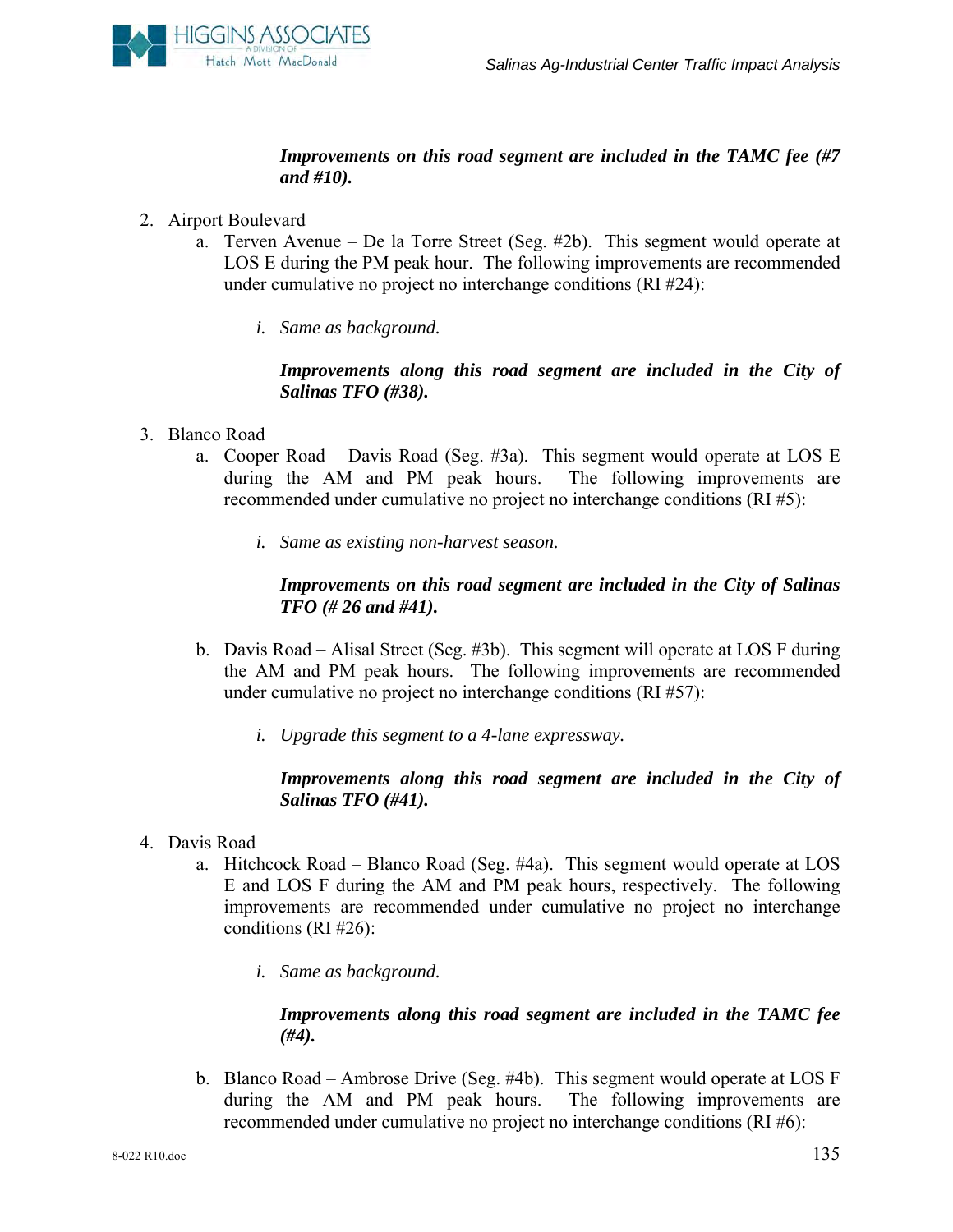

*i. Same as existing non-harvest season.* 

# *Improvements on this road segment are included in the TAMC fee (#8).*

- 5. Harris Road
	- a. Spreckels Boulevard Harris Place (Seg. #9a). This segment would operate at LOS D during the AM and PM peak hours. The following improvements are recommended under cumulative no project no interchange conditions (RI #58):
		- *i. Widen to a 4-lane divided arterial.*

*This road segment would operate deficiently under 2030 cumulative without project conditions and is within the County's responsibility and jurisdiction. The County should include this road segment in their proposed future impact fee per the Greater Salinas Memorandum of Understanding (MOU) dated August 2006.* 

- b. Harris Place Abbott Street (Seg. #9b). This segment would operate at LOS D and LOS E during the AM and PM peak hours, respectively. The following improvements are recommended under cumulative no project no interchange conditions (RI #41):
	- *i. Same as background plus project buildout.*

*This road segment would operate deficiently under 2030 cumulative without project conditions and is within the County's responsibility and jurisdiction. The County should include this road segment in their proposed future impact fee per the Greater Salinas Memorandum of Understanding (MOU) dated August 2006.* 

- 6. Sanborn Road
	- a. Abbott Street Terven Avenue (Seg. #13a). This segment would operate at LOS F during the PM peak hour. The following improvements are recommended under cumulative no project no interchange conditions (RI #59):
		- *i. Widen to a 6-lane divided arterial.*

# *Improvements along the Sanborn Road corridor are included in the City of Salinas TFO (#37).*

- b. Terven Avenue U.S. 101 (Seg. #13b). This segment would operate at LOS E and LOS F during the AM and PM peak hours, respectively. The following improvements are recommended under cumulative no project no interchange conditions (RI #60):
	- *i. Widen to a 6-lane divided arterial.*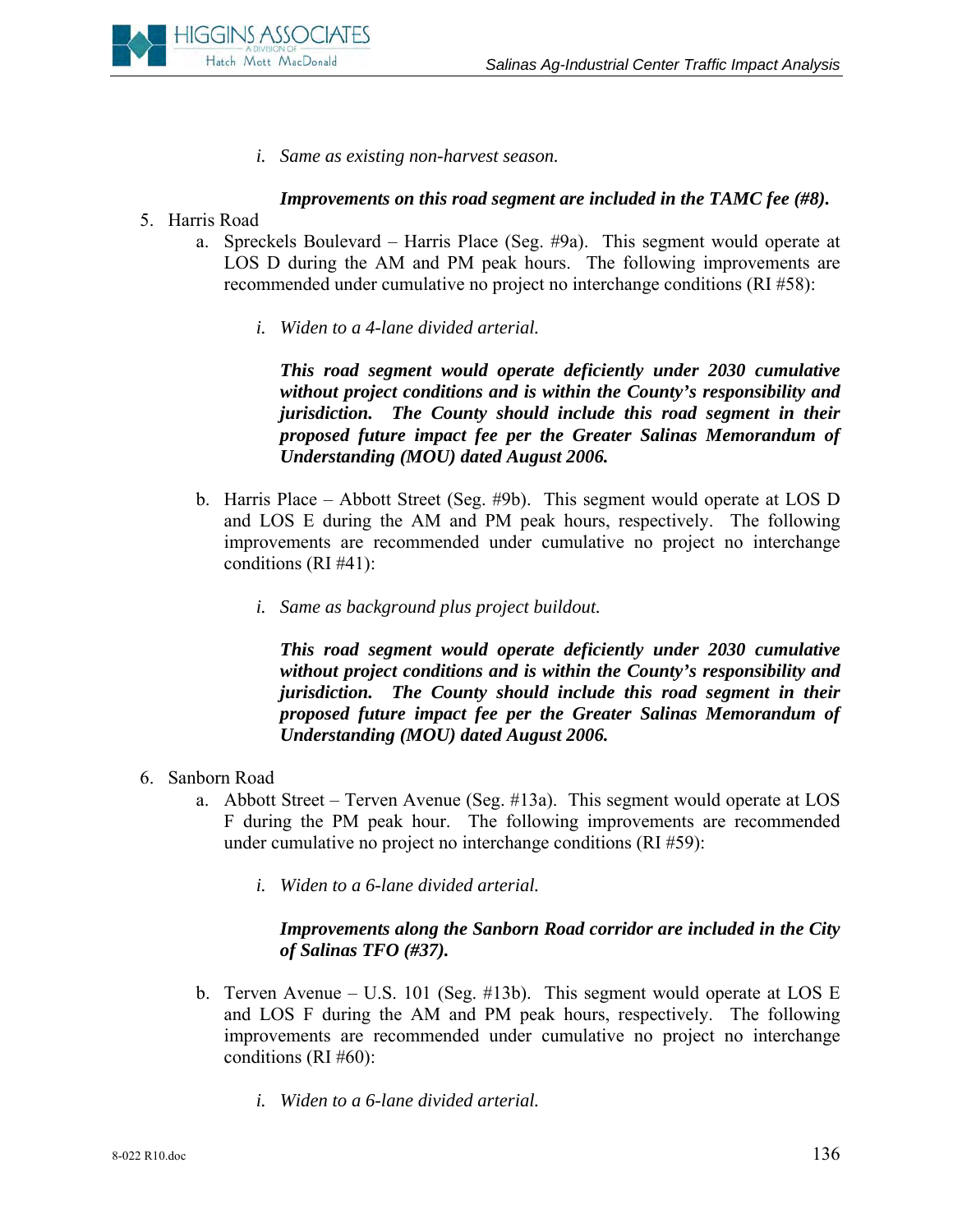

*Improvements along the Sanborn Road corridor are included in the City of Salinas TFO (#37).* 

- c. U.S. 101 Fairview Avenue (Seg. #13c). This segment would operate at LOS F during the PM peak hour. The following improvements are recommended under cumulative no project no interchange conditions (RI #61):
	- *i. Widen to a 6-lane divided arterial.*

# *Improvements along the Sanborn Road corridor are included in the City of Salinas TFO (#37).*

- 7. Spreckels Boulevard
	- a. SR 68 Hatton Avenue (Seg. #15a). This segment would operate at LOS E during the AM and PM peak hours. The following improvements are recommended under cumulative no project no interchange conditions (RI #62):
		- *i. Widen to a 4-lane expressway.*

*This road segment would operate deficiently under 2030 cumulative without project conditions and is within the County's responsibility and jurisdiction. The County should include this road segment in their proposed future impact fee per the Greater Salinas Memorandum of Understanding (MOU) dated August 2006.* 

- b. Hatton Avenue Harris Road (Seg. #15b). This segment would operate at LOS D during the AM and PM peak hours. The following improvements are recommended under cumulative no project no interchange conditions (RI #63):
	- *i. Widen to a 4-lane expressway.*

*This road segment would operate deficiently under 2030 cumulative without project conditions and is within the County's responsibility and jurisdiction. The County should include this road segment in their proposed future impact fee per the Greater Salinas Memorandum of Understanding (MOU) dated August 2006.* 

- 8. SR 68
	- a. Spreckels Boulevard Foster Road (Seg. #16a). This segment would operate at LOS D during the AM and PM peak hour. Per CEQA guidelines [Section  $15091(a)(2)$ ] this road segment is within the responsibility and jurisdiction of Caltrans and TAMC and not the City of Salinas. Improvements to this road segment can and should be adopted by Caltrans and TAMC. The following improvements are recommended under cumulative no project no interchange conditions (RI #64):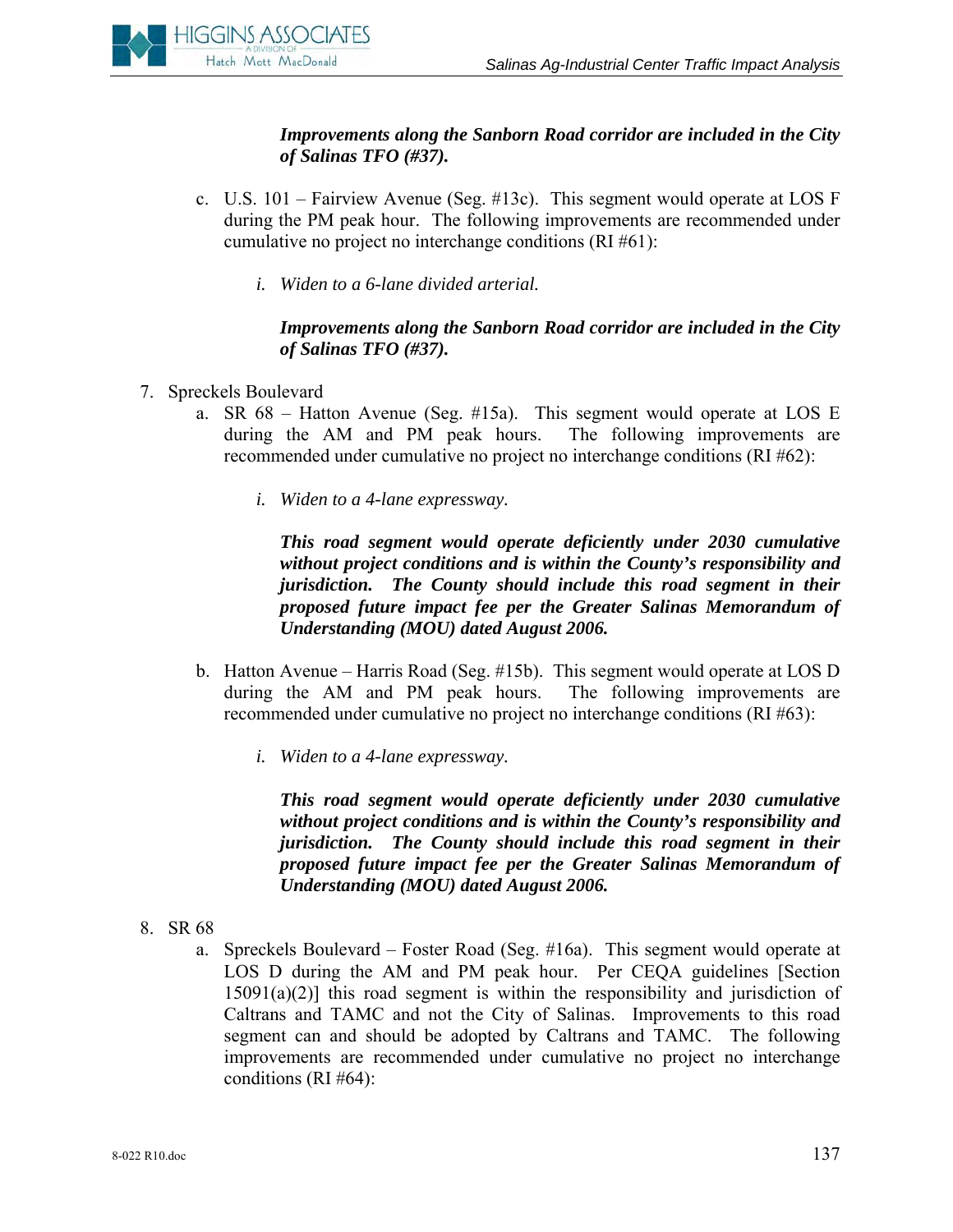

- *i. Consolidate access points and eliminate left-turns into and out of driveways and minor intersections*
- *ii. Install acceleration and deceleration lanes to Caltrans Standards.*

## *These improvements are not included but should be added to the list of projects in the TAMC fee.*

- b. Foster Road Hitchcock Road (Seg. #16b). This segment would operate at LOS D during the AM and PM peak hours. Per CEQA guidelines [Section  $15091(a)(2)$ ] this road segment is within the responsibility and jurisdiction of Caltrans and TAMC and not the City of Salinas. Improvements to this road segment can and should be adopted by Caltrans and TAMC. The following improvements are recommended under cumulative no project no interchange conditions (RI #65):
	- *i. Consolidate access points and eliminate left-turns into and out of driveways and minor intersections*
	- *ii. Install acceleration and deceleration lanes to Caltrans Standards.*

## *These improvements are not included but should be added to the list of projects in the TAMC fee.*

- c. Hitchcock Road Hunter Lane (Seg.16c). This segment would operate at LOS D during the PM peak hour. Per CEQA guidelines [Section 15091(a)(2)] this road segment is within the responsibility and jurisdiction of Caltrans and TAMC and not the City of Salinas. Improvements to this road segment can and should be adopted by Caltrans and TAMC. The following improvements are recommended under cumulative no project no interchange conditions (RI #66):
	- *i. Consolidate access points and eliminate left-turns into and out of driveways and minor intersections*
	- *ii. Install acceleration and deceleration lanes to Caltrans Standards.*

#### *These improvements are not included but should be added to the list of projects in the TAMC fee.*

d. Hunter Lane – Blanco Road (Seg. #16d). This segment would operate at LOS D during the PM peak hour. Per CEQA guidelines [Section  $15091(a)(2)$ ] this road segment is within the responsibility and jurisdiction of Caltrans and TAMC and not the City of Salinas. Improvements to this road segment can and should be adopted by Caltrans and TAMC. The following improvements are recommended under cumulative no project no interchange conditions (RI #67):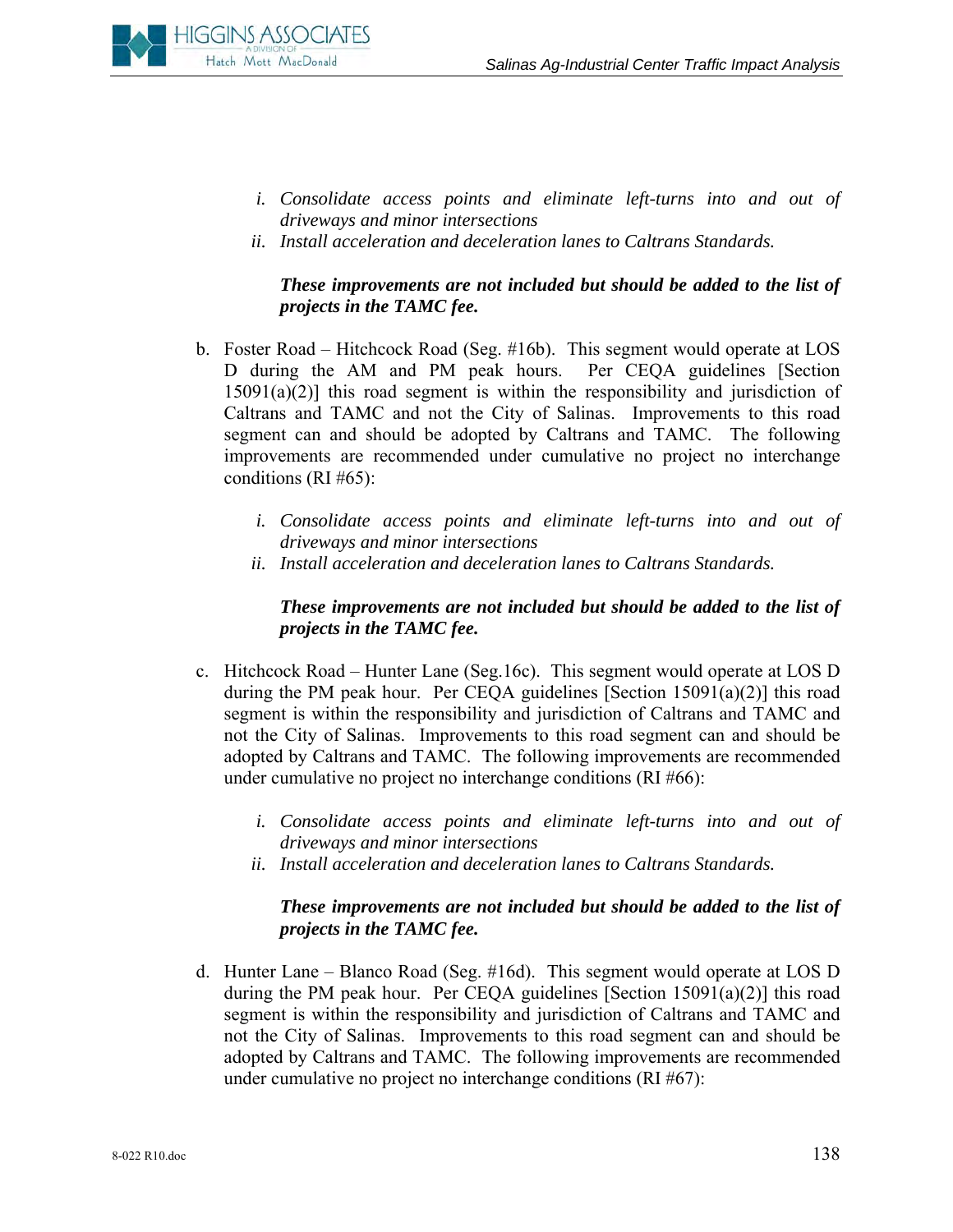

- *i. Consolidate access points and eliminate left-turns into and out of driveways and minor intersections*
- *ii. Install acceleration and deceleration lanes to Caltrans Standards.*

## *These improvements are not included but should be added to the list of projects in the TAMC fee.*

- 9. SR 156
	- a. Castroville Boulevard U.S. 101 (Seg. #17b). This segment would operate at LOS E and LOS F during the AM and PM peak hours, respectively. The following improvements are recommended under cumulative no project no interchange conditions (RI #7):
		- *i. Widen and upgrade to a 4-lane freeway.*

#### *These improvements are included in the TAMC fee (#3).*

- 10. SR 183
	- a. Espinosa Road Salinas City Limits (Seg. #18a). This segment would operate at LOS E during the AM and PM peak hours. Per CEQA guidelines [Section  $15091(a)(2)$ ] this road segment is within the responsibility and jurisdiction of Caltrans and TAMC and not the City of Salinas. Improvements to this road segment can and should be adopted by Caltrans and TAMC. The following improvements are recommended under cumulative no project no interchange conditions (RI #17):
		- *i. Same as existing harvest season.*

# *These improvements are not included but should be added to the list of projects in the TAMC fee.*

#### *Freeway Segments*

- 1. U.S. 101
	- a. Potter Road Spence Road (Seg. #20a). This segment would operate at LOS E during the PM peak hour. The following improvements are recommended under cumulative no project no interchange conditions (RI #68):
		- *i. Widen to a 6-lane freeway.*

*Improvements in the TAMC fee (#7) include constructing 2-lane frontage roads on the east and west sides of U.S. 101 from the future Harris Road interchange to Chualar. This would improve traffic operations on U.S. 101 by eliminating minor intersections along the corridor. This road segment is within the responsibility and jurisdiction of Caltrans, and not*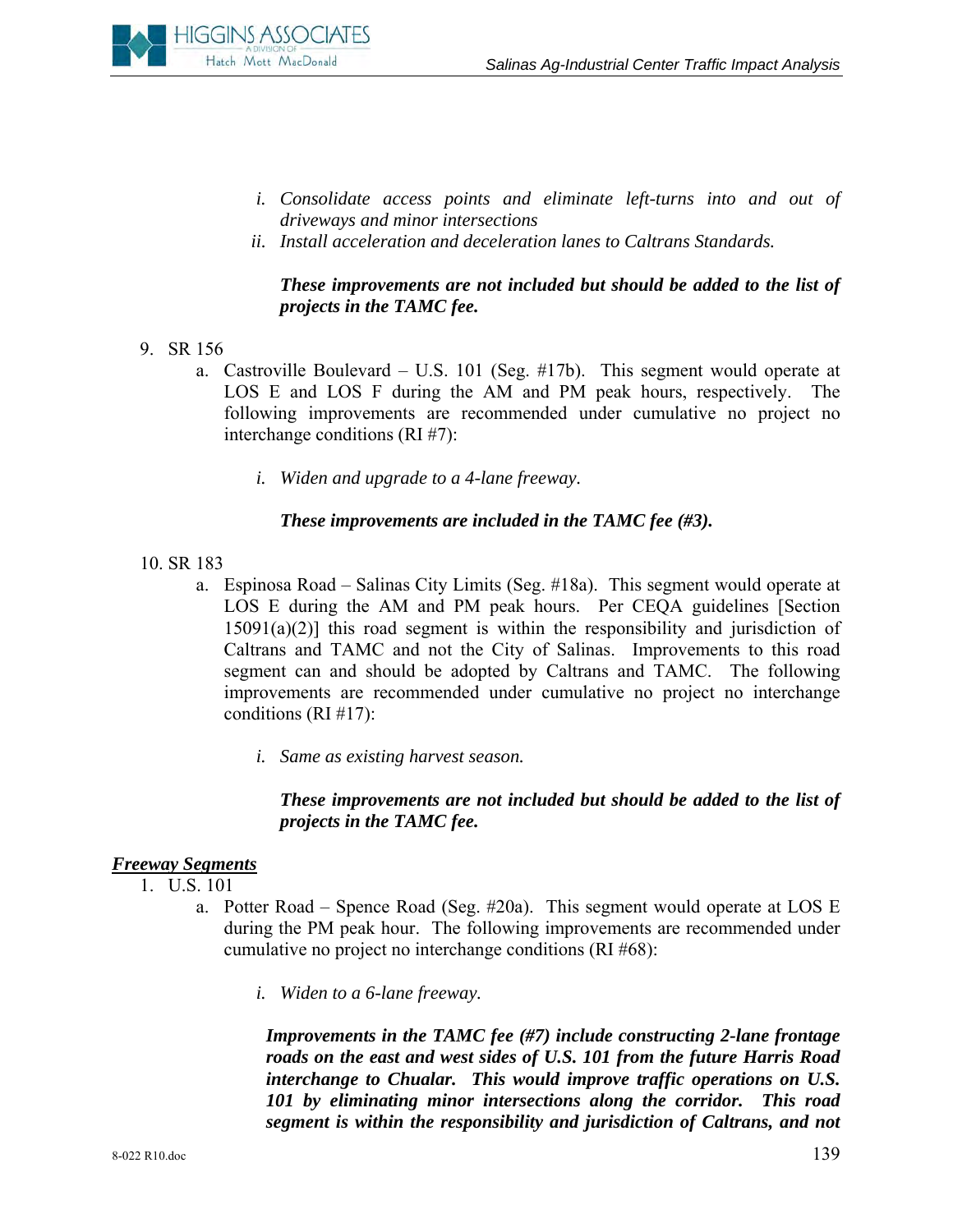

*the City of Salinas. Improvements along this corridor should be added to the TAMC fee.* 

- b. Spence Road Abbott Street (Seg. #20b). This segment would operate at LOS D and LOS F during the AM and PM peak hours, respectively. The following improvements are recommended under cumulative no project no interchange conditions (RI #69):
	- *i. Widen to a 6-lane freeway.*

*Improvements in the TAMC fee (#7) include constructing 2-lane frontage roads on the east and west sides of U.S. 101 from the future Harris Road interchange to Chualar. This would improve traffic operations on U.S. 101 by eliminating minor intersections along the corridor. This road segment is within the responsibility and jurisdiction of Caltrans, and not the City of Salinas. Improvements along this corridor should be added to the TAMC fee.* 

- c. Airport Boulevard Sanborn Road (Seg. #20g). This segment would operate at LOS D during the PM peak hour. The following improvements are recommended under cumulative no project no interchange conditions (RI #70):
	- *i. Widen to a 6-lane freeway.*

#### *These improvements are included in the City of Salinas TFO (#32).*

- d. Sanborn Road John Street (Seg. #20h). This segment would operate at LOS E during the PM peak hour. The following improvements are recommended under cumulative no project no interchange conditions (RI #71):
	- *i. Same as background plus project phase 1.*

#### *These improvements are included in the City of Salinas TFO (#32).*

#### *Freeway Ramps*

- 1. Abbott Street Interchange
	- a. Northbound offramp (Seg. #23a). This ramp would operate at LOS D during the AM peak hour. The following improvements are recommended under cumulative no project no interchange conditions (RI #72):
		- *i. Widen offramp from one lane to two lanes.*

*Improvements in the TAMC fee (#7) include constructing 2-lane frontage roads on the west side of U.S. 101 from the future Harris Road interchange to Chualar and removing the existing segment of Abbott Street from U.S. 101 to Harris Road.*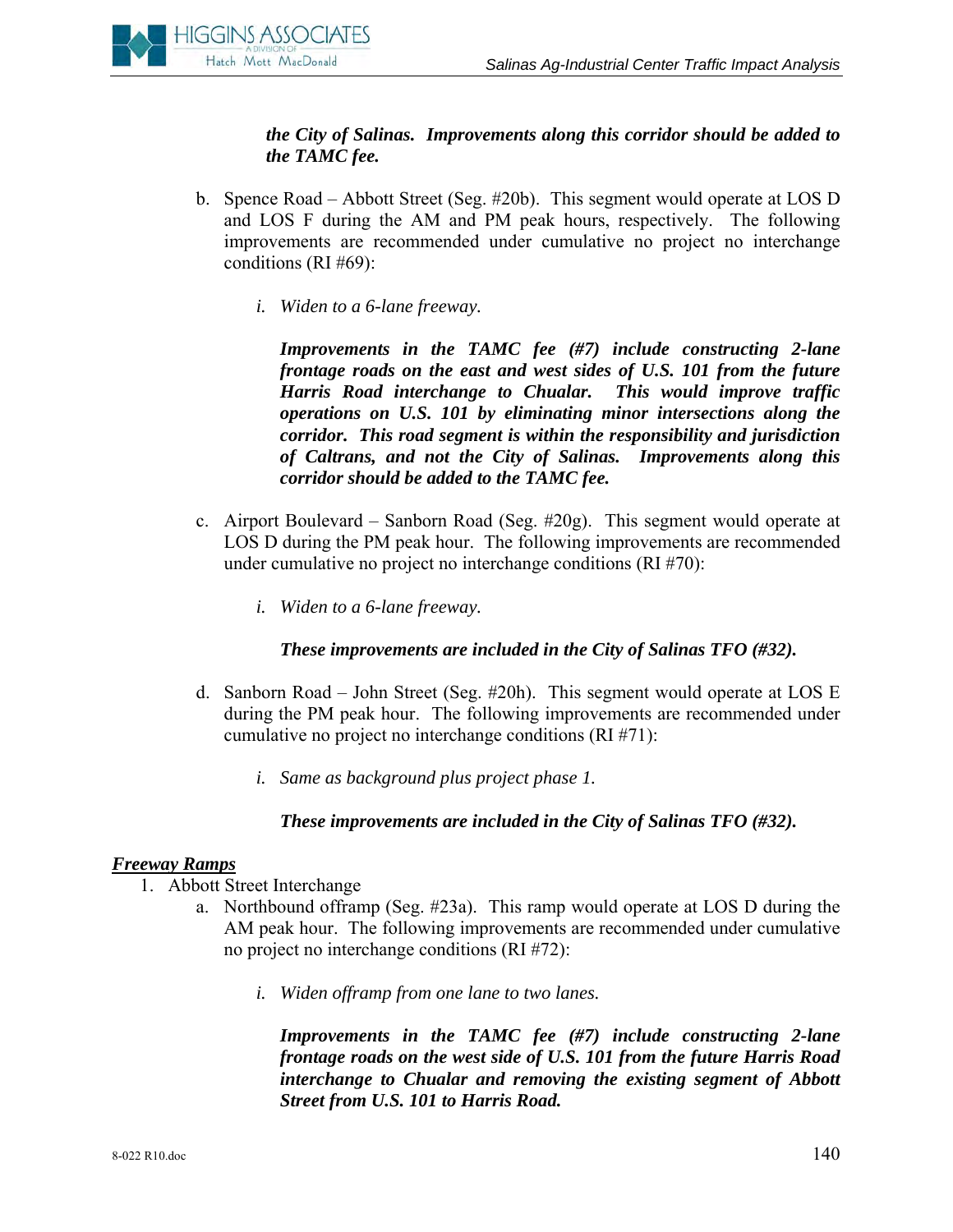

#### *Weaving Segments*

The results of the weaving analysis are discussed in Chapter 11.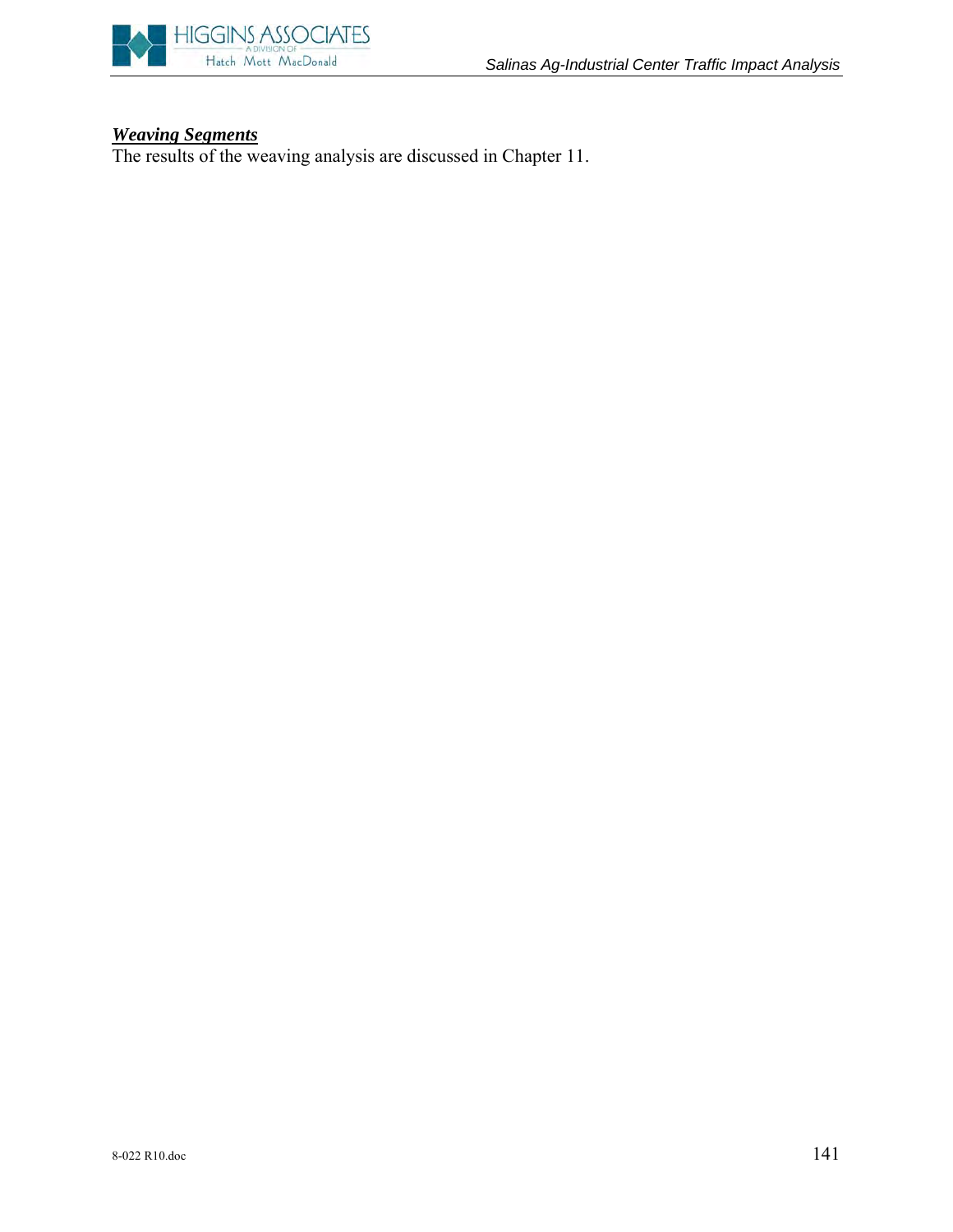

# **8 2030 Cumulative No Project With Interchange Traffic Conditions**

This chapter presents a description of the traffic network, traffic volumes, and intersection and road segment levels of service within the study area under 2030 cumulative traffic conditions without the proposed project and with the future Harris Road interchange.

# **8.1 Future Harris Road Interchange**

The U.S. 101 / Harris Road interchange is identified as a major improvement required for the buildout of the Salinas General Plan in the Salinas General Plan Circulation Element. (Salinas General Plan Circulation Element improvement #39 on Table C-4 – Roadway network improvements, Page C-25, September 2002). The Harris Road interchange would also be part of an eastern bypass which would extend from the Harris Road / U.S. 101 interchange to the Boronda Road / Williams Road intersection, around the south and east sides of the Salinas Airport. This improvement is identified as number 24 on page C-24 of Table C-4, "Roadway Network Improvements." Other components of this improvement include upgrades to Alisal Road from the City of Salinas City Limits to the eastern bypass, and the extension of Moffett Street from its current terminus in the industrial area west of the Salinas Airport to the eastern bypass. Partial funding for this improvement is included in the Salinas Traffic Fee Program and Ordinance, Final Draft Report, 2005 update. Relevant excerpts of this document are included in **Appendix K**.

The current draft of the "Regional Impact Fee Nexus Study Update," prepared for the Transportation Agency for Monterey County (TAMC), Kimley–Horn and Associates, Inc., March 26, 2008 identifies the Harris Road interchange and the eastside connector (which is identified as the eastern bypass in the Salinas General Plan) as improvements that will partially be funded by the Regional Traffic Impact Fee which went into affect August 27, 2008. Relevant excerpts of the current draft of the Regional Impact Fee Study are included as **Appendix L**.

Caltrans prepared the "Project Study Report – On Route 101 and Monterey County between Main Street Over-Crossing in Chualar and Airport Boulevard Over-Crossing in Salinas," which was approved on September 22, 2003. This document included four alternative strategies to upgrade U.S. 101 south of Salinas to a freeway and included various locations for the Harris Road interchange. This is the first document to develop alternatives for a more precise location for the Harris Road interchange. The most northerly interchange location is slightly more than one mile south of the existing Harris Road and about one mile north of the existing U.S. 101 / Abbott Street interchange. This is identified as Alternative 4 in the project study report.

One of the main challenges of constructing an interchange along U.S. 101 near Harris Road is the close proximity of the Union Pacific Railroad tracks to the west edge of pavement (southbound shoulder) on U.S. 101. The distance from the center line of the tracks to the edge of pavement is approximately 74 feet according to field measurements conducted as a part of this study. Further complicating this interchange is the close proximity of Abbott Street to the railroad tracks on the west side of the railroad tracks. The distance from the center line of the railroad tracks to the east curb line (northbound shoulder) of Abbott Street is about 70 feet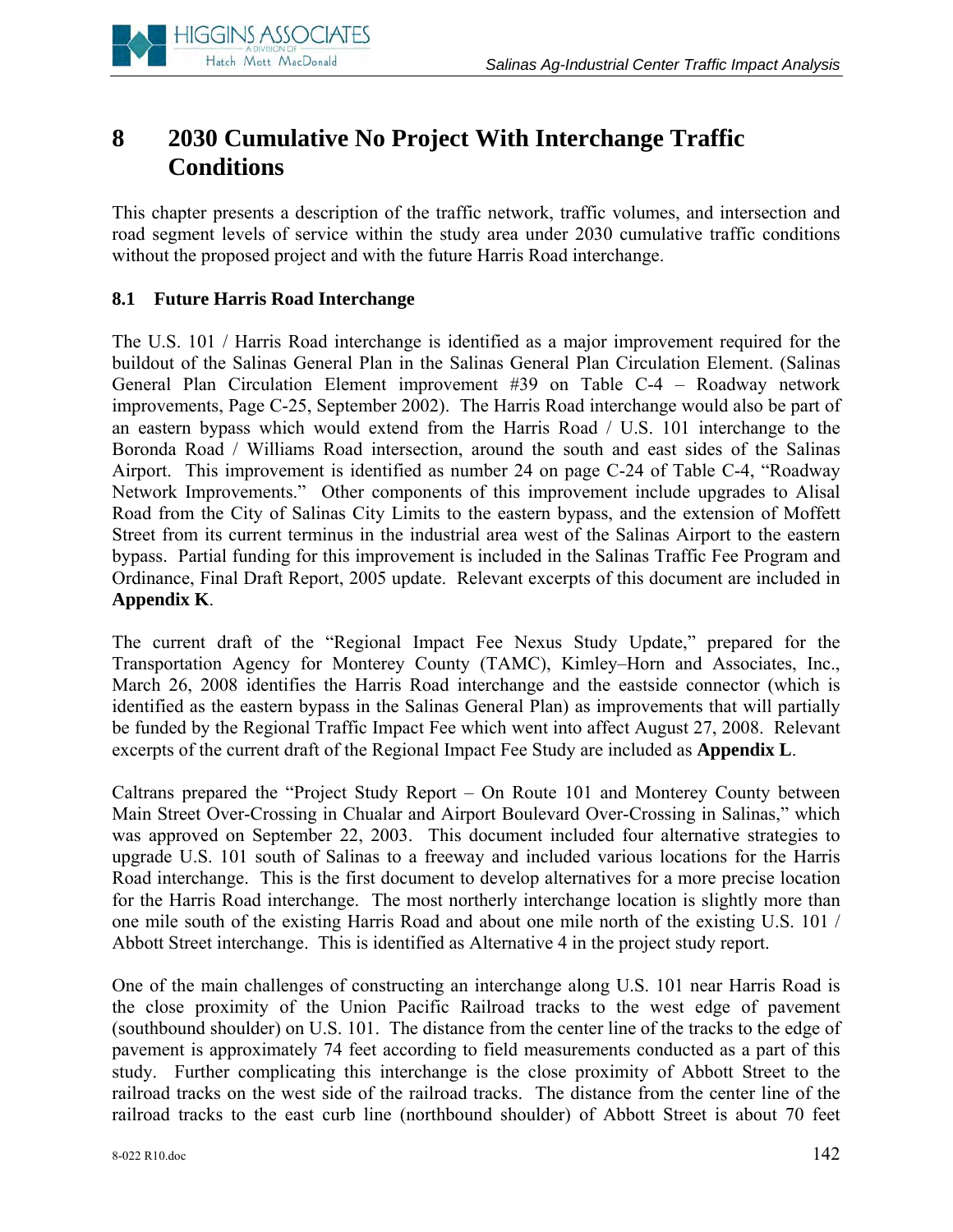

according to aerial photographs. The bridge that would be constructed over U.S. 101 as a part of a typical interchange will also have to span the Union Pacific Railroad tracks and Abbott Street.

In addition to this, Caltrans is indicating that the main line of U.S. 101 will need to be relocated to provide a greater separation between the railroad tracks and the main lines where the interchange ramps will be located. According to the project study report, a total of about 1.3 miles of freeway will need to be reconstructed. This would be a substantial expense because it would require right-of-way acquisition that would not be required if the interchange were simply located over the existing highway. There would also be substantial costs for the relocation of the freeway main line. The complications of handling high speed, high volume traffic during construction will dramatically increase the unit cost that would normally be applied for 1.3 miles of freeway. An option that would require vertical retaining walls in order to sandwich the southbound ramps between the existing southbound U.S. 101 main line and the railroad tracks should be explored as an alternative. This would result in a tight diamond configuration for the southbound U.S. 101 ramps. The northbound ramps could be located much further to the west, perhaps with a loop ramp for the northbound to westbound off-ramp in order to provide appropriate intersection spacing between the northbound and southbound ramp intersections with the Harris Road Extension over U.S. 101.

The AMBAG Travel Forecast Model includes a base year 2030 network that includes the equivalent of the Harris Road interchange by constructing a multi level interchange at the existing Abbott Street interchange location. The interchange depicted in the model includes extending Abbott Street over U.S. 101 and connecting it with Hartnell Road on the east side of U.S. 101. The existing southbound on-ramp and northbound off-ramp appear to be left in their current location. Ramps to and from the north would be constructed off of the additional structures that would connect the east and west sides of the freeway. The traffic volumes diverted to an interchange at this location are almost non-existent. The Abbott Street location would be located far too southerly to serve as a reasonable travel alternative for traffic between the east and west sides of U.S. 101 in the City of Salinas. In addition, virtually no traffic would use an interchange located this far south of Salinas to go to and from the north on U.S. 101.

Model runs were conducted to test an interchange location immediately south of the Cal Doors industrial facility which is located at the southeast corner of the Abbott Street / Harris Road intersection. A conceptual sketch of a possible interchange at this location is included as **Exhibit 17**. Model runs using year 2030 land use forecasts and the base AMBAG network at this location indicate that about 12,000 vehicles per day would use the Harris Road Extension (Eastern Bypass in the Salinas General Plan), also called the Eastside Connector in the TAMC Regional Impact Fee Study. Traffic is forecasted to utilize the southbound offramp and northbound onramp, and traffic would also be diverted off of the Abbott Street interchange ramps that currently provide access to and from the south on U.S. 101.

An interchange at this location appears to be the most appropriate in terms of providing traffic relief for the Airport Boulevard and Sanborn Road interchanges, as well as the Blanco Road – Sanborn Road corridor. **Exhibit 18** illustrates the approximate reductions in traffic along the Blanco Road – Sanborn Road corridor, as well as at the U.S. 101 / Sanborn Road and U.S. 101 / Airport Boulevard interchanges. Traffic will also divert from the SR 183 – Market Street corridor, SR 68 north of Spreckels Boulevard, and the SR 68-Main Street corridor through the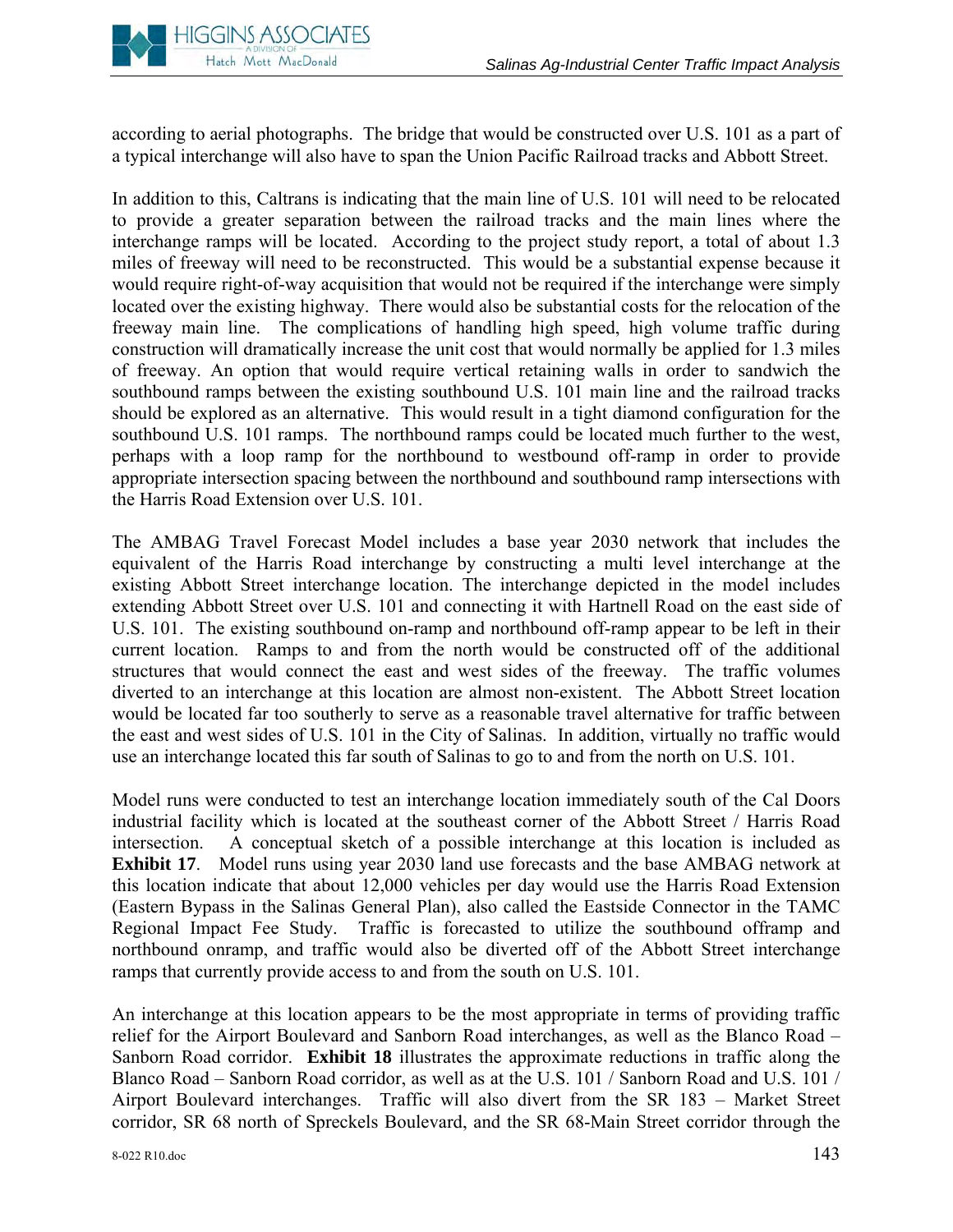

southerly portion of downtown Salinas, thus relieving traffic at the U.S. 101 / Market Street and U.S. 101 / John Street interchanges.

The construction of this interchange would result in traffic increases not only on Harris Road and Spreckels Boulevard, but also on SR 68 between Spreckels Boulevard and Reservation Road, and on Reservation Road between SR 68 and Blanco Road. The Spreckels Boulevard-Harris Road corridor has been identified in the Monterey County General Plan as requiring widening to four lanes under 2030 cumulative, which will be more than adequate to accommodate the additional traffic associated with this interchange.

The provision of traffic relief not only at the U.S. 101 interchanges with Airport Boulevard and Sanborn Road, but also along the Blanco Road – Sanborn Road corridors and at U.S. 101 / John Street is a substantial benefit for the City of Salinas. This will help mitigate otherwise "unmitigatable" impacts at the Blanco Road intersections with Main Street (SR 68) and Abbott Street. It will result in some reduction in traffic and thus congestion along Main Street south of John Street, and will result in a slight reduction in traffic along the otherwise impacted Market Street (SR 183) corridor north of downtown Salinas. Furthermore, it reduces traffic volumes on the substandard weaving sections between the Airport Boulevard, Sanborn Road, John Street and Market Street interchanges. Finally, it could result in a substantial reduction in traffic on the existing non-standard southbound onramp and northbound offramp at Airport Boulevard. This will reduce the weaving deficiencies between the Abbott Street interchange and Hartnell Road. It will, in fact, allow the elimination of the Hartnell intersection by allowing access between U.S. 101 and Alisal Road via the Eastern Bypass (Eastside Connector or Harris Road Extension, whatever the appropriate street name is).

The construction of the U.S. 101 / Harris Road interchange will be required to fully mitigate the impacts of regional growth throughout the southerly portion of the City of Salinas. The caveat for the effectiveness of this mitigation is that the interchange must be located as far as possible to the north (i.e., immediately south of Harris Road). The schematic plan included as **Exhibit 17** depicts the most effective connector road between Harris Road and the interchange to result in the maximum traffic diversions. The actual interchange location and roadway configuration may differ slightly from what is depicted on this exhibit.

In July, 2007 TAMC commissioned planning level cost estimates<sup>9</sup> for several projects as part of the TAMC Regional Impact Fee Nexus Study Update. One of these projects was the "Eastern Connector and Harris Road Interchange" project. This document provides a schematic of the future Harris Road interchange and shows it in nearly the same location as described in the preceding paragraph and as shown on **Exhibit 17**. An excerpt of this document is provided in **Appendix Z**.

 <sup>9</sup> *TAMC Planning Level Cost Estimates for Transportation Agency for Monterey County Projects*, Wood Rodgers, Inc.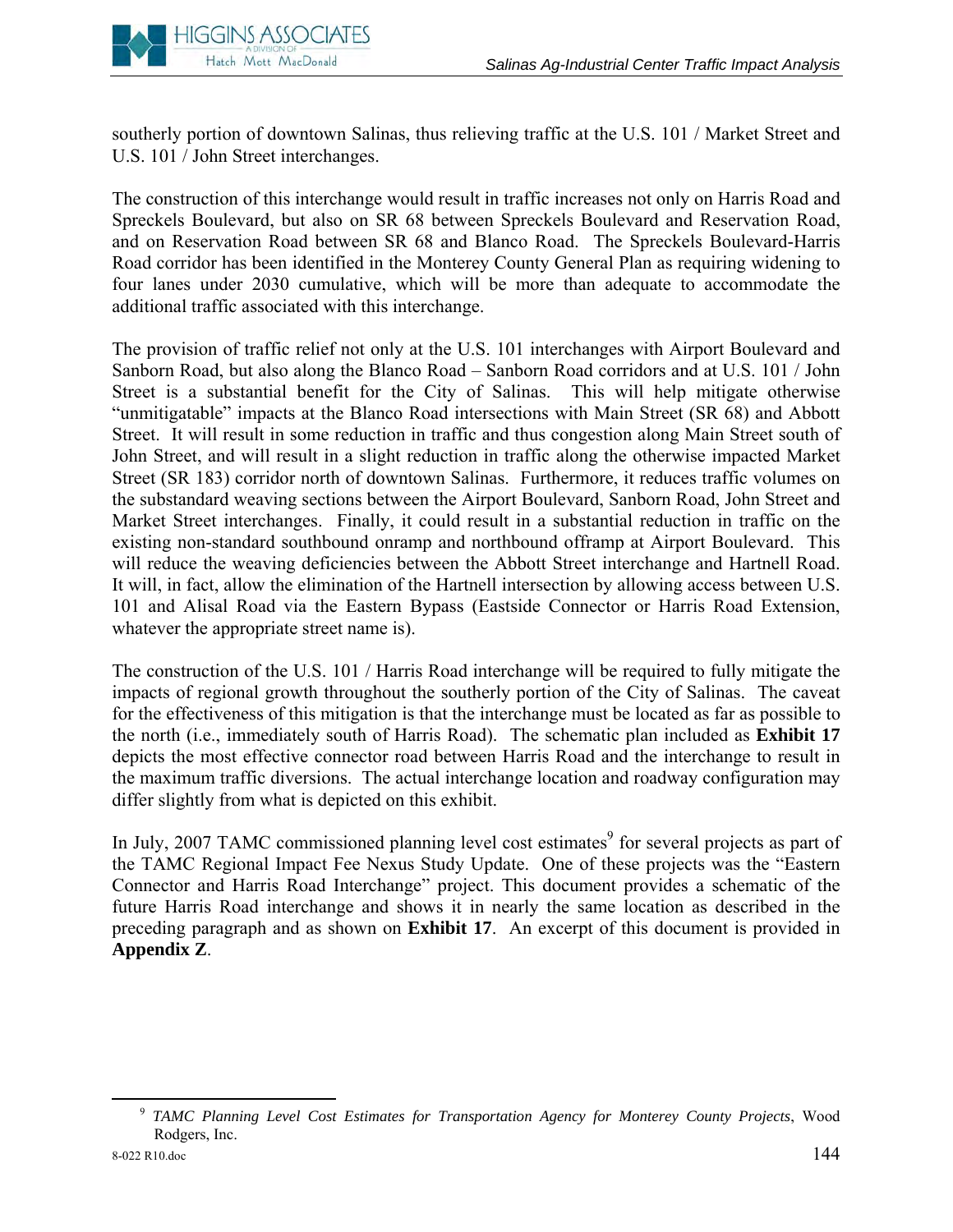

# **8.2 2030 Cumulative No Project With Interchange Intersection Operations**

The 2030 cumulative no project with interchange intersection turning movement volumes were derived from the AMBAG regional travel demand model Average Daily Traffic (ADT) forecasts for the year 2030 road network. The amount of traffic that would be diverted from existing interchanges to the Harris Road interchange was estimated by comparing 2030 daily volume forecasts from the AMBAG model with and without the Harris Road interchange coded into the model. Traffic diversions from the Airport Boulevard and Sanborn Road interchanges, as well as the Blanco Road – Sanborn Road corridor were observed. In addition, the model also indicated traffic diversions would occur from other portions of the local road network, including the SR 183 – Market Street corridor, SR 68 north of Spreckels Boulevard, the SR 68-Main Street corridor through the southerly portion of downtown Salinas, and the U.S. 101 / Market Street and U.S. 101 / John Street interchanges. Manual adjustments for these traffic diversions were made, and are shown on **Diagrams 39A** and **40A** in **Appendix B**.

The 2030 cumulative no project no interchange volumes from **Diagrams 37** and **38** were combined with the traffic diversions shown in **Diagrams 39A** and **40A** to obtain 2030 cumulative no project with interchange volumes, which are shown on **Diagrams 39B** and **40B** in **Appendix B**. 2030 cumulative no project with interchange AM and PM intersection levels of service are summarized in **Exhibit 5B**. LOS calculation sheets are included as **Appendix M1**. LOS calculation sheets with recommended improvements are included as **Appendix M2**. A summary of all recommended intersection improvements is included in **Exhibit 6B**.

A description of each intersection that would operate deficiently under 2030 cumulative no project with interchange conditions follows below. Recommended improvements are discussed in italics below the description of each intersection's operations.

**The following operational deficiencies would be caused by existing traffic in addition to cumulative traffic growth (i.e., traffic generated by approved and future projects) on the study road network. Since this scenario does not include traffic that would be generated by the proposed project, the project is not responsible for providing any of these recommended improvements.**

#### 1. SR 68 / Blanco Road (Int. #1) – Signalized

This intersection would operate at an overall LOS E and LOS F during the AM and PM peak hours, respectively, under 2030 cumulative no project with interchange traffic conditions. The following improvements are recommended under 2030 cumulative no project with interchange conditions (RI #1):

*1. Same as existing non-harvest season (see Section 2.3).* 

*Improvements 1, 4 and 5 are included in the City of Salinas TFO (#59). Improvements 2, 3 and 6 are also recommended, but would only improve operations to level of service D during the AM and PM peak hours. The City will need to consider several challenges at this intersection. For example, widening the south leg of the intersection to accommodate a third receiving lane on southbound SR 68 may require the relocation of PG&E electrical equipment located on the southeast corner of the*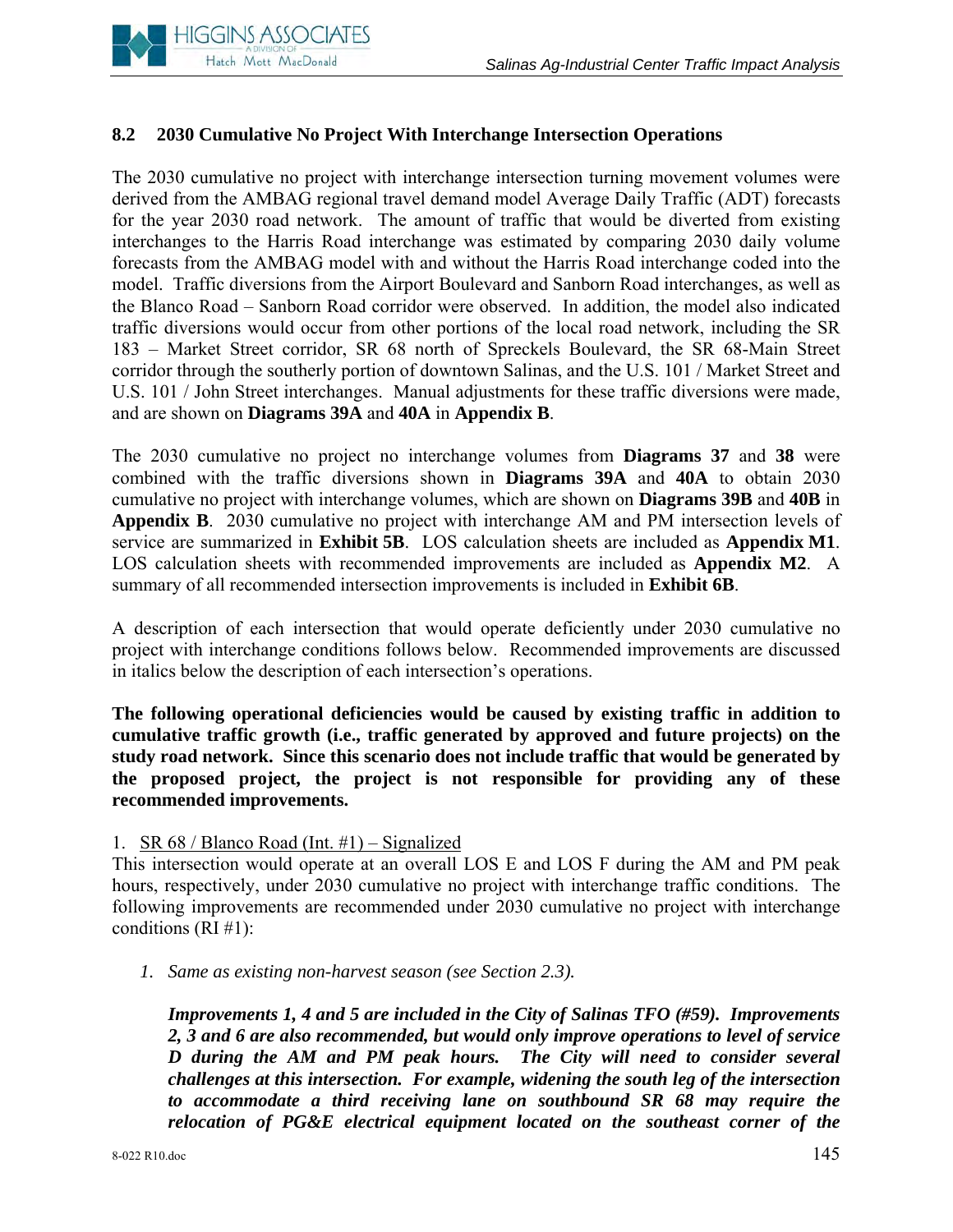

*intersection, and the addition of a westbound right-turn lane would require the reconfiguration of the parking lot on the northeast corner of the intersection. For these reasons, the City must determine whether or not the recommended improvements are feasible.*

## 2. SR 68 / Hunter Lane (Int. #2) – Stop Controlled (WB)

The minor street approach of this intersection would operate at LOS F during the AM and PM peak hours under 2030 cumulative no project with interchange traffic conditions.

*Options for improving operations at this intersection include consolidating access points and eliminating left-turns into and out of the driveways and minor intersections along SR 68 between Foster Road and Blanco Road, or the installation of a median barrier that would to allow left-turns into the minor streets but prevent left-turns out. These options would improve safety and the levels of service at the intersections along the corridor but would result in traffic diversions and the need to accommodate Uturns along the corridor. As pointed out by Monterey County Department of Public Works staff, the corridor merits a systems analysis to address these impacts, which is beyond the scope of this study. Caltrans should consider commissioning a systems analysis of the corridor.* 

*It should be noted that installation of a traffic signal would improve operations at this intersection to an acceptable level of service. However, it would also have an adverse impact on the through traffic on SR 68 and could cause an increase in rear-end collisions. As a result, a traffic signal is not recommended for this intersection.* 

3. SR 68 WB Ramps / Spreckels Boulevard (Int. #3) – Stop Controlled (SB)

This intersection would operate at an overall LOS F during the AM and PM peak hours under 2030 cumulative no project with interchange traffic conditions. The minor street approach would also operate at LOS F during both peak hours. The following improvements are recommended under 2030 cumulative no project with interchange conditions (RI #42):

*1. Same as 2030 cumulative no project no interchange.* 

*Per CEQA guidelines [Section 15091(a)(2)] this intersection is within the responsibility and jurisdiction of Caltrans and not the City of Salinas, and the improvements at this intersection can and should be adopted by Caltrans and the County as a part of their proposed future impact fee per the Greater Salinas Memorandum of Understanding (MOU) dated August 2006.* 

#### 4. SR 68 EB Off-Ramp / Spreckels Boulevard (Int. #4) – Stop Controlled (NB)

This intersection would operate at an overall LOS F during the AM and PM peak hours under 2030 cumulative no project with interchange traffic conditions. The minor street approach would also operate at LOS F during both peak hours. The following improvements are recommended under 2030 cumulative no project with interchange conditions (RI #43):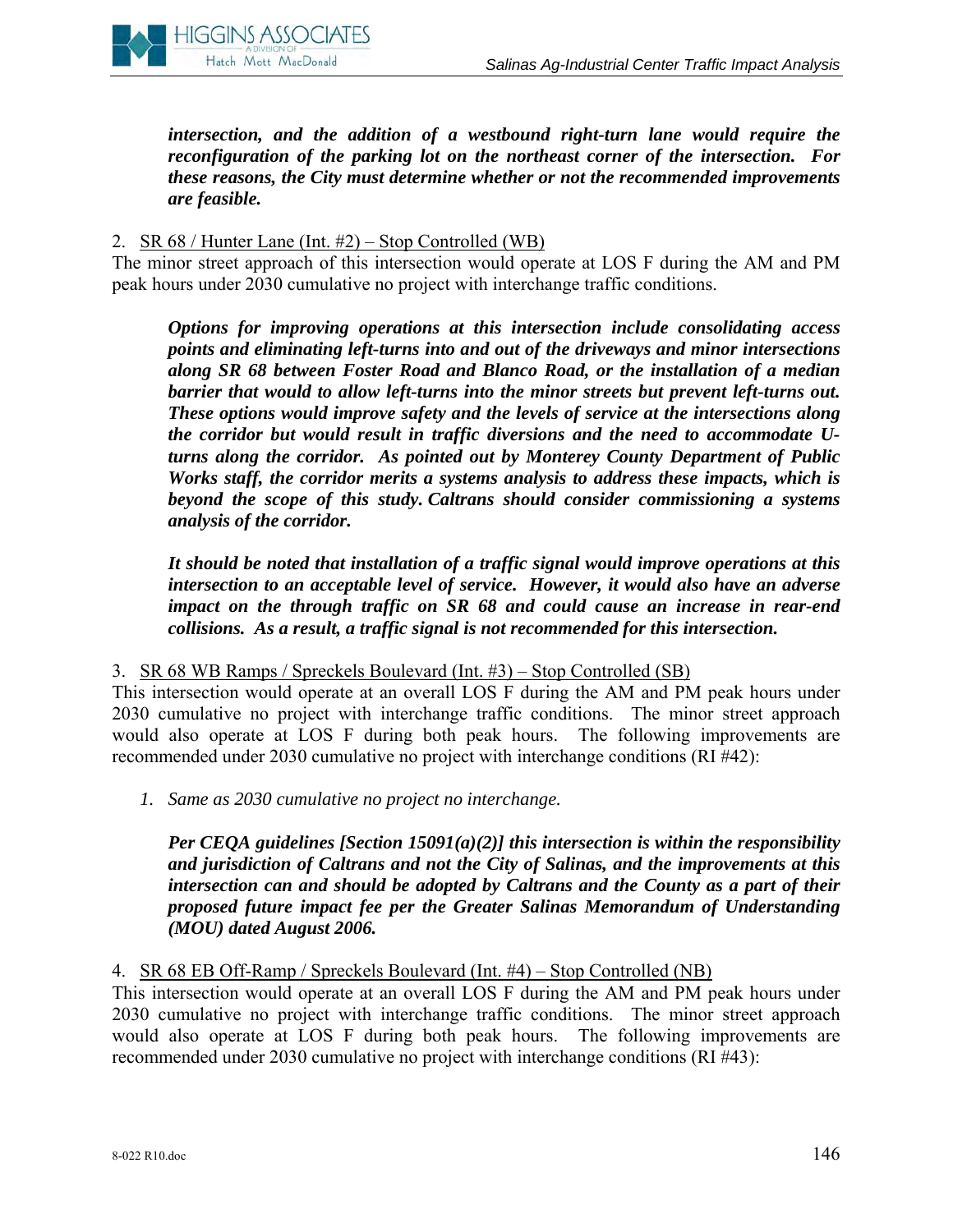

*1. Same as 2030 cumulative no project no interchange.* 

*Per CEQA guidelines [Section 15091(a)(2)] this intersection is within the responsibility and jurisdiction of Caltrans and not the City of Salinas, and the improvements at this intersection can and should be adopted by Caltrans and the County as a part of their proposed future impact fee per the Greater Salinas Memorandum of Understanding (MOU) dated August 2006.* 

5. SR 68 EB On-Ramp / Spreckels Boulevard (Int. #5) – Stop Controlled (SB)

The minor street approach at this intersection would operate at LOS F during the AM and PM peak hours under 2030 cumulative no project with interchange traffic conditions. The following improvements are recommended under 2030 cumulative no project with interchange conditions (RI #44):

- *1. Same as 2030 cumulative no project no interchange*
- *2. Results in LOS F on the minor street approach during the AM and PM peak hours*

*Per CEQA guidelines [Section 15091(a)(2)] this intersection is within the responsibility and jurisdiction of Caltrans and not the City of Salinas, and the improvements at this intersection can and should be adopted by Caltrans and the County as a part of their proposed future impact fee per the Greater Salinas Memorandum of Understanding (MOU) dated August 2006.* 

6. Sanborn Road / Fairview Ave.-U.S. 101 NB Offramp (Int. #6) – Stop Controlled (EB & WB) This intersection would operate at an overall LOS F during the AM and PM peak hours under 2030 cumulative no project with interchange traffic conditions. The minor street approach would also operate at LOS F during both the AM and PM peak hours. The following improvements are recommended under 2030 cumulative no project with interchange conditions (RI #18):

*1. Same as background.* 

*.* 

## *Improvements along the Sanborn Road corridor are included in the City of Salinas TFO (#32 and #37).*

7. U.S. 101 NB Ramps / Fairview Avenue (Int. #7) – Stop Controlled (NB)

The minor street approach at this intersection would operate at LOS F during the PM peak hour under 2030 cumulative no project with interchange traffic conditions. The following improvements are recommended under 2030 cumulative no project with interchange conditions (RI #45):

*1. Same as 2030 cumulative no project no interchange.* 

*These improvements are not included but are proposed to be added to the City of Salinas TFO.*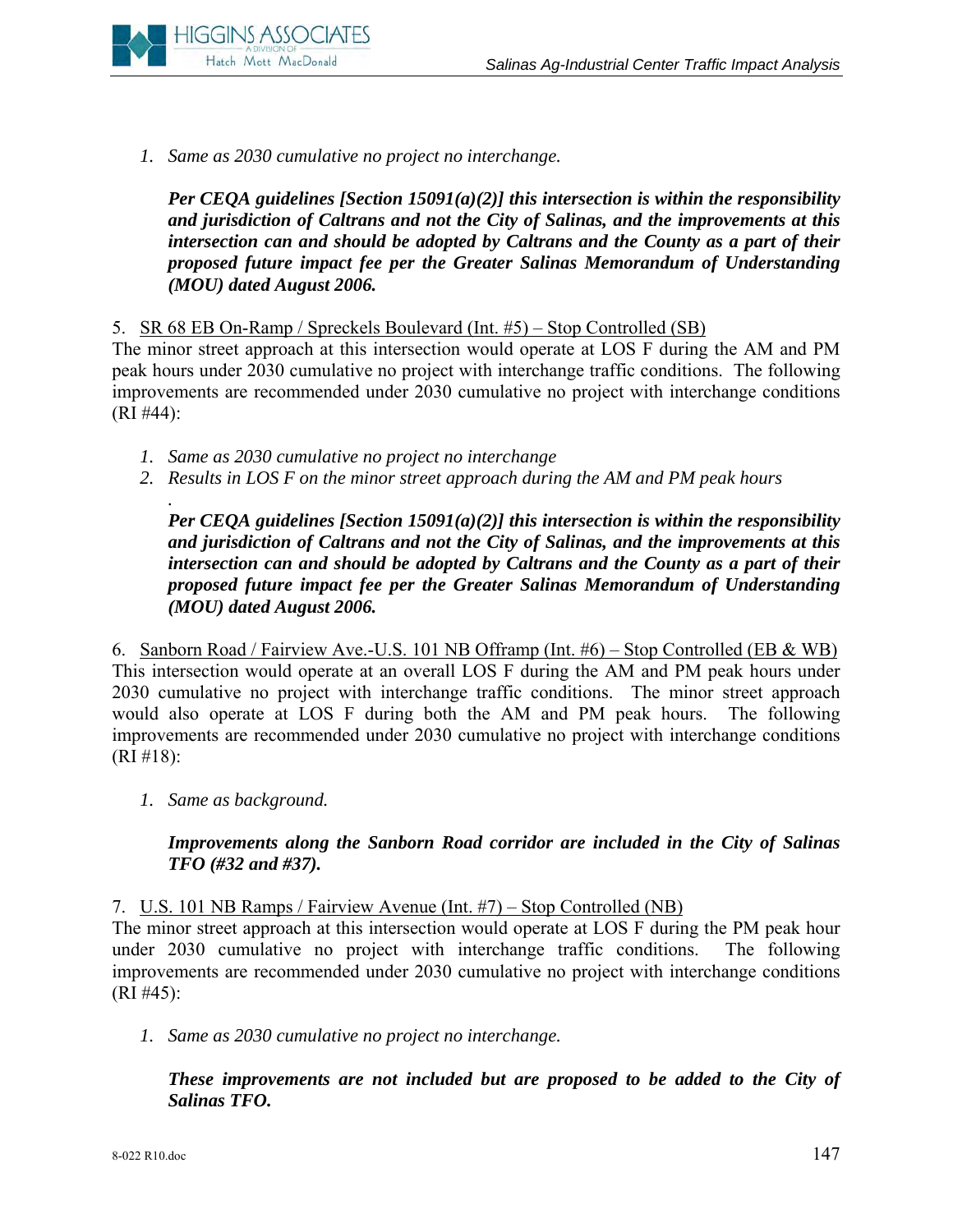

8. Sanborn Road / Elvee Drive-U.S. 101 SB Ramps (Int. #8) – Signalized

This intersection would operate at an overall LOS E and LOS F during the AM and PM peak hours, respectively, under 2030 cumulative no project with interchange traffic conditions. The following improvements are recommended under 2030 cumulative no project with interchange conditions (RI #46):

- *1. Same as background. In addition:*
- *2. Add a third northbound Sanborn Road through lane.*

# *Improvements along the Sanborn Road corridor are included in the City of Salinas TFO (#32, #37 and #66).*

## 9. Sanborn Road / Work Street-Terven Avenue (Int. #9) – Signalized

This intersection would operate at an overall LOS F during both the AM and PM peak hours under 2030 cumulative no project with interchange traffic conditions. The following improvements are recommended under 2030 cumulative no project with interchange conditions (RI #47):

*1. Same as 2030 cumulative no project no interchange.* 

# *Improvements along the Sanborn Road corridor are included in the City of Salinas TFO (#37).*

#### 10. Blanco Road-Sanborn Road / Abbott Street (Int. #10) – Signalized

This intersection would operate at an overall LOS E and LOS F during the AM and PM peak hours, respectively, under 2030 cumulative no project with interchange traffic conditions. The following improvements are recommended under 2030 cumulative no project with interchange conditions (RI #48):

*1. Same as 2030 cumulative no project no interchange.* 

## *These improvements are not included but are proposed to be added to the City of Salinas TFO.*

#### 11. Airport Boulevard / De la Torre Street (Int. #12) – Signalized

This intersection would operate at an overall LOS D and LOS E during the AM and PM peak hours, respectively, under 2030 cumulative no project with interchange traffic conditions. The following improvements are recommended under 2030 cumulative no project with interchange conditions (RI #13):

*1. Same as existing harvest season.* 

*Improvements at this intersection are funded by Caltrans (#0318) and the City of Salinas TFO (#32 and #38).*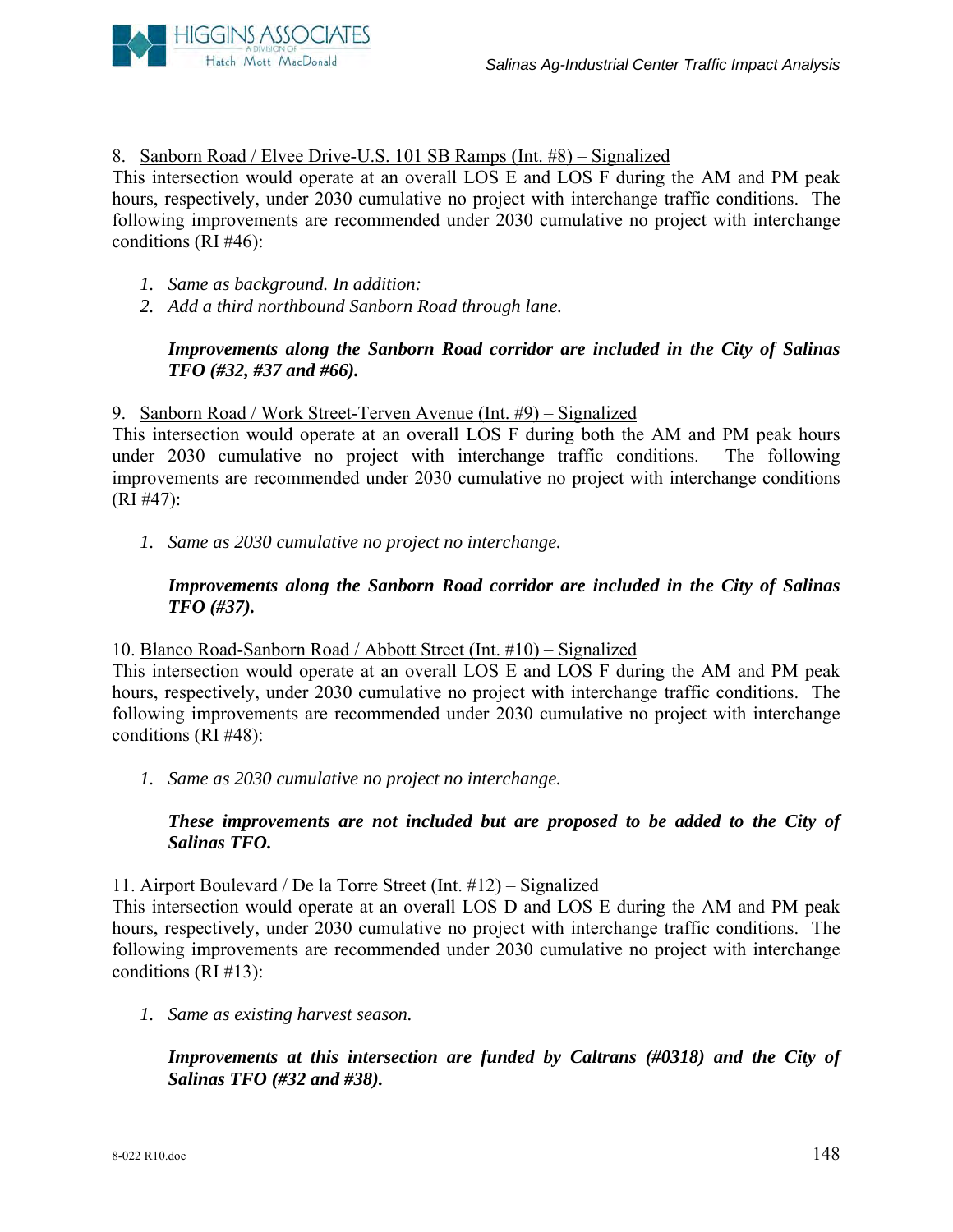

# 12. Airport Boulevard / Terven Avenue (Int. #13) – Signalized

This intersection would operate at an overall LOS D during the AM and PM peak hours under 2030 cumulative no project with interchange traffic conditions. The following improvements are recommended under 2030 cumulative no project with interchange conditions (RI #14):

*1. Same as existing harvest season.* 

*Improvements at this intersection are planned but not fully funded as Phase 2 of the Caltrans Airport Boulevard interchange project (#0318). Improvements at this intersection are included in the City of Salinas TFO (#32 and #38).* 

## 13. Harkins Road / Hansen Street (Int. #15) – Signalized

This intersection would operate at an overall LOS D during the AM and PM peak hours under 2030 cumulative no project with interchange traffic conditions. The following improvements are recommended under 2030 cumulative no project with interchange conditions (RI #49):

*1. Same as 2030 cumulative no project no interchange.* 

*These improvements are not included but are proposed to be added to the City of Salinas TFO. While the preceding improvements would enhance traffic operations at this intersection, it should be noted that the extensive queuing is caused by traffic congestion at the U.S. 101 / Airport Boulevard interchange, which is planned for improvements through a Caltrans PSR (#0318) and the City of Salinas TFO (#32 and #38).* 

#### 14. Harkins Road / Abbott Street (Int. #16) – Signalized

This intersection would operate at an overall LOS E and LOS D during the AM and PM peak hours, respectively, under 2030 cumulative no project with interchange traffic conditions. The following improvements are recommended under 2030 cumulative no project with interchange conditions (RI #28):

*1. Same as existing plus project phase 1.* 

## *Improvements at this intersection are not included in the City of Salinas TFO. It is proposed that the City add these improvements to the City of Salinas TFO.*

15. Harkins Road / Dayton Street (Int. #18) – Stop Controlled (WB)

This intersection would operate at an overall LOS A and the worst approach would operate at LOS B during the AM and PM peak hours under 2030 cumulative no project with interchange traffic conditions. The following improvements are recommended under 2030 cumulative no project with interchange conditions (RI #16):

*1. Same as existing harvest season.* 

# *Improvements at this intersection are not included in any fee program.*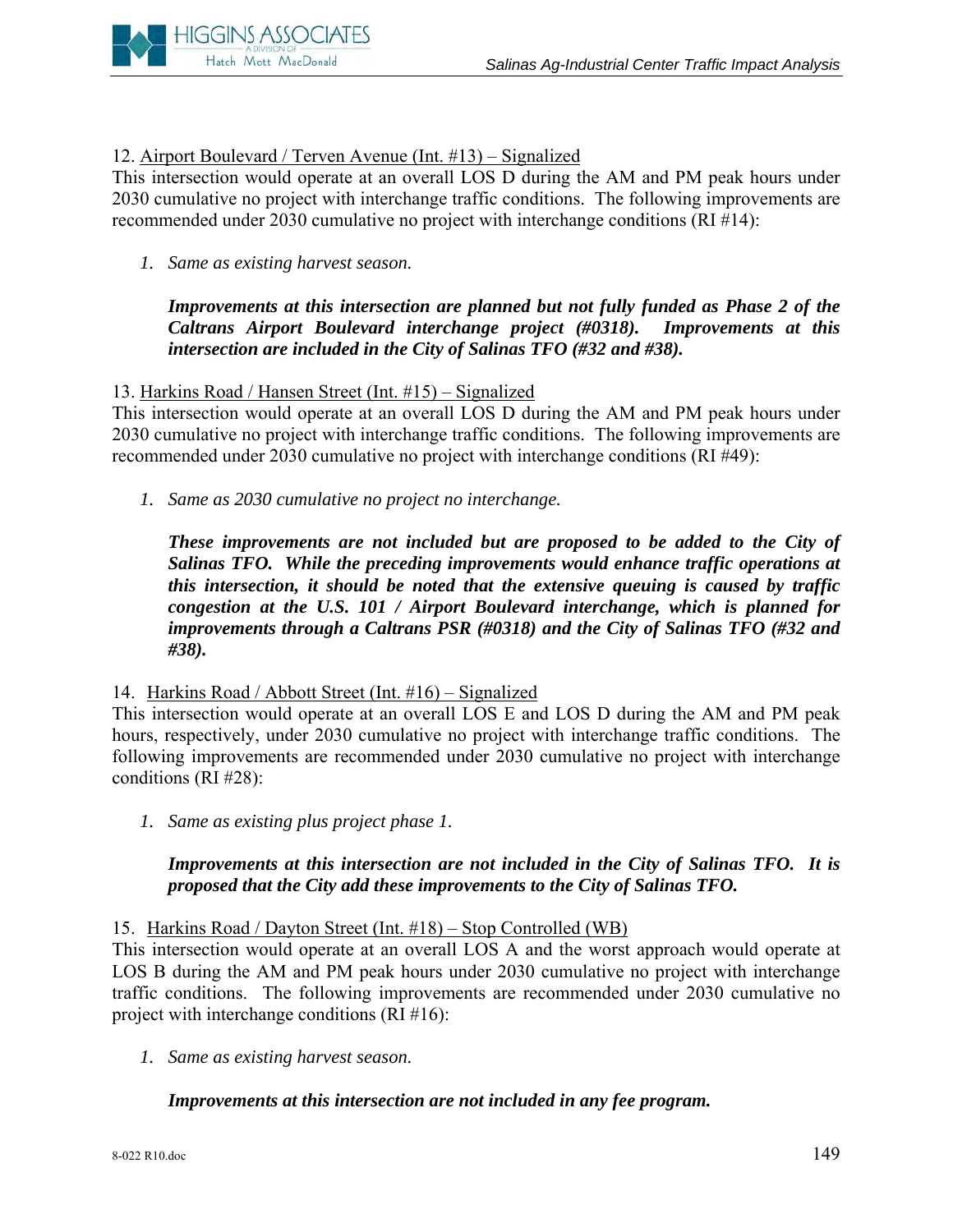

16. Harkins Road / Hunter Lane (Int. #19) – Stop Controlled (EB)

This intersection would operate at an overall LOS E during the AM peak hour under 2030 cumulative no project with interchange traffic conditions. The minor street approach would operate at LOS F during the AM peak hour. The following improvements are recommended under 2030 cumulative no project with interchange conditions (RI #50):

*1. Same as 2030 cumulative no project no interchange.* 

*The peak hour signal warrant and the all-way stop control warrant were assessed at this intersection under all traffic scenarios. The all-way stop control warrant is currently met under existing harvest season conditions, and the peak hour signal warrant would be met beginning under 2030 cumulative no project no interchange conditions. Although the peak hour signal warrant would be met under 2030 conditions, the intersection would operate acceptably with all-way stop control. It is recommended that either all-way stop control or a signal be installed at this intersection.* 

*Improvements at this intersection are not currently included in any fee program. This intersection would operate deficiently under 2030 cumulative no project no interchange conditions and is within the County's responsibility and jurisdiction. The County should include the preferred improvement at this intersection in their proposed future impact fee per the Greater Salinas Memorandum of Understanding (MOU) dated August 2006.* 

17. Hatton Avenue / Spreckels Boulevard (Int. #21) – Stop Controlled (SB)

This intersection would operate at an overall LOS D during the AM peak hour under 2030 cumulative no project with interchange traffic conditions. The minor street approach would operate at LOS F during the AM and PM peak hours. The following improvements are recommended under 2030 cumulative no project with interchange conditions (RI #74):

- *1. Same as 2030 cumulative no project no interchange. In addition:*
- *2. Add a southbound Hatton Avenue right-turn lane.*

*Per CEQA guidelines [Section 15091(a)(2)] this intersection is within the responsibility and jurisdiction of the County and not the City of Salinas, and the improvements at this intersection can and should be adopted by the County as a part of their proposed future impact fee per the Greater Salinas Memorandum of Understanding (MOU) dated August 2006.* 

#### 18. Harris Road / Abbott Street (Int. #22) – Signalized

This intersection would operate at an overall LOS E during the PM peak hour under 2030 cumulative no project with interchange traffic conditions. The following improvements are recommended under 2030 cumulative no project with interchange conditions (RI #75):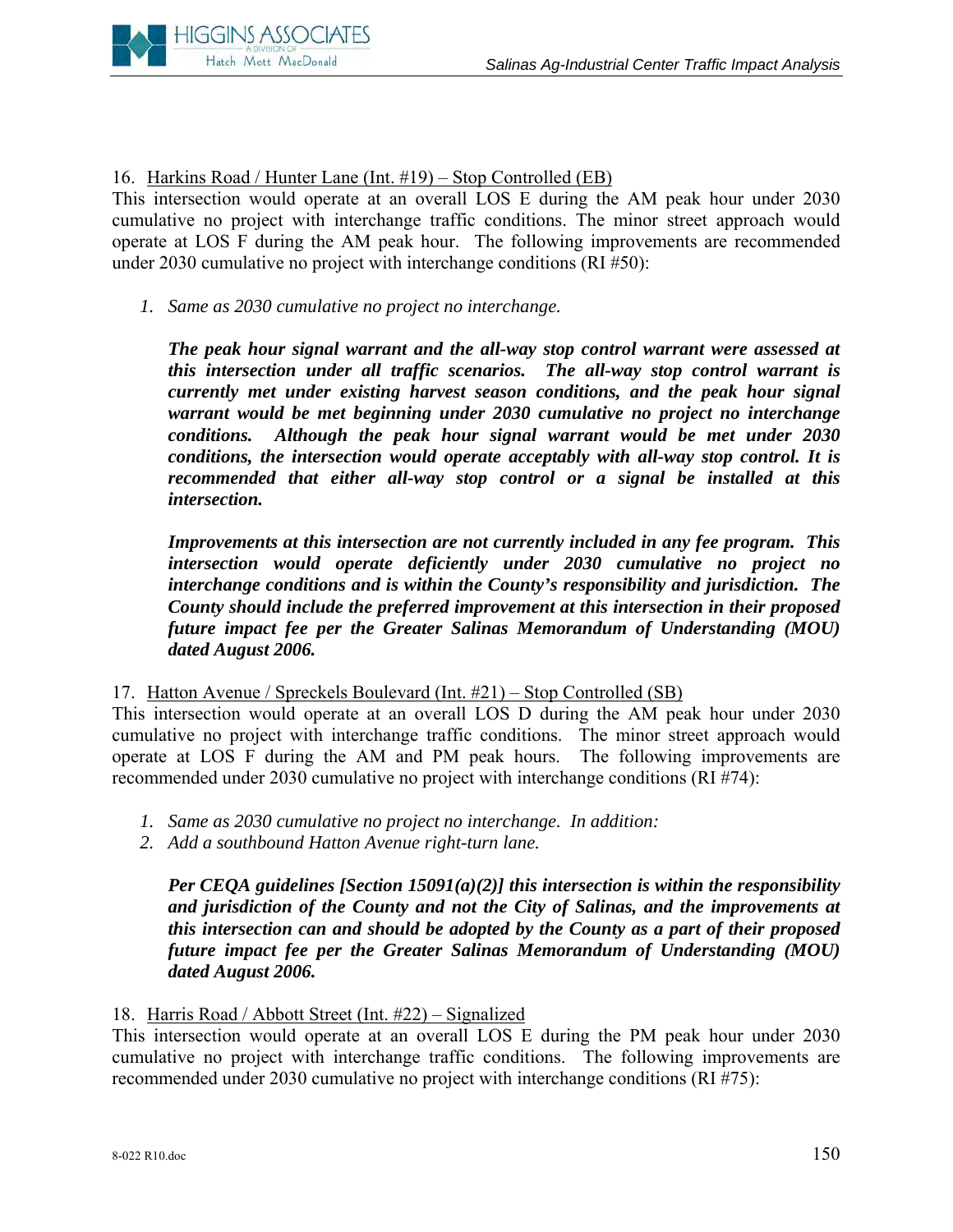

*1. Add a second northbound Harris Road left-turn lane.* 

## *Improvements at this intersection are not included in any fee program.*

### 19. U.S. 101 / Gould Road (Int. #25) – Stop Controlled (WB)

The minor street approach would operate at LOS F during the AM and PM peak hours under 2030 cumulative no project with interchange traffic conditions. The following improvements are recommended under 2030 cumulative no project with interchange conditions (RI #55):

*1. Same as 2030 cumulative no project no interchange.* 

# *Improvements in the TAMC fee (#7) include constructing 2-lane frontage roads on the*  east and west sides of U.S. 101 from the future Harris Road interchange to Chualar. *This would result in the elimination of this intersection.*

#### 20. U.S. 101 / Hartnell Road Connector (Int. #26) – Stop Controlled (WB)

This intersection would operate at an overall LOS F during the AM and PM peak hours under 2030 cumulative no project with interchange traffic conditions. The minor street approach of this intersection would also operate at LOS F during the AM and PM peak hours. The following improvements are recommended under 2030 cumulative no project with interchange conditions (RI #20):

*1. Same as background.* 

# *Improvements in the TAMC fee (#7) include constructing 2-lane frontage roads on the east and west sides of U.S. 101 from the future Harris Road interchange to Chualar. This would result in the elimination of this intersection.*

21. Harris Road / Harris Road Interchange Connector (Int. #34) – Future Intersection

The analysis at this intersection assumes the Harris Road interchange (and the connector road between the interchange and Harris Road) would be located as shown in **Exhibit 17**, which shows a conceptual sketch of a possible location for the interchange.

With the assumed roadway layout, as shown in **Exhibit 17**, this intersection would operate at an acceptable level of service during the AM and PM peak hours under 2030 cumulative no project with interchange traffic conditions with the following traffic control and lane configurations (RI #76).

Signalize intersection with the following proposed lane configurations:

- *1. Northbound Harris Road approach: One through lane and two right-turn lanes.*
- *2. Southbound Harris Road approach: One left-turn lane and one through lane.*
- *3. Westbound Interchange Connector approach: Two left-turn lanes and one right-turn lane.*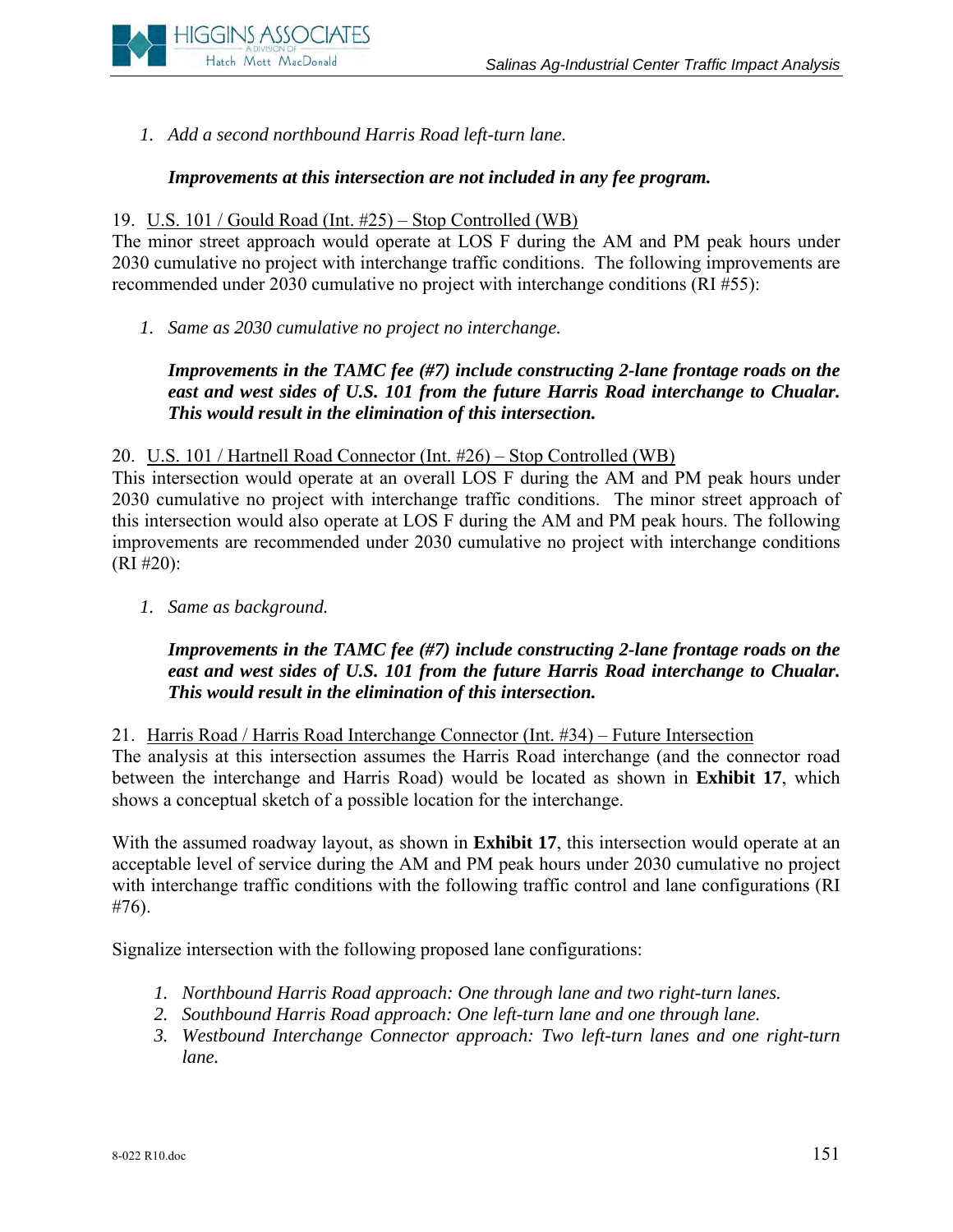

# 22. Cooper Road / Blanco Road (Int. #37) – Stop Controlled (SB)

This intersection would operate at an overall LOS E during the AM peak hour and LOS F during the PM peak hour under 2030 cumulative no project with interchange traffic conditions. The minor street approach of this intersection would also operate at LOS F during both peak hours. The following improvements are recommended under 2030 cumulative no project with interchange conditions (RI #2):

*1. Same as existing non-harvest season.* 

*Improvements at this intersection are not currently included in any fee program. This intersection operates deficiently under existing conditions and is within the County's responsibility and jurisdiction. The County should include the segment of Blanco Road in the vicinity of this intersection in their proposed future impact fee per the Greater Salinas Memorandum of Understanding (MOU) dated August 2006.* 

## 23. Davis Road / Blanco Road (Int. #38) – Signalized

This intersection would operate at an overall LOS F during the AM and PM peak hours under 2030 cumulative no project with interchange traffic conditions. The following improvements are recommended under 2030 cumulative no project with interchange conditions (RI #56):

*1. Same as 2030 cumulative no project no interchange.* 

*Improvements at this intersection are included in the City's TFO (#26 and #41) and the TAMC Regional Traffic Impact Fee (#8). In addition, the County should include these improvements in their proposed future impact fee per the Greater Salinas Memorandum of Understanding (MOU) dated August 2006.* 

#### 24. SR 68 / Hitchcock Road (Int. #39) – Stop Controlled (EB)

The minor street approach of this intersection would operate at LOS F during the PM peak hour under 2030 cumulative no project with interchange traffic conditions.

*Options for improving operations at this intersection include consolidating access points and eliminating left-turns into and out of the driveways and minor intersections along SR 68 between Foster Road and Blanco Road, or the installation of a median barrier that would to allow left-turns into the minor streets but prevent left-turns out. These options would improve safety and the levels of service at the intersections along the corridor but would result in traffic diversions and the need to accommodate Uturns along the corridor. As pointed out by Monterey County Department of Public Works staff, the corridor merits a systems analysis to address these impacts, which is beyond the scope of this study. Caltrans should consider commissioning a systems analysis of the corridor.* 

*It should be noted that installation of a traffic signal would improve operations at this intersection to an acceptable level of service. However, it would also have an adverse impact on the through traffic on SR 68 and could cause an increase in rear-end collisions. As a result, a traffic signal is not recommended for this intersection.*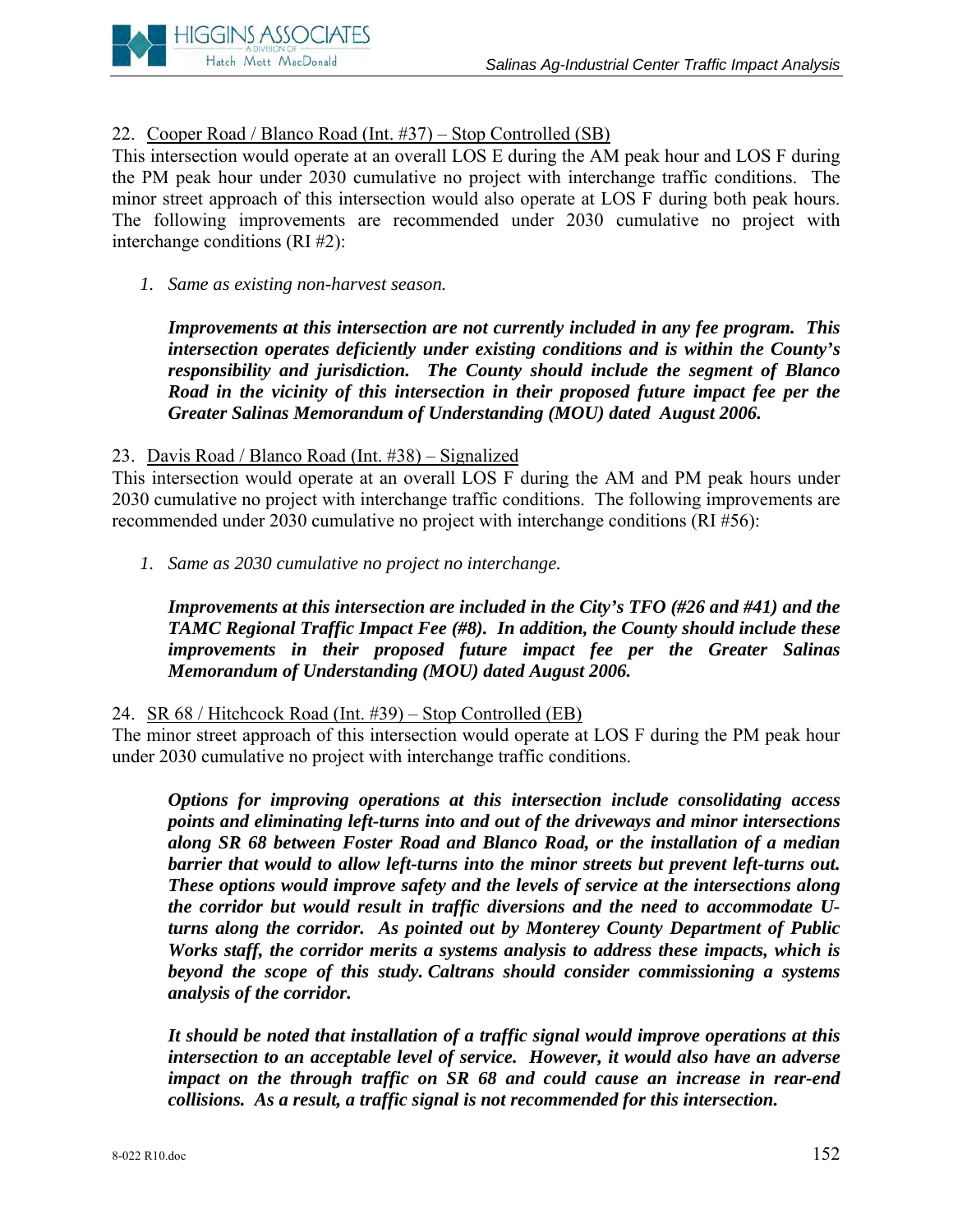# 25. Merrill Street / Abbott Street (Int. #42) – Stop Controlled (NB)

This intersection would operate at an overall LOS F during the PM peak hour under 2030 cumulative no project with interchange traffic conditions. The minor street approach would operate at LOS F during both the AM and PM peak hours. The following improvements are recommended under 2030 cumulative no project with interchange conditions (RI #22):

## *1. Same as background.*

**HIGGINS ASSOCIATES** Hatch Mott MacDonald

## *Improvements at this intersection are not included in the City of Salinas TFO. It is proposed that the City add these improvements to the City of Salinas TFO.*

#### 26. Skyway Boulevard / E. Alisal Street (Int. #43) – Stop Controlled (NB & SB)

This intersection would operate at an overall LOS F during the AM peak hour under 2030 cumulative no project with interchange traffic conditions. The minor street approach of this intersection would operate at an overall LOS F during the AM and PM peak hours. The following improvements are recommended under 2030 cumulative no project with interchange conditions (RI #23):

*1. Same as background.* 

## *Improvements along E. Alisal Street are included in the City of Salinas TFO (#36).*

#### 27. U.S. 101 / Spence Road (Int. #44) – Stop Controlled (WB)

This intersection would operate at an overall LOS F during both the AM and PM peak hours under 2030 cumulative no project with interchange traffic conditions. The minor street approach would also operate at LOS F during both the AM and PM peak hours. The following improvements are recommended under 2030 cumulative no project with interchange conditions  $(RI \#4)$ :

*1. Same as existing non-harvest season.* 

*Improvements in the TAMC fee (#7) include constructing 2-lane frontage roads on the*  east and west sides of U.S. 101 from the future Harris Road interchange to Chualar. *This would result in the elimination of this intersection.* 

#### **8.3 2030 Cumulative No Project With Interchange Road Segment Operations**

2030 cumulative no project with interchange AM and PM peak hour levels of service on the study road segments are tabulated in **Exhibit 7B**. Freeway ramp, weaving, and non-freeway roadway segment volumes are based upon the intersection turning volumes shown on **Diagrams 39** and **40** in **Appendix B**.

A discussion of the traffic operations for the road and freeway segments and ramps with operational deficiencies under 2030 cumulative no project with interchange traffic conditions follows. Recommended road segment improvements are discussed in italics below the description of each segment's operations, and are shown on **Exhibits 7A and 7B**.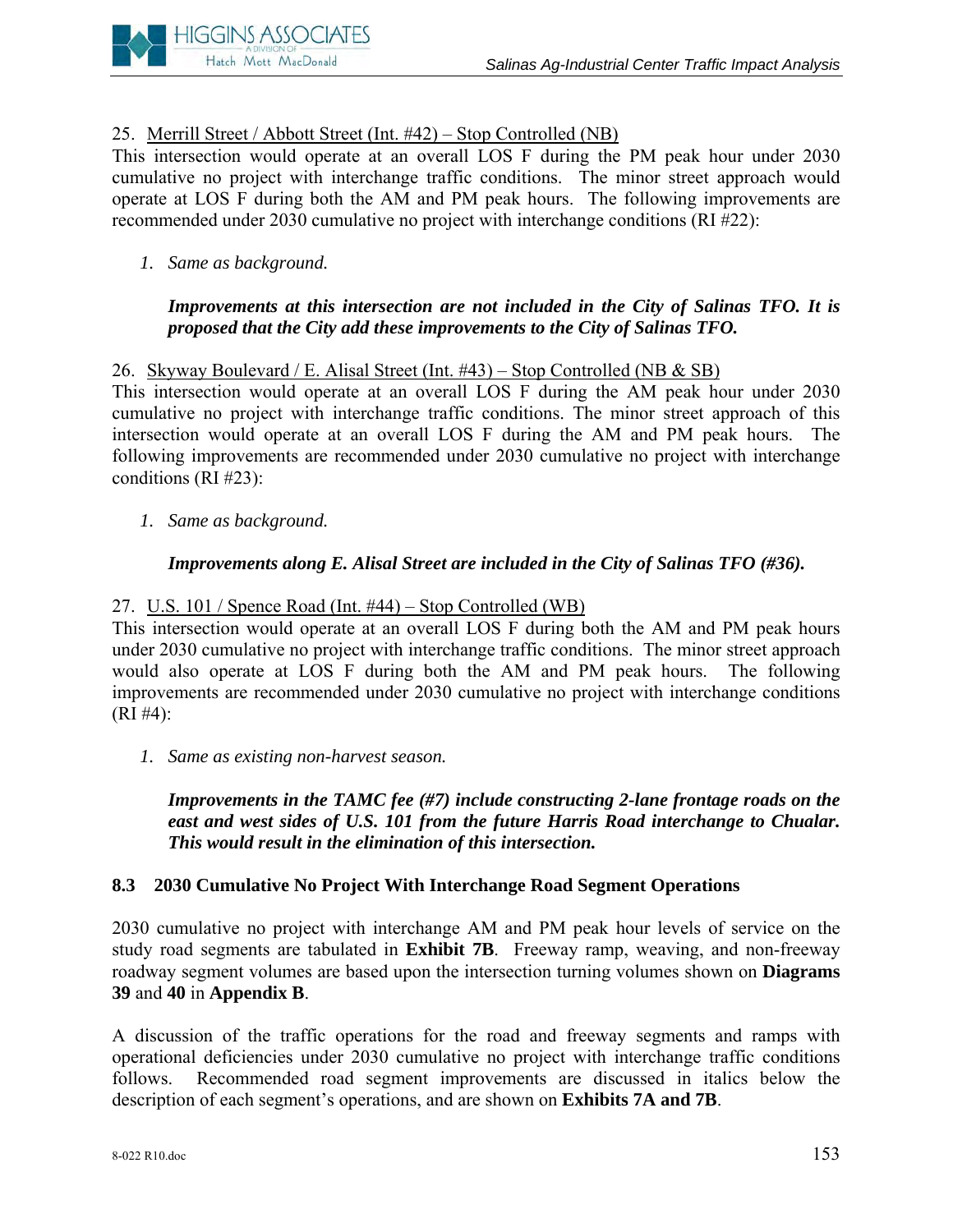

**The following operational deficiencies would be caused by existing traffic in addition to cumulative traffic growth (i.e., traffic generated by approved and future projects) on the study road network. Since this scenario does not include traffic that would be generated by the proposed project, the project is not responsible for providing any of these recommended improvements.**

## *Road Segments*

- 1. Blanco Road
	- a. Cooper Road Davis Road (Seg. #3a). This segment would operate at LOS E during the AM and PM peak hours. The following improvements are recommended under 2030 cumulative no project with interchange conditions (RI #5):
		- *i. Same as existing non-harvest season.*

# *Improvements on this road segment are included in the City of Salinas TFO (# 26 and #41).*

- b. Davis Road Alisal Street (Seg. #3b). This segment will operate at LOS E and LOS F during the AM and PM peak hours, respectively. The following improvements are recommended under 2030 cumulative no project with interchange conditions (RI #57):
	- *i. Same as 2030 cumulative no project no interchange.*

# *Improvements along this road segment are included in the City of Salinas TFO (#41).*

- 2. Davis Road
	- a. Hitchcock Road Blanco Road (Seg. #4a). This segment would operate at LOS E and LOS F during the AM and PM peak hours, respectively. The following improvements are recommended under 2030 cumulative no project with interchange conditions (RI #26):
		- *i. Same as background.*

#### *Improvements along this road segment are included in the TAMC fee (#4).*

- b. Blanco Road Ambrose Drive (Seg. #4b). This segment would operate at LOS F during the AM and PM peak hours. The following improvements are recommended under 2030 cumulative no project with interchange conditions (RI #6):
	- *i. Same as existing non-harvest season.*

# *Improvements on this road segment are included in the TAMC fee (#8).*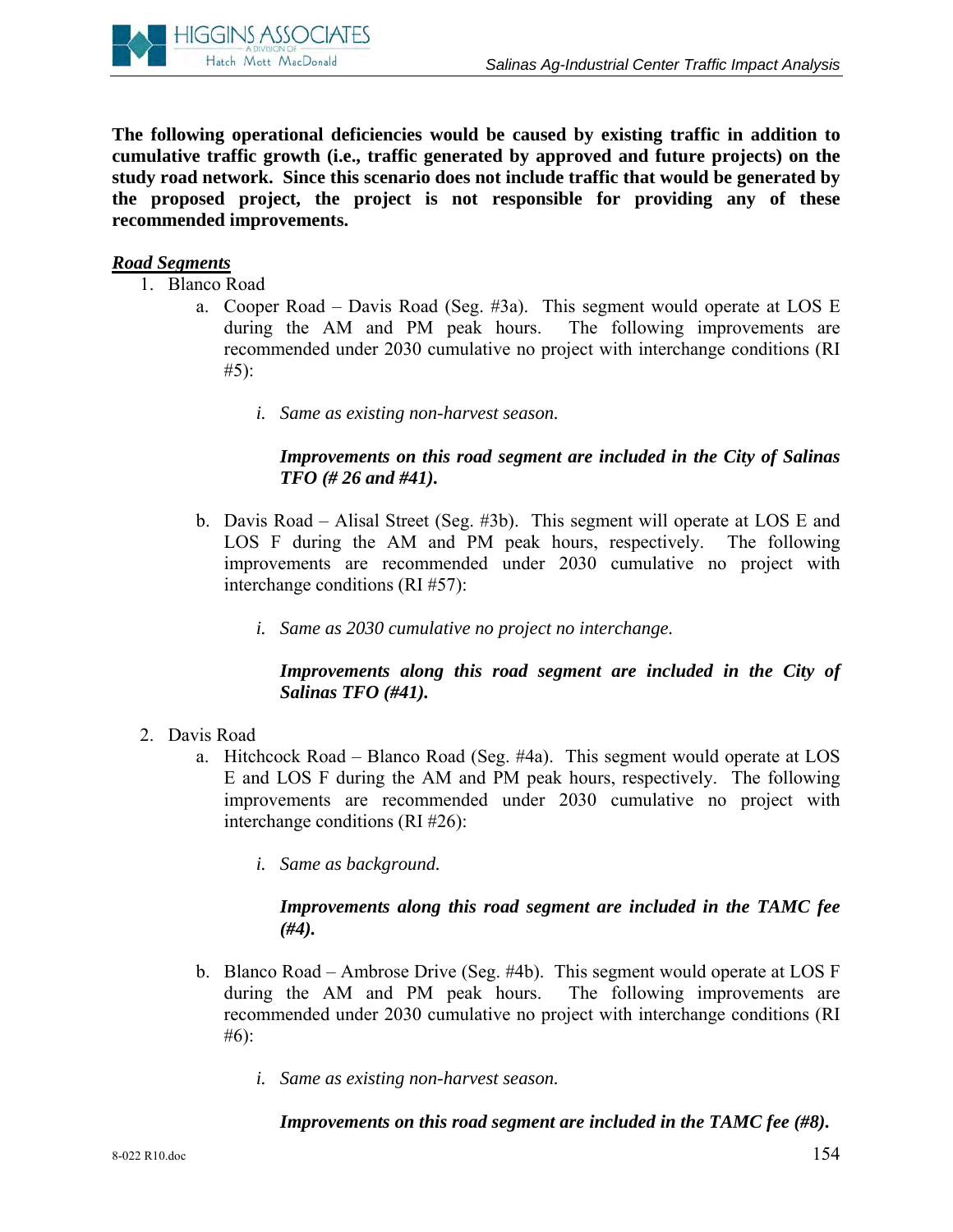

- 3. Harris Road
	- a. Spreckels Boulevard Harris Place (Seg. #9a). This segment would operate at LOS E during the AM and PM peak hours. The following improvements are recommended under 2030 cumulative no project with interchange conditions (RI #58):
		- *i. Widen to a 4-lane divided arterial.*

*This road segment would operate deficiently under 2030 cumulative without project conditions and is within the County's responsibility and jurisdiction. The County should include this road segment in their proposed future impact fee per the Greater Salinas Memorandum of Understanding (MOU) dated August 2006.* 

- b. Harris Place Abbott Street (Seg. #9b). This segment would operate at LOS D during the AM and PM peak hours. The following improvements are recommended under 2030 cumulative no project with interchange conditions (RI #41):
	- *i. Same as background plus project buildout.*

*This road segment would operate deficiently under 2030 cumulative no project with interchange conditions and is within the County's responsibility and jurisdiction. The County should include this road segment in their proposed future impact fee per the Greater Salinas Memorandum of Understanding (MOU) dated August 2006.* 

- 4. Sanborn Road
	- a. Terven Avenue U.S. 101 (Seg. #13b). This segment would operate at LOS E during the PM peak hour. The following improvements are recommended under 2030 cumulative no project with interchange conditions (RI #60):
		- *i. Same as 2030 cumulative no project no interchange.*

# *Improvements along the Sanborn Road corridor are included in the City of Salinas TFO (#37).*

- b. U.S. 101 Fairview Avenue (Seg. #13c). This segment would operate at LOS E during the PM peak hour. The following improvements are recommended under 2030 cumulative no project with interchange conditions (RI #61):
	- *i. Same as 2030 cumulative no project no interchange.*

## *Improvements along the Sanborn Road corridor are included in the City of Salinas TFO (#37).*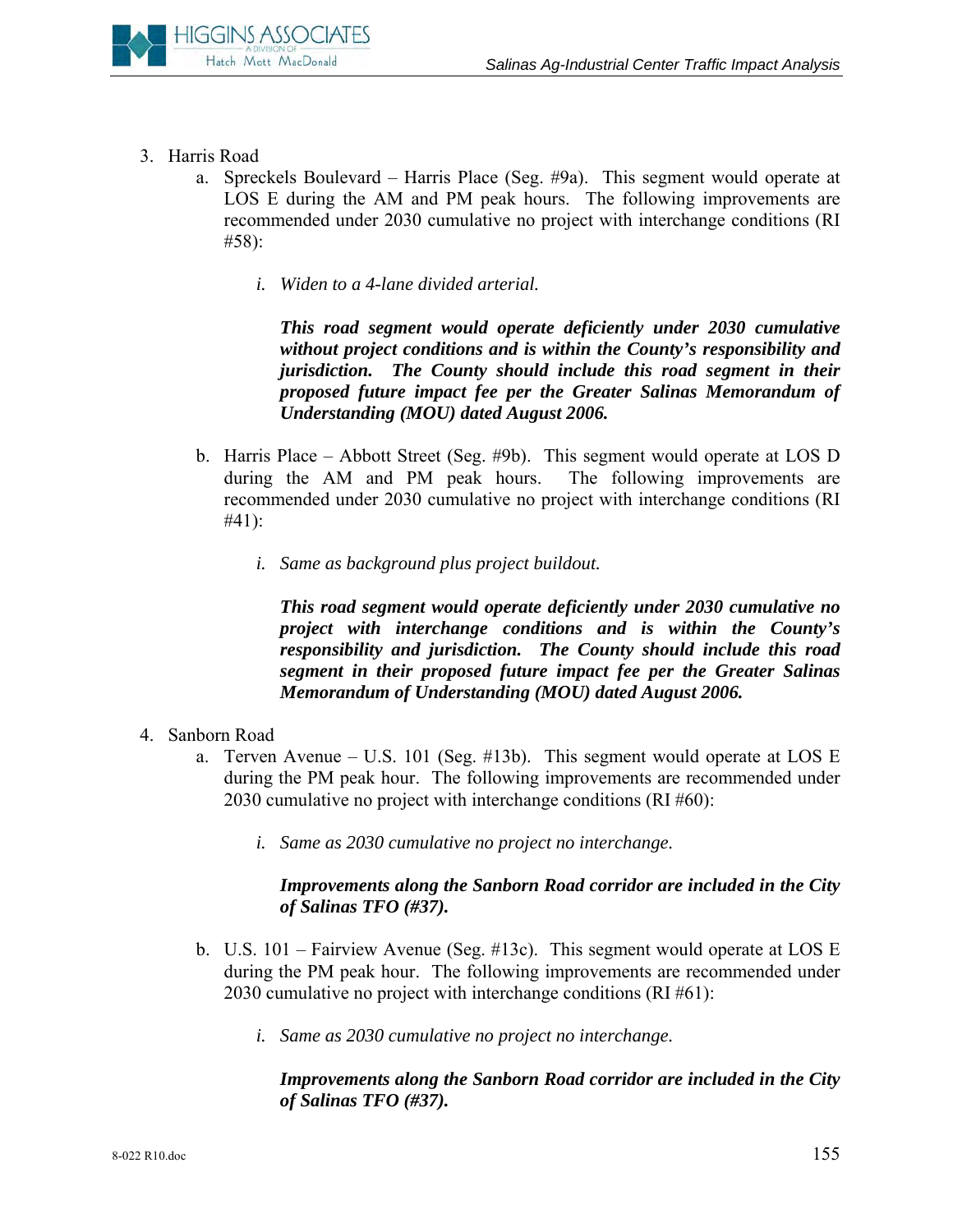

- 5. Spreckels Boulevard
	- a. SR 68 Hatton Avenue (Seg. #15a). This segment would operate at LOS F during the AM and PM peak hours. The following improvements are recommended under 2030 cumulative no project with interchange conditions (RI #62):
		- *i. Same as 2030 cumulative no project no interchange.*

*This road segment would operate deficiently under 2030 cumulative without project conditions and is within the County's responsibility and jurisdiction. The County should include this road segment in their proposed future impact fee per the Greater Salinas Memorandum of Understanding (MOU) dated August 2006.* 

- b. Hatton Avenue Harris Road (Seg. #15b). This segment would operate at LOS E during the AM and PM peak hours. The following improvements are recommended under 2030 cumulative no project with interchange conditions (RI #63):
	- *i. Same as 2030 cumulative no project no interchange.*

*This road segment would operate deficiently under 2030 cumulative without project conditions and is within the County's responsibility and jurisdiction. The County should include this road segment in their proposed future impact fee per the Greater Salinas Memorandum of Understanding (MOU) dated August 2006.* 

- 6. SR 68
	- a. Spreckels Boulevard Foster Road (Seg. #16a). This segment would operate at LOS D during the PM peak hour. Per CEQA guidelines [Section  $15091(a)(2)$ ] this road segment is within the responsibility and jurisdiction of Caltrans and TAMC and not the City of Salinas. Improvements to this road segment can and should be adopted by Caltrans and TAMC. The following improvements are recommended under 2030 cumulative no project with interchange conditions (RI #64):
		- *i. Same as 2030 cumulative no project no interchange.*

# *These improvements are not included but should be added to the list of projects in the TAMC fee.*

b. Foster Road – Hitchcock Road (Seg. #16b). This segment would operate at LOS D during the PM peak hour. Per CEQA guidelines [Section 15091(a)(2)] this road segment is within the responsibility and jurisdiction of Caltrans and TAMC and not the City of Salinas. Improvements to this road segment can and should be adopted by Caltrans and TAMC. The following improvements are recommended under 2030 cumulative no project with interchange conditions (RI #65):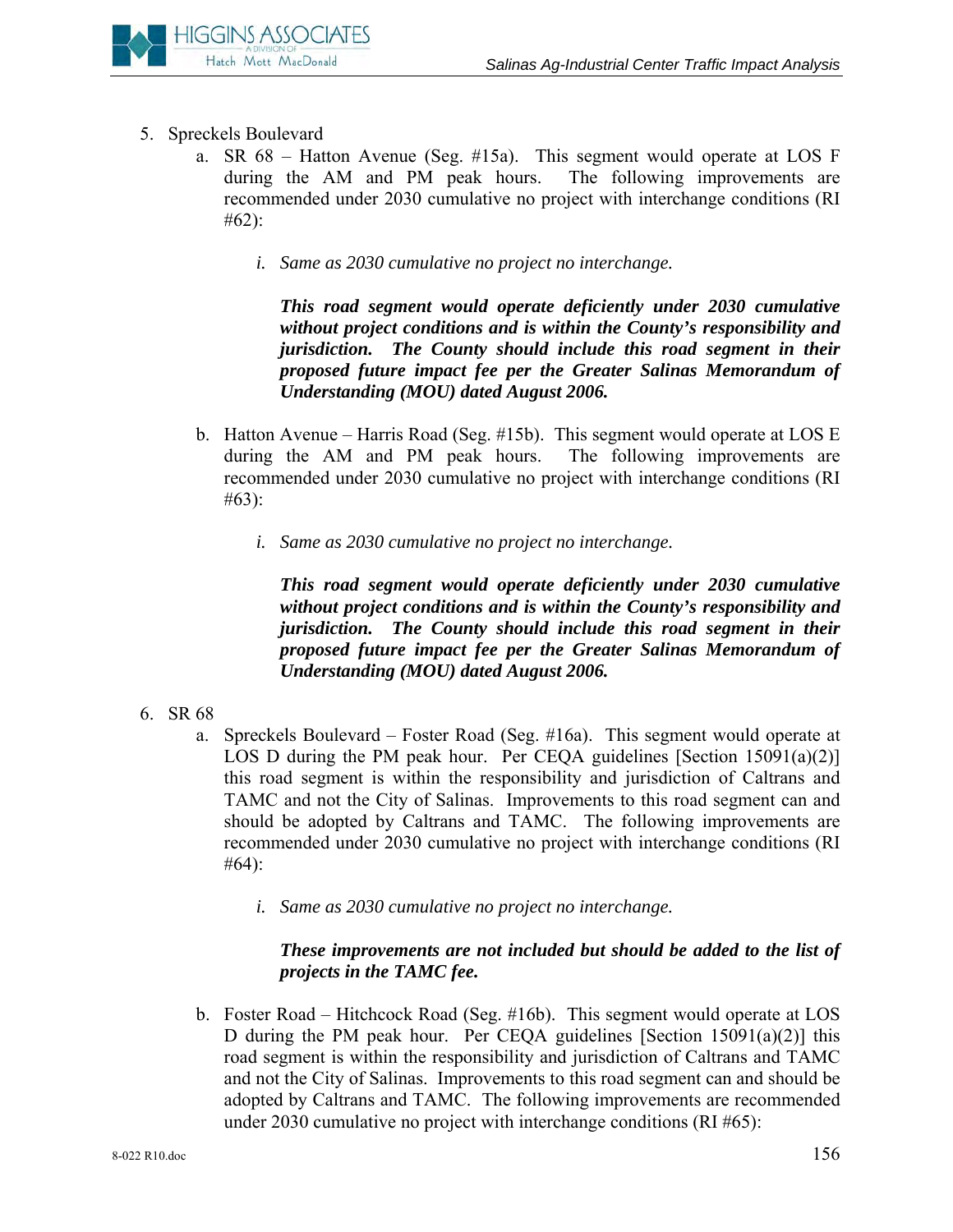

*i. Same as 2030 cumulative no project no interchange.* 

## *These improvements are not included but should be added to the list of projects in the TAMC fee.*

- 7. SR 156
	- a. Castroville Boulevard U.S. 101 (Seg. #17b). This segment would operate at LOS E and LOS F during the AM and PM peak hours, respectively. The following improvements are recommended under 2030 cumulative no project with interchange conditions (RI #7):
		- *i. Same as 2030 cumulative no project no interchange.*

#### *These improvements are included in the TAMC fee (#3).*

- 8. SR 183
	- a. Espinosa Road Salinas City Limits (Seg. #18a). This segment would operate at LOS E during the AM and PM peak hours. Per CEQA guidelines [Section  $15091(a)(2)$ ] this road segment is within the responsibility and jurisdiction of Caltrans and TAMC and not the City of Salinas. Improvements to this road segment can and should be adopted by Caltrans and TAMC. The following improvements are recommended under 2030 cumulative no project with interchange conditions (RI #17):
		- *i. Same as existing harvest season.*

# *These improvements are not included but should be added to the list of projects in the TAMC fee.*

# *Freeway Segments*

- 1. U.S. 101
	- a. Potter Road Spence Road (Seg. #20a). This segment would operate at LOS E during the PM peak hour. The following improvements are recommended under 2030 cumulative no project with interchange conditions (RI #68):
		- *i. Same as 2030 cumulative no project no interchange.*

*Improvements in the TAMC fee (#7) include constructing 2-lane frontage roads on the east and west sides of U.S. 101 from the future Harris Road interchange to Chualar. This would improve traffic operations on U.S. 101 by eliminating minor intersections along the corridor. This road segment is within the responsibility and jurisdiction of Caltrans, and not the City of Salinas. Improvements along this corridor should be added to the TAMC fee.*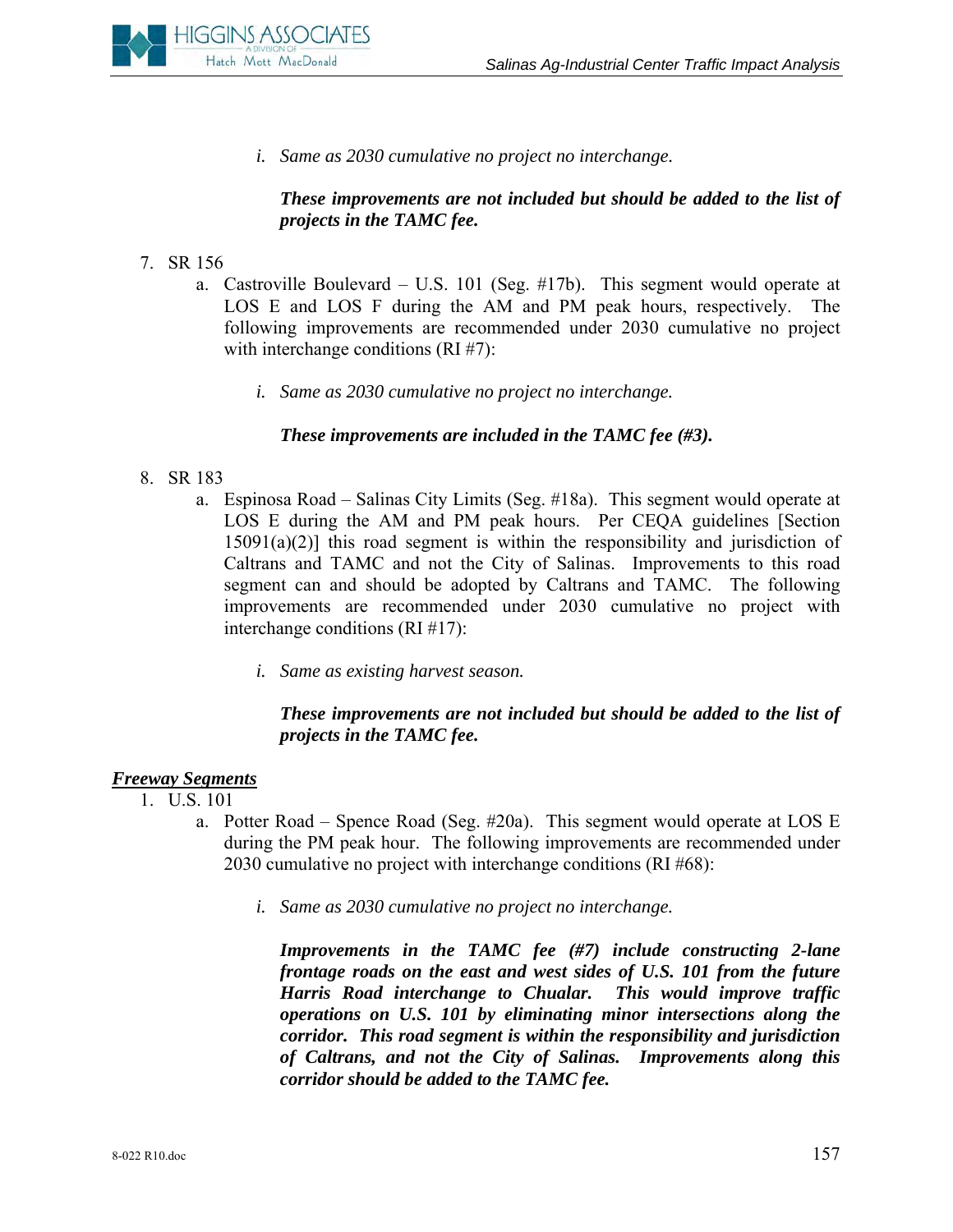

- b. Spence Road Abbott Street (Seg. #20b). This segment would operate at LOS D and LOS F during the AM and PM peak hours, respectively. The following improvements are recommended under 2030 cumulative no project with interchange conditions (RI #69):
	- *i. Same as 2030 cumulative no project no interchange.*

*Improvements in the TAMC fee (#7) include constructing 2-lane frontage roads on the east and west sides of U.S. 101 from the future Harris Road interchange to Chualar. This would improve traffic operations on U.S. 101 by eliminating minor intersections along the corridor. This road segment is within the responsibility and jurisdiction of Caltrans, and not the City of Salinas. Improvements along this corridor should be added to the TAMC fee.* 

- c. Abbott Street Gould Road (Seg. #20c). This segment would operate at LOS D during the PM peak hour. The following improvements are recommended under 2030 cumulative no project with interchange conditions (RI #77):
	- *i. Widen to a 6-lane freeway.*

*Improvements in the TAMC fee (#7) include constructing 2-lane frontage roads on the east and west sides of U.S. 101 from the future Harris Road interchange to Chualar.* 

- d. Gould Road Harris Road (Seg. #20e). This segment would operate at LOS D during the PM peak hour. The following improvements are recommended under 2030 cumulative no project with interchange conditions (RI #78):
	- *i. Widen to a 6-lane freeway.*

*Improvements in the TAMC fee (#7) include constructing 2-lane frontage roads on the east and west sides of U.S. 101 from the future Harris Road interchange to Chualar.* 

- e. Airport Boulevard Sanborn Road (Seg. #20g). This segment would operate at LOS D during the PM peak hour. The following improvements are recommended under 2030 cumulative no project with interchange conditions (RI #70):
	- *i. Same as 2030 cumulative no project no interchange.*

# *These improvements are included in the City of Salinas TFO (#32).*

f. Sanborn Road – John Street (Seg. #20h). This segment would operate at LOS D and LOS E during the AM and PM peak hours, respectively. The following improvements are recommended under 2030 cumulative no project with interchange conditions (RI #71):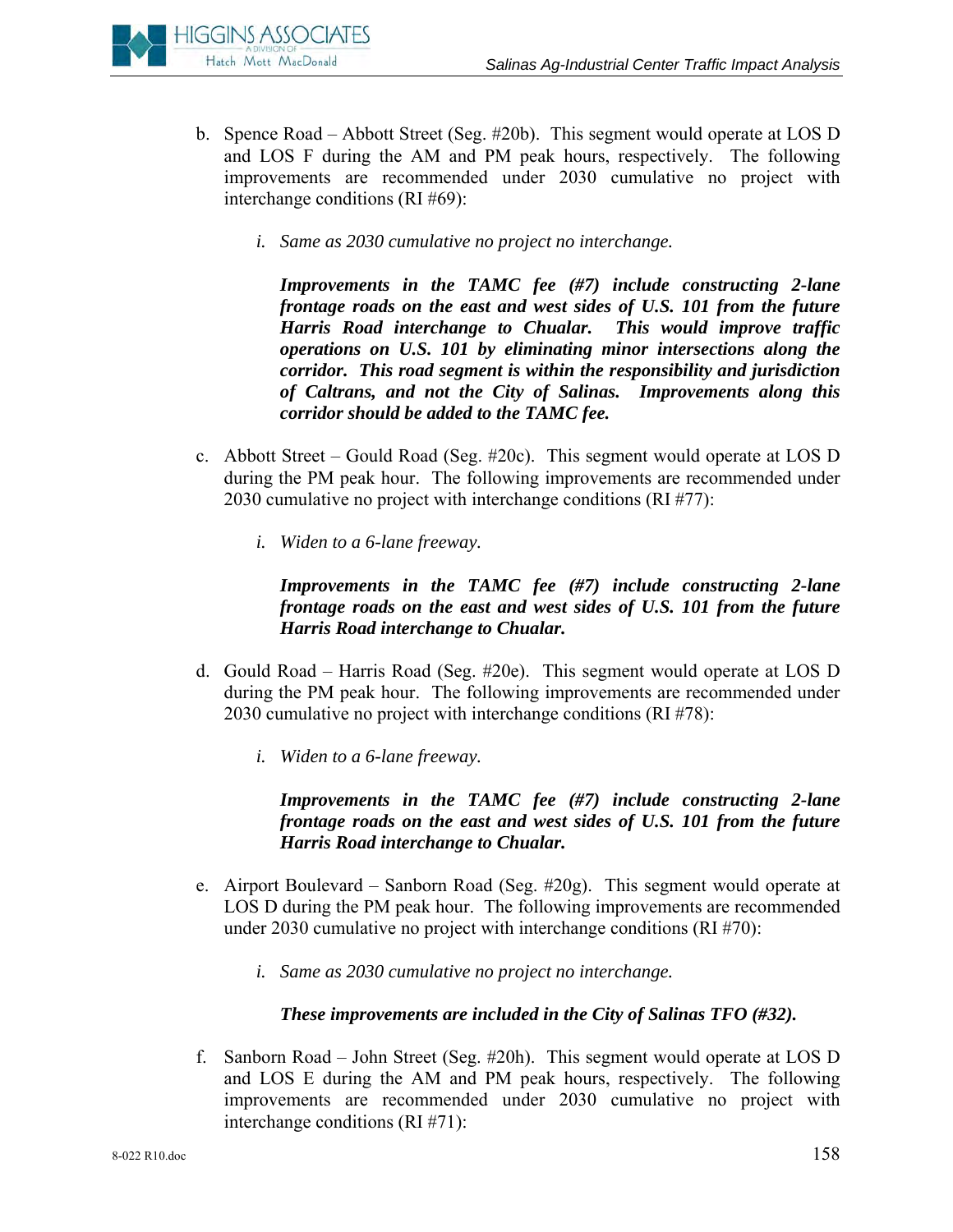

*i. Same as background plus project phase 1.* 

# *These improvements are included in the City of Salinas TFO (#32).*

# *Freeway Ramps*

All of the study freeway ramps would operate at acceptable levels of service under 2030 cumulative no project with interchange traffic conditions.

# *Weaving Segments*

The results of the weaving analysis are discussed in Chapter 11.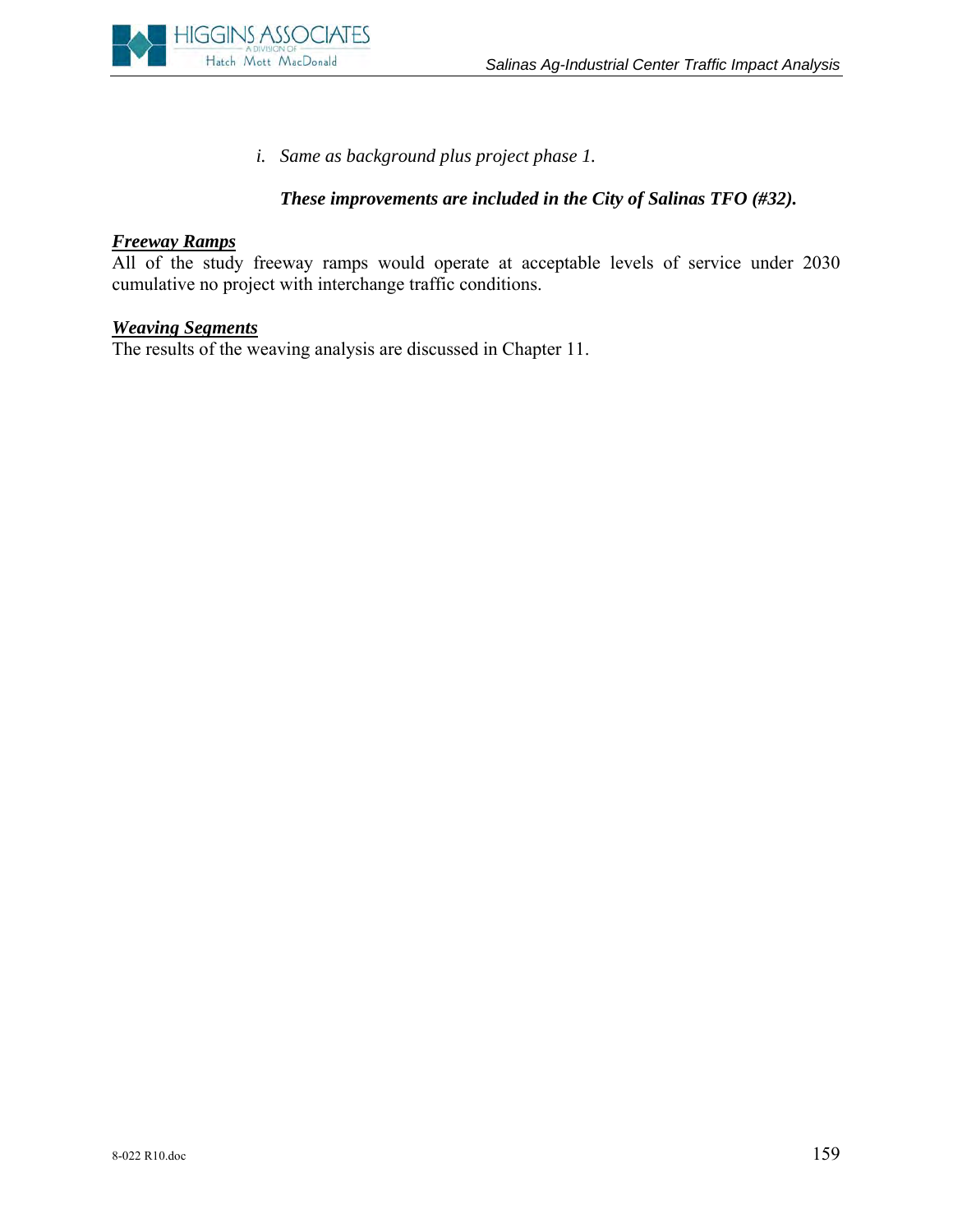

# **9 2030 Cumulative Plus Project No Interchange Traffic Conditions**

This chapter presents a description of the traffic network, traffic volumes, and intersection and road segment levels of service within the study area under 2030 cumulative traffic conditions with the proposed project and without the Harris Road interchange.

**It is important to note that no credit was given for the relocation of existing uses within the City to the project site. All of the project-generated traffic was assumed to be new traffic on the local and regional road network. Although it is reasonable to assume that some of the traffic generated by the project will be existing traffic diverted from other parts of the City, the amount would be difficult to quantify. It is also possible that new businesses could eventually occupy existing facilities that are vacated due to the proposed project. As a result, the following analysis is conservative.** 

## **9.1 2030 Cumulative Plus Project No Interchange Intersection Operations**

The project's trips at project buildout were manually assigned to the local and regional road network as described in Section 6.2. The 2030 cumulative no project no interchange volumes were combined with the total project buildout trip assignment volumes to obtain 2030 cumulative plus project no interchange volumes, which are shown on **Diagrams 41** and **42** in **Appendix B**. 2030 cumulative plus project no interchange AM and PM intersection levels of service are summarized in **Exhibit 5B**. LOS calculation sheets are included as **Appendix N1**. LOS calculation sheets with recommended improvements are included as **Appendix N2**. A summary of all recommended intersection improvements is included in **Exhibit 6B**.

A description of each intersection that would operate deficiently under 2030 cumulative plus project no interchange traffic conditions follows below. Recommended improvements are discussed in italics below the description of each intersection's operations.

#### 1. SR 68 / Blanco Road (Int. #1) – Signalized

This intersection would operate at an overall LOS E and LOS F during the AM and PM peak hours under 2030 cumulative plus project no interchange traffic conditions. Per the Caltrans significance criteria the project would have a significant impact at this intersection. The following improvements are recommended under 2030 cumulative plus project no interchange conditions  $(RI \#1)$ :

*1. Same as existing non-harvest season (see Section 2.3).* 

*Improvements 1, 4 and 5 are included in the City of Salinas TFO (#59). Improvements 2, 3 and 6 are also recommended, but would only improve operations to level of service D during the AM and PM peak hours. It is proposed that the City add these improvements to the City of Salinas TFO. If the City adds improvements 2, 3 and 6 to the City of Salinas TFO, the payment of traffic impact fees per the City of Salinas TFO will mitigate project impacts at this intersection. If the City does not add these improvements to the TFO, then the project will be responsible for its pro-rata fair-*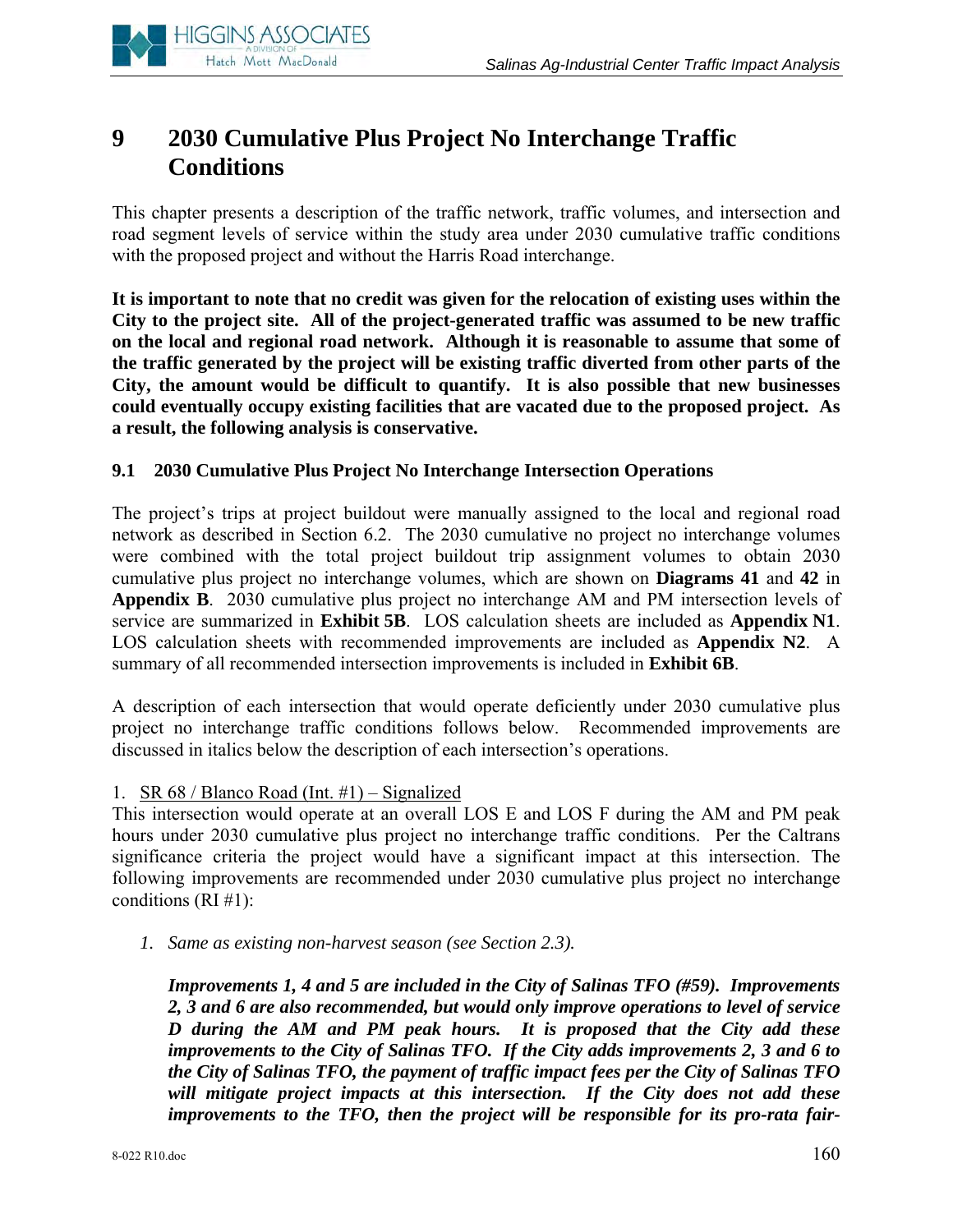

*share of these improvements. In that event, because an established improvement program for improvements 2, 3 and 6 would not exist, the impact would remain significant and unavoidable.* 

*The City will need to consider several challenges at this intersection. For example, widening the south leg of the intersection to accommodate a third receiving lane on southbound SR 68 may require the relocation of PG&E electrical equipment located on the southeast corner of the intersection, and the addition of a westbound right-turn lane would require the reconfiguration of the parking lot on the northeast corner of the intersection. For these reasons, the City must determine whether or not the recommended improvements are feasible.*

## 2. SR 68 / Hunter Lane (Int. #2) – Stop Controlled (WB)

This intersection would operate at an overall LOS D during the PM peak hour under 2030 cumulative plus project no interchange traffic conditions. The minor street approach would operate at LOS F during the AM and PM peak hours. Per the Caltrans significance criteria the project would have a significant impact at this intersection.

*This intersection is within the responsibility and jurisdiction of Caltrans, and not the City of Salinas. Improvements along this corridor should be added to the TAMC fee. If they are, payment of the TAMC fee would mitigate project impacts at this intersection to a less than significant level. If improvements are not added to the TAMC fee prior to project implementation, then the project will be responsible for its pro-rata fair-share of the improvements. In that event, because an established improvement program for such improvements would not exist, the impact would remain significant and unavoidable, and the City would need to either adopt findings of overriding considerations or find that such improvements are within the responsibility and jurisdiction of another public agency (Caltrans and TAMC) and should be adopted by such other agency (CEQA Guidelines Section 15091[a][2] and [3]).* 

*Options for improving operations at this intersection include consolidating access points and eliminating left-turns into and out of the driveways and minor intersections along SR 68 between Foster Road and Blanco Road, or the installation of a median barrier that would to allow left-turns into the minor streets but prevent left-turns out. These options would improve safety and the levels of service at the intersections along the corridor but would result in traffic diversions and the need to accommodate Uturns along the corridor. As pointed out by Monterey County Department of Public Works staff, the corridor merits a systems analysis to address these impacts, which is beyond the scope of this study. Caltrans should consider commissioning a systems analysis of the corridor.* 

*It should be noted that installation of a traffic signal would improve operations at this intersection to an acceptable level of service. However, it would also have an adverse impact on the through traffic on SR 68 and could cause an increase in rear-end collisions. As a result, a traffic signal is not recommended for this intersection.*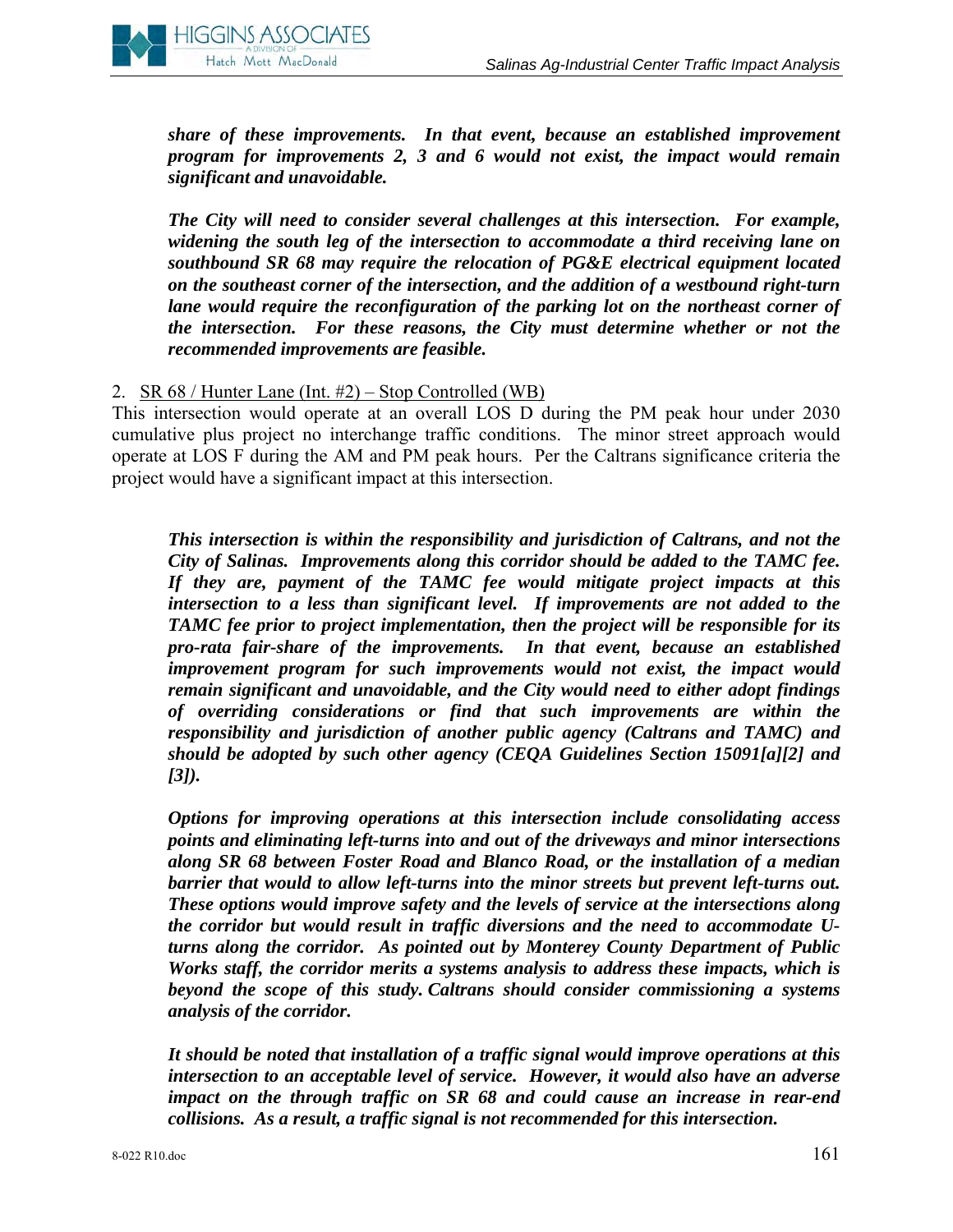

3. SR 68 WB Ramps / Spreckels Boulevard (Int. #3) – Stop Controlled (SB)

This intersection would operate at an overall LOS F during the AM and PM peak hours under 2030 cumulative plus project no interchange traffic conditions. The minor street approach would also operate at LOS F during both peak hours. Per the Caltrans significance criteria the project would have a significant impact at this intersection. The following improvements are recommended under 2030 cumulative plus project no interchange conditions (RI #42):

*1. Same as 2030 cumulative no project no interchange.* 

*This intersection is within the responsibility and jurisdiction of Caltrans, and not the City of Salinas. Improvements at this intersection are not included but should be added to the TAMC fee. If these improvements are added to the TAMC fee prior to project implementation, payment of the TAMC fee will mitigate cumulative project impacts at this intersection to a less than significant level. If these improvements are not added to the TAMC fee prior to project implementation, then the project will be responsible for its pro-rata fair-share of these improvements. In that event, because an established improvement program for such improvements would not exist, the impact would remain significant and unavoidable, and the City would need to either adopt findings of overriding considerations or find that such improvements are within the responsibility and jurisdiction of another public agency (Caltrans and TAMC) and should be adopted by such other agency (CEQA Guidelines Section 15091[a][2] and [3]).* 

# 4. SR 68 EB Off-Ramp / Spreckels Boulevard (Int. #4) – Stop Controlled (NB)

This intersection would operate at an overall LOS E during the AM peak hour under 2030 cumulative plus project no interchange traffic conditions. The minor street approach would operate at LOS F during the AM peak hour. Per the Caltrans significance criteria the project would have a significant impact at this intersection. The following improvements are recommended under 2030 cumulative plus project no interchange conditions (RI #43):

*1. Same as 2030 cumulative no project no interchange.* 

*This intersection is within the responsibility and jurisdiction of Caltrans, and not the City of Salinas. Improvements at this intersection are not included but should be added to the TAMC fee. If these improvements are added to the TAMC fee prior to project implementation, payment of the TAMC fee will mitigate cumulative project impacts at this intersection to a less than significant level. If these improvements are not added to the TAMC fee prior to project implementation, then the project will be responsible for its pro-rata fair-share of these improvements. In that event, because an established improvement program for such improvements would not exist, the impact would remain significant and unavoidable, and the City would need to either adopt findings of overriding considerations or find that such improvements are within the responsibility and jurisdiction of another public agency (Caltrans and TAMC) and should be adopted by such other agency (CEQA Guidelines Section 15091[a][2] and [3]).*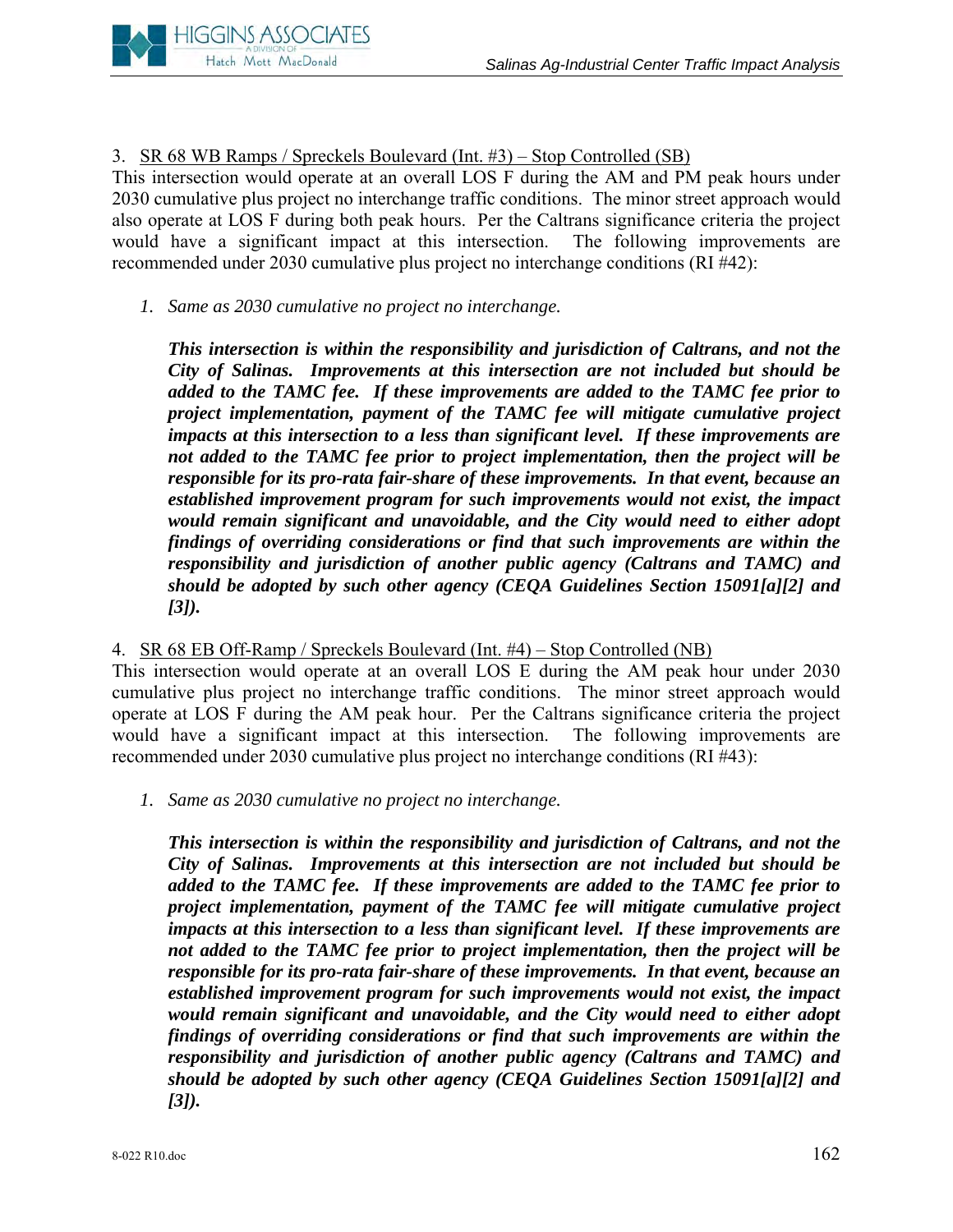

# 5. SR 68 EB On-Ramp / Spreckels Boulevard (Int. #5) – Stop Controlled (SB)

The minor street approach at this intersection would operate at LOS F during the AM peak hour under 2030 cumulative plus project no interchange traffic conditions. Per the Caltrans significance criteria the project would have a significant impact at this intersection. The following improvements are recommended under 2030 cumulative plus project no interchange conditions (RI #44):

# *1. Same as 2030 cumulative no project no interchange.*

*This intersection is within the responsibility and jurisdiction of Caltrans, and not the City of Salinas. Improvements at this intersection are not included but should be added to the TAMC fee. If these improvements are added to the TAMC fee prior to project implementation, payment of the TAMC fee will mitigate cumulative project impacts at this intersection to a less than significant level. If these improvements are not added to the TAMC fee prior to project implementation, then the project will be responsible for its pro-rata fair-share of these improvements. In that event, because an established improvement program for such improvements would not exist, the impact would remain significant and unavoidable, and the City would need to either adopt findings of overriding considerations or find that such improvements are within the responsibility and jurisdiction of another public agency (Caltrans and TAMC) and should be adopted by such other agency (CEQA Guidelines Section 15091[a][2] and [3]).* 

6. Sanborn Road / Fairview Ave.-U.S. 101 NB Offramp (Int. #6) – Stop Controlled (EB & WB) This intersection would operate at an overall LOS F during the AM and PM peak hours under 2030 cumulative plus project no interchange traffic conditions. The minor street approach would also operate at LOS F during both the AM and PM peak hours. Per the Caltrans significance criteria the project would have a significant impact at this intersection. The following improvements are recommended under 2030 cumulative plus project no interchange conditions (RI #18):

*1. Same as background.* 

*Improvements along the Sanborn Road corridor are included in the City of Salinas TFO. Payment of traffic impact fees per the City of Salinas TFO (#32 and #37) will mitigate cumulative project impacts at this intersection.*

7. U.S. 101 NB Ramps / Fairview Avenue (Int. #7) – Stop Controlled (NB)

This intersection would operate at an overall LOS F during the PM peak hour under 2030 cumulative plus project no interchange traffic conditions. The minor street approach would operate at LOS F during the PM peak hour. Per the Caltrans significance criteria the project would have a significant impact at this intersection. The following improvements are recommended under 2030 cumulative plus project no interchange conditions (RI #45):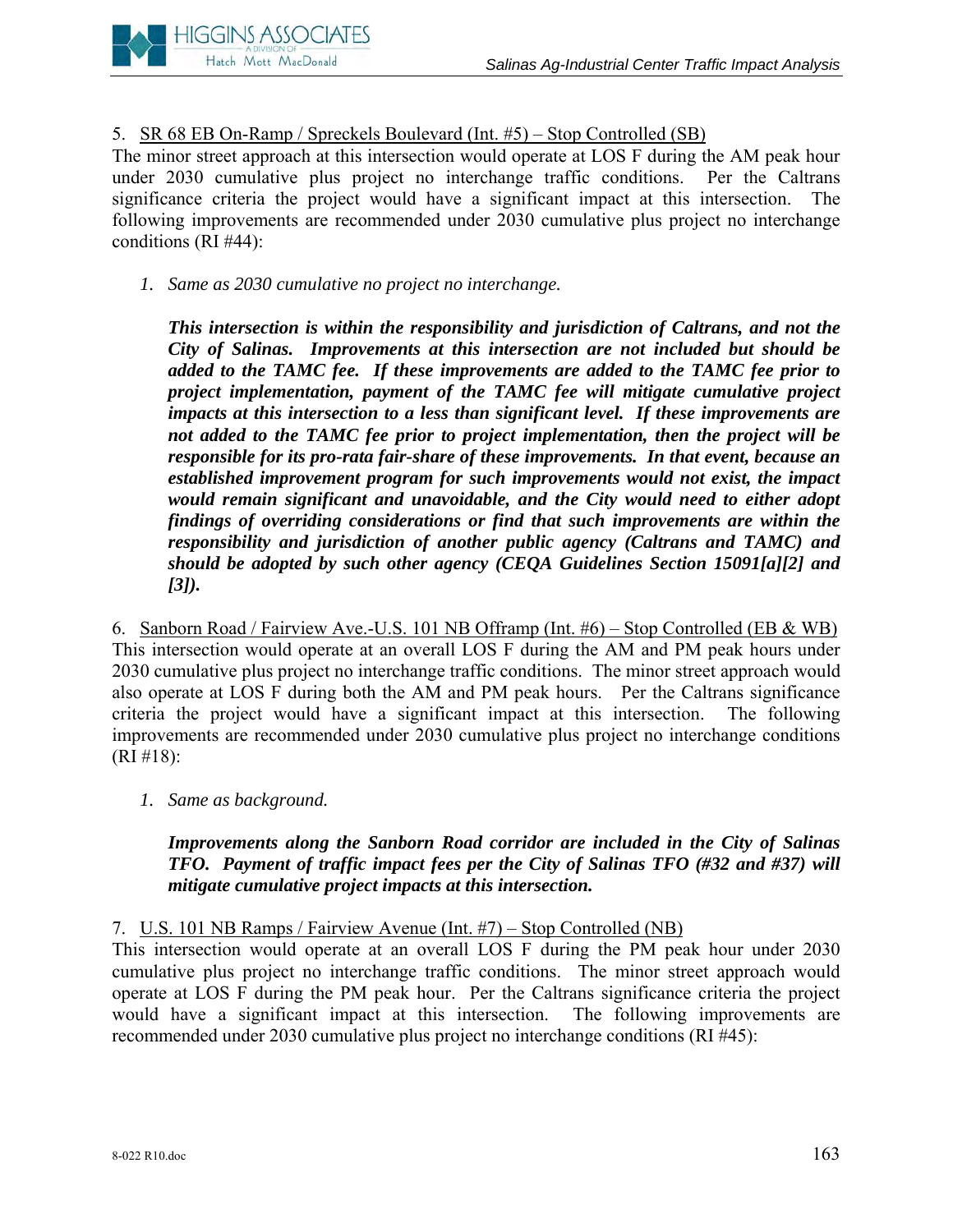

*1. Same as 2030 cumulative no project no interchange.* 

*This intersection improvement is equivalent to the road segment improvement (RI #85) recommended for road segment 5a (Fairview Road between Sanborn Road and the U.S. 101 northbound ramps). This improvement is not included in the City of Salinas TFO. It is proposed that the City add this improvement to the TFO. If the City adds this improvement to the TFO, the payment of traffic impact fees per the City of Salinas TFO will mitigate cumulative project impacts at this intersection. If the City does not add this improvement to the TFO, then the project will be responsible for its pro-rata fair-share of this improvement. In that event, because an established improvement program would not exist, the impact would remain significant and unavoidable.* 

## 8. Sanborn Road / Elvee Drive-U.S. 101 SB Ramps (Int. #8) – Signalized

This intersection would operate at an overall LOS F during the AM and PM peak hours under 2030 cumulative plus project no interchange traffic conditions. Per the Caltrans significance criteria the project would have a significant impact at this intersection. The following improvements are recommended under 2030 cumulative plus project no interchange conditions (RI #79):

- *1. Same as 2030 cumulative no project no interchange. In addition:*
- 2. *Add a second southbound Sanborn Road left-turn lane.*

*Improvements along the Sanborn Road corridor are included in the City of Salinas TFO (#32, #37 and #66). In addition, this intersection is within the responsibility and jurisdiction of Caltrans. Improvements at this intersection should be added to the TAMC fee. If they are, payment of the TAMC fee would mitigate project impacts at this intersection to a less than significant level. If improvements are not added to the TAMC fee prior to project implementation, then the project will be responsible for its pro-rata fair-share of the improvements. In that event, because an established improvement program for such improvements would not exist, the impact would remain significant and unavoidable, and the City would need to either adopt findings of overriding considerations or find that such improvements are within the responsibility and jurisdiction of another public agency (Caltrans and TAMC) and should be adopted by such other agency (CEQA Guidelines Section 15091[a][2] and [3]).* 

#### 9. Sanborn Road / Work Street-Terven Avenue (Int. #9) – Signalized

This intersection would operate at an overall LOS F during both the AM and PM peak hours under 2030 cumulative plus project no interchange traffic conditions. Per the City of Salinas significance criteria, the project would have a significant impact at this intersection. The following improvements are recommended under 2030 cumulative plus project no interchange conditions (RI #47):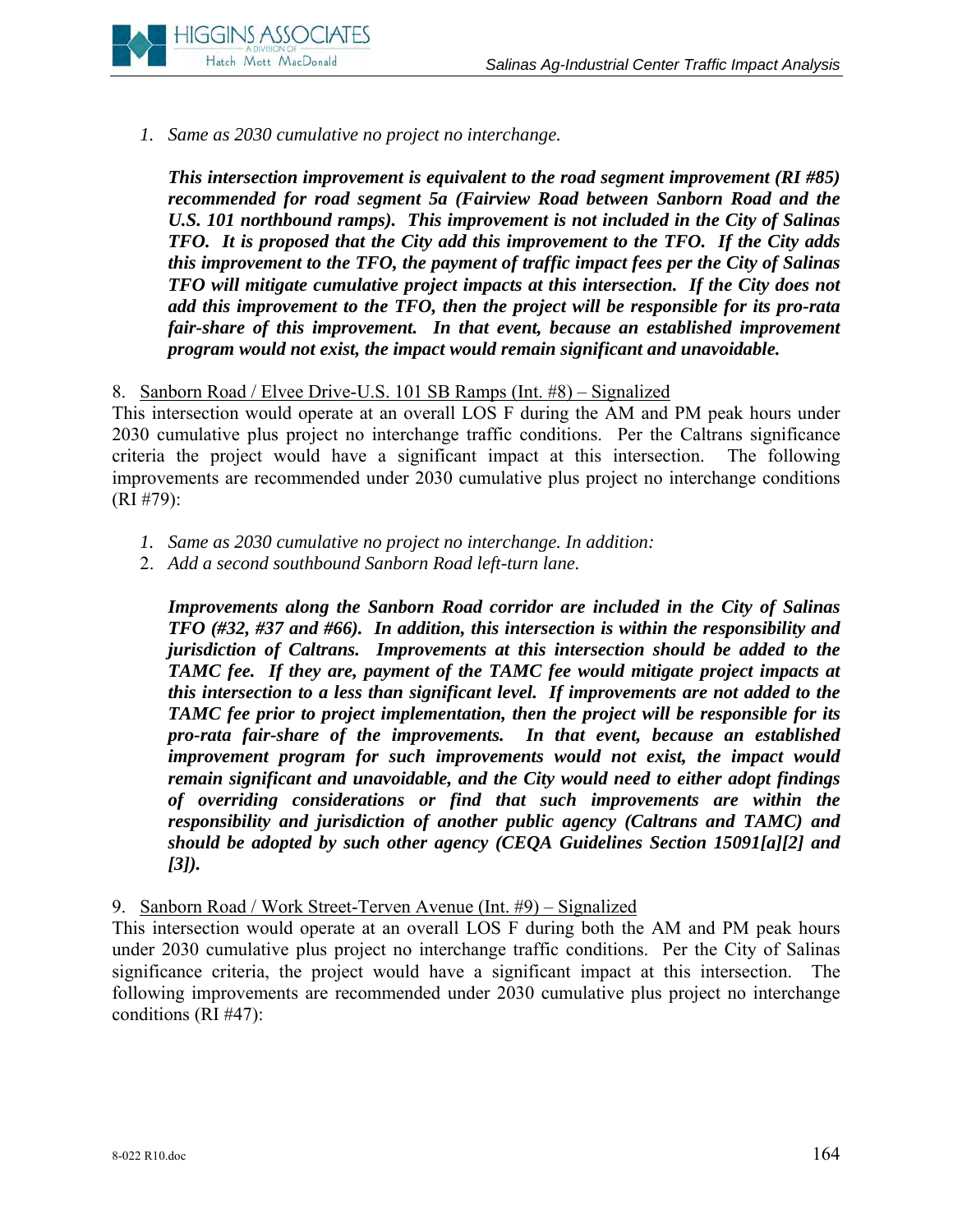

*1. Same as 2030 cumulative no project no interchange.* 

*Improvements along the Sanborn Road corridor are included in the City of Salinas TFO (#37). Payment of traffic impact fees per the City of Salinas TFO will mitigate cumulative project impacts at this intersection.* 

### 10. Blanco Road-Sanborn Road / Abbott Street (Int. #10) – Signalized

This intersection would operate at an overall LOS F during the AM and PM peak hours under 2030 cumulative plus project no interchange traffic conditions. Per the City of Salinas significance criteria, the project would have a significant impact at this intersection. The following improvements are recommended under 2030 cumulative plus project no interchange conditions (RI #48):

- *1. Same as 2030 cumulative no project no interchange.*
- *2. Results in LOS E during the AM peak hour and LOS F during the PM peak hour.*

*Improvements at this intersection are not included in the City of Salinas TFO. It is proposed that the City add these improvements to the City of Salinas TFO. If the City adds these improvements to the City of Salinas TFO, the payment of traffic impact fees per the City of Salinas TFO will mitigate project impacts at this intersection. If the City does not add these improvements to the TFO, then the project will be responsible for its pro-rata fair-share of these improvements. In that event, because an established improvement program would not exist, the impact would remain significant and unavoidable.* 

#### 11. Airport Boulevard / De la Torre Street (Int. #12) – Signalized

This intersection would operate at an overall LOS F during the AM and PM peak hours under 2030 cumulative plus project no interchange traffic conditions. Per the Caltrans significance criteria the project would have a significant impact at this intersection. The following improvements are recommended under 2030 cumulative plus project no interchange conditions  $(RI \# 13):$ 

*1. Same as existing harvest season.* 

*Improvements at this intersection are funded by Caltrans (#0318) and the City of Salinas TFO (#32 and #38). Payment of traffic impact fees per the City of Salinas TFO will mitigate cumulative project impacts at this intersection.* 

# 12. Airport Boulevard / Terven Avenue (Int. #13) – Signalized

This intersection would operate at an overall LOS F during the AM and PM peak hours under 2030 cumulative plus project no interchange traffic conditions. Per the Caltrans significance criteria the project would have a significant impact at this intersection. The following improvements are recommended under 2030 cumulative plus project no interchange conditions  $(RI \# 14)$ :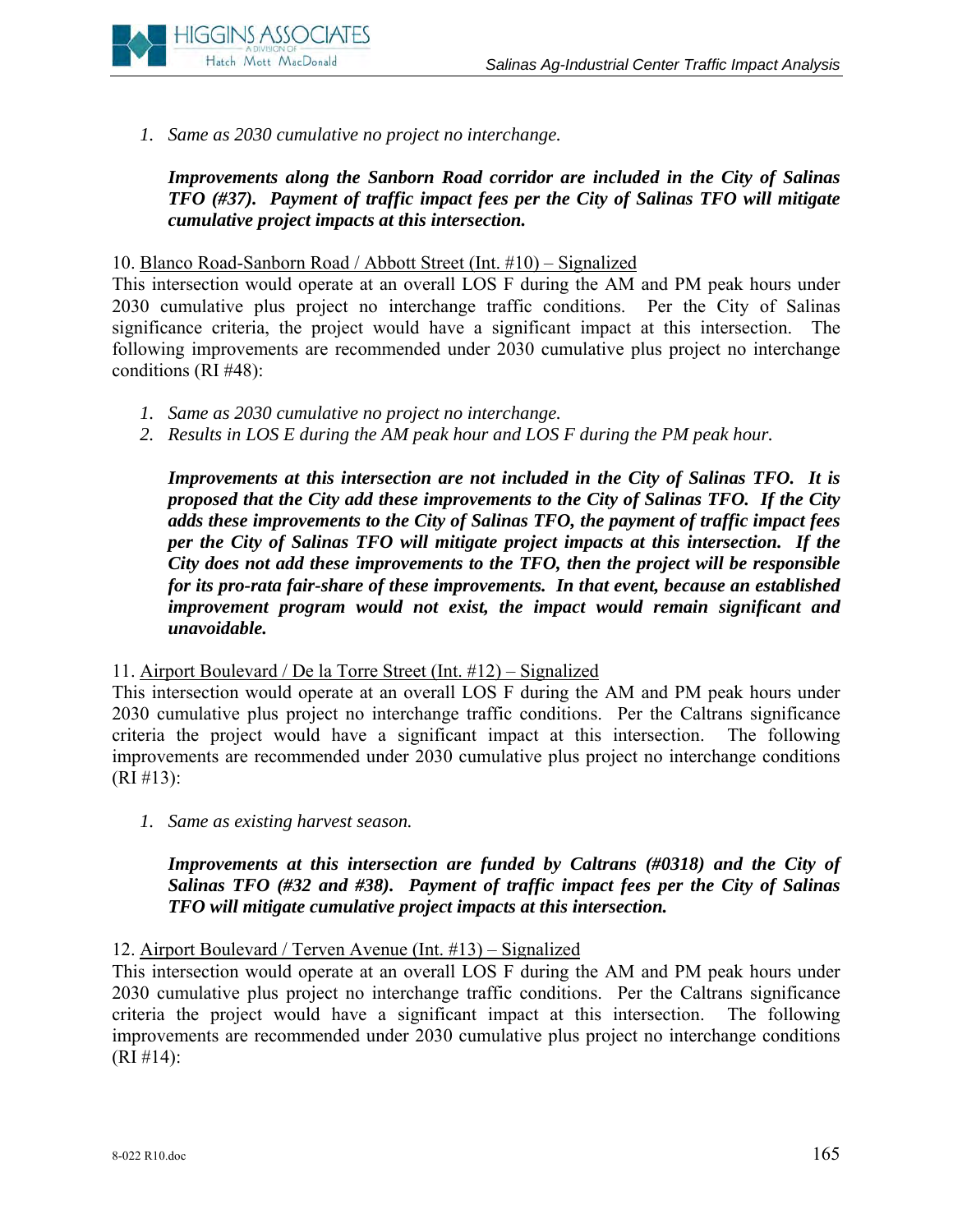

*1. Same as existing harvest season.*

*Improvements at this intersection are planned but not fully funded as Phase 2 of the Caltrans Airport Boulevard interchange project (#0318). Improvements at this intersection are included in the City of Salinas TFO (#32 and #38). Payment of traffic impact fees per the City of Salinas TFO will mitigate cumulative project impacts at this intersection.*

13. Airport Boulevard / Hansen Street (Int. #14) – Stop Controlled (NB & WBT)

The minor street approach of this intersection would operate at LOS F during the AM and PM peak hours under 2030 cumulative plus project no interchange traffic conditions. Per the City of Salinas significance criteria, the project would have a significant impact at this intersection. The following improvements are recommended under 2030 cumulative plus project no interchange conditions (RI #27):

- *1. Same as existing plus project phase 1.*
- *2. Results in LOS F on the minor street approach during the AM peak hour.*

*Improvements at this intersection are not included in the City of Salinas TFO. It is proposed that the City add this improvement to the City of Salinas TFO. If the City adds this improvement to the City of Salinas TFO, the payment of traffic impact fees per the City of Salinas TFO will mitigate cumulative project impacts at this intersection. If the City does not add this improvement to the TFO, then the project*  will be responsible for its pro-rata fair-share of this improvement. In that event, *because an established improvement program would not exist, the impact would remain significant and unavoidable.* 

14. Harkins Road / Hansen Street (Int. #15) – Signalized

This intersection would operate at an overall LOS F during the AM and PM peak hours under 2030 cumulative plus project no interchange traffic conditions. Per the City of Salinas significance criteria, the project would have a significant impact at this intersection. The following improvements are recommended under 2030 cumulative plus project no interchange conditions (RI #49):

- *1. Same as 2030 cumulative no project no interchange*
- *2. Results in LOS E during the PM peak hour.*

*While the preceding improvements would enhance traffic operations at this intersection, it should be noted that the extensive queuing is caused by traffic congestion at the U.S. 101 / Airport Boulevard interchange, which is planned for improvements through a Caltrans PSR (#0318) and the City of Salinas TFO (#32 and #38).*

*It is proposed that the City add these improvements to the City of Salinas TFO. If the City adds these improvements to the City of Salinas TFO, payment of traffic impact fees per the City of Salinas TFO will mitigate cumulative project impacts at this intersection. If the City does not add these improvements to the TFO, then the project*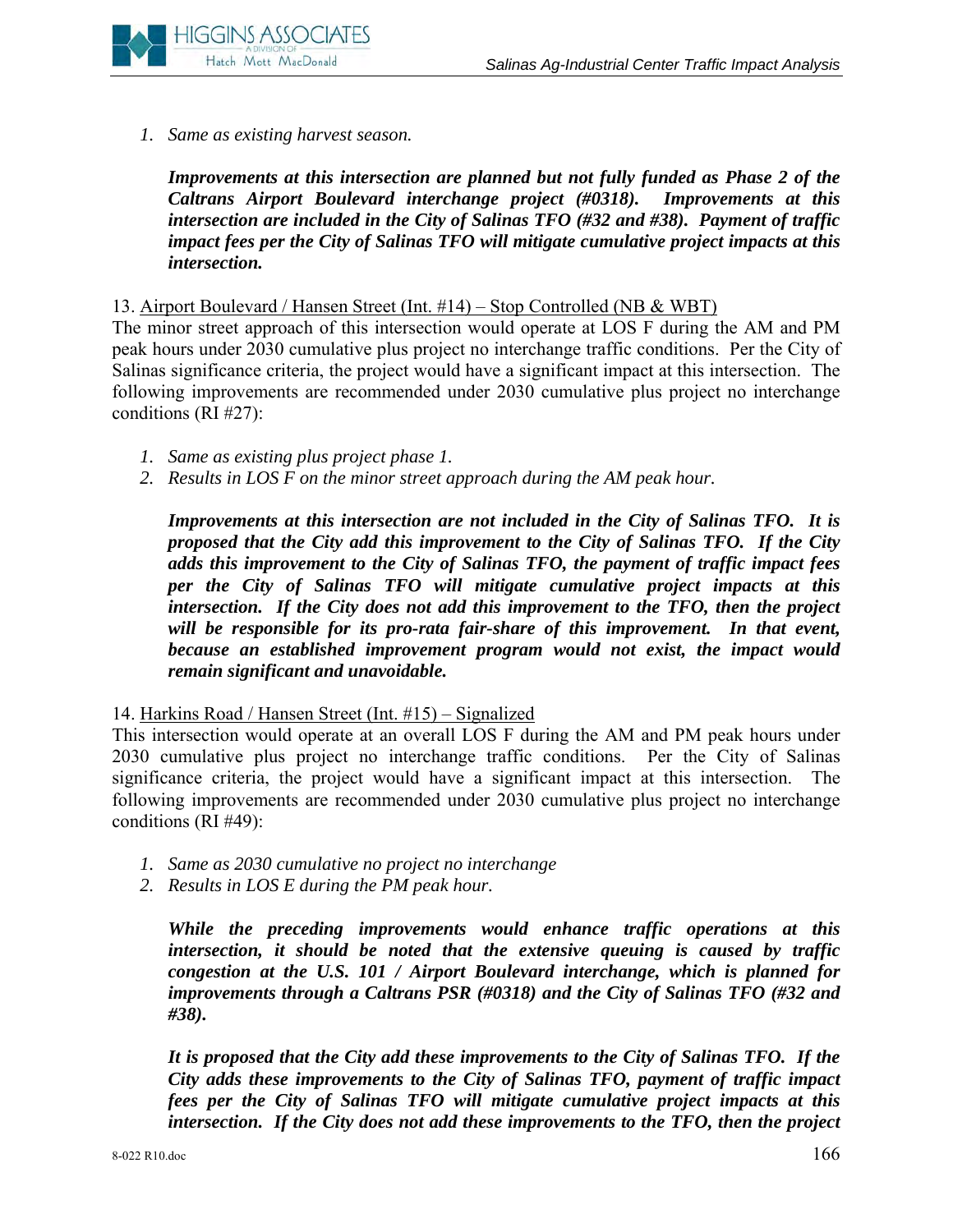

will be responsible for its pro-rata fair-share of these improvements. In that event, *because an established improvement program would not exist, the impact would remain significant and unavoidable.* 

#### 15. Harkins Road / Abbott Street (Int. #16) – Signalized

This intersection would operate at an overall LOS F during the AM and PM peak hours under 2030 cumulative plus project no interchange traffic conditions. Per the City of Salinas significance criteria, the project would have a significant impact at this intersection. The following improvements are recommended under 2030 cumulative plus project no interchange conditions (RI #80):

- *1. Same as existing plus project phase 1. In addition:*
- *2. Convert eastbound Abbott Street shared through/right to a through lane.*
- *3. Add an eastbound Abbott Street right-turn lane with right turn overlap phasing.*
- *4. Add a second westbound Abbott Street right-turn lane.*
- *5. Convert southbound Harkins Road shared through/right to a through lane.*
- *6. Add a southbound Harkins Road right-turn lane with right turn overlap phasing.*

*Improvements at this intersection are not included in the City of Salinas TFO. It is proposed that the City add these improvements to the City of Salinas TFO. If the City adds these improvements to the City of Salinas TFO, the payment of traffic impact fees per the City of Salinas TFO will mitigate project impacts at this intersection. If the City does not add these improvements to the TFO, then the project will be responsible for its pro-rata fair-share of these improvements. In that event, because an established improvement program would not exist, the impact would remain significant and unavoidable.* 

16. Harkins Road / Dayton Street (Int. #18) – Stop Controlled (WB)

Although this intersection would operate at an acceptable level of service during the AM and PM peak hours under 2030 cumulative plus project no interchange traffic conditions, improvements are recommended due to the high volume of southbound left-turning vehicles in the AM peak hour. Per the City of Salinas significance criteria the project **would not** have a significant impact at this intersection. The following improvements are recommended under 2030 cumulative plus project no interchange conditions (RI #16):

*1. Same as existing harvest season.* 

*Improvements at this intersection are not included in any fee program and no mitigation is required of the project at this intersection. However, the project is proposing to implement this improvement to enhance safety at this intersection.* 

#### 17. Harkins Road / Hunter Lane (Int. #19) – Stop Controlled (EB)

This intersection would operate at an overall LOS F during the AM peak hour under 2030 cumulative plus project no interchange traffic conditions. The minor street approach would operate at LOS F during the AM peak hour. Per the Monterey County significance criteria the project would have a significant impact at this intersection. The following improvements are recommended under 2030 cumulative plus project no interchange conditions (RI #50):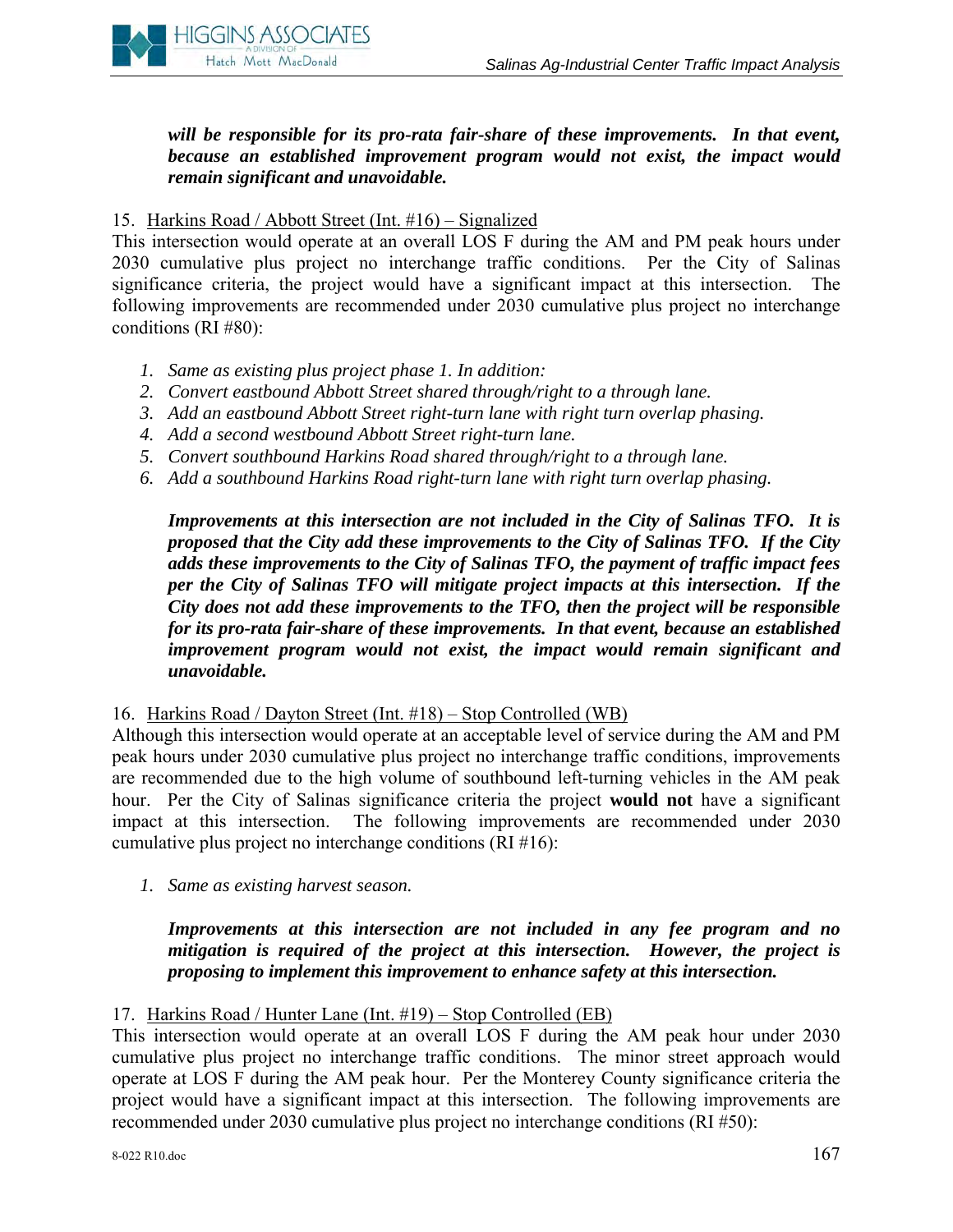

*1. Same as 2030 cumulative no project no interchange.* 

*The peak hour signal warrant and the all-way stop control warrant were assessed at this intersection under all traffic scenarios. The all-way stop control warrant is currently met under existing harvest season conditions, and the peak hour signal warrant would be met beginning under 2030 cumulative no project no interchange conditions. Although the peak hour signal warrant would be met under 2030 conditions, the intersection would operate acceptably with all-way stop control. It is recommended that either all-way stop control or a signal be installed at this intersection.* 

*Improvements at this intersection are not currently included in any fee program. This intersection would operate deficiently under 2030 cumulative no project no interchange conditions and is within the County's responsibility and jurisdiction. The County should include the preferred improvement at this intersection in their proposed future impact fee per the Greater Salinas Memorandum of Understanding (MOU) dated August 2006.* 

*If the County adopts an impact fee program that includes this improvement prior to project implementation, payment of the fee will mitigate this impact to a less than significant level. If the County does not adopt an impact fee program including this improvement prior to project implementation, then the project will be responsible for its pro-rata fair-share of this improvement. In that event, because an established improvement program for this improvement would not exist, the impact would remain significant and unavoidable, and the City would need to either adopt findings of overriding considerations or find that this improvement is within the responsibility and jurisdiction of another public agency (the County) and should be adopted by such other agency (CEQA Guidelines Section 15091[a][2] and [3]).* 

18. Hatton Avenue / Spreckels Boulevard (Int. #21) – Stop Controlled (SB)

The minor street approach of this intersection would operate at LOS F during the AM and PM peak hours under 2030 cumulative plus project no interchange traffic conditions. Per the Monterey County significance criteria the project would have a significant impact at this intersection. The following improvements are recommended under 2030 cumulative plus project no interchange conditions (RI #51):

*1. Same as 2030 cumulative no project no interchange.* 

*The project will widen Harris Road to 4 lanes along the project frontage. This improvement will serve as the project's pro-rata fair share contribution to improvements along Harris Road and Spreckels Boulevard. Supporting calculations are included in Appendix X.* 

19. Harris Road / Abbott Street (Int. #22) – Signalized

This intersection would operate at an overall LOS F during the AM and PM peak hours under 2030 cumulative plus project no interchange traffic conditions. Per the Monterey County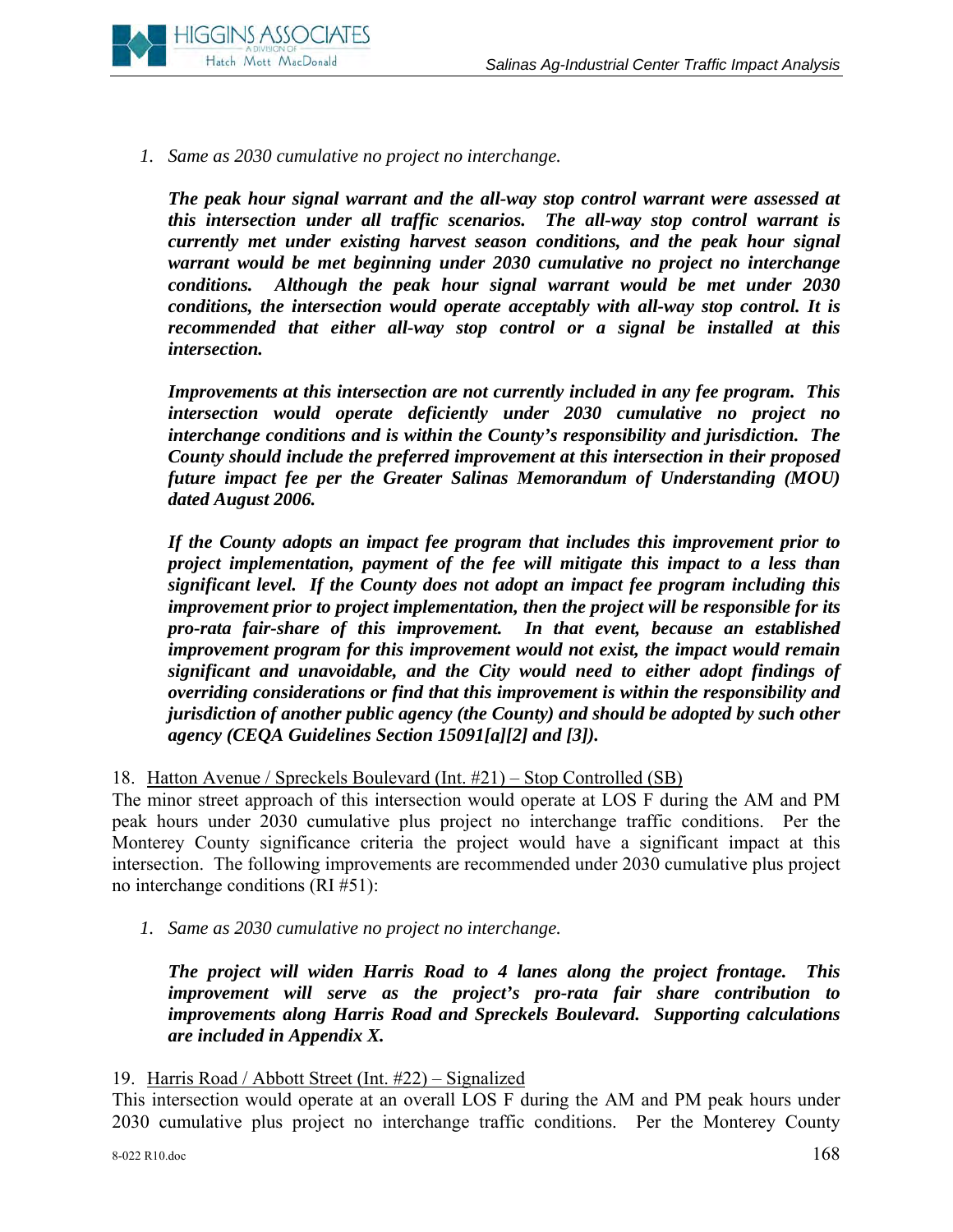

significance criteria the project would have a significant impact at this intersection. The following improvements are recommended under 2030 cumulative plus project no interchange conditions (RI #81):

- *1. Same as 2030 cumulative no project no interchange. In addition:*
- *2. Add second northbound Harris Road left-turn lane.*
- *3. Convert the eastbound Abbott Street shared through/right-turn lane to a through lane.*
- *4. Add an eastbound Abbott Street right-turn lane.*

# *The project's frontage improvements will serve as the project's pro-rata fair share contribution to improvements at this intersection.*

## 20. Harris Road / Harris Place (Int. #23) – Stop Controlled (EB & WB)

A fourth (west) leg would be constructed at this intersection with the implementation of the proposed project. Without additional improvements, this intersection would operate at an overall LOS F during the AM and PM peak hours, respectively under 2030 cumulative plus project no interchange traffic conditions. The minor street approach of this intersection would operate at LOS F during the AM and PM peak hours. Per the City of Salinas significance criteria, the project would have a significant impact at this intersection.

The project applicant is proposing to design this intersection with the following lane configurations and traffic controls under existing plus project phase 1 conditions (RI #29):

- *1. Signalize intersection.*
- *2. Northbound Harris Road approach: One left-turn lane, one shared through/right lane*
- *3. Southbound Harris Road approach: One left-turn lane, one through lane, one right-turn lane.*
- *4. Eastbound Harris Place approach: One left-turn lane, one shared through/right lane*
- *5. Westbound Harris Place approach: One shared left/through/right lane*

The same improvements recommended under existing plus project phase 1 conditions (RI #29) would also be recommended under 2030 cumulative plus project no interchange conditions. In addition to RI #29, the following improvements are recommended under 2030 cumulative plus project no interchange conditions (RI #82):

- *1. Add a second northbound Harris Road through lane.*
- *2. Add a second southbound Harris Road through lane.*

## *The project's frontage improvements will serve as the project's pro-rata fair share contribution to improvements at this intersection.*

#### 21. Firestone Driveway / Abbott Street (Int. #24) – Stop Controlled (NB)

The minor street approach of this intersection would also operate at LOS F during the PM peak hour under 2030 cumulative plus project no interchange traffic conditions. Per the Monterey County significance criteria, the project would have a significant impact at this intersection. The following improvements are recommended under 2030 cumulative plus project no interchange conditions (RI #83):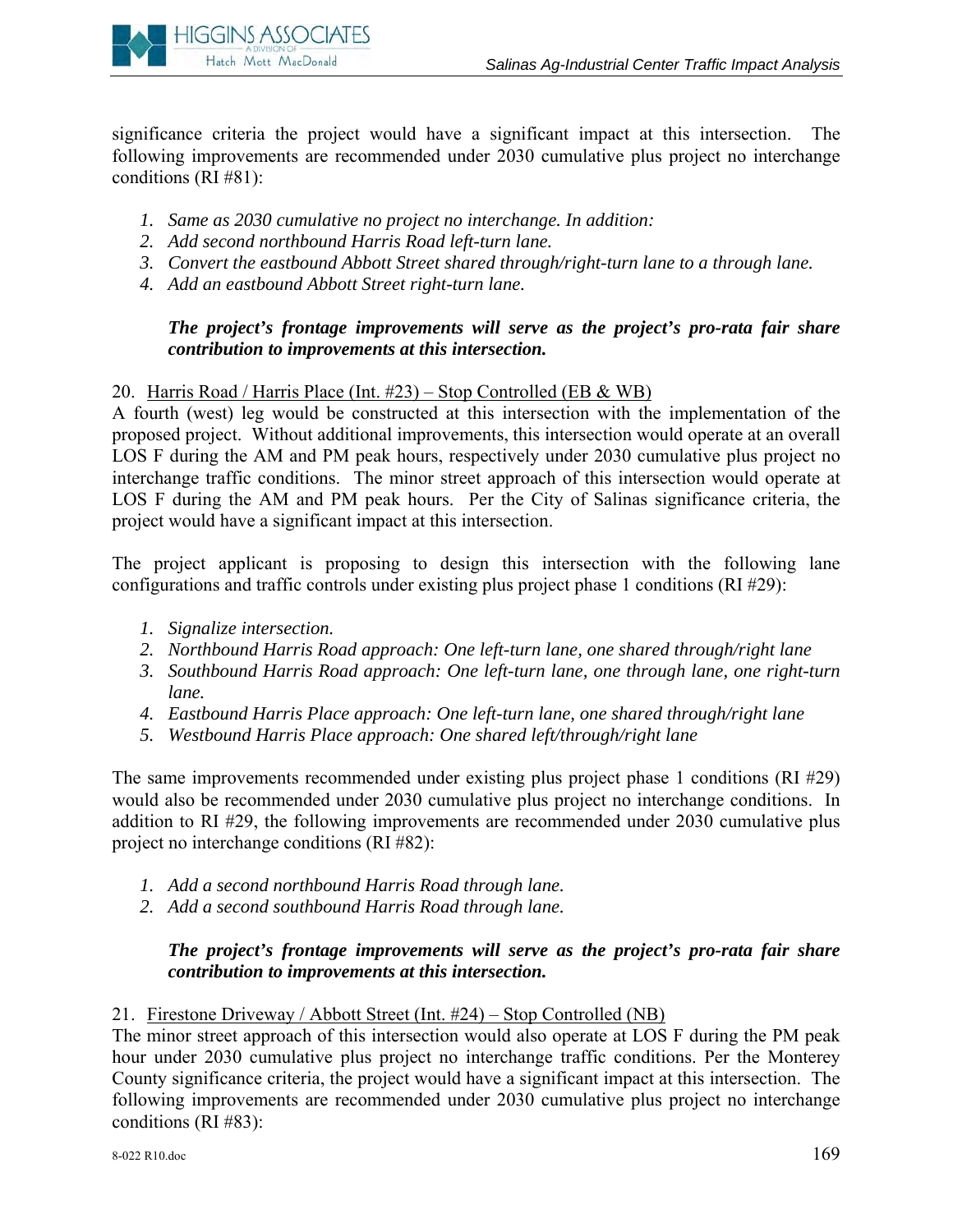

- *1. Signalize intersection. In addition:*
- *2. Add a second eastbound Abbott Street through lane.*
- *3. Add a second westbound Abbott through lane.*

# *Improvements along Abbott Street are included in the TAMC fee (#7). Payment of the TAMC fee will mitigate cumulative project impacts at this intersection.*

## 22. U.S. 101 / Gould Road (Int. #25) – Stop Controlled (WB)

The minor street approach at this intersection would operate at LOS F during the PM peak hour under 2030 cumulative plus project no interchange traffic conditions. Per the Caltrans significance criteria the project would have a significant impact at this intersection. The following improvements are recommended under 2030 cumulative plus project no interchange conditions (RI #55):

*1. Same as 2030 cumulative no project no interchange.* 

*Improvements in the TAMC fee (#7) include constructing 2-lane frontage roads on the*  east and west sides of U.S. 101 from the future Harris Road interchange to Chualar. *This would result in the elimination of this intersection. Payment of the TAMC fee will mitigate cumulative project impacts at this intersection.* 

# 23. U.S. 101 / Hartnell Road Connector (Int. #26) – Stop Controlled (WB)

This intersection would continue to operate at an overall LOS F during the AM and PM peak hours under 2030 cumulative plus project no interchange traffic conditions. The minor street approach of this intersection would also continue to operate at LOS F during the AM and PM peak hours. Per the Caltrans significance criteria the project would have a significant impact at this intersection. The following improvements are recommended under 2030 cumulative plus project no interchange conditions (RI #20):

*1. Same as background.* 

*Improvements in the TAMC fee (#7) include constructing 2-lane frontage roads on the east and west sides of U.S. 101 from the future Harris Road interchange to Chualar. This would result in the elimination of this intersection. Payment of the TAMC fee will mitigate cumulative project impacts at this intersection.* 

24. Street A Project Road / Abbott Street (Int. #27) – Future Project Intersection

This intersection will be created with the implementation of the proposed project. The project applicant is proposing to design this intersection with the following lane configurations and traffic controls under existing plus project phase 1 conditions. The same lane configurations and traffic controls are recommended under 2030 cumulative plus project no interchange conditions (RI #30).

- *1. Signalize intersection.*
- *2. Northbound Street A Project Road approach: Two left-turn lanes, one right-turn lane.*
- *3. Eastbound Abbott Street approach: Two through lanes and one right-turn lane*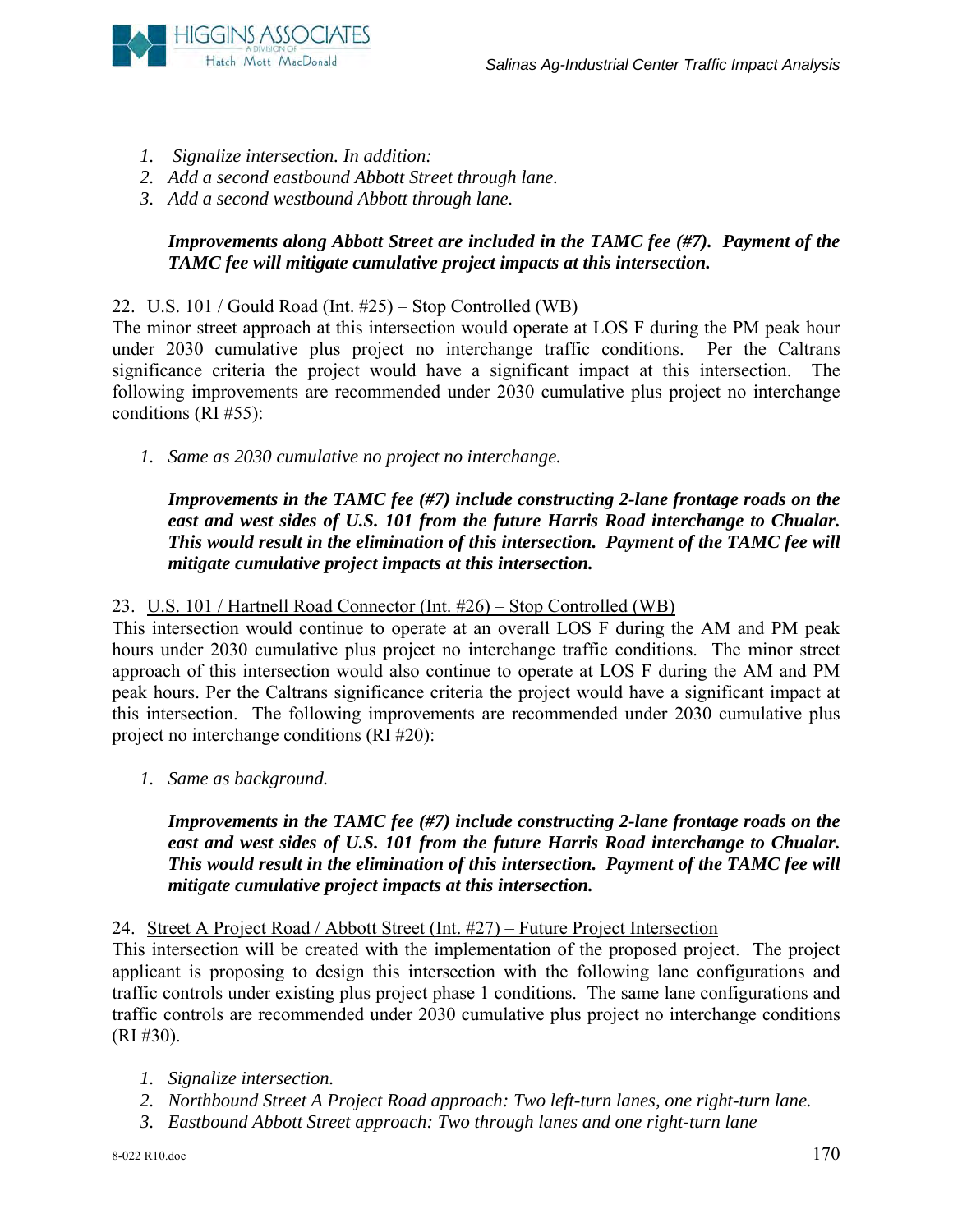

*4. Westbound Abbott Street approach: One left-turn lane and two through lanes* 

# *If the intersection is designed with these lane configurations and traffic controls, the project would not have a significant impact at this location.*

### 25. Harris Road / Street B Project Road (Int. #34) – Future Project Intersection

This intersection will be created with the implementation of the proposed project. The project applicant is proposing to design this intersection with the following lane configurations under existing plus project phase 1 conditions (RI #31):

- *1. Northbound Harris Road approach: One left-turn lane and one through lane.*
- *2. Southbound Harris Road approach: One through lane and one right-turn lane.*
- *3. Eastbound Street B Project Road approach: One left-turn lane and one right-turn lane.*
- *4. In addition, a signal will be required at this intersection under 2030 cumulative plus project no interchange traffic conditions (RI #84).*

# *The project's frontage improvements will serve as the project's pro-rata fair share contribution to improvements at this intersection.*

26. Cooper Road / Blanco Road (Int. #37) – Stop Controlled (SB)

This intersection would operate at an overall LOS F during the AM and PM peak hours under 2030 cumulative plus project no interchange traffic conditions. The minor street approach of this intersection would also operate at LOS F during both peak hours. Per the Monterey County significance criteria, the project would have a significant impact at this intersection. The following improvements are recommended under 2030 cumulative plus project no interchange conditions (RI #2):

*1. Same as existing non-harvest season.*

*Improvements at this intersection are not currently included in any fee program. This intersection operates deficiently under existing conditions and is within the County's responsibility and jurisdiction. The County should include the recommended improvements at this intersection in their proposed future impact fee per the Greater Salinas Memorandum of Understanding (MOU) dated August 2006.* 

*If the County adopts an impact fee program that includes these improvements prior to project implementation, payment of the fee will mitigate this impact to a less than significant level. If the County does not adopt an impact fee program including these improvements prior to project implementation, then the project will be responsible for its pro-rata fair-share of these improvements as mitigation as provided in Section 3 of the Agreement Regarding Supplement to the Final Program EIR for the Salinas Future Growth Area between the City of Salinas and the County of Monterey (March 27, 2008). In that event, because an established improvement program for such improvements would not exist, the impact would remain significant and unavoidable, and the City would need to either adopt findings of overriding considerations or find that such improvements are within the responsibility and jurisdiction of another public*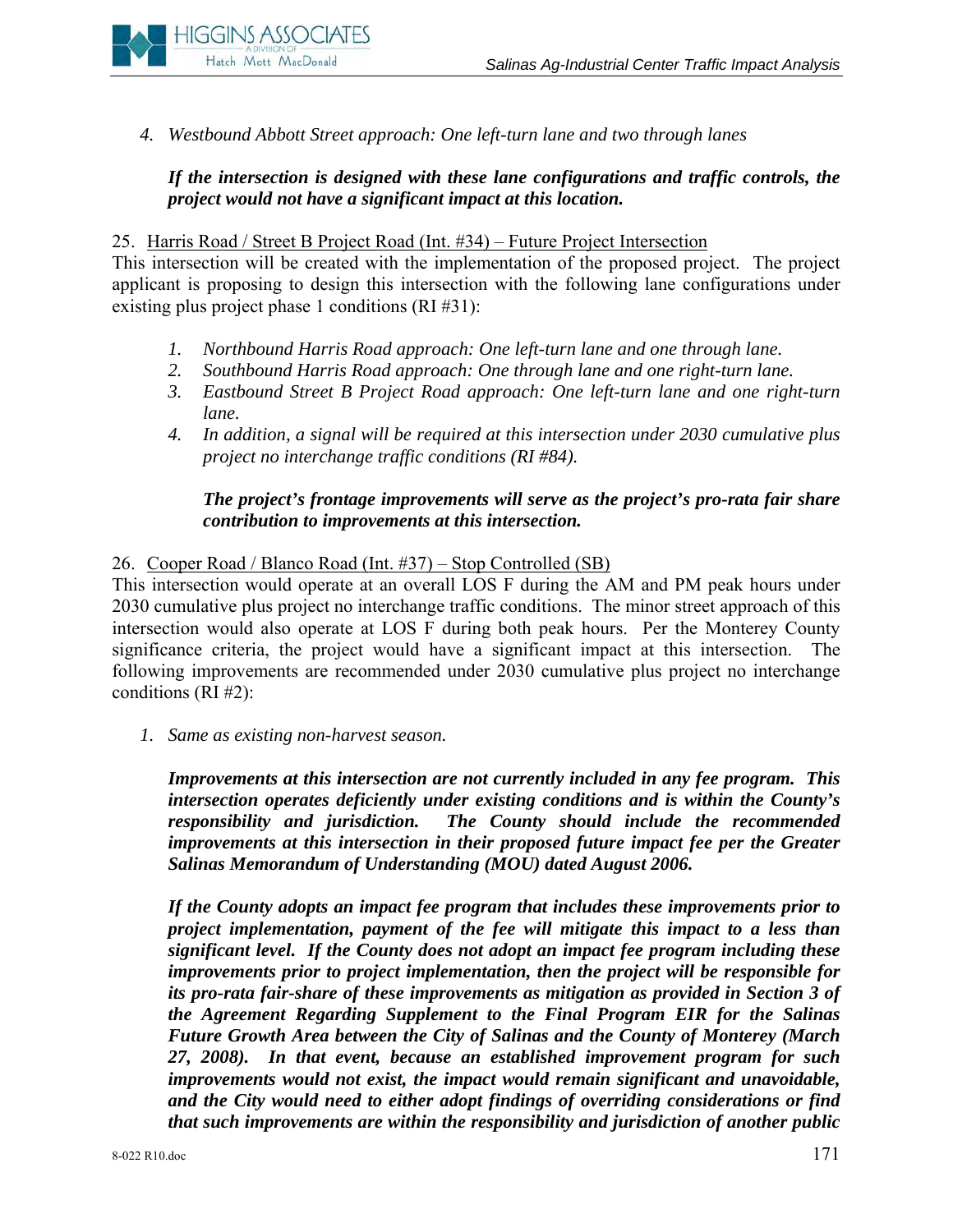

# *agency (the County) and should be adopted by such other agency (CEQA Guidelines Section 15091[a][2] and [3]).*

## 27. Davis Road / Blanco Road (Int. #38) – Signalized

This intersection would operate at an overall LOS F during the AM and PM peak hours under 2030 cumulative plus project no interchange traffic conditions. Per the Monterey County significance criteria, the project would have a significant impact at this intersection. The following improvements are recommended under 2030 cumulative plus project no interchange conditions (RI #56):

*1. Same as 2030 cumulative no project no interchange.* 

*Improvements at this intersection are included in the City's TFO (#26 and #41) and the TAMC Regional Traffic Impact Fee (#8). In addition, the County should include this intersection in their proposed future impact fee per the Greater Salinas Memorandum of Understanding (MOU) dated August 2006.* 

*If the County adopts an impact fee program that includes these improvements prior to project implementation, payment of the fee will mitigate this impact to a less than significant level. If the County does not adopt an impact fee program including these improvements prior to project implementation, then the project will be responsible for its pro-rata fair-share of these improvements as mitigation as provided in Section 3 of the Agreement Regarding Supplement to the Final Program EIR for the Salinas Future Growth Area between the City of Salinas and the County of Monterey (March 27, 2008). In that event, because an established improvement program for such improvements would not exist, the impact would remain significant and unavoidable, and the City would need to either adopt findings of overriding considerations or find that such improvements are within the responsibility and jurisdiction of another public agency (the County) and should be adopted by such other agency (CEQA Guidelines Section 15091[a][2] and [3]).* 

28. SR 68 / Hitchcock Road (Int. #39) – Stop Controlled (EB)

The minor street approach of this intersection would operate at LOS F during the AM and PM peak hours under 2030 cumulative plus project no interchange traffic conditions. Per the Caltrans significance criteria the project would have a significant impact at this intersection.

*This intersection is within the responsibility and jurisdiction of Caltrans, and not the City of Salinas. Improvements along this corridor should be added to the TAMC fee. If they are, payment of the TAMC fee would mitigate project impacts at this intersection to a less than significant level. If improvements are not added to the TAMC fee prior to project implementation, then the project will be responsible for its pro-rata fair-share of the improvements. In that event, because an established improvement program for such improvements would not exist, the impact would remain significant and unavoidable, and the City would need to either adopt findings of overriding considerations or find that such improvements are within the responsibility and jurisdiction of another public agency (Caltrans and TAMC) and*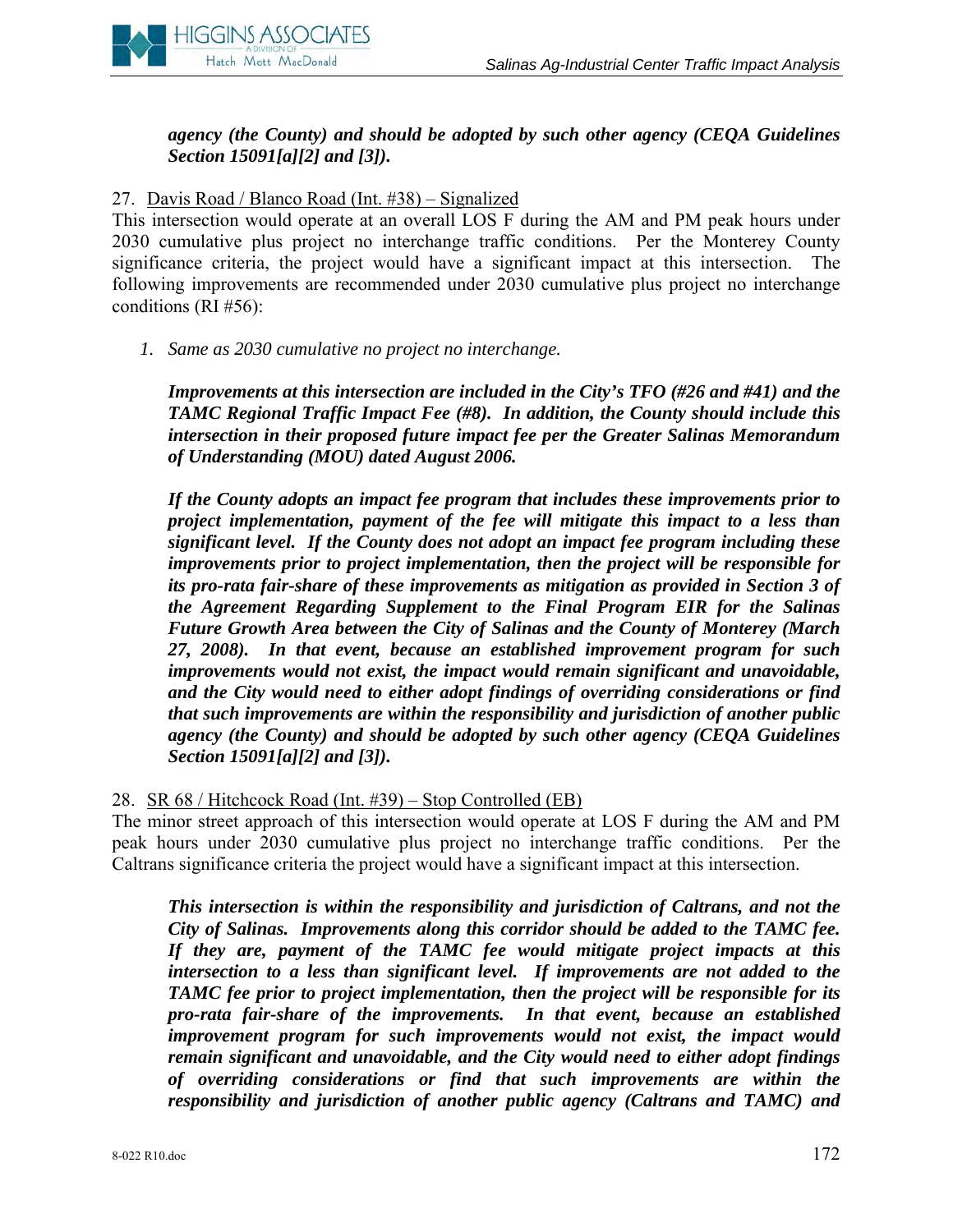

*should be adopted by such other agency (CEQA Guidelines Section 15091[a][2] and [3]).* 

*Options for improving operations at this intersection include consolidating access points and eliminating left-turns into and out of the driveways and minor intersections along SR 68 between Foster Road and Blanco Road, or the installation of a median barrier that would to allow left-turns into the minor streets but prevent left-turns out. These options would improve safety and the levels of service at the intersections along the corridor but would result in traffic diversions and the need to accommodate Uturns along the corridor. As pointed out by Monterey County Department of Public Works staff, the corridor merits a systems analysis to address these impacts, which is beyond the scope of this study. Caltrans should consider commissioning a systems analysis of the corridor.* 

*It should be noted that installation of a traffic signal would improve operations at this intersection to an acceptable level of service. However, it would also have an adverse impact on the through traffic on SR 68 and could cause an increase in rear-end collisions. As a result, a traffic signal is not recommended for this intersection.* 

#### 29. SR 68 / Foster Road (Int. #40) – Stop Controlled (EB)

The minor street approach of this intersection would operate at LOS F during the PM peak hour under 2030 cumulative plus project no interchange traffic conditions. Per the Caltrans significance criteria the project would have a significant impact at this intersection.

*This intersection is within the responsibility and jurisdiction of Caltrans, and not the City of Salinas. Improvements along this corridor should be added to the TAMC fee. If they are, payment of the TAMC fee would mitigate project impacts at this intersection to a less than significant level. If improvements are not added to the TAMC fee prior to project implementation, then the project will be responsible for its pro-rata fair-share of the improvements. In that event, because an established improvement program for such improvements would not exist, the impact would remain significant and unavoidable, and the City would need to either adopt findings of overriding considerations or find that such improvements are within the responsibility and jurisdiction of another public agency (Caltrans and TAMC) and should be adopted by such other agency (CEQA Guidelines Section 15091[a][2] and [3]).* 

*Options for improving operations at this intersection include consolidating access points and eliminating left-turns into and out of the driveways and minor intersections along SR 68 between Foster Road and Blanco Road, or the installation of a median barrier that would to allow left-turns into the minor streets but prevent left-turns out. These options would improve safety and the levels of service at the intersections along the corridor but would result in traffic diversions and the need to accommodate Uturns along the corridor. As pointed out by Monterey County Department of Public Works staff, the corridor merits a systems analysis to address these impacts, which is beyond the scope of this study. Caltrans should consider commissioning a systems analysis of the corridor.*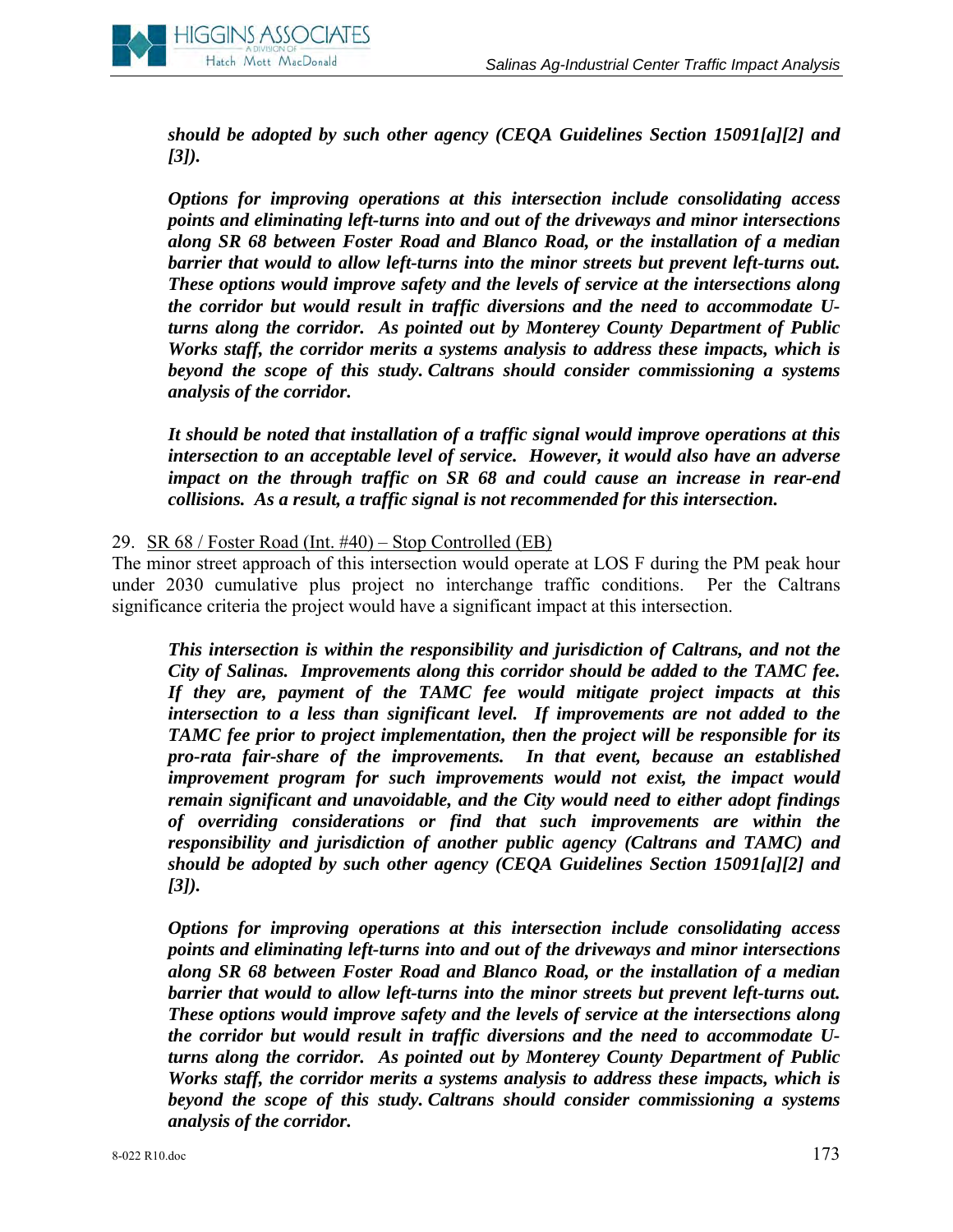

*It should be noted that installation of a traffic signal would improve operations at this intersection to an acceptable level of service. However, it would also have an adverse impact on the through traffic on SR 68 and could cause an increase in rear-end collisions. As a result, a traffic signal is not recommended for this intersection.* 

30. Merrill Street / Abbott Street (Int. #42) – Stop Controlled (NB)

This intersection would operate at an overall LOS F during the AM and PM peak hours under 2030 cumulative plus project no interchange traffic conditions. The minor street approach of this intersection would also operate at LOS F during both peak hours. Per the City of Salinas significance criteria the project would have a significant impact at this intersection. following improvements are recommended under 2030 cumulative plus project no interchange conditions (RI #22):

*1. Same as background.* 

*Improvements at this intersection are not included in the City of Salinas TFO. It is proposed that the City add these improvements to the City of Salinas TFO. If the City adds these improvements to the TFO, payment of traffic impact fees per the City of Salinas TFO will mitigate cumulative project impacts at this intersection. If the City does not add these improvements to the TFO, then the project will be responsible for its pro-rata fair-share of these improvements. In that event, because an established improvement program would not exist, the impact would remain significant and unavoidable.* 

#### 31. Skyway Boulevard / E. Alisal Street (Int. #43) – Stop Controlled (NB & SB)

This intersection would operate at an overall LOS F during the AM and PM peak hours under 2030 cumulative plus project no interchange traffic conditions. The minor street approach of this intersection would also operate at LOS F during both peak hours. Per the City of Salinas significance criteria the project would have a significant impact at this intersection. The following improvements are recommended under 2030 cumulative plus project no interchange conditions (RI #23):

*1. Same as background.* 

## *Improvements along E. Alisal Street are included in the City of Salinas TFO (#36). Payment of traffic impact fees per the City of Salinas TFO will mitigate cumulative project impacts at this intersection.*

#### 32. U.S. 101 / Spence Road (Int. #44) – Stop Controlled (WB)

This intersection would continue to operate at an overall LOS F during both the AM and PM peak hours under 2030 cumulative plus project no interchange traffic conditions. The minor street approach would also continue to operate at LOS F during both the AM and PM peak hours. Per the Caltrans significance criteria the project would have a significant impact at this intersection. The following improvements are recommended under 2030 cumulative plus project no interchange conditions (RI #4):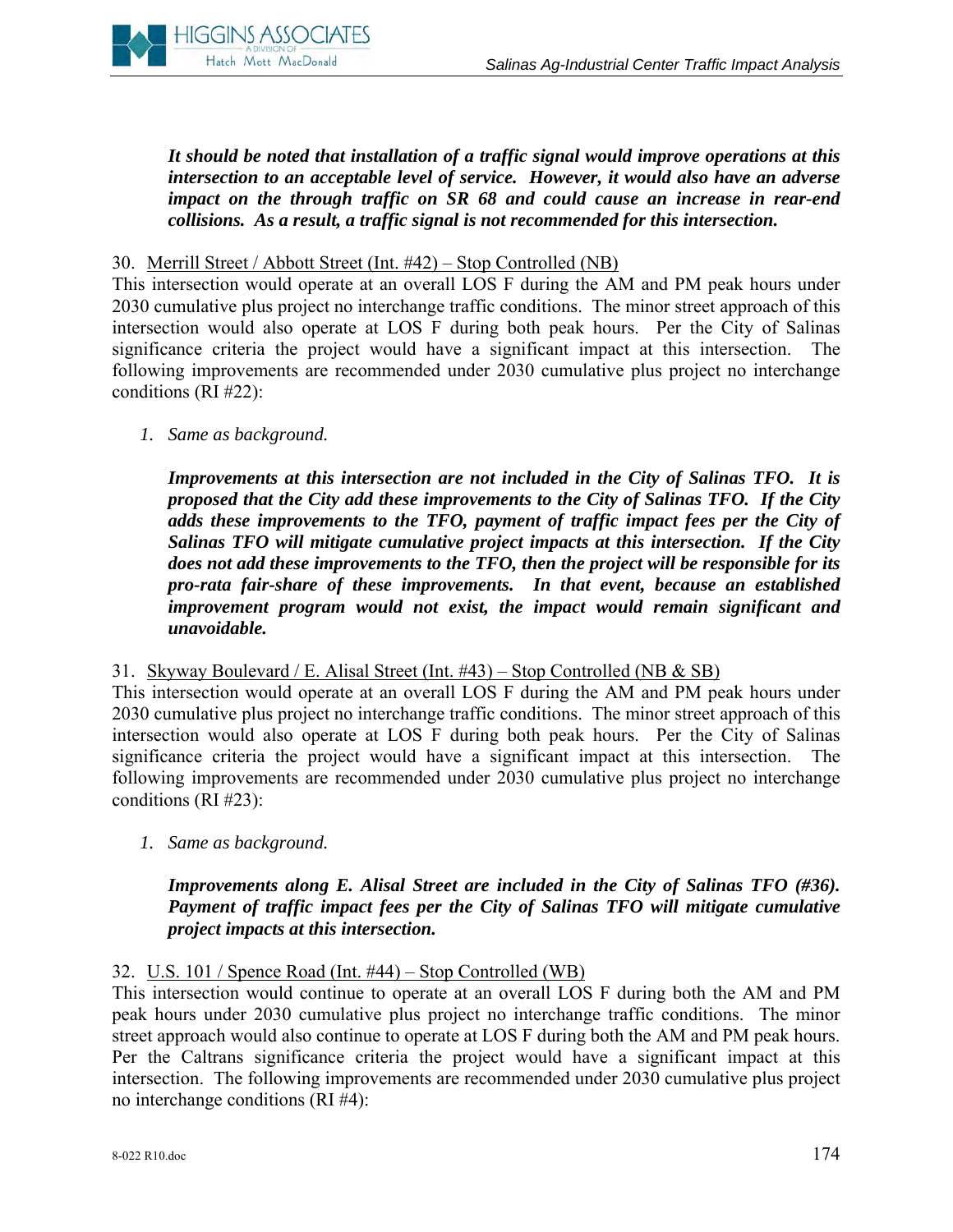

*1. Same as existing non-harvest season.* 

*Improvements in the TAMC fee (#7) include constructing 2-lane frontage roads on the east and west sides of U.S. 101 from the future Harris Road interchange to Chualar. This would result in the elimination of this intersection. Payment of the TAMC fee will mitigate cumulative project impacts at this intersection.* 

#### **9.2 2030 Cumulative Plus Project No Interchange Road Segment Operations**

2030 cumulative plus project no interchange AM and PM peak hour levels of service on the study road segments are tabulated in **Exhibit 7B**. Freeway ramp, weaving, and non-freeway roadway segment volumes are based upon the intersection turning volumes shown on **Diagrams 41** and **42** in **Appendix B**.

A discussion of the traffic operations for the road and freeway segments and ramps with operational deficiencies under 2030 cumulative plus project no interchange traffic conditions follows. Recommended road segment improvements are discussed in italics below the description of each segment's operations, and are shown on **Exhibits 7A and 7B**.

#### *Road Segments*

- 1. Abbott Street
	- a. Harris Road Firestone Driveway (Seg. #1f). This segment would operate at LOS F during the AM and PM peak hours. Per Monterey County significance criteria the project would have a significant impact on this road segment. The following improvements are recommended under 2030 cumulative plus project no interchange conditions (RI #40):
		- *i. Same as background plus project buildout.*

*Improvements on this road segment are included in the TAMC fee (#7 and #10). Payment of the TAMC fee will mitigate cumulative project impacts on this road segment.* 

- 2. Airport Boulevard
	- a. Terven Avenue De la Torre Street (Seg. #2b). This segment would operate at LOS F during the AM and PM peak hours. Per Caltrans significance criteria the project would have a significant impact on this road segment. The following improvements are recommended under 2030 cumulative plus project no interchange conditions (RI #24):
		- *i. Same as background.*

*Improvements along this road segment are included in the City of Salinas TFO (#38). Payment of traffic impact fees per the City of Salinas TFO will mitigate cumulative project impacts on this road segment. Improvements on this road segment are also planned but not*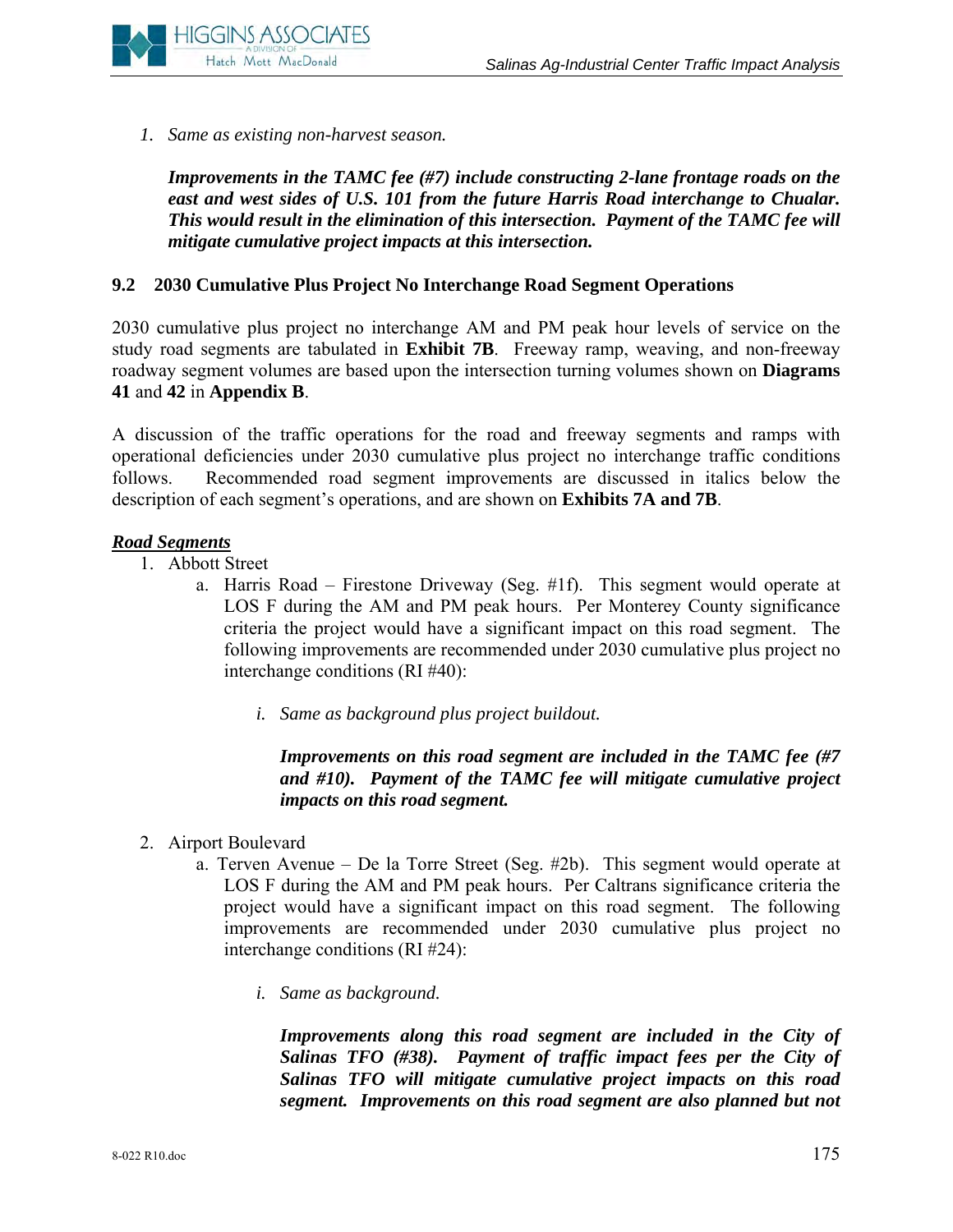# *fully funded as Phase 2 of the Caltrans Airport Boulevard interchange project (#0318).10*

- 3. Blanco Road
	- a. Cooper Road Davis Road (Seg. #3a). This segment would operate at LOS E during the AM and PM peak hours. Per Monterey County significance criteria the project **would not** have a significant impact on this road segment. The following improvements are recommended under 2030 cumulative plus project no interchange conditions (RI #5):
		- *i. Same as existing non-harvest season.*

## *No mitigation is required of the project.*

- b. Davis Road Alisal Street (Seg. #3b). This segment will operate at LOS F during the AM and PM peak hours. Per the City of Salinas significance criteria the project would have a significant impact on this road segment. The following improvements are recommended under 2030 cumulative plus project no interchange conditions (RI #57):
	- *i. Same as 2030 cumulative no project no interchange.*

*Improvements along this road segment are included in the City of Salinas TFO (#41). Payment of traffic impact fees per the City of Salinas TFO will mitigate cumulative project impacts on this road segment.* 

- 4. Davis Road
	- a. Hitchcock Road Blanco Road (Seg. #4a). This segment would operate at LOS E and LOS F during the AM and PM peak hours, respectively. Per Monterey County significance criteria the project would have a significant impact on this road segment. The following improvements are recommended under 2030 cumulative plus project no interchange conditions (RI #26):
		- *i. Same as background.*

## *Improvements along this road segment are included in the TAMC fee (#4). Payment of the TAMC fee will mitigate cumulative project impacts on this road segment.*

b. Blanco Road – Ambrose Drive (Seg. #4b). This segment would operate at LOS F during the AM and PM peak hours. Per Monterey County significance criteria the project would have a significant impact on this road segment. The following

<sup>&</sup>lt;sup>10</sup> The analysis indicates that construction of the eastside connector and Harris Road interchange, which are discussed in Section 8.1 of this report, would divert traffic from this road segment under 2030 Cumulative traffic conditions, resulting in an acceptable level of service on this road segment.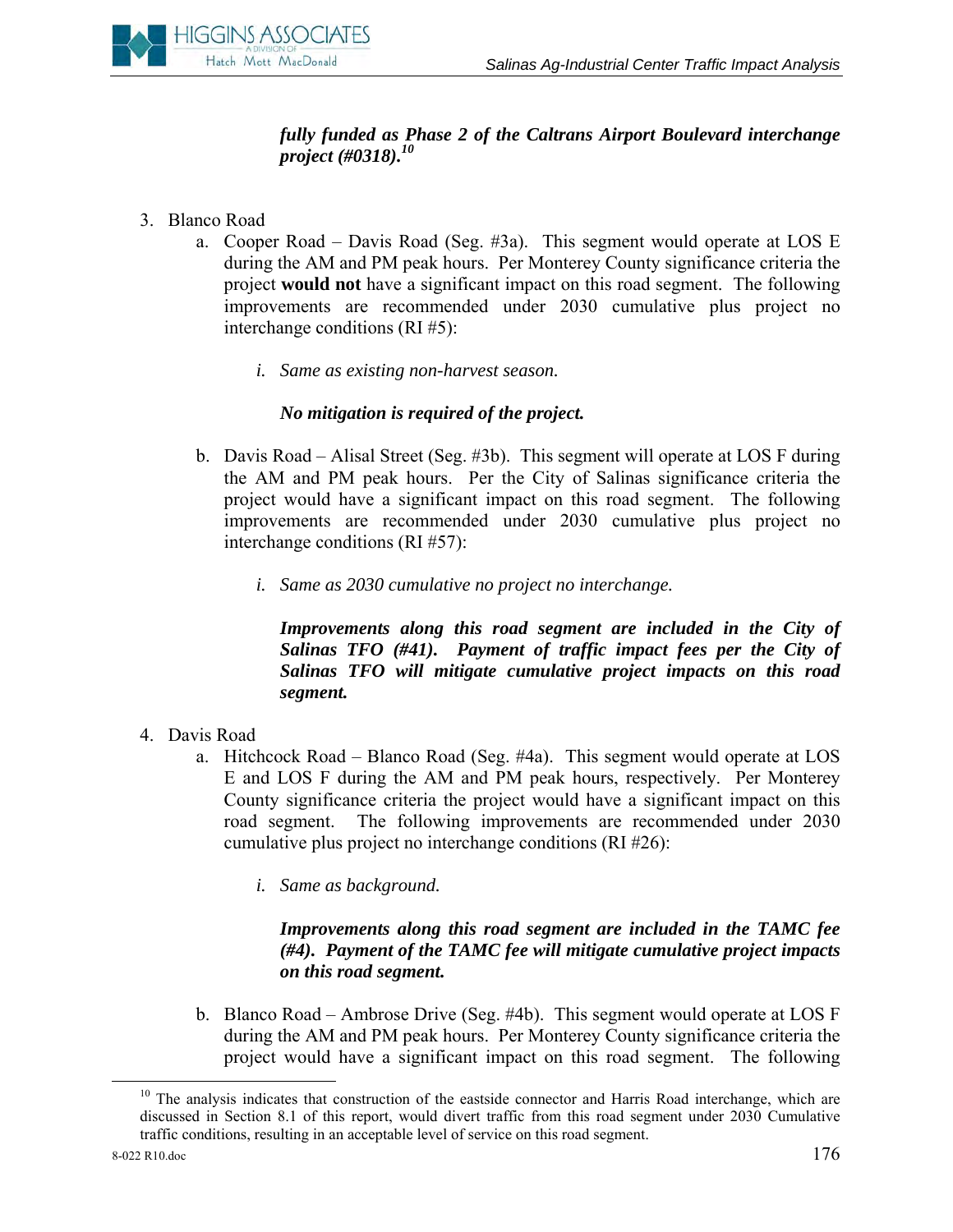

improvements are recommended under 2030 cumulative plus project no interchange conditions (RI #6):

*i. Same as existing non-harvest season.* 

*Improvements on this road segment are included in the TAMC fee (#8). Payment of the TAMC fee will mitigate cumulative project impacts on this road segment.* 

- 5. Fairview Avenue
	- a. Sanborn Road U.S. 101 NB Ramps (Seg. #5a). This segment would operate at LOS E during the PM peak hour. Per the City of Salinas significance criteria the project would have a significant impact on this road segment. The following improvements are recommended under 2030 cumulative plus project no interchange conditions (RI #85):
		- *i. Widen this segment from a 2-lane arterial to a 3-lane arterial. This would best be accomplished by extending the eastbound Fairview Avenue rightturn lane that was recommended under 2030 cumulative no project no interchange conditions at the U.S. 101 NB Ramps / Fairview Avenue intersection (Int. #7) west towards Sanborn Road as a trap lane onto the northbound U.S. 101 onramp.*

*This improvement is not included in the City of Salinas TFO. It is proposed that the City add this improvement to the TFO. If the City adds this improvement to the TFO, the payment of traffic impact fees per the City of Salinas TFO will mitigate cumulative project impacts on this road segment. If the City does not add this improvement to the TFO, then the project will be responsible for its pro-rata fair-share of this improvement. In that event, because an established improvement program would not exist, the impact would remain significant and unavoidable.* 

- 6. Harris Road
	- a. Spreckels Boulevard Harris Place (Seg. #9a). This segment would operate at LOS E during the AM and PM peak hours. Per the Monterey County significance criteria the project would have a significant impact on this road segment. The following improvements are recommended under 2030 cumulative plus project no interchange conditions (RI #58):
		- *i. Same as 2030 cumulative no project no interchange.*

*The project will widen Harris Road to 4 lanes along the project frontage. This improvement will serve as the project's fair share contribution to improvements along Harris Road and Spreckels Boulevard. Supporting calculations are included in Appendix X.*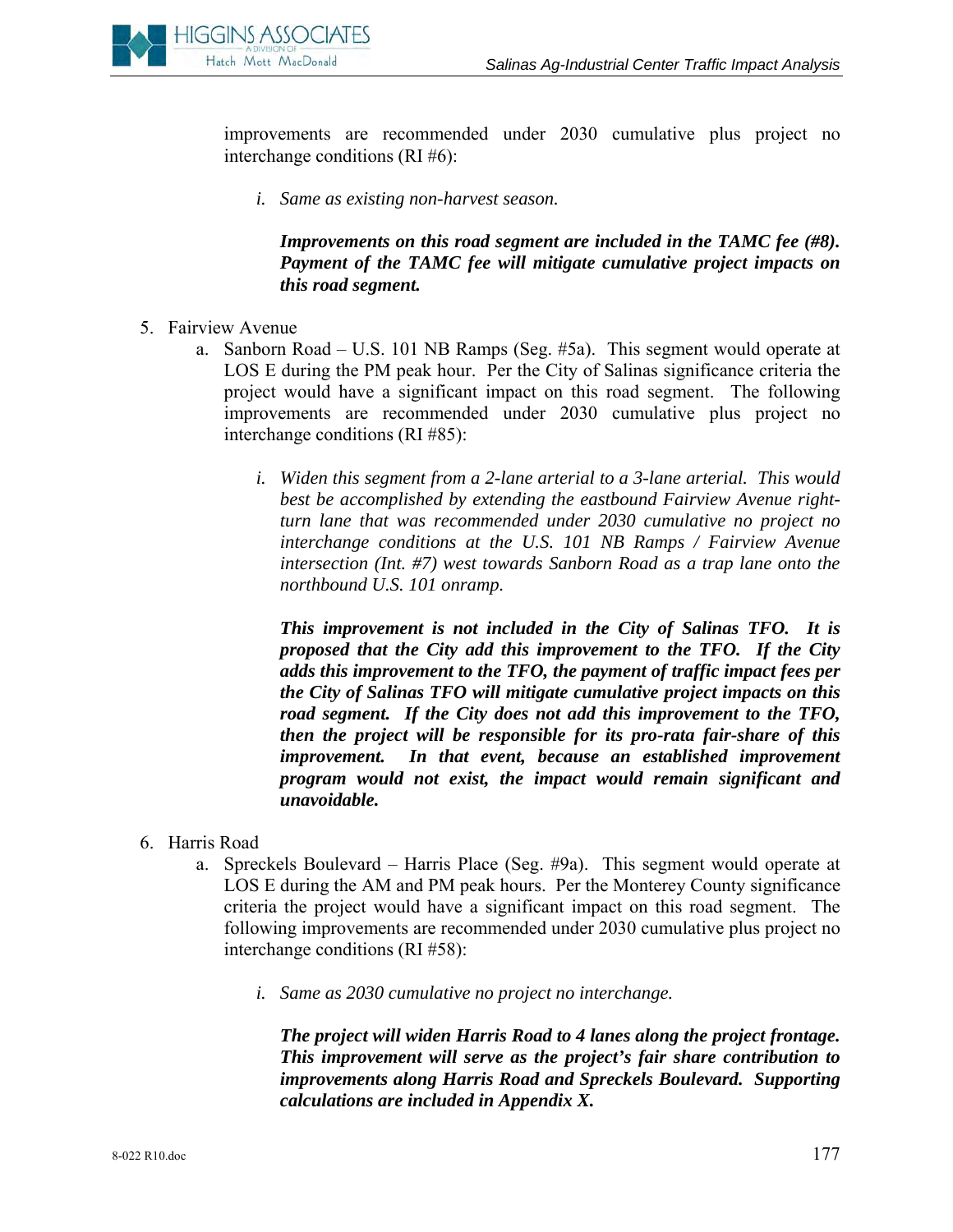

- b. Harris Place Abbott Street (Seg. #9b). This segment would operate at LOS E during the AM and PM peak hours. Per the Monterey County significance criteria the project would have a significant impact on this road segment. This road segment will come under the jurisdiction of the City of Salinas as part of the annexation that will occur with the implementation of the proposed project and will be subject to a level of service standard D (per City of Salinas standards). Per the City of Salinas significance criteria, the project would also have a significant impact on this road segment. The following improvements are recommended under 2030 cumulative plus project no interchange conditions (RI #41):
	- *i. Same as background plus project buildout.*

# *The project will widen Harris Road to 4 lanes along the project frontage with the implementation of the project.*

- 7. Sanborn Road
	- a. Abbott Street Terven Avenue (Seg. #13a). This segment would operate at LOS E and LOS F during the AM and PM peak hours, respectively. Per the City of Salinas significance criteria the project would have a significant impact on this road segment. The following improvements are recommended under 2030 cumulative plus project no interchange conditions (RI #59):
		- *i. Same as 2030 cumulative no project no interchange.*

## *Improvements along Sanborn Road are included in the City of Salinas TFO (#37). Payment of traffic impact fees per the City of Salinas TFO will mitigate cumulative project impacts on this road segment.*

- b. Terven Avenue U.S. 101 (Seg. #13b). This segment would operate at LOS E and LOS F during the AM and PM peak hours, respectively. Per the City of Salinas significance criteria the project would have a significant impact on this road segment. The following improvements are recommended under 2030 cumulative plus project no interchange conditions (RI #60):
	- *i. Same as 2030 cumulative no project no interchange.*

## *Improvements along Sanborn Road are included in the City of Salinas TFO (#37). Payment of traffic impact fees per the City of Salinas TFO will mitigate cumulative project impacts on this road segment.*

c. U.S. 101 – Fairview Avenue (Seg. #13c). This segment would operate at LOS F during the PM peak hour. Per the City of Salinas significance criteria the project would have a significant impact on this road segment. The following improvements are recommended under 2030 cumulative plus project no interchange conditions (RI #61):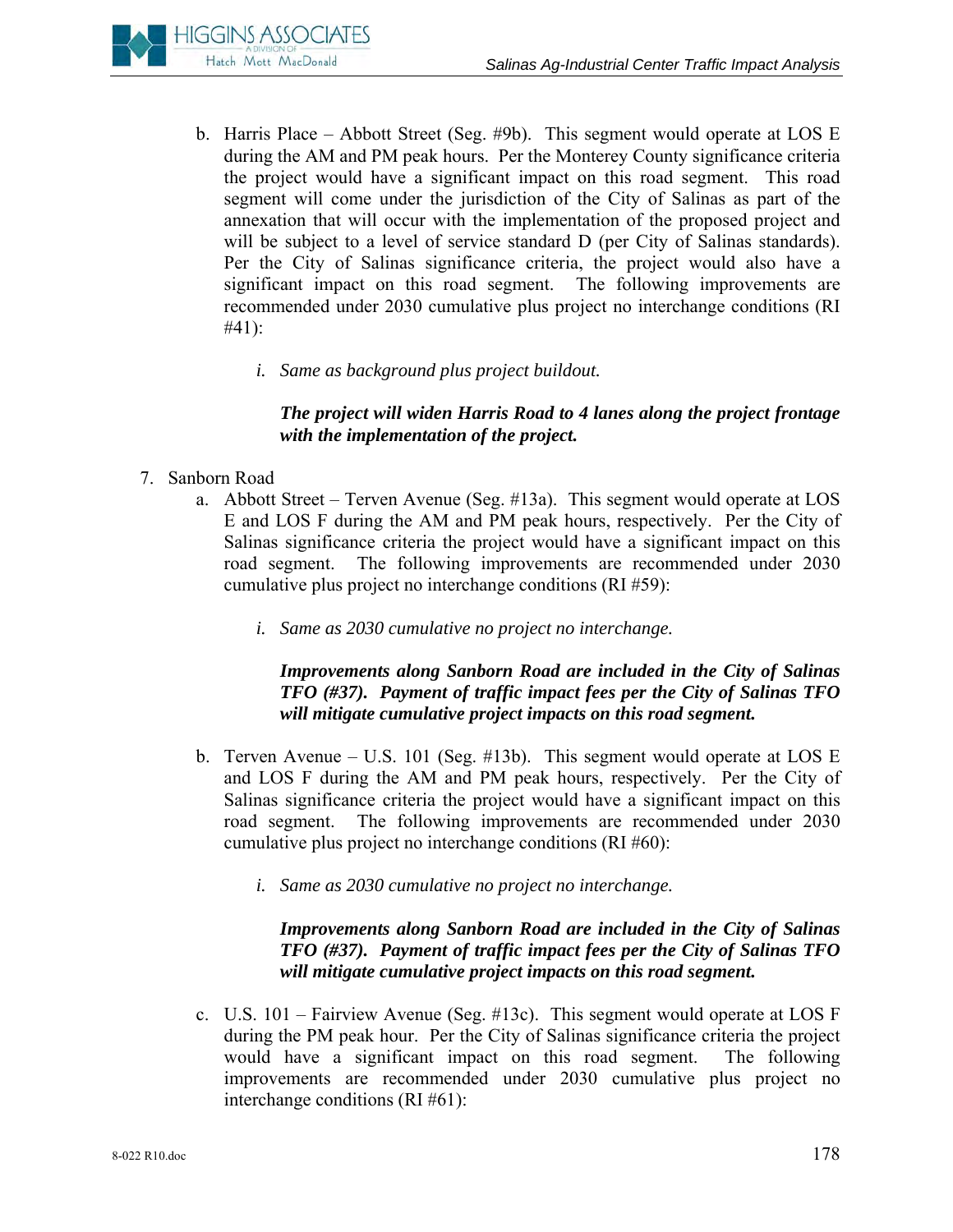

*i. Same as 2030 cumulative no project no interchange.* 

*Improvements along Sanborn Road are included in the City of Salinas TFO (#37). Payment of traffic impact fees per the City of Salinas TFO will mitigate cumulative project impacts on this road segment.* 

- 8. Spreckels Boulevard
	- a. SR 68 Hatton Avenue (Seg. #15a). This segment would operate at LOS E during the AM and PM peak hours. Per the Monterey County significance criteria the project **would not** have a significant impact on this road segment. The following improvements are recommended under 2030 cumulative plus project no interchange conditions (RI #62):
		- *i. Same as 2030 cumulative no project no interchange.*

## *No mitigation is required of the project.*

- b. Hatton Avenue Harris Road (Seg. #15b). This segment would operate at LOS E during the AM and PM peak hours. Per the Monterey County significance criteria the project would have a significant impact on this road segment. The following improvements are recommended under 2030 cumulative plus project no interchange conditions (RI #63):
	- *i. Same as 2030 cumulative no project no interchange.*

*The project will widen Harris Road to 4 lanes along the project frontage. This improvement will serve as the project's fair share contribution to improvements along Harris Road and Spreckels Boulevard. Supporting calculations are included in Appendix X.* 

- 9. SR 68
	- a. Spreckels Boulevard Foster Road (Seg. #16a). This segment would operate at LOS D during the AM and PM peak hours. Per CEQA guidelines [Section  $15091(a)(2)$ ] this road segment is within the responsibility and jurisdiction of Caltrans and TAMC and not the City of Salinas. Improvements to this road segment can and should be adopted by Caltrans and TAMC. Per the Caltrans significance criteria the project **would not** have a significant impact on this road segment. The following improvements are recommended under 2030 cumulative plus project no interchange conditions (RI #64):
		- *i. Same as 2030 cumulative no project no interchange.*

#### *No mitigation is required of the project.*

b. Foster Road – Hitchcock Road (Seg. #16b). This segment would operate at LOS D during the AM and PM peak hours. Per CEQA guidelines [Section  $15091(a)(2)$ ] this road segment is within the responsibility and jurisdiction of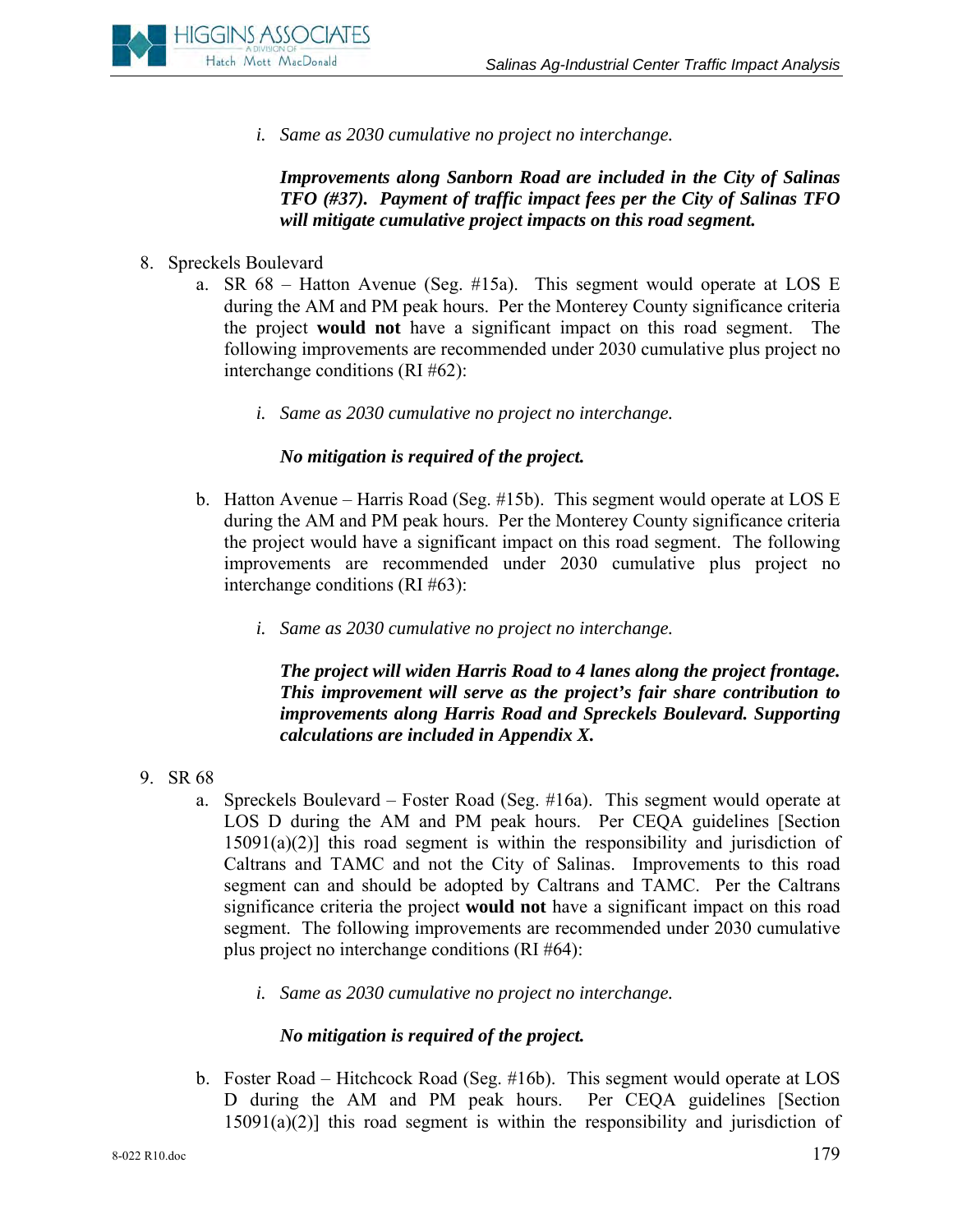

Caltrans and TAMC and not the City of Salinas. Improvements to this road segment can and should be adopted by Caltrans and TAMC. Per the Caltrans significance criteria the project **would not** have a significant impact on this road segment. The following improvements are recommended under 2030 cumulative plus project no interchange conditions (RI #65):

*i. Same as 2030 cumulative no project no interchange.* 

## *No mitigation is required of the project.*

- c. Hitchcock Road Hunter Lane (Seg. #16c). This segment would operate at LOS D during the AM and PM peak hours. Per CEQA guidelines [Section  $15091(a)(2)$ ] this road segment is within the responsibility and jurisdiction of Caltrans and TAMC and not the City of Salinas. Improvements to this road segment can and should be adopted by Caltrans and TAMC. Per the Caltrans significance criteria the project **would not** have a significant impact on this road segment. The following improvements are recommended under 2030 cumulative plus project no interchange conditions (RI #66):
	- *i. Same as 2030 cumulative no project no interchange.*

## *No mitigation is required of the project.*

- d. Hunter Lane Blanco Road (Seg. #16d). This segment would operate at LOS D during the PM peak hour. Per CEQA guidelines [Section  $15091(a)(2)$ ] this road segment is within the responsibility and jurisdiction of Caltrans and TAMC and not the City of Salinas. Improvements to this road segment can and should be adopted by Caltrans and TAMC. Per the Caltrans significance criteria the project **would not** have a significant impact on this road segment. The following improvements are recommended under 2030 cumulative plus project no interchange conditions (RI #67):
	- *i. Same as 2030 cumulative no project no interchange.*

## *No mitigation is required of the project.*

#### 10. SR 156

- a. Castroville Boulevard U.S. 101 (Seg. #17b). This segment would operate at LOS E and LOS F during the AM and PM peak hours, respectively. Per Caltrans significance criteria the project would have a significant impact on this road segment. The following improvements are recommended under 2030 cumulative plus project no interchange conditions (RI #7):
	- *i. Same as 2030 cumulative no project no interchange.*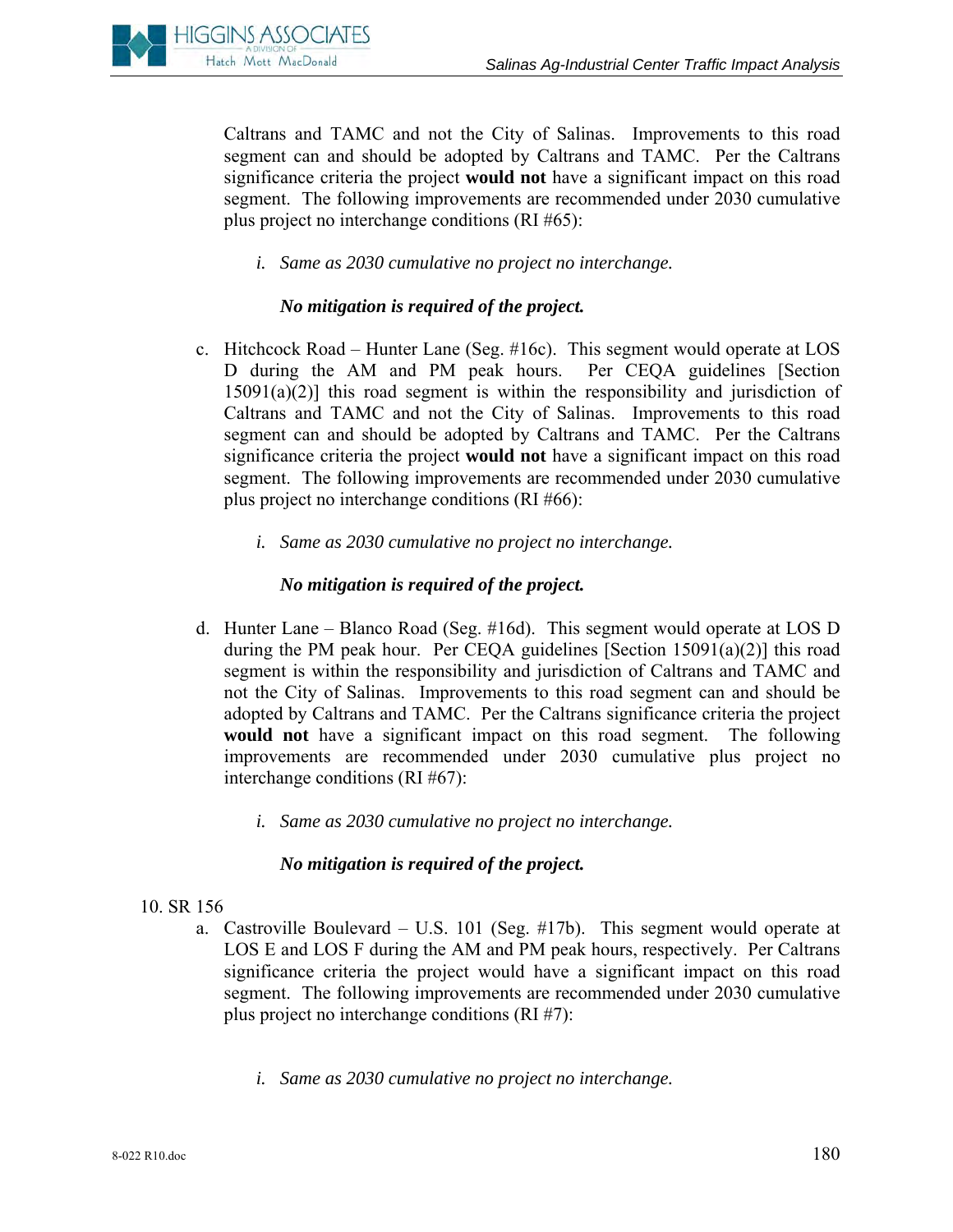

*Improvements on this road segment are included in the TAMC fee (#3). Payment of the TAMC fee will mitigate cumulative project impacts on this road segment.* 

- 11. SR 183
	- a. Espinosa Road Salinas City Limits (Seg. #18a). This segment would operate at LOS E during the AM and PM peak hours. Per CEQA guidelines [Section  $15091(a)(2)$ ] this road segment is within the responsibility and jurisdiction of Caltrans and TAMC and not the City of Salinas. Improvements to this road segment can and should be adopted by Caltrans and TAMC. Per Caltrans significance criteria the project **would not** have a significant impact on this road segment. The following improvements are recommended under 2030 cumulative plus project no interchange conditions (RI #17):
		- *i. Same as existing non-harvest season.*

#### *No mitigation is required of the project.*

#### *Freeway Segments*

- 1. U.S. 101
	- a. Potter Road Spence Road (Seg. #20a). This segment would operate at LOS D and LOS F during the AM and PM peak hours, respectively. Per Caltrans significance criteria the project would have a significant impact on this road segment. The following improvements are recommended under 2030 cumulative plus project no interchange conditions (RI #68):
		- *i. Same as 2030 cumulative no project no interchange.*

*Improvements in the TAMC fee (#7) include constructing 2-lane frontage roads on the east and west sides of U.S. 101 from the future Harris Road interchange to Chualar. This would improve traffic operations on U.S. 101 by eliminating minor intersections along the corridor. This road segment is within the responsibility and jurisdiction of Caltrans, and not the City of Salinas. Improvements along this corridor should be added to the TAMC fee. If they are, payment of the TAMC fee would mitigate project impacts at this intersection to a less than significant level. If improvements are not added to the TAMC fee prior to project implementation, then the project will be responsible for its pro-rata fair-share of the improvements. In that event, because an established improvement program for such improvements would not exist, the impact would remain significant and unavoidable, and the City would need to either adopt findings of overriding considerations or find that such improvements are within the responsibility and jurisdiction of another public agency (Caltrans and TAMC) and should be adopted by such other agency (CEQA Guidelines Section 15091[a][2] and [3]).*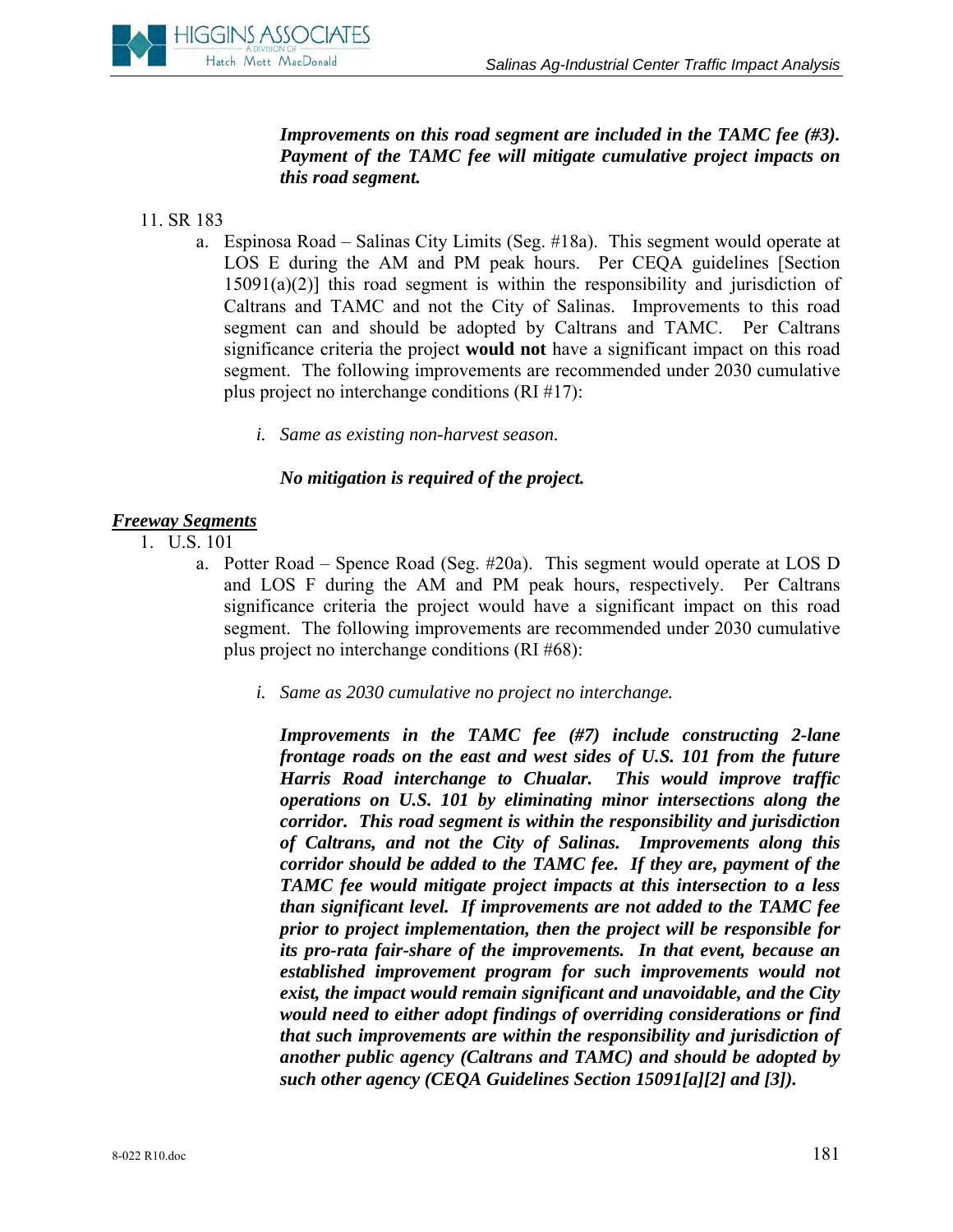

- b. Spence Road Abbott Street (Seg. #20b). This segment would operate at LOS D and LOS F during the AM and PM peak hours, respectively. Per Caltrans significance criteria the project would have a significant impact on this road segment. The following improvements are recommended under 2030 cumulative plus project no interchange conditions (RI #69):
	- *i. Same as 2030 cumulative no project no interchange.*

*Improvements in the TAMC fee (#7) include constructing 2-lane frontage roads on the east and west sides of U.S. 101 from the future Harris Road interchange to Chualar. This would improve traffic operations on U.S. 101 by eliminating minor intersections along the corridor. This road segment is within the responsibility and jurisdiction of Caltrans, and not the City of Salinas. Improvements along this corridor should be added to the TAMC fee. If they are, payment of the TAMC fee would mitigate project impacts at this intersection to a less than significant level. If improvements are not added to the TAMC fee prior to project implementation, then the project will be responsible for its pro-rata fair-share of the improvements. In that event, because an established improvement program for such improvements would not exist, the impact would remain significant and unavoidable, and the City would need to either adopt findings of overriding considerations or find that such improvements are within the responsibility and jurisdiction of another public agency (Caltrans and TAMC) and should be adopted by such other agency (CEQA Guidelines Section 15091[a][2] and [3]).* 

- c. Airport Boulevard Sanborn Road (Seg. #20g). This segment would operate at LOS E during the PM peak hour. Per Caltrans significance criteria the project would have a significant impact on this road segment. The following improvements are recommended under 2030 cumulative plus project no interchange conditions (RI #70):
	- *i. Same as 2030 cumulative no project no interchange.*

## *These improvements are included in the City of Salinas TFO (#32). Payment of traffic impact fees per the City of Salinas TFO will mitigate cumulative project impacts on this road segment.*

- d. Sanborn Road John Street (Seg. #20h). This segment would operate at LOS D and LOS F during the AM and PM peak hours, respectively. Per Caltrans significance criteria the project would have a significant impact on this road segment. The following improvements are recommended under 2030 cumulative plus project no interchange conditions (RI #71):
	- *i. Same as 2030 cumulative no project no interchange.*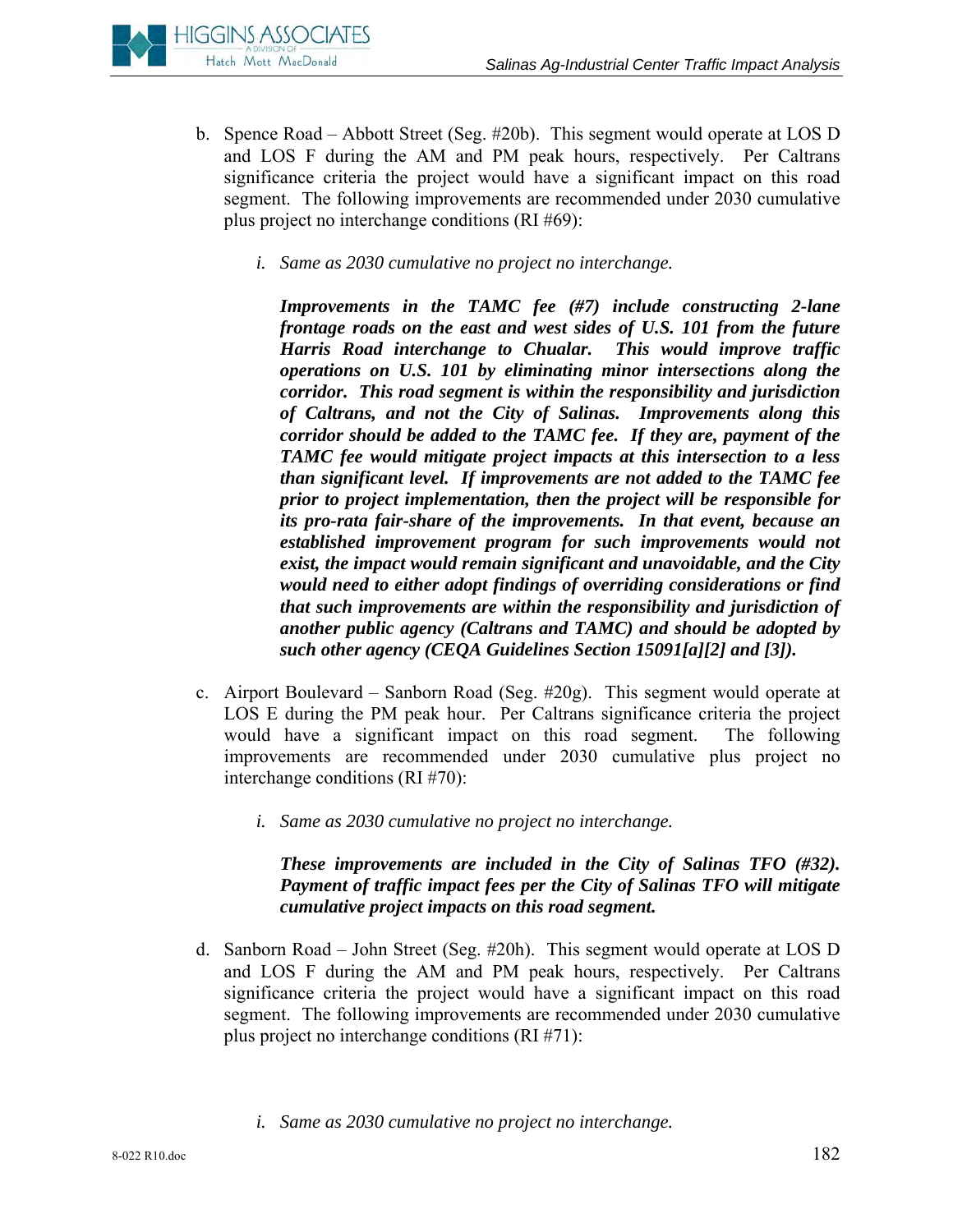

*These improvements are included in the City of Salinas TFO (#32). Payment of traffic impact fees per the City of Salinas TFO will mitigate cumulative project impacts on this road segment.* 

#### *Freeway Ramps*

- 1. Airport Boulevard Interchange
	- a. Southbound offramp (Seg. #21d). This ramp would operate at LOS D during the AM peak hour. Per Caltrans significance criteria the project would have a significant impact on this road segment. The following improvements are recommended under 2030 cumulative plus project no interchange conditions (RI #86):
		- *i. Widen offramp from one lane to two lanes.*

*Improvements at this interchange are planned but not fully funded as Phase 2 of the Caltrans Airport Boulevard interchange project (#0318). Improvements at this interchange are also included in the City of Salinas TFO (#32 and #38). Payment of the City of Salinas TFO will mitigate cumulative project impacts on this road segment.* 

- 2. Abbott Street Interchange
	- a. Northbound offramp (Seg. #23a). This ramp would operate at LOS D during the AM peak hour. Per Caltrans significance criteria the project **would not** have a significant impact on this road segment. The following improvements are recommended under 2030 cumulative plus project no interchange conditions (RI #72):
		- *i. Same as 2030 cumulative no project no interchange.*

#### *No mitigation is required of the project.*

- b. Southbound onramp (Seg. #23b). This ramp would operate at LOS D and LOS F during the AM and PM peak hours, respectively. Per Caltrans significance criteria the project would have a significant impact on this road segment. The following improvements are recommended under 2030 cumulative plus project no interchange conditions (RI #87):
	- *i. Widen onramp from one lane to two lanes.*

*Improvements in the TAMC fee (#7) include constructing 2-lane frontage roads on the east and west sides of U.S. 101 from the future Harris Road interchange to Chualar and removing the segment of Abbott Street from U.S. 101 to Harris Road. This road segment is within the responsibility and jurisdiction of Caltrans, and not the City of Salinas. The necessary improvements at this location should be included in the TAMC fee. If they are, payment of the TAMC fee would mitigate cumulative project*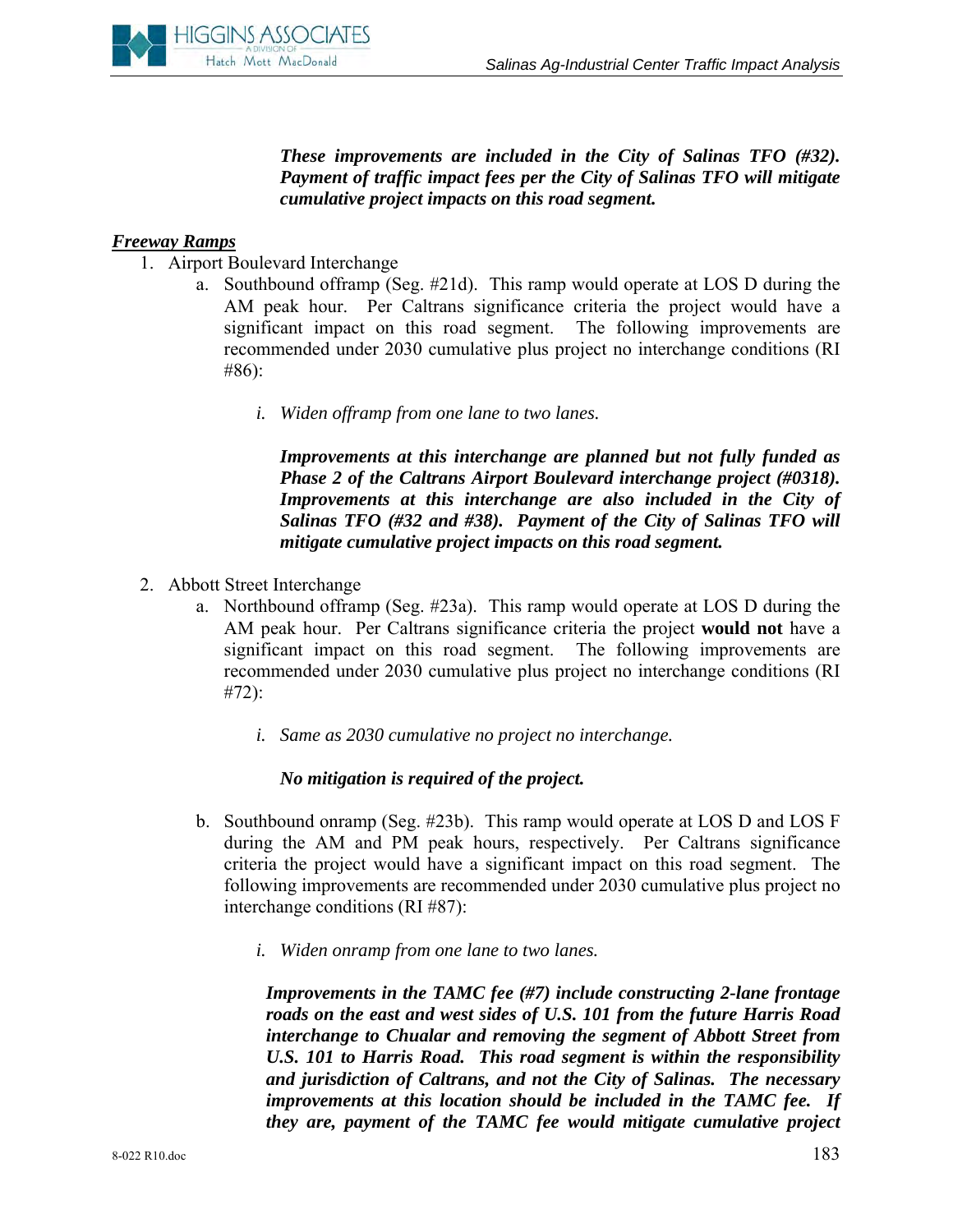*impacts on this road segment to a less than significant level. If improvements are not added to the TAMC fee prior to project implementation, then the project will be responsible for its pro-rata fairshare of the improvements. In that event, because an established improvement program for such improvements would not exist, the impact would remain significant and unavoidable, and the City would need to either adopt findings of overriding considerations or find that such improvements are within the responsibility and jurisdiction of another public agency (Caltrans and TAMC) and should be adopted by such other agency (CEQA Guidelines Section 15091[a][2] and [3]).* 

#### *Weaving Segments*

The results of the weaving analysis are discussed in Chapter 11.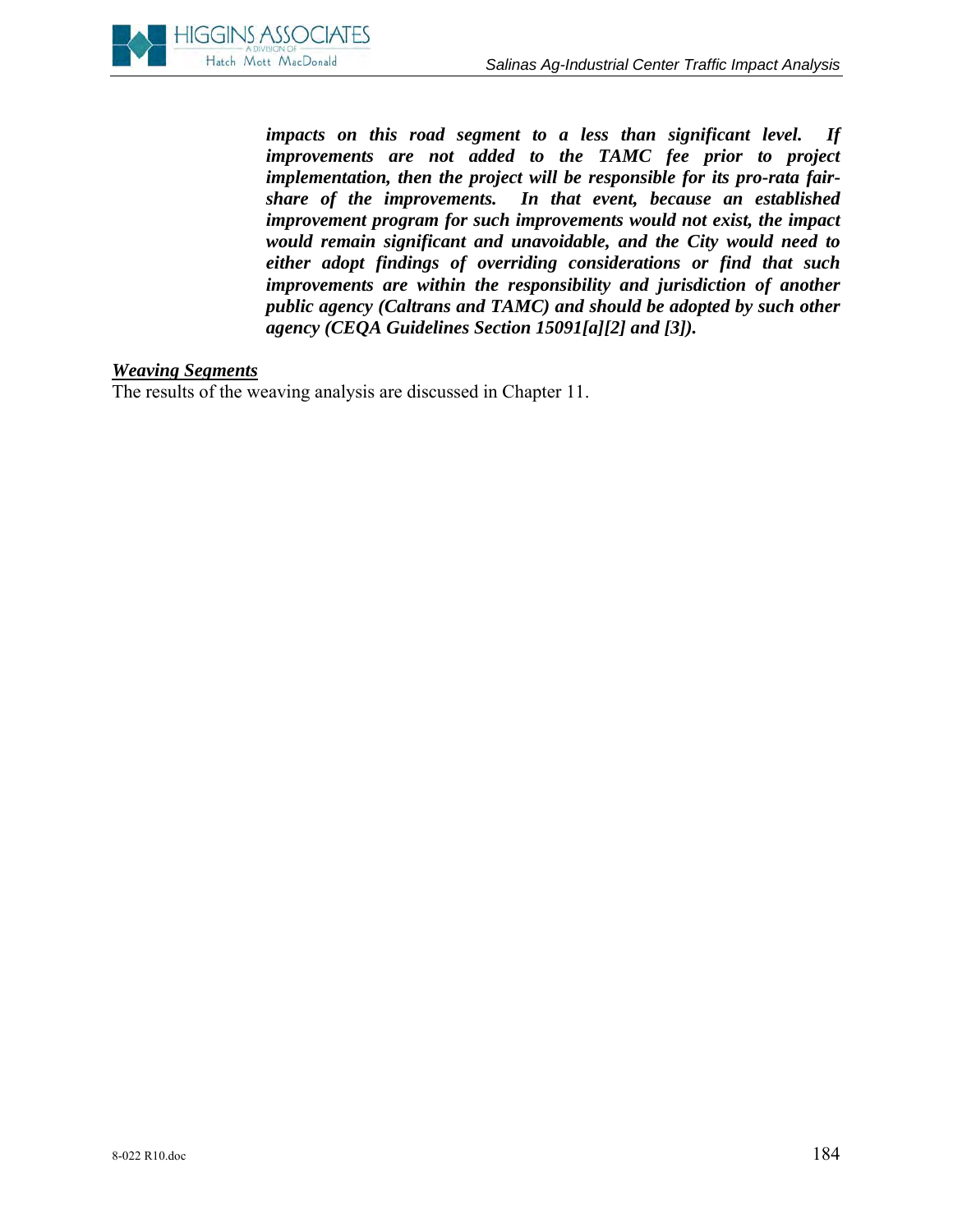

# **10 2030 Cumulative Plus Project With Interchange Traffic Conditions**

This chapter presents a description of the traffic network, traffic volumes, and intersection and road segment levels of service within the study area under 2030 cumulative plus project with interchange traffic conditions.

**It is important to note that no credit was given for the relocation of existing uses within the City to the project site. All of the project-generated traffic was assumed to be new traffic on the local and regional road network. Although it is reasonable to assume that some of the traffic generated by the project will be existing traffic diverted from other parts of the City, the amount would be difficult to quantify. It is also possible that new businesses could eventually occupy existing facilities that are vacated due to the proposed project. As a result, the following analysis is conservative.** 

## **10.1 2030 Cumulative Plus Project With Interchange Intersection Operations**

The project's trips at project buildout were manually assigned to the local and regional road network as described in Section 6.2. Manual adjustments were made to account for the travel pattern changes in project traffic that would occur with the Harris Road interchange. Project buildout AM and PM trip assignments with the Harris Road interchange are shown in **Diagrams 43** and **44**, respectively. The 2030 cumulative no project with interchange volumes were combined with the volumes in **Diagrams 43** and **44** to obtain 2030 cumulative plus project with interchange volumes, which are shown on **Diagrams 45** and **46** in **Appendix B**. 2030 cumulative plus project with interchange AM and PM intersection levels of service are summarized in **Exhibit 5B**. LOS calculation sheets are included as **Appendix O1**. LOS calculation sheets with recommended improvements are included as **Appendix O2**. A summary of all recommended intersection improvements is included in **Exhibit 6B**.

A description of each intersection that would operate deficiently under 2030 cumulative plus project with interchange conditions follows below. Recommended improvements are discussed in italics below the description of each intersection's operations.

#### 1. SR 68 / Blanco Road (Int. #1) – Signalized

This intersection would operate at an overall LOS D and LOS F during the AM and PM peak hours under 2030 cumulative plus project with interchange traffic conditions. Per the Caltrans significance criteria the project would have a significant impact at this intersection. The following improvements are recommended under 2030 cumulative plus project with interchange conditions  $(RI \#1)$ :

*1. Same as existing non-harvest season (see Section 2.3).* 

*Improvements 1, 4 and 5 are included in the City of Salinas TFO (#59). Improvements 2, 3 and 6 are also recommended, but would only improve operations to level of service D during the AM and PM peak hours. It is proposed that the City add these improvements to the City of Salinas TFO. If the City adds improvements 2, 3 and 6 to*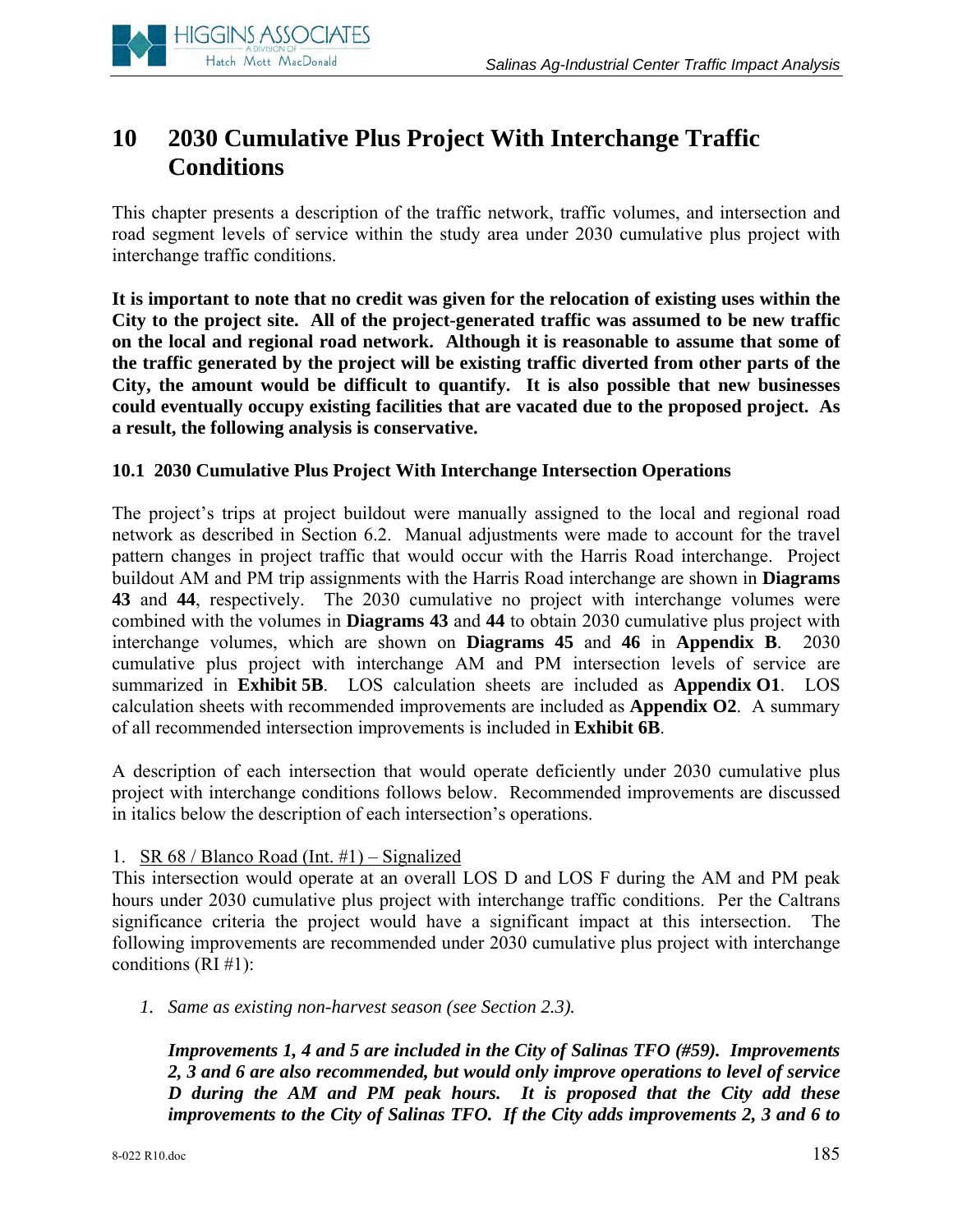

*the City of Salinas TFO, the payment of traffic impact fees per the City of Salinas TFO will mitigate project impacts at this intersection. If the City does not add these improvements to the TFO, then the project will be responsible for its pro-rata fairshare of these improvements. In that event, because an established improvement program for improvements 2, 3 and 6 would not exist, the impact would remain significant and unavoidable.* 

*The City will need to consider several challenges at this intersection. For example, widening the south leg of the intersection to accommodate a third receiving lane on southbound SR 68 may require the relocation of PG&E electrical equipment located on the southeast corner of the intersection, and the addition of a westbound right-turn lane would require the reconfiguration of the parking lot on the northeast corner of the intersection. For these reasons, the City must determine whether or not the recommended improvements are feasible.*

#### 2. SR 68 / Hunter Lane (Int. #2) – Stop Controlled (WB)

The minor street approach of this intersection would operate at LOS F during the AM and PM peak hours under 2030 cumulative plus project with interchange traffic conditions. Per the Caltrans significance criteria the project would have a significant impact at this intersection.

*This intersection is within the responsibility and jurisdiction of Caltrans, and not the City of Salinas. Improvements along this corridor should be added to the TAMC fee. If they are, payment of the TAMC fee would mitigate project impacts at this intersection to a less than significant level. If improvements are not added to the TAMC fee prior to project implementation, then the project will be responsible for its pro-rata fair-share of the improvements. In that event, because an established improvement program for such improvements would not exist, the impact would remain significant and unavoidable, and the City would need to either adopt findings of overriding considerations or find that such improvements are within the responsibility and jurisdiction of another public agency (Caltrans and TAMC) and should be adopted by such other agency (CEQA Guidelines Section 15091[a][2] and [3]).* 

*Options for improving operations at this intersection include consolidating access points and eliminating left-turns into and out of the driveways and minor intersections along SR 68 between Foster Road and Blanco Road, or the installation of a median barrier that would to allow left-turns into the minor streets but prevent left-turns out. These options would improve safety and the levels of service at the intersections along the corridor but would result in traffic diversions and the need to accommodate Uturns along the corridor. As pointed out by Monterey County Department of Public Works staff, the corridor merits a systems analysis to address these impacts, which is beyond the scope of this study. Caltrans should consider commissioning a systems analysis of the corridor.* 

*It should be noted that installation of a traffic signal would improve operations at this intersection to an acceptable level of service. However, it would also have an adverse*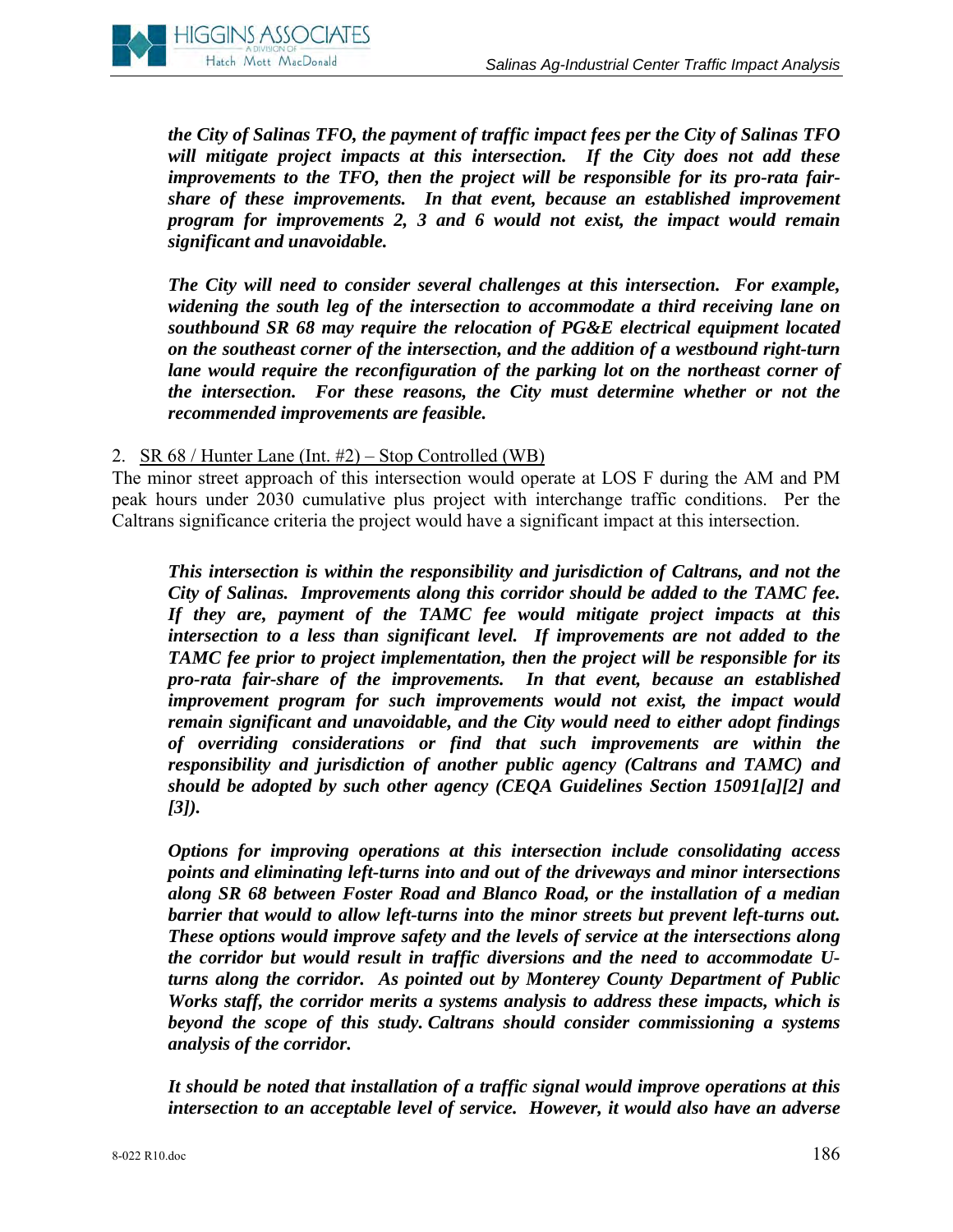

*impact on the through traffic on SR 68 and could cause an increase in rear-end collisions. As a result, a traffic signal is not recommended for this intersection.* 

3. SR 68 WB Ramps / Spreckels Boulevard (Int. #3) – Stop Controlled (SB)

This intersection would operate at an overall LOS F during the AM and PM peak hours under 2030 cumulative plus project with interchange traffic conditions. The minor street approach would also operate at LOS F during both peak hours. Per the Caltrans significance criteria the project would have a significant impact at this intersection. The following improvements are recommended under 2030 cumulative plus project with interchange conditions (RI #42):

*1. Same as 2030 cumulative no project no interchange.* 

*This intersection is within the responsibility and jurisdiction of Caltrans, and not the City of Salinas. Improvements at this intersection are not included but should be added to the TAMC fee. If these improvements are added to the TAMC fee prior to project implementation, payment of the TAMC fee will mitigate cumulative project impacts at this intersection to a less than significant level. If these improvements are not added to the TAMC fee prior to project implementation, then the project will be responsible for its pro-rata fair-share of these improvements. In that event, because an established improvement program for such improvements would not exist, the impact would remain significant and unavoidable, and the City would need to either adopt findings of overriding considerations or find that such improvements are within the responsibility and jurisdiction of another public agency (Caltrans and TAMC) and should be adopted by such other agency (CEQA Guidelines Section 15091[a][2] and [3]).* 

4. SR 68 EB Off-Ramp / Spreckels Boulevard (Int. #4) – Stop Controlled (NB)

This intersection would operate at an overall LOS F during the AM and PM peak hours under 2030 cumulative plus project with interchange traffic conditions. The minor street approach would also operate at LOS F during the AM and PM peak hours. Per the Caltrans significance criteria the project would have a significant impact at this intersection. The following improvements are recommended under 2030 cumulative plus project with interchange conditions (RI #43):

*1. Same as 2030 cumulative no project no interchange.* 

*This intersection is within the responsibility and jurisdiction of Caltrans, and not the City of Salinas. Improvements at this intersection are not included but should be added to the TAMC fee. If these improvements are added to the TAMC fee prior to project implementation, payment of the TAMC fee will mitigate cumulative project impacts at this intersection to a less than significant level. If these improvements are not added to the TAMC fee prior to project implementation, then the project will be responsible for its pro-rata fair-share of these improvements. In that event, because an established improvement program for such improvements would not exist, the impact would remain significant and unavoidable, and the City would need to either adopt findings of overriding considerations or find that such improvements are within the responsibility and jurisdiction of another public agency (Caltrans and TAMC) and*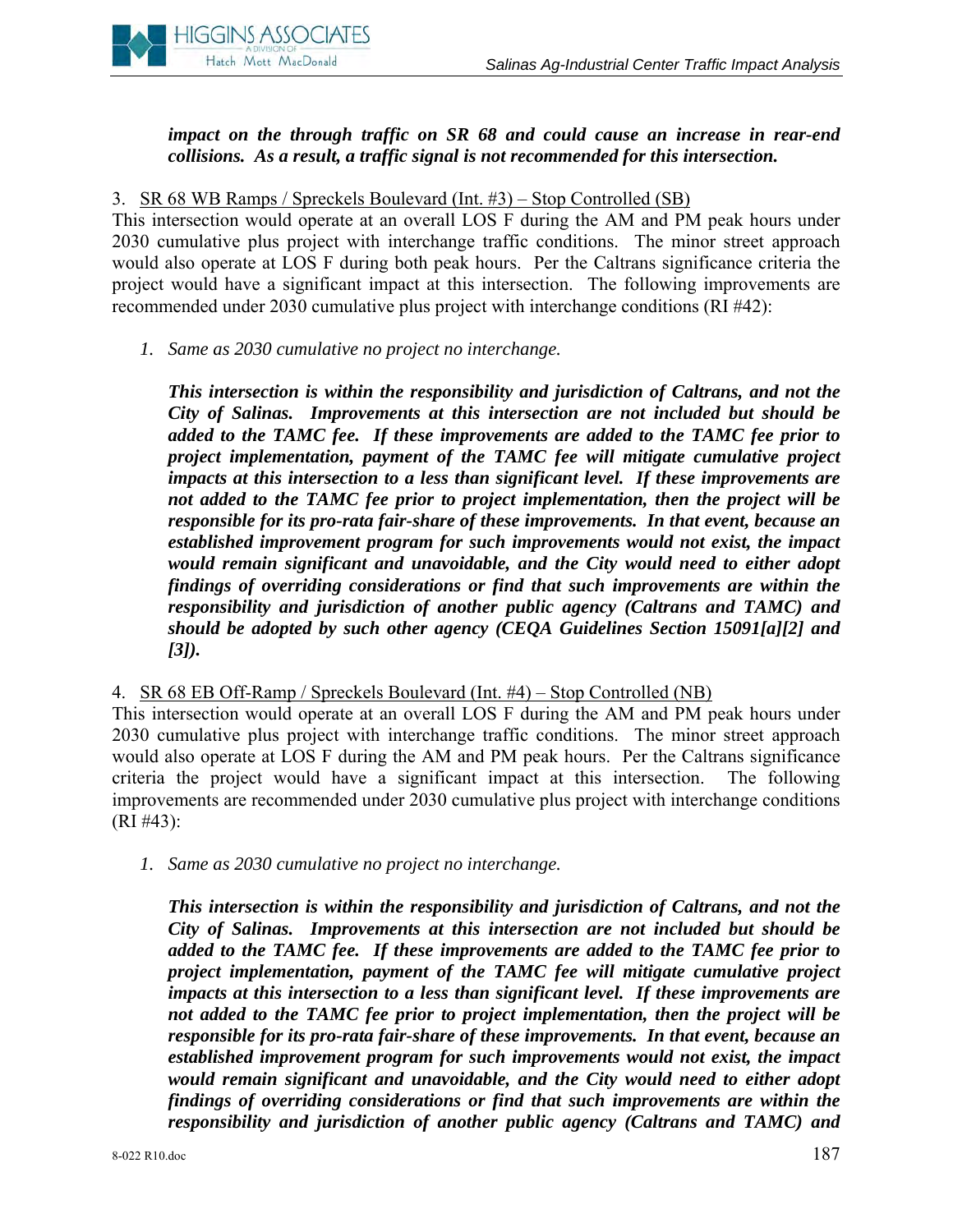

*should be adopted by such other agency (CEQA Guidelines Section 15091[a][2] and [3]).* 

5. SR 68 EB On-Ramp / Spreckels Boulevard (Int. #5) – Stop Controlled (SB)

The minor street approach at this intersection would operate at LOS F during the AM and PM peak hours under 2030 cumulative plus project with interchange traffic conditions. Per the Caltrans significance criteria the project would have a significant impact at this intersection. The following improvements are recommended under 2030 cumulative plus project with interchange conditions (RI #44):

*1. Same as 2030 cumulative no project no interchange.* 

*This intersection is within the responsibility and jurisdiction of Caltrans, and not the City of Salinas. Improvements at this intersection are not included but should be added to the TAMC fee. If these improvements are added to the TAMC fee prior to project implementation, payment of the TAMC fee will mitigate cumulative project impacts at this intersection to a less than significant level. If these improvements are not added to the TAMC fee prior to project implementation, then the project will be responsible for its pro-rata fair-share of these improvements. In that event, because an established improvement program for such improvements would not exist, the impact would remain significant and unavoidable, and the City would need to either adopt findings of overriding considerations or find that such improvements are within the responsibility and jurisdiction of another public agency (Caltrans and TAMC) and should be adopted by such other agency (CEQA Guidelines Section 15091[a][2] and [3]).* 

6. Sanborn Road / Fairview Ave.-U.S. 101 NB Offramp (Int. #6) – Stop Controlled (EB & WB) This intersection would operate at an overall LOS F during the AM and PM peak hours under 2030 cumulative plus project with interchange traffic conditions. The minor street approach would also operate at LOS F during both the AM and PM peak hours. Per the Caltrans significance criteria the project would have a significant impact at this intersection. The following improvements are recommended under 2030 cumulative plus project with interchange conditions (RI #18):

*1. Same as background.* 

## *Improvements along the Sanborn Road corridor are included in the City of Salinas TFO. Payment of traffic impact fees per the City of Salinas TFO (#32 and #37) will mitigate cumulative project impacts at this intersection.*

7. U.S. 101 NB Ramps / Fairview Avenue (Int. #7) – Stop Controlled (NB)

This intersection would operate at an overall LOS D during the PM peak hour under 2030 cumulative plus project with interchange traffic conditions. The minor street approach would operate at LOS F during the PM peak hour. Per the Caltrans significance criteria the project would have a significant impact at this intersection. The following improvements are recommended under 2030 cumulative plus project with interchange conditions (RI #45):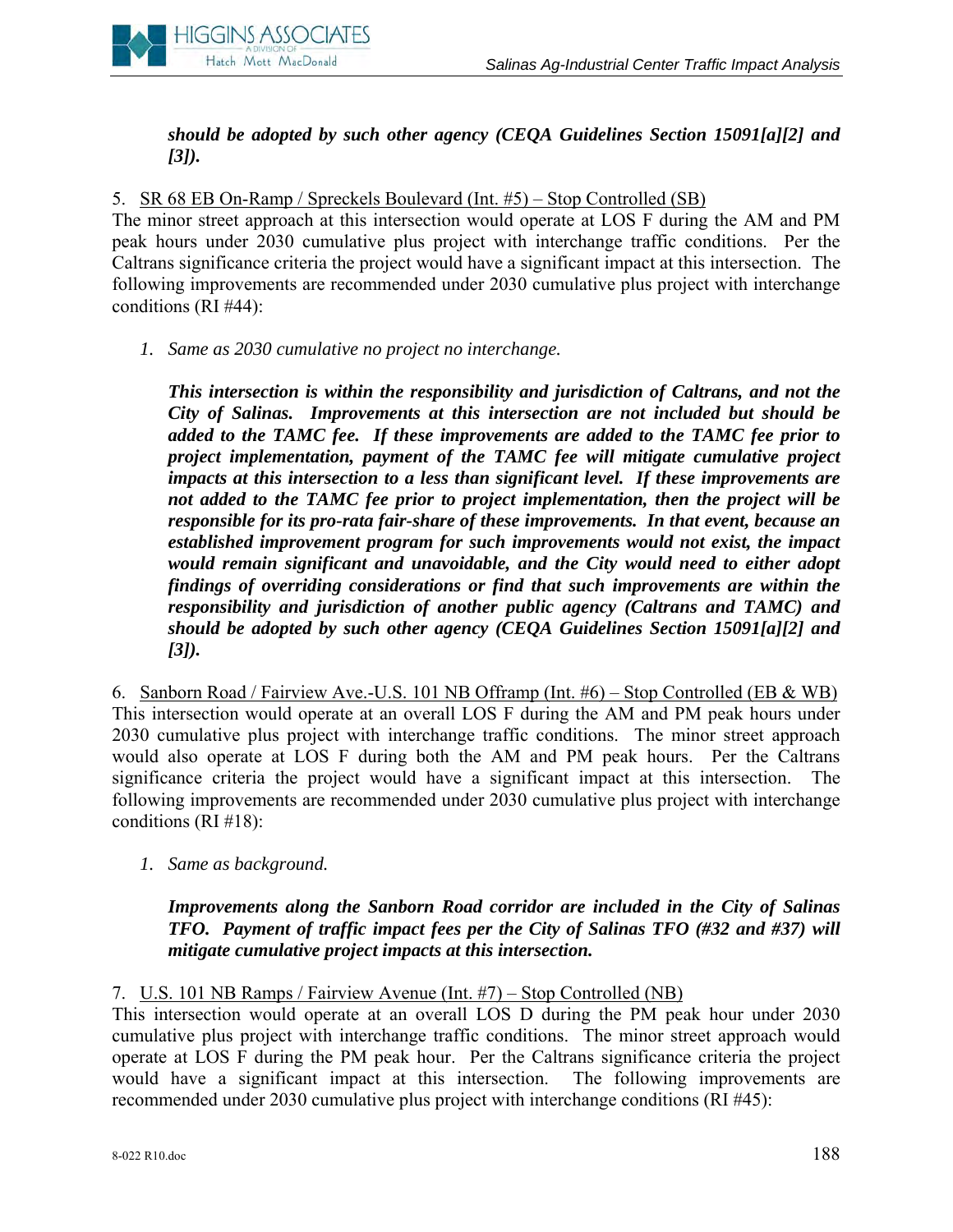

*1. Same as 2030 cumulative no project no interchange.* 

*This intersection improvement is equivalent to the road segment improvement (RI #85) recommended for road segment 5a (Fairview Road between Sanborn Road and the U.S. 101 northbound ramps). This improvement is not included in the City of Salinas TFO. It is proposed that the City add this improvement to the TFO. If the City adds this improvement to the TFO, the payment of traffic impact fees per the City of Salinas TFO will mitigate cumulative project impacts at this intersection. If the City does not add this improvement to the TFO, then the project will be responsible for its pro-rata fair-share of this improvement. In that event, because an established improvement program would not exist, the impact would remain significant and unavoidable.* 

## 8. Sanborn Road / Elvee Drive-U.S. 101 SB Ramps (Int. #8) – Signalized

This intersection would operate at an overall LOS F during the AM and PM peak hours under 2030 cumulative plus project with interchange traffic conditions. Per the Caltrans significance criteria the project would have a significant impact at this intersection. The following improvements are recommended under 2030 cumulative plus project with interchange conditions (RI #88):

- *1. Same as background. In addition:*
- 2. *Add a third northbound Sanborn Road through lane.*

*Improvements along the Sanborn Road corridor are included in the City of Salinas TFO (#32, #37 and #66). In addition, this intersection is within the responsibility and jurisdiction of Caltrans. Improvements at this intersection should be added to the TAMC fee. If they are, payment of the TAMC fee would mitigate project impacts at this intersection to a less than significant level. If improvements are not added to the TAMC fee prior to project implementation, then the project will be responsible for its pro-rata fair-share of the improvements. In that event, because an established improvement program for such improvements would not exist, the impact would remain significant and unavoidable, and the City would need to either adopt findings of overriding considerations or find that such improvements are within the responsibility and jurisdiction of another public agency (Caltrans and TAMC) and should be adopted by such other agency (CEQA Guidelines Section 15091[a][2] and [3]).* 

#### 9. Sanborn Road / Work Street-Terven Avenue (Int. #9) – Signalized

This intersection would operate at an overall LOS F during both the AM and PM peak hours under 2030 cumulative plus project with interchange traffic conditions. Per the City of Salinas significance criteria, the project would have a significant impact at this intersection. The following improvements are recommended under 2030 cumulative plus project with interchange conditions (RI #47):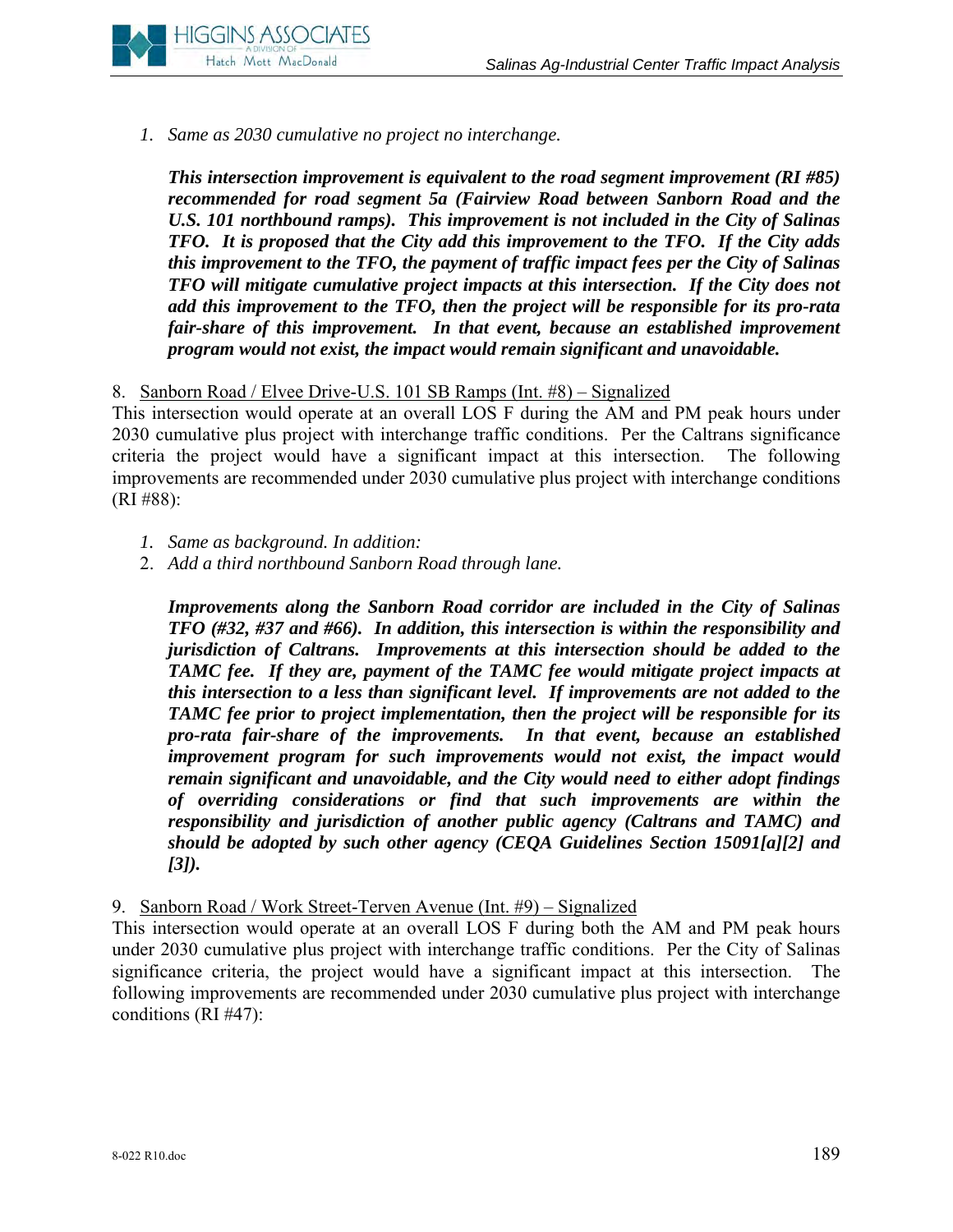

*1. Same as 2030 cumulative no project no interchange.* 

*Improvements along the Sanborn Road corridor are included in the City of Salinas TFO (#37). Payment of traffic impact fees per the City of Salinas TFO will mitigate cumulative project impacts at this intersection.* 

10. Blanco Road-Sanborn Road / Abbott Street (Int. #10) – Signalized

This intersection would operate at an overall LOS F during the AM and PM peak hours under 2030 cumulative plus project with interchange traffic conditions. Per the City of Salinas significance criteria, the project would have a significant impact at this intersection. The following improvements are recommended under 2030 cumulative plus project with interchange conditions (RI #48):

- *1. Same as 2030 cumulative no project no interchange.*
- *2. Results in LOS D in the AM peak hour and LOS E in the PM peak hour.*

*Improvements at this intersection are not included in the City of Salinas TFO. It is proposed that the City add these improvements to the City of Salinas TFO. If the City adds these improvements to the City of Salinas TFO, the payment of traffic impact fees per the City of Salinas TFO will mitigate project impacts at this intersection. If the City does not add these improvements to the TFO, then the project will be responsible for its pro-rata fair-share of these improvements. In that event, because an established improvement program would not exist, the impact would remain significant and unavoidable.* 

## 11. Airport Boulevard / De la Torre Street (Int. #12) – Signalized

This intersection would operate at an overall LOS D and LOS E during the AM and PM peak hours, respectively, under 2030 cumulative plus project with interchange traffic conditions. Per the Caltrans significance criteria the project would have a significant impact at this intersection. The following improvements are recommended under 2030 cumulative plus project with interchange conditions (RI #13):

*1. Same as existing harvest season.* 

*Improvements at this intersection are funded by Caltrans (#0318) and the City of Salinas TFO (#32 and #38). Payment of traffic impact fees per the City of Salinas TFO will mitigate cumulative project impacts at this intersection.* 

## 12. Airport Boulevard / Terven Avenue (Int. #13) – Signalized

This intersection would operate at an overall LOS D during the AM and PM peak hours under 2030 cumulative plus project with interchange traffic conditions. Per the Caltrans significance criteria the project would have a significant impact at this intersection. The following improvements are recommended under 2030 cumulative plus project with interchange conditions  $(RI \# 14)$ :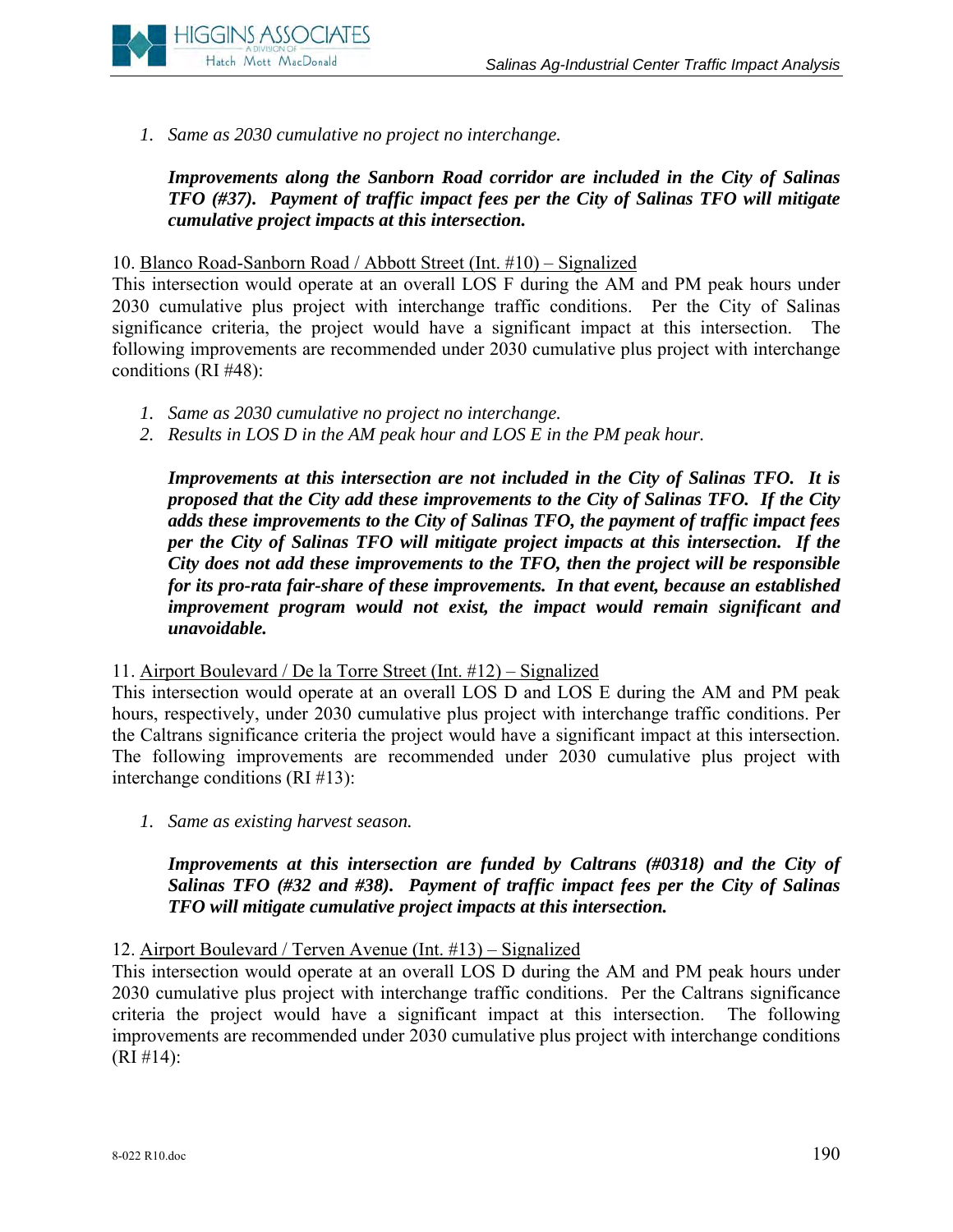

*1. Same as existing harvest season.*

*Improvements at this intersection are planned but not fully funded as Phase 2 of the Caltrans Airport Boulevard interchange project (#0318). Improvements at this intersection are included in the City of Salinas TFO (#32 and #38). Payment of traffic impact fees per the City of Salinas TFO will mitigate cumulative project impacts at this intersection.*

#### 13. Harkins Road / Hansen Street (Int. #15) – Signalized

This intersection would operate at an overall LOS E during the PM peak hour under 2030 cumulative plus project with interchange traffic conditions. Per the City of Salinas significance criteria, the project would have a significant impact at this intersection. The following improvements are recommended under 2030 cumulative plus project with interchange conditions (RI #49):

- *1. Same as 2030 cumulative no project no interchange*
- *2. Results in LOS E during the PM peak hour.*

*While the preceding improvements would enhance traffic operations at this intersection, it should be noted that the extensive queuing is caused by traffic congestion at the U.S. 101 / Airport Boulevard interchange, which is planned for improvements through a Caltrans PSR (#0318) and the City of Salinas TFO (#32 and #38).*

*It is proposed that the City add these improvements to the City of Salinas TFO. If the City adds these improvements to the City of Salinas TFO, payment of traffic impact fees per the City of Salinas TFO will mitigate cumulative project impacts at this intersection. If the City does not add these improvements to the TFO, then the project will be responsible for its pro-rata fair-share of these improvements. In that event, because an established improvement program would not exist, the impact would remain significant and unavoidable.* 

14. Harkins Road / Abbott Street (Int. #16) – Signalized

This intersection would operate at an overall LOS E during the AM and PM peak hours under 2030 cumulative plus project with interchange traffic conditions. Per the City of Salinas significance criteria, the project would have a significant impact at this intersection. The following improvements are recommended under 2030 cumulative plus project with interchange conditions (RI #28):

*1. Same as existing plus project phase 1.*

*Improvements at this intersection are not included in the City of Salinas TFO. It is proposed that the City add these improvements to the City of Salinas TFO. If the City adds these improvements to the City of Salinas TFO, the payment of traffic impact fees per the City of Salinas TFO will mitigate cumulative project impacts at this intersection. If the City does not add these improvements to the TFO, then the project will be responsible for its pro-rata fair-share of these improvements. In that event,*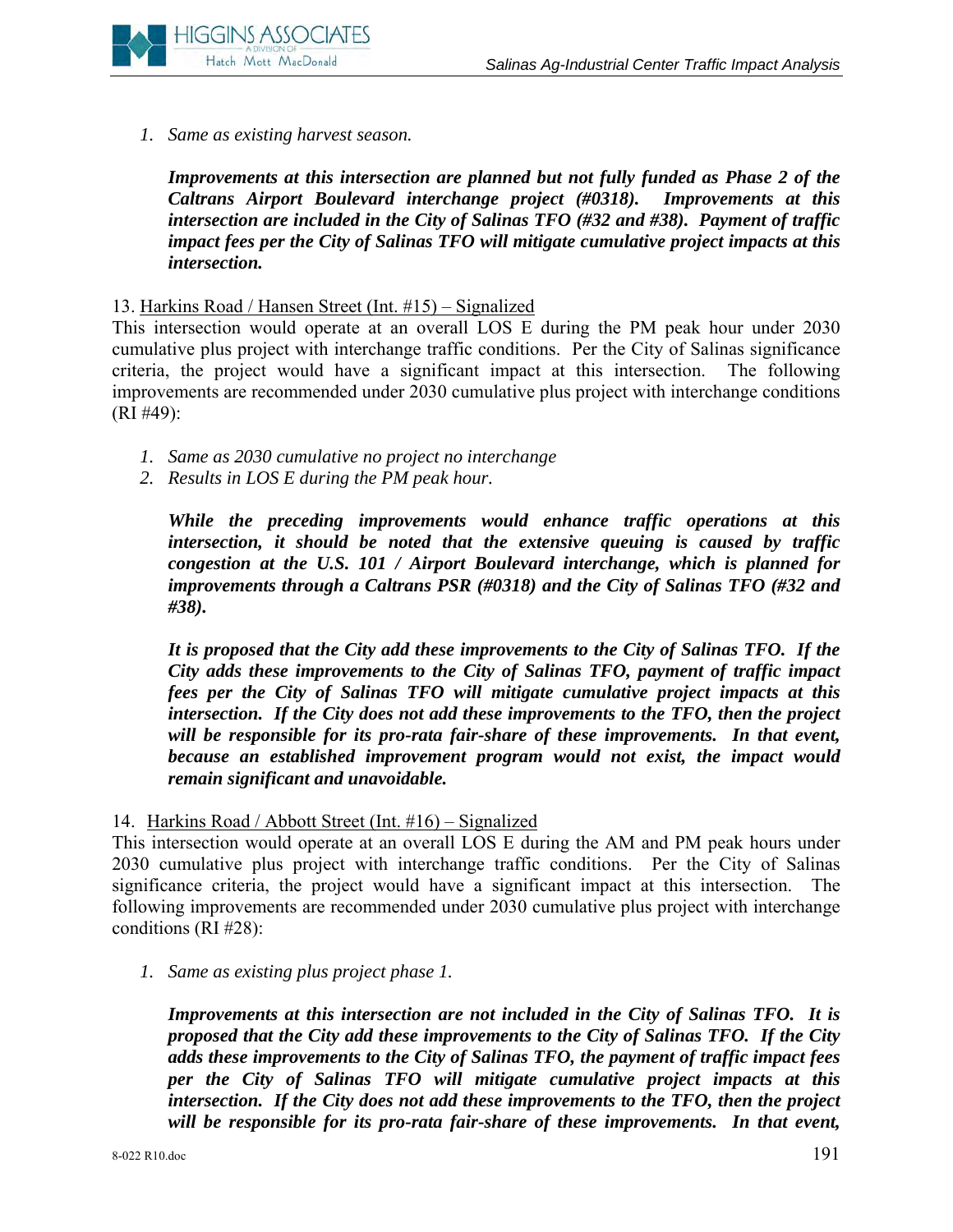

## *because an established improvement program would not exist, the impact would remain significant and unavoidable.*

#### 15. Harkins Road / Dayton Street (Int. #18) – Stop Controlled (WB)

Although this intersection would operate at an acceptable level of service during the AM and PM peak hours, improvements are recommended due to the high volume of southbound left-turning vehicles in the AM peak hour. Per the City of Salinas significance criteria the project **would not** have a significant impact at this intersection. The following improvements are recommended under 2030 cumulative plus project with interchange conditions (RI #16):

*1. Same as existing harvest season.* 

*Improvements at this intersection are not included in any fee program and no mitigation is required of the project at this intersection. However, the project is proposing to implement this improvement to enhance safety at this intersection.* 

#### 16. Harkins Road / Hunter Lane (Int. #19) – Stop Controlled (EB)

This intersection would operate at an overall LOS F during the AM peak hour under 2030 cumulative plus project with interchange traffic conditions. The minor street approach would operate at LOS F during the AM peak hour. Per the Monterey County significance criteria the project would have a significant impact at this intersection. The following improvements are recommended under 2030 cumulative plus project with interchange conditions (RI #50):

*1. Same as 2030 cumulative no project no interchange.* 

*The peak hour signal warrant and the all-way stop control warrant were assessed at this intersection under all traffic scenarios. The all-way stop control warrant is currently met under existing harvest season conditions, and the peak hour signal warrant would be met beginning under 2030 cumulative no project no interchange conditions. Although the peak hour signal warrant would be met under 2030 conditions, the intersection would operate acceptably with all-way stop control. It is recommended that either all-way stop control or a signal be installed at this intersection.* 

*Improvements at this intersection are not currently included in any fee program. This intersection would operate deficiently under 2030 cumulative no project no interchange conditions and is within the County's responsibility and jurisdiction. The County should include the preferred improvement at this intersection in their proposed future impact fee per the Greater Salinas Memorandum of Understanding (MOU) dated August 2006.* 

*If the County adopts an impact fee program that includes the preferred improvement prior to project implementation, payment of the fee will mitigate this impact to a less than significant level. If the County does not adopt an impact fee program including the preferred improvement prior to project implementation, then the project will be responsible for its pro-rata fair-share of this improvement. In that event, because an established improvement program for this improvement would not exist, the impact*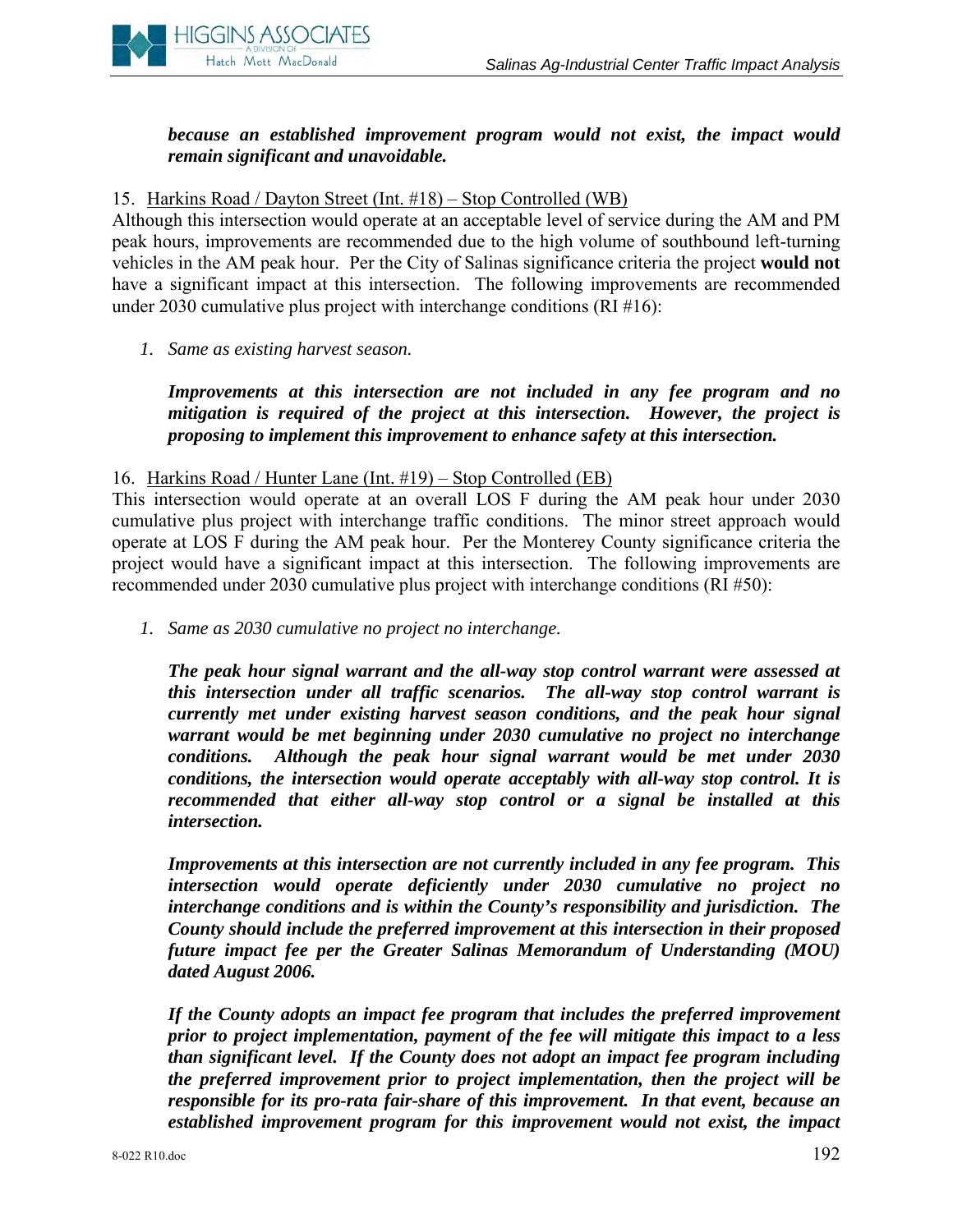

*would remain significant and unavoidable, and the City would need to either adopt findings of overriding considerations or find that this improvement is within the responsibility and jurisdiction of another public agency (the County) and should be adopted by such other agency (CEQA Guidelines Section 15091[a][2] and [3]).* 

#### 17. Hatton Avenue / Spreckels Boulevard (Int. #21) – Stop Controlled (SB)

This intersection would operate at an overall LOS E and LOS D during the AM and PM peak hours under 2030 cumulative plus project with interchange traffic conditions. The minor street approach would operate at LOS F during the AM and PM peak hours. Per the Monterey County significance criteria the project would have a significant impact at this intersection. Assuming the Harris Road interchange is constructed in the location shown in **Exhibit 17**, the following improvements are recommended under 2030 cumulative plus project with interchange conditions (RI #89):

- *1. Same as 2030 cumulative no project no interchange. In addition:*
- *2. Signalize intersection.*

*The project will widen Harris Road to 4 lanes along the project frontage. This improvement will serve as the project's pro-rata fair share contribution to improvements along Harris Road and Spreckels Boulevard. Supporting calculations are included in Appendix X.* 

## 18. Harris Road / Abbott Street (Int. #22) – Signalized

This intersection would operate at an overall LOS E and LOS F during the AM and PM peak hours, respectively, under 2030 cumulative plus project with interchange traffic conditions. Per the Monterey County significance criteria the project would have a significant impact at this intersection. Assuming the Harris Road interchange is constructed in the location shown in **Exhibit 17**, the following improvements are recommended under 2030 cumulative plus project with interchange conditions (RI #90):

- *1. Add second northbound Harris Road left-turn lane.*
- *2. Convert the eastbound Abbott Street shared through/right-turn lane to a through lane.*
- *3. Add an eastbound Abbott Street right-turn lane.*
- *4. Add a second westbound Abbott Street left-turn lane.*

## *The project's frontage improvements will serve as the project's pro-rata fair share contribution to improvements at this intersection.*

#### 19. Harris Road / Harris Place (Int. #23) – Stop Controlled (EB & WB)

A fourth (west) leg would be constructed at this intersection with the implementation of the proposed project. Without additional improvements, intersection would operate at an overall LOS F during the AM and PM peak hours under 2030 cumulative plus project with interchange traffic conditions. The minor street approach of this intersection would also operate at LOS F during the AM and PM peak hours. Per the City of Salinas significance criteria, the project would have a significant impact at this intersection.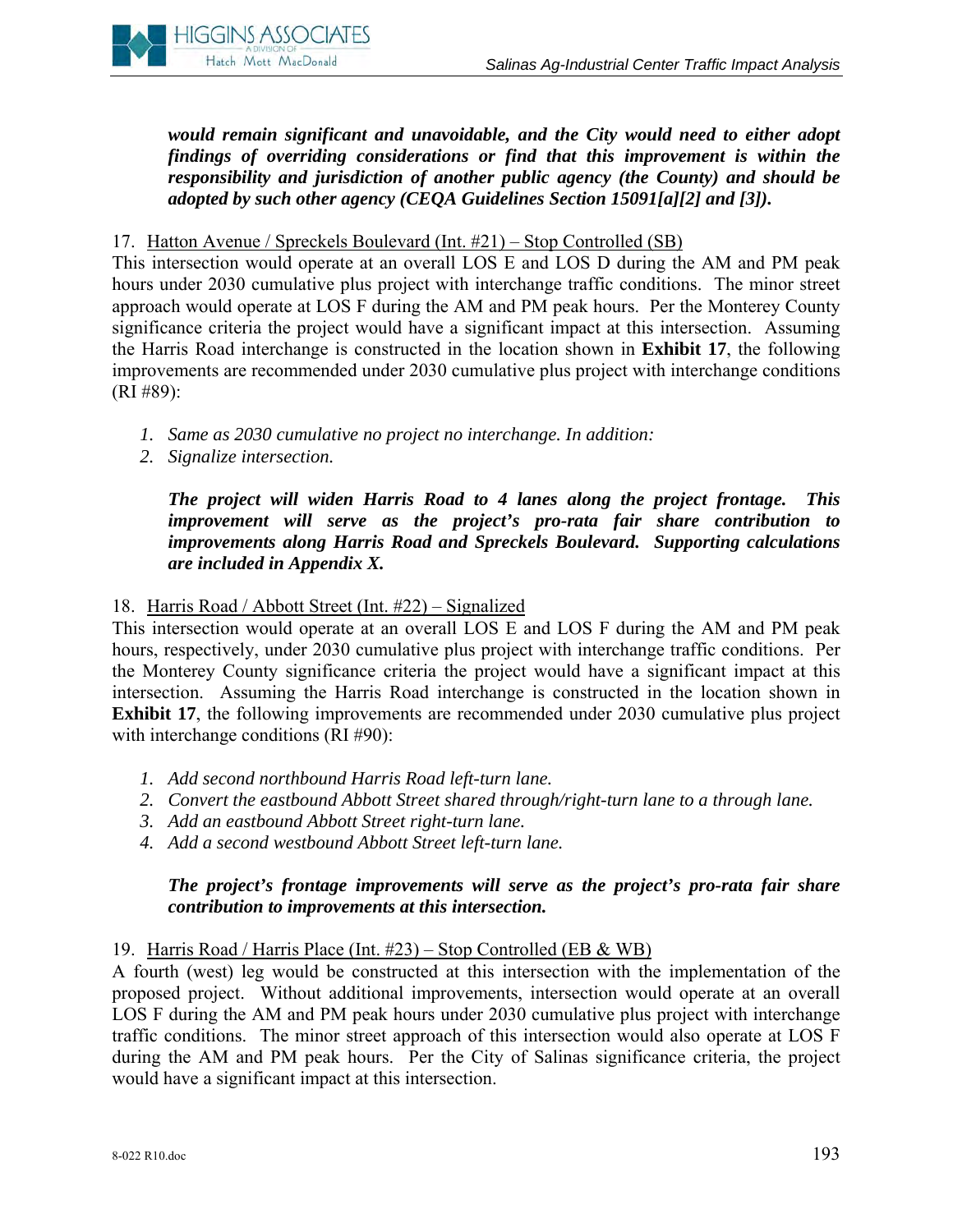

The project applicant is proposing to design this intersection with the following lane configurations and traffic controls under existing plus project phase 1 conditions (RI #29):

- *1. Signalize intersection.*
- *2. Northbound Harris Road approach: One left-turn lane, one shared through/right lane*
- *3. Southbound Harris Road approach: One left-turn lane, one through lane, one right-turn lane.*
- *4. Eastbound Harris Place approach: One left-turn lane, one shared through/right lane*
- *5. Westbound Harris Place approach: One shared left/through/right lane*

The same improvements recommended under existing plus project phase 1 conditions (RI #29) would also be recommended under 2030 cumulative plus project with interchange conditions. In addition to RI #29, the following improvements (RI #82) are recommended under 2030 cumulative plus project with interchange conditions:

- *1. Add a second northbound Harris Road through lane.*
- *2. Add a second southbound Harris Road through lane.*

## *The project's frontage improvements will serve as the project's pro-rata fair share contribution to improvements at this intersection.*

#### 20. U.S. 101 / Gould Road (Int. #25) – Stop Controlled (WB)

The minor street approach of this intersection would operate at LOS F during the AM and PM peak hours under 2030 cumulative plus project with interchange traffic conditions. Per the Caltrans significance criteria the project would have a significant impact at this intersection. The following improvements are recommended under 2030 cumulative plus project with interchange conditions (RI #55):

*1. Same as 2030 cumulative no project no interchange.* 

*Improvements in the TAMC fee (#7) include constructing 2-lane frontage roads on the*  east and west sides of U.S. 101 from the future Harris Road interchange to Chualar. *This would result in the elimination of this intersection. Payment of the TAMC fee will mitigate cumulative project impacts at this intersection.* 

#### 21. U.S. 101 / Hartnell Road Connector (Int. #26) – Stop Controlled (WB)

This intersection would continue to operate at an overall LOS F during the AM and PM peak hours under 2030 cumulative plus project with interchange traffic conditions. The minor street approach of this intersection would also continue to operate at LOS F during the AM and PM peak hours. Per the Caltrans significance criteria the project would have a significant impact at this intersection. The following improvements are recommended under 2030 cumulative plus project with interchange conditions (RI #20):

*1. Same as background.*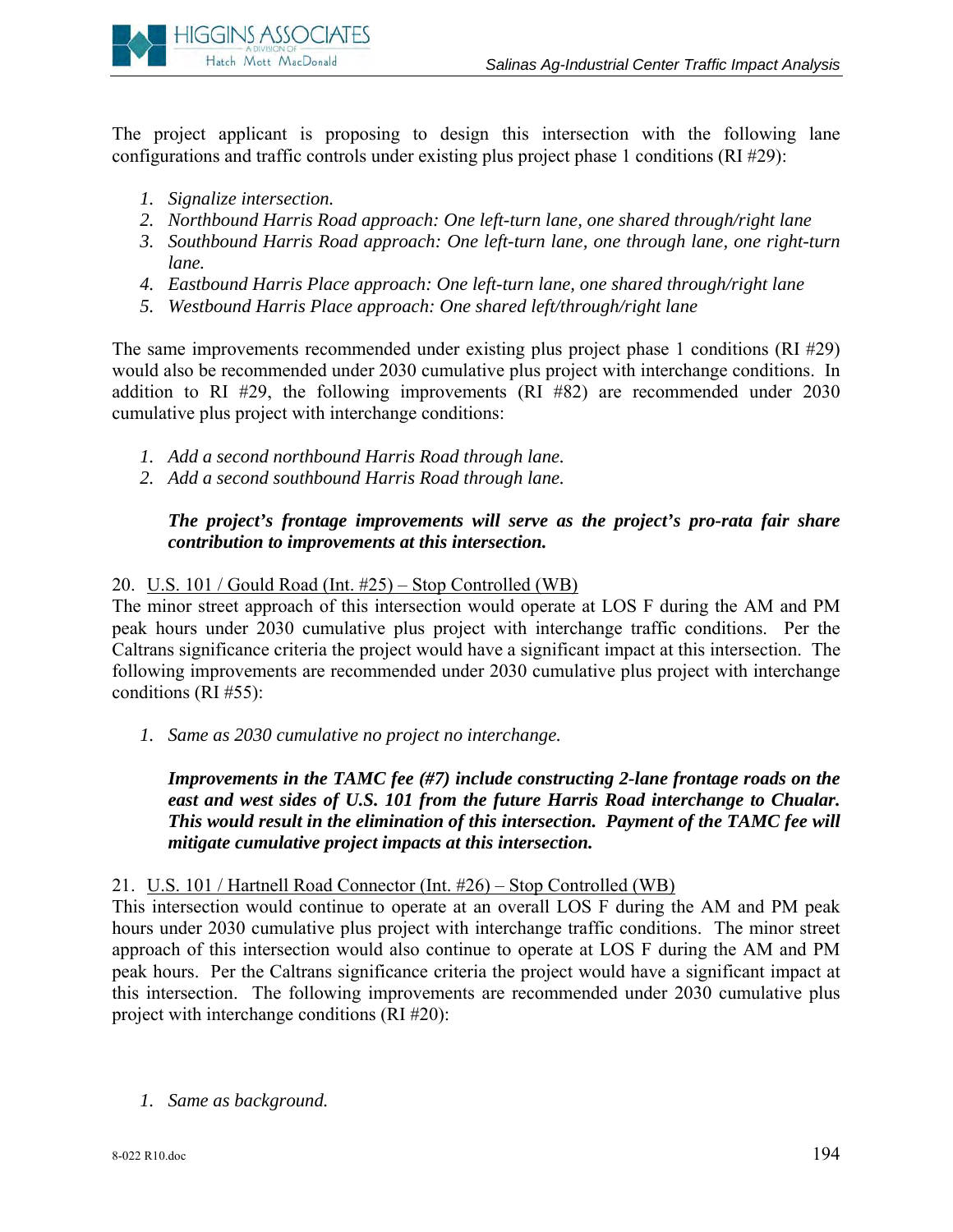

*Improvements in the TAMC fee (#7) include constructing 2-lane frontage roads on the east and west sides of U.S. 101 from the future Harris Road interchange to Chualar. This would result in the elimination of this intersection. Payment of the TAMC fee will mitigate cumulative project impacts at this intersection.* 

#### 22. Street A Project Road / Abbott Street (Int. #27) – Future Project Intersection

This intersection will be created with the implementation of the proposed project. Assuming the Harris Road interchange is constructed in the location shown in **Exhibit 17**, this intersection would require the following lane configurations and traffic controls (RI #92):

- *1. Signalize intersection.*
- *2. Northbound Project Road approach: One left-turn lane and one right-turn lane.*
- *3. Eastbound Abbott Street approach: One through lane, one shared through/right lane.*
- *4. Westbound Abbott Street approach: One left-turn lane and two through lanes.*

## *The project's frontage improvements will serve as the project's pro-rata fair share contribution to improvements at this intersection.*

#### 23. Harris Road / Street B Project Road (Int. #34) – Future Project Intersection

This intersection will be created with the implementation of the proposed project. The analysis at this intersection assumes the Harris Road interchange (and the connector road between the interchange and Harris Road) would be located as shown in **Exhibit 17**, which shows a conceptual sketch of a possible location for the interchange. With the assumed roadway layout, as shown in **Exhibit 17**, this intersection would operate at an acceptable level of service during the AM and PM peak hours under 2030 cumulative plus project with interchange traffic conditions with the following traffic control and lane configurations (RI #93).

Assuming the Harris Road interchange is constructed in the location shown in **Exhibit 17**, the following lane configurations and traffic controls would result in an acceptable level of service:

- *1. Signalize the intersection.*
- *2. Northbound Harris Road approach: One left-turn lane, two through lanes and two right-turn lanes.*
- *3. Southbound Harris Road approach: Two left-turn lanes, two through lanes, and one right-turn lane.*
- *4. Eastbound Project Road approach: One left-turn lane, one through lane and one shared through/right-turn lane.*
- *5. Westbound approach: Three left-turn lanes, one though lane, and one right-turn lane.*

#### *The project's frontage improvements will serve as the project's pro-rata fair share contribution to improvements at this intersection.*

#### 24. Cooper Road / Blanco Road (Int. #37) – Stop Controlled (SB)

This intersection would operate at an overall LOS E during the AM peak hour and LOS F during the PM peak hour under 2030 cumulative plus project with interchange traffic conditions. The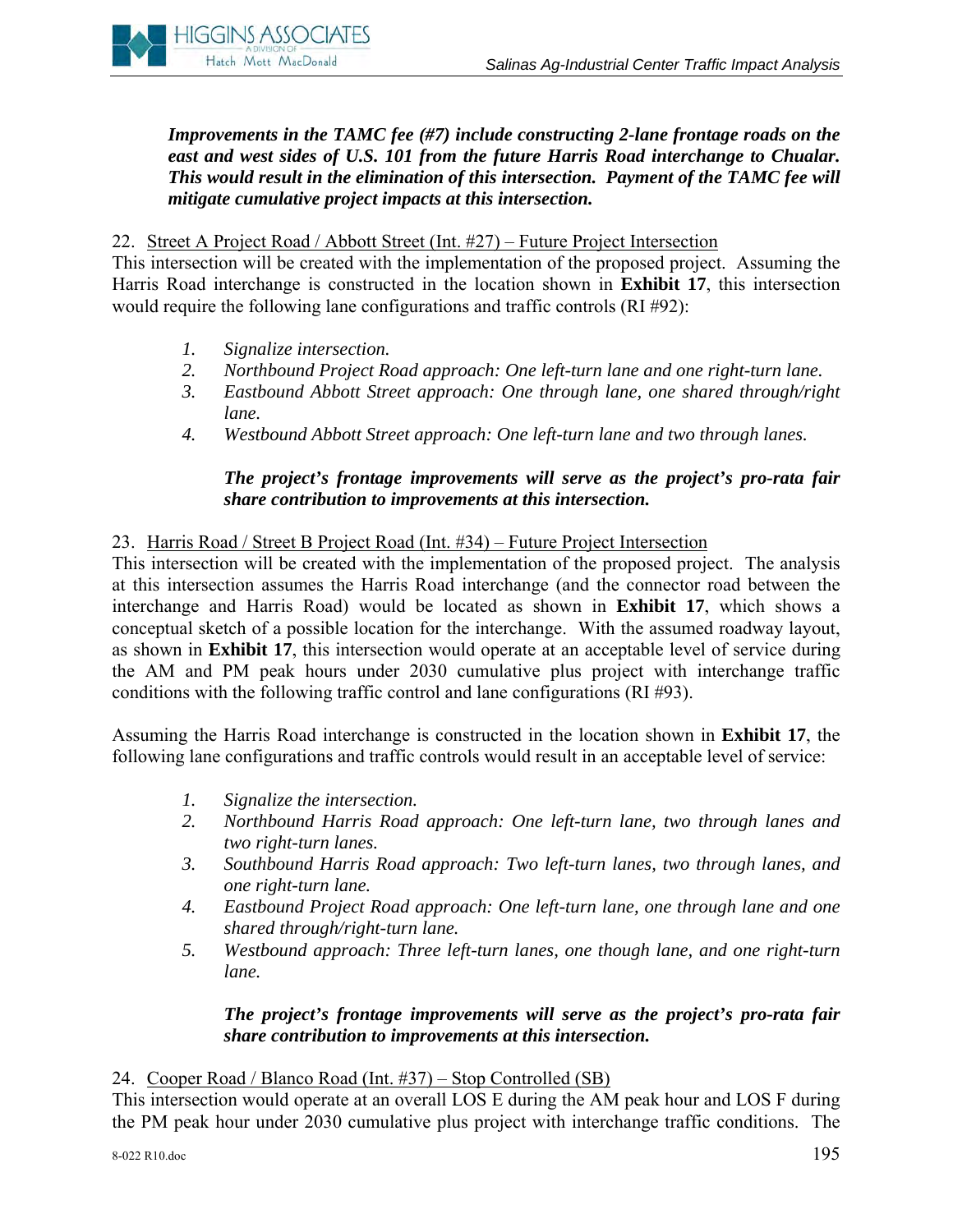

minor street approach of this intersection would operate at LOS F during the AM and PM peak hours. Per the Monterey County significance criteria, the project would have a significant impact at this intersection. The following improvements are recommended under 2030 cumulative plus project with interchange conditions (RI #2):

*1. Same as existing non-harvest season.*

*Improvements at this intersection are not currently included in any fee program. This intersection operates deficiently under existing conditions and is within the County's responsibility and jurisdiction. The County should include the recommended improvements at this intersection in their proposed future impact fee per the Greater Salinas Memorandum of Understanding (MOU) dated August 2006.* 

*If the County adopts an impact fee program that includes these improvements prior to project implementation, payment of the fee will mitigate this impact to a less than significant level. If the County does not adopt an impact fee program including these improvements prior to project implementation, then the project will be responsible for its pro-rata fair-share of these improvements as mitigation as provided in Section 3 of the Agreement Regarding Supplement to the Final Program EIR for the Salinas Future Growth Area between the City of Salinas and the County of Monterey (March 27, 2008). In that event, because an established improvement program for such improvements would not exist, the impact would remain significant and unavoidable, and the City would need to either adopt findings of overriding considerations or find that such improvements are within the responsibility and jurisdiction of another public agency (the County) and should be adopted by such other agency (CEQA Guidelines Section 15091[a][2] and [3]).* 

25. Davis Road / Blanco Road (Int. #38) – Signalized

This intersection would operate at an overall LOS F during the AM and PM peak hours under 2030 cumulative plus project with interchange traffic conditions. Per the Monterey County significance criteria, the project would have a significant impact at this intersection. The following improvements are recommended under 2030 cumulative plus project with interchange conditions (RI #56):

*1. Same as 2030 cumulative no project no interchange.* 

*Improvements at this intersection are included in the City's TFO (#26 and #41) and the TAMC Regional Traffic Impact Fee (#8). In addition, the County should include this intersection in their proposed future impact fee per the Greater Salinas Memorandum of Understanding (MOU) dated August 2006.* 

*If the County adopts an impact fee program that includes these improvements prior to project implementation, payment of the fee will mitigate this impact to a less than significant level. If the County does not adopt an impact fee program including these improvements prior to project implementation, then the project will be responsible for its pro-rata fair-share of these improvements as mitigation as provided in Section 3 of the Agreement Regarding Supplement to the Final Program EIR for the Salinas*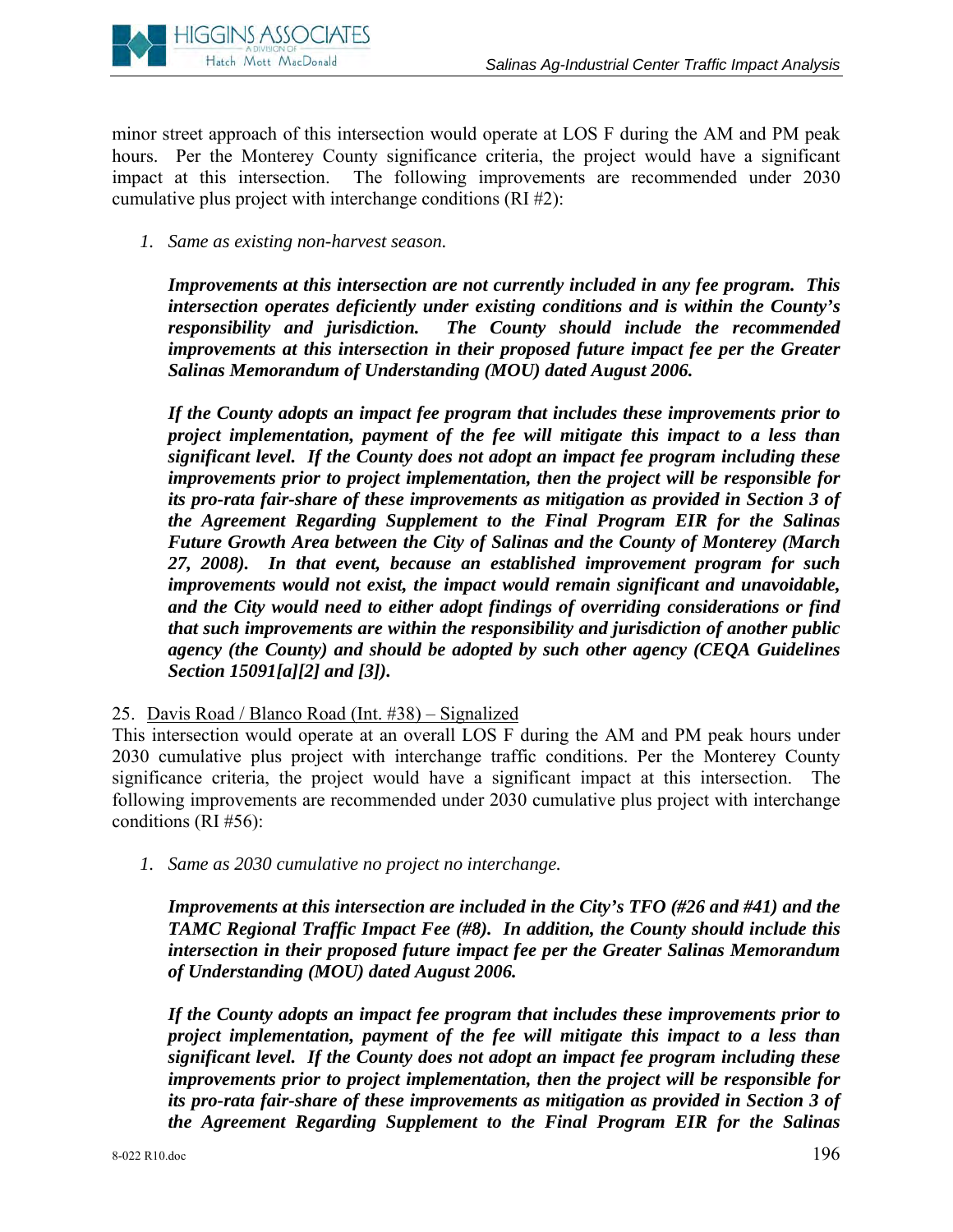

*Future Growth Area between the City of Salinas and the County of Monterey (March 27, 2008). In that event, because an established improvement program for such improvements would not exist, the impact would remain significant and unavoidable, and the City would need to either adopt findings of overriding considerations or find that such improvements are within the responsibility and jurisdiction of another public agency (the County) and should be adopted by such other agency (CEQA Guidelines Section 15091[a][2] and [3]).* 

#### 26. SR 68 / Hitchcock Road (Int. #39) – Stop Controlled (EB)

The minor street approach of this intersection would operate at LOS F during the PM peak hour under 2030 cumulative plus project with interchange traffic conditions. Per the Caltrans significance criteria the project would have a significant impact at this intersection.

*This intersection is within the responsibility and jurisdiction of Caltrans, and not the City of Salinas. Improvements along this corridor should be added to the TAMC fee. If they are, payment of the TAMC fee would mitigate project impacts at this intersection to a less than significant level. If improvements are not added to the TAMC fee prior to project implementation, then the project will be responsible for its pro-rata fair-share of the improvements. In that event, because an established improvement program for such improvements would not exist, the impact would remain significant and unavoidable, and the City would need to either adopt findings of overriding considerations or find that such improvements are within the responsibility and jurisdiction of another public agency (Caltrans and TAMC) and should be adopted by such other agency (CEQA Guidelines Section 15091[a][2] and [3]).* 

*Options for improving operations at this intersection include consolidating access points and eliminating left-turns into and out of the driveways and minor intersections along SR 68 between Foster Road and Blanco Road, or the installation of a median barrier that would to allow left-turns into the minor streets but prevent left-turns out. These options would improve safety and the levels of service at the intersections along the corridor but would result in traffic diversions and the need to accommodate Uturns along the corridor. As pointed out by Monterey County Department of Public Works staff, the corridor merits a systems analysis to address these impacts, which is beyond the scope of this study. Caltrans should consider commissioning a systems analysis of the corridor.* 

*It should be noted that installation of a traffic signal would improve operations at this intersection to an acceptable level of service. However, it would also have an adverse impact on the through traffic on SR 68 and could cause an increase in rear-end collisions. As a result, a traffic signal is not recommended for this intersection.* 

## 27. Merrill Street / Abbott Street (Int. #42) – Stop Controlled (NB)

This intersection would operate at an overall LOS E and LOS F during the AM and PM peak hours under 2030 cumulative plus project with interchange traffic conditions. The minor street approach of this intersection would also operate at LOS F during both peak hours. Per the City of Salinas significance criteria the project would have a significant impact at this intersection.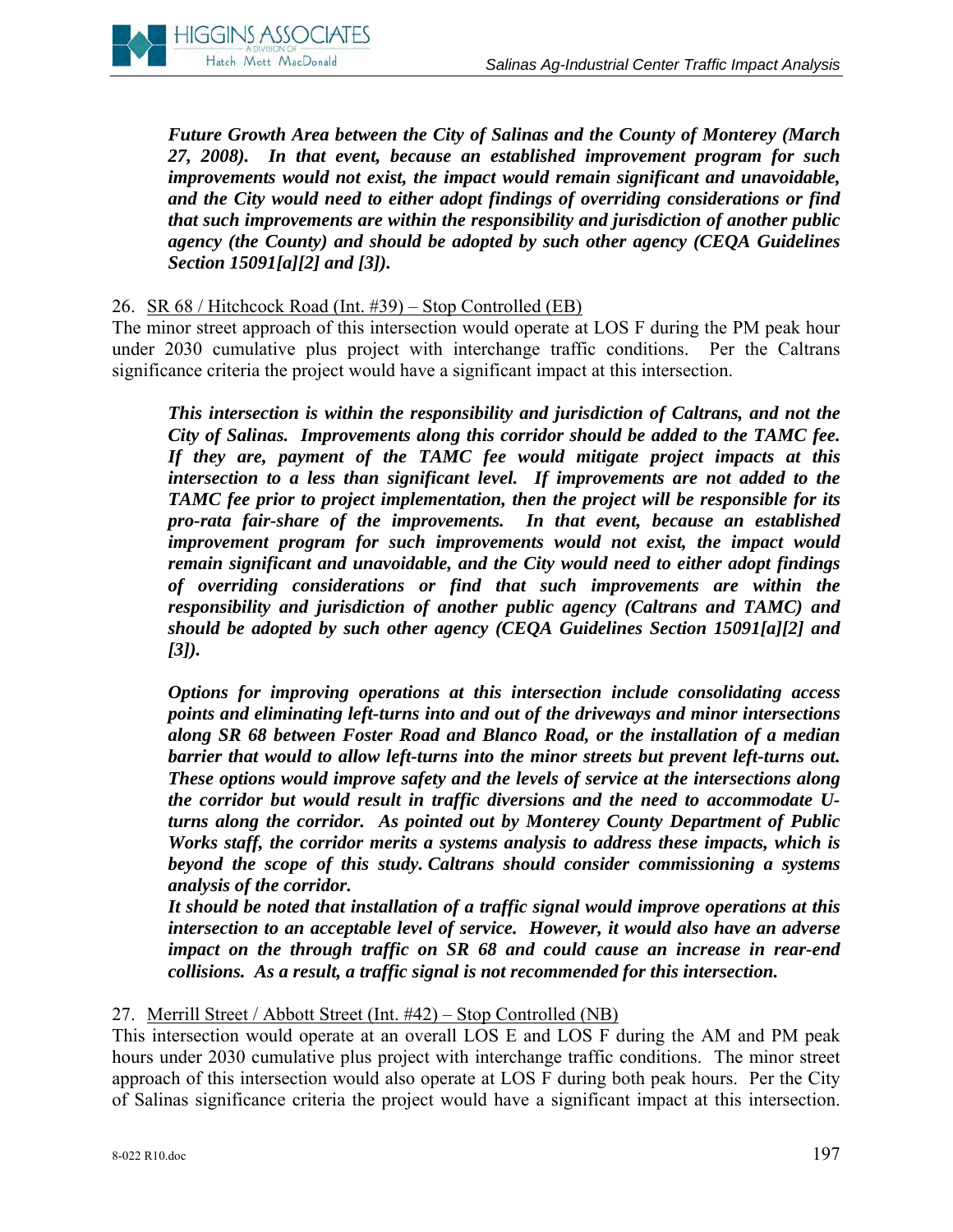

The following improvements are recommended under 2030 cumulative plus project with interchange conditions (RI #22):

*1. Same as background.* 

*Improvements at this intersection are not included in the City of Salinas TFO. It is proposed that the City add these improvements to the City of Salinas TFO. If the City adds these improvements to the TFO, payment of traffic impact fees per the City of Salinas TFO will mitigate cumulative project impacts at this intersection. If the City does not add these improvements to the TFO, then the project will be responsible for its pro-rata fair-share of these improvements. In that event, because an established improvement program would not exist, the impact would remain significant and unavoidable.* 

28. Skyway Boulevard / E. Alisal Street (Int. #43) – Stop Controlled (NB & SB)

This intersection would operate at an overall LOS F during the AM peak hour under 2030 cumulative plus project with interchange traffic conditions. The minor street approach of this intersection would also operate at LOS F during both peak hours. Per the City of Salinas significance criteria the project would have a significant impact at this intersection. The following improvements are recommended under 2030 cumulative plus project with interchange conditions (RI #23):

*1. Same as background.* 

## *Improvements along E. Alisal Street are included in the City of Salinas TFO (#36). Payment of traffic impact fees per the City of Salinas TFO will mitigate cumulative project impacts at this intersection.*

#### 29. U.S. 101 / Spence Road (Int. #44) – Stop Controlled (WB)

This intersection would continue to operate at an overall LOS F during both the AM and PM peak hours under 2030 cumulative plus project with interchange traffic conditions. The minor street approach would also continue to operate at LOS F during both the AM and PM peak hours. Per the Caltrans significance criteria the project would have a significant impact at this intersection. The following improvements are recommended under 2030 cumulative plus project with interchange conditions (RI #4):

*1. Same as existing non-harvest season.* 

*Improvements in the TAMC fee (#7) include constructing 2-lane frontage roads on the east and west sides of U.S. 101 from the future Harris Road interchange to Chualar. This would result in the elimination of this intersection. Payment of the TAMC fee will mitigate cumulative project impacts at this intersection.* 

**10.2 2030 Cumulative Plus Project With Interchange Road Segment Operations** 

2030 cumulative plus project with interchange AM and PM peak hour levels of service on the study road segments are tabulated in **Exhibit 7B**. Freeway ramp, weaving, and non-freeway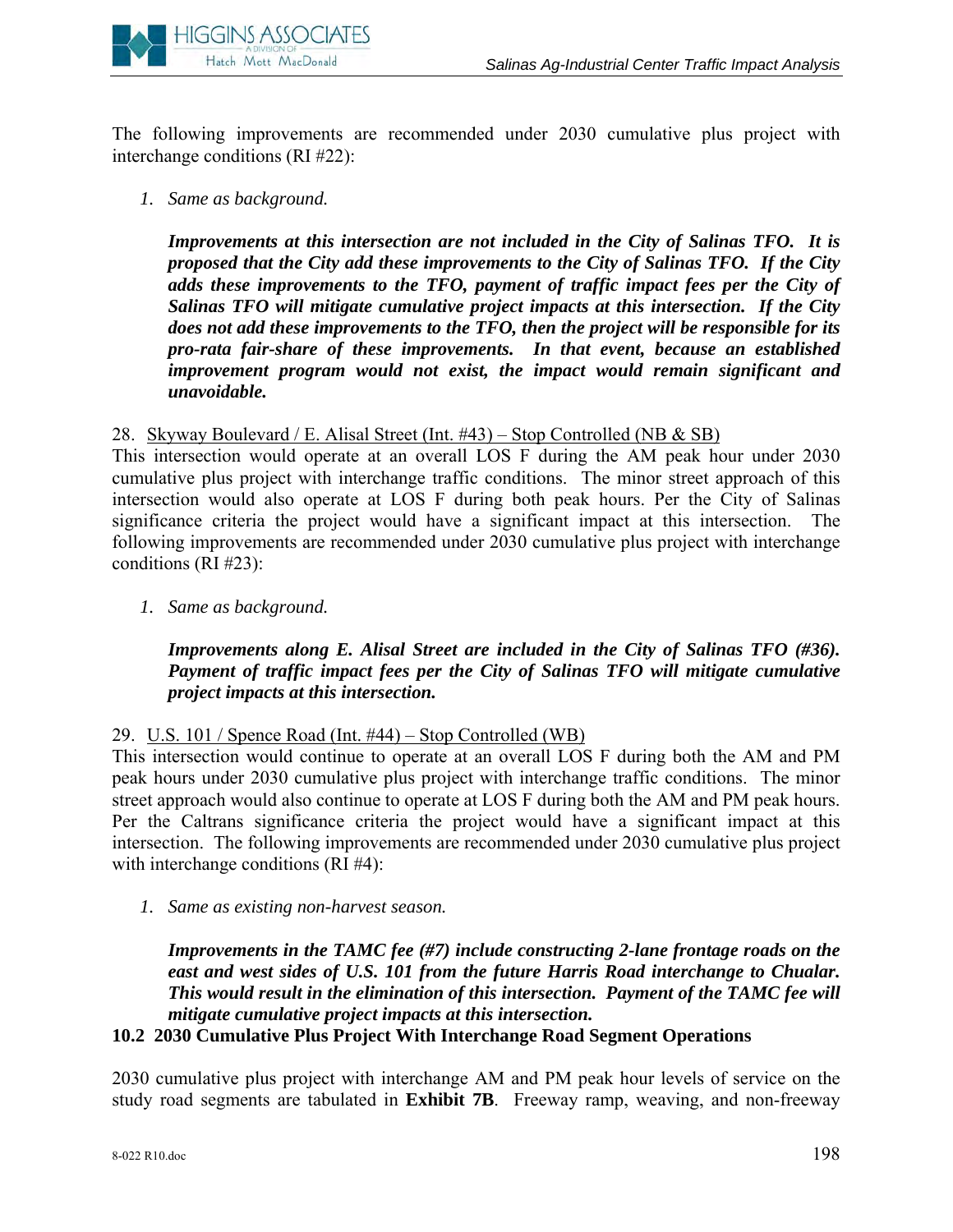

roadway segment volumes are based upon the intersection turning volumes shown on **Diagrams 45** and **46** in **Appendix B**.

A discussion of the traffic operations for the road and freeway segments and ramps with operational deficiencies under 2030 cumulative plus project with interchange traffic conditions follows. Recommended road segment improvements are discussed in italics below the description of each segment's operations, and are shown on **Exhibits 7A and 7B**.

## *Road Segments*

- 1. Abbott Street
	- a. Harris Road Firestone Driveway (Seg. #1f). This segment would operate at LOS D and LOS E during the AM and PM peak hours, respectively. Per Monterey County significance criteria the project would have a significant impact on this road segment. The following improvements are recommended under 2030 cumulative plus project with interchange conditions (RI #40):
		- *i. Same as background plus project buildout.*

#### *Improvements on this road segment are included in the TAMC fee (#7 and #10). Payment of the TAMC fee will mitigate cumulative project impacts on this road segment.*

- 2. Blanco Road
	- a. Cooper Road Davis Road (Seg. #3a). This segment would operate at LOS E during the AM and PM peak hours. Per Monterey County significance criteria the project **would not** have a significant impact on this road segment. The following improvements are recommended under 2030 cumulative plus project with interchange conditions (RI #5):
		- *i. Same as existing non-harvest season.*

## *No mitigation is required of the project.*

- b. Davis Road Alisal Street (Seg. #3b). This segment will operate at LOS E and LOS F during the AM and PM peak hours, respectively. Per the City of Salinas significance criteria the project would have a significant impact on this road segment. The following improvements are recommended under 2030 cumulative plus project with interchange conditions (RI #57):
	- *i. Same as 2030 cumulative no project no interchange.*

*Improvements along this road segment are included in the City of Salinas TFO (#41). Payment of traffic impact fees per the City of Salinas TFO will mitigate cumulative project impacts on this road segment.* 

3. Davis Road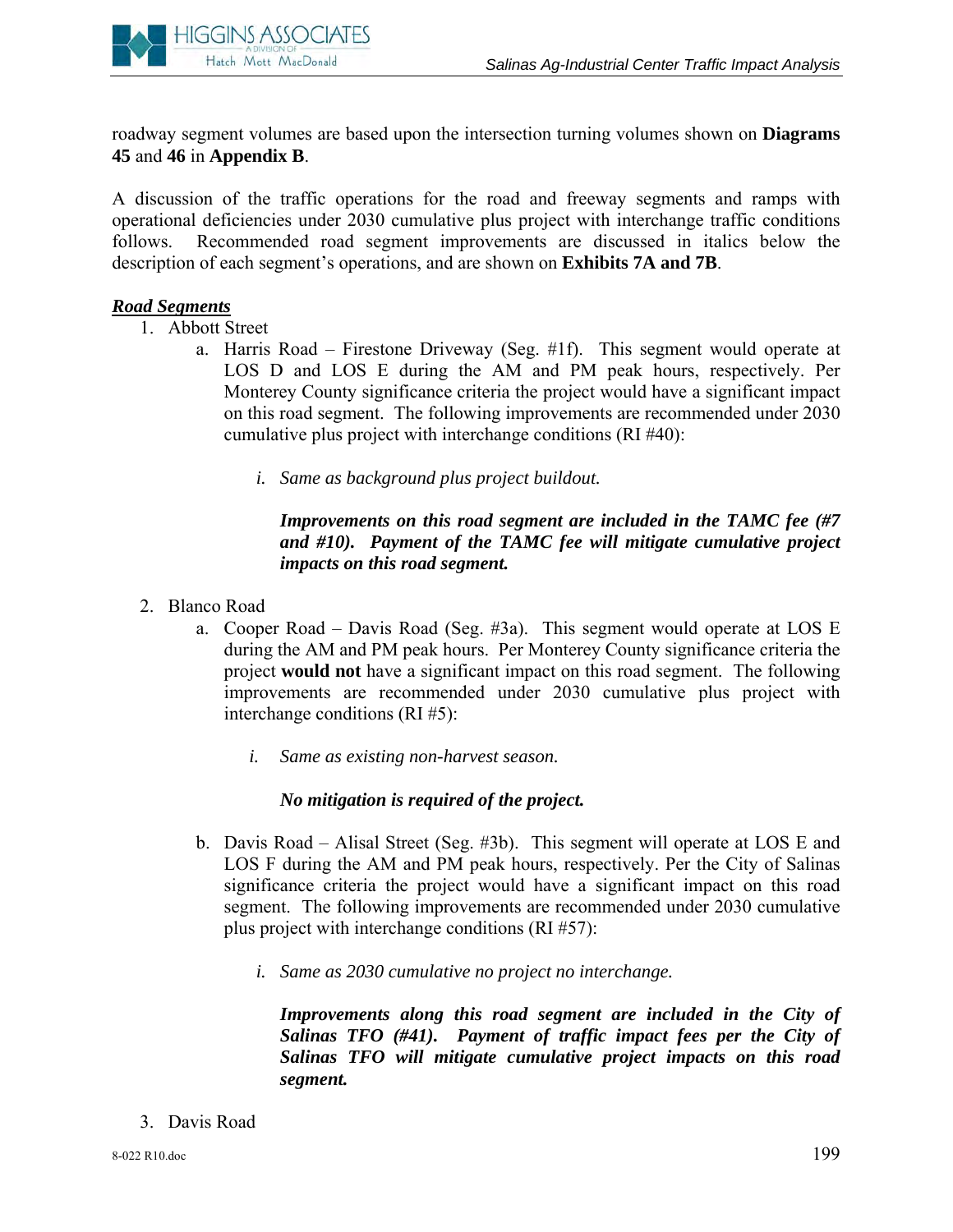

- a. Hitchcock Road Blanco Road (Seg. #4a). This segment would operate at LOS E and LOS F during the AM and PM peak hours, respectively. Per Monterey County significance criteria the project would have a significant impact on this road segment. The following improvements are recommended under 2030 cumulative plus project with interchange conditions (RI #26):
	- *i. Same as background.*

## *Improvements along this road segment are included in the TAMC fee (#4). Payment of the TAMC fee will mitigate cumulative project impacts on this road segment.*

- b. Blanco Road Ambrose Drive (Seg. #4b). This segment would operate at LOS F during the AM and PM peak hours. Per Monterey County significance criteria the project would have a significant impact on this road segment. The following improvements are recommended under 2030 cumulative plus project with interchange conditions (RI #6):
	- *i. Same as existing non-harvest season.*

# *Improvements on this road segment are included in the TAMC fee (#8). Payment of the TAMC fee will mitigate cumulative project impacts on this road segment.*

- 4. Harris Road
	- a. Spreckels Boulevard Harris Place (Seg. #9a). This segment would operate at LOS E and LOS F during the AM and PM peak hours, respectively. Per the Monterey County significance criteria the project would have a significant impact on this road segment. The following improvements are recommended under 2030 cumulative plus project with interchange conditions (RI #58):
		- *i. Same as 2030 cumulative no project no interchange.*

## *The project will widen Harris Road to 4 lanes along the project frontage. This improvement will serve as the project's fair share contribution to improvements along Harris Road and Spreckels Boulevard. Supporting calculations are included in Appendix X.*

b. Harris Place – Abbott Street (Seg. #9b). This segment would operate at LOS D and LOS E during the AM and PM peak hours, respectively. Per the Monterey County significance criteria the project would have a significant impact on this road segment. This road segment will come under the jurisdiction of the City of Salinas as part of the annexation that will occur with the implementation of the proposed project and will be subject to a level of service standard D (per City of Salinas standards). Per the City of Salinas significance criteria, the project would also have a significant impact on this road segment. The following improvements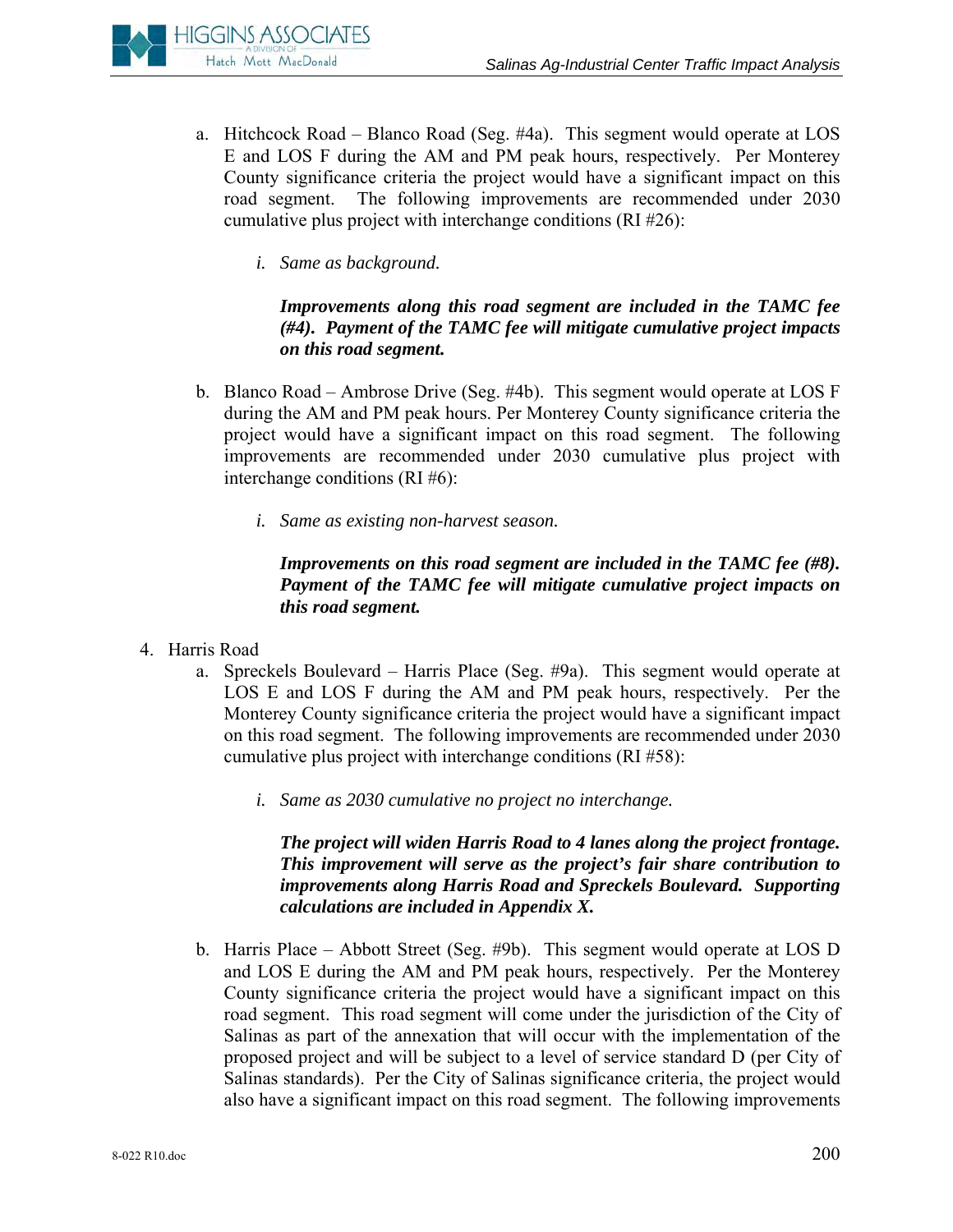

are recommended under 2030 cumulative plus project with interchange conditions (RI #41):

*i. Same as background plus project buildout.* 

## *The project will widen Harris Road to 4 lanes along the project frontage with the implementation of the project.*

- 5. Sanborn Road
	- a. Abbott Street Terven Avenue (Seg. #13a). This segment would operate at LOS E during the PM peak hour. Per the City of Salinas significance criteria the project would have a significant impact on this road segment. The following improvements are recommended under 2030 cumulative plus project with interchange conditions (RI #59):
		- *i. Same as 2030 cumulative no project no interchange.*

## *Improvements along Sanborn Road are included in the City of Salinas TFO (#37). Payment of traffic impact fees per the City of Salinas TFO will mitigate cumulative project impacts on this road segment.*

- b. Terven Avenue U.S. 101 (Seg. #13b). This segment would operate at LOS E during the PM peak hour. Per the City of Salinas significance criteria the project would have a significant impact on this road segment. The following improvements are recommended under 2030 cumulative plus project with interchange conditions (RI #60):
	- *i. Same as 2030 cumulative no project no interchange.*

## *Improvements along Sanborn Road are included in the City of Salinas TFO (#37). Payment of traffic impact fees per the City of Salinas TFO will mitigate cumulative project impacts on this road segment.*

- c. U.S. 101 Fairview Avenue (Seg. #13c). This segment would operate at LOS F during the PM peak hour. Per the City of Salinas significance criteria the project would have a significant impact on this road segment. The following improvements are recommended under 2030 cumulative plus project with interchange conditions (RI #61):
	- *i. Same as 2030 cumulative no project no interchange.*

*Improvements along Sanborn Road are included in the City of Salinas TFO (#37). Payment of traffic impact fees per the City of Salinas TFO will mitigate cumulative project impacts on this road segment.* 

6. Spreckels Boulevard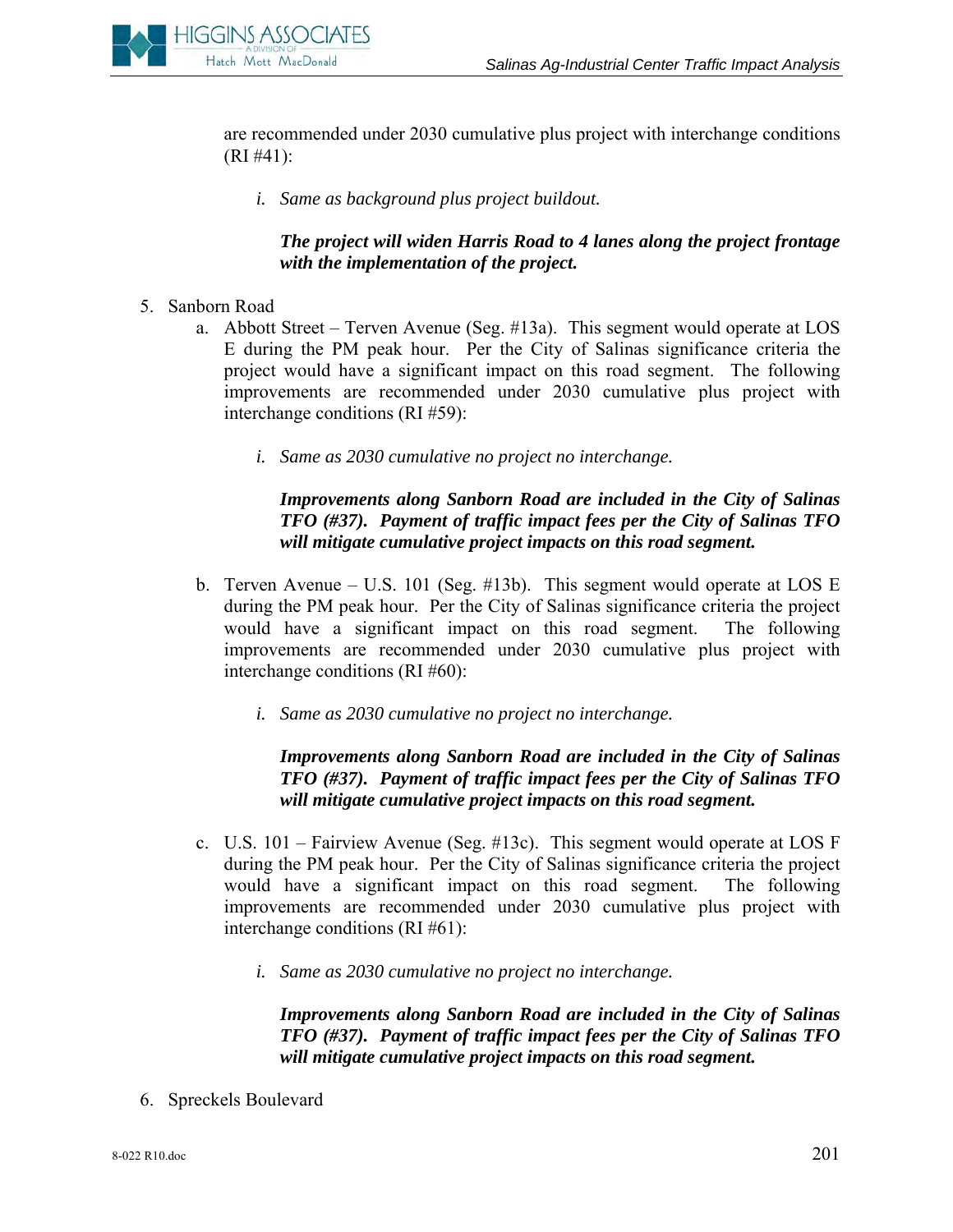

- a. SR 68 Hatton Avenue (Seg. #15a). This segment would operate at LOS F during the AM and PM peak hours. Per the City of Salinas significance criteria the project would have a significant impact on this road segment. The following improvements are recommended under 2030 cumulative plus project with interchange conditions (RI #62):
	- *i. Same as 2030 cumulative no project no interchange.*

*The project will widen Harris Road to 4 lanes along the project frontage. This improvement will serve as the project's fair share contribution to improvements along Harris Road and Spreckels Boulevard. Supporting calculations are included in Appendix X.* 

- b. Hatton Avenue Harris Road (Seg. #15b). This segment would operate at LOS F during the AM and PM peak hours. Per the City of Salinas significance criteria the project would have a significant impact on this road segment. The following improvements are recommended under 2030 cumulative plus project with interchange conditions (RI #63):
	- *i. Same as 2030 cumulative no project no interchange.*

*The project will widen Harris Road to 4 lanes along the project frontage. This improvement will serve as the project's fair share contribution to improvements along Harris Road and Spreckels Boulevard. Supporting calculations are included in Appendix X.* 

- 7. SR 68
	- a. Spreckels Boulevard Foster Road (Seg. #16a). This segment would operate at LOS D during the PM peak hour. Per CEQA guidelines [Section 15091(a)(2)] this road segment is within the responsibility and jurisdiction of Caltrans and TAMC and not the City of Salinas. Improvements to this road segment can and should be adopted by Caltrans and TAMC. Per the Caltrans significance criteria the project **would not** have a significant impact on this road segment. The following improvements are recommended under 2030 cumulative plus project with interchange conditions (RI #64):
		- *i. Same as 2030 cumulative no project no interchange.*

# *No mitigation is required of the project.*

b. Foster Road – Hitchcock Road (Seg. #16b). This segment would operate at LOS D during the PM peak hour. Per CEQA guidelines [Section 15091(a)(2)] this road segment is within the responsibility and jurisdiction of Caltrans and TAMC and not the City of Salinas. Improvements to this road segment can and should be adopted by Caltrans and TAMC. Per the Caltrans significance criteria the project **would not** have a significant impact on this road segment. The following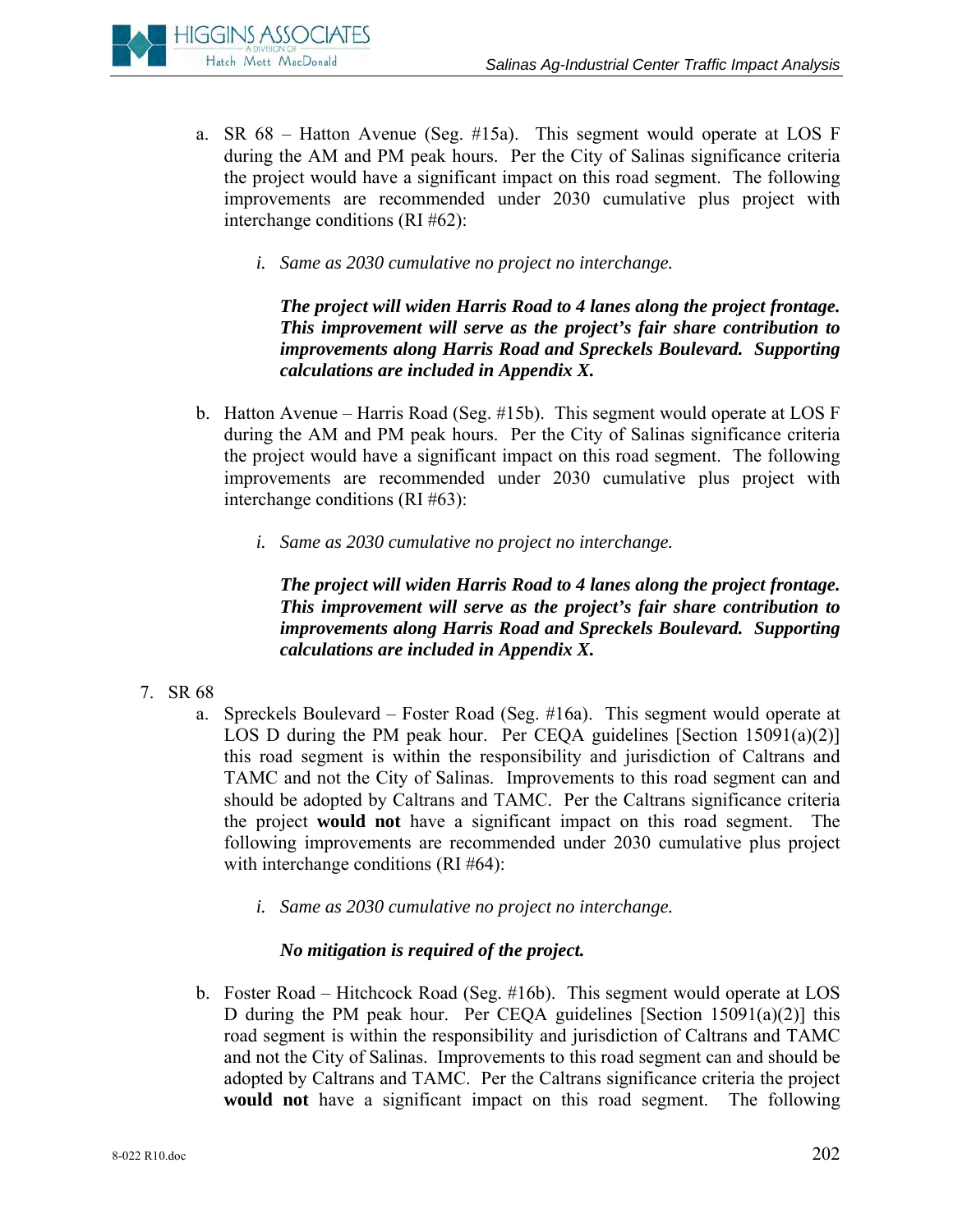

improvements are recommended under 2030 cumulative plus project with interchange conditions (RI #65):

*i. Same as 2030 cumulative no project no interchange.* 

#### *No mitigation is required of the project.*

- 8. SR 156
	- a. Castroville Boulevard U.S. 101 (Seg. #17b). This segment would operate at LOS E and LOS F during the AM and PM peak hours, respectively. Per the Caltrans significance criteria the project would have a significant impact on this road segment. The following improvements are recommended under 2030 cumulative plus project with interchange conditions (RI #7):
		- *i. Same as 2030 cumulative no project no interchange.*

## *Improvements on this road segment are included in the TAMC fee (#3). Payment of the TAMC fee will mitigate cumulative project impacts on this road segment.*

- 9. SR 183
	- a. Espinosa Road Salinas City Limits (Seg. #18a). This segment would operate at LOS E during the AM and PM peak hours. Per CEQA guidelines [Section  $15091(a)(2)$ ] this road segment is within the responsibility and jurisdiction of Caltrans and TAMC and not the City of Salinas. Improvements to this road segment can and should be adopted by Caltrans and TAMC. Per the Caltrans significance criteria the project **would not** have a significant impact on this road segment. The following improvements are recommended under 2030 cumulative plus project with interchange conditions (RI #17):
		- *i. Same as existing harvest season.*

#### *No mitigation is required of the project.*

#### *Freeway Segments*

- 1. U.S. 101
	- a. Potter Road Spence Road (Seg. #20a). This segment would operate at LOS D and LOS F during the AM and PM peak hours, respectively. Per the Caltrans significance criteria the project would have a significant impact on this road segment. The following improvements are recommended under 2030 cumulative plus project with interchange conditions (RI #68):
		- *i. Same as 2030 cumulative no project no interchange.*

*Improvements in the TAMC fee (#7) include constructing 2-lane frontage roads on the east and west sides of U.S. 101 from the future Harris Road interchange to Chualar. This would improve traffic*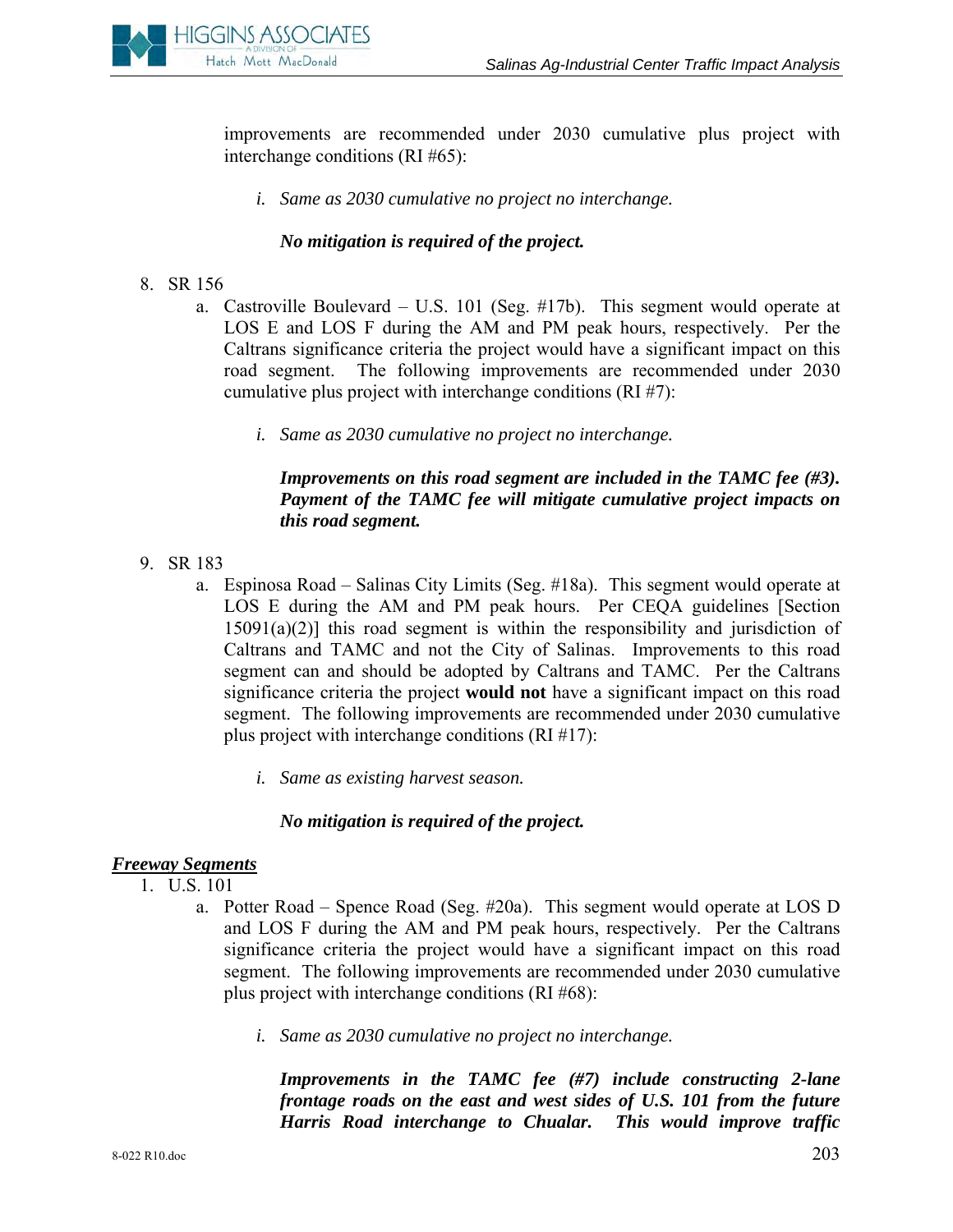

*operations on U.S. 101 by eliminating minor intersections along the corridor. This road segment is within the responsibility and jurisdiction of Caltrans, and not the City of Salinas. Improvements along this corridor should be added to the TAMC fee. If they are, payment of the TAMC fee would mitigate project impacts at this intersection to a less than significant level. If improvements are not added to the TAMC fee prior to project implementation, then the project will be responsible for its pro-rata fair-share of the improvements. In that event, because an established improvement program for such improvements would not exist, the impact would remain significant and unavoidable, and the City would need to either adopt findings of overriding considerations or find that such improvements are within the responsibility and jurisdiction of another public agency (Caltrans and TAMC) and should be adopted by such other agency (CEQA Guidelines Section 15091[a][2] and [3]).* 

- b. Spence Road Abbott Street (Seg. #20b). This segment would operate at LOS D and LOS F during the AM and PM peak hours, respectively. Per the Caltrans significance criteria the project would have a significant impact on this road segment. The following improvements are recommended under 2030 cumulative plus project with interchange conditions (RI #69):
	- *i. Same as 2030 cumulative no project no interchange.*

*Improvements in the TAMC fee (#7) include constructing 2-lane frontage roads on the east and west sides of U.S. 101 from the future Harris Road interchange to Chualar. This would improve traffic operations on U.S. 101 by eliminating minor intersections along the corridor. This road segment is within the responsibility and jurisdiction of Caltrans, and not the City of Salinas. Improvements along this corridor should be added to the TAMC fee. If they are, payment of the TAMC fee would mitigate project impacts at this intersection to a less than significant level. If improvements are not added to the TAMC fee prior to project implementation, then the project will be responsible for its pro-rata fair-share of the improvements. In that event, because an established improvement program for such improvements would not exist, the impact would remain significant and unavoidable, and the City would need to either adopt findings of overriding considerations or find that such improvements are within the responsibility and jurisdiction of another public agency (Caltrans and TAMC) and should be adopted by such other agency (CEQA Guidelines Section 15091[a][2] and [3]).* 

c. Abbott Street – Gould Road (Seg. #20c). This segment would operate at LOS D during the PM peak hour. Per the Caltrans significance criteria the project **would not** have a significant impact on this road segment. The following improvements are recommended under 2030 cumulative plus project with interchange conditions (RI #77):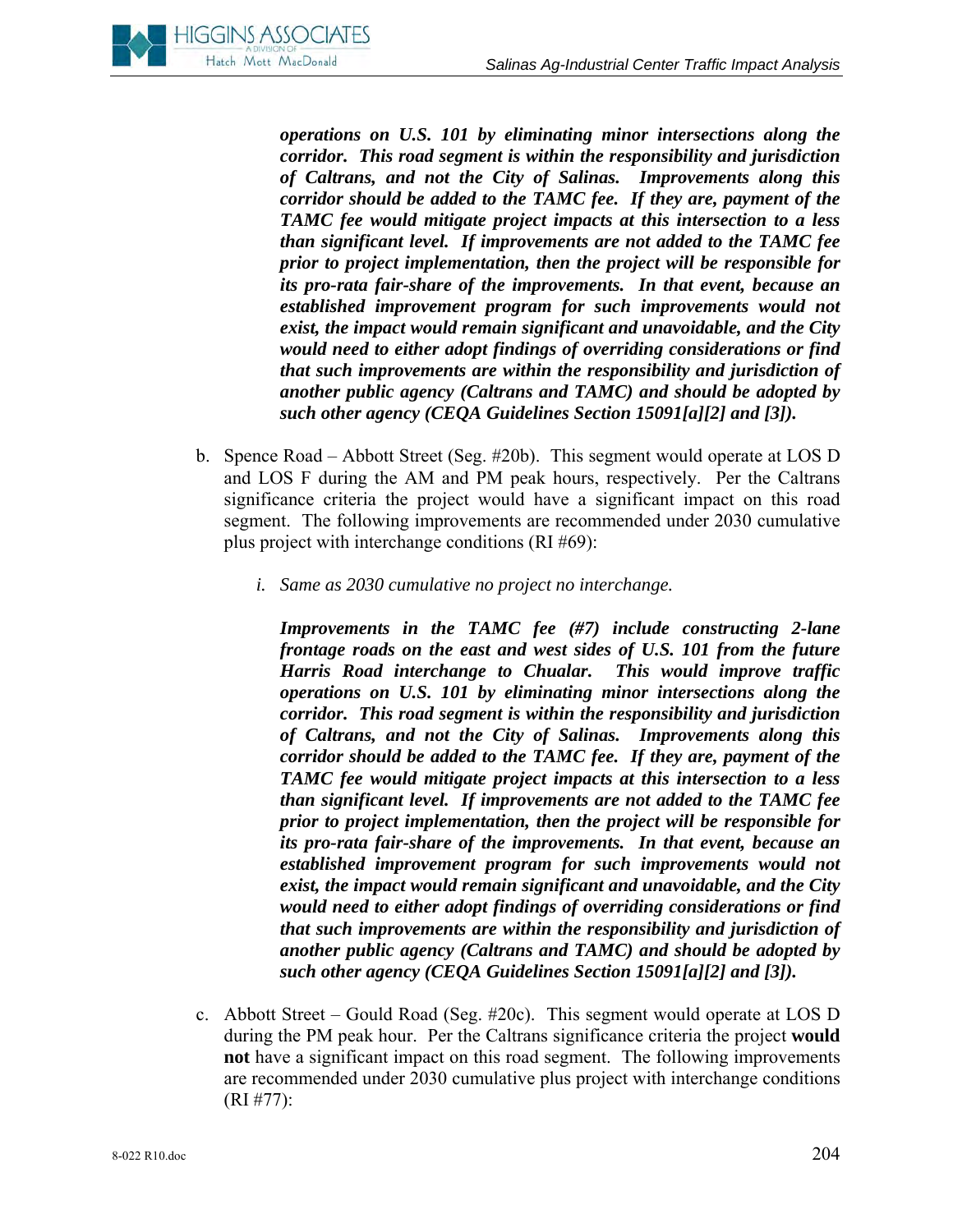

*i. Same as 2030 cumulative without project and with interchange.* 

#### *No mitigation is required of the project.*

- d. Gould Road Harris Road (Seg. #20e). This segment would operate at LOS D during the PM peak hour. Per the Caltrans significance criteria the project **would not** have a significant impact on this road segment. The following improvements are recommended under 2030 cumulative plus project with interchange conditions (RI #78):
	- *i. Same as 2030 cumulative without project and with interchange.*

#### *No mitigation is required of the project.*

- e. Harris Road Airport Boulevard (Seg. #20f). This segment would operate at LOS D and during the PM peak hour. Per the Caltrans significance criteria the project would have a significant impact on this road segment. The following improvements are recommended under 2030 cumulative plus project with interchange conditions (RI #94):
	- *i. Widen to a 6-lane freeway.*

*Improvements on this road segment are included in the City of Salinas TFO (#32). Payment of traffic impact fees per the City of Salinas TFO will mitigate cumulative project impacts on this road segment.* 

- f. Airport Boulevard Sanborn Road (Seg. #20g). This segment would operate at LOS D and LOS E during the AM and PM peak hours, respectively. Per the Caltrans significance criteria the project would have a significant impact on this road segment. The following improvements are recommended under 2030 cumulative plus project with interchange conditions (RI #70):
	- *i. Same as 2030 cumulative no project no interchange.*

## *These improvements are included in the City of Salinas TFO (#32). Payment of traffic impact fees per the City of Salinas TFO will mitigate cumulative project impacts on this road segment.*

- g. Sanborn Road John Street (Seg. #20h). This segment would operate at LOS D and LOS F during the AM and PM peak hours, respectively. Per the Caltrans significance criteria the project would have a significant impact on this road segment. The following improvements are recommended under 2030 cumulative plus project with interchange conditions (RI #71):
	- *i. Same as background plus project phase 1.*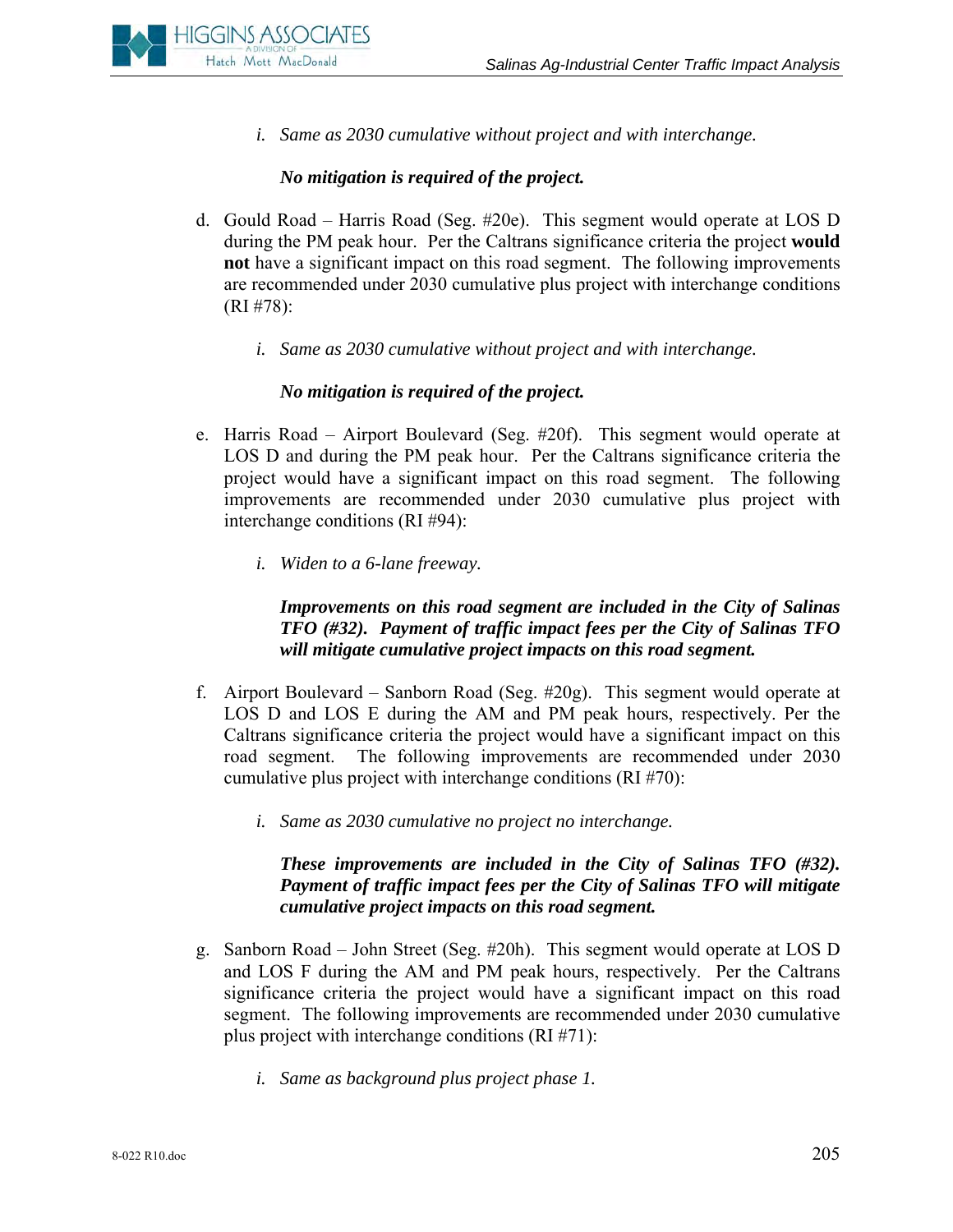

## *Improvements on this road segment are included in the City of Salinas TFO (#32). Payment of traffic impact fees per the City of Salinas TFO will mitigate cumulative project impacts on this road segment.*

#### *Freeway Ramps*

All of the study freeway ramps would operate at acceptable levels of service under 2030 cumulative plus project with interchange traffic conditions.

#### *Weaving Segments*

The results of the weaving analysis are discussed in Chapter 11.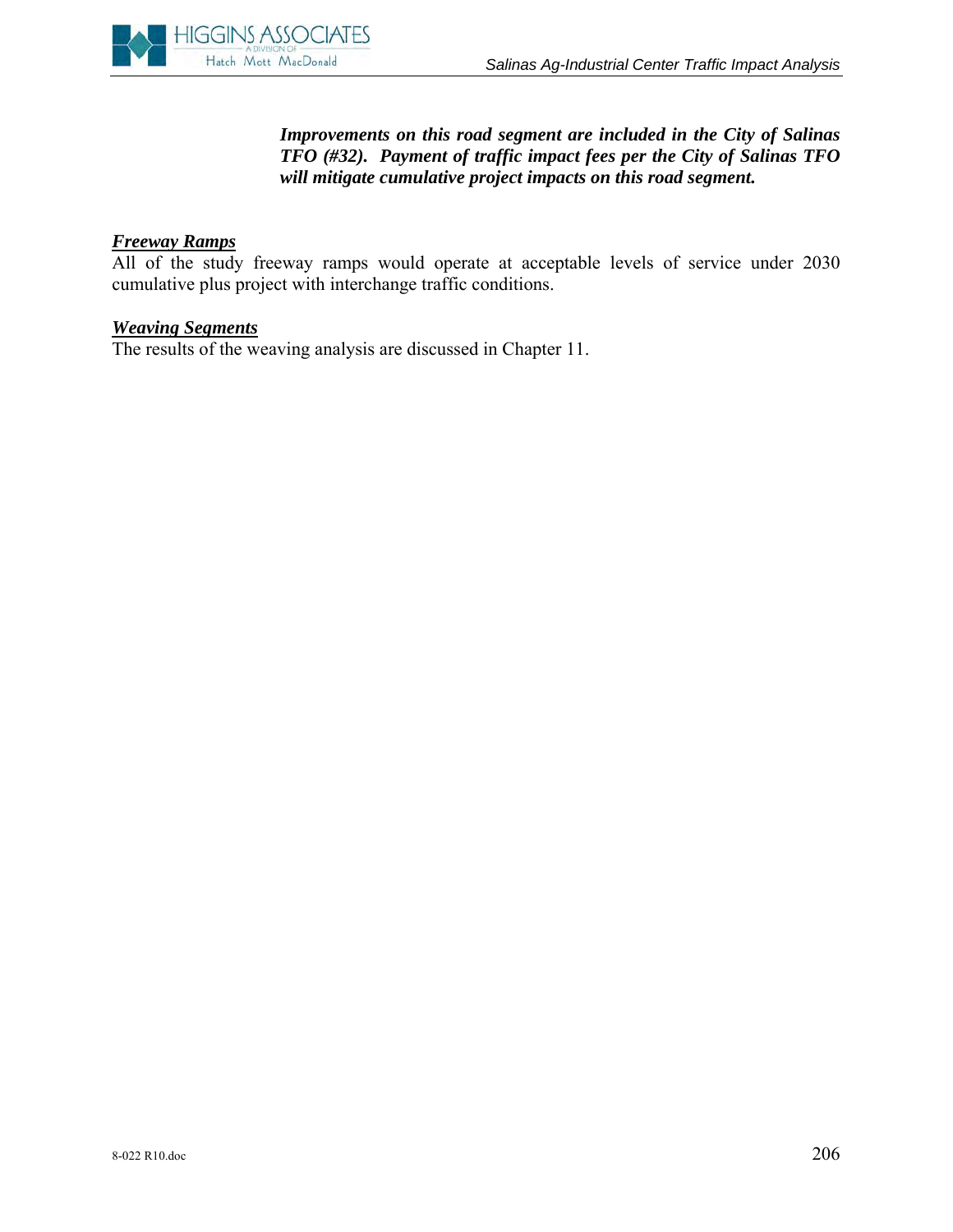

# **11 Freeway Segment Weaving Analysis**

# **11.1 Traffic Operation Evaluation Methodologies**

The weaving analysis performed on the U.S. 101 freeway was based on the methodologies identified within the Caltrans Highway Design Manual  $(6<sup>th</sup>$  Edition). The Caltrans level of service standard for weaving segments is LOS C. This procedure for evaluating weaving segment levels of service was developed by Jack E. Leisch & Associates in 1985, and uses weaving volumes and nomographs in the evaluation. The analysis presented within this report primarily utilizes spreadsheets developed and provided by Caltrans District 5 staff. Due to the configuration of the on-and off-ramps for one study weaving segment, Northbound U.S. 101 between Hartnell Road and Abbott Street, a second style of nomograph from Jack E. Leisch & Associates is utilized in this analysis, to analyze just that specific weaving segment. This latter nomograph is contained within the Jack E. Leisch & Associates publication *Procedure for Analysis and Design of Weaving Sections,* October 1985. **Appendix P** contains the weaving level of service calculation sheets.

The volumes utilized within the weaving analysis are expressed in passenger car equivalents (PCEs). A PCE is the equivalent number of standard passenger vehicles that would have the same operating characteristics of a heavy vehicle. A PCE of 3.0 was applied to the heavy vehicle portion of the volumes analyzed within this report. The heavy vehicle portion was derived based upon the percent heavy vehicles on the ramps at either end of the weaving segment, as well as the heavy vehicle percentage along mainline U.S. 101. These heavy vehicle percentages are taken from both the traffic counts at the ramp intersections (or other adjacent intersections) and the Caltrans daily heavy vehicle percentage immediately north of the Airport Boulevard interchange (as published in the report *2006 Annual Average Daily Truck Traffic on the California State Highway System*, California Department of Transportation, December 2007).

## **11.2 Scope of Work**

## *Weaving Segments*

- 1. Northbound U.S. 101, between Hartnell Road and Abbott Street;
- 2. Southbound U.S. 101, between Hartnell Road and Abbott Street;
- 3. Northbound U.S. 101, between Airport Boulevard and Fairview Avenue;
- 4. Southbound U.S. 101, between Airport Boulevard and Sanborn Road; and
- 5. Northbound U.S. 101, between Fairview Avenue and Sanborn Road.

## **11.3 Existing Non-Harvest Season**

Existing morning and evening peak hour level of service results on the study street segments are tabulated on the LOS Table in **Exhibit 7A**.

Weaving roadway segment volumes are based upon the intersection turning volumes at the ramp intersections, as well as along the U.S. 101 corridors through the study area.

The weaving analyses of the U.S 101 freeway found that three of the five weaving segments would operate at acceptable levels of service under existing non-harvest season traffic conditions. However, two weaving segments would operate at unacceptable levels of service –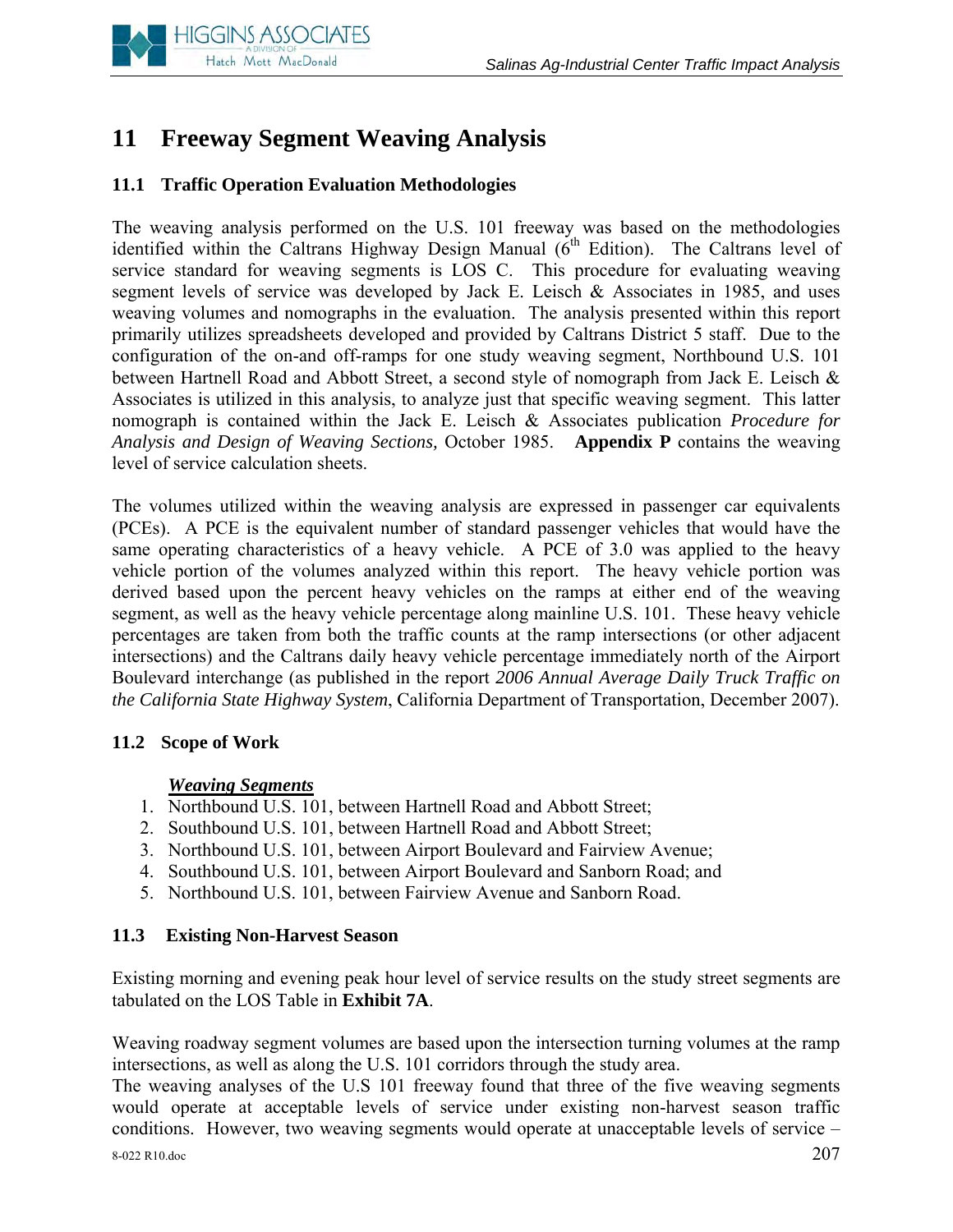

Northbound U.S. 101 between Hartnell and Abbott, and Northbound U.S. 101 between Airport and Fairview. The recommended improvements at each location are discussed in italics below:

**The following operational deficiencies would be caused by existing traffic on the study road network. Since this scenario does not include traffic that would be generated by the proposed project, the project is not responsible for providing any of these recommended improvements.**

- 1. Northbound U.S. 101 between Hartnell Road and Abbott Street (Seg. #26). This weaving area operates at LOS F during the AM and PM peak hours. The following improvements are recommended under existing non-harvest season conditions (RI #8):
	- *i. It is recommended that the westbound Hartnell Road right turn movement be prohibited at the U.S. 101/Hartnell Road connector intersection, and relocated to the existing on-ramp to northbound U.S. 101 from Hartnell Road just north of Abbott Street. This improvement would effectively eliminate the study weaving section.*  Implementation of this improvement would be best accomplished through the *conversion of Hartnell Road to one-way traffic (in the northwest direction) between the Hartnell Road connector and the Hartnell Road onramp. It is also recommended that an existing driveway to a residence on Hartnell Road near U.S. 101 be relocated to the intersection of Hartnell Road and the northbound on-ramp to U.S. 101. As a consequence of these improvements, the westbound Hartnell Road left turn movement onto southbound U.S. 101 would also be removed from the U.S. 101/Hartnell intersection.*

## *Improvements along this segment of U.S. 101 are included in the TAMC fee (#7).*

- 2. Northbound U.S. 101 between Airport Boulevard and Fairview Avenue (Seg. #28). This weaving area operates at LOS A during the AM and LOS D during the PM peak hour. The following improvements are recommended under existing non-harvest season conditions (RI #9):
	- *i. The planned reconstruction and relocation of the northbound off- and on-ramps at the Airport Boulevard interchange would increase the weaving distance between the ramps at the two interchanges by over 400 meters (1,300 feet), thereby resulting in weaving operations of LOS C.*

*Improvements along this segment of U.S. 101 are planned as part of the Caltrans Airport Boulevard reconstruction project (#0318) and are included in the City of Salinas TFO (#38).* 

## **11.4 Existing Harvest Season**

Existing morning and evening peak hour level of service results on the study street segments are tabulated on the LOS Table in **Exhibit 7A**.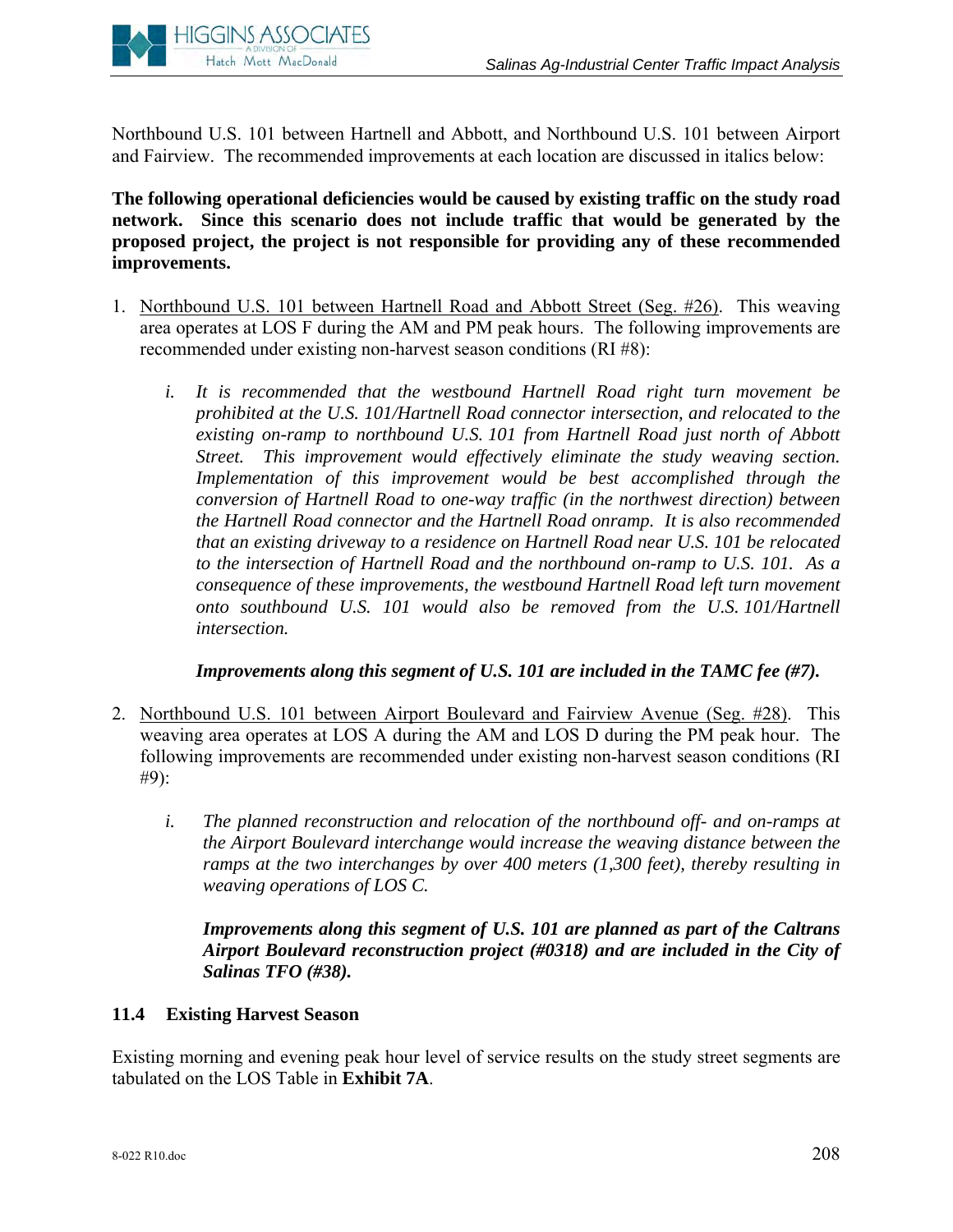

Weaving roadway segment volumes are based upon the intersection turning volumes at the ramp intersections, as well as along the US 101 corridors through the study area.

The weaving analyses of the U.S. 101 freeway found that two of the five weaving segments would operate at unacceptable levels of service. The recommended improvements at each location are discussed in italics below:

**The following operational deficiencies would be caused by existing traffic on the study road network. Since this scenario does not include traffic that would be generated by the proposed project, the project is not responsible for providing any of these recommended improvements.**

- 1. Northbound U.S. 101 between Hartnell Road and Abbott Street (Seg. #26). This weaving area operates at LOS F during the AM and PM peak hours. The following improvements are recommended under existing harvest season conditions (RI #8):
	- *i. The previously recommended improvement, prohibition of the westbound Hartnell Road right turn movement at the U.S. 101/Hartnell Road intersection, is again recommended. This improvement would eliminate the weaving section entirely.*

*Improvements along this segment of U.S. 101 are included in the TAMC fee (#7).* 

- 2. Northbound U.S. 101 between Airport Boulevard and Fairview Avenue (Seg. #28). This weaving area operates at LOS A during the AM and LOS D during the PM peak hour. The following improvements are recommended under existing harvest season conditions (RI #9):
	- *i. Implementation of the planned reconstruction and relocation of the northbound offand on-ramps at the Airport Boulevard interchange would result in weaving operations of LOS C.*

*Improvements along this segment of U.S. 101 are planned as part of the Caltrans Airport Boulevard reconstruction project (#0318) and are included in the City of Salinas TFO (#38).* 

## **11.5 Background No Project**

Background No Project conditions morning and evening peak hour level of service results on the study street segments are tabulated on **Exhibit 7A**.

Two of the five study weaving segments would operate at unacceptable levels of service under background conditions. The recommended improvements at each deficient weaving area are discussed in italics below:

**The following operational deficiencies would be caused by existing traffic in addition to background traffic growth (i.e., traffic generated by approved projects) on the study road network. Since this scenario does not include traffic that would be generated by the**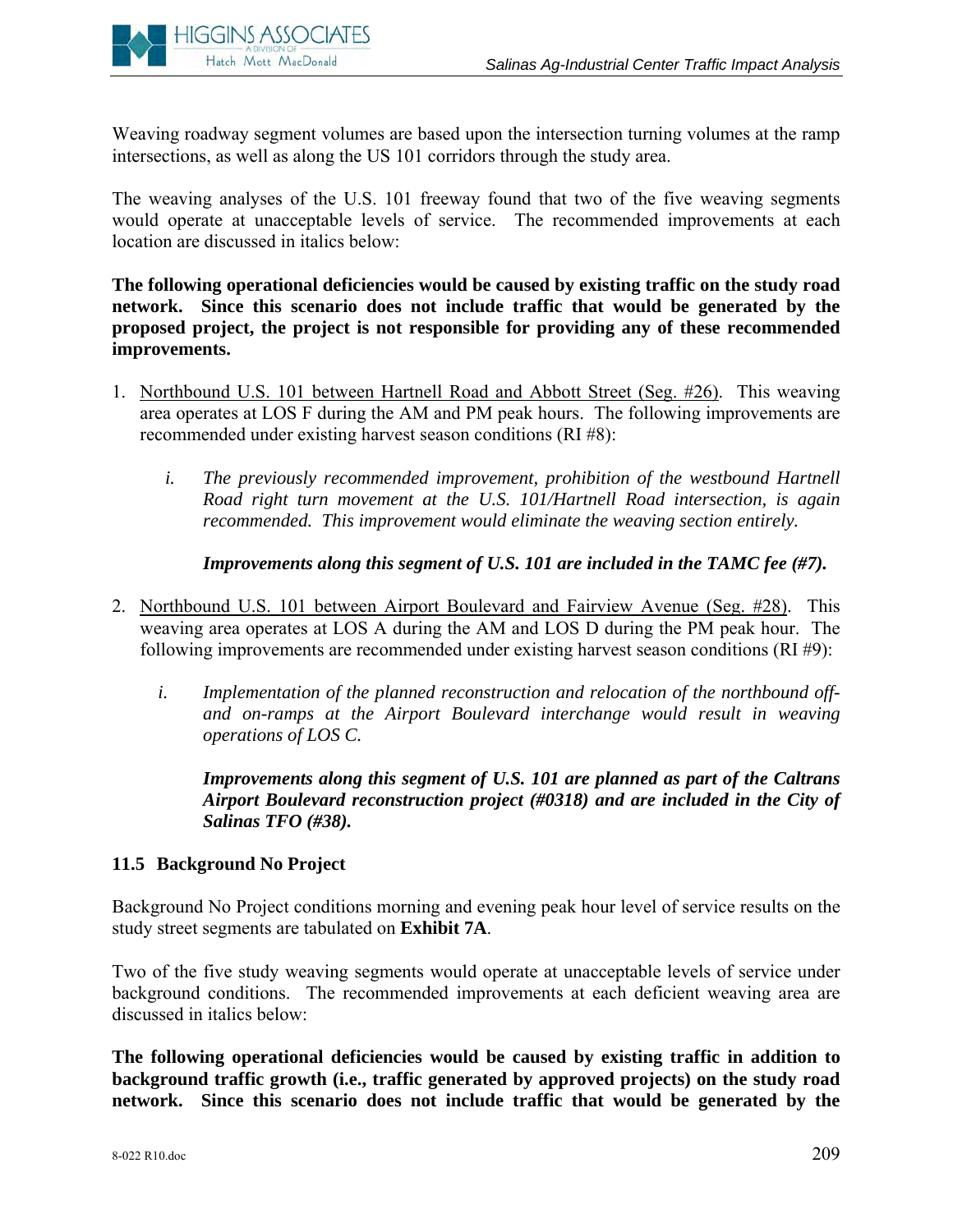

## **proposed project, the project is not responsible for providing any of these recommended improvements.**

- 1. Northbound U.S. 101 between Hartnell Road and Abbott Street (Seg. #26). This weaving area would operate at LOS D during the AM peak hour and LOS E during the PM peak hour. The following improvements are recommended under background no project conditions (RI #8):
	- *i. The previously recommended improvement, prohibition of the westbound Hartnell Road right turn movement at the U.S. 101/Hartnell Road intersection, is again recommended. This improvement would eliminate the weaving section entirely.*

 *Improvements along this segment of U.S. 101 are included in the TAMC fee (#7).* 

- 2. Northbound U.S. 101 between Airport Boulevard and Fairview Avenue (Seg. #28). This weaving area would operate at LOS D during the PM peak hour. The following improvements are recommended under background no project conditions (RI #9):
	- *i. Implementation of the planned reconstruction and relocation of the northbound offand on-ramps at the Airport Boulevard interchange would result in weaving operations of LOS C.*

*Improvements along this segment of U.S. 101 are planned as part of the Caltrans Airport Boulevard reconstruction project (#0318) and are included in the City of Salinas TFO (#38).* 

#### **11.6 Existing Plus Project Phase 1**

Existing plus project phase 1 conditions morning and evening peak hour level of service results on the study street segments are tabulated in **Exhibit 7A***.*

Two of the five study weaving segments would operate at unacceptable levels of service under existing plus project phase 1 conditions. The recommended improvements at each deficient weaving area are discussed in italics below:

- 1. Northbound U.S. 101 between Hartnell Road and Abbott Street (Seg. #26). This weaving area would operate at LOS F during the AM and PM peak hours. Per the Caltrans significance criteria, the project would have a significant impact on this road segment. The following improvements are recommended under existing plus project phase 1 conditions (RI #8):
	- *i. The previously recommended improvement, prohibition of the westbound Hartnell Road right turn movement at the U.S. 101/Hartnell Road intersection, is again recommended. This improvement would eliminate the weaving section entirely.*

*Improvements along this segment of U.S. 101 are included in the TAMC fee (#7). Payment of the TAMC fee would mitigate project impacts on this road segment.*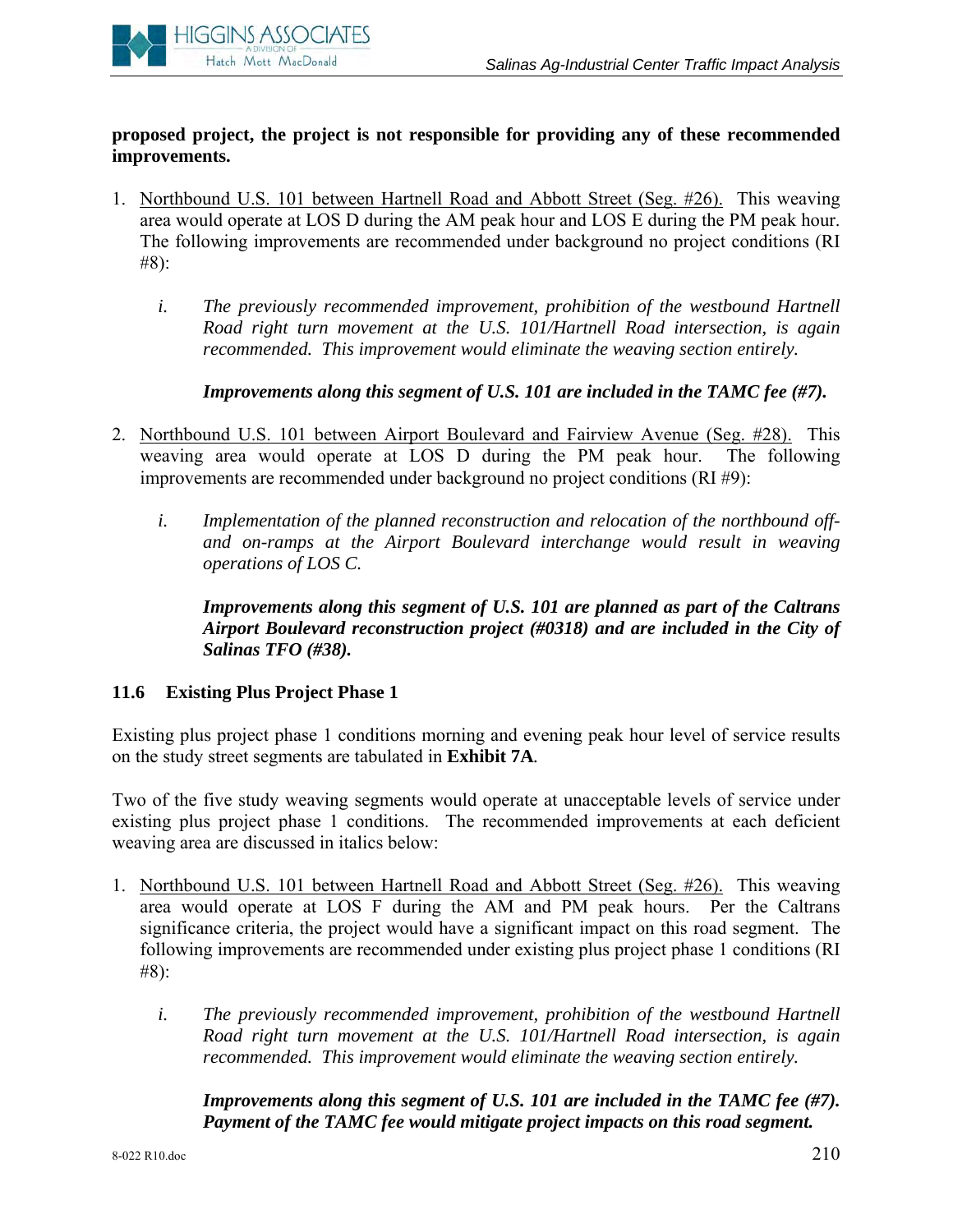

- 2. Northbound U.S. 101 between Airport Boulevard and Fairview Avenue (Seg. #28). This weaving area would operate at LOS E during the PM peak hour. The following improvements are recommended under existing plus project phase 1 conditions (RI #9):
	- *i. Implementation of the planned reconstruction and relocation of the northbound offand on-ramps at the Airport Boulevard interchange would result in weaving operations of LOS C.*

*Improvements along this segment of U.S. 101 are planned as part of the Caltrans Airport Boulevard reconstruction project (#0318) and are included in the City of Salinas TFO (#38). Payment of traffic impact fees per the City of Salinas TFO will mitigate project impacts on this road segment.* 

# **11.7 Background Plus Project Phase 1**

Background plus project phase 1 conditions morning and evening peak hour level of service results on the study street segments are tabulated in **Exhibit 7A**.

All five study weaving segments would operate at unacceptable levels of service under background plus project phase 1 conditions. The recommended improvements at each deficient weaving area are discussed in italics below:

- 1. Northbound U.S. 101 between Hartnell Road and Abbott Street (Seg. #26). This weaving area would operate at LOS F during the AM and PM peak hours. Per the Caltrans significance criteria, the project would have a significant impact on this road segment. The following improvements are recommended under background plus project phase 1 conditions  $(RI \#8):$ 
	- *i. The previously recommended improvement, prohibition of the westbound Hartnell Road right turn movement at the U.S. 101/Hartnell Road intersection, is again recommended. This improvement would eliminate the weaving section entirely.*

### *Improvements along this segment of U.S. 101 are included in the TAMC fee (#7). Payment of the TAMC fee will mitigate project impacts on this road segment.*

- 2. Southbound U.S. 101 between Hartnell Road and Abbott Street (Seg. #27). This weaving area would operate at LOS D during the PM peak hour. Per the Caltrans significance criteria, the project would have a significant impact on this road segment. The following improvements are recommended under background plus project phase 1 conditions (RI #36):
	- *i. It is recommended that the southbound U.S. 101 left turn movement onto eastbound Hartnell Road be prohibited. This can best be accomplished through a complete median closure at the U.S. 101/Hartnell Road intersection. Implementation of this improvement would eliminate the weaving segment entirely.*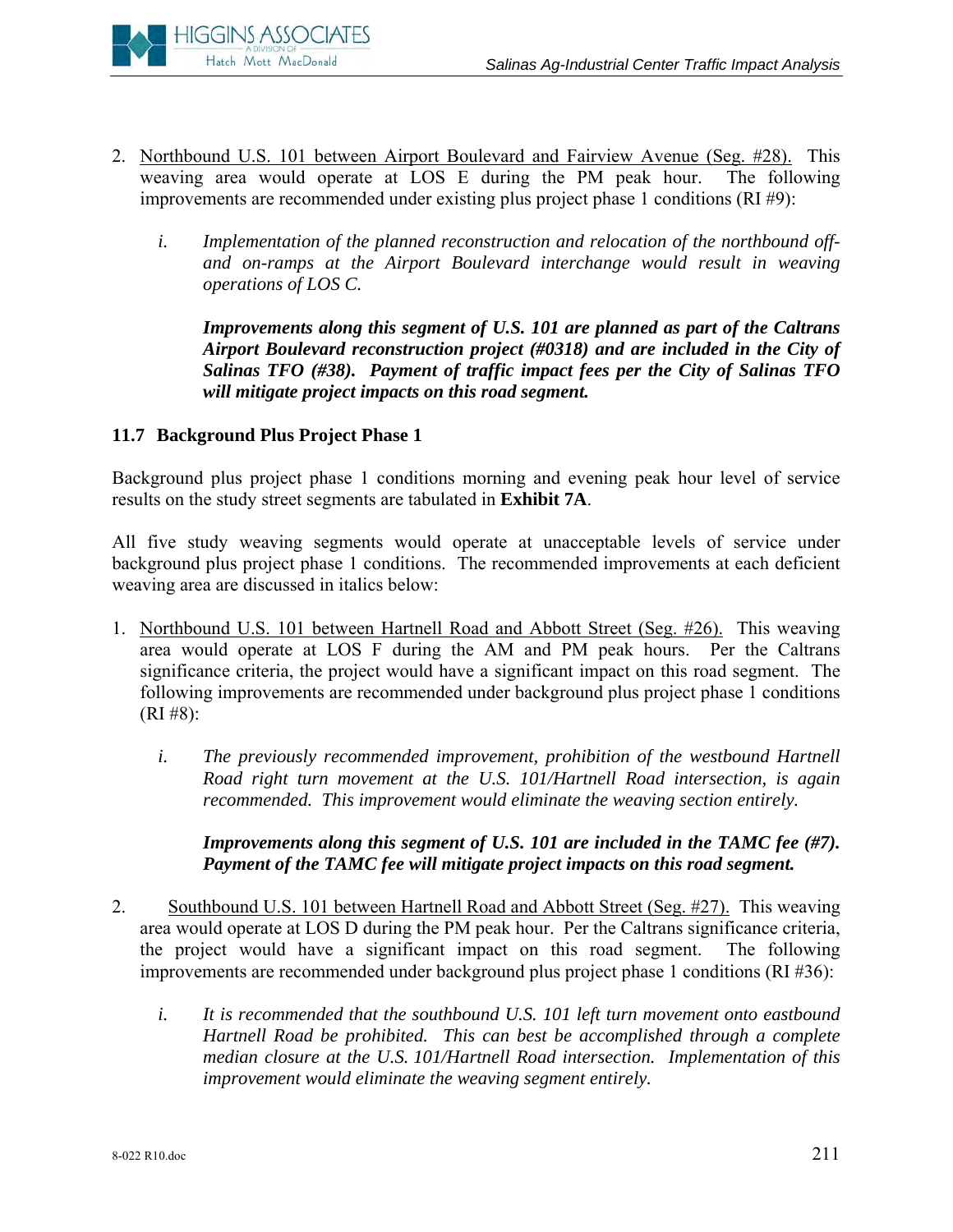

*Improvements along this segment of U.S. 101 are included in the TAMC fee (#7). Payment of the TAMC fee will mitigate project impacts on this road segment.* 

- 3. Northbound U.S. 101 between Airport Boulevard and Fairview Avenue (Seg. #28). This weaving area would operate at LOS E during the PM peak hour. Per the Caltrans significance criteria, the project would have a significant impact on this road segment. The following improvements are recommended under background plus project phase 1 conditions  $(RI \#8):$ 
	- *i. Implementation of the planned reconstruction and relocation of the northbound offand on-ramps at the Airport Boulevard interchange would result in weaving operations of LOS C.*

*Improvements along this segment of U.S. 101 are planned as part of the Caltrans Airport Boulevard reconstruction project (#0318) and are included in the City of Salinas TFO (#38). Payment of traffic impact fees per the City of Salinas TFO will mitigate project impacts on this road segment.* 

- 4. Southbound U.S. 101 between Airport Boulevard and Sanborn Road (Seg. #29). This weaving area would operate at an unacceptable LOS D during the AM peak hour. Per the Caltrans significance criteria, the project would have a significant impact on this road segment. The following improvements are recommended under background plus project phase 1 conditions (RI #37):
	- *i. It is recommended that a third through lane be added along southbound U.S. 101 between the Sanborn Road and Airport Boulevard interchanges. When combined*  with the existing two through lanes and one auxiliary lane, this would result in a *total of four travel lanes within the weaving section. Implementation of this improvement would result in acceptable weaving operations.*

*Improvements along this segment of U.S. 101 are included in the City of Salinas TFO (#38). Payment of traffic impact fees per the City of Salinas TFO will mitigate project impacts on this road segment.* 

- 5. Northbound U.S. 101 between Fairview Avenue and Sanborn Road (Seg. #30). This weaving area would operate at a deficient LOS D during the PM peak hour. The following improvements are recommended under background plus project phase 1 conditions (RI #38):
	- *i. It is recommended that a collector-distributor roadway be constructed between the northbound U.S. 101 ramps to and from Fairview Road and Sanborn Road. A collector-distributor road is a distinct roadway separated from the mainline freeway lanes whose sole purpose is to access the on- and off-ramps. By moving the ramps to the collector-distributor roadway, fewer vehicles would be present within the weaving area, thereby providing more weaving opportunities. Both ramps to and from Fairview Avenue and Sanborn Road are recommended to connect to this collector-distributor roadway, and Caltrans should also consider incorporating the*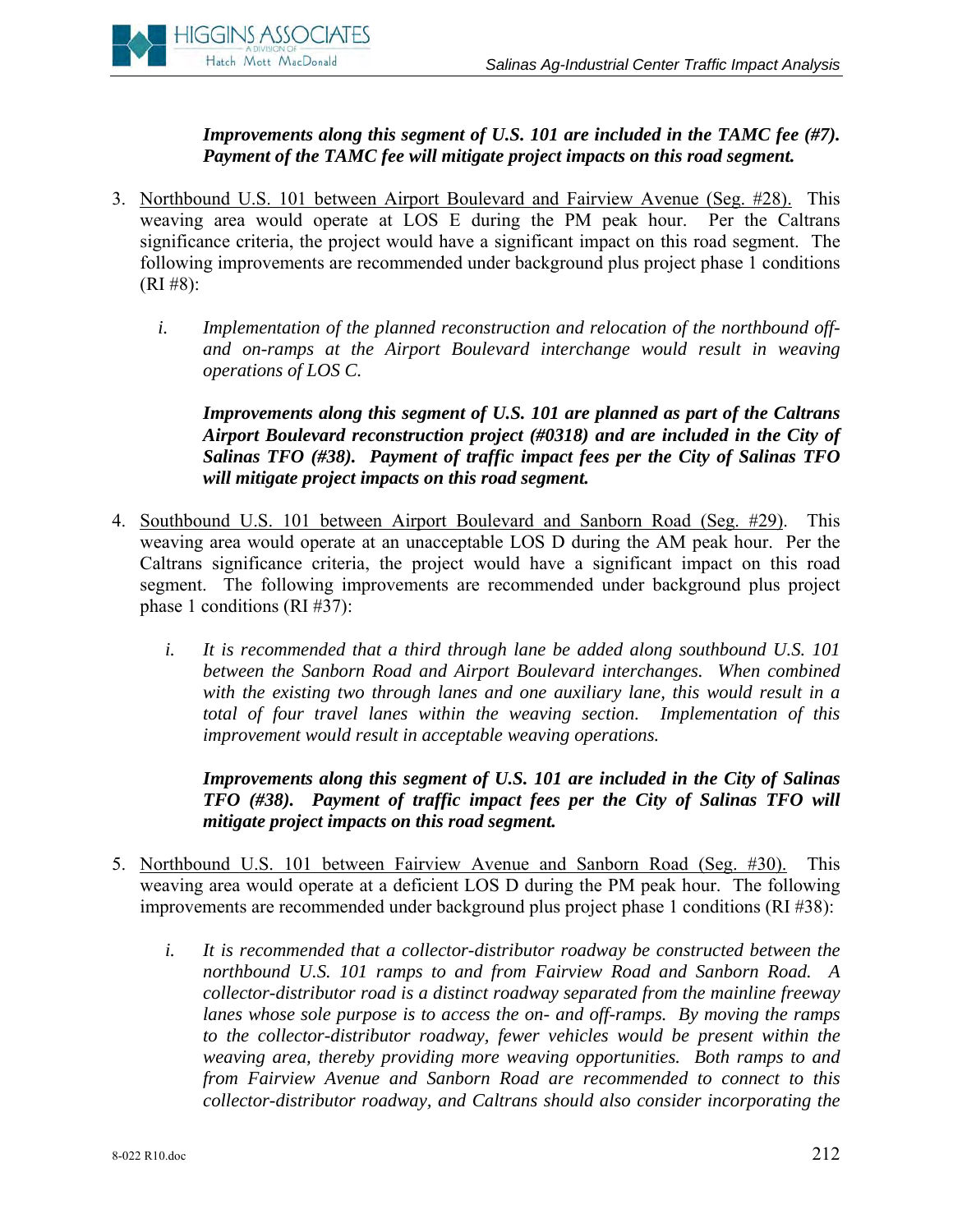

*northbound Airport Boulevard ramps as well. Implementation of this improvement would result in acceptable weaving operations.* 

*Improvements along this segment of U.S. 101 are included in the City of Salinas TFO (#32 and #37). Payment of traffic impact fees per the City of Salinas TFO will mitigate project impacts on this road segment.* 

## **11.8 Background Plus Project Buildout**

Background plus project buildout conditions morning and evening peak hour level of service results on the study street segments are tabulated in **Exhibit 7A**.

All five study weaving segments would operate at unacceptable levels of service under background plus project buildout conditions. The recommended improvements at each deficient weaving area are discussed in italics below:

- 1. Northbound U.S. 101 between Hartnell Road and Abbott Street (Seg. #26). This weaving area would operate at LOS D during the AM peak hour and LOS E during the PM peak hour. Per the Caltrans significance criteria, the project would have a significant impact on this road segment. The following improvements are recommended under background plus project buildout conditions (RI #8).
	- *i. The previously recommended improvement, prohibition of the westbound Hartnell Road right turn movement at the U.S. 101/Hartnell Road intersection, is again recommended. This improvement would eliminate the weaving section entirely.*

*Improvements along this segment of U.S. 101 are included in the TAMC fee (#7). Payment of the TAMC fee will mitigate project impacts on this road segment.* 

- 2. Southbound U.S. 101 between Hartnell Road and Abbott Street (Seg. #27). This weaving area would operate at LOS D during the PM peak hour. Per the Caltrans significance criteria, the project would have a significant impact on this road segment. The following improvements are recommended under background plus project buildout conditions (RI #36):
	- *i. It is recommended that the southbound U.S. 101 left turn movement onto eastbound Hartnell Road be prohibited. This can best be accomplished through a complete median closure at the U.S. 101/Hartnell Road intersection. Implementation of this improvement would eliminate the weaving segment entirely.*

### *Improvements along this segment of U.S. 101 are included in the TAMC fee (#7). Payment of the TAMC fee will mitigate project impacts on this road segment.*

3. Northbound U.S. 101 between Airport Boulevard and Fairview Avenue (Seg. #28). This weaving area would operate at LOS E during the PM peak hour. Per the Caltrans significance criteria, the project would have a significant impact on this road segment. The following improvements are recommended under background plus project buildout conditions (RI #9):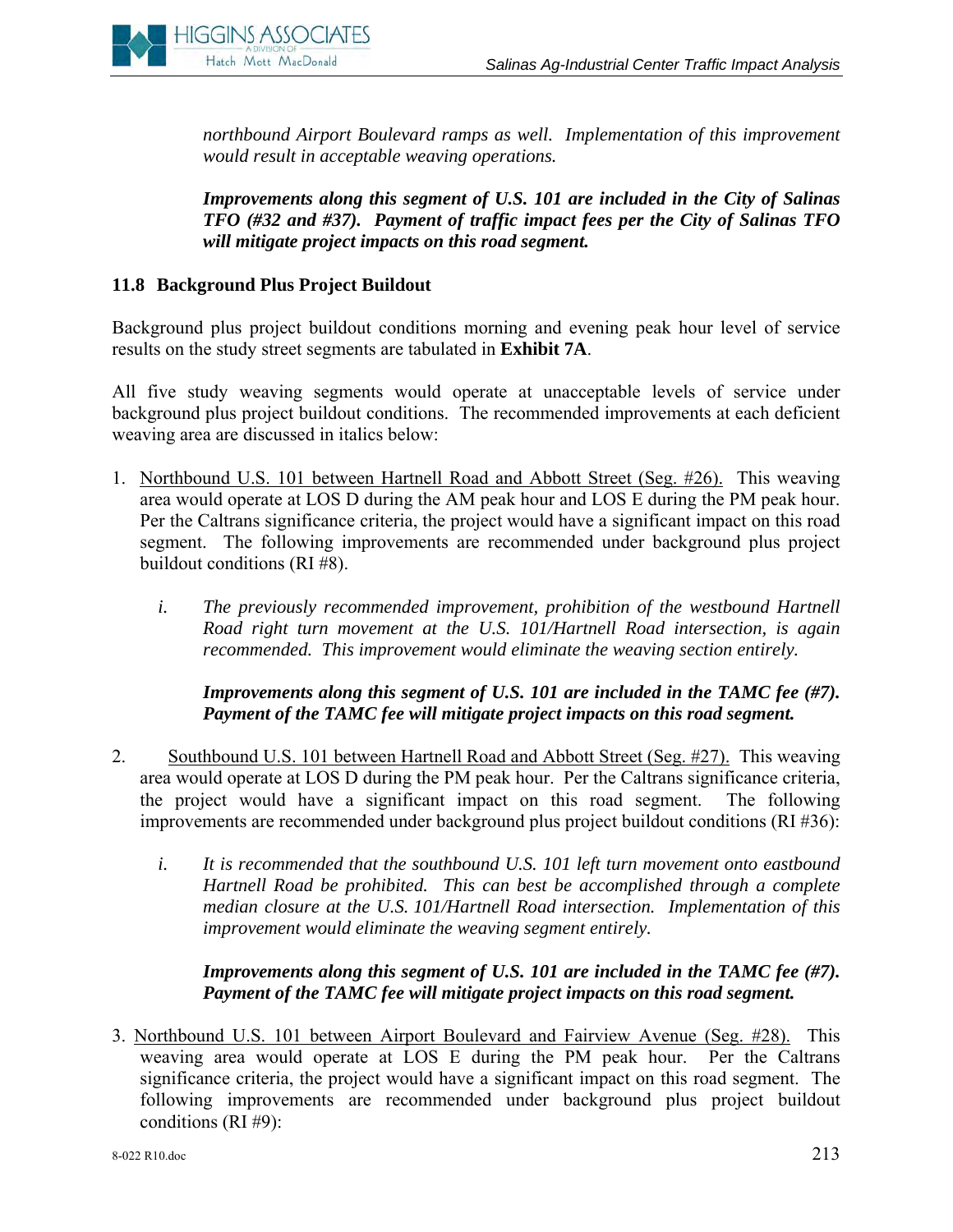

*i. Implementation of the planned reconstruction and relocation of the northbound offand on-ramps at the Airport Boulevard interchange would result in weaving operations of LOS C.* 

*Improvements along this segment of U.S. 101 are planned as part of the Caltrans Airport Boulevard reconstruction project (#0318) and are included in the City of Salinas TFO (#38). Payment of traffic impact fees per the City of Salinas TFO will mitigate project impacts on this road segment.* 

- 4. Southbound U.S. 101 between Airport Boulevard and Sanborn Road (Seg. #29). This weaving area would operate at an unacceptable LOS D during the AM peak hour. Per the Caltrans significance criteria, the project would have a significant impact on this road segment. The following improvements are recommended under background plus project buildout conditions (RI #37):
	- *i. It is recommended that a third through lane be added along southbound U.S. 101 between the Sanborn Road and Airport Boulevard interchanges. When combined*  with the existing two through lanes and one auxiliary lane, this would result in a *total of four travel lanes within the weaving section. Implementation of this improvement would result in acceptable weaving operations.*

*Improvements along this segment of U.S. 101 are included in the City of Salinas TFO (#38). Payment of traffic impact fees per the City of Salinas TFO will mitigate project impacts on this road segment.* 

- 5. Northbound U.S. 101 between Fairview Avenue and Sanborn Road (Seg. #30). This weaving area would operate at a deficient LOS D during the PM peak hour. The following improvements are recommended under background plus project buildout conditions (RI #38):
	- *i. It is recommended that a collector-distributor roadway be constructed between the northbound U.S. 101 ramps to and from Fairview Road and Sanborn Road. A collector-distributor road is a distinct roadway separated from the mainline freeway lanes whose sole purpose is to access the on- and off-ramps. By moving the ramps*  to the collector-distributor roadway, fewer vehicles would be present within the *weaving area, thereby providing more weaving opportunities. Both ramps to and from Fairview Avenue and Sanborn Road are recommended to connect to this collector-distributor roadway, and Caltrans should also consider incorporating the northbound Airport Boulevard ramps as well. Implementation of this improvement would result in acceptable weaving operations.*

*Improvements along this segment of U.S. 101 are included in the City of Salinas TFO (#32 and #37). Payment of traffic impact fees per the City of Salinas TFO will mitigate project impacts on this road segment.*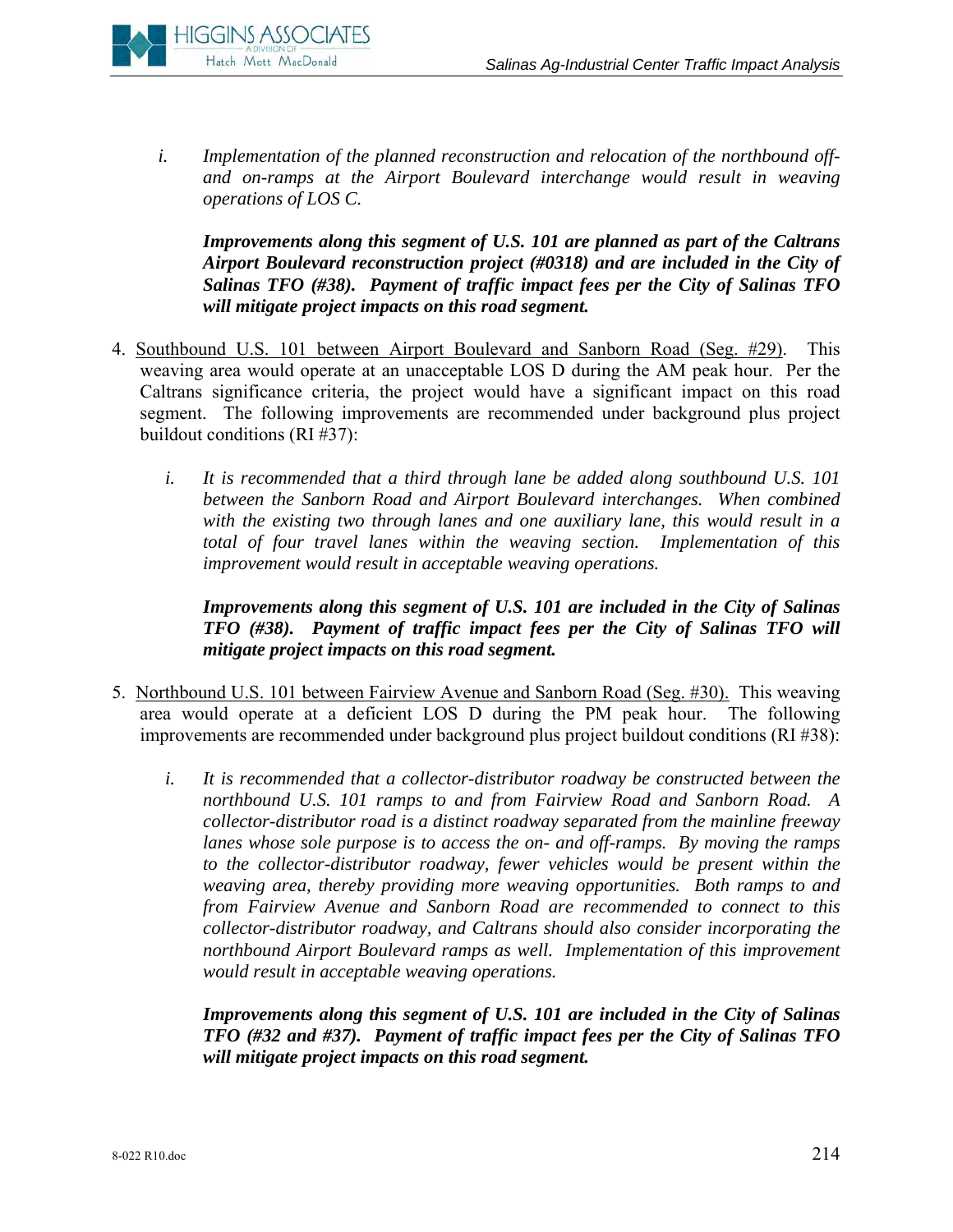

# **11.9 2030 Cumulative No Project No Interchange**

2030 cumulative no project no interchange conditions morning and evening peak hour level of service results on the study street segments are tabulated in **Exhibit 7B**.

All five study weaving segments would operate at unacceptable levels of service under 2030 cumulative no project no interchange conditions. The recommended improvements at each deficient weaving area are discussed in italics below:

**The following operational deficiencies would be caused by existing traffic in addition to cumulative traffic growth (i.e., traffic generated by approved and future projects) on the study road network. Since this scenario does not include traffic that would be generated by the proposed project, the project is not responsible for providing any of these recommended improvements.**

- 1. Northbound U.S. 101 between Hartnell Road and Abbott Street (Seg. #26). This weaving area would operate at LOS F during the AM and PM peak hours. The following improvements are recommended under 2030 cumulative no project no interchange conditions  $(RI \#8):$ 
	- *i. The previously recommended improvement, prohibition of the westbound Hartnell Road right turn movement at the U.S. 101/Hartnell Road intersection, is again recommended. This improvement would eliminate the weaving section entirely.*

 *Improvements along this segment of U.S. 101 are included in the TAMC fee (#7).* 

- 2. Southbound U.S. 101 between Hartnell Road and Abbott Street (Seg. #27). This weaving area would operate at LOS D during the PM peak hour. The following improvements are recommended under 2030 cumulative no project no interchange conditions (RI #36):
	- *i. It is recommended that the southbound U.S. 101 left turn movement onto eastbound Hartnell Road be prohibited. This can best be accomplished through a complete median closure at the U.S. 101/Hartnell Road intersection. Implementation of this improvement would eliminate the weaving segment entirely.*

 *Improvements along this segment of U.S. 101 are included in the TAMC fee (#7).* 

- 3. Northbound U.S. 101 between Airport Boulevard and Fairview Avenue (Seg. #28). This weaving area would operate at LOS E during the PM peak hour. The following improvements are recommended under 2030 cumulative no project no interchange conditions  $(RI \#9)$ :
	- *i.* Implementation of the previously recommended improvement the planned *reconstruction and relocation of the northbound off- and on-ramps at the Airport Boulevard interchange – would result in acceptable weaving operations.*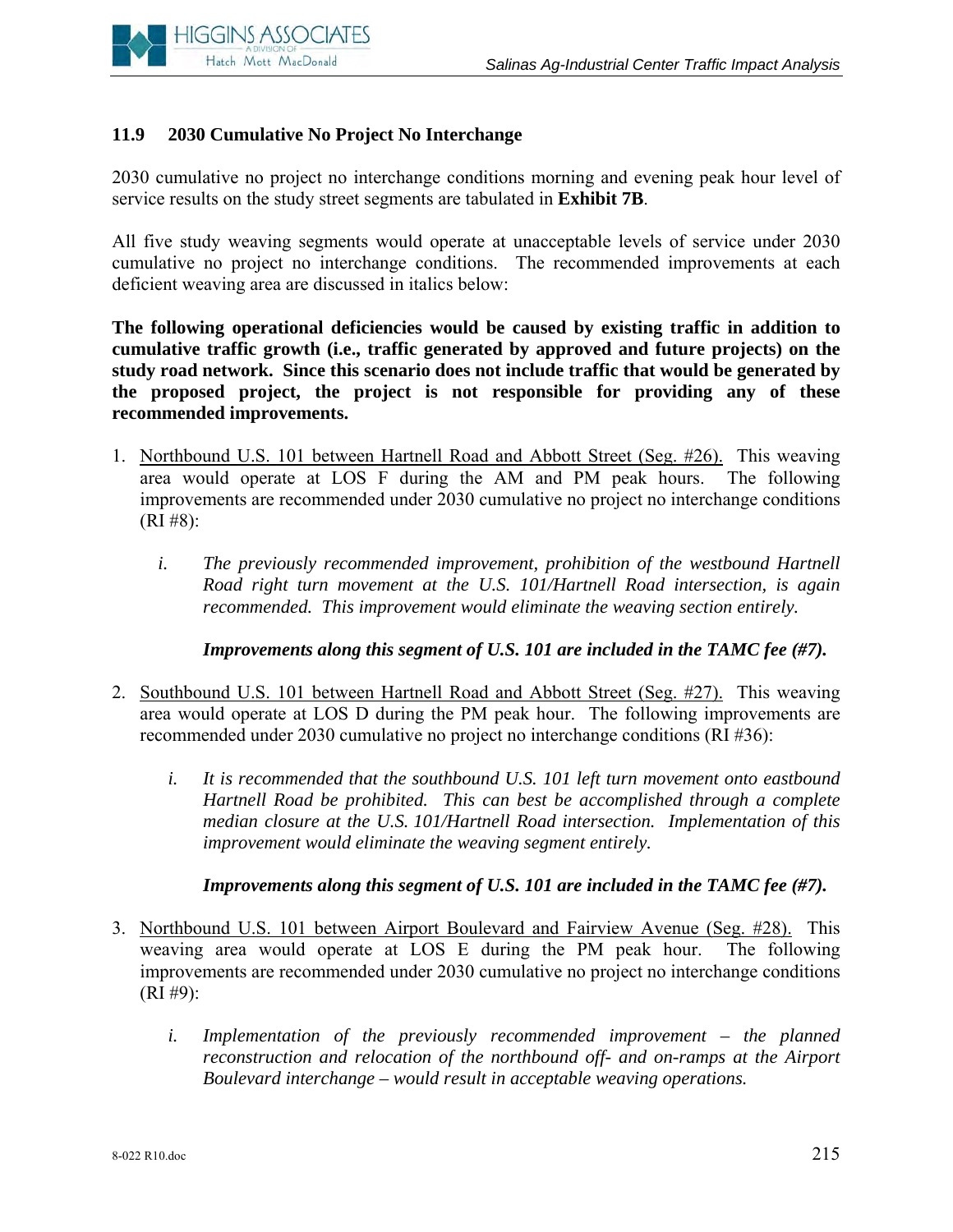

 *Improvements along this segment of U.S. 101 are planned as part of the Caltrans Airport Boulevard reconstruction project (#0318) and are included in the City of Salinas TFO (#38).* 

- 4. Southbound U.S. 101 between Airport Boulevard and Sanborn Road (Seg. #29). This weaving area would operate at an unacceptable LOS D during the AM peak hour. The following improvements are recommended under 2030 cumulative no project no interchange conditions (RI #37):
	- *i. The conversion of the southbound Sanborn on-ramp and southbound Airport Boulevard off-ramp into braided ramps is recommended. Implementation of this improvement would eliminate this weaving section.*

 *Improvements along this segment of U.S. 101 are included in the City of Salinas TFO (#38).* 

- 5. Northbound U.S. 101 between Fairview Avenue and Sanborn Road (Seg. #30). This weaving area would operate at a deficient LOS D during the PM peak hour. The following improvements are recommended under 2030 cumulative no project no interchange conditions (RI #38):
	- *i. Implementation of the previously recommended improvement, a northbound collector-distributor lane, would result in acceptable weaving operations.*

 *Improvements along this segment of U.S. 101 are included in the City of Salinas TFO (#32 and #37).* 

# **11.10 2030 Cumulative No Project With Interchange**

2030 cumulative no project with interchange conditions morning and evening peak hour level of service results on the study street segments are tabulated in **Exhibit 7B**.

Four of the five study weaving segments would operate at unacceptable levels of service under 2030 cumulative no project with interchange conditions. The recommended improvements at each deficient weaving area are discussed in italics in italics below:

**The following operational deficiencies would be caused by existing traffic in addition to cumulative traffic growth (i.e., traffic generated by approved and future projects) on the study road network. Since this scenario does not include traffic that would be generated by the proposed project, the project is not responsible for providing any of these recommended improvements.**

1. Northbound U.S. 101 between Hartnell Road and Abbott Street (Seg. #26). This weaving area would operate at LOS F during the AM and PM peak hours. The following improvements are recommended under 2030 cumulative no project with interchange conditions (RI #8).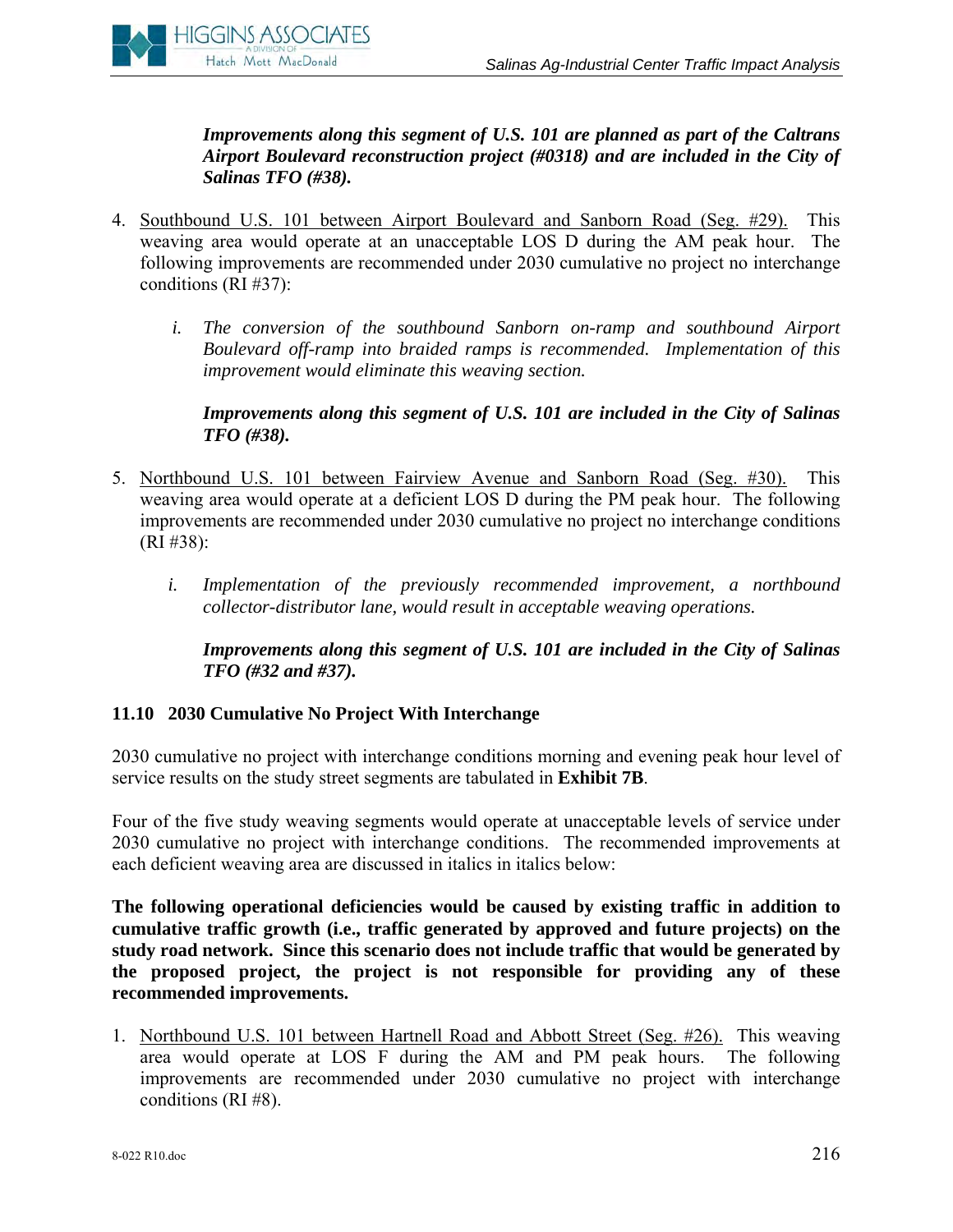

*i. The previously recommended improvement, prohibition of the westbound Hartnell Road right turn movement at the U.S. 101/Hartnell Road intersection, is again recommended. This improvement would eliminate the weaving section entirely.* 

# *Improvements along this segment of U.S. 101 are included in the TAMC fee (#7).*

- 2. Northbound U.S. 101 between Airport Boulevard and Fairview Avenue (Seg. #28). This weaving area would operate at LOS E during the PM peak hour. The following improvements are recommended under 2030 cumulative no project with interchange conditions (RI #9):
	- *i.* Implementation of the previously recommended improvement the planned *reconstruction and relocation of the northbound off- and on-ramps at the Airport Boulevard interchange – would result in acceptable weaving operations.*

# *Improvements along this segment of U.S. 101 are planned as part of the Caltrans Airport Boulevard reconstruction project (#0318) and are included in the City of Salinas TFO (#38).*

- 3. Southbound U.S. 101 between Airport Boulevard and Sanborn Road (Seg. #29). This weaving area would operate at an unacceptable LOS D during the AM peak hour. The following improvements are recommended under 2030 cumulative no project with interchange conditions (RI #37):
	- *i. The conversion of the southbound Sanborn on-ramp and southbound Airport Boulevard off-ramp into braided ramps is recommended. Implementation of this improvement would eliminate this weaving section.*

### *Improvements along this segment of U.S. 101 are included in the City of Salinas TFO (#38).*

- 4. Northbound U.S. 101 between Fairview Avenue and Sanborn Road (Seg. #30). This weaving area would operate at a deficient LOS D during the PM peak hour. The following improvements are recommended under 2030 cumulative no project with interchange conditions (RI #38):
	- *i. Implementation of the previously recommended improvement, a northbound collector-distributor lane, would result in acceptable weaving operations.*

### *Improvements along this segment of U.S. 101 are included in the City of Salinas TFO (#32 and #37).*

# **11.11 2030 Cumulative Plus Project No Interchange**

2030 cumulative plus project no interchange conditions morning and evening peak hour level of service results on the study street segments are tabulated in **Exhibit 7B**.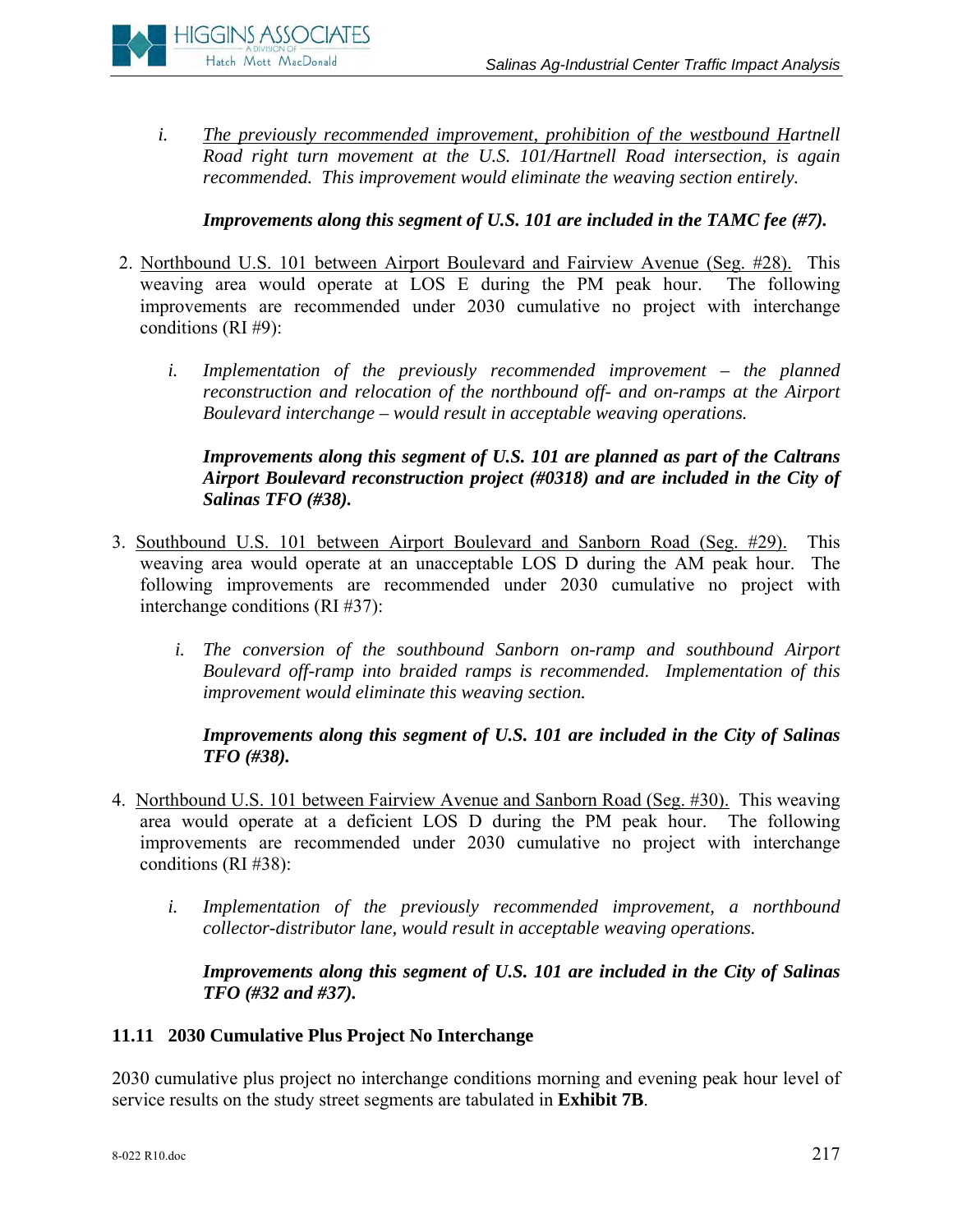

All five study weaving segments would operate at unacceptable levels of service under 2030 cumulative plus project no interchange conditions. The recommended improvements at each deficient weaving area are discussed below:

- 1. Northbound U.S. 101 between Hartnell Road and Abbott Street (Seg. #26). This weaving area would operate at LOS F during the AM and PM peak hours. Per the Caltrans significance criteria, the project would have a significant impact on this road segment. The following improvements are recommended under 2030 cumulative plus project no interchange conditions (RI #8):
	- *i. The previously recommended improvement, prohibition of the westbound Hartnell Road right turn movement at the U.S. 101/Hartnell Road intersection, is again recommended. This improvement would eliminate the weaving section entirely.*

# *Improvements along this segment of U.S. 101 are included in the TAMC fee (#7). Payment of the TAMC fee will mitigate cumulative project impacts on this road segment.*

- 2. Southbound U.S. 101 between Hartnell Road and Abbott Street (Seg. #27). This weaving area would operate at LOS D during the AM peak hour and LOS E during the PM peak hour. Per the Caltrans significance criteria, the project would have a significant impact on this road segment. The following improvements are recommended under 2030 cumulative plus project no interchange conditions (RI #36):
	- *i. It is recommended that the southbound U.S. 101 left turn movement onto eastbound Hartnell Road be prohibited. This can best be accomplished through a complete median closure at the U.S. 101/Hartnell Road intersection. Implementation of this improvement would eliminate the weaving segment entirely.*

# *Improvements along this segment of U.S. 101 are included in the TAMC fee (#7). Payment of the TAMC fee will mitigate cumulative project impacts on this road segment.*

- 3. Northbound U.S. 101 between Airport Boulevard and Fairview Avenue (Seg. #28). This weaving area would operate at LOS E during the PM peak hour. Per the Caltrans significance criteria, the project **would not** have a significant impact on this road segment. The following improvements are recommended under 2030 cumulative plus project no interchange conditions (RI #9):
	- *i. Implementation of the planned reconstruction and relocation of the northbound offand on-ramps at the Airport Boulevard interchange would result in weaving operations of LOS C.*

*Improvements along this segment of U.S. 101 are planned as part of the Caltrans Airport Boulevard reconstruction project (#0318) and are included in the City of Salinas TFO (#38). No mitigation is required of the project under 2030 cumulative plus project no interchange conditions.*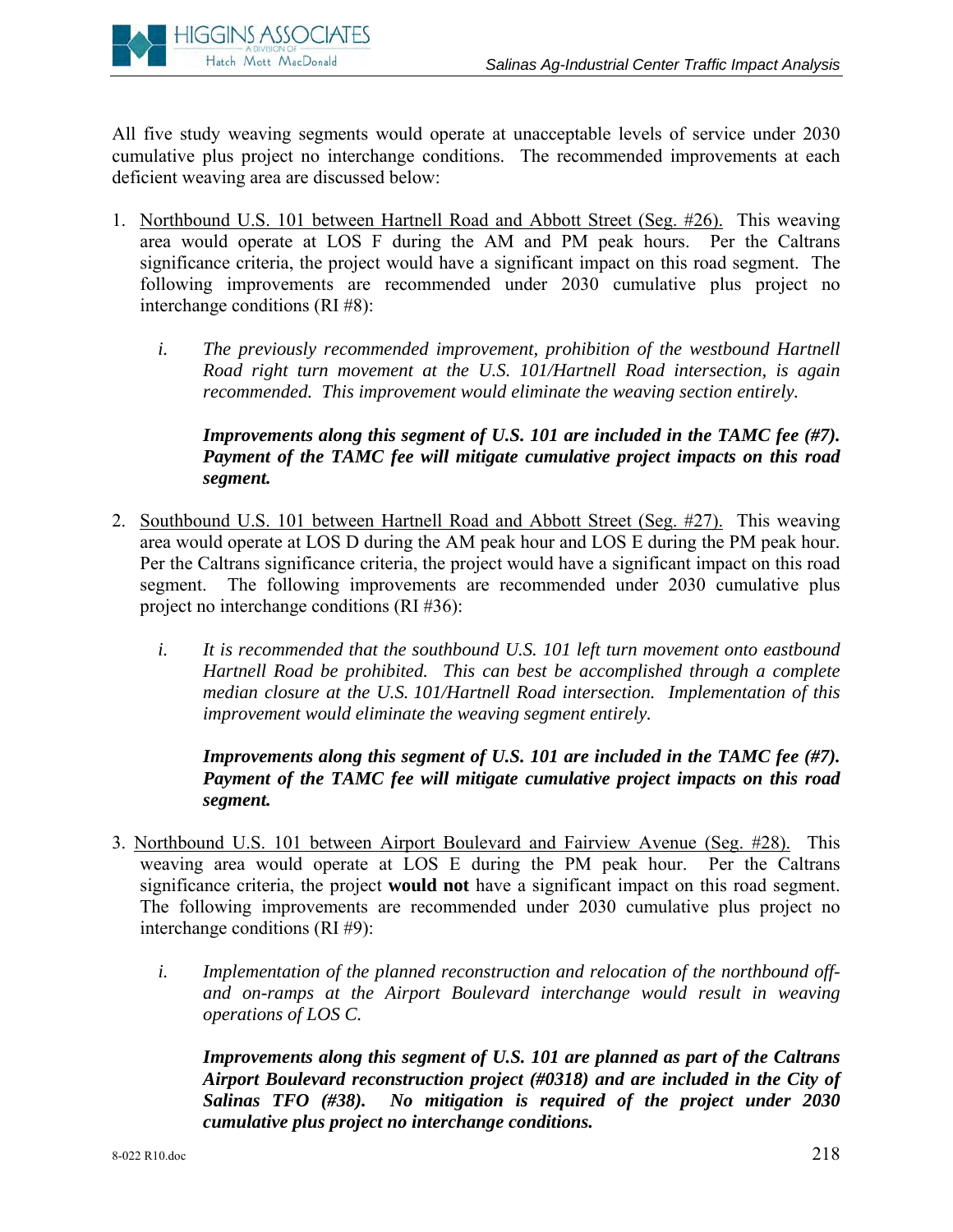

- 4. Southbound U.S. 101 between Airport Boulevard and Sanborn Road (Seg. #29). This weaving area would operate at an unacceptable LOS E during the AM peak hour and LOS D during the PM peak hour. Per the Caltrans significance criteria, the project would have a significant impact on this road segment. The following improvements are recommended under 2030 cumulative plus project no interchange conditions (RI #37):
	- *i. It is recommended that a third through lane be added along southbound U.S. 101 between the Sanborn Road and Airport Boulevard interchanges. When combined with the existing two through lanes and one auxiliary lane, this would result in a total of four travel lanes within the weaving section. Implementation of this improvement would result in acceptable weaving operations.*

*Improvements along this segment of U.S. 101 are included in the City of Salinas TFO (#38). Payment of traffic impact fees per the City of Salinas TFO will mitigate cumulative project impacts on this road segment.* 

- 5. Northbound U.S. 101 between Fairview Avenue and Sanborn Road (Seg. #30). This weaving area would operate at a deficient LOS E during the PM peak hour. Per the Caltrans significance criteria, the project would have a significant impact on this road segment. The following improvements are recommended under 2030 cumulative plus project no interchange conditions (RI #38):
	- *i. It is recommended that a collector-distributor roadway be constructed between the northbound U.S. 101 ramps to and from Fairview Road and Sanborn Road. A collector-distributor road is a distinct roadway separated from the mainline freeway lanes whose sole purpose is to access the on- and off-ramps. By moving the ramps*  to the collector-distributor roadway, fewer vehicles would be present within the *weaving area, thereby providing more weaving opportunities. Both ramps to and from Fairview Avenue and Sanborn Road are recommended to connect to this collector-distributor roadway, and Caltrans should also consider incorporating the northbound Airport Boulevard ramps as well. Implementation of this improvement would result in acceptable weaving operations.*

*Improvements along this segment of U.S. 101 are included in the City of Salinas TFO (#32 and #37). Payment of traffic impact fees per the City of Salinas TFO will mitigate cumulative project impacts on this road segment.* 

# **11.12 2030 Cumulative Plus Project With Interchange**

2030 cumulative plus project with interchange conditions morning and evening peak hour level of service results on the study street segments are tabulated in **Exhibit 7B**.

All five study weaving segments would operate at unacceptable levels of service under 2030 cumulative plus project with interchange conditions. The recommended improvements at each deficient weaving area are discussed in italics below: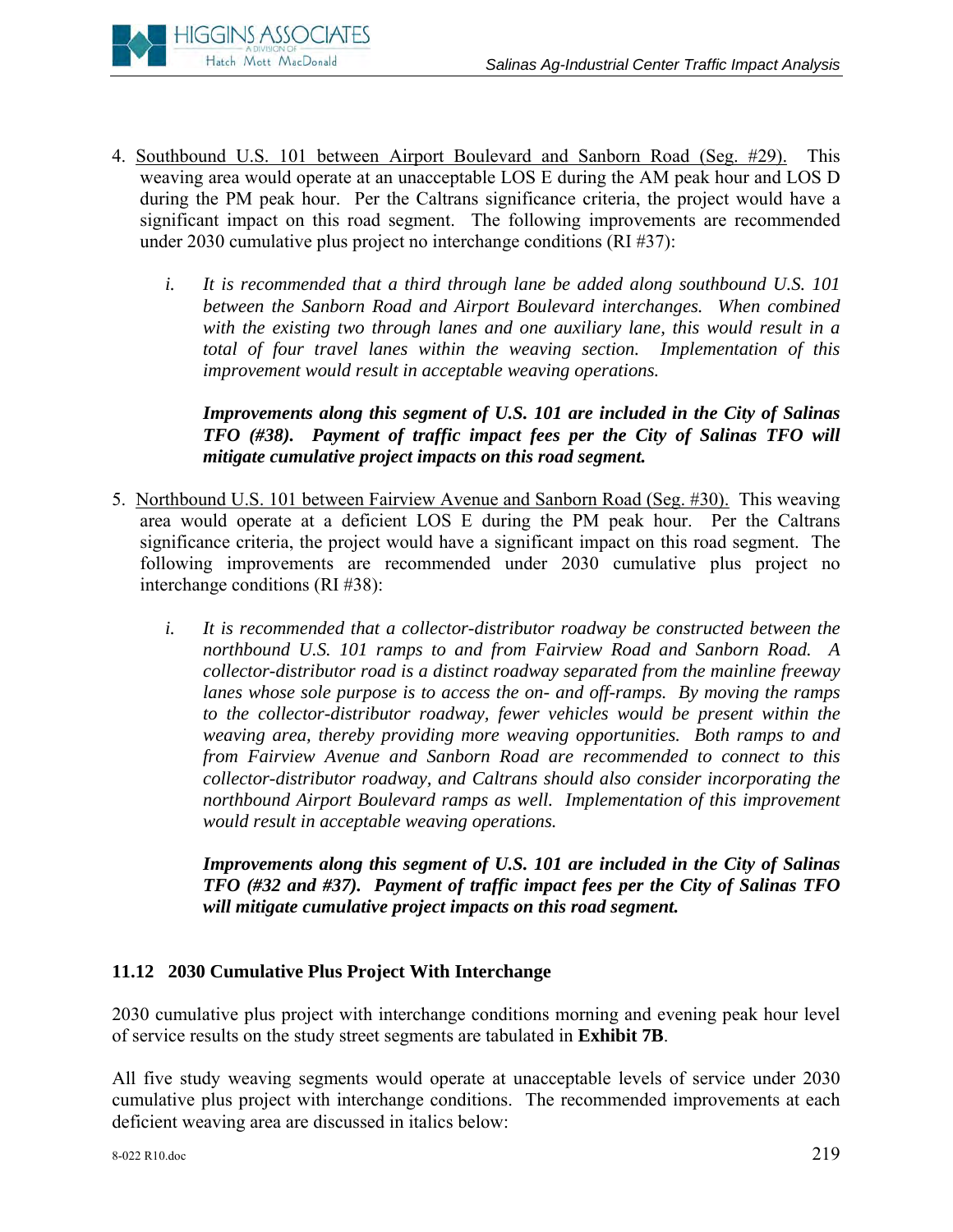

- 1. Northbound U.S. 101 between Hartnell Road and Abbott Street (Seg. #26). This weaving area would operate at LOS F during the AM and PM peak hours. Per the Caltrans significance criteria, the project would have a significant impact on this road segment. The following improvements are recommended under 2030 cumulative plus project with interchange conditions (RI #8):
	- *i. The previously recommended improvement, prohibition of the westbound Hartnell Road right turn movement at the U.S. 101/Hartnell Road intersection, is again recommended. This improvement would eliminate the weaving section entirely.*

*Improvements along this segment of U.S. 101 are included in the TAMC fee (#7). Payment of the TAMC fee will mitigate cumulative project impacts on this road segment.* 

- 2. Southbound U.S. 101 between Hartnell Road and Abbott Street (Seg. #27). This weaving area would operate at LOS D during the PM peak hour. Per the Caltrans significance criteria, the project would have a significant impact on this road segment. The following improvements are recommended under 2030 cumulative plus project with interchange conditions (RI #36):
	- *i. It is recommended that the southbound U.S. 101 left turn movement onto eastbound Hartnell Road be prohibited. This can best be accomplished through a complete median closure at the U.S. 101/Hartnell Road intersection. Implementation of this improvement would eliminate the weaving segment entirely.*

*Improvements along this segment of U.S. 101 are included in the TAMC fee (#7). Payment of the TAMC fee will mitigate cumulative project impacts on this road segment.* 

- 3. Northbound U.S. 101 between Airport Boulevard and Fairview Avenue (Seg. #28). This weaving area would operate at LOS E during the PM peak hour. Per the Caltrans significance criteria, the project **would not** have a significant impact on this road segment. The following improvements are recommended under 2030 cumulative plus project with interchange conditions (RI #9):
	- *i. Implementation of the planned reconstruction and relocation of the northbound offand on-ramps at the Airport Boulevard interchange would result in weaving operations of LOS C.*

*Improvements along this segment of U.S. 101 are planned as part of the Caltrans Airport Boulevard reconstruction project (#0318) and are included in the City of Salinas TFO (#38). No mitigation is required of the project under 2030 cumulative plus project with interchange conditions.* 

4. Southbound U.S. 101 between Sanborn Road and Airport Boulevard (Seg. #29). This weaving area would operate at an unacceptable LOS D during the AM peak hour. Per the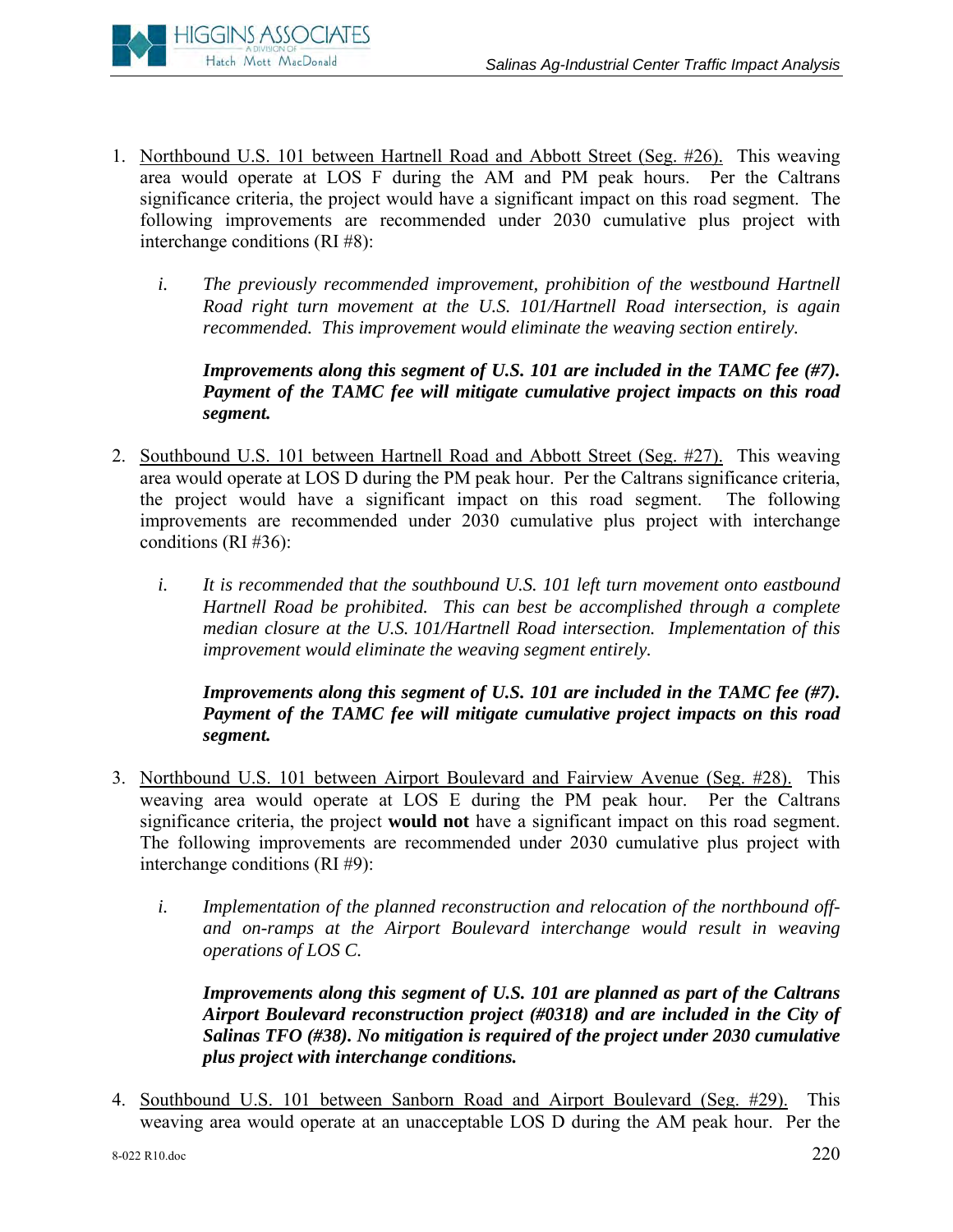

Caltrans significance criteria, the project **would not** have a significant impact on this road segment. The following improvements are recommended under 2030 cumulative plus project with interchange conditions (RI #37):

*i. It is recommended that a third through lane be added along southbound U.S. 101 between the Sanborn Road and Airport Boulevard interchanges. When combined with the existing two through lanes and one auxiliary lane, this would result in a total of four travel lanes within the weaving section. Implementation of this improvement would result in acceptable weaving operations.* 

*Improvements along this segment of U.S. 101 are included in the City of Salinas TFO (#38). No mitigation is required of the project under 2030 cumulative plus project with interchange conditions.* 

- 5. Northbound U.S. 101 between Fairview Avenue and Sanborn Road (Seg. #30). This weaving area would operate at a deficient LOS D during the PM peak hour. Per the Caltrans significance criteria, the project **would not** have a significant impact on this road segment. The following improvements are recommended under 2030 cumulative plus project with interchange conditions (RI #38):
	- *i. It is recommended that a collector-distributor roadway be constructed between the northbound U.S. 101 ramps to and from Fairview Road and Sanborn Road. A collector-distributor road is a distinct roadway separated from the mainline freeway lanes whose sole purpose is to access the on- and off-ramps. By moving the ramps to the collector-distributor roadway, fewer vehicles would be present within the weaving area, thereby providing more weaving opportunities. Both ramps to and from Fairview Avenue and Sanborn Road are recommended to connect to this collector-distributor roadway, and Caltrans should also consider incorporating the northbound Airport Boulevard ramps as well. Implementation of this improvement would result in acceptable weaving operations.*

*Improvements along this segment of U.S. 101 are included in the City of Salinas TFO (#32 and #37). No mitigation is required of the project under 2030 cumulative plus project with interchange conditions.*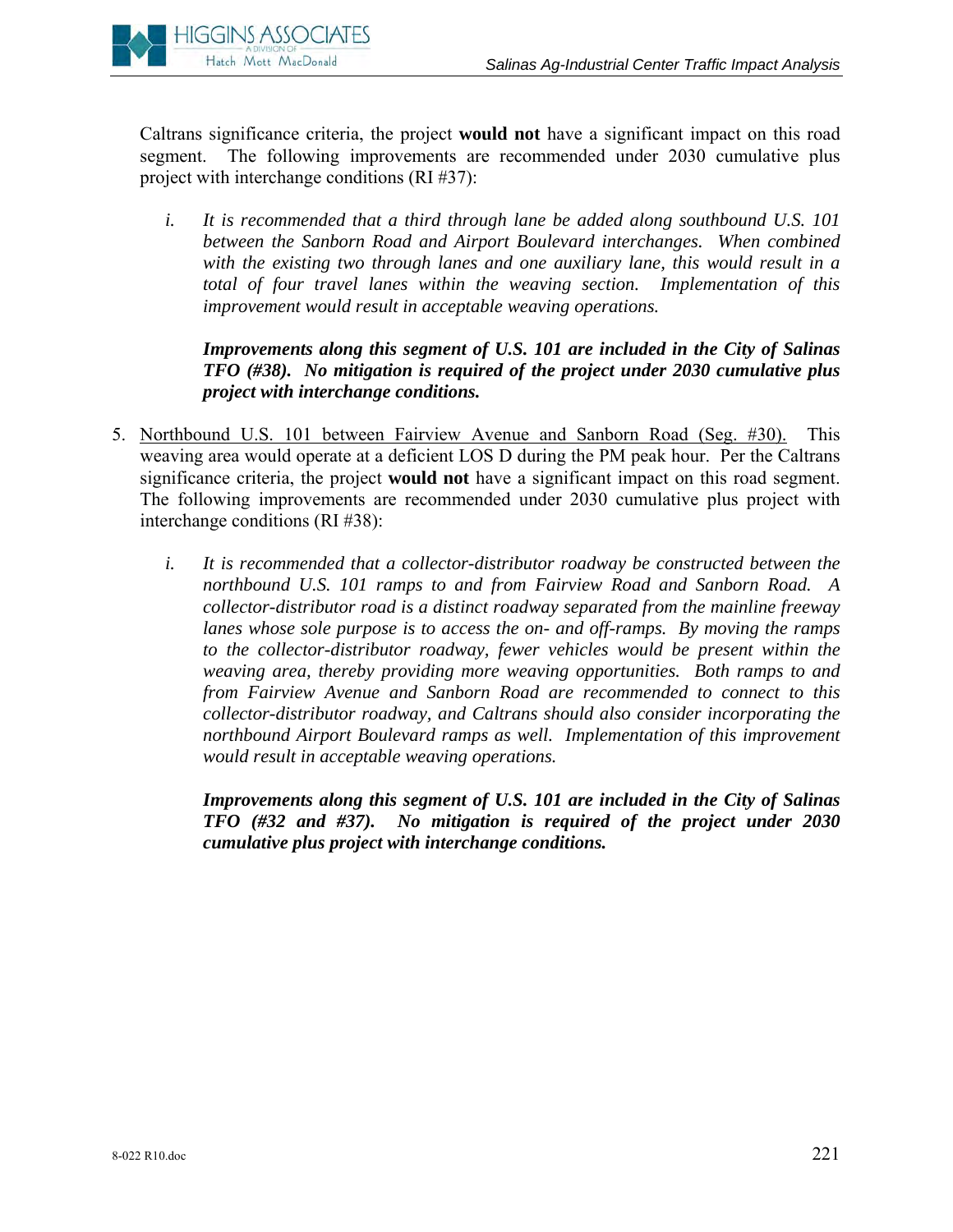

# **12 Highway-Rail Crossing Evaluation**

# **12.1 Introduction**

The California Public Utilities Commission (CPUC) is the state agency responsible for rail safety within the state of California. Since the proposed project is in the vicinity of an existing rail corridor, the CPUC has requested that this traffic study evaluate any potential project-related rail safety impacts, and measures to reduce possible adverse impacts created by the project. Of primary concern is the potential for traffic queues to extend across railroad tracks, thus increasing the possibility that a motorist could stop on the tracks and be unable to clear the tracks as a train approaches.

As previously discussed, there are a total of five highway-rail crossings within the study street network. Two are grade-separated and three are at-grade highway-rail crossings. The locations of the highway-rail crossings are shown in **Exhibit 11**.

Unlike grade-separated crossings, at-grade railroad crossings present the possibility of traffic queues extending across the railroad tracks due to circumstances such as traffic congestion or the presence of traffic control devices (e.g., stop signs, traffic signals). The following is a description of each of the at-grade highway-rail crossings in the vicinity of the project site that were evaluated in this study.

**Location #1 – Harkins Road Crossing North of Abbott Street (at-grade) –** The northerly Harkins Road highway-rail crossing is an at-grade crossing and is located approximately 610 feet north of the Harkins Road / Abbott Street intersection and 530 feet south of the Harkins Road / Hansen Street intersection. This crossing is controlled by flashing light signals and gates.

**Location #2 – Abbott Street Crossing (at-grade) –** The highway-rail crossing at Abbott Street is an at-grade crossing and is located immediately east of the Growers Street / Abbott Street intersection and approximately 1,010 feet west of the Harkins Road / Abbott Street intersection. This crossing is controlled by flashing light signals and gates.

**Location #3 – Harkins Road Crossing South of Abbott Street (at-grade) –** The southerly Harkins Road highway-rail crossing is an at-grade crossing and is located approximately 230 feet north of the Harkins Road / Nutting Street intersection and 930 feet south of the Harkins Road / Dayton Street intersection. This crossing is controlled by flashing light signals and gates.

#### **12.2 Evaluation Methodologies**

Vehicle queue lengths were estimated using the Synchro analysis software (Version 7), based on the *Highway Capacity Manual 2000* methodologies for signalized and un-signalized intersections. The Synchro queue reports show the  $50<sup>th</sup>$  percentile and  $95<sup>th</sup>$  percentile queue. As a worst-case scenario, the 95<sup>th</sup> percentile queue length was used in determining whether or not vehicles would extend across the railroad tracks for each scenario studied.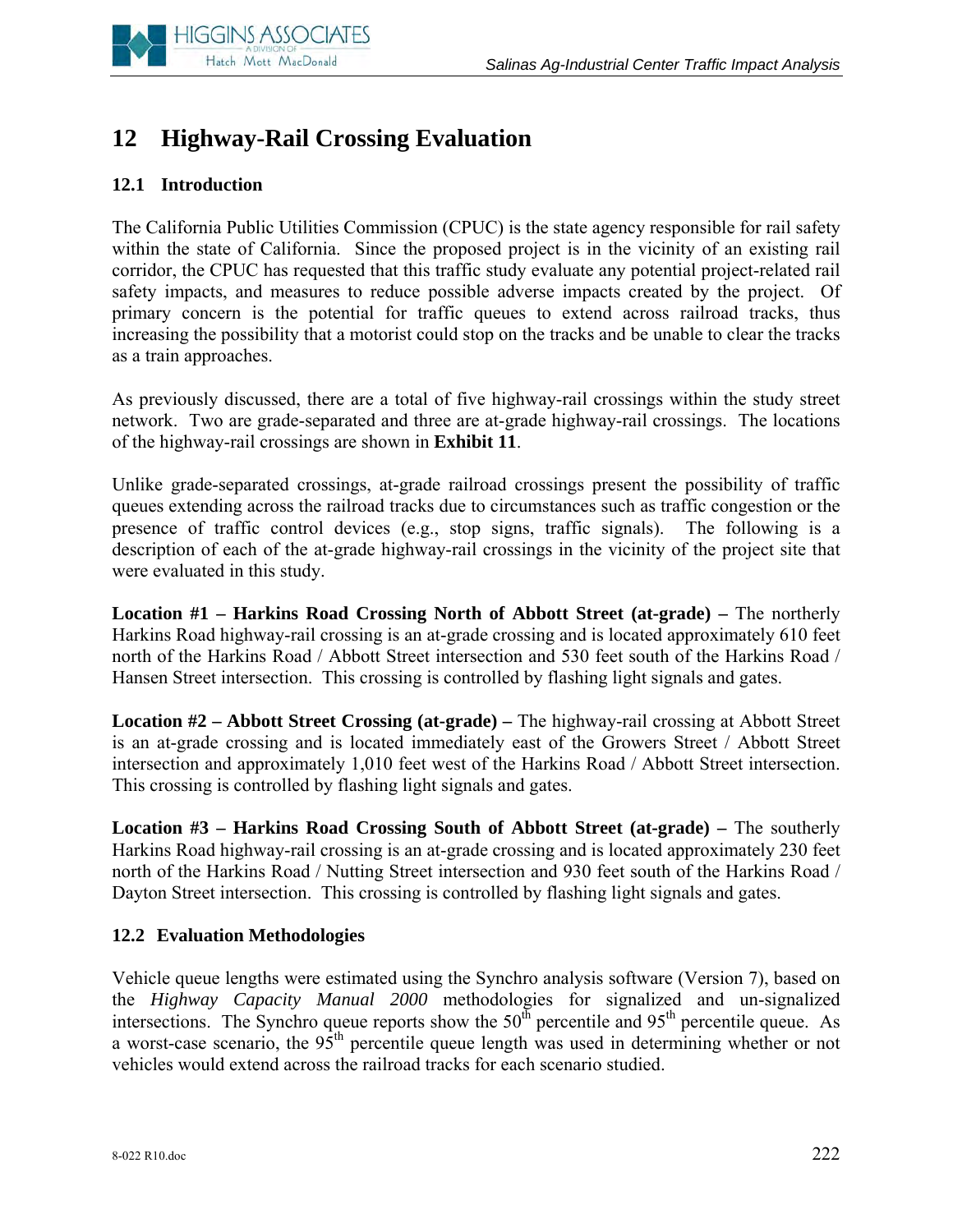

# **12.3 Queuing Analysis for At-Grade Highway Rail Crossings**

The findings from the queuing analysis performed for the three at-grade highway-rail crossings are summarized below. **Exhibit 19** presents a summary of the queuing analysis results for each analysis scenario (i.e., existing non-harvest through 2030 cumulative plus project with interchange). Synchro queuing reports are included in **Appendix Q**.

# **12.3.1 Location #1 – Harkins Road Crossing North of Abbott Street**

Northbound and southbound vehicles crossing the railroad tracks on Harkins Road north of Abbott Street (location #1) are uncontrolled (i.e., do not have to stop at stop signs or traffic signals). However, this crossing is located between two signalized intersections; the Harkins Road / Abbott Street intersection, which is approximately 600 feet south of the crossing, and the Harkins Road / Hansen Street intersection, which is approximately 530 feet north of the crossing.

**Northbound Approach at Location #1** – Queue lengths for the northbound approach at the Harkins Road / Hansen Street intersection are tabulated in **Exhibit 19**. As shown, vehicle queues for the northbound approach at the Harkins Road / Hansen Street intersection currently extend onto the railroad tracks during existing harvest season conditions.

1. It is recommended that the traffic signal at the Harkins Road / Hansen Street intersection be connected to the railroad crossing signal in order to allow vehicles to clear the railroad tracks in advance of an approaching train.

*Connecting the traffic signal at this intersection to the railroad crossing signal is recommended based on existing traffic conditions and shall be the City's responsibility. This improvement is not included in the City of Salinas TFO. It is proposed that the City add this improvement to the TFO. Since this improvement is based on existing deficiencies, it cannot be funded directly by the TFO. Therefore, it is recommended it be funded through the City's Capital Improvement Program (CIP), or other sources as determined by the City of Salinas.* 

**Southbound Approach at Location**  $#1 -$ **Queue lengths for the southbound approach at the** Harkins Road / Abbott Street are tabulated in **Exhibit 19**. Vehicle queues for the southbound approach at the Harkins Road / Abbott Street intersection are anticipated to extend onto the railroad tracks under existing plus project phase I conditions.

1. It is recommended that the traffic signal at the Harkins Road / Abbott Street intersection be connected to the railroad crossing signal in order to allow vehicles to clear the railroad tracks in advance of an approaching train.

*Connecting the traffic signal at this intersection to the railroad crossing signal is recommended based on existing plus project phase 1 traffic conditions and represents a project impact. This improvement is not included in the City of Salinas TFO. It is proposed that the City add this improvement to the TFO. If the City adds this improvement to the TFO, the payment of traffic impact fees per the City of Salinas*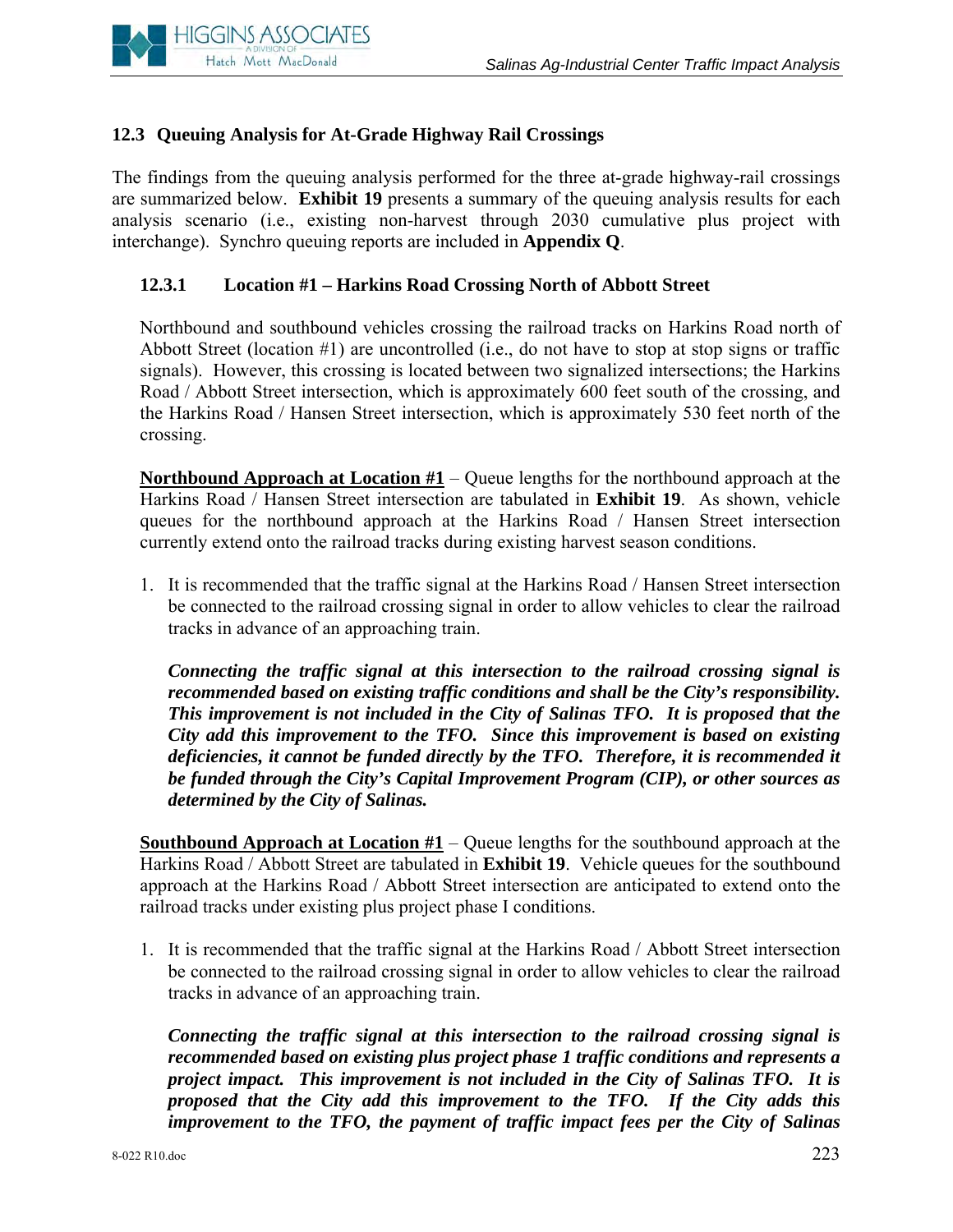*TFO will mitigate the project's impacts. If the City does not add this improvement to the TFO, then the project will be responsible for its pro-rata fair-share of this improvement.* 

# **12.3.2 Location #2 – Abbott Street Crossing East of Growers Street**

Eastbound and westbound vehicles crossing the railroad tracks on Abbott Street east of Growers Street (location #2) are uncontrolled. Currently, the closest signalized intersection is Harkins Road / Abbott Street, which is located approximately 1,000 feet east of the railroad crossing.

**Eastbound Approach at Location #2** – Queue lengths for the eastbound approach at the Harkins Road / Abbott Street intersection are tabulated in **Exhibit 19**. As shown, vehicle queues in the eastbound direction are not anticipated to extend onto the railroad tracks under any of the traffic scenarios analyzed.

**Westbound Approach at Location #2** – The Merrill Street / Abbott Street intersection is located approximately 425 feet west of the railroad crossing. The existing intersection control at this intersection is side-street stop control on the northbound approach. Signalizing the intersection is recommended under background No Project traffic conditions in Chapter 3 of this report. If this intersection is signalized, the westbound traffic will no longer be free flowing and may have to come to a stop at the signal. Queue lengths for the westbound approach under mitigated conditions at the Merrill Street / Abbott Street intersection are tabulated in **Exhibit 19**. As shown, vehicle queues in the westbound direction are not anticipated to extend onto the railroad tracks under any of the traffic scenarios analyzed.

# **12.3.3 Westbound Left-Turns at Abbott Street Crossing East of Growers Street**

The intersection of Growers Street / Abbott Street is side-street stop controlled. Traffic on Abbott Street is free flowing and vehicular queues in the eastbound and westbound through movements are not anticipated at this intersection. However, it should be noted that trucks on the westbound Abbott Street approach are allowed to make left-turns into Growers Street, and these vehicles may be stopped on the railroad tracks as drivers wait for gaps from the eastbound traffic in order to execute the westbound left turn. Based on conversations with the City, the frequency of rail cars passing this location is one rail car per week. Due to the infrequent rail activity through this location, the likelihood of a vehicle being stopped on the railroad tracks as a train approaches is quite low. Nevertheless, if such an event were to occur, the gates on Abbott Street would stop both eastbound and westbound traffic prior to the railroad tracks, and vehicles waiting on the railroad tracks should be able to clear the tracks.

It is recommended that a "Keep Clear" pavement legend be installed in the eastbound direction in the intersection to allow westbound left turning vehicles to clear the tracks if necessary. As an additional precautionary measure, the City may consider installing a railroad crossing gate for the eastbound traffic, just west of the Growers Street / Abbott Street intersection. This would help ensure that eastbound vehicles would stay clear of the area between the new railroad crossing gate and the railroad tracks, which would allow the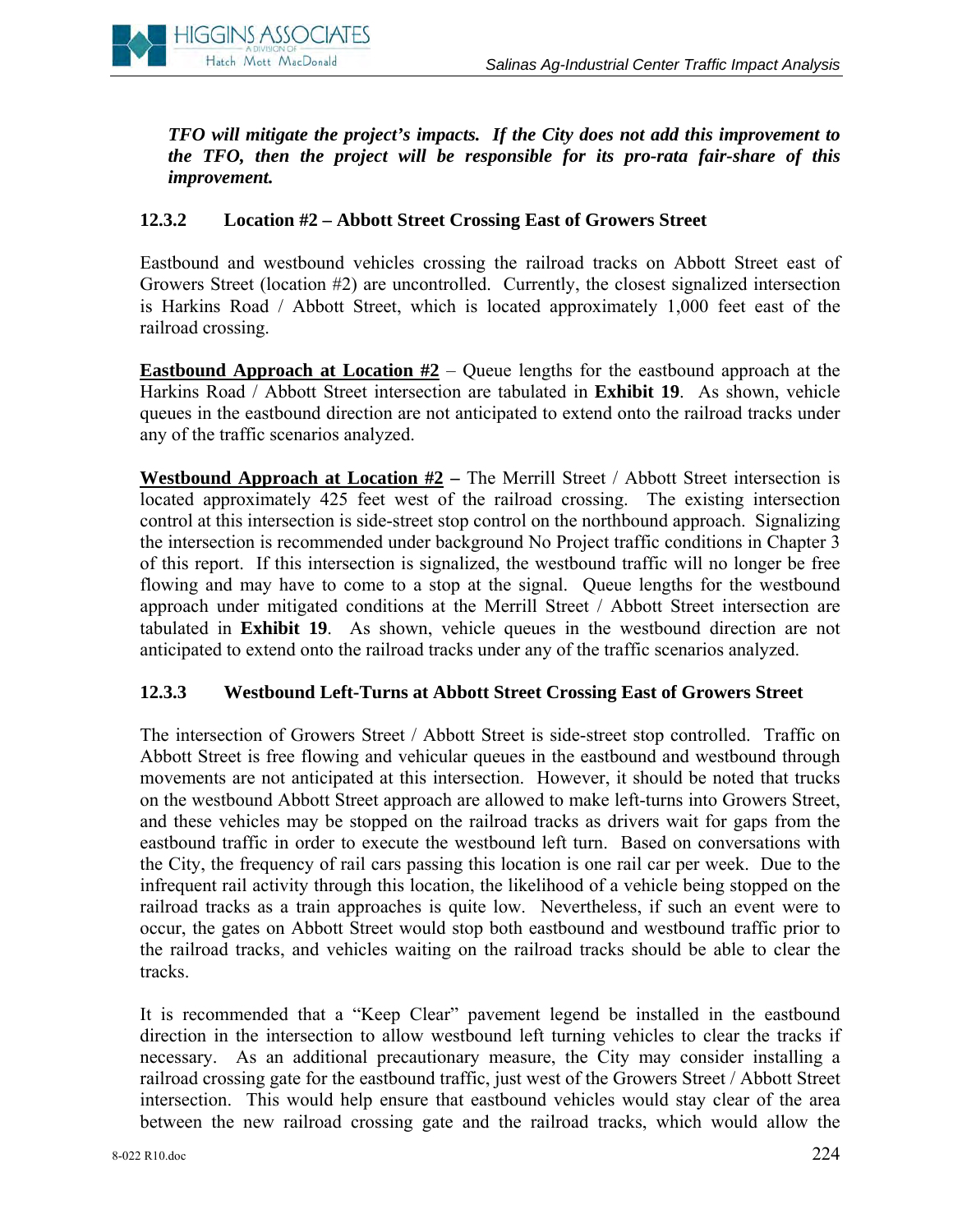

westbound vehicles to turn left without conflict. The new railroad crossing gate would need to work in conjunction with the existing gates. Coordination with the CPUC and Union Pacific Railroad would be necessary to establish responsibility for installation and maintenance of the new equipment.

*This is recommended based on existing traffic conditions and shall be the City's responsibility. This improvement is not included in the City of Salinas TFO. It is proposed that the City add this improvement to the TFO. Since this improvement is based on existing deficiencies, it cannot be funded directly by the TFO. Therefore, it is recommended it be funded through the City's Capital Improvement Program (CIP), or other sources as determined by the City of Salinas.* 

# **12.3.4 Location #3 – Harkins Road Crossing South of Abbott Street**

Northbound and southbound vehicles crossing the railroad tracks on Harkins Road south of Abbott Street (location #3) are uncontrolled. In addition, the closest signalized intersection is over 3,000 feet (0.6 miles) north of the railroad crossing. While there is an intersection approximately 230 feet south of the railroad crossing (at Nutting Street), the southbound leftturn volumes at Nutting Street are extremely low (3 southbound left-turning vehicles during the AM peak hour and 10 southbound left-turning vehicles during the PM peak hour) and would not result in queues extending onto the railroad tracks. Therefore, location #3 was not included in the queuing analysis.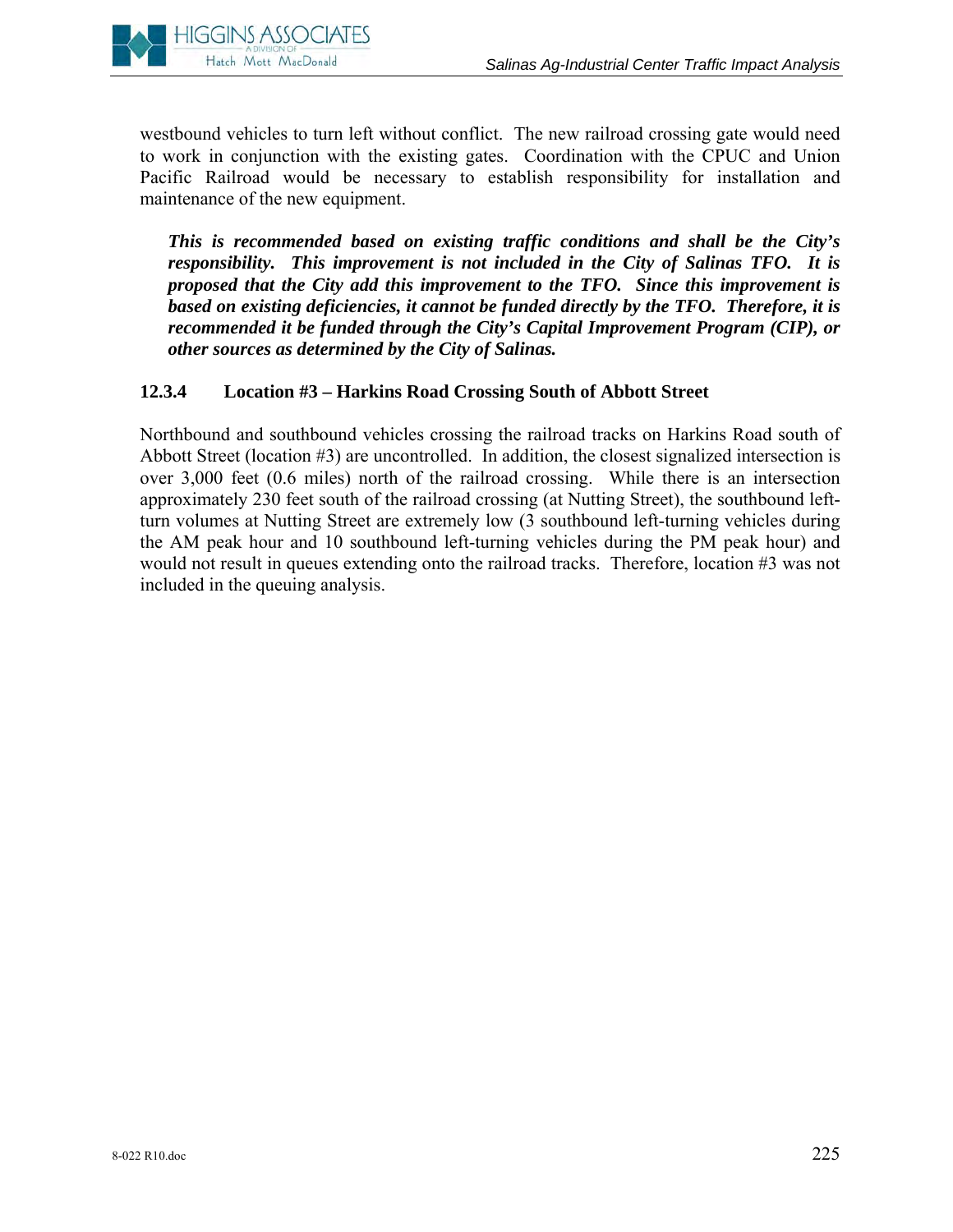

# **13 Traffic Index**

# **13.1 Traffic Index Calculations**

The Salinas Ag-Industrial Park will generate truck traffic that will increase the loading on the pavements in the study street network. This section of the report describes the methodology and results of the estimates of the pavement loading for all of the development scenarios analyzed for traffic operations as described previously in the report.

The methodology involved the computation of the 20 year Traffic Index (TI) for each of the major street segments analyzed for segment levels of service. The TI accounts for the structural load imposed on a pavement proportional to the amount of truck traffic of various numbers of axles that the roadway currently carries, or is expected to carry in the future. The methodology is based on the Highway Design Manual, "Chapter 610 - Pavement Engineering Considerations," Sixth Edition, Caltrans, 2006. The TI follows an exponential formula similar to a Richter scale. The pavement repetitive loading factor, or Equivalent Single Axle Load (ESAL), must nearly double for a 0.5 increase in the TI. It therefore does not require precise truck volumes in order to obtain a reasonable estimate of the TI. This is especially helpful when forecasting future conditions for which detailed vehicle classification data is not possible to estimate with any precision. It is also helpful when analyzing over 50 street segments for 12 development scenarios (600 calculations), 10 of which are in the future with some 20 years into the future. Therefore, simplified calculations have been employed. These have been calibrated with detailed calculations performed throughout the study street system.

A comprehensive pavement analysis would include not only the TI computation, but also an analysis of the structural capability of the underlying soil, which is known as the "R-value." The final step required for the analysis of existing pavements is the evaluation of the adequacy of the existing pavement. This includes a determination of the current pavement structural section (thickness of asphalt concrete and base rock) as well as the current pavement condition (amount of pavement distress, cracking and stability). All of the above data would be used to determine if pavement upgrading of various types are already warranted, as well as the determination of pavement reinforcement required to handle future increases in loading. These additional steps can be conducted on the specific segments of roadway identified to potentially be impacted by the project.

The Traffic Indexes for the study street system are tabulated in **Appendix R**. The table indicates the existing evening peak hour volume, percent trucks, heavy truck factor (.25 if 3, 4 and 5 axle trucks represent less than 30% of the total truck traffic, .5 if between 30% and 60%, and 1.00 if over 60%), the computed ESAL (Equivalent Single Axle Load) and corresponding TI. To be conservative, a minimum of 5% trucks is assumed throughout the street network, even if data would support using a lower percentage. The conservative 5% assumption is also used for the assignment of future background, cumulative and project traffic.

8-022 R10.doc 226 A summary table is provided as **Exhibit 20**. This only includes the segments that are expected to experience an increase of 0.5 or more in the TI above the existing values in a future scenario. The TI's are indicated in bold type for the specific scenarios that will experience this increase. This is the increment that would require additional pavement thickness if designing a new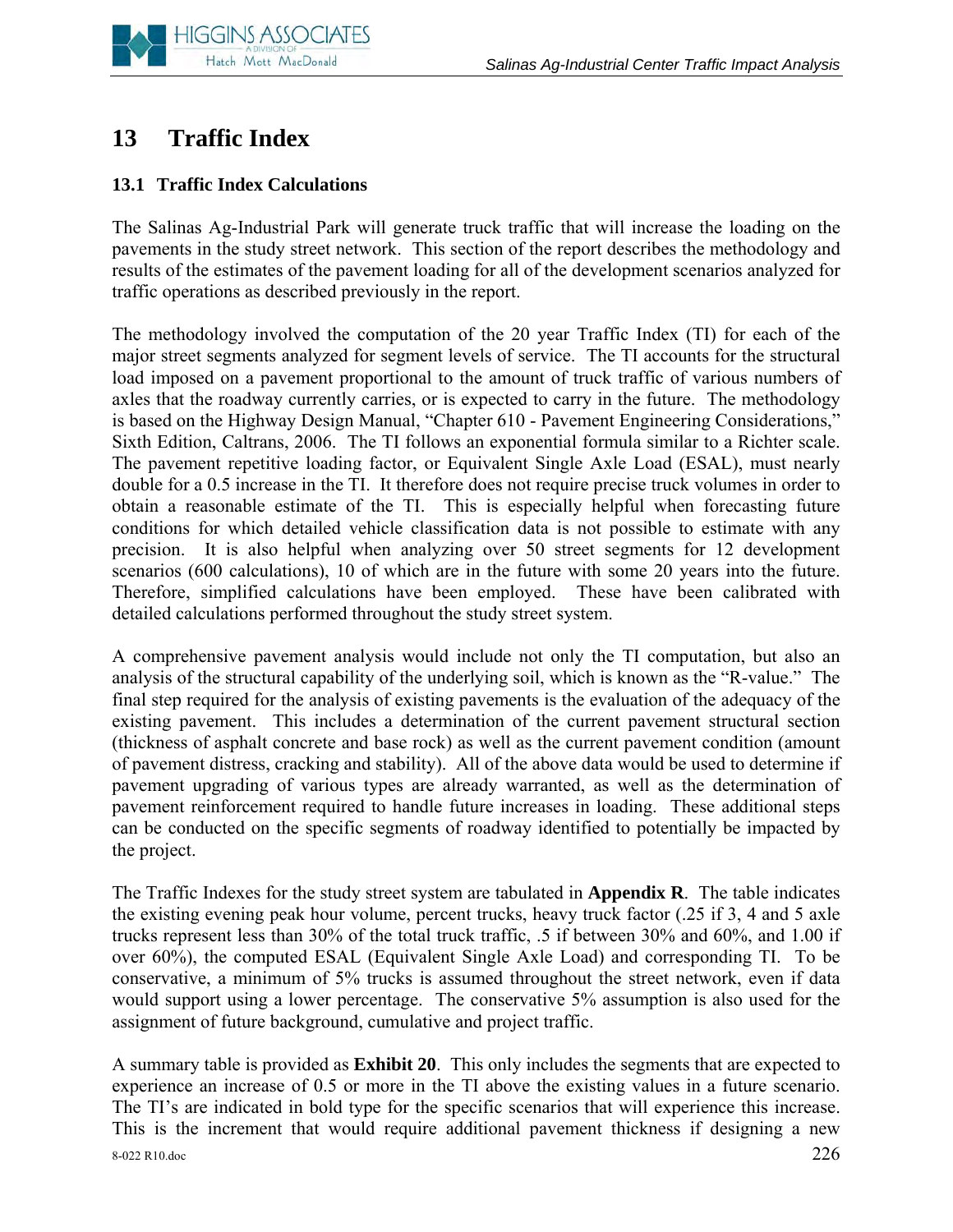

pavement. Typically, an increase in TI of 0.5 would require about 1.5 inches of aggregate base or about ¾ inches of asphalt. Smaller increments are considered insignificant.

# **13.2 Existing Conditions**

The Traffic Indexes on most of the major arterial streets serving the industrial area in the project vicinity currently range between 9.5 and 12.5. One freeway ramp at the Abbott Street interchange has 20 year Traffic Indexes of as much as 13. Caltrans considers a TI of 12 to carry a heavy truck load. A TI of 13 implies about two times as much truck traffic as a TI of 12. It is evident that most of the study street system carries substantial truck traffic.

# **13.3 Existing Plus Project Phase 1**

Portions of the following streets would experience an increase from the existing TI under existing plus project phase 1 conditions. All of these increases would be due to the addition of project traffic.

- 1. Abbott Street
- 2. Airport Boulevard
- 3. Fairview Avenue
- 4. Hansen Street
- 5. Harkins Road
- 6. Harris Road
- 7. Sanborn Road
- 8. Highway 101 / Airport Boulevard Northbound On Ramp
- 9. Highway 101 / Airport Boulevard Southbound Off Ramp
- 10. Highway 101 / Sanborn Road Northbound On Ramp (Fairview Avenue)
- 11. Highway 101 / Sanborn Road Northbound Off Ramp (Fairview Avenue)
- 12. Highway 101 / Sanborn Road Southbound Off Ramp (Sanborn Road)
- 13. Highway 101 / Abbott Street Northbound Off Ramp
- 14. Highway 101 / Abbott Street Southbound On Ramp
- 15. Highway 68 / Spreckels Boulevard Eastbound Off Ramp

# **13.4 Background No Project**

Background traffic growth will result in an increase from the existing TI of 10 to 10.5 on Blanco Road between Davis Road and Abbott Street, and an increase from 9.5 to 10 on Davis Road between Hitchcock Road and Blanco Road. An increase from the existing TI of 7 to 7.5 on Foster Road between Davis Road and Highway 68 and an increase from 10.5 to 11 on the southbound offramp at the Airport Boulevard interchange would also result from background traffic growth.

# **13.5 Background Plus Project Phase 1**

Portions of the following streets would experience an increase from the existing TI under background plus project phase 1 conditions. Street names followed by an asterisk indicate streets that will experience increases in TI due to the addition of project traffic.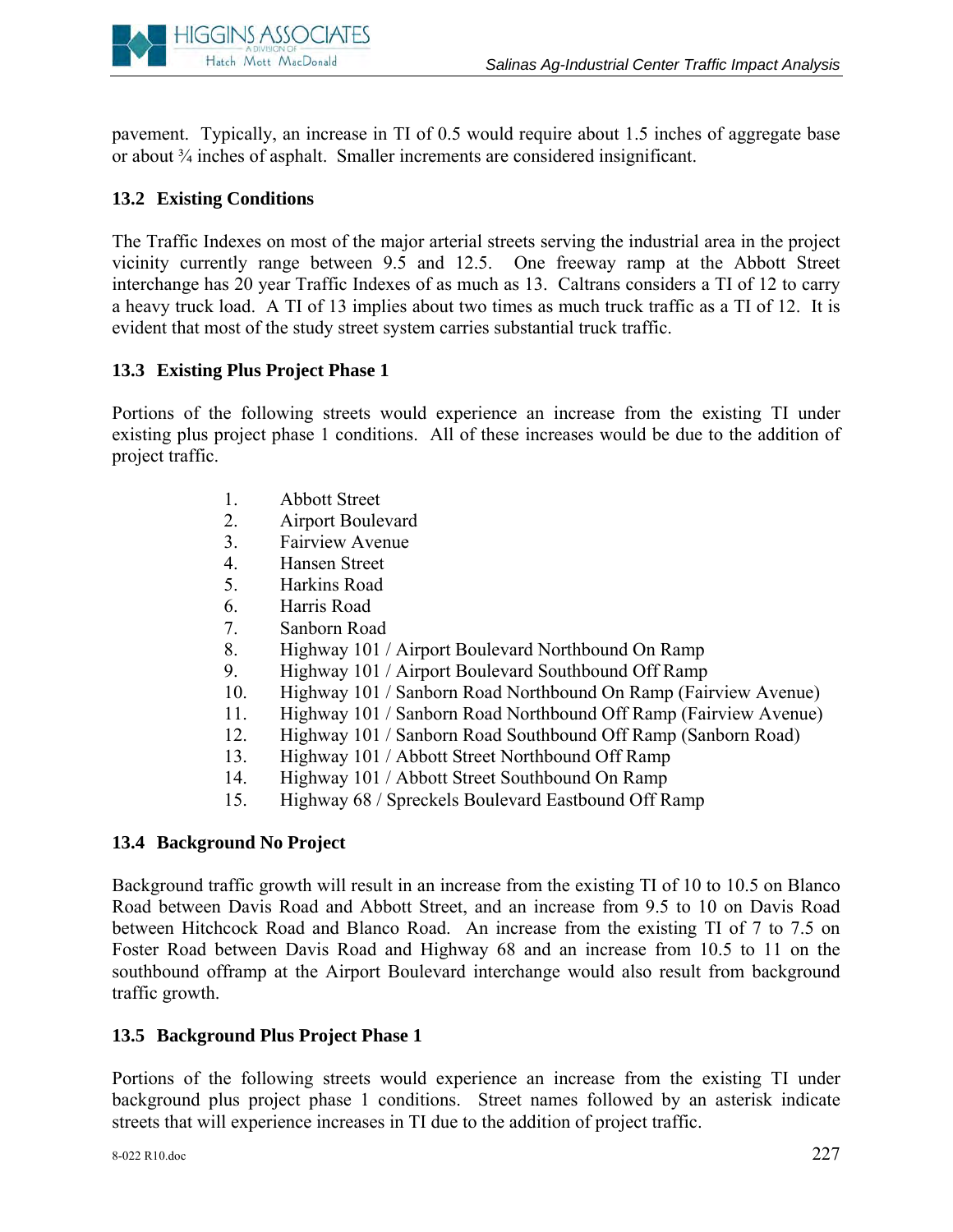

- 1. Abbott Street\*
- 2. Airport Boulevard\*
- 3. Blanco Road
- 4. Davis Road
- 5. Fairview Avenue\*
- 6. Foster Road
- 7. Hansen Street\*
- 8. Harkins Road\*
- 9. Harris Road\*
- 10. Sanborn Road\*
- 11. Spreckels Boulevard\*
- 12. Highway 101 / Airport Boulevard Northbound On Ramp\*
- 13. Highway 101 / Airport Boulevard Southbound Off Ramp\*
- 14. Highway 101 / Sanborn Road Northbound On Ramp (Fairview Avenue)\*
- 15. Highway 101 / Sanborn Road Northbound Off Ramp (Fairview Avenue)\*
- 16. Highway 101 / Sanborn Road Southbound Off Ramp (Sanborn Road)\*
- 17. Highway 101 / Abbott Street Northbound Off Ramp\*
- 18. Highway 101 / Abbott Street Southbound On Ramp\*
- 19. Highway 68 / Spreckels Boulevard Eastbound Off Ramp\*

#### **13.6 Background Plus Project Buildout**

Portions of the following streets would experience an increase from the existing TI under background plus project buildout conditions. Street names followed by an asterisk indicate streets that will experience increases in TI due to the addition of project traffic.

- 1. Abbott Street\*
- 2. Airport Boulevard\*
- 3. Blanco Road
- 4. Davis Road
- 5. Fairview Avenue\*
- 6. Foster Road
- 7. Hansen Street\*
- 8. Harkins Road\*
- 9. Harris Road\*
- 10. Sanborn Road\*
- 11. Spreckels Boulevard\*
- 12. Highway 101 / Airport Boulevard Northbound On Ramp\*
- 13. Highway 101 / Airport Boulevard Southbound Off Ramp\*
- 14. Highway 101 / Sanborn Road Northbound On Ramp (Fairview Avenue)\*
- 15. Highway 101 / Sanborn Road Northbound Off Ramp (Fairview Avenue)\*
- 16. Highway 101 / Sanborn Road Southbound Off Ramp (Sanborn Road)\*
- 17. Highway 101 / Abbott Street Northbound Off Ramp\*
- 18. Highway 101 / Abbott Street Southbound On Ramp\*
- 19. Highway 68 / Spreckels Boulevard Eastbound On Ramp\*
- 20. Highway 68 / Spreckels Boulevard Eastbound Off Ramp\*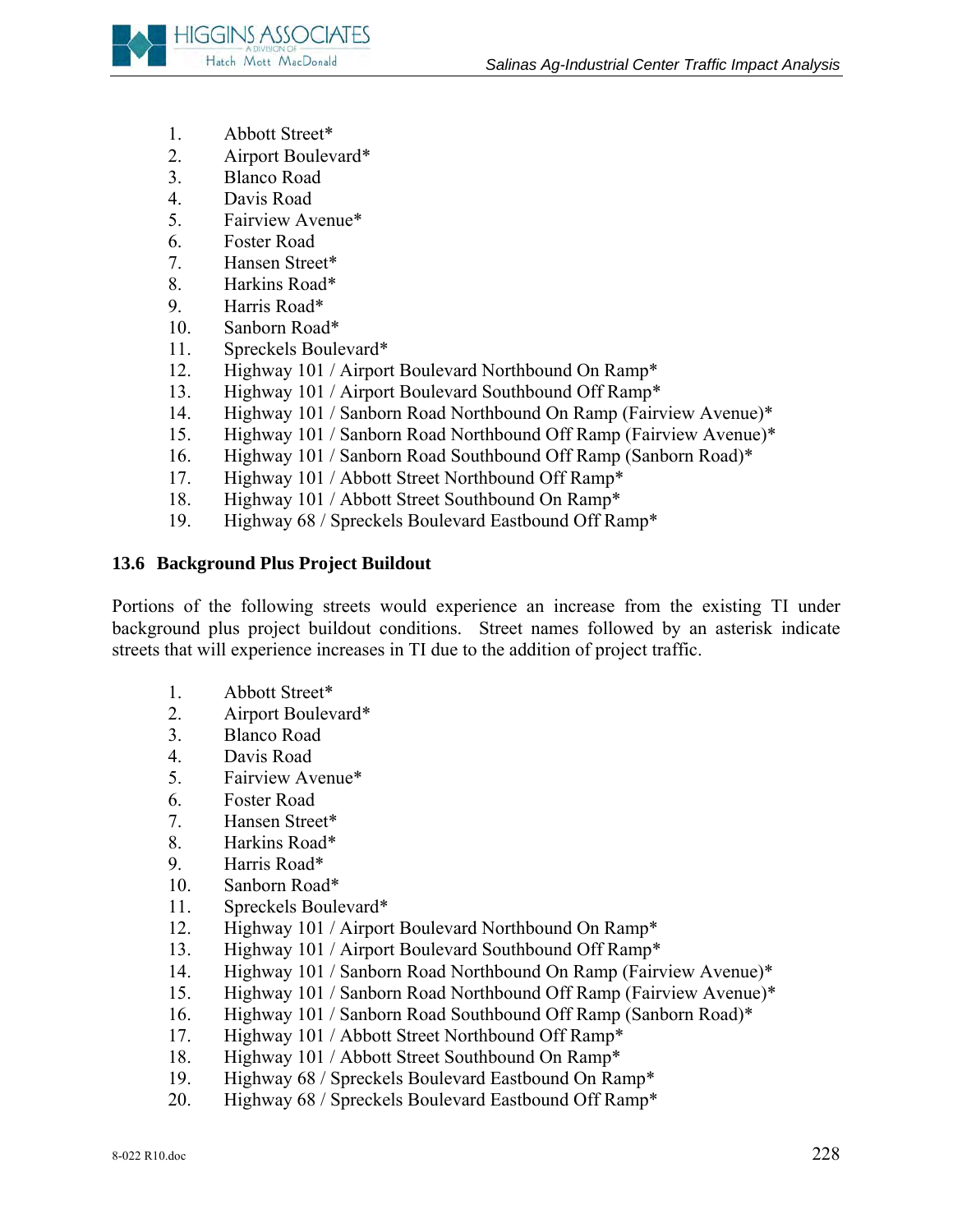

# **13.7 2030 Cumulative No Project No Interchange**

Portions of the following streets would experience an increase from the existing TI under 2030 cumulative no project no interchange traffic conditions.

- 1. Abbott Road
- 2. Blanco Road
- 3. Davis Road
- 4. Fairview Avenue
- 5. Foster Road
- 6. Harris Road
- 7. Hunter Lane
- 8. Sanborn Road
- 9. Spreckels Boulevard
- 10. Highway 68
- 11. Highway 101/Airport Boulevard Southbound Off Ramp
- 12. Highway 101 / Sanborn Road Northbound On Ramp (Fairview Avenue)
- 13. Highway 68/Spreckels Boulevard Eastbound Off Ramp

### **13.8 2030 Cumulative No Project With Interchange**

Portions of the following streets would experience an increase from the existing TI under 2030 cumulative no project with interchange traffic conditions.

- 1. Abbott Street
- 2. Blanco Road
- 3. Davis Road
- 4. Foster Road
- 5. Harris Road
- 6. Hunter Lane
- 7. Spreckels Boulevard
- 8. Highway 68/Spreckels Boulevard Eastbound Off Ramp
- 9. Highway 68/Spreckels Boulevard Westbound On Ramp

The Harris Road interchange will divert traffic from the Highway 101/Airport Boulevard interchange as well as Highway 101/Sanborn Road and all access roads to these interchanges through Salinas, including Highway 183. This will reduce pavement loading on these streets and highways. However, Spreckels Boulevard and Harris Road as well as Abbott Street north of Harris Road will experience corresponding increases in truck traffic because these will be the access roads to the new interchange. Traffic Indexes are provided for the freeway ramps at the future Highway 101/Harris Road Extension interchange.

# **13.9 2030 Cumulative Plus Project No Interchange**

Portions of the following streets would experience an increase from the existing TI under 2030 cumulative plus project no interchange traffic conditions. Street names followed by an asterisk indicate streets that will experience increases in TI due to the addition of project traffic.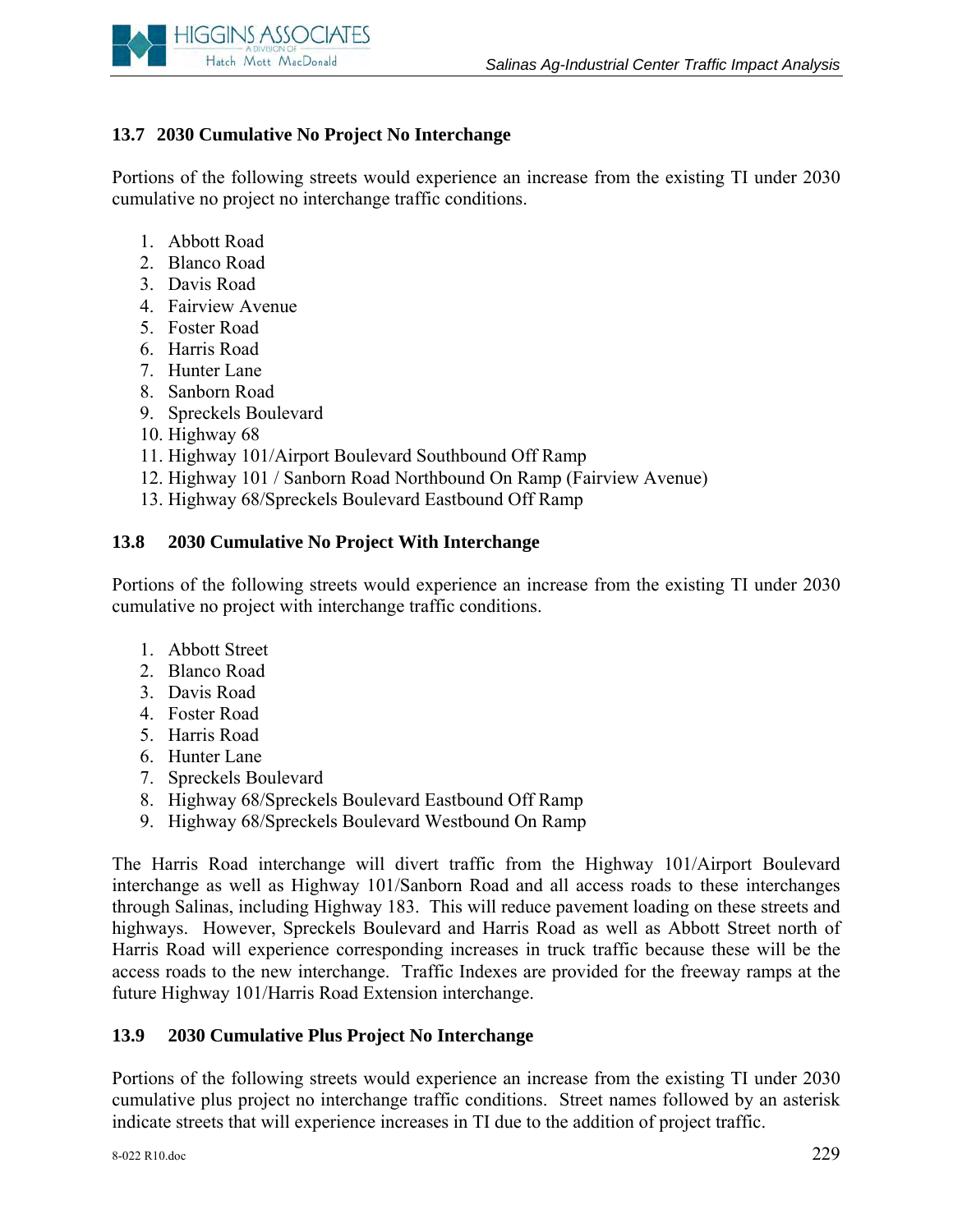

- 1. Abbott Street\*
- 2. Airport Boulevard\*
- 3. Blanco Road
- 4. Davis Road
- 5. Fairview Avenue
- 6. Foster Road
- 7. Hansen Street\*
- 8. Harkins Road\*
- 9. Harris Road\*
- 10. Hunter Lane
- 11. Sanborn Road\*
- 12. Spreckels Boulevard
- 13. Highway 68
- 14. Highway 101/Airport Boulevard Northbound On Ramp\*
- 15. Highway 101/Airport Boulevard Southbound Off Ramp\*
- 16. Highway 101/Sanborn Road Northbound On Ramp (Fairview Avenue)\*
- 17. Highway 101/Sanborn Road Northbound Off Ramp (Fairview Avenue)\*
- 18. Highway 101/Sanborn Road Southbound Off Ramp (Sanborn Road)\*
- 19. Highway 101/Abbott Street Northbound Off Ramp\*
- 20. Highway 101/Abbott Street Southbound On Ramp\*
- 21. Highway 68/Spreckels Boulevard Eastbound On Ramp\*
- 22. Highway 68/Spreckels Boulevard Eastbound Off Ramp\*
- 23. Highway 68/Spreckels Boulevard Westbound On Ramp\*

# **13.10 2030 Cumulative Plus Project With Interchange**

Portions of the following streets would experience an increase from the existing TI under 2030 cumulative plus project with interchange traffic conditions. Street names followed by an asterisk indicate streets that will experience increases in TI due to the addition of project traffic.

- 1. Abbott Street\*
- 2. Airport Boulevard\*
- 3. Blanco Road\*
- 4. Davis Road
- 5. Fairview Avenue\*
- 6. Foster Road
- 7. Hansen Street\*
- 8. Harris Road\*
- 9. Hunter Lane
- 10. Sanborn Road\*
- 11. Spreckels Boulevard
- 12. Highway 101/Airport Boulevard Northbound On Ramp\*
- 13. Highway 101/Airport Boulevard Southbound Off Ramp\*
- 14. Highway 101/Sanborn Road Northbound On Ramp (Fairview Road)\*
- 15. Highway 101/Sanborn Road Southbound Off Ramp (Sanborn Road)\*
- 16. Highway 101/Abbott Street Northbound Off Ramp\*
- 17. Highway 68/Spreckels Boulevard Eastbound On Ramp\*